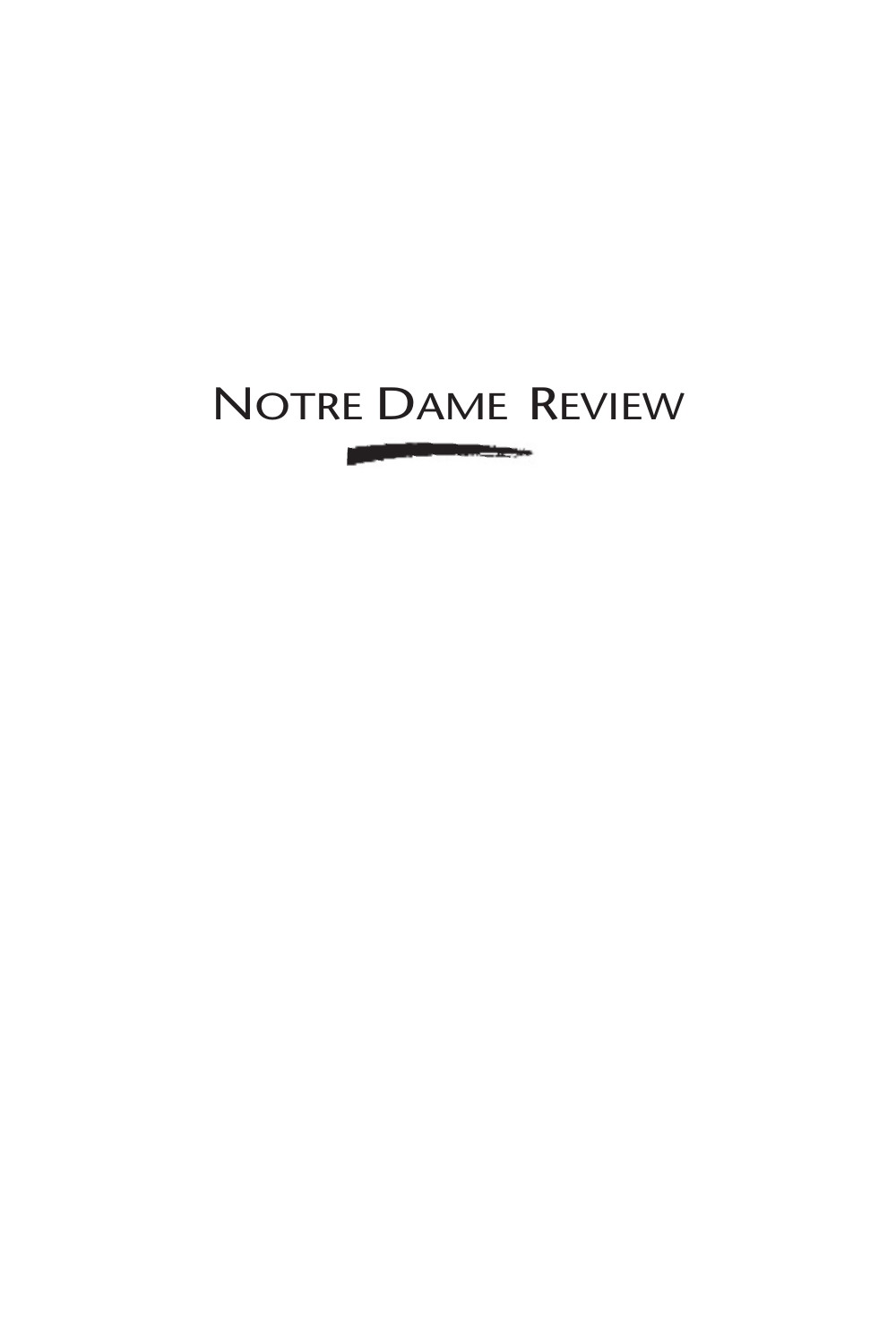# NOTRE DAME REVIEW

**N U M B E R 2 2**

Editors John Matthias William O'Rourke

Senior Editor Founding Editor

Managing Editor Renée E. D'Aoust

Sparks Editorial Asst. Beth Couture

Advisory Editors Francisco Aragón Matthew Benedict Gerald Bruns Seamus Deane Cornelius Eady Stephen Fredman Sonia Gernes Kevin Hart Orlando Menes James Walton Henry Weinfield

Steve Tomasula Valerie Sayers

Executive Editor Kathleen J. Canavan

Editorial Assistants J. Jackson Bliss Lynne Chien Tim Chilcote James Creech Colby Davis Sandra Dedo Nathan Gunsch Kevin Hattrup John Joseph Hess Lily Hoang Katie Hunter Tom Miller Kathryn Pilles-Genaw Sheheryar Sheikh Jacqui Weeks James Wilson Maryam Zomorodian

The *Notre Dame Review* is published semi-annually. Subscriptions: \$15 (individuals) or \$20 (institutions) per year or \$250 (sustainers). Single Copy price: \$8. Distributed by Ubiquity Distributors, Brooklyn, NY; Media Solutions, Huntsville, Alabama; and Ingram Periodicals, LaVergne, Tennessee. We welcome manuscripts, which are accepted from September through March. Please include a SASE for reply. Please send all subscription and editorial correspondence to: *Notre Dame Review*, 840 Flanner Hall, University of Notre Dame, Notre Dame, IN 46556. *The Notre Dame Review* is indexed in *The American Humanities Index* and the *Index of American Periodical Verse*.

> *Notre Dame Review* copyright 2006 by the University of Notre Dame ISSN: 1082-1864 *Signs & Surfaces* ISBN 1-892492-21-0 Cover Art: David Russick, *Contempt Plate*, 30 x 36", acrylic on canvas, 1994.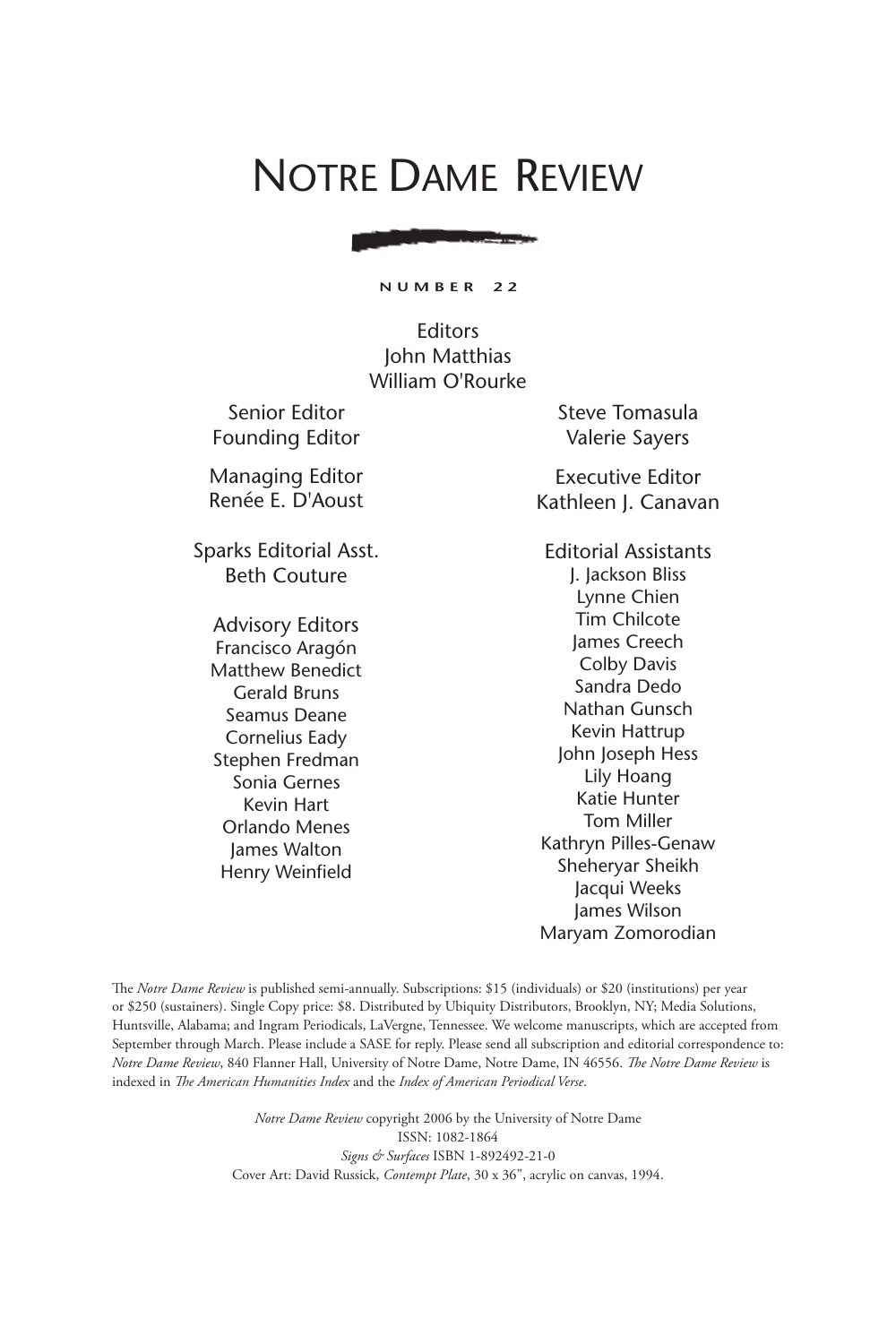# **CONTENTS**

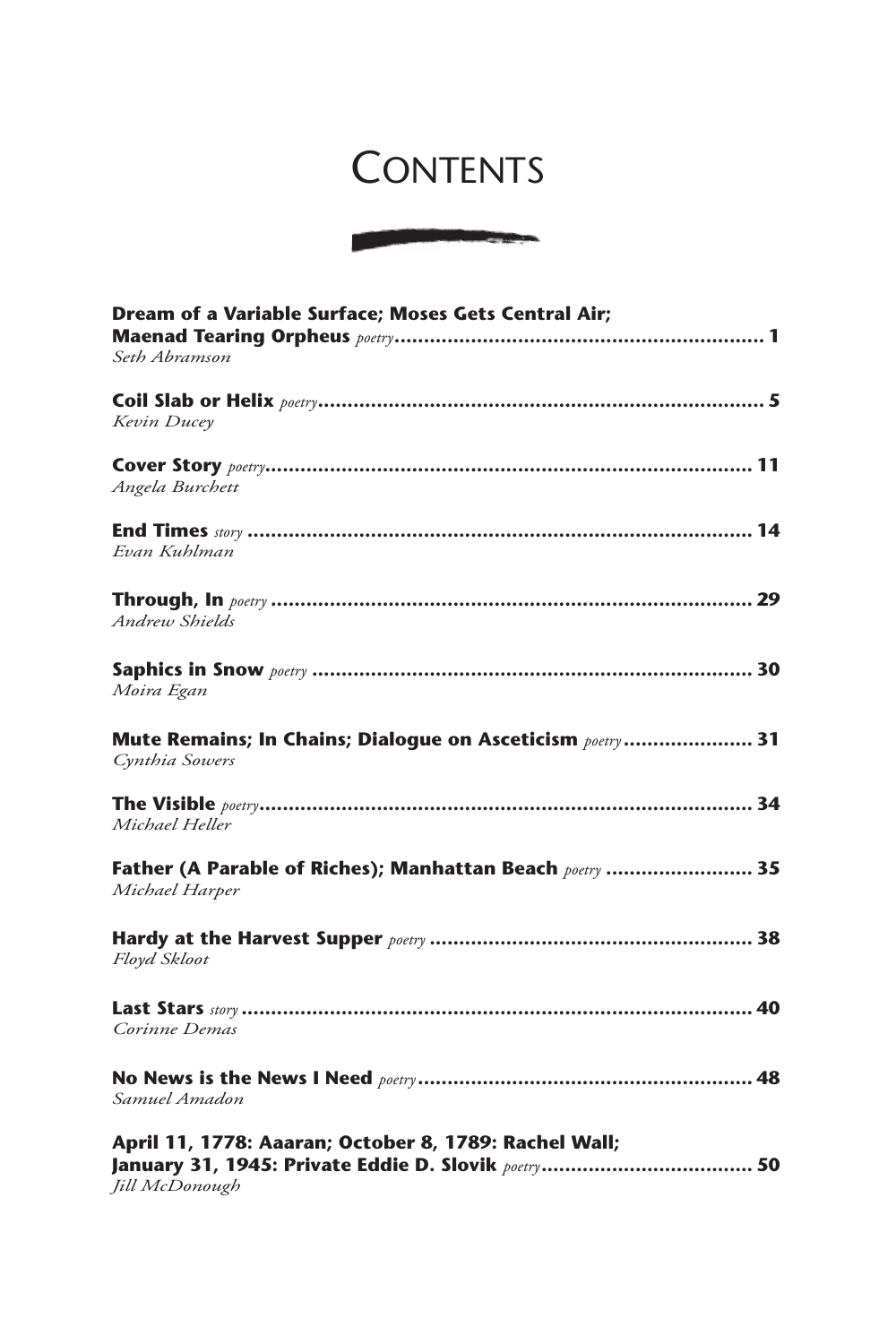| Peter Nohrnberg                                                                                     |
|-----------------------------------------------------------------------------------------------------|
| John J. Ronan                                                                                       |
| At the Center, At Night; Southern Indiana, in the Thirties poetry 59<br>June Frankland Baker        |
| Russell Working                                                                                     |
| Jeff Schiff                                                                                         |
| Wayne Miller                                                                                        |
| D.E. Steward                                                                                        |
| John Peck                                                                                           |
| Signs of Intrauterine LIfe: An Expectant Father's Notebook docufiction 89<br>Dimitri Anastasopoulos |
| Wyclif Places Himself, His Room within the Ten Categories<br>Thom Satterlee                         |
| Dana Roeser                                                                                         |
| Mira Rosenthal                                                                                      |
| NoNiega Ramos                                                                                       |
| Mary Quade                                                                                          |
| Michelle Detoire                                                                                    |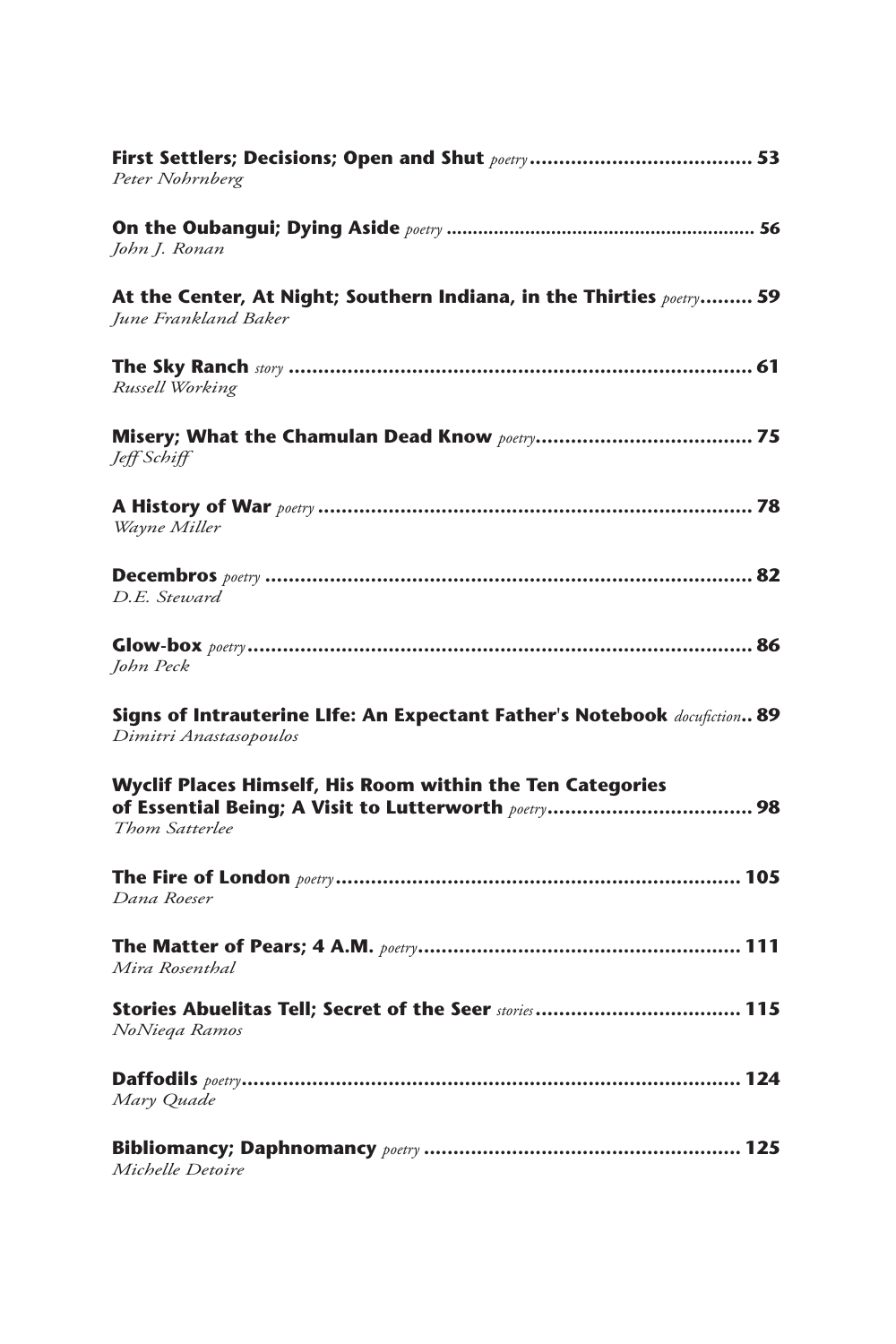| When Poetry Mattered; Recursive Gloom poetry  127<br>Askold Skalsky                                     |
|---------------------------------------------------------------------------------------------------------|
| Jay Rogoff                                                                                              |
| Robert Bense                                                                                            |
| Los Desdichados, or Civilization's Discontents poetry  138<br>Teresa Iverson                            |
| Wallis Wilde-Menozzi                                                                                    |
| Thomas O'Grady                                                                                          |
| William Doreski                                                                                         |
| Brian Swan                                                                                              |
| Words for Moving Water; Lessons in Clarity poetry 157<br>Christopher Sindt                              |
| Rebecca Hazleton                                                                                        |
| <b>Emmy Perez</b>                                                                                       |
| The Unquiet Vietnamese; The Last Words of George Orwell poetry  164<br>Anis Shivani                     |
| Jody Rambo                                                                                              |
| Calamaity; Collective History Verging on My Sleep poetry 168<br>Ellen Wehle                             |
| Encounters: Saul Bellow and Lance Olsen memoir & interview 170<br>Heather Treseler and Renée E. D'Aoust |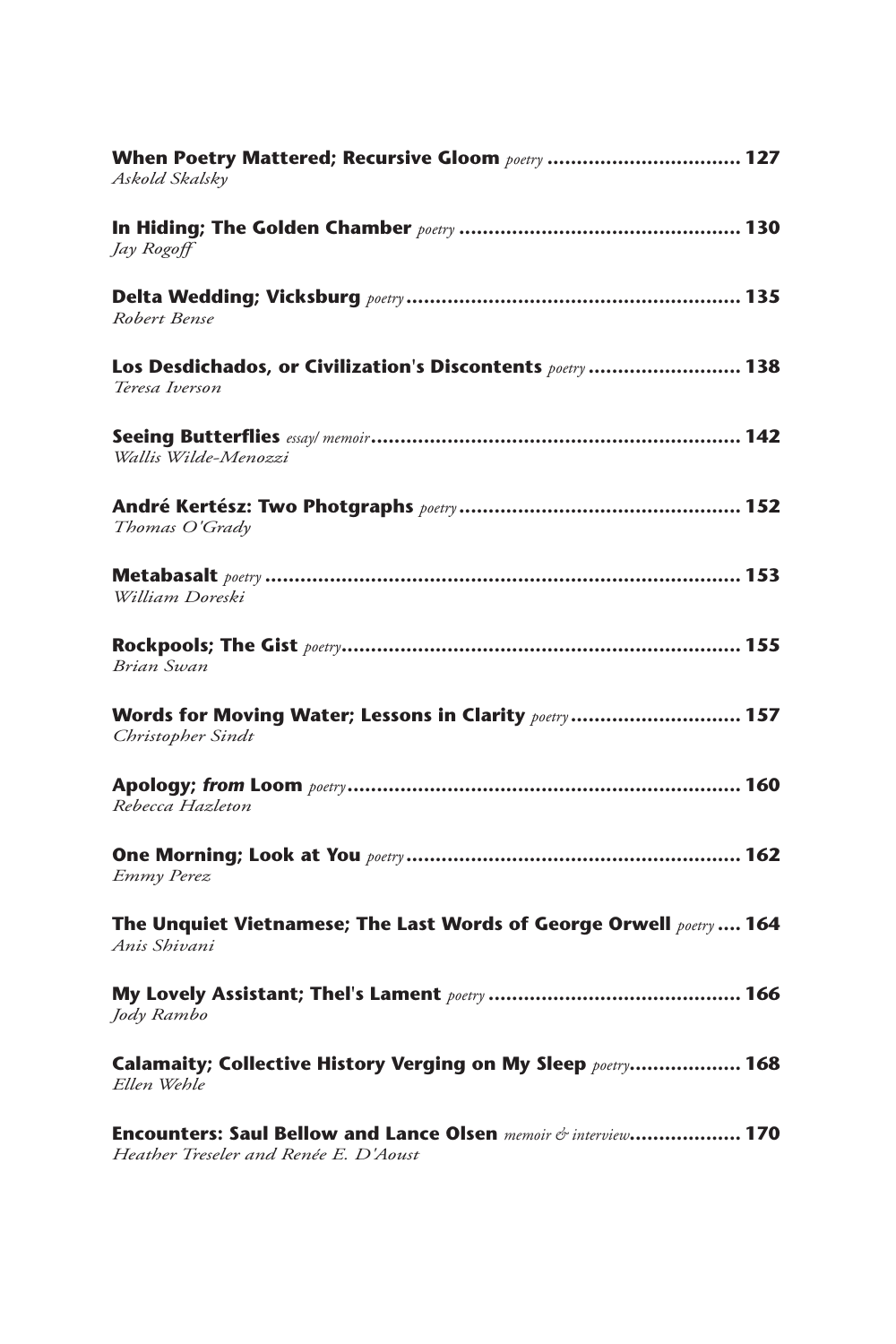| Brian Henry                                                             |  |
|-------------------------------------------------------------------------|--|
| John Wilkinson                                                          |  |
| Peter Robinson                                                          |  |
| Benjamin Goluboff                                                       |  |
| Jayne E. Marek                                                          |  |
| Poet as Librettist: Words for Music by Lang-Po and<br>Joe Francis Doerr |  |
|                                                                         |  |
|                                                                         |  |

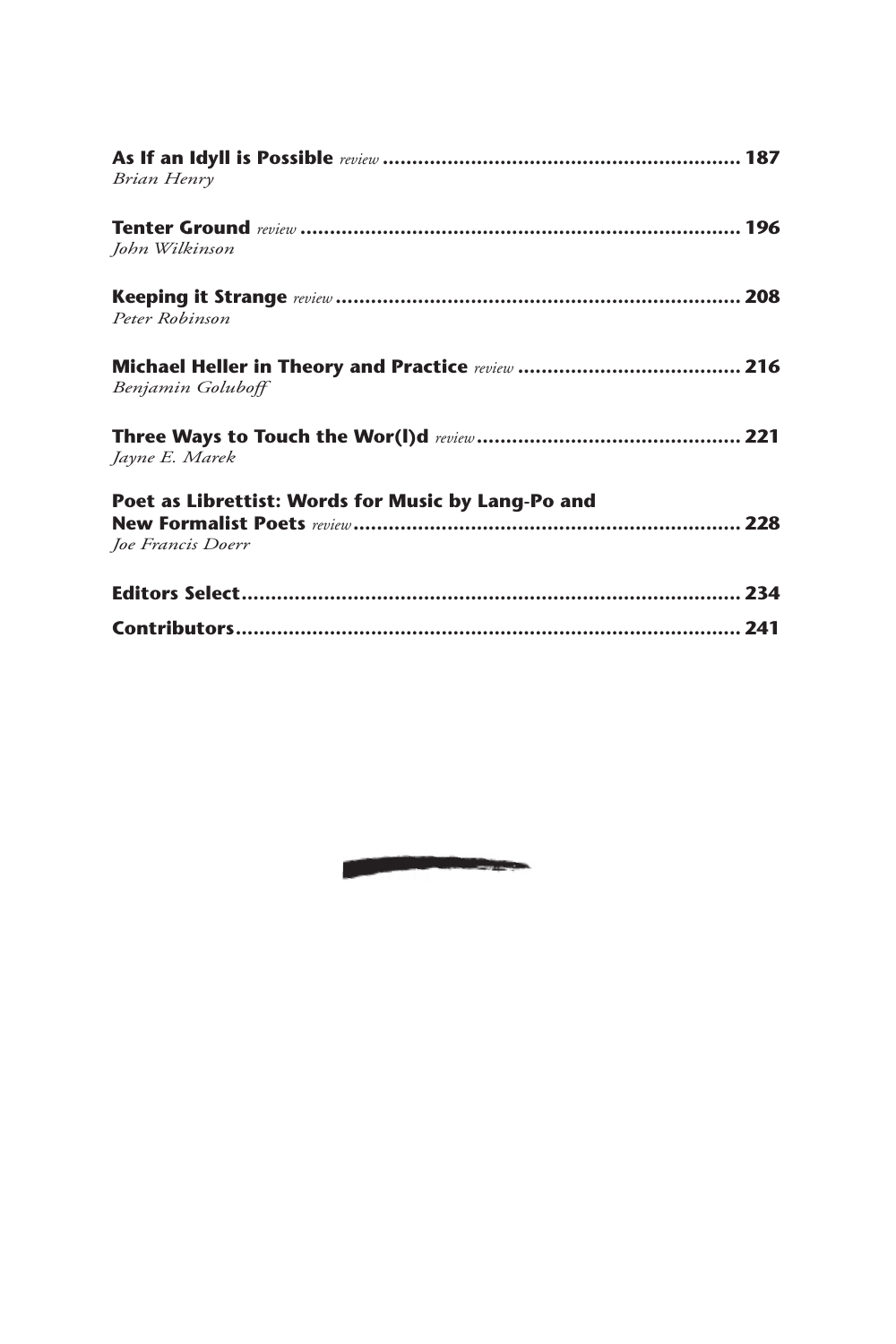## **DREAM OF A VARIABLE SURFACE**

*Seth Abramson*

*Shaman*, I am told, or *caliph*—

you must think of it this way: what you see as ocean, say, south of Katsuura, is no more than the clotting of seventeen seas to a whole, the curling veins which roar and spit across the breakers—longboats coming of age with painted necks—the trills where sunlight is plucked from an empty throat. Confront these again as the components of a scene, and do you see what it is a pattern does

to itself, with no end to maneuvers or aimless transports the mid-deep greens slipping through the shade to dredge closer that view, that most horrible, a glimpse of hells? The answer, no answer at all, strides off with a breath of foam toward a ragged reef awash in delicacies and jutted with eglantine—a grace won in other times—the extravagant vagaries of the damned. It is no more the thrilling gauze of eels and water lily; invoke your theory of space *now* and someone, buttoning his coat inside this archaic hole, slings a dressing gown across a captain's chair and riddles his toes to a mawkish beat—balancing it all

on the tip of a saber. Answer him falsely and the oceans rise, imperfectly, into oceans, the sunlight.

1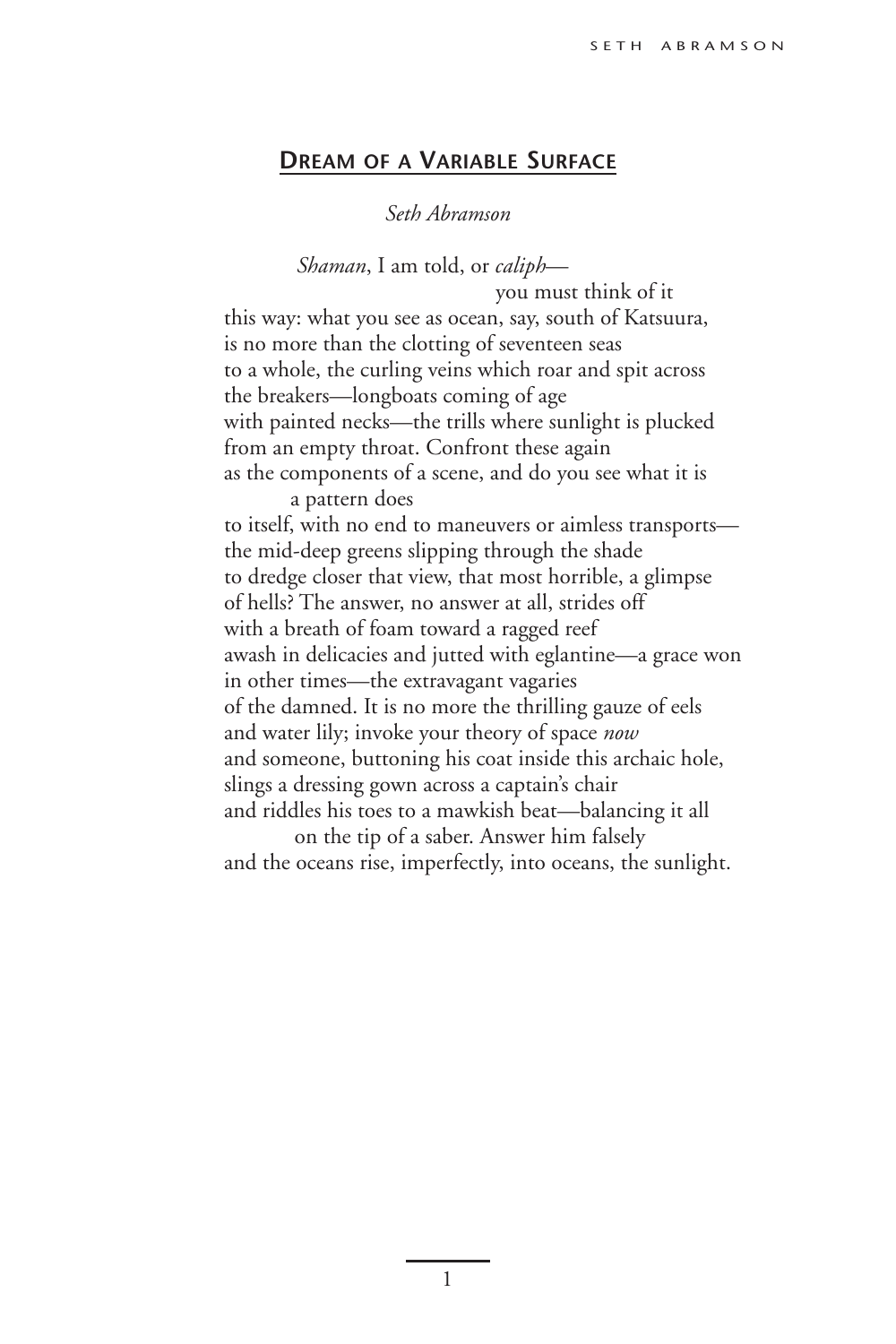## **MOSES GETS CENTRAL AIR**

#### *Seth Abramson*

This is the scene he never recaptures: the immigrant boy held in a whorl of yellow rushes, sweeping away the wispy ampersands bedeviling that face—precocious where the hammer has struck with unlikely compassion, has notched the forge of his cheek and offered up—and this so like a forge—

Dear child! What he wills

is a roof: and the reeds of his basket slip serpentine off their coils, upward and through his still-attuning fingers, all steepled together as if to poke out the sun, that spot where the reeds are now thrillingly braiding and hewing themselves. So, it is done a jetty for a playmate,

a heap of crooning popinjays for a parasol, the whole lot gleaned away on a tether of air, pinched from a cloud in a squawking string, withdrawn, no assent whatsoever, for this primitive joining: the cooling of tinctures, the slope of his neck, what he is and what he is fast becoming. What else? Yes, this too—

a highway: a berth for all that comes after, the State Welcome Center and the Jewish delicatessen with its windows of Bristol glass; the roof, bluish tin, electrical tape and insulated wiring, that clasps this brand of universe just an inch above the killing floor

of the Nile; the butcher's shop festooned with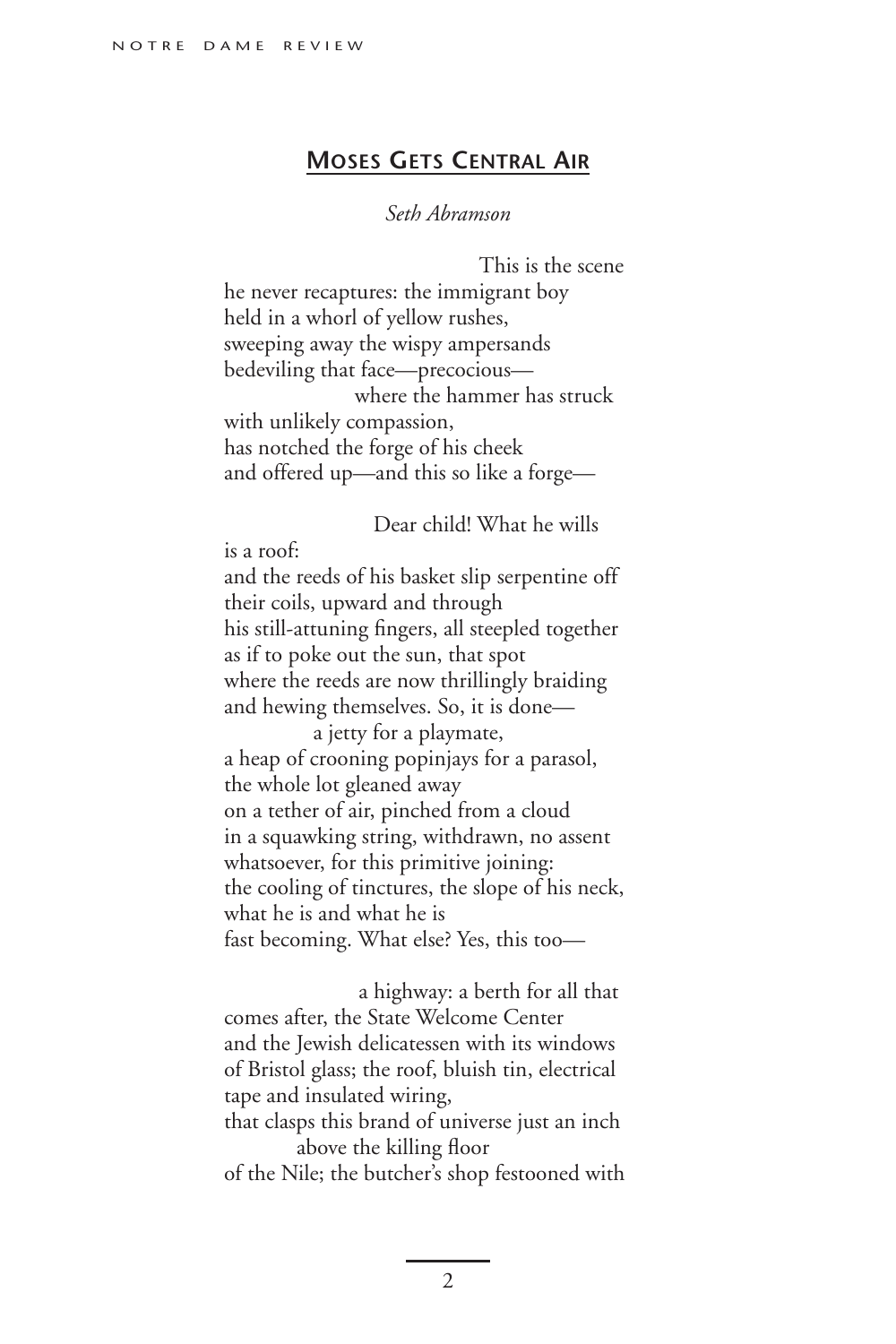wet strips of lamb and hare, and the barber's chair, maybe something else only *he* is, something untouched by necessity. Now he is spoken to

for the very first time: his tiny ears denude, his crown is sealed away in a huddle of bones; with a word, maybe less a sword his fingers are swollen with blood. Now the blood itself has a whisper that is only his to hear: for Moses the mute, Moses the blind, is going to do everything, oh, *everything*

he has been told.

3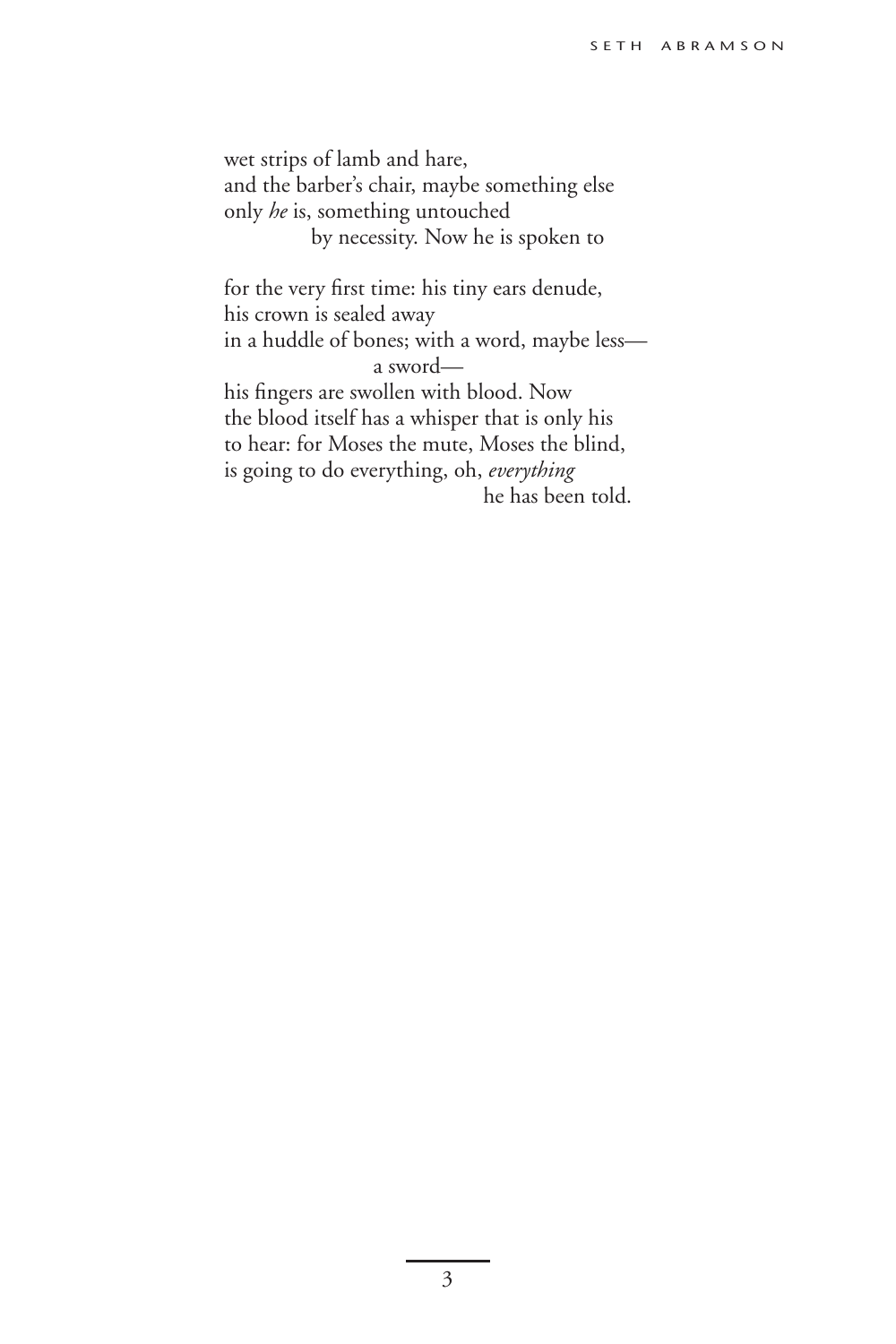# **MAENAD TEARING ORPHEUS**

#### *Seth Abramson*

The smile, not so much cursed as legendary, went one way and harp the other. He'd been tuning when the riverbed began to speed, as things do when caught by surprise, leaning reeds and eddies of green apprised, suddenly, of everything—*magic*. A minor chord braced itself into a major, as if it could be otherwise, now; less painful than ever. A lifting, feet only, nose in the warble of a brook. The frigid weir. It wasn't a promise. It salted the air; it was just *possibility*.

Everything went wrong. It couldn't be done, not pityingly as before; the rote was organic, snipped, organic and snipped. It wormed over, senseless. It was bad science. Something in it took aim at the incredible, the inadmissible, a mythology of muddy faces and worse-for-wear panaceas—a deity, in bolts of silk, riding hard for Home the news tied to the wing of a whip-poor-will—Orpheus is dead; Orpheus is dead. Yet somehow it is less than literal: she'd forgotten how to do it; it never happened.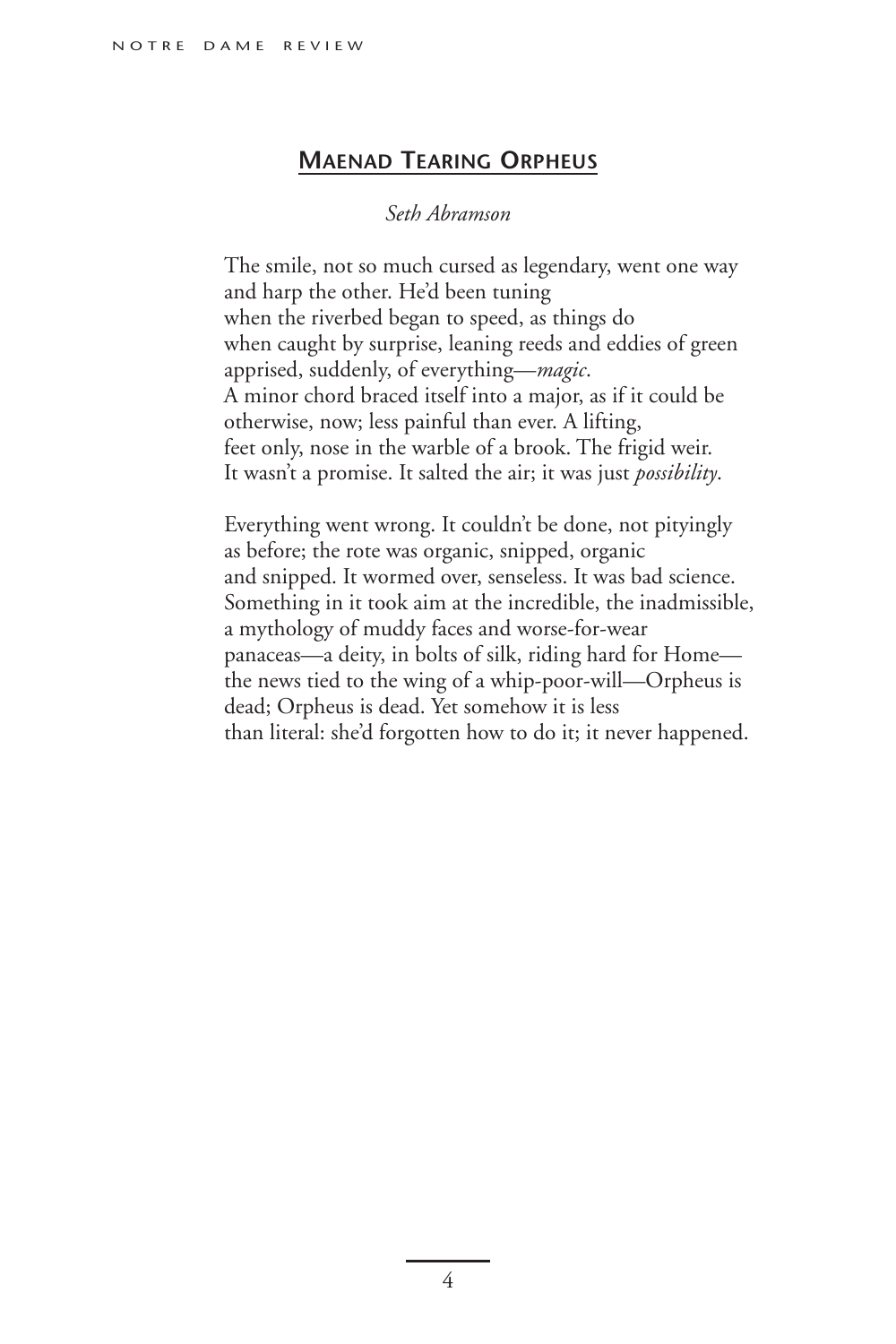#### **COIL SLAB OR HELIX**

*Kevin Ducey*

*I tell you to come home you say you're tired of being indoors…* Richard Thompson

#### **1**

They have some pots that are simply impressions of a fist in mud—not even coil or slab. He went on in this way. Some cultures are better than others his eyes following his ex-wife about the room as the conversation drifted. These were not Greeks and I'm not talking about ornament here she was dressed in Madhras and sandals. He straightened his tie. I caught in that first crude jug punched out of a fist of Mississippi clay an impress of sorts of the wing'd chariot swooping down on Wordsworth in his rowboat: How the mountain

5

rises up to meet you.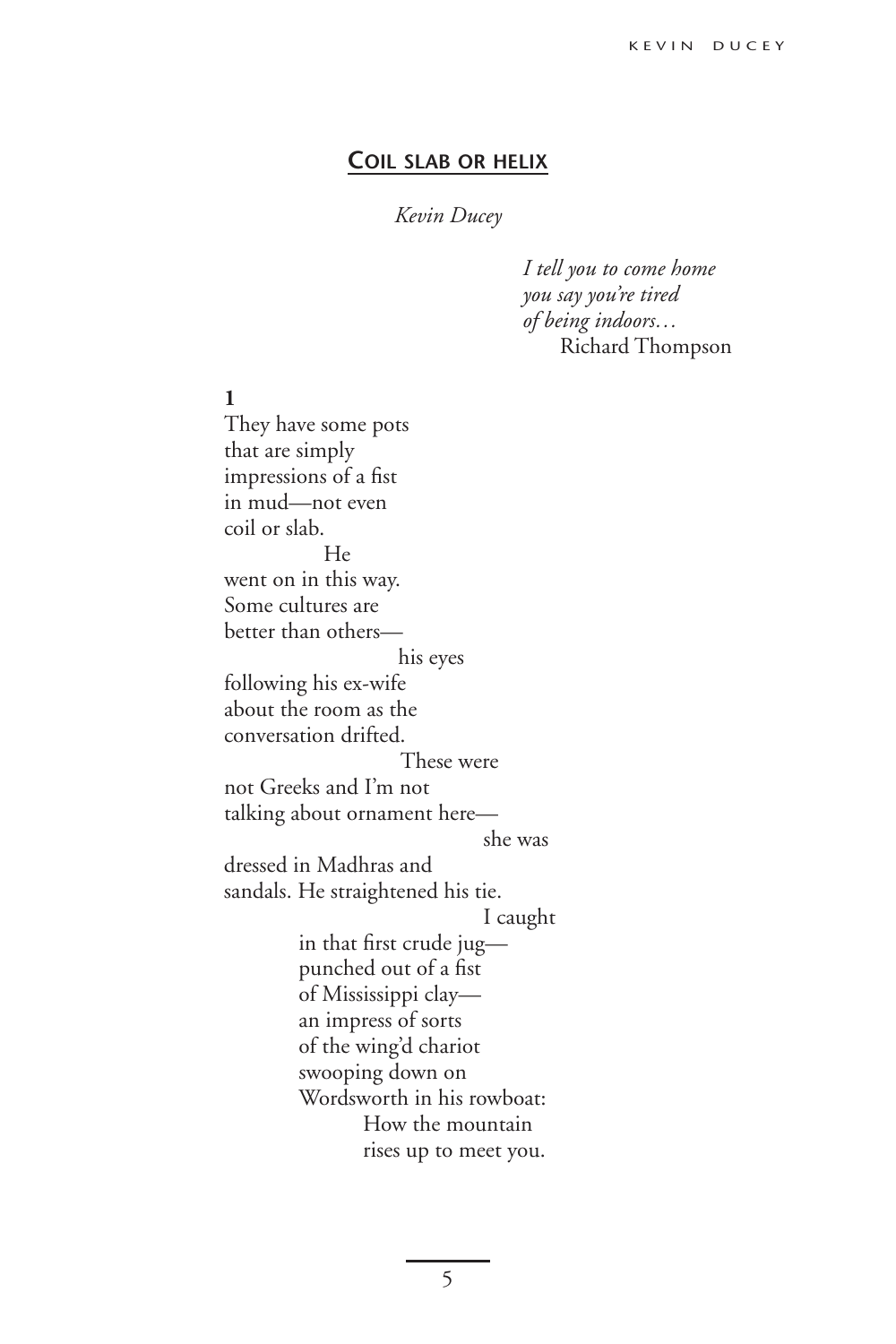—though it takes no great skill to heap up a lot of dirt. Monk's Mound no ornamental Palenque.

There's no writing, he said. Even animal skins will survive into our time, but there's no writing. She brought her new boyfriend dogging her heel. The Mayans wrote, sure, but the connection hasn't been established yet. It'll come. One day. There are hundreds of grad students he watches her over the rim of his wineglass —working on this. Somebody help, I mean, somebody will make a career on a DNA trace.

#### **2**

Who is the ghost returning returning to the world that has forgotten him?

Hamlet's father hovers over the roofline. The attention wavers and the jungle

treeline will have to be blown back with napalm. The father hovers, a whisp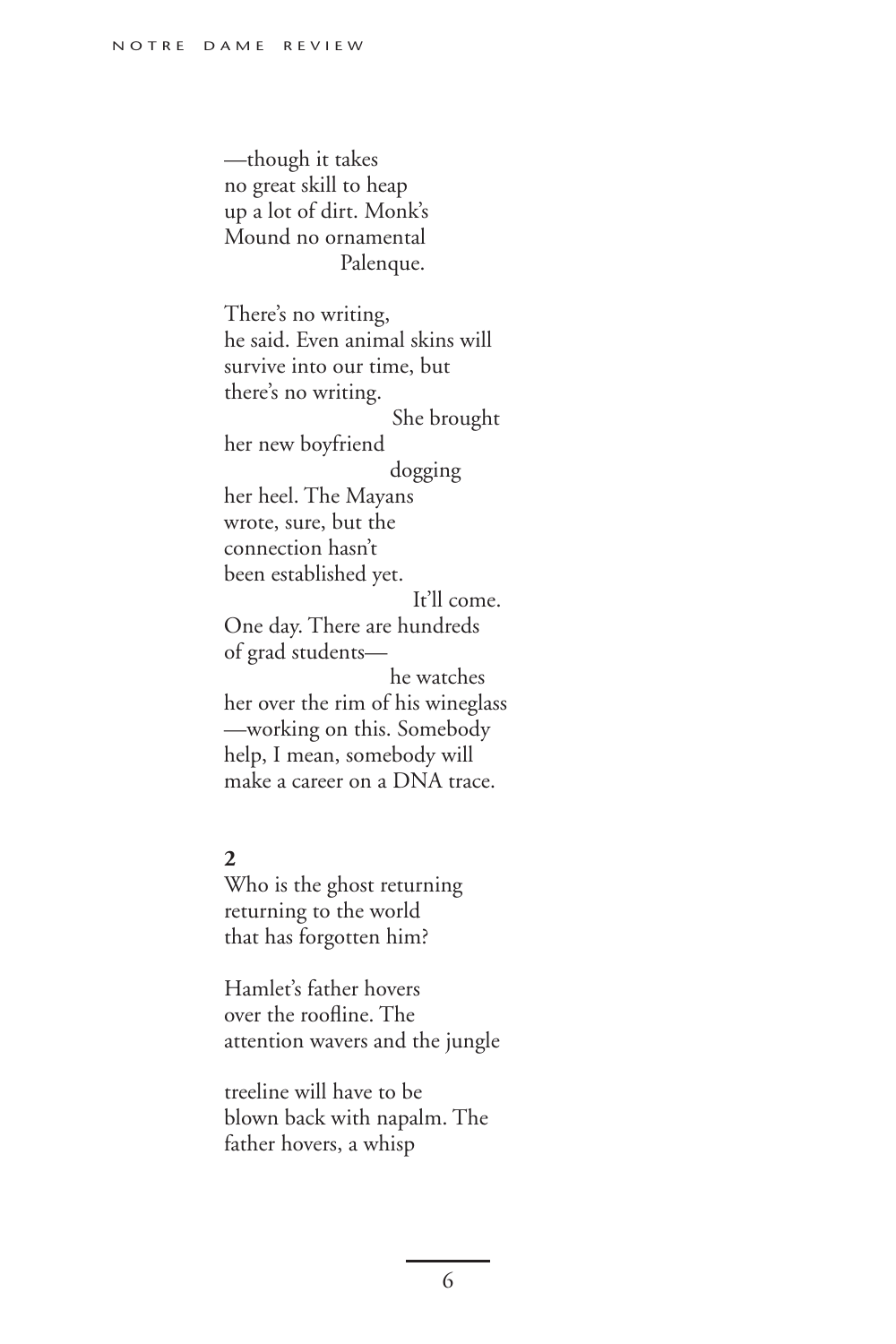of smoke asking our remembrance. Asking. Ulysses pulls his chair away from

the fire. The return to his house, but in disguise. Rites of passage: we don't know who

we are. Hovering over the roofline. Visiting death upon his birthday—the old nurse

recognizes the scar on his thigh. Who it is—remembrance. And he takes her by the throat.

#### **3**

Some grad student will do it—trace a caduceus twining up the Mississippi from the Gulf of Mexico—not love at all. A Potter's fist pressed into a slab of clay—lifted to one's lips a trace of dust. Sure, she's brought her new squeeze.—Oh, mercy, I won't tell; the house

full of suitors—only one dissembler.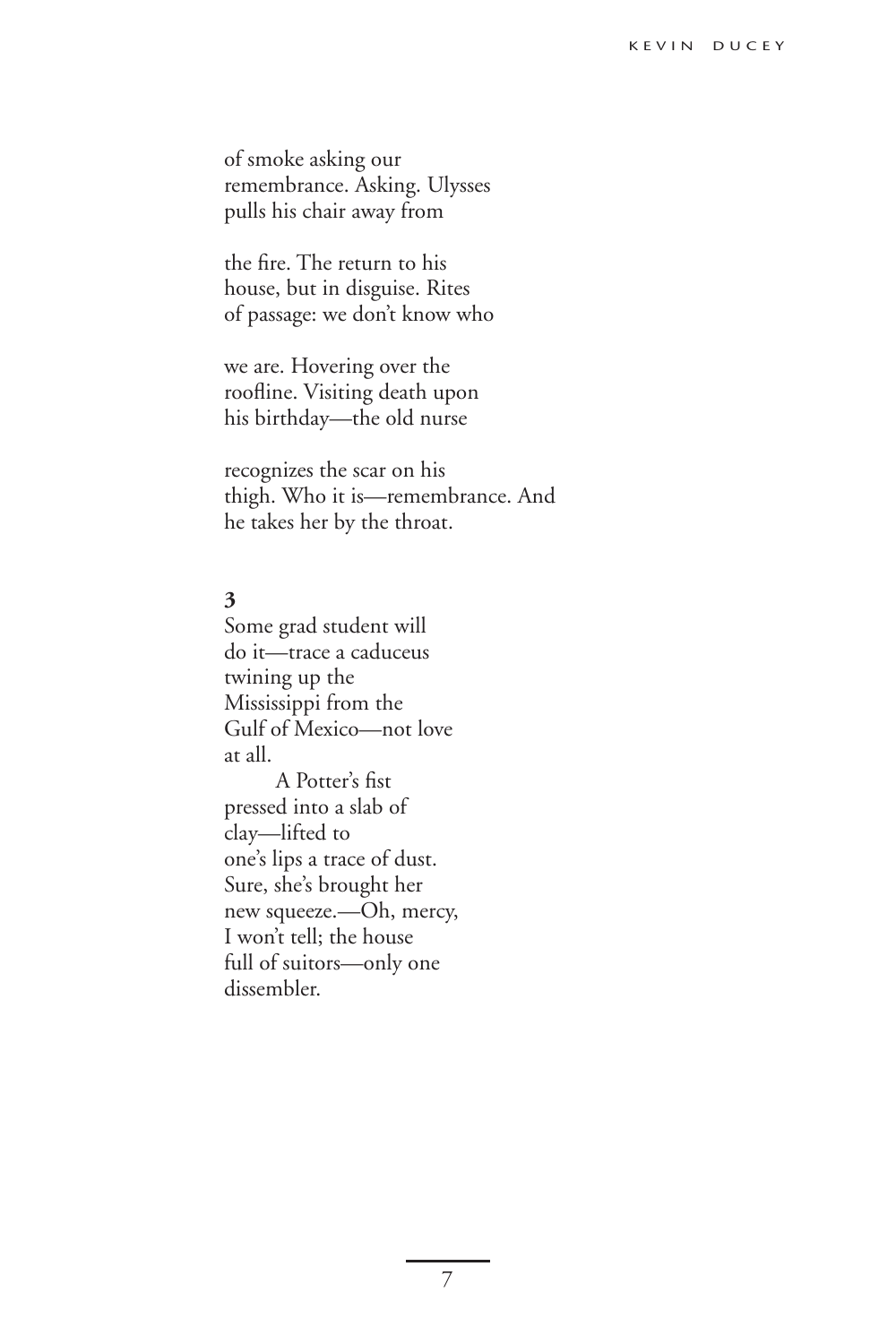#### **4**

Before becoming garage mechanics, they had hunted egrets, and they described their technique, which consisted in placing cornets of white paper on the ground in such a way that when the tall birds, fascinated by the immaculate whiteness similar to their own, thrust their beaks into them, they became hoods which blinded the birds and made them easy to capture.

The finest feathers were plucked from living birds during the mating season. There were, in Cuiaba, cupboards full of egret feathers, since the noiseless collapse of the feather market.

#### **5 Ghost stories**

Abraham ties the son to stone lifting ritual blade, bringing it down to cut just a little. He lak'd a lyttle said the Green Knight. A little. They still meet like this sometimes. For the sake of the children.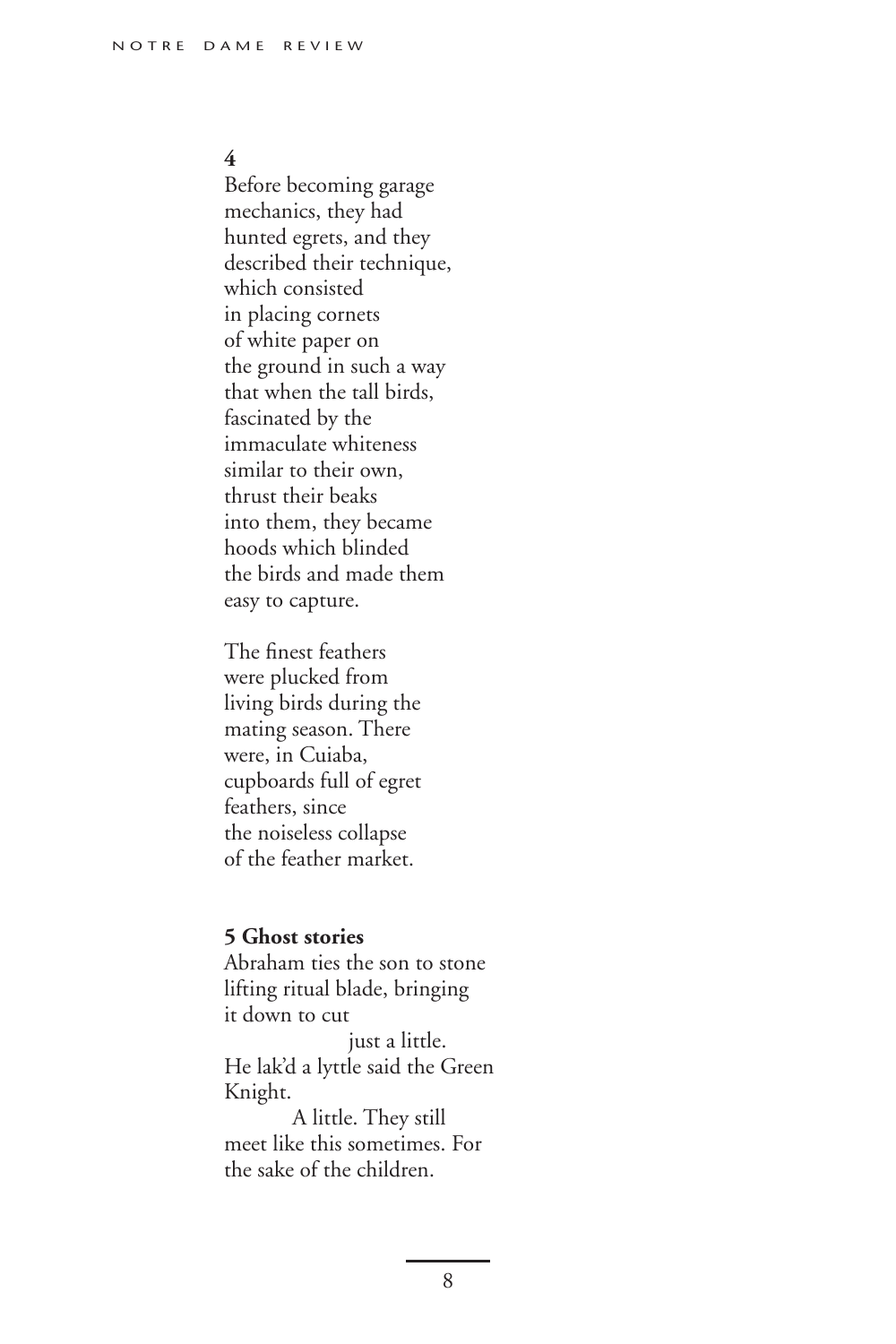Parties. The boy's eighthgrade graduation. He comes laughing through the kitchen.

The father grasps love by the throat to keep his name unspoken. Ulysses, it could be anyone, or no one who has blinded us. Hovering over that roofline blinded by love, told to be silent.

It could be anyone— I asked who your friend was you said Santa Claus or

Lev Davidovich in Mexico, as he pulls his glasses from their case, bends to read the article the young man has written.

'The consumption of articles precedes their production.'

Lev laughs, "only in a world of credit. And what banker would bet on us?"

Ah ha ha, in that last breath he senses the mountain rising up as fast as we can row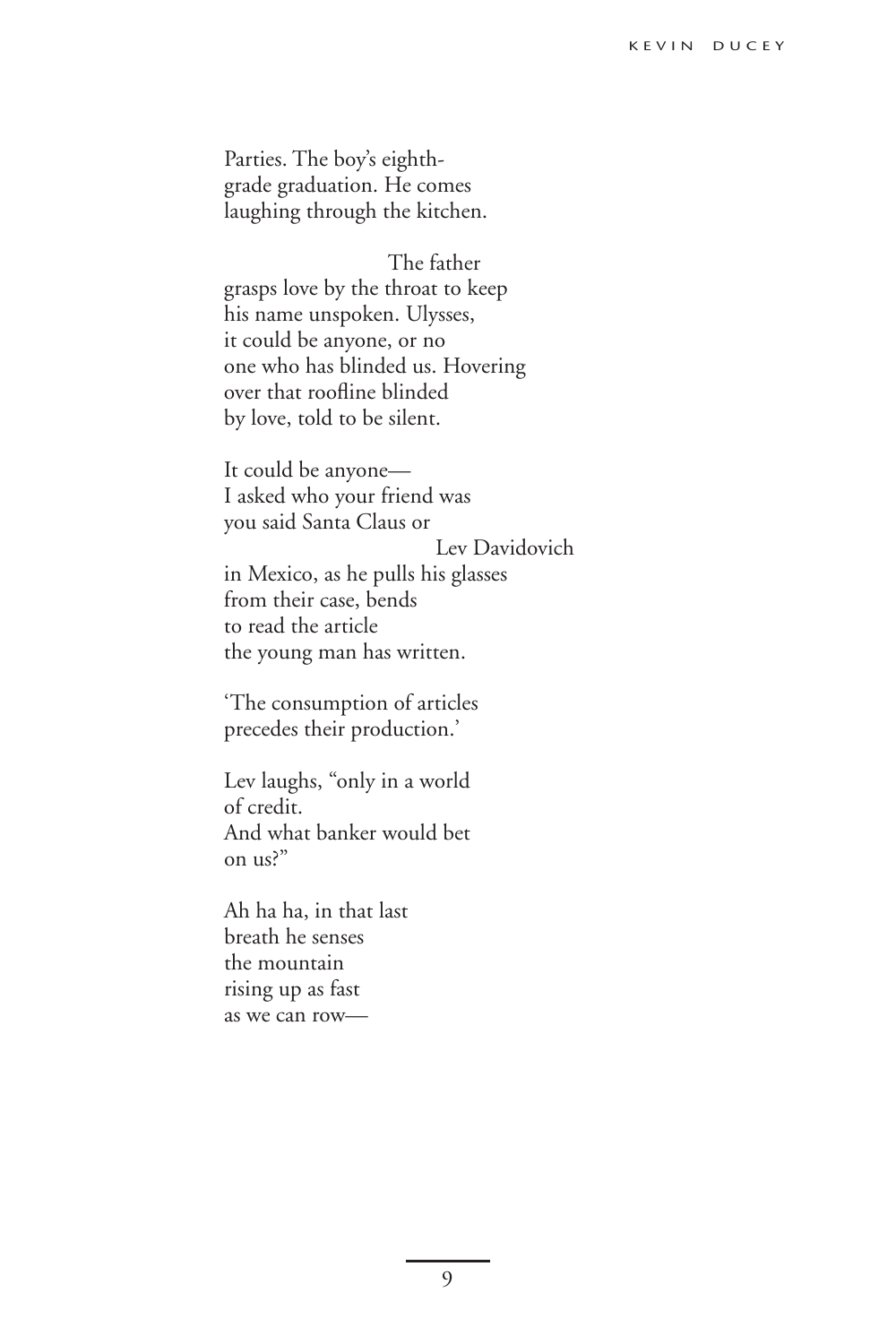The potter made the vessel pressing his fist into the wet clay, we manage a DNA trace to drink. The glasses tranquil as Mount Popocapetl on the blotting paper in Mexico as he bends to read. Christmas' heavy boot tread in the hall, hovering along that winter horizon with an ice axe.

#### **6**

The anthropologist stopped along his safari to ask how the egrets were getting on.

Lord how they fly. He traces tribal face markings on white paper one thing leading to another:

they're continually making sense. They can't help it. It is not a recapitulation.

Take the children into the bush and we can't help them.

Child running through a kitchen brought up short at the sight of his father. Traced across his forehead, listing to the father's complaint. Whether we will or no the helix pulled from potter's wheel.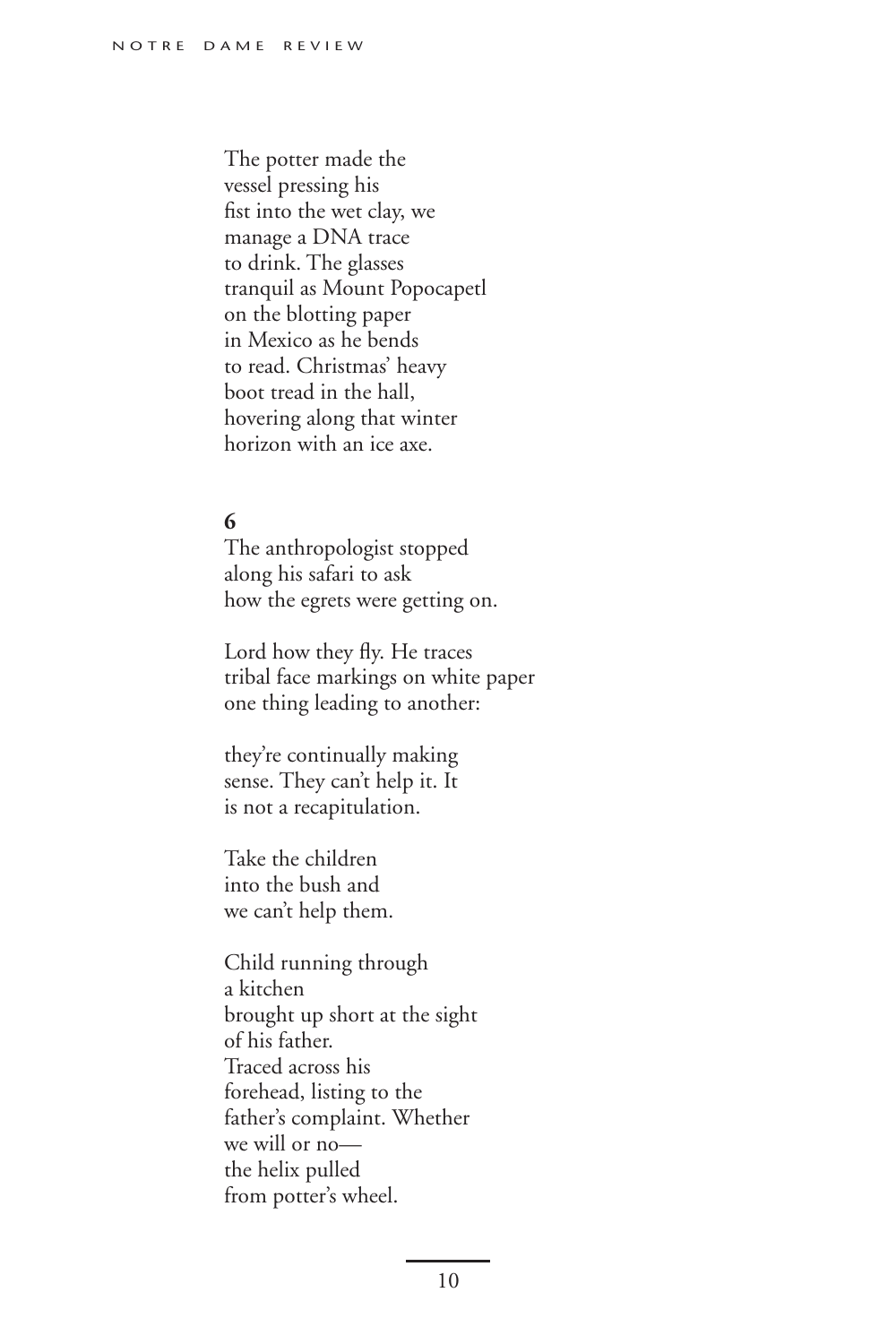# **COVER STORY**

### *Angela Burchett*

In the Cities' toniest subdivision's Last remaining Lustron All-Metal Home (unfurnished)—interrupted by only ourself— Why are we waiting?

As steel walls abetted a clean-forgetting Of the bloodshed world, aren't we undergoing, Through this nonce outstripping of moveable goods, Purification?

Isn't disposition illusion also, Since we got the Lumina? and our clothing? And an ex en-route with his pickup truck full Of our belongings

(Singularities once desired, soon casting Past associations on sun-clean spaces, Shadowing immovables)? While we're on that, How does a Buddhist

Reconcile voluminous incarnation Here, as hidden treasure, with recollections Haunted by dependent arising? daily Entries amassing

Desolated years in concatenated Journals, twenty-eight of them, which you'll shelve where? Till your rough life's work can be pieced together Into the memoir

Of a small town girl who was struggling to escape her situation, her spirit shackled To the appetite and disease of older Wandering spirits,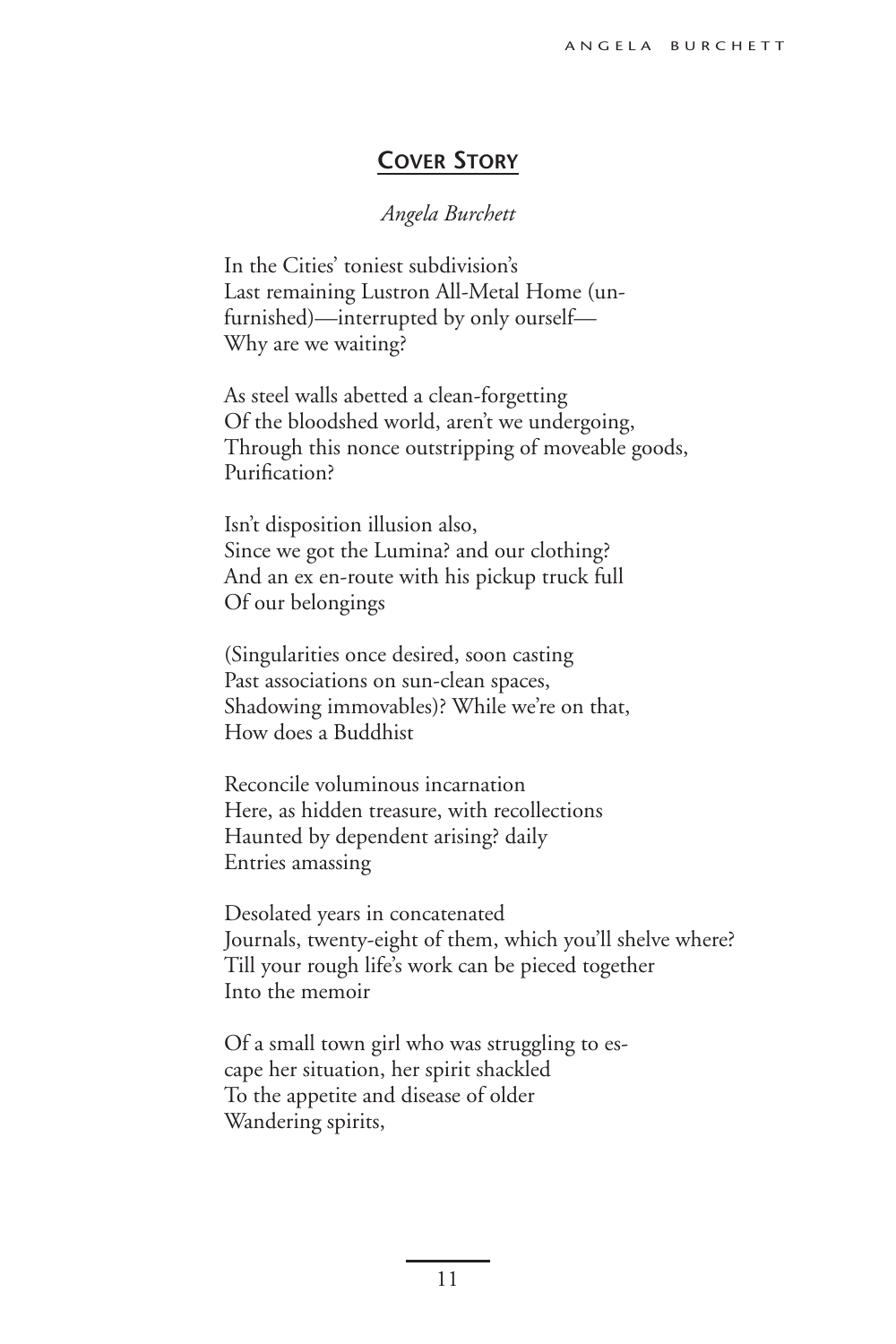From whom ax, aim, arm set her free to strike out On the pathless path to become a writer, Winner of the Nonfiction Pulitzer Prize, Famous forever?

Do you find, whenever you share your bio, People coming out of protected backgrounds (Not to put down privilege: All else equal, Doesn't Joe Average

Crave security above even money?) Never really leave those protected backgrounds, Disentwine their swaddling clothes to conceive life Under disaster,

Days spent pawning needs elites take for granted, Never fearing, never enduring troubles, Let alone the worst times, when peace and quiet Head-on collided?

Which our readers know all about already, And is that his truck we hear coming—? Or no? Why do questions make you uncomfortable? When is your birthday?

You're a Cancer? Are you aware who else is? Are we soulmates? Are we the same? About when Did we first suspect he was standing us up? Where are we going?

Did the split with John even blip your radar? After you'd inherited Charlie's bundle, Wasn't he just means to that end we've quitted? Didn't you love him?

Is there any reason that Charlie'd name you Beneficiary, except contrition For a wife and stepdaughter screwed together, Proving the rape she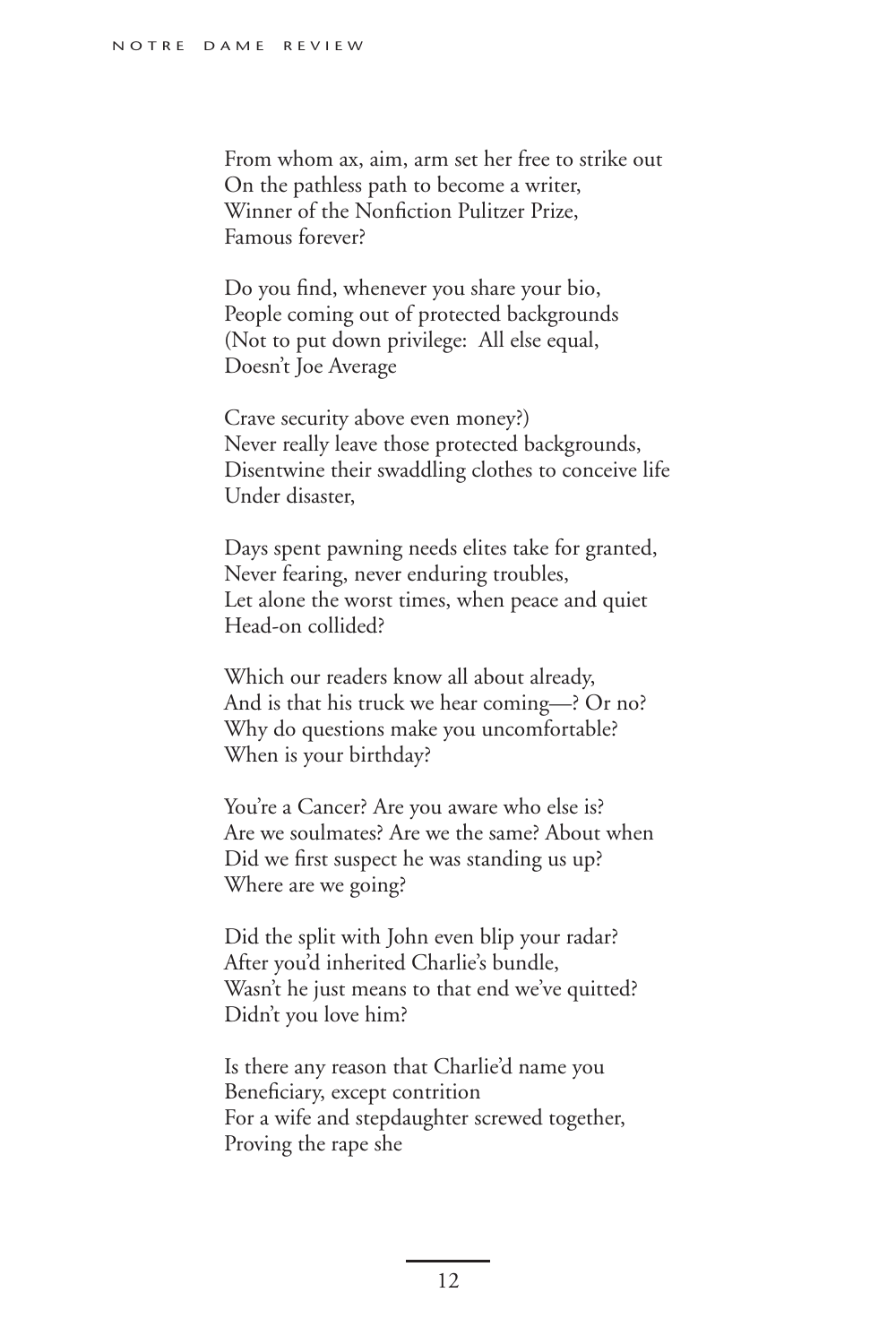Disbelieved, who pinned his familial hightail On your accusation? Weren't you her hospice, She your cellmate, as corybantic tumors Crowded her body?

Did you wear those moribund habits over Into your entanglement with the owner Of this lit-up two-story we're discreetly Parallel parking

Smack in front of, in the last spot on Windsor— Us between a Lexus and Volvo? Which one On the drapes is his silhouette? Are others Guests at a party?

From what you recall, is there any reason Little flags invisibly fence the edged lawn But to shock his spaniel for straying from him? When did the sun set?

Was the porchlight turned on by hand or timer? Are the souls who flit from front door to cardoors Friends of John? or her, on the threshold, waving— Elegant, slender—

Clicking down the drive on her prenzie high heels, Biding, as the three-car-garagedoor opens On two empty spaces, to park her Beamer Next to the absence

Of his pickup and our possessions? What's left? Detour? Roadblock? Traffic jam? Lost? Unless he Had a—? We had—? I—? Or it happened: one more Accident had me?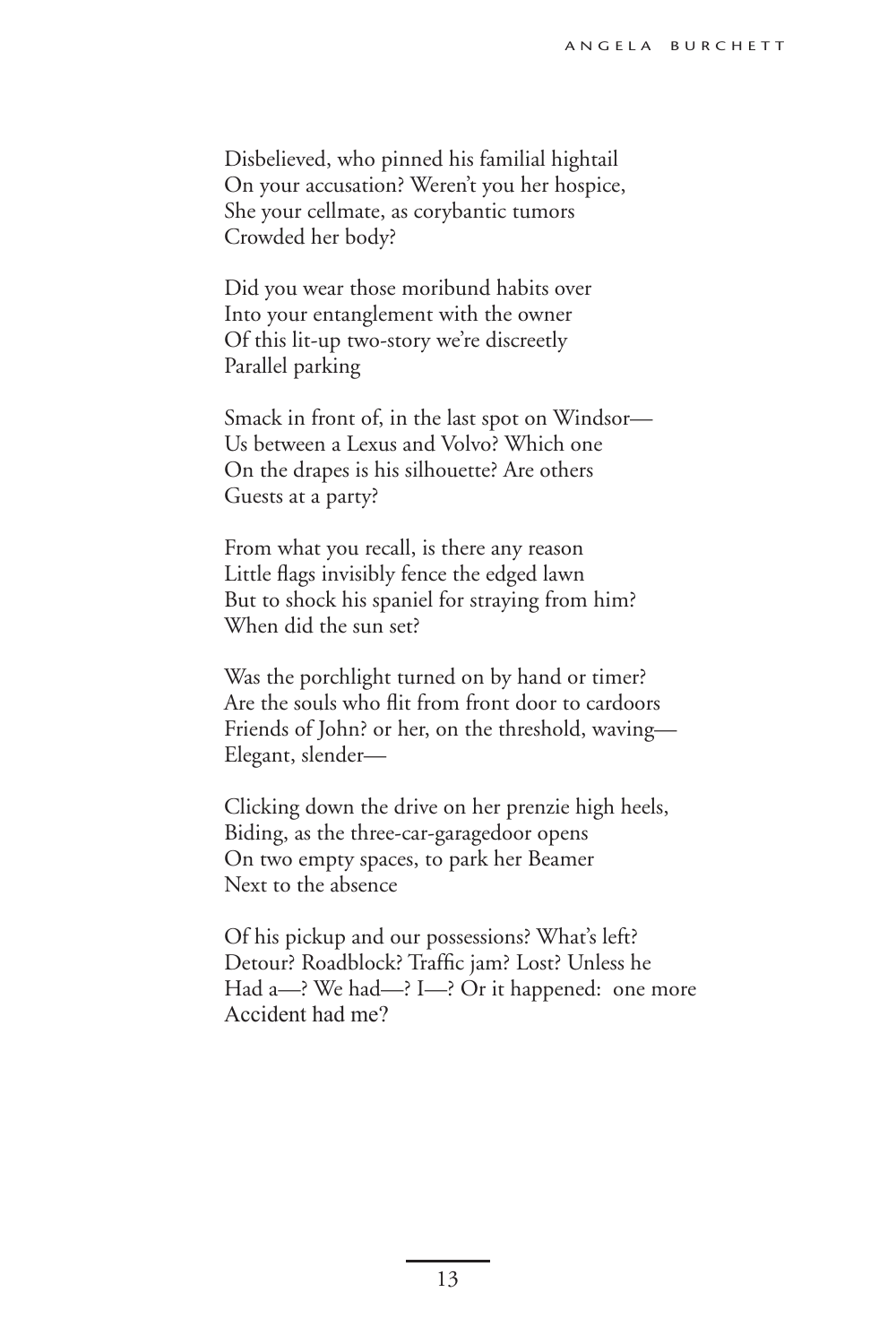# **END TIMES**

#### *Evan Kuhlman*

*What a terrible town to die in*, Carl thought, while crossing over railroad tracks that seemed to lead to nowhere worth going to, and gazing at a rusty grain silo and a soot-covered brick building that looked to be an abandoned factory. Even the pale blue sky and unmoving cotton ball clouds above the mess appeared sickly and malnourished*.* 

 Irene, his wife, glanced at a map she had printed off the computer, then folded it and slipped it into the glove box. Her hands were shaking, but her doctor had told her that it wasn't anything serious like Parkinson's, just sorrow working its way out in little electric quivers. "That's it, on the right," she said. "Slow down."

 Carl took the right and pulled the Chevy into the gravel lot of the West Henderson police station. He drove in back and circled a few cars then parked next to an old white Dodge, a beagle unhappily inside it. The dog stuck its snout out of a partly rolled-down window and yapped at Carl. "Likewise," Carl said, killing the engine.

 Irene was looking at the white brick police building, a sort of library of sorrows: a million reports in there about accidents, shootings, lives cut short. "Are you sure we should do this?" she asked.

 "Hell no," Carl said, but he got out of the car anyway. Irene joined him, and as they walked toward the station Carl noticed that the sun was shining on his wife, almost selectively. It was the generous July sun and it lit up her permed, auburn hair, and highlighted the networks of veins and arteries running along her arms. Carl wondered what such a golden creature saw in him. He was, by any objective evaluation, chubby, morose, and not very interesting. Why did Irene stay? He felt he was due an explanation but he didn't ask for one.

 They pushed through a thick glass door and entered the station. It appeared to be abandoned. While Irene read a brochure about bicycle safety, Carl studied the city seal, painted on one of the glazed green brick walls: a farmhouse, cornfield, office building and the sun, and the legend "West Henderson: Where Commerce and Community are Good Neighbors." His eyes then moved to a large farmed painting of a police chief, circa 1900, wearing a uniform with gold buttons and epaulets, a gold-trimmed hat held to his side. He had slicked-back peppered hair, a handlebar mustache, and a confident, fatherly smile. Carl thought the man looked more like the kaiser of a protected, faraway land than a police official in a small town in shoot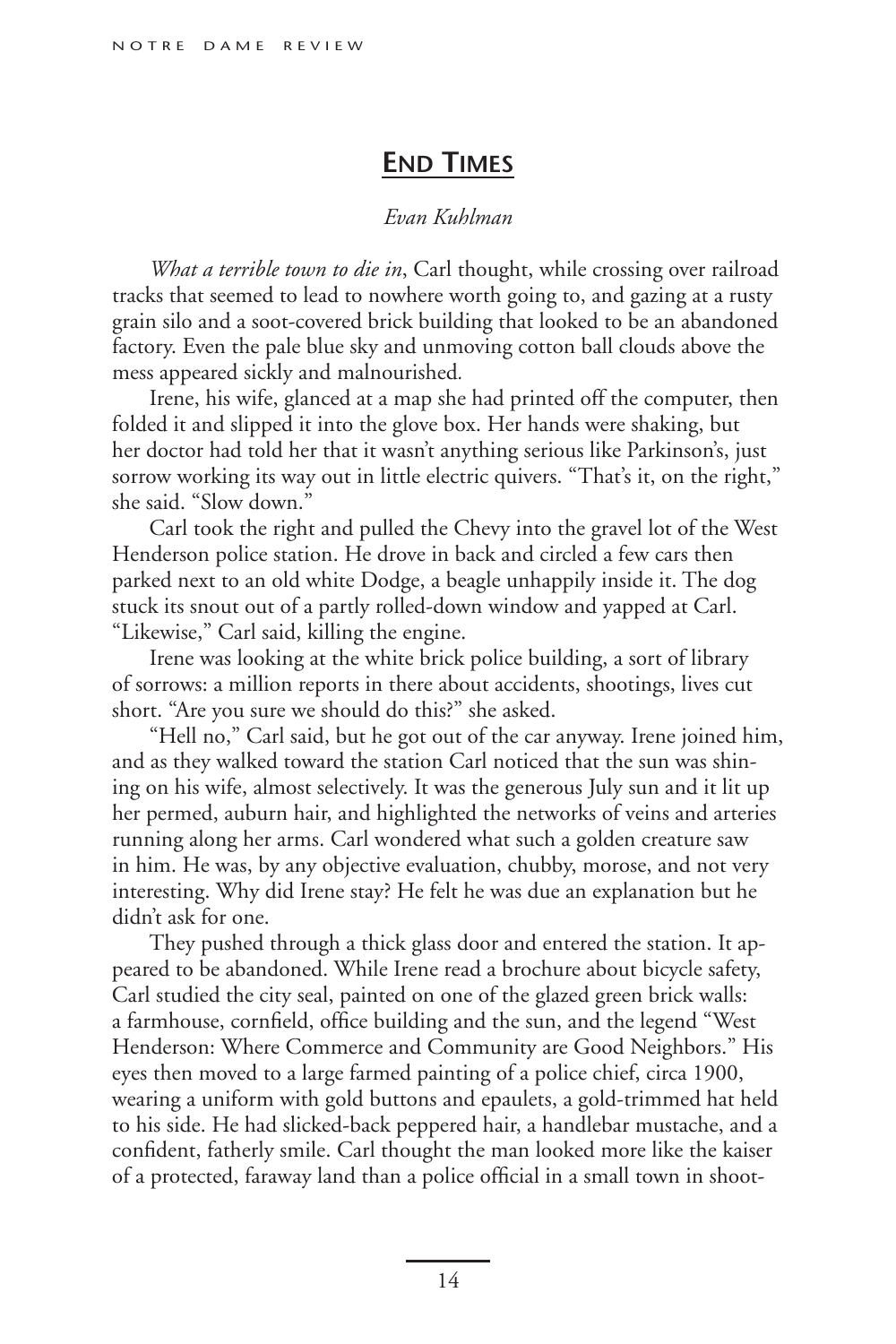'em-up Nebraska.

 A young cop, clean-cut and muscular, appeared behind a Plexiglas window and said, "Hey folks" into a microphone that bore similarities to a drum major's baton, half of it. Irene set the brochure down and looked at the cop and thought *somebody's son*. Carl assessed the officer and figured he must have messed up pretty bad to get assigned to front desk duty. Probably frisked a female prisoner too aggressively or slept through a robbery at First National.

 Carl stepped closer to the window, and Irene followed suit. "I guess we're the Bradshaws," Carl said. "Our son is…was Jonathan––"

 "Oh yes, sorry about what happened," the cop said. "You know, we've never had a double-homicide here before. Just about everything else you might imagine, but not a double-homicide."

"You were due," Carl said.

 Irene frowned at her husband, then told the officer that they'd been traveling all day because they wanted to get copies of the police reports related to their son's murder.

 "You better speak with Captain Lewis," the cop said. He buzzed them through a security door, and as they marched to the captain's office Carl noticed that no one was sitting at any of the desks, making him wonder whether the mighty West Henderson Police Department consisted entirely of a captain and a screw-up officer.

 Captain Harold Lewis shook Carl's hand, patted Irene on the shoulder, and gave his condolences. "Please, take a seat," he said, aiming an arm at two green vinyl chairs with sunken and patched seats.

 As Carl sat down he glanced at the captain's service pistol, held in a side holster: it was made of black steel and capable of drilling several holes in Carl's head, should Captain Lewis see fit. Carl had a recent fascination with guns. Some days he wanted to buy a handgun and shoot the next person who walked onto his front porch unannounced. Other days he wondered how guns could exist in this delicate world, could even be collected and displayed with pride.

 "Where are the detectives?" Irene asked. "We were hoping to meet them."

"Out on a case," the captain said.

"Ours?"

 "No, but they're still working your son's homicide. We probably get one or two new leads each week. Something will pan out."

"It's been eight months," she said.

"We don't have much to work with," Captain Lewis said, "just the bul-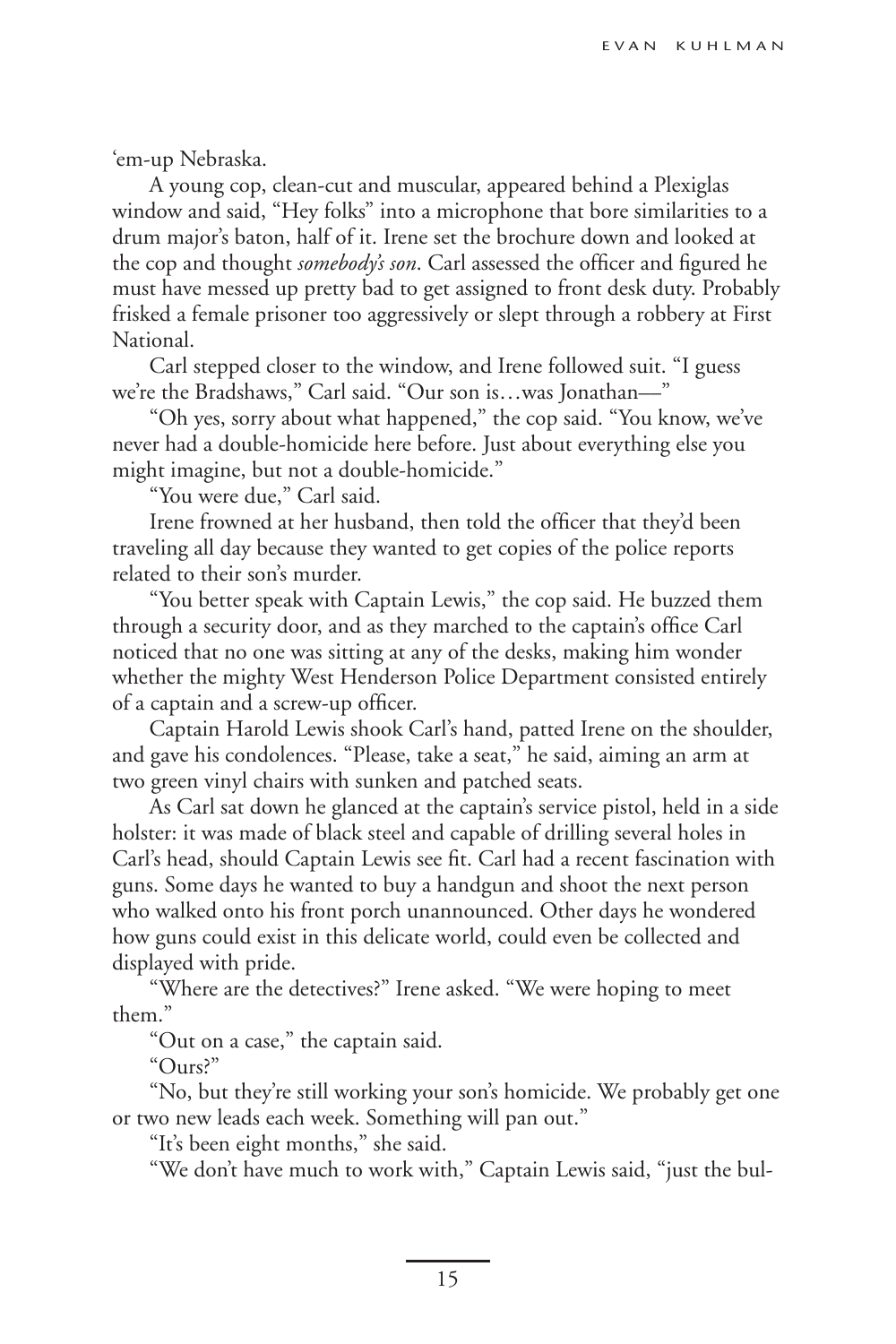lets taken from the victims. What usually happens in these kinds of cases is that the perpetrators do a similar crime, get caught, and are linked to past crimes."

"You still think there were two men?" Irene asked.

 "Yes, it's usually two. They travel to these small and mid-sized towns, hit a store or gas station, then hop back on the interstate, figuring they can outrun the local cops."

"They guessed right, didn't they?" Carl said.

"So far," said Captain Lewis. "But we'll get them."

Irene asked about seeing the reports.

 "Are you sure?" the captain asked. "It's a pretty fat file, lots of terrible things in there."

 "We're sure," she said. "The story's not complete. We need to complete the story."

 Captain Lewis consented, but said he couldn't give them any paperwork related to tipsters or suspects.

"Suspects?" Irene asked.

 "Several," he said, "just not enough evidence to make an arrest." The captain paged the front desk officer and instructed him to make a copy of everything in the Jonathan Bradshaw file, except the detective's reports and autopsy photos.

 "Look," Captain Lewis said, steepling his hands. "At the time of the shootings the nearest sector car was on Fifth, watching a drug house. If we had him patrolling Main, well, who knows, maybe a different outcome. Each day is like a chess game. You make your moves, hoping for the best."

 Carl felt a sudden fire in his belly, and one in his brain. The fires were traveling toward each other, soon to meet in his chest where they would consume him. He imagined himself, ablaze, lunging for Captain Lewis's throat, saying, "It's not a game of chess, you idiot. No one dies from chess." But then he saw a certain experiential sadness in the captain's eyes, and the fires began to calm.

"So your son was headed to California?" Captain Lewis asked.

 "Yes," Irene said. "He wanted to see the West Coast and the ocean before starting college. He––"

"You're a father," Carl said.

 "I am," the captain said. "Two sons. One's married, they're up in St. Paul, and the second's in the Navy. How'd you know?"

"I was a father, once," Carl said, his voice quavering.

手手手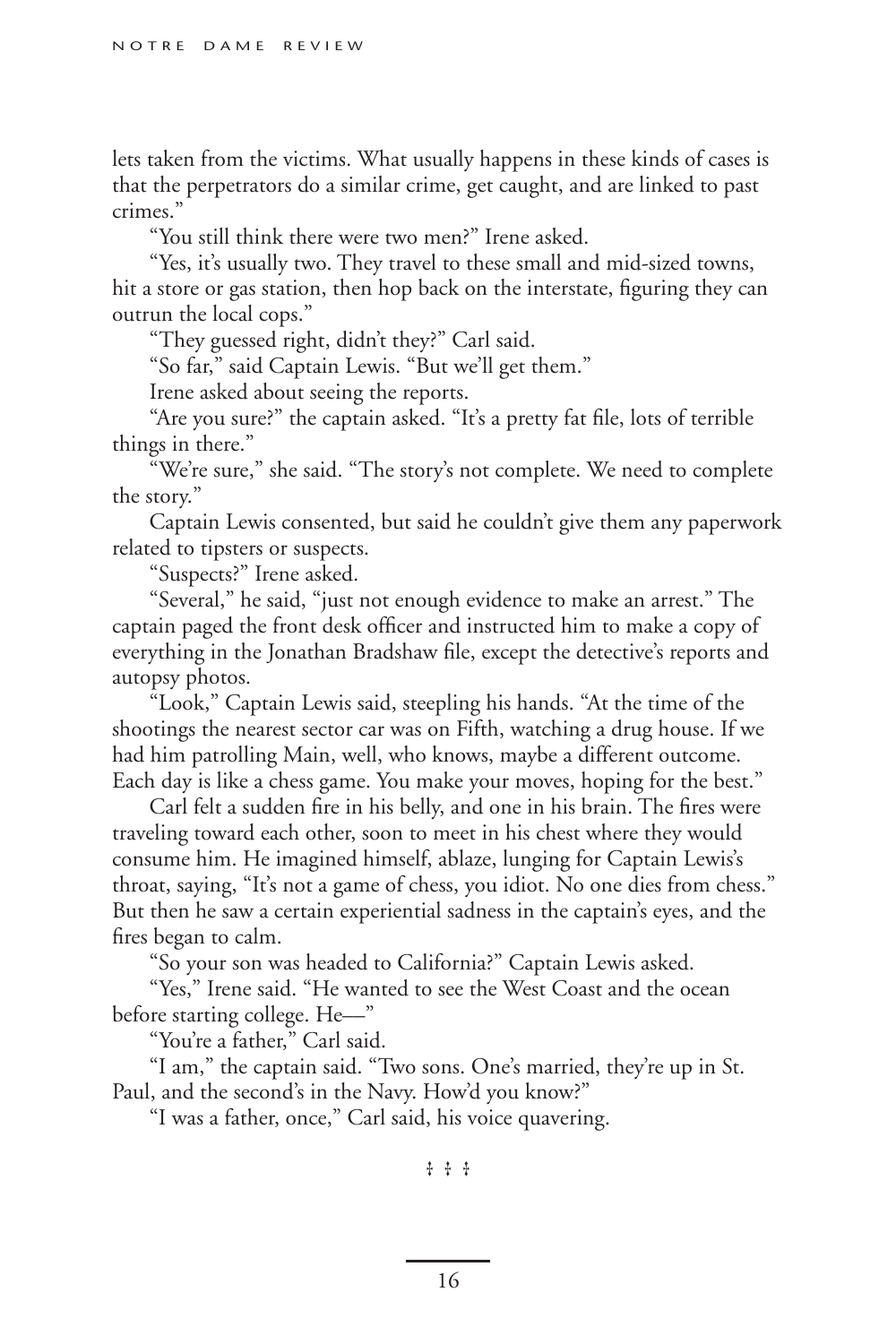The patrolman returned a few minutes later and handed an envelope stuffed with copies to Carl, who immediately handed it to Irene. Captain Lewis, heading home for the day, told the Bradshaws he'd walk them to their car.

 The sun was still beating brightly as they marched to the Chevy, though it no longer seemed to be favoring Irene. When they reached the car, the captain asked if they were staying the night in town, and suggested the Howard Johnson's at the truck plaza. He was promising to be in touch with any news when Carl asked him if he had ever been shot.

"Nope. Shot at a few times but they missed."

"I wonder what it feels like to be shot," Carl said.

 "I'm sure it's no picnic, but the coroner told me your boy didn't suffer much," Captain Lewis said.

"I know," said Carl. "But he suffered some."

手手手

 Inside of their car, Irene and Carl gazed at the manila envelope resting heavily on Irene's lap, the stack of reports inside of it as real and as awful as a tombstone.

"Should I open it?" she asked.

"Not now," he said.

 Irene felt queasy, and blamed it on the sickening sentences waiting inside the envelope. "Should we go by the store where he was *sh-o-ttt*?" she asked, her sadness stretching out the last word, hoping it would burst.

"Maybe first thing tomorrow," he said. "Maybe never."

 They drove to the Howard Johnson's and got a room. Carl dropped a duffle bag full of clothes on the floor and Irene plopped the envelope of reports on a table near the bed, before clicking on the TV. The local news had started and Irene thought about how disorienting it is when you see newscasters that aren't your own*. Who are these imposters*?

 "Anything but the news," Carl said, fearing he might weep rivers if he was told about some area high school kid driving his car into a tree.

 Irene flipped through the stations with the remote, and decided they'd watch a *Seinfeld* rerun. "My feet hurt," she said, flipping off her blue deck shoes. "Would you rub them for me?"

 Carl looked at her feet like they were verminous, something the state health department should be taking measures against. He had, until Jonathan's death, sometimes enjoyed sucking Irene's toes, kissing the webbings between, and making up obscene versions of Little Piggy Went to Market.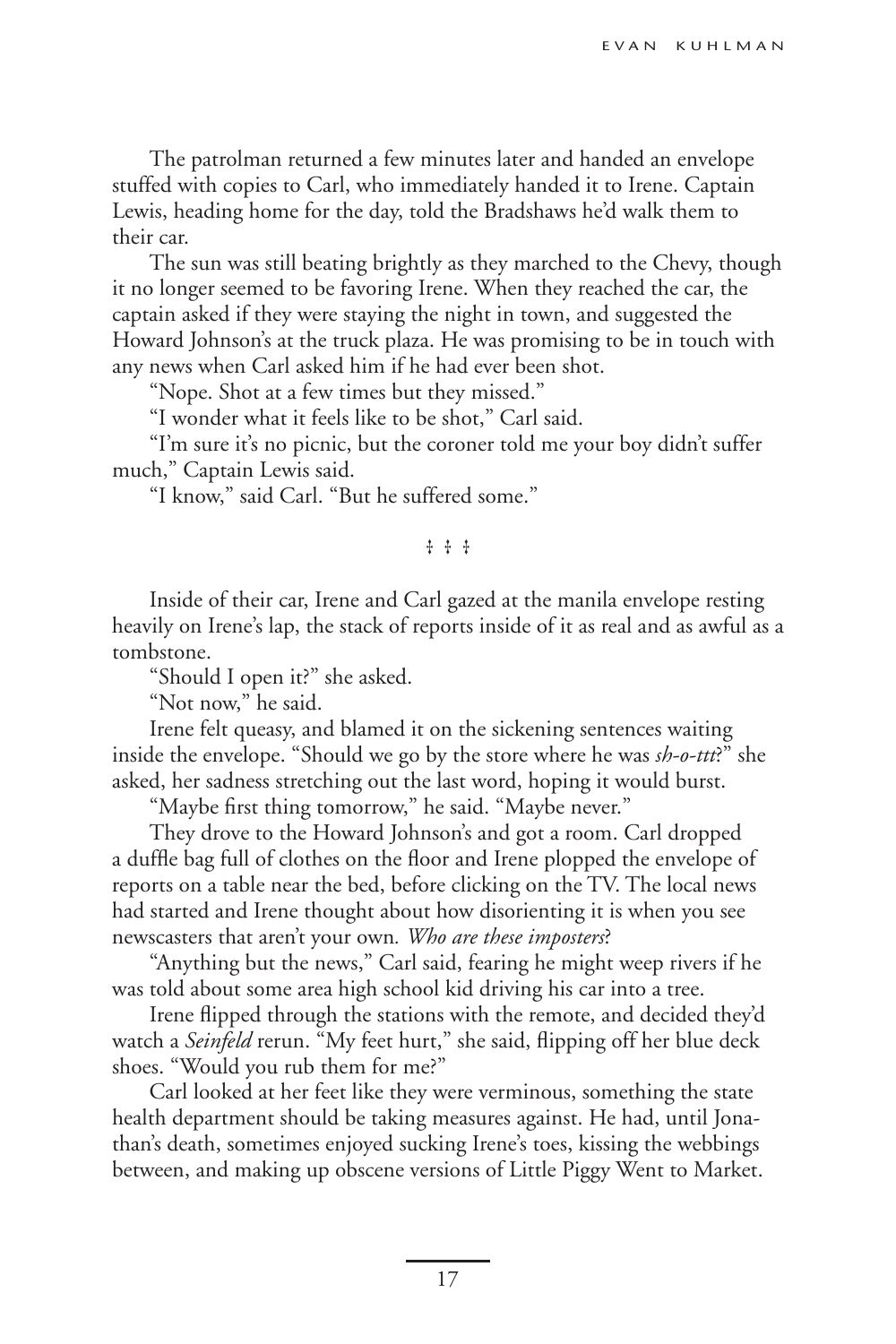"Maybe when I get back," he said.

"You're going out?"

"For a bit. I need some air."

"Pick us up some beer," she said. "I need to drown."

子子子

 Carl drove into town, looking for a store, but avoiding Forrester's Market on Main Street where Jonathan and a clerk, Beatrice Lawson, were gunned down in a robbery. The register was emptied, several cartons of cigarettes were stolen, and Jonathan's wallet was lifted.

 He couldn't locate a grocery, but he did find a bar, Midtown Tavern. He parked the Chevy and went inside. "Hey, I need a cold six," he said to the bartender.

 "Sorry," said the man, bulky and red-haired, "the law says I can't sell you that. But you're welcome to sit down and drink yourself silly."

 *Now there's a plan*, Carl thought. He placed a five-dollar bill on the wooden bar and ordered a draft. "Surprise me," he said. The man handed him a mug of Canadian beer, a little bitter and flat but he'd go with it.

 As he was considering saying something to the barkeeper about Jonathan's murder, a young woman came up to the bar and asked for change for the cigarette machine.

"You're not eighteen," the bartender said.

 "Yes I am," she said. "I just forgot my ID." She patted at the pockets of her blue jeans frantically.

"Aren't you the Givens kid? You're like fifteen."

"I said I'm old enough!"

"Sorry, kid. No ID, no ciggies."

 The girl stomped away in a huff, threatening a multi-million dollar lawsuit. Carl set down his beer and went after her. Once outside he spotted the girl, about half a block away, and yelled to her, "I can buy you cigarettes." She waved him off, so he yelled louder, "And beer, and anything else you want."

 She turned around and they walked to each other. "What's in it for you?" she asked, one of her eyebrows rising up.

"I was young once," he said.

"A long time ago," she said.

 She climbed into his car and they began to drive. At the first stop sign, Carl asked if he could place his hand on her leg.

The girl shrieked and reached for the door handle, but then stopped her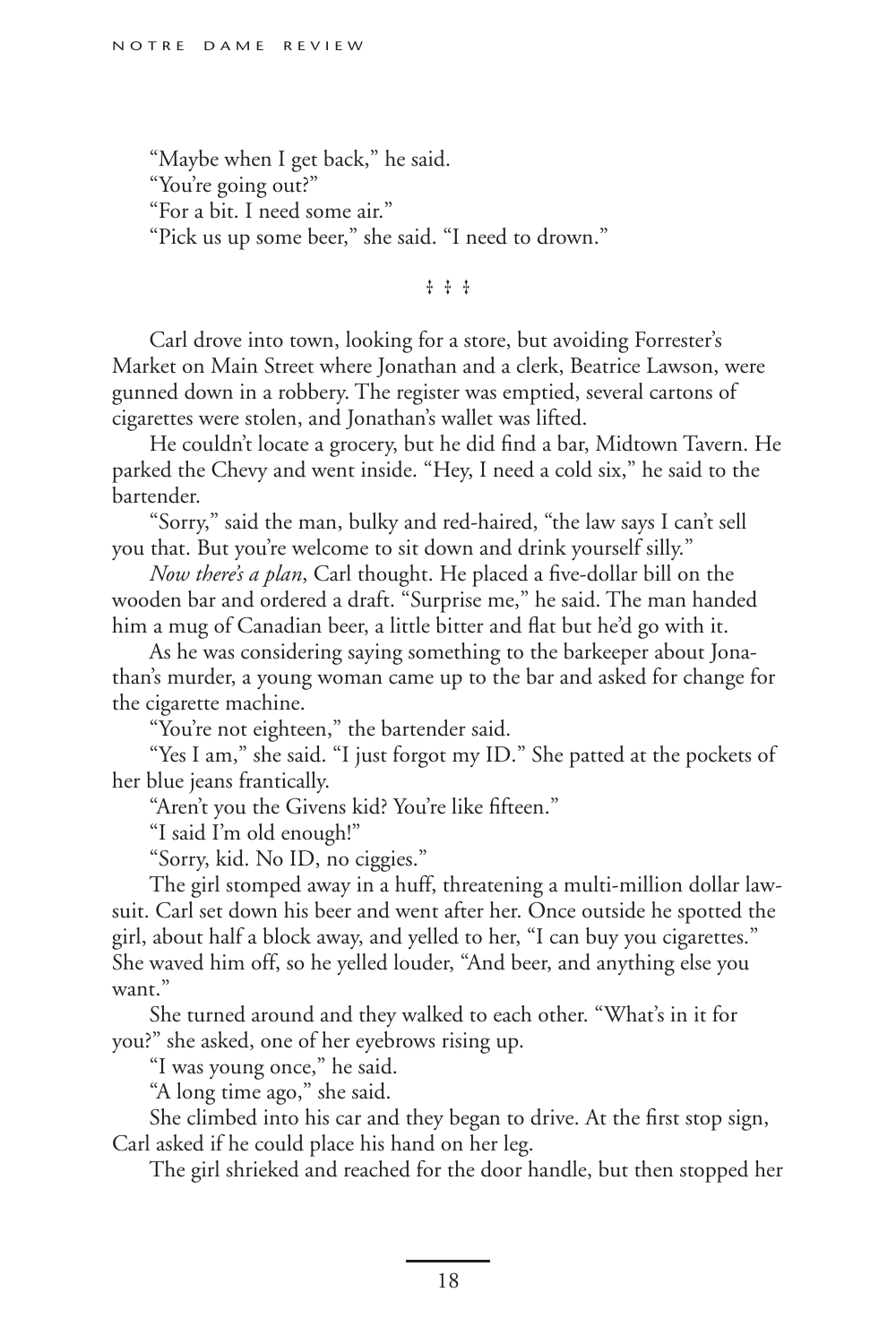escape and looked at Carl, perhaps assessing her ability to outfight or outrun him.

"I'll pay you forty dollars," he said.

"Just for touching my leg?"

"A bit more."

"I don't have to do anything?"

"Not a thing."

"Okay, I guess. I could use the money, anyhow."

 The girl led Carl down a maze of side streets and alleys as they hunted for a place where he could touch her unnoticed. While searching, he stroked one of her blue jean-covered legs until she said that it hurt a little, "like an Indian burn." He apologized and removed his hand, and then interrogated her. She said she was indeed the Givens girl, Barbara Anne, though she preferred Annie, and she'll be eighteen in nine days. She liked horses, had a boyfriend, Bud, "that's his nickname, he's a doper," and she hoped to someday captain a luxury ocean liner.

 "I heard about that double shooting you folks had a few months back," Carl said in a loose, unaffected voice.

 "It sucked," she said. "I knew the lady that got killed. Now when I go into that store I get the willies."

"The guy that was murdered, did you know him?"

 "No, he was from some other place. Don't know what he was doing here. This is a town you get your ass away from, not come to. If you're smart."

 They found an alley where Carl could park the car between two dumpsters. He cut the ignition and stared at Annie. She glanced at him, smiled politely, then turned and peered out the windshield, even though it offered only a view of the back of a restaurant. She seemed to be counting the cement blocks. His eyes fell upon her wavy, dark brown hair, and he thought of an untraveled forest, rich with exotic life. He leaned forward so that he could gaze at her eyes, a pretty purple, probably due to colored contacts. She had plump lips, and he thought they might taste like ripe nectarines. Annie's jeans were torn at both knees, and the pinkish knee skin below looked to be freshly made. Her breasts were tart apples with the stems still attached, Carl decided. He marveled at her aliveness, and when he started to touch her she nervously popped spit bubbles between her lips.

 Carl ran a finger along those lips, wet with bubble drool, and he reverently touched her cheeks, nose, and eyelashes, causing her to blink. He then awkwardly reached to stroke her feet and toes. She was wearing sandals, and her toenails were alternately painted black and silver. "I like the Oakland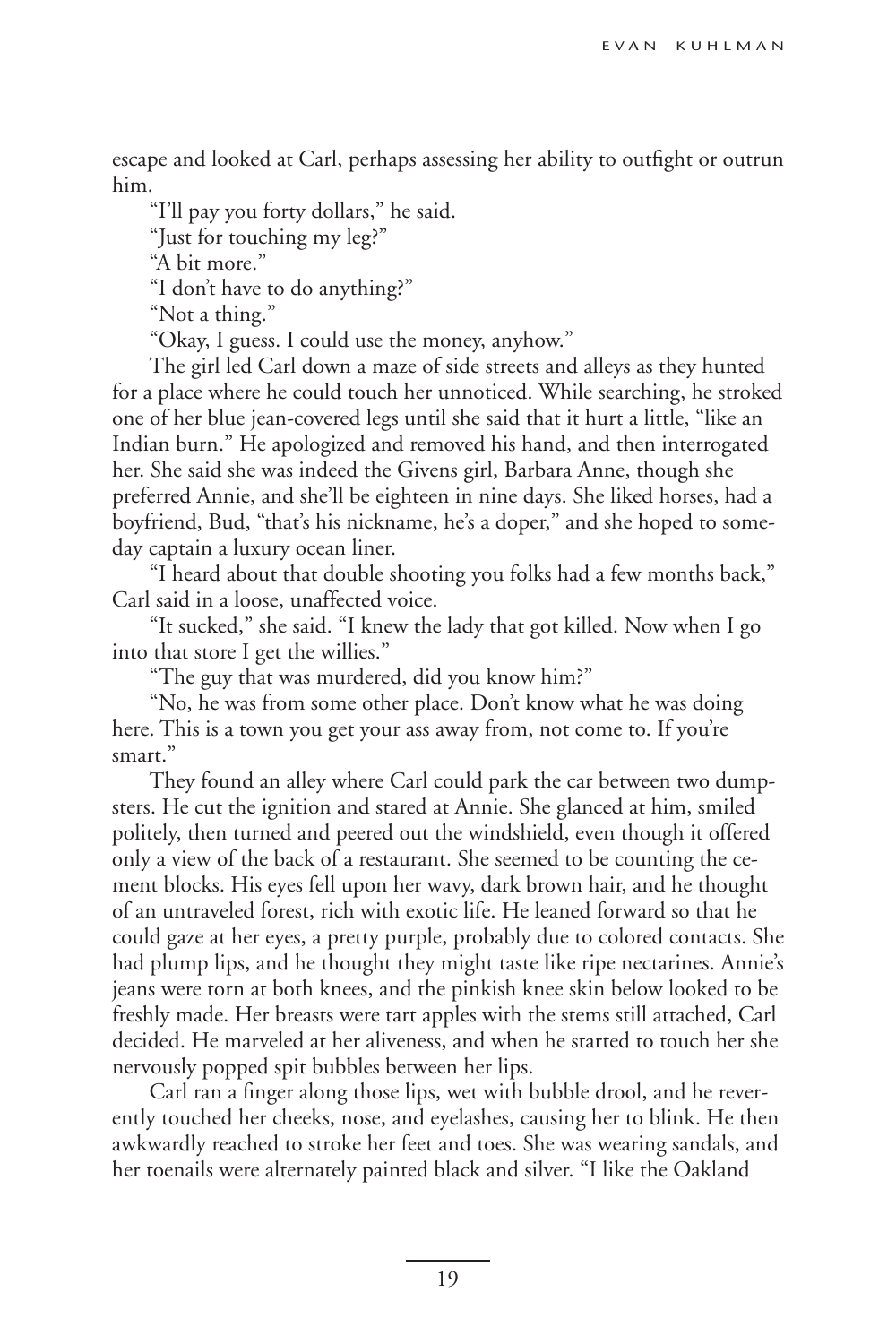Raiders," she explained, still looking straight ahead. "They kick ass."

 His hand slowly spiraled up and down her leg, as if polishing it, and when he rested his hand on her knee he instantly remembered the hundreds of blue and black butterflies that fluttered in the meadow behind the Gulf service station, the first week of every August in the Ohio town where he grew up. They would appear suddenly, as if born out of the air. He almost cried with joy.

 Annie jerked with surprise each time he touched her. Carl wanted to know and didn't want to know if he was the first to step foot in this verdant forest. When he ran his knuckles along the silky hair of her arm she giggled and said, "You're giving me the goose tickles!" He wanted then to be eighteen and crazy in love with her.

 "Are you almost done?" she said. "I have to get home." He was rubbing her hipbone through her jeans, but stopped, retrieved his wallet, and handed her two twenties.

 She asked if he wanted her phone number, and he nodded. Annie found a pen in the glove box and wrote her number on one of Irene's maps, along with her name and an explosion of exclamation points. Carl peeled off the section of paper containing the number and tucked it inside his wallet.

 "Hey, can you still get me a pack of Camels?" she asked. "And a six of Budweiser and a frozen Snickers?"

 "Sure," Carl said. He reached for the ignition and was about to turn it, until Annie told him that there was a grocery store just around the corner.

 "Go down that alley and turn right," she said, pointing. "I don't think we should be seen together. Sorry. How old are you? Like sixty?"

 "Forty-nine," Carl said, chopping three years off of his true age. Exiting the car and starting down the alley, he noticed a strange, almost happy hop to his step. He took a right at the intersecting alley, strolled to the street, turned, and saw the grocery's entrance, its automatic doors awaiting his next step. Carl glanced up at the store sign: "Forrester's Market: Milk, Beer, Sundries."

 "Oh no, oh Christ, no," he said, collapsing to the sidewalk. From there, he watched the world burn whiter and whiter. The brick and glass of the store, the signs proclaiming outrageous deals on Carson's Potato Chips and Hire's Root Beer, the people inside, the shelves and coolers of groceries, were all being painted over by a strange, milky whiteness. *Death is a lot like moving out of an apartment*, he thought. *Whatever you did to the apartment, however you lived, life just paints over it. The only important question: how many coats will it take?* He noticed that his heart was opening branch offices,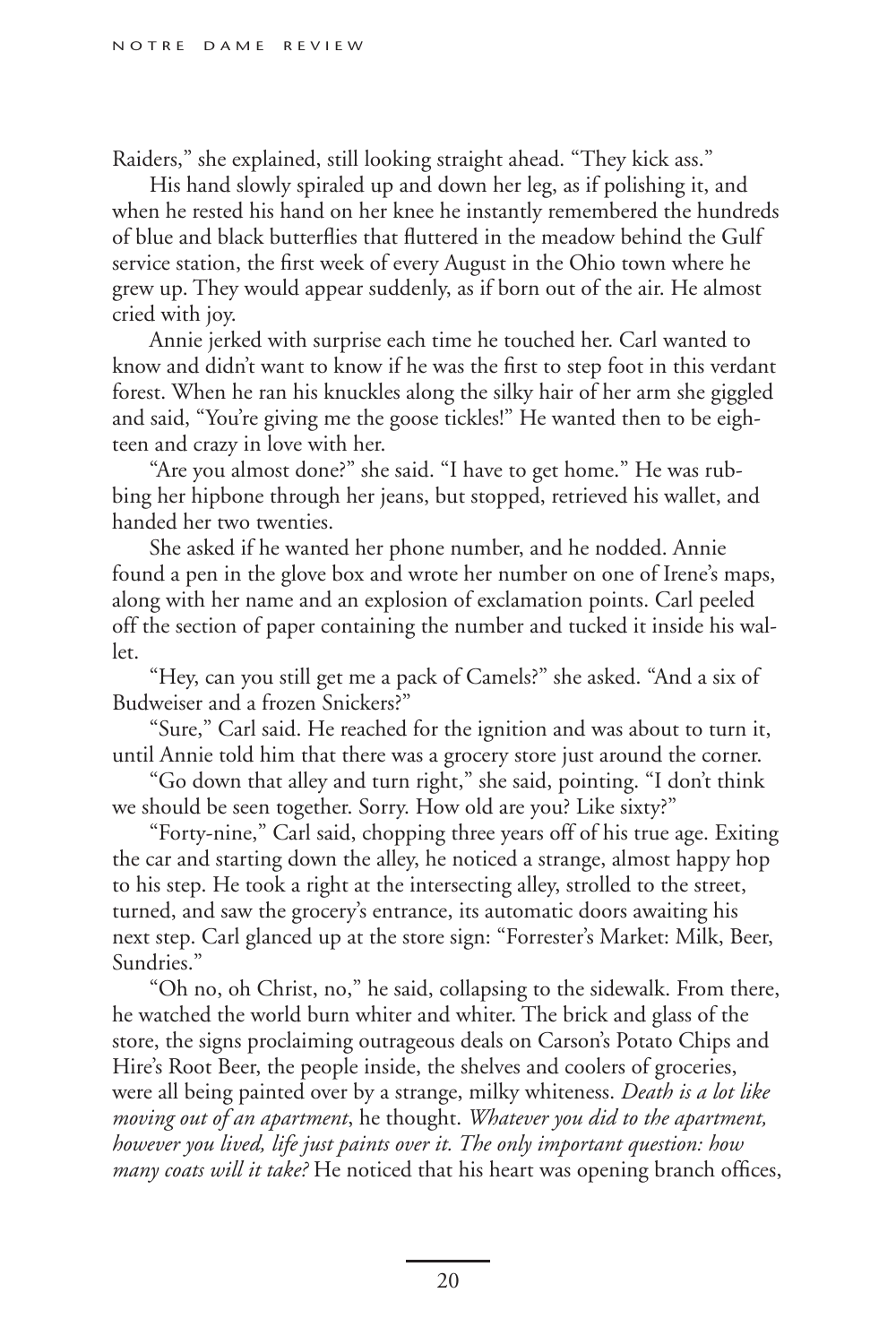beating wildly in his belly, feet, hands, neck, eyes, and elbows. His breathing was like an unrequited love: much more was going out than was coming back. He waited for the whiteness to tell him what it wanted.

 Soon a dot of blue, from the smock of a store clerk who was hovering over Carl, corrupted the white and the colors of life began to restore themselves. "You okay?" asked the boy clerk.

 Carl gazed at his pimpled, imperfect savior, and nearly told him that he was extraordinarily beautiful, a miracle. But the editor that lived in Carl's brain was already back at work, had scratched those lines out.

 "You better come inside," the boy said. "Whenever someone falls I have to fill out a stupid incident report."

"I just can't," Carl said.

 The clerk helped Carl to his feet, and as soon as he felt that he had control of his legs he walked quickly down the alleyways and to his car. Annie, sitting cross-legged on the Chevy's hood, greeted him with a frown. "Where's my stuff, man?"

"Sorry. I got the willies when I went in the store. Like you do."

 "I don't get them that bad. You look like you seen a house full of ghosts."

"I did."

 Annie shrugged. "Don't sweat it. If my brother's home he'll give me some of his smokes. Menthol. Blech!" She peered up at the sky in an almost expectant way, then looked at Carl and asked, "Hey, what's your name?"

"Charles Wentworth the Third," he fibbed.

 "I'm Annie Givens the First," she said, laughing. She then slid off the car and tramped away, waving off his offer of a ride home.

 Carl watched her walk, and wondered if his romp through the forest had in any way harmed the forest. He hoped not.

子子子

 Back at the motel, Irene had started reading the police files. The first pages detailed what the first officers on the scene saw, such as Jonathan lying in the parking lot, face down in the snow, and the old lady sprawled dead on the counter. Jonathan, known as John Doe early on, had a weak pulse when the cops arrived, but none when the paramedics showed up four minutes later.

 Words like *subject*, *victim*, *DOA*, *caliber,* and *trajectory* stabbed at Irene. She'd read until tears blocked her vision, then she'd set the papers down and get up and open the door and look out at the day mechanically playing itself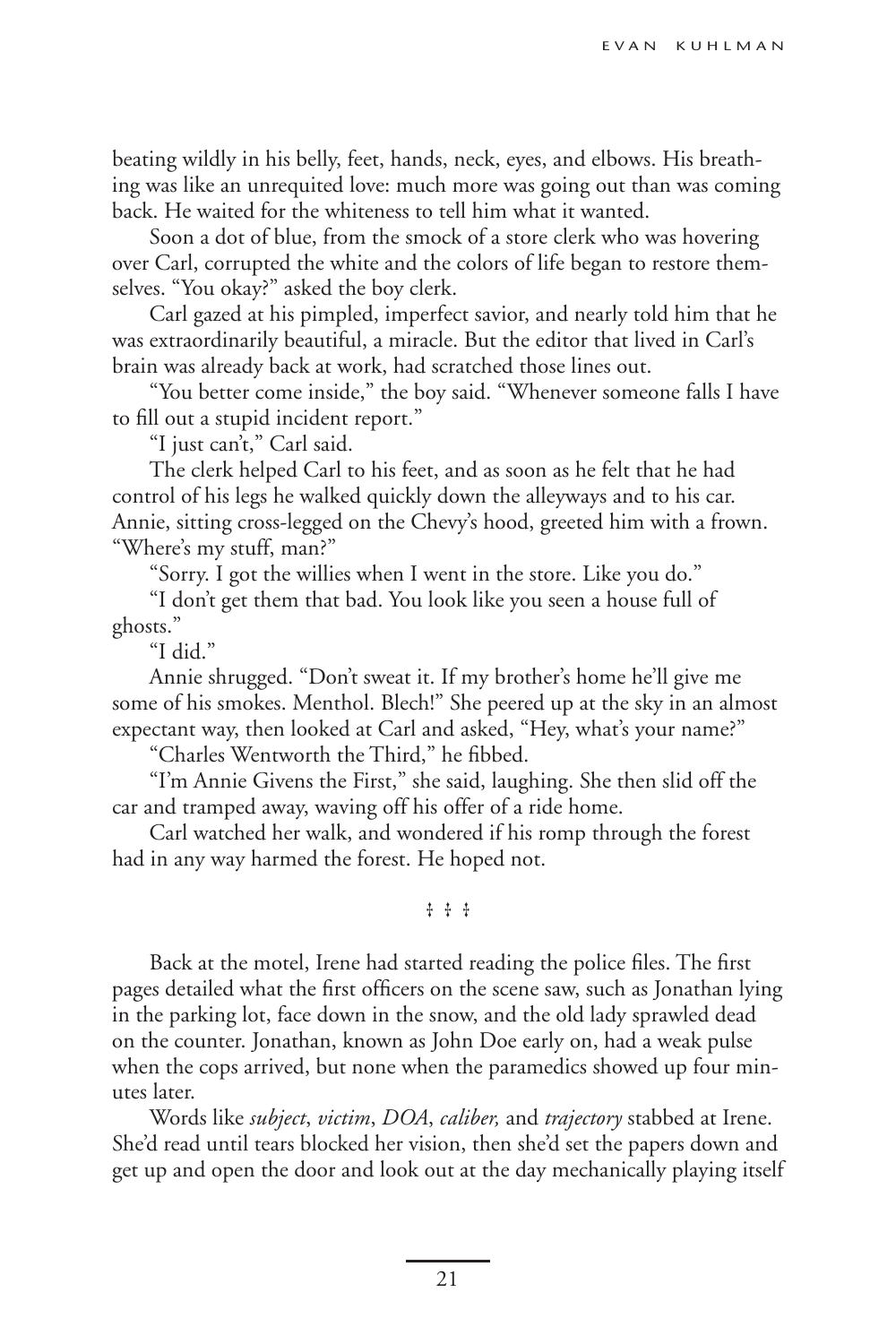out. Yes, that's the way trucks sounded when they let out their brakes, and yes, that's how birds skittered and pecked in the grass. When was the world going to start surprising her?

 It was during her fourth reading of the papers that she came upon a detective's report that she probably wasn't supposed to see. An anonymous tipster had told the police that shortly after the shootings a local man named Martin Givens had left town for a few days. The report noted that Givens had prior offenses: two arrests for disorderly conduct and one for receiving stolen property. No public record that he owned a .38 caliber gun. In a messy scrawl at the bottom of the report the detective had written, "Subject claims he was on a weekend bender but can't remember where. Keep an eye on this guy."

 Irene sprang up from the bed as if tugged back into life by a crane. "This is the son of a bitch that murdered my boy," she said. She wanted to simultaneously hug someone and destroy something. Anger held hands with hope, an uncomfortable pairing. She wished Carl were there. He'd be so happy, knowing that the police might be nearing an arrest, even though the report was dated five months earlier.

 The passing of a few minutes slowed down her thoughts. Irene knew that Carl couldn't handle the news, not yet. He was at the edge of something, something she couldn't name, and this might push him over. Which was worse, thinking that the cops were scouring the world for the killer but hadn't found him, or knowing that they had the guy but didn't have enough evidence to charge him? She'd have to handle this herself.

 She called for a taxi and told the driver to take her to the address listed on the police report. Once there, she had him park across from the house. "The meter keeps ticking," the man said, before beginning to read a dogeared copy of *The Catcher in the Rye*.

 Irene stared at the suspect's house, a single story rectangular structure painted olive green and looking like a park outhouse with extra rooms. There was only one tree in the yard, infant-sized and leafless, and secured to the earth by three straps.

 She shifted her eyes to a girl in tattered jeans, dancing down the sidewalk toward the taxi. The girl started jogging then suddenly stopped dead in her tracks, began to skip, and then engaged in a drunkard's walk. The girl captivated Irene, how she seemed to be writing her life as she went along. How will the girl move her body forward next, Irene wondered? In a narrow line, the girl chose, cautiously placing one foot after the other as if walking on a plank over a den of snakes.

The girl sauntered into the yard of the suspect's home, knelt near the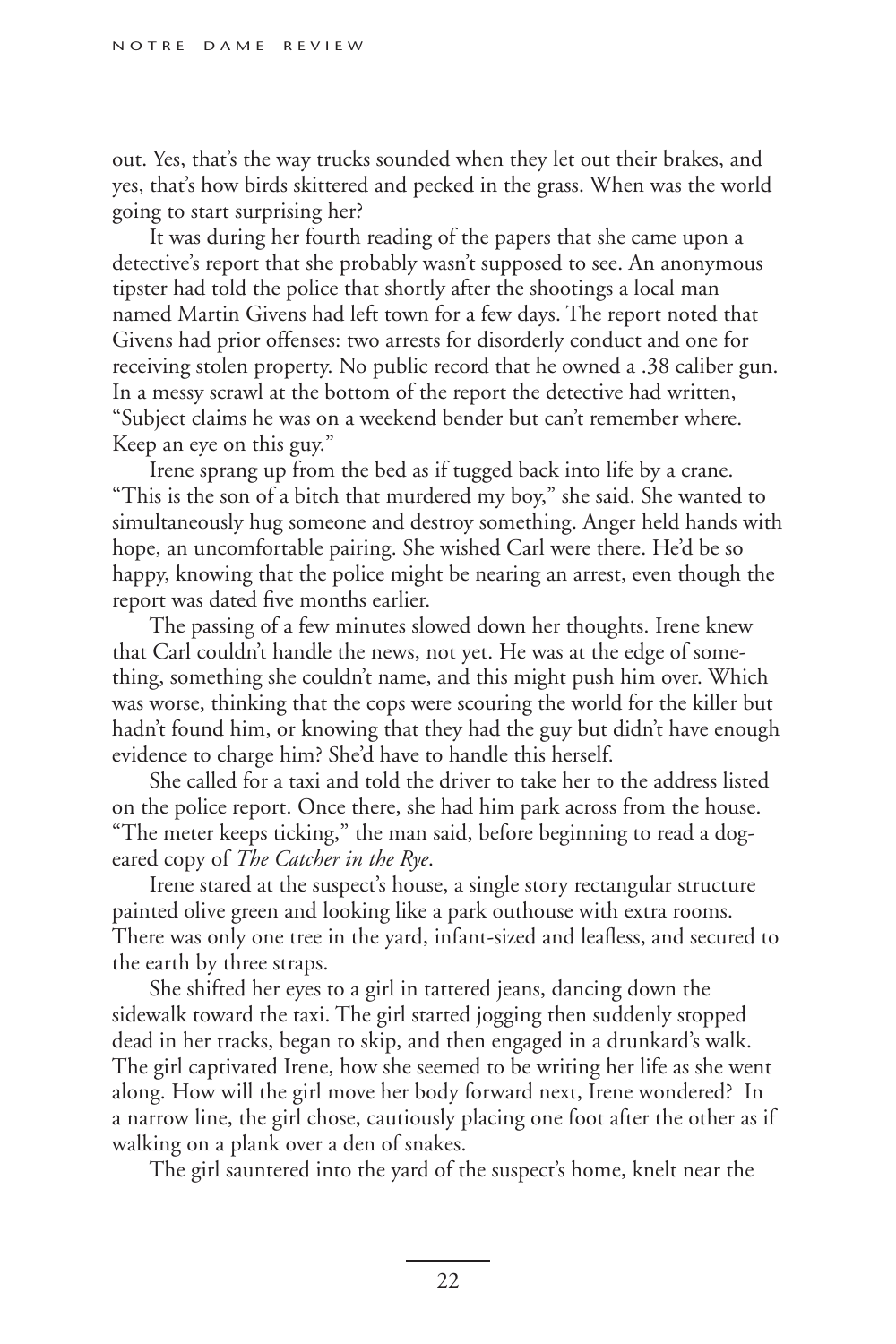tiny tree, said a few words, and touched a frail stem. Irene looked away.

 About five minutes later an El Camino came noisily down the street and pulled into the suspect's driveway. A lanky young man with an oval face and curly brown hair got out of the car and started toying with the driver's side windshield wiper. Irene curled the fingers of her left hand, forming an O, and looked through the mock riflescope at the man. "Bang, bang," she whispered. The girl with tattered jeans came into view and started searching the man's pockets. She found a pack of cigarettes, took one and stuck it up her nose, and handed the pack back to the man. The girl then ran toward the house, arms flapping. "Hayseeds," said Irene, unfurling the hand scope and telling the driver to take her back to the Howard Johnson's.

 Carl was sprawled on the bed, watching a movie about the friendship between a trucker and an ape, when she returned. He hadn't looked at the reports. "Hey, where you been?" he asked.

 "You're right," she said. "This room has no air. You pick up any beer?" "Sorry, forgot."

"It's okay. All I want to do is sleep."

#### $\pm$   $\pm$   $\pm$

 The next day, after a quiet breakfast at the motel restaurant, they drove to Forrester's Market. They parked across from the store and watched people go inside, buy an item or two, and leave. "I'm having terrible déjà vu," Irene said.

"Me too," Carl said, waiting for the world to bleach white again.

 "Maybe déjà vu isn't the reliving of your own experiences," she said, "but living an experience that someone you loved had. Our Jonathan was right here. Maybe I'm seeing through his eyes."

"Could be," he said.

 "Why did this have to happen?" Irene asked urgently, grabbing his wrist and digging her fingernails into his skin.

 Carl didn't have any comforting words to offer his wife. Saying that Jonathan's death was random was just as cruel as saying that it was part of God's plan. "Ouch," he finally said. Irene let go of his wrist.

子子子

 They returned to their town and to their lives. Carl went back to work at the municipal water plant, and Irene to her part-time job at a card and gift shop. They yearned for normalcy, so Carl said he understood when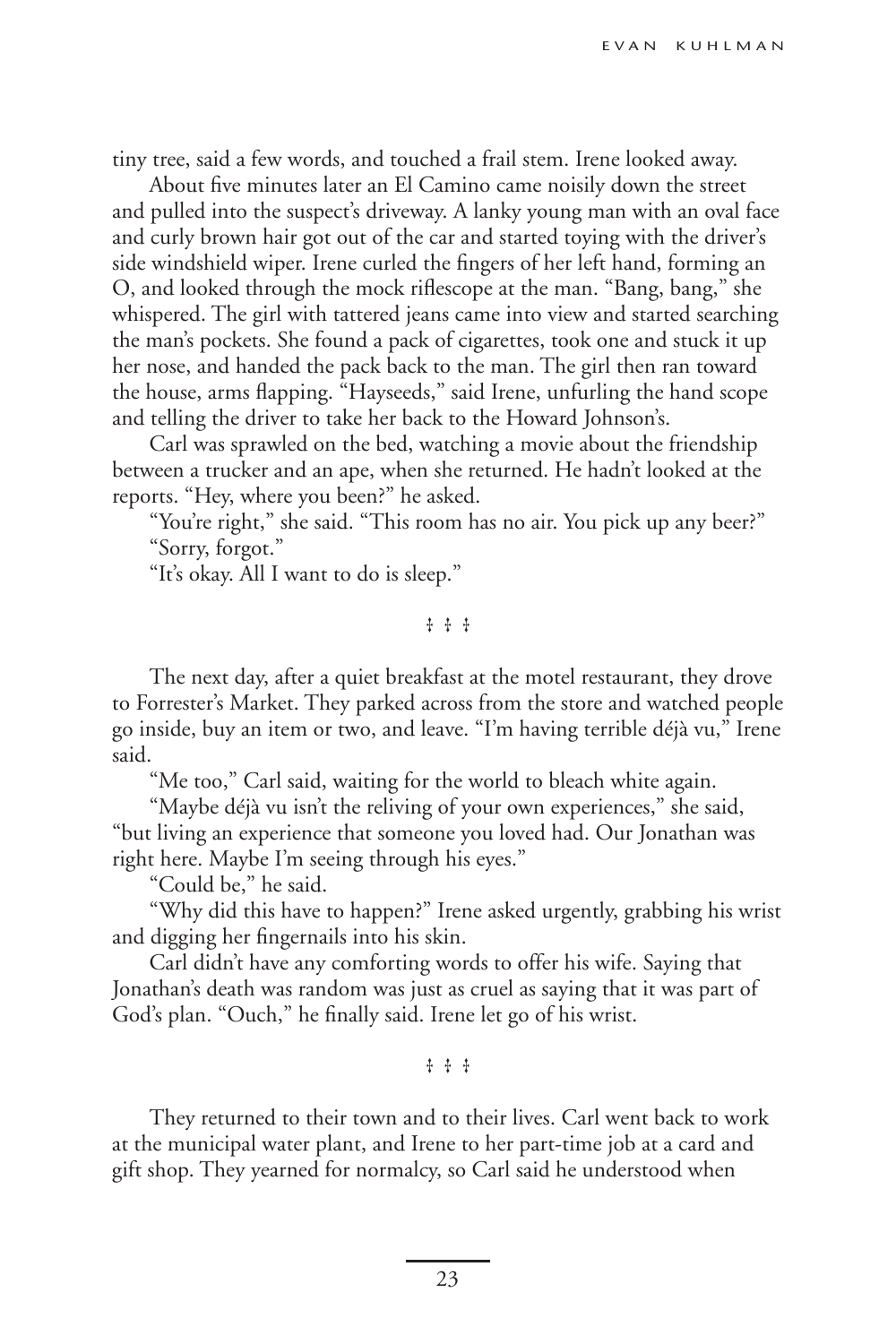Irene told him she wanted to go out with the girls on Tuesday and Thursday nights. On Tuesdays she'd watch her bowling league friends knock down the pins, she said, and on Thursdays she and her pals would play bingo at the American Legion hall.

 On one of the Thursday nights Carl was cleaning out his plump wallet when he came upon Annie's number. Without much moral hesitation he phoned the girl, promising himself that he'd talk only about ponies and ships.

"Hi," he said, when she answered the phone. "It's Charles…"

 "Charlie Wentworth the Third!" she said. "Oh my God. I was hoping you'd call. I'm all out of money. Oh wait, I didn't mean to say it that way."

 "It's okay, I'm here to help in any way I can," he said. They did speak of ships and horses, but he was also able to glean what she was wearing. By his third call to Annie, always on Tuesday and Thursday nights, they had worked out an arrangement where he would periodically send her \$100, and that would entitle him to five calls where he could ask or say anything he wanted. Often, the first part of the call was spent in chitchat, the girl talking about school, her lazy boyfriend, or her goofy, prankster brother, "Marty the Farty," but eventually Carl would ask about her clothes or her experiences with boys.

 Before long, Carl started sending Annie scripts along with the money. They would act out various scripted fantasies, or she was to say things like "you make me so hot" every few minutes. Sometimes this would have the desired effect, sometimes not. Annie was a bit of a ham and would come up with variations on the planned dialogue such as, "You make me hotter than a girl who fell into a volcano." She'd then laugh hysterically.

 Irene also made a few phone calls to West Henderson during those months, to Captain Lewis. "No news yet," he'd said. Each time she inquired whether any locals were suspects, and each time she heard back that a few names had surfaced but they were cleared.

#### 手手手

 One night in early December, Carl came home from work and found a note from Irene taped to the fridge. It said that she had headed to her sister's place in Cleveland for a few days to clear her head. "I need this time by myself," she wrote. "Don't call me. I'll be back before long. Love, your dearest wife<sup>"</sup>

 "My *dearest* wife?" Carl mumbled. "How many wives do I have?" At first he didn't mind much that Irene was gone—he could stop the "husband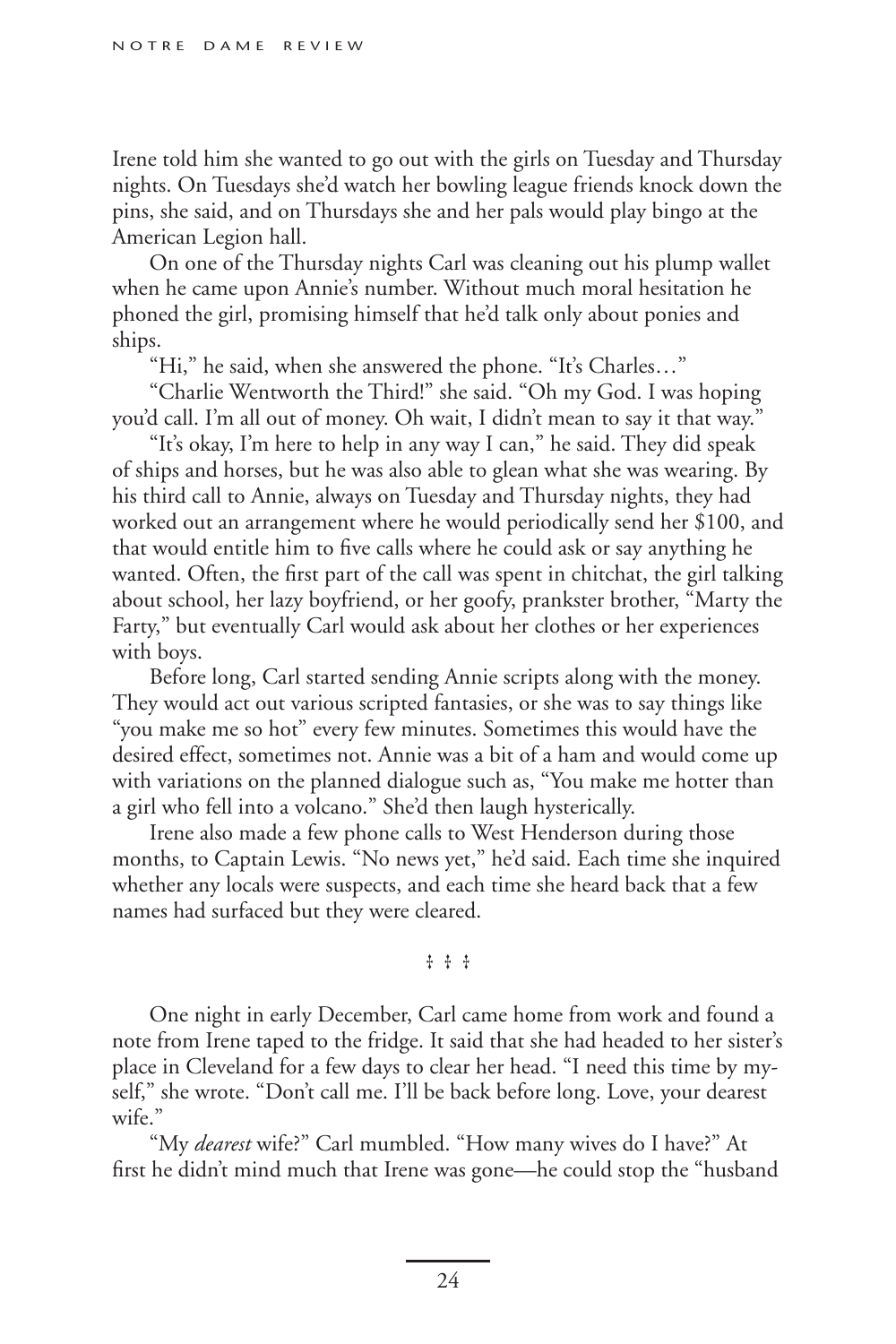progressing with his grieving" routine and just be his miserable self. But soon he felt lonely and abandoned. Irene had never left for Cleveland without talking it over first. He needed a comforting voice. He phoned Annie.

"Hey! What's up, man?" she said. "You're calling on a Monday."

"Tell me you love me," he pleaded.

"Umm, I should probably only say that to my boyfriend," she said.

"Please," Carl begged. "I'll pay you a bonus."

 "I love you, I love you, I love you," Annie sang. "Love you with my heart, love you night and day, love you when life is…smelly, love you like peanut butter loves jelly. Hee! Love you, my stinky rat!"

"Could you say that one more time?" he asked.

 The next day, Carl repeatedly thought about Annie, her voice, her sweetness, and her apple breasts. At the plant there were reports to review–– particulate levels were up, or down, some change––but he spent most of the day on the observation walkway, imagining that Annie was wrapped around him as they watched water flow into the massive intake pipes where it would find its way to the twenty-some thousand homes and businesses hooked up to the lake, and the treated water flow back out. He'd point to the seagulls, diving into the warm effluent, but tell Annie that no fish could be found there, that that part of the lake was a dead zone.

 As soon as he returned home Carl phoned Annie, but there was no answer. He let the phone ring a dozen times, then waited a few minutes and called her back, but with the same results.

 Annie didn't answer the telephone because she was in the front yard, crying next to her brother, who had been shot six times in the belly and chest. A paramedic was trying to call back fading vital signs with hand pumps over the heart and with demanding words: "Keep fighting, Marty! You're not done yet!" Captain Lewis and two patrolmen were also in the yard, as was Irene Bradshaw. Held in handcuffs and with eyes as emotionless as painted stones, Irene kept babbling, "I did this for Jonathan."

 $4 + 4$ 

 Since Annie's brother Marty was the man Irene had murdered, Carl had to avoid his wife's court hearings. What if Annie leapt tearfully into his arms in the courtroom? For the arraignment he told Irene he got lost, and for the pre-trial he claimed to have blown two tires on the Chevy. Carl had no idea, yet, how he'd be able to skip the possibly lengthy trial.

 Irene seemed untroubled during their first jailhouse meeting. She told of buying the gun and practicing at a shooting range on Tuesdays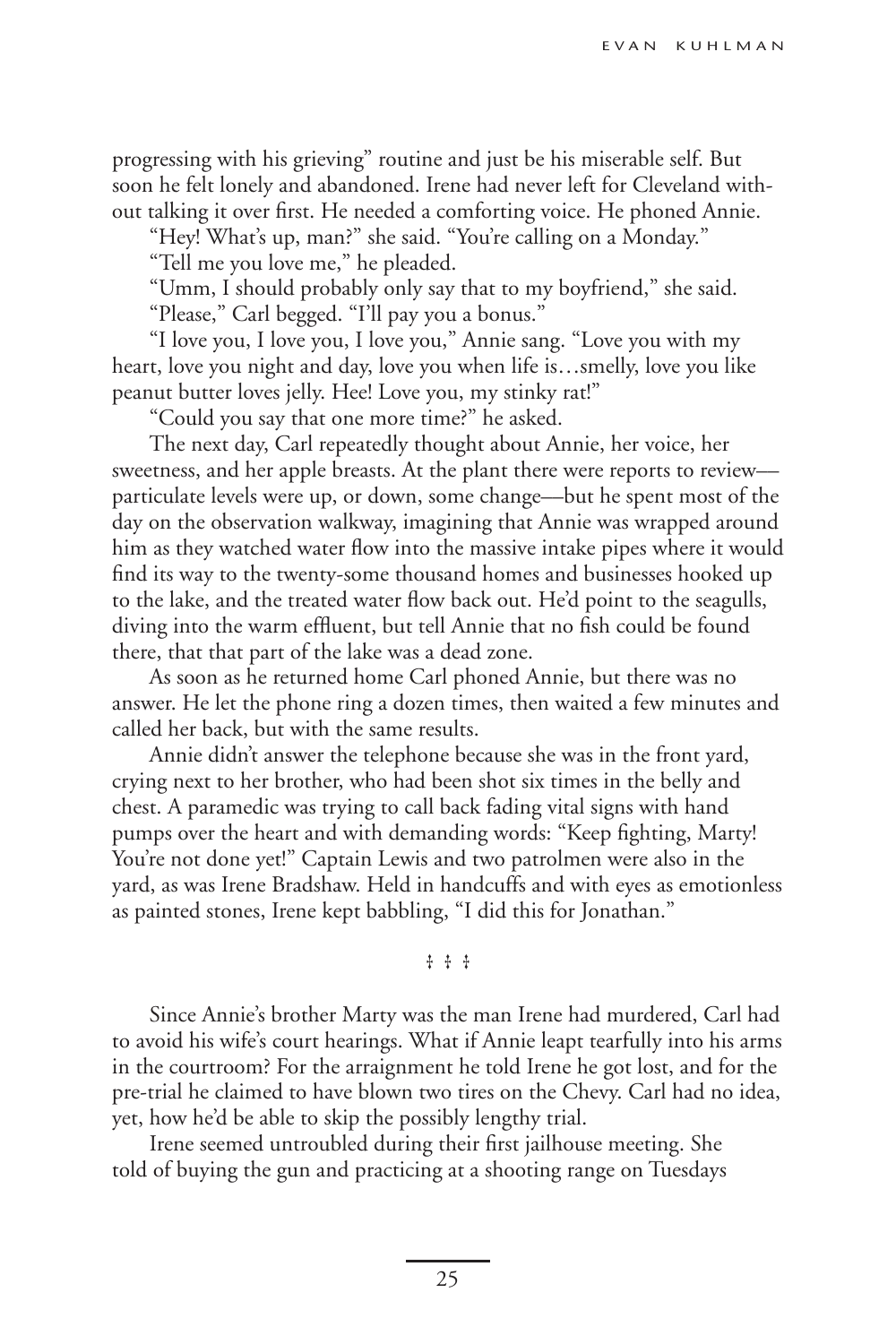and Thursdays, telling herself that it's a dangerous world and she needed protection, but always imagining the droopy face of Martin Givens on the silhouette target. She'd shoot the target in the head and imagine gray matter flying, in the heart and think of clocks stopping. Afterward, she would sit in her car and tremble, hoping that when she got home there'd be news that the police had arrested Givens, that the final chapter on Jonathan's murder had been written without her having to write it. Carl and Irene then touched hands, as much as the wire mesh screen that separated them would allow. She asked for his love and support, and he promised unending supplies of both.

 At the arraignment Irene pled innocent to murder in the first degree. Her attorney had told her they might be able to play on the parental feelings of some of the jurors and get a conviction on a lesser charge like manslaughter. He doubted that she'd be acquitted. "You thought you were offing the person who killed your son. People understand such passions," he said.

"I did shoot the man who murdered my Jonathan," she said.

 "Maybe. I don't know how much the cops told you, but they're looking pretty closely at this pair out of Lincoln. Hopefully they won't make any arrests until the trial is over. That would hurt us."

 "No, it was him, Givens," she said. "I could see it in his face. A mother would know."

 $+ + +$ 

 Carl hadn't spoken to Annie since the killing. But whenever he was in West Henderson to see Irene he would drive by Annie's house, hoping to catch a glimpse of her. One of the times she was out front, shoveling snow away from the little tree. He wanted to stop the car and run to Annie and roll in the snow with her, but he kept driving.

 Three days before the scheduled start of the trial Carl finally phoned her.

"Oh, Charlie," she said. "I thought you didn't like me any more."

"Sorry. Been busy with work."

"Something terrible happened. My brother got shot dead."

"I know. I'm so sorry."

"You know?"

"I saw it in the papers."

"You did? Why didn't you call me?"

"I thought you'd want to be left alone."

"I never want that."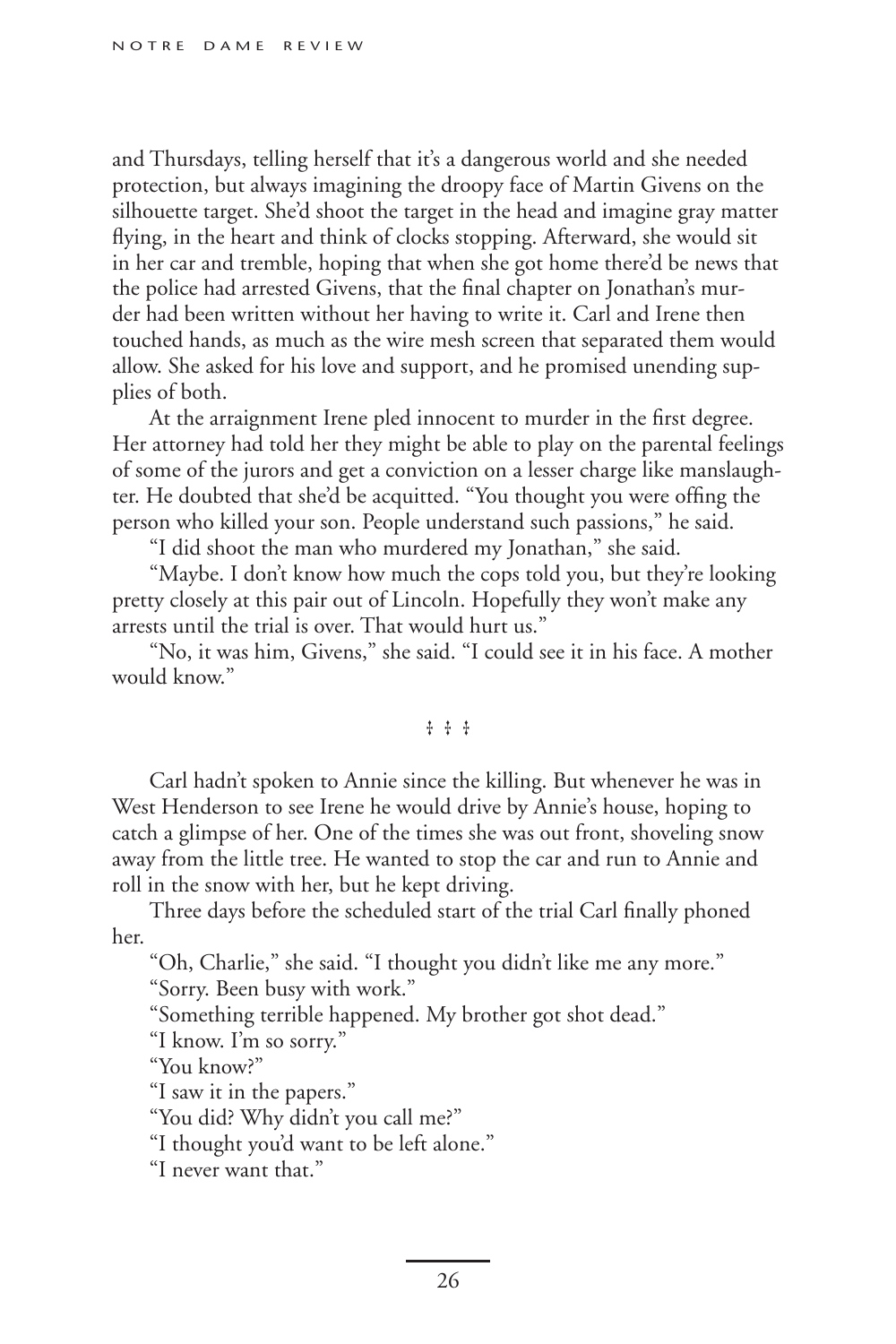"Are you okay?"

 "Yeah, but it double sucks because Marty was raising me. I told you my mom's in jail for bad checks and my dad left us when I was little? My aunt's here, but I don't know what's going to happen to me."

"But you're eighteen, right? You can raise yourself, legally."

"That don't mean I'm ready for life. Are you still married?"

"Yes. Why?"

"Never mind."

"No, tell me."

 "I was just thinking that we'd be good together. Maybe not married, unless you wanted to, but living together. But never mind."

"What about your boyfriend?"

"I dumped him. He can't handle it when girls cry."

 In his mind Carl saw himself living with Annie, on a sunlit farm where she could ride ponies all day. They'd have a tomato garden, and a decorative pond stocked with frogs and lily pads. He'd work eighty hours a week, if necessary, to support her and the farm. "The future's wide open," he said. "Even if we don't want it to be."

"So there's a chance?"

"Perhaps a chance."

"When are you coming to Nebraska?"

 "Soon. Look, maybe you should get out of town for a month or two. Our little secret. Where do you want to go? I'll send you money."

 "I can't, not yet. The murder trial's about to start and I'm going to be there every day to make sure that bitch fries."

"I understand."

 "Cool. Hey, can we not talk that certain way much tonight? It would be too weird."

"That's fine," he said, canceling plans to ask about her clothing.

"So, what do you want to talk about Charlie, my man?" she asked.

 Irritated by Annie's youthful, trusting voice, Carl set the phone down and stretched his arms. The house was almost pitch black, but the darkness was a kind one in that it helped to hide the many messes. To straighten things up would mean accepting the fact that Irene was gone for good, or for at least ten to fifteen years. He swiveled his chair toward the front door, waiting for his wife to come through it and yell at him for living like a pig, or for Jonathan to bust through that door and say, "Hey Pop, I'm home."

 Carl stood up, found his way into the kitchen, and pushed down the toaster lever. Coiled firelight lit up the room. "Maybe I'll blow off the trial and go to the ocean," he said to the towers of dirty dishes in the sink, "live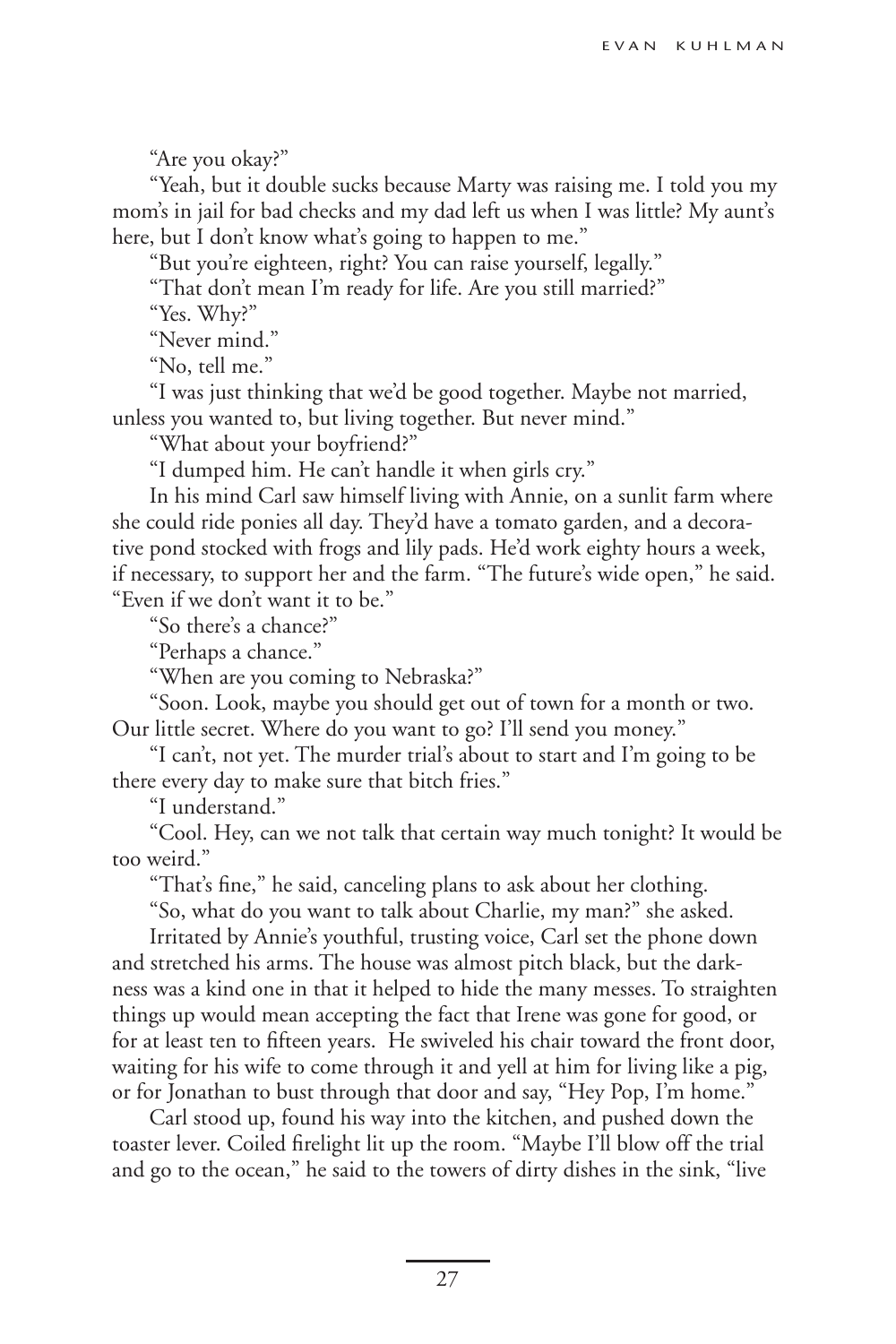out Jonathan's dream. Be his eyes, like Irene said back in West Henderfuck." The dishes didn't protest the plan.

 He dropped bread of questionable freshness in the toaster, readying to make cinnamon butter toast, a childhood favorite, when he remembered Annie. He returned to the living room in time to hear her squeaky "Hello, hello, is anyone there?" He picked up the receiver and thought pleasantly of Annie, his brokenhearted girl with painted toenails.

"Sorry," he said. "I was lost in thought."

 "What an awful place to get lost in," she said. "That was a joke. So, anyways, did you think of something you wanted to talk about with me?"

 "Yes," he said. "My love, I want you to tell me about your sadness." "What, what did you say?"

"I said…I said have you ever seen the ocean?"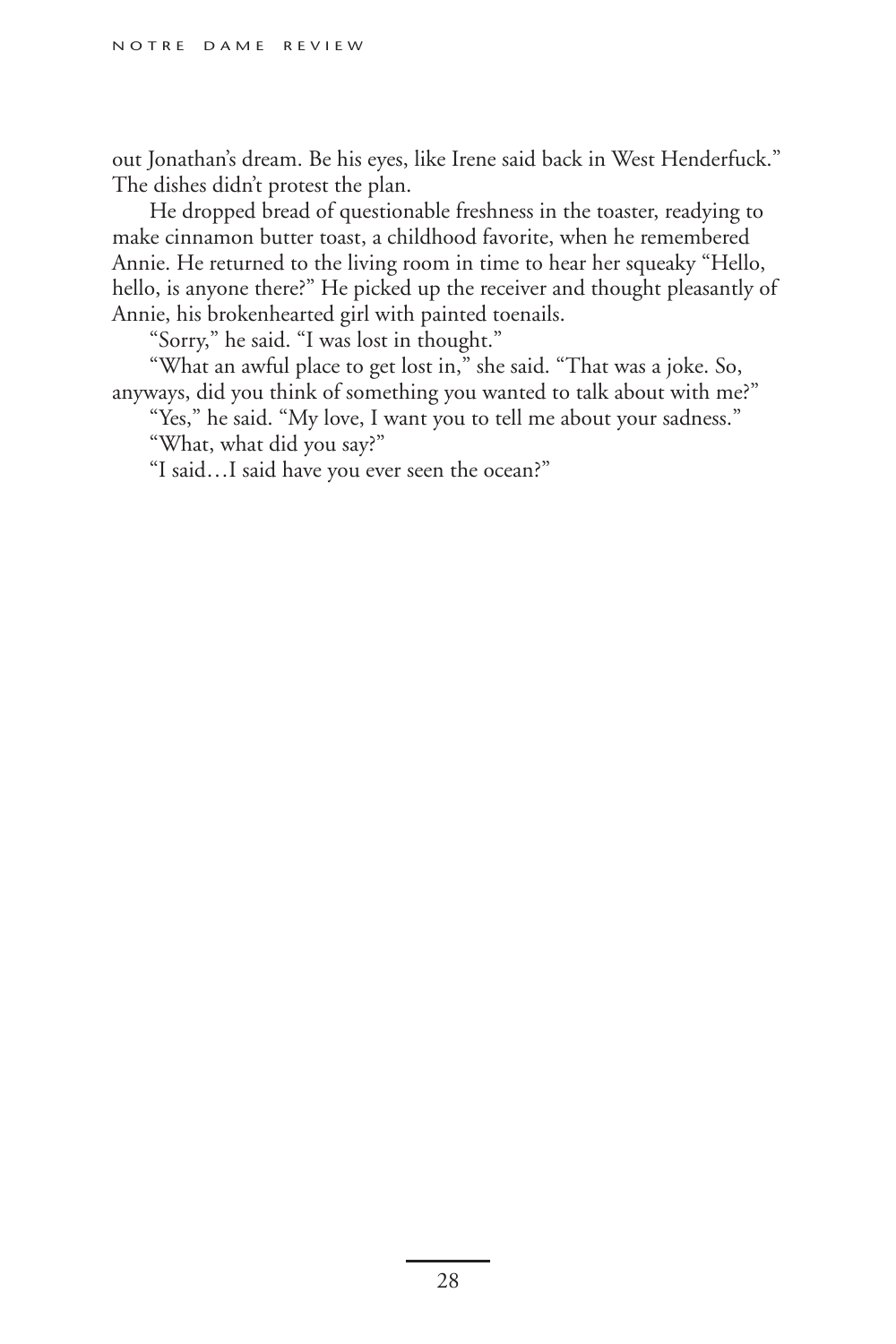## **THROUGH, IN**

#### *Andrew Shields*

This is a picture of glass. The slightest streak of sun on a windowpane. Through the glass, what's outside, visible because the glass is invisible. No wonderland. Cars in a parking lot. Two trees and a blur of leaves. In the glass, where there are shadows outside, what's inside. A porcelain bowl in a car in the street, the folds of a gauze curtain touched by the ends of branches. Glass, seen through, seen into, seen. (The glass in the picture,

through which the street, in which the room. The glass of the lens, with which the window. The glass in the frame, through which the picture, in which the room.)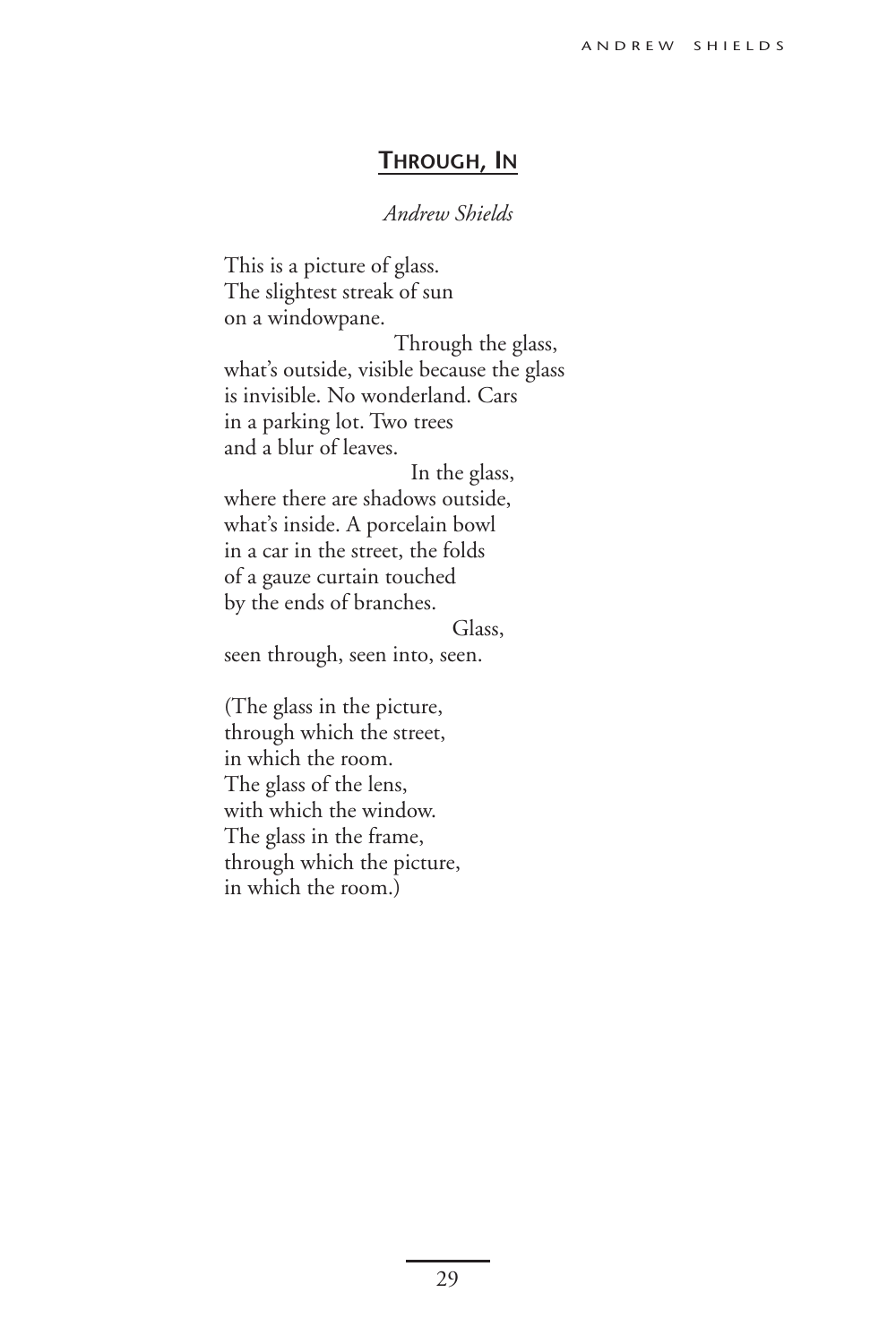## **SAPPHICS IN SNOW**

#### *Moira Egan*

Ice is melting, suddenly I can see through long-fogged windows' icily raggy patterns. Outside snow is covering all the houses: beautiful roundness.

Falling hours, gracefully fallen dancers, snowflakes individual, so they tell us, just as we are. What of the psyches merging into the pile-up?

Sines of whiteness softening jagged angles. Is it really part of our human nature handing over that which we grasp so tightly, self-definition?

Some days I would easily flow into you, others I would freeze in the cold air choosing lonely over losing my stubborn reasons.

I know the ice floes.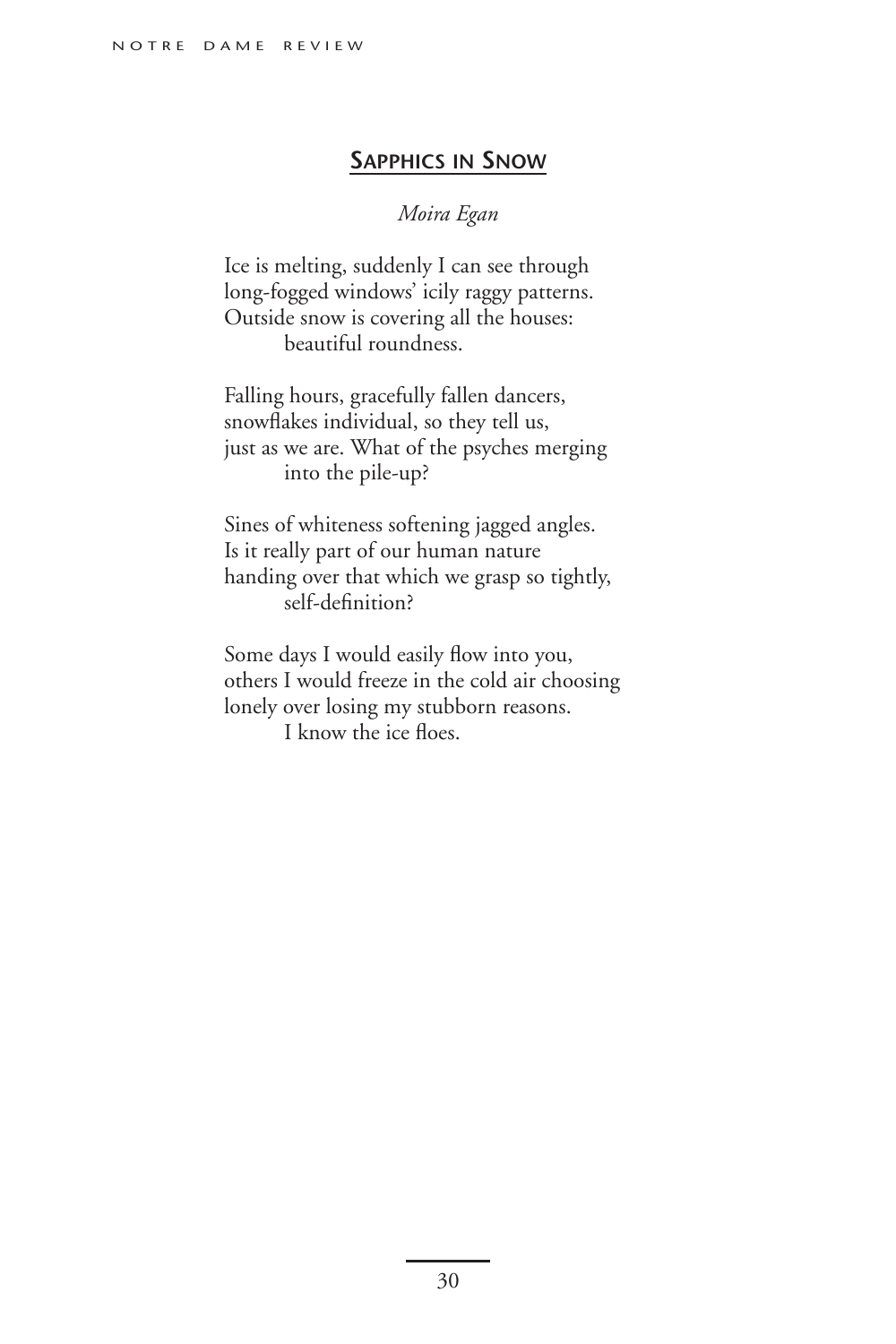## **MUTE REMAINS**

### *Cynthia Sowers*

Nothing to discover (Apart from the measure Of sound traveling out And away— Parenthetical to the event itself, Which no one saw Or could see).

Sound was the messenger From witnessing darkness: A sequence of strokes In solemn procession Eventually passing through— A silent fan stirring a few hairs Across the floor; Shards of flesh seeking A fugitive corner.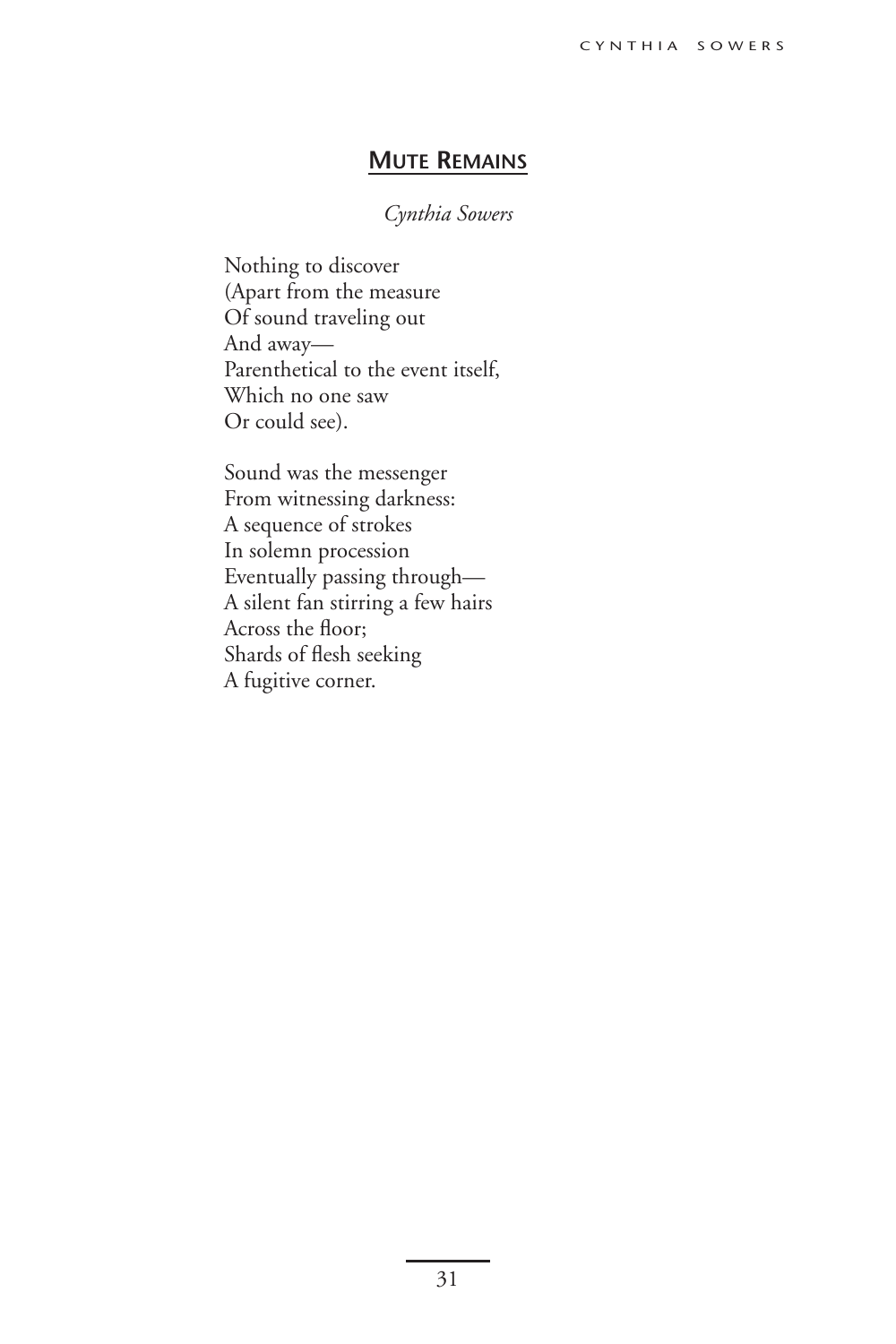## **IN CHAINS**

### *Cynthia Sowers*

The presence of stone is some consolation: The sheer turning away And mineral depth of refusal is there Perfect, natural, sacred.

The gods turn away from sacrifice And prayer in immortal freedom. To Artemis' altar many have clung— Cried "Woe!" And wailed in vain.

Jeweled eyes see from another perspective, A power incomprehensible, To encompass and swiftly pass by Momentary skin and bone.

A maple leaf or golden spears of ash Frozen, then warmed in the casual play of fall, Leave a dark print even there; A supplicant hand pressed against The elemental wall.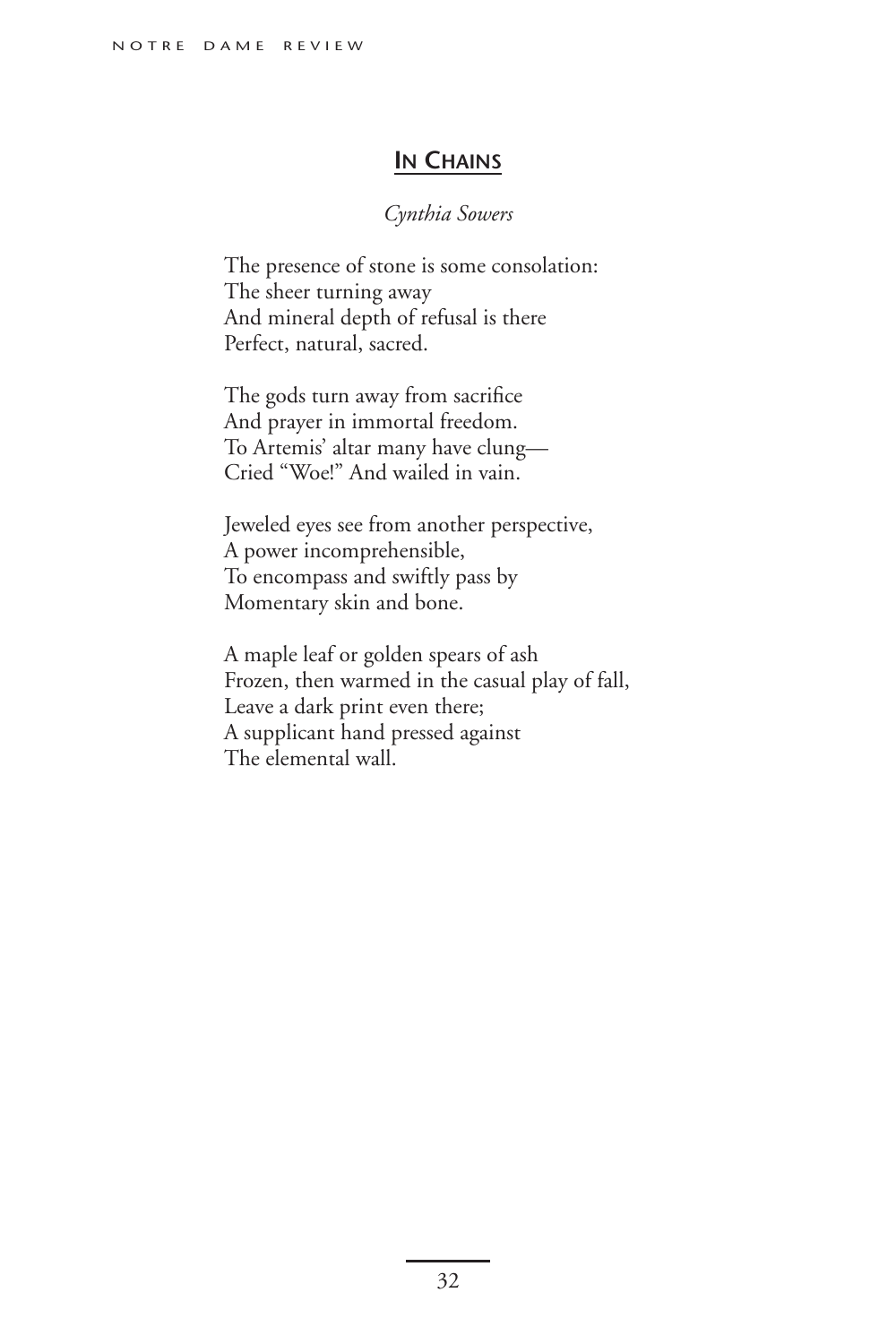## **DIALOGUE ON ASCETICISM**

### *Cynthia Sowers*

1.

The most delicate of lines on a blue page: indications of measurement and dimension. Perfect specificity; the edifice of perfection itself, built to withstand all rude power. An allusion in the uneven fold, in the sequence of lines, to the break–a mark–a mark– most subtle; interpretable as humility.

#### 2.

Three stones roughly square set one atop the other: tumbled by a grain of sand; scattered by a raindrop; the departure of a cloud.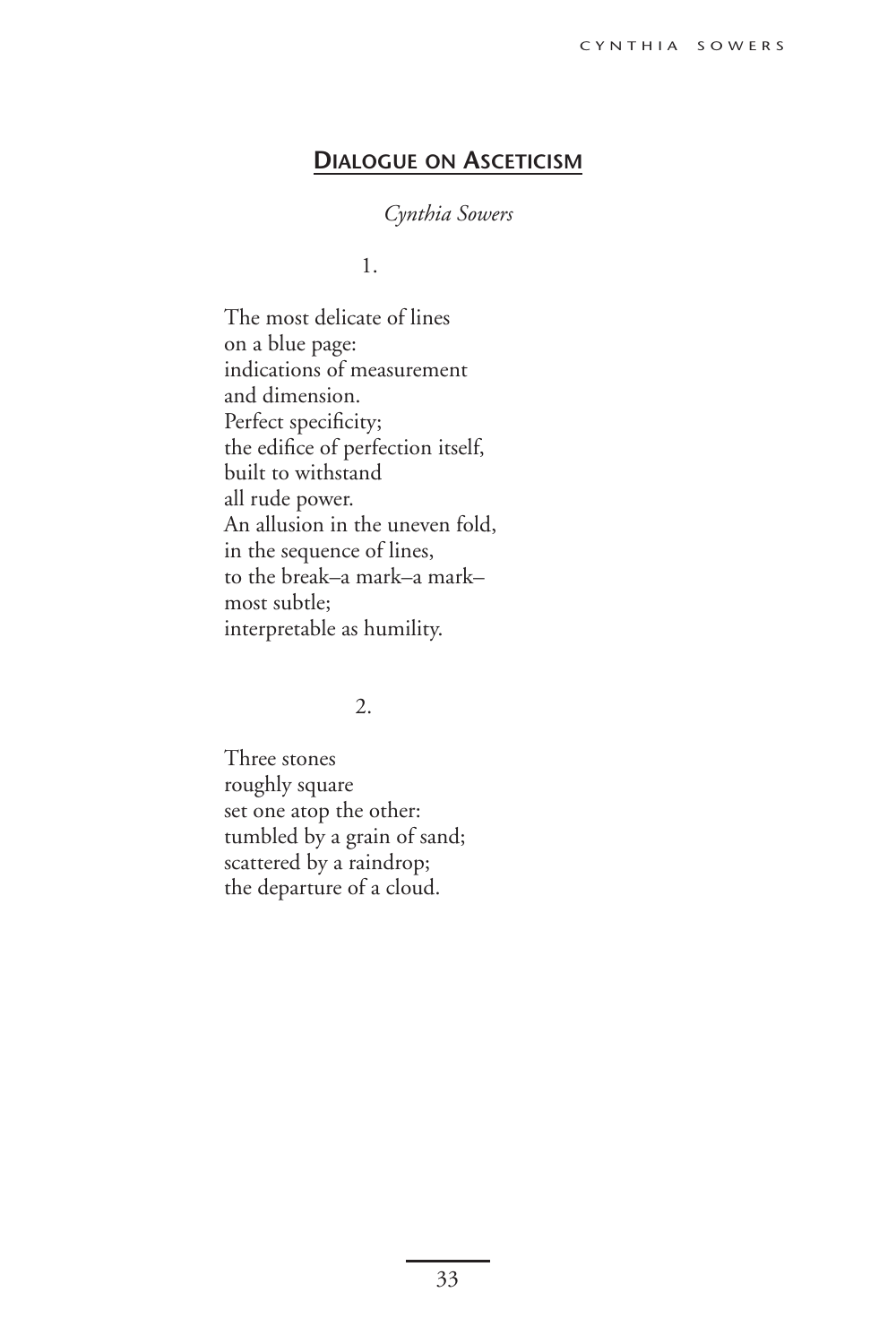# **THE VISIBLE**

## *Michael Heller*

at Port Bou has been insistent, as though some god or a god's talon were clawing at the occiput.

The sea, and its blue-green water seen from almost every street.

He might have looked one last time from the window of the hotel. His grave in the cemetery on the hill faces out.

There are lures, siren calls if you like, that secure the self from rocks and selvages.

There are lighthouses.

Others hear the lost who bestrew the littoral with their voices or stand keening in the rocky fields above the wave tips.

*Enormities,* they cry to their taloned gods, to swirled obscure objects as if that same god had plowed under what can be named, or mischievously hid it in another of the sea's furrows.

\*

One fears each word is a narrowing to a lightless and sea-depth pursuit, in touch only with its own hardness, with itself.

Water softens rock, that is love, and seabirds have beaks that crack shells.

Port Bou harbors its sleek white yachts.

There are lighthouses.

On this coast, stone is impermissible and sun unpersuasive.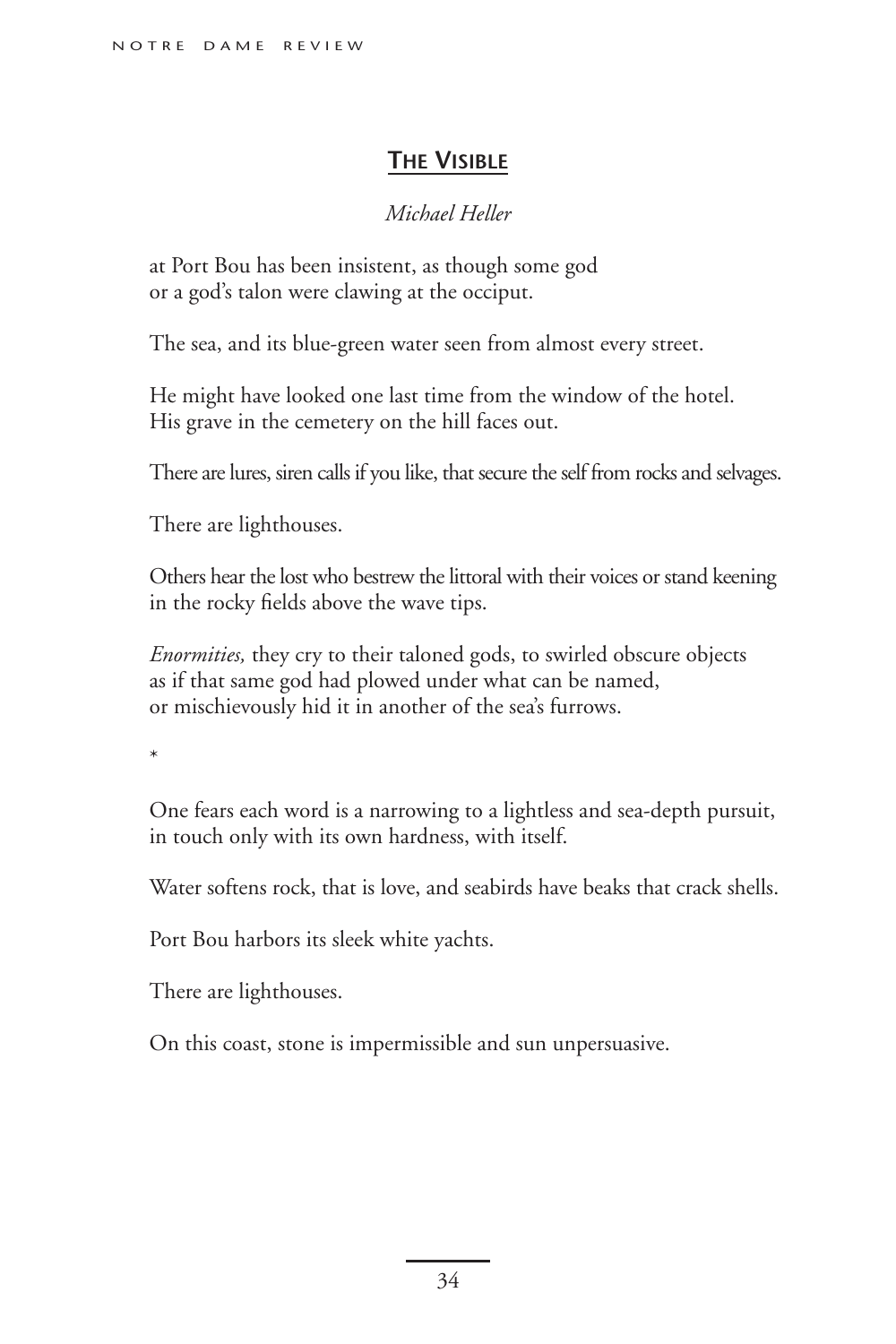## **FATHER (A PARABLE OF RICHES)**

29.VI.2003

#### *Michael S. Harper*

I'm wearing your fedora which is like your father's

you are both young men (sometimes I turn up the brim)

then I put a mandolin in one hand flute in the other

then I walk down town to meet my friends (they are not friends you say)

soon I'm standing on the river on as opposed to in because of the float

in all fingers are the melodies I will need when things go bad

they are bad now because of **fdr** he's a king who's never known poverty

he marries his cousin both families give estates to the state

orphans come from the five boroughs people south of Kingston set up camp

I'm still wearing the hat but down river on a raft

there is no Huck and no Jim the civil war is now on film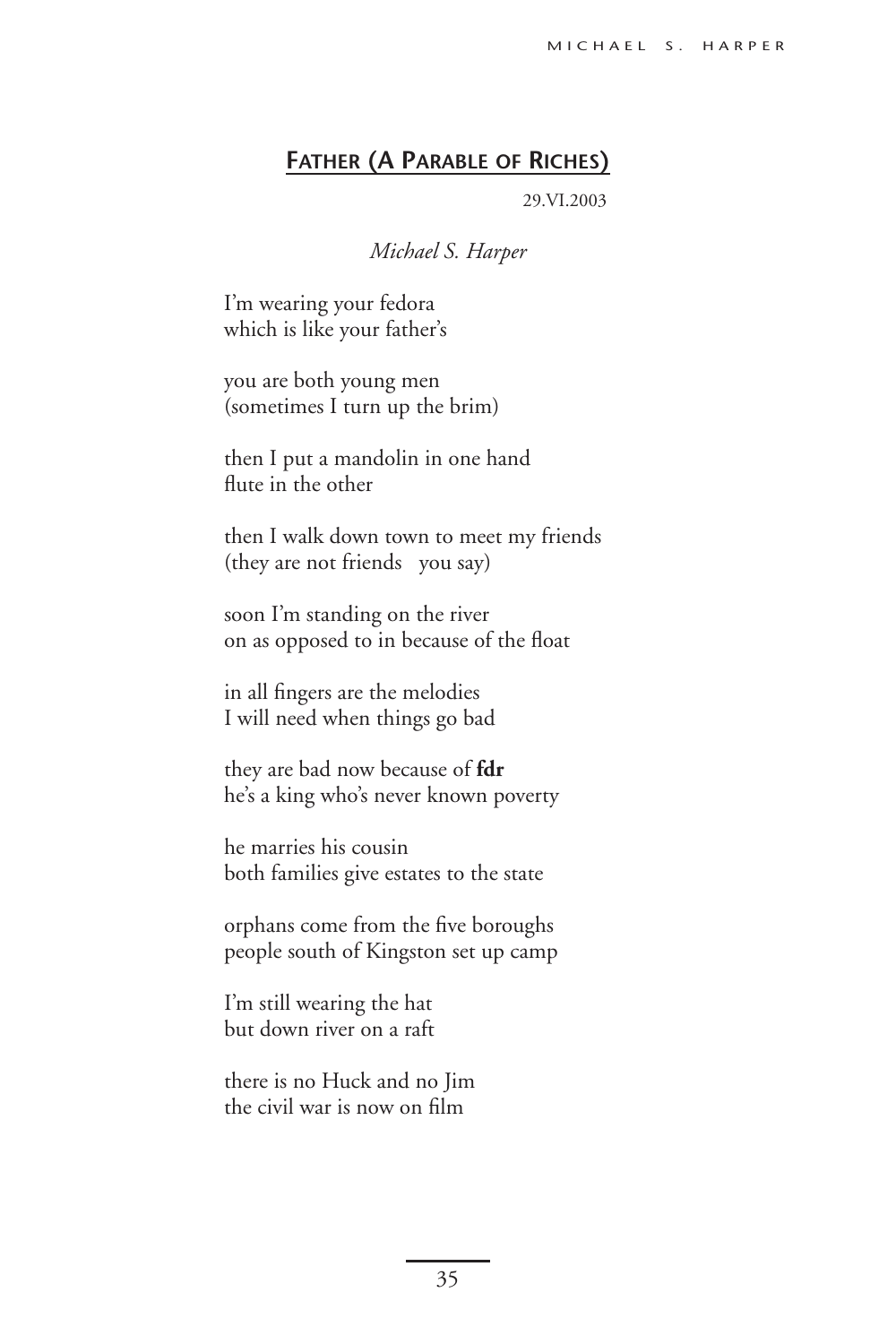you are born that year (1915 but not Dutch) a mob who knows your family

approaches the porch I start to write the poetry of our clan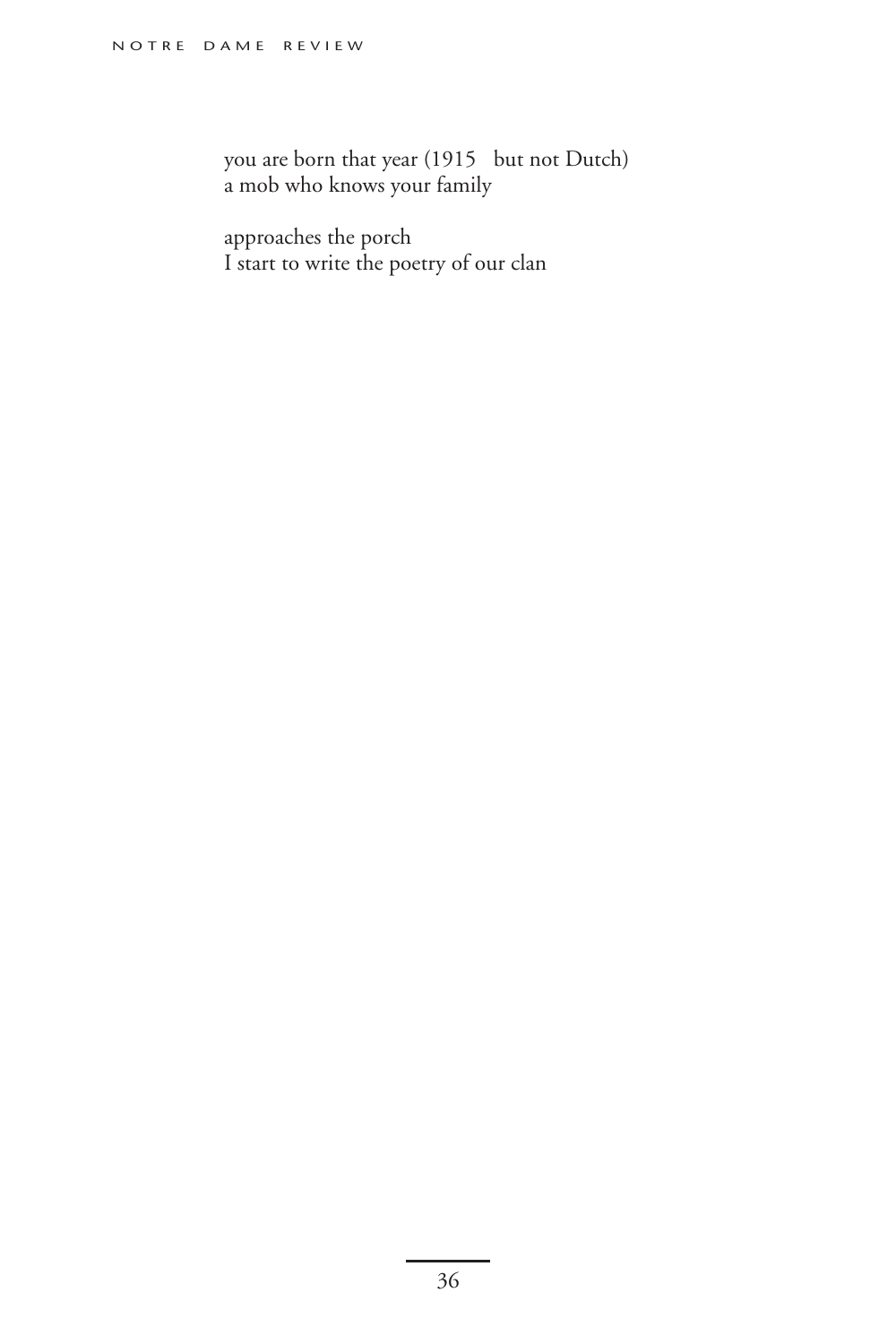## **MANHATTAN BEACH**

*Michael S. Harper*

August 29, 2004

Two hours before the setting sun in the west (one has to be reminded which coast is coast when you have set your father's ashes into the sea where your brother and mother have gone before) you are in the arc of the beloved angel on earth and she has your jacket around her around you you think of Rumi's sacred geometry in Konya you feel the sketch of the sufi at cards who restores the cloak of the archangel his power drifts over you both skimming the darkness as a shroud finally withdrawn in her deft arms you might sing true with the fire restored you waffle no longer about the meaning of her flesh what stands behind her such faith spirit music glow the void only she can fill remind yourself in the low zones of repression she is light shared lovingly this has always been so 'you are in the service of the beloved, why are you hiding?' this is her answer...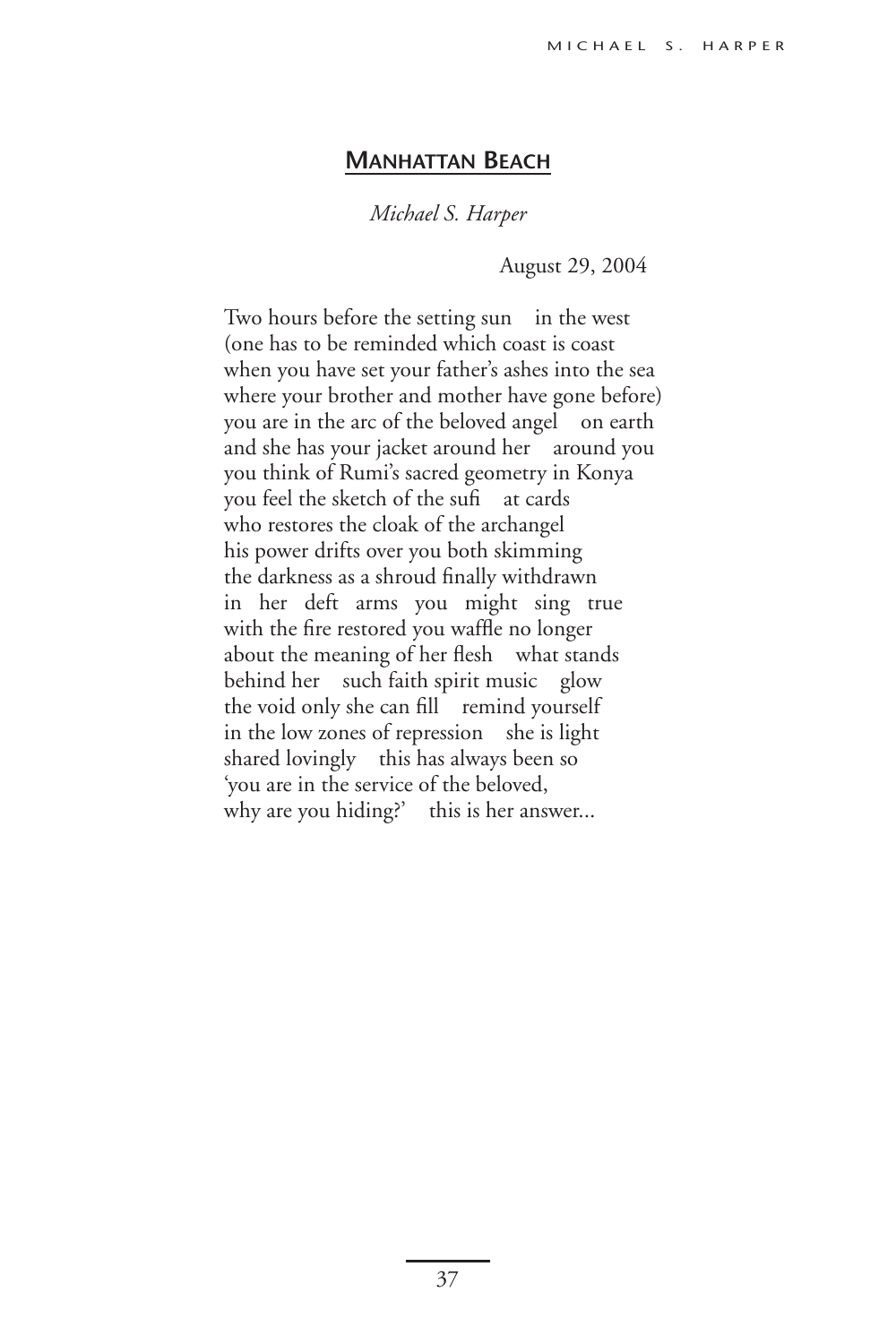## **HARDY AT THE HARVEST SUPPER**

### *Floyd Skloot*

I know before I wake that something's wrong. The morning light that should be just above the tallest fir is blazing through a grove of oak that isn't there. I hear a song

adrift within the breeze: wren or trilling flute? Then a fiddle's long sustaining note that seems to come from morning's open throat, and the sharp swish of summer leaves filling

in the background. I've been reading about Thomas Hardy all week, going back through the details of a life I thought I knew from years of study, and I have no doubt

that the music I hear is his. I went to sleep in Oregon and woke somewhere in Dorset. Hardy plays his fiddle there, at a harvest supper his father sent

him to, carrying the family songbook. The flute is played by his uncle, the swish of leaves is dancers' breath, and Hardy's wish is that the song would never end. The look

in his eye is the look of a man gone beyond time or place, and his smile is real as a window. His song becomes a reel, and Hardy closes his eyes, moves beyond

sight. The music fades. Swaying fir limbs grow still outside my bedroom window. My wife stirs beside me and sighs, bringing my life back into focus. We're here, and I know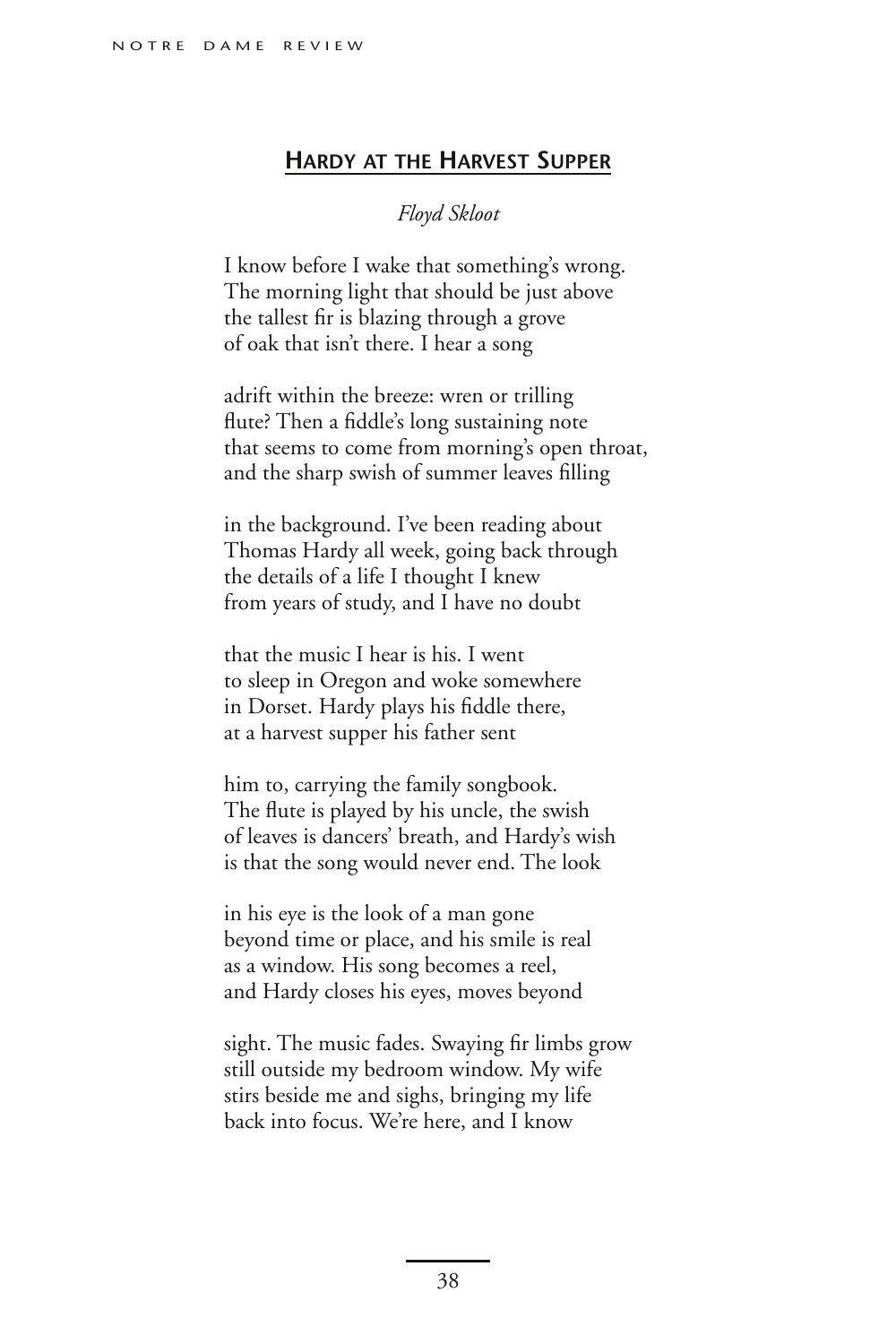Hardy's song was the song she played before we went to sleep, her fiddle giving voice to the book I was reading, to the choice Hardy made to leave Dorset once and for

all. Art and life were transformed into dream, and the dream absorbed time and place. This must be what Hardy hoped when his face turned away from home, when he caught a gleam

above the heath, a flickering of first light that might save or blind him as he followed. For luck he touched the crook of a hollowed tree and marched off into the dwindling night.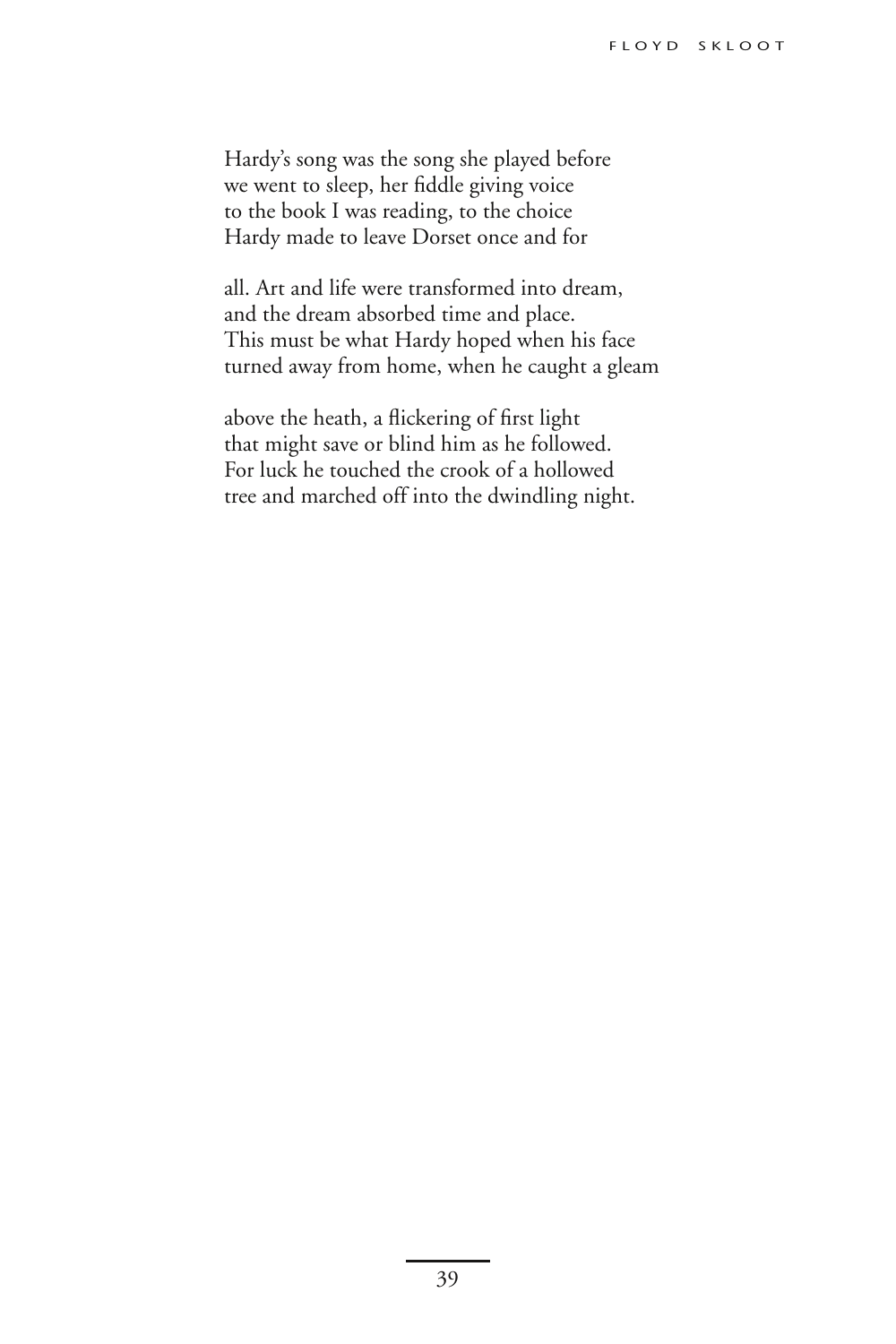# **LAST STARS**

#### *Corinne Demas*

 My brother's house, the small house he bought to retire in, is set high on stilts. From the veranda you can look out over the neighbor's grape vines and watch the sea. In the distance, off to the East, is Evvia, the island the English call Euboea, which runs along the coast, a breakwater against the Aegean. My brother's house is the fourth in a row of seven. Seven houses with walled gardens posted along a dirt road a developer cut into a vineyard. At the end of the street is the beach—not sand, but smooth stones the size of pigeon eggs. My brother and I are the only people who swim there during the week. On Sundays people come up here from Athens and the cove is crowded with boats and bathers.

 We eat all our meals on the veranda, and in the evening we sit out here until it is time to go to sleep. It is so quiet I imagine I can hear the jasmine unfolding its scented blossoms, the bougainvillea shedding the petals of its oldest flowers. The stars here are unchallenged by the lights of any city. I've been here, staying with my brother, for several weeks now. I don't know how long I will stay. Nina is out of college now, working in New England. The people we were once married to live far away. I'm not even certain if Nicholas is still alive. What is the same are the stars in the sky, the stars he and I once tried to tame by learning the names of their constellations, the way you try to claim a tree or a songbird by identifying it, calling it by name. My brother and I talk very rarely about the past, but the stars remain implanted in the sky, threaten me with memories.

 My brother sits beside me, smoking. I watch the glow at the end of his cigarette.

 "Time for bed," he says. He reaches down and taps his cigarette on the marble tile floor, extinguishes the light.

"I'll sit out here a little while longer."

"Are you all right?" he asks me.

"I'm fine," I say.

"Something on your mind?"

"No, nothing."

 "Well, goodnight, then," he says. His hand rests for a minute on the side of my head. Then he is gone and I am alone with the stars.

手手手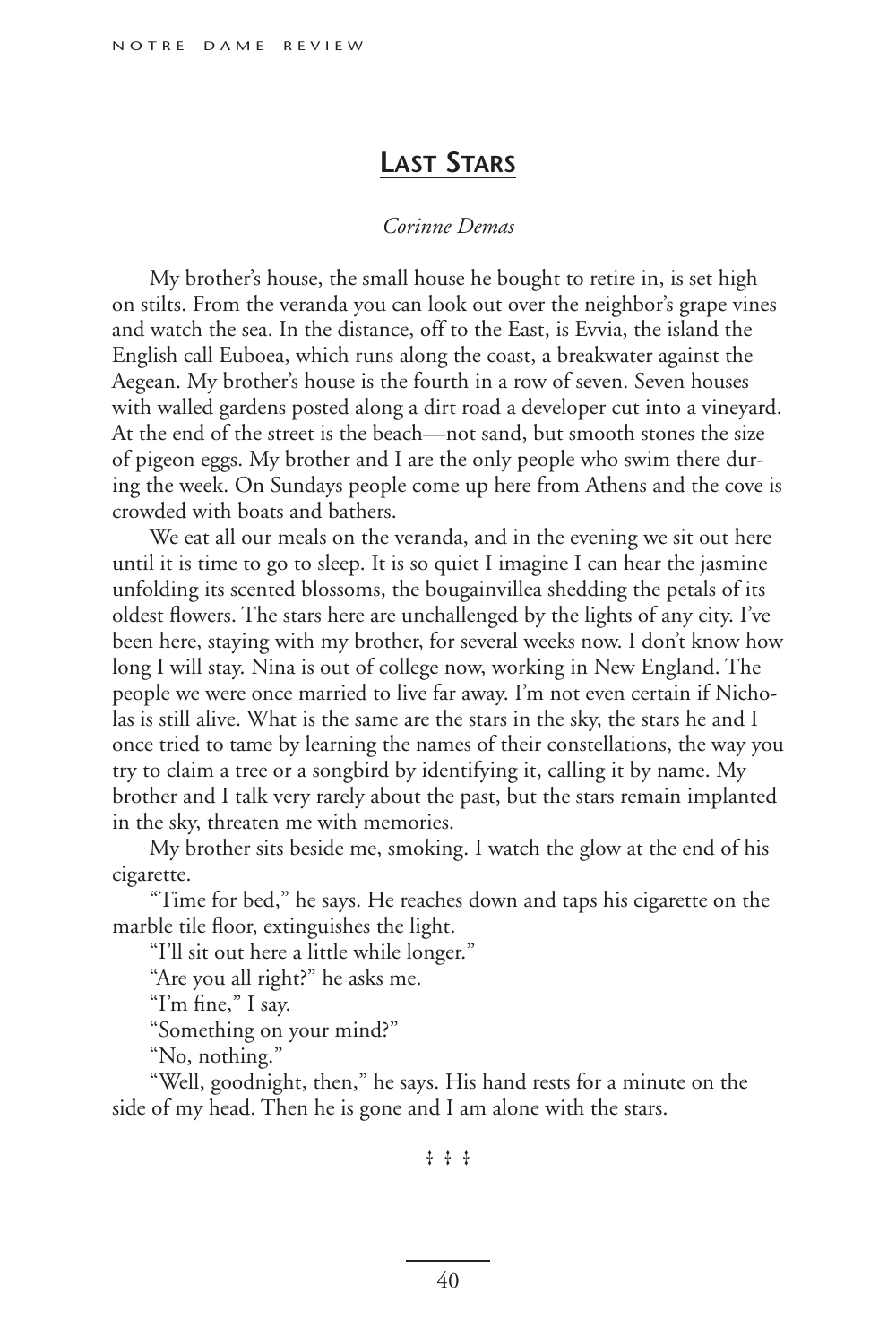The day that Nicholas got married again I'd taken Nina off to what seemed to me almost the opposite side of the world, as far away as I could possibly be. It wasn't something I had planned that way on purpose, but as our bus pulled up in front of the hotel, its semi-circle of faded flags waving their welcome, I understood what I had done.

 The flags were set out like the flags in front of the United Nations Building, advertising, perhaps, the national diversity of the guests. Years of exposure to the unrelenting sun and wind had nearly erased their identity, with the exception of the Greek flag, which was twice as large as the others and which had been given unaccustomed prominence in the center. From a distance the flags had seemed like the heralds of a lively and prosperous resort. Up close the impression they gave was more like the place itself, which had been constructed in the fifties and hadn't been spruced up since. The pool was green with algae; the loungechairs had broken slats; the volleyball net that was strung across the yellow lawn had holes large enough for the ball to pass through.

 Our bungalow was the one farthest from the main building, at the end of a path that ran parallel to the beach. There was a bedroom with two narrow beds and a covered porch where swallows nested in the eaves: three insatiable baby birds and two parents who relentlessly brought them food. I would have been content to live out of my suitcase, flapped open on the closet floor, but to please Nina I unpacked. She'd put her clothes in the two bottom dresser drawers, leaving the top ones for me. On the desk she laid out her comb and brush, her toiletries, and her diary, which she wrote in once or twice a day, forbade me to touch, but read aloud to me selected sections now and then. Mostly it was long catalogues of everything we had seen and eaten. But sometimes she wrote what must have been more personal passages, cupping her hand to hide them from me while she was writing.

 We'd spent a week with my brother and his wife in their elegant apartment in Kolanaki Square, and they'd taken us on daily excursions to sites near Athens. My brother was in the foreign service then. His wife, Priscilla, despised the Greeks, but she professed an interest in antiquity and read aloud to us from guide books while my brother chauffeured us around in his air-conditioned car. She was incredulous when I said I was going off by bus to the other side of the Peloponnesos with Nina. My brother's wife had scrupulously avoided any mention of Nicholas, but my brother had taken me aside the first night I was there and asked me what was up.

 "He's getting married," I had said, looking my brother squarely in the face.

"To that same little—?"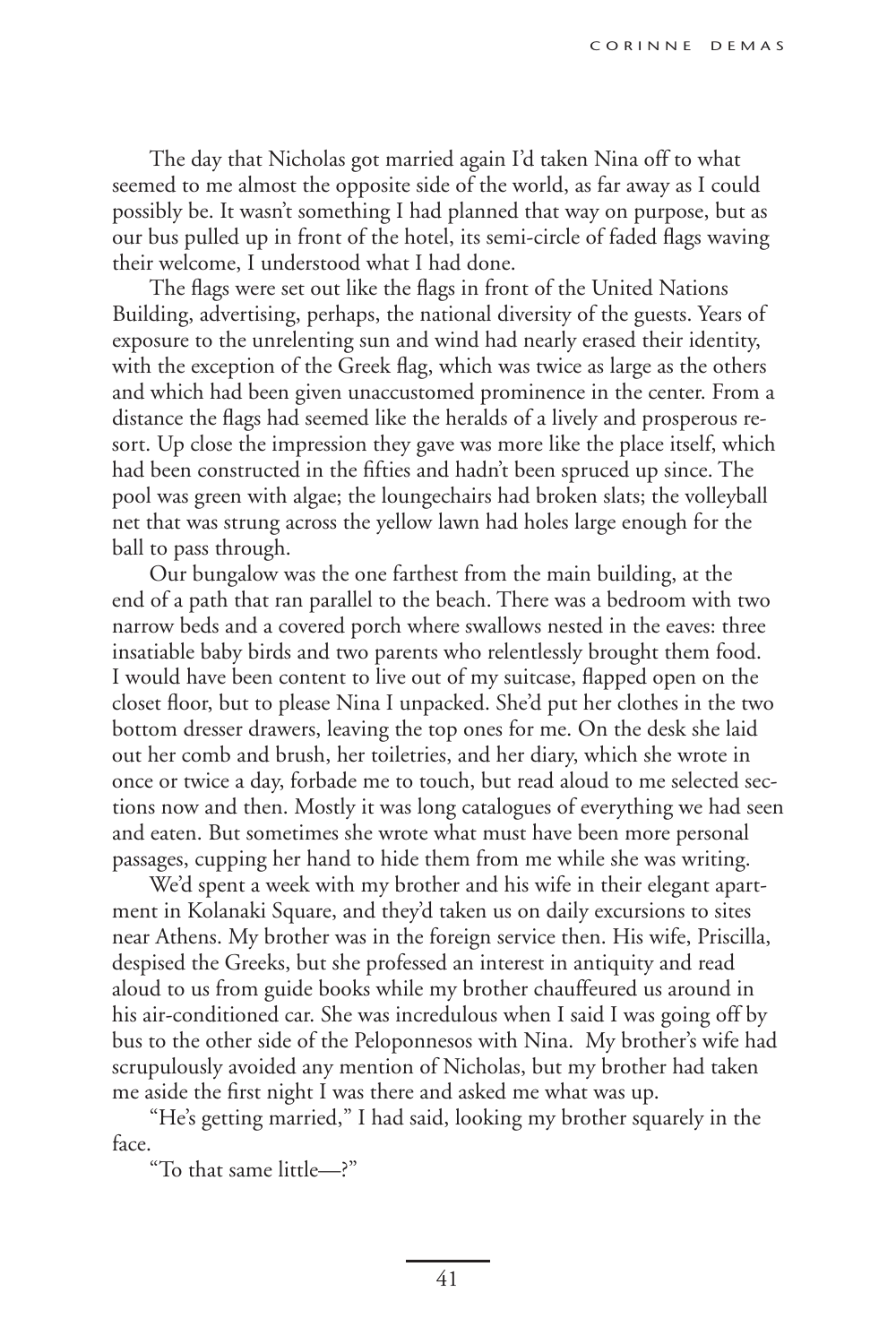"No. A different one."

"When?"

 "Next week," I said. "Next Saturday, in fact." And I had ducked off before my brother's hand could descend on my shoulder.

 The last night we were there, my brother asked me to go out for a walk with him. Priscilla would stay with Nina, who was already asleep. We walked all the way to the Plakka, not saying much. My brother was smoking, something which his wife did not let him do in the apartment. It was a warm and moonless night. There were stretches of light in front of tavernas and shops that were open, but parts of the narrow streets were dark. My brother took my hand as we made our way from one pocket of light to the next. I hadn't held his hand for years, perhaps not since we had been kids, and it seemed so large to me, like my father's hand had seemed to me when I was a child. We stopped at a cafe where there were vines trained up and around the awning. The vines looked real, but they had been decorated with clusters of green plastic grapes.

 My brother ordered coffee and dessert for us. His Greek had gotten very good. He'd developed a way of talking using his hands. After years of inhibitions they were now able to move freely, and they spoke better than he did. When the dessert came they were fancy ice creams with little flags decorating the tops.

"I don't understand why Nina isn't at the wedding," he said.

 "Nicholas didn't want her to be," I said. " I'm sure it had something to do with the honeymoon. They're leaving for parts unknown right after the reception. If Nina went to the wedding what would they do with her then?"

"I see," said my brother.

 "I didn't want to sit around at home with Nina. I wanted to do something special with her this summer, too. Is it all right that I didn't explain it all when I wrote and said we'd like to come?"

"God, yes," said my brother.

 Our conversation had relieved him. He set to work on his dessert, eating it with relish like a little boy. To please him, I ate mine also. Then he looked up at me suddenly.

 "I still don't understand why you went and made these plans to go off, just you and Nina. We could have all driven there together. I can take the time off. Those buses—do you know what you're getting yourself into?"

It was so warm that night, and so much didn't seem to matter.

"I'll tell you," I said, "but I must be crazy to say anything."

"No, not crazy," he said.

"Well, the truth is, I can't stand Priscilla for very long."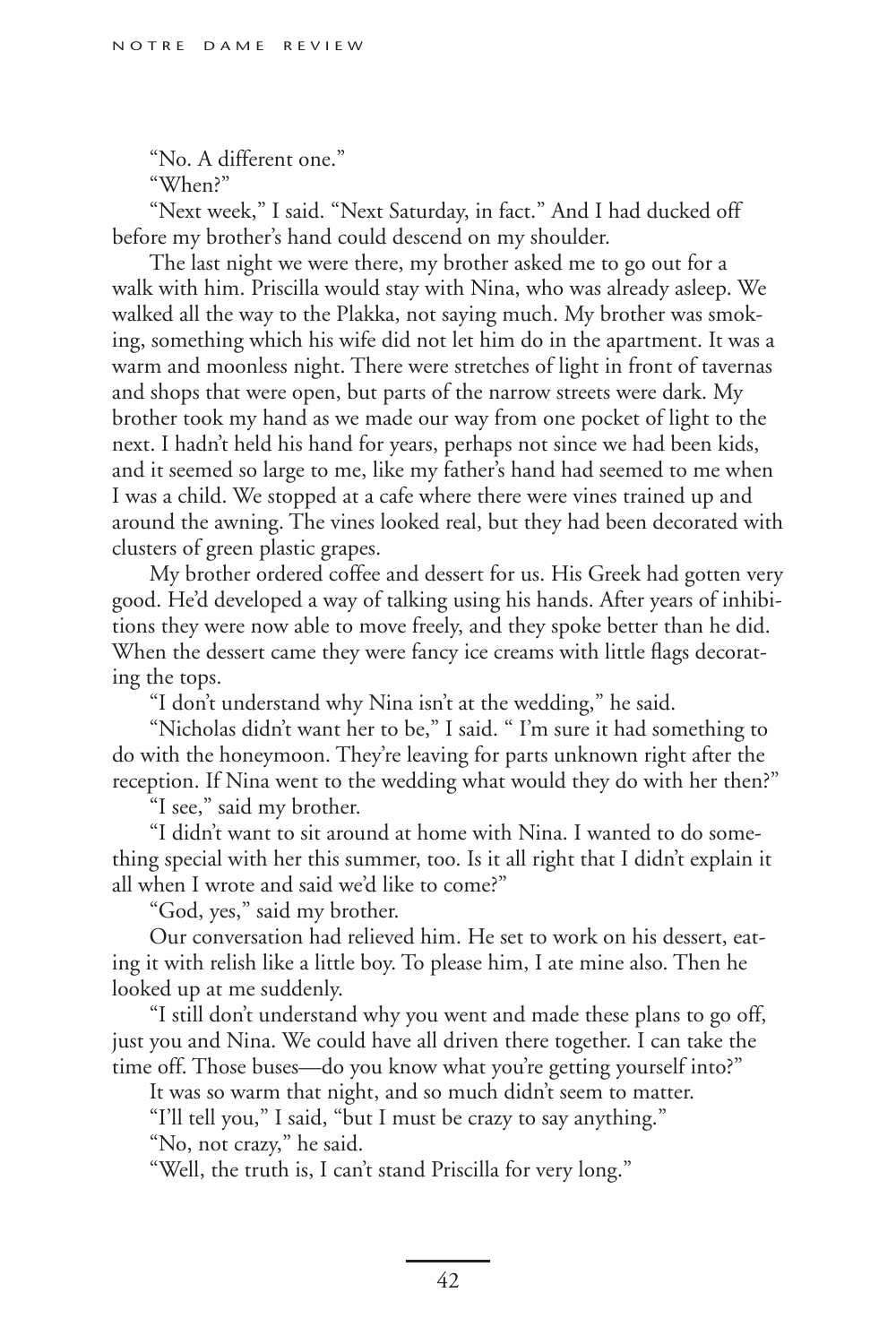My brother looked at me, eyes round, then he broke into laughter.

 "Thank goodness it's that," he said, "I was beginning to be afraid it was me."

#### 手手手

 The day that Nicholas got married—his day, our night—the hotel had what they called a native festival. A big sign by the bell desk announced the fact. The sign board was white plastic letters on a black felt background and Nina and I laughed over the English rendition of the text, either the result of someone whose spelling skills were anything but proficient, or else someone working under the constraint of not having enough of the proper letters and having to make creative substitutions. Spelling was Nina's worst subject in school, as, I had told her many times, it had been mine, too.

 It seemed like a good omen for the day, the fact that we had found something in common to laugh about, though I did not think it possible that Nina would forget about what day it was. On the engagement calendar propped up by her bedside she had written "Call Daddy" in letters too large to be contained by the box designated for August 3.

 The native festival had been designed to give the vacationers a taste of the Greek village life which they had, by coming to such a resort, managed to pass by. A stall had been erected in the hotel lobby, and a variety of overpriced Greek crafts were laid out. In Athens, Nina had spent a day in the Plakka, going from shop to shop and had already spent her allowance for the trip, but this stall with its inferior wares was still enticing to her. I ended up buying her an embroidered blouse which she had gotten into her mind she loved, even though it was too big. Then we went out to swim. There was no lifeguard on the beach, but the water was shallow a long way out, and Nina was a good enough swimmer so I trusted her on her own. I'd gotten her a mask and snorkel and she liked to paddle around looking for fish. It seemed to me to be a stretch of ocean curiously barren of life. Perhaps these seas really had been fished clean centuries before—but Nina was content. I could lie on a chaise and read, and just look up now and then to check on the little black stovepipe of her snorkel.

 A man and a woman, barefoot, but dressed in heavy old clothes, came down to the beach. The man had a garden spade and two large plastic pails. The woman stood beside him while he shoveled beach stones into the pail, then she hoisted it onto her head, with a folded cloth as padding underneath, and carried it up the hillside to the hotel. When she came down again the man had another pail of stones ready for her. They did this a

43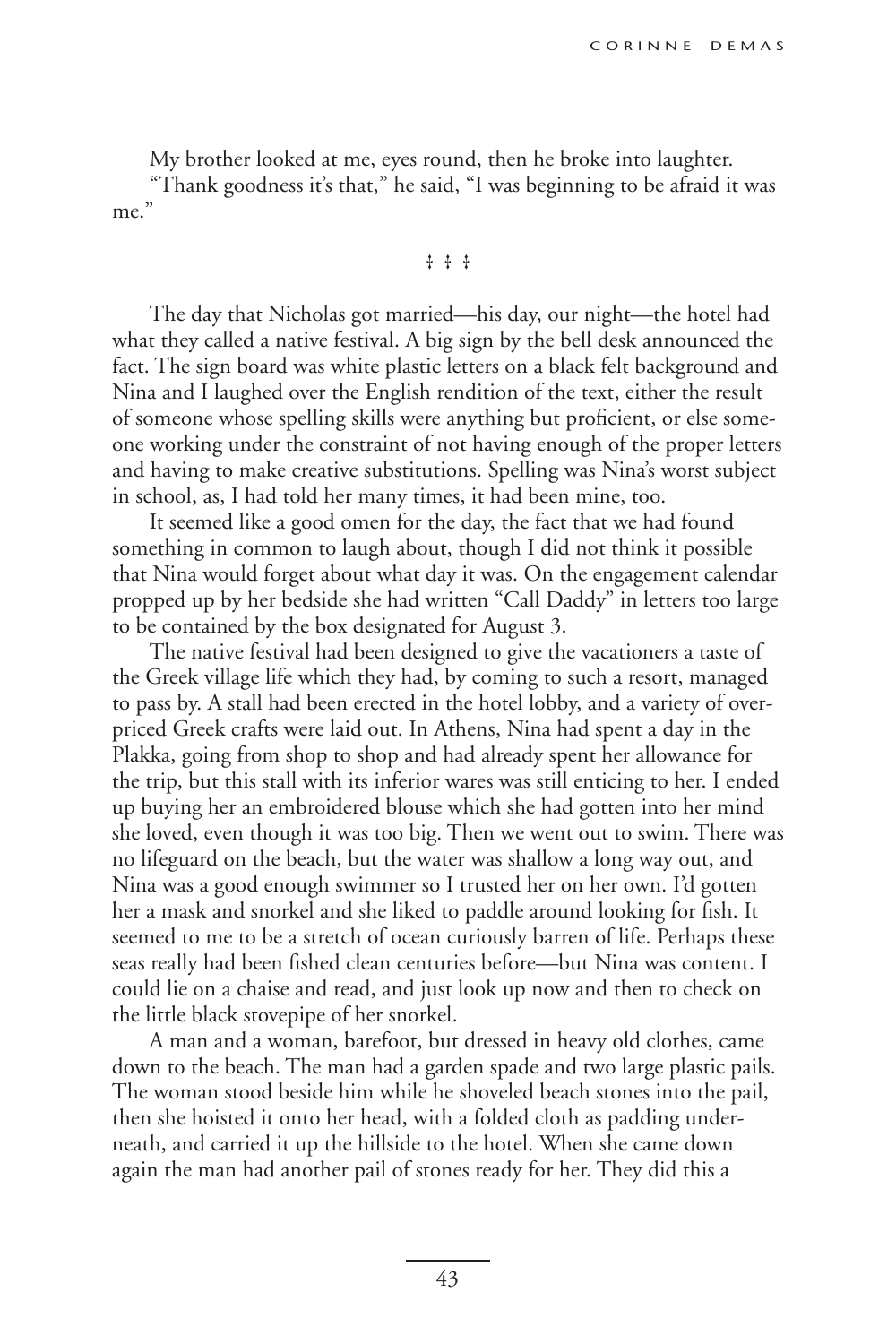dozen times. The man filled the pails quickly and then chatted with a waiter I recognized who had strolled down to the beach. The waiter, I knew, spoke English, so I asked him what the stones were for.

 "The festival tonight," he told me. "Souflaki. We roast a big lamb. We build a big pit for the fire now."

 "Why don't you just get a wheelbarrow and fill it once and wheel it up." The waiter shrugged. "What can I tell you?" he said.

"And why is it the woman who's doing all the heavy work."

 The waiter laughed, translated my comment for the man with the shovel, who laughed too. "That," said the waiter, "is the way it should be."

 When Nina was ready to go back to our bungalow to change for lunch, we stopped by the hotel first and saw where they were building their outdoor barbecue. The man and the woman were gone and two boys, under the supervision of the cook, were arranging the stones. By the end of lunchtime a lamb was already roasting there, its little body pierced by a spit, and two chefs in high hats that were less than perfectly white were taking turns rotating it at intervals.

 At night, after the lamb had been eaten and the tables had been cleared, a group of dancers came to perform. The diners were instructed to pull their chairs into a semi-circle, and the floor was swept clear. There were three different dances and the women changed costumes between them with remarkable speed. The last dance was from Epirus and the women wore white stockings, black pumps, and black skirts. Their frilly blouse fronts were crisscrossed with chains strung with fake coins, as they would have worn their dowries. Nina had a doll dressed just this way, which my brother had sent her as a Christmas present one year.

"Did you have a dowry when you married Daddy?" she had asked me.

 "It's not a custom with us, honey," I'd said. "I don't think even the Greeks do it today."

 What had been, in a way, my dowry, was the car I had owned then—a hand-me-down from my brother—and the furnishings of my graduate student apartment which included an upright piano I had bought from the previous tenant, a rocking chair, and a four-poster bed. I still had the rocking chair. The silver and china that had been given to us as wedding presents, mostly by my parents, we divided up between us. We each took four place settings of silver and dishes. Of the crystal, only three wine glasses had survived, and Nicholas had left them with me.

"Will I have a dowry when I get married?"

 "No, sweetheart." I had kissed Nina's forehead. "'My face is my dowry, sir,' she said."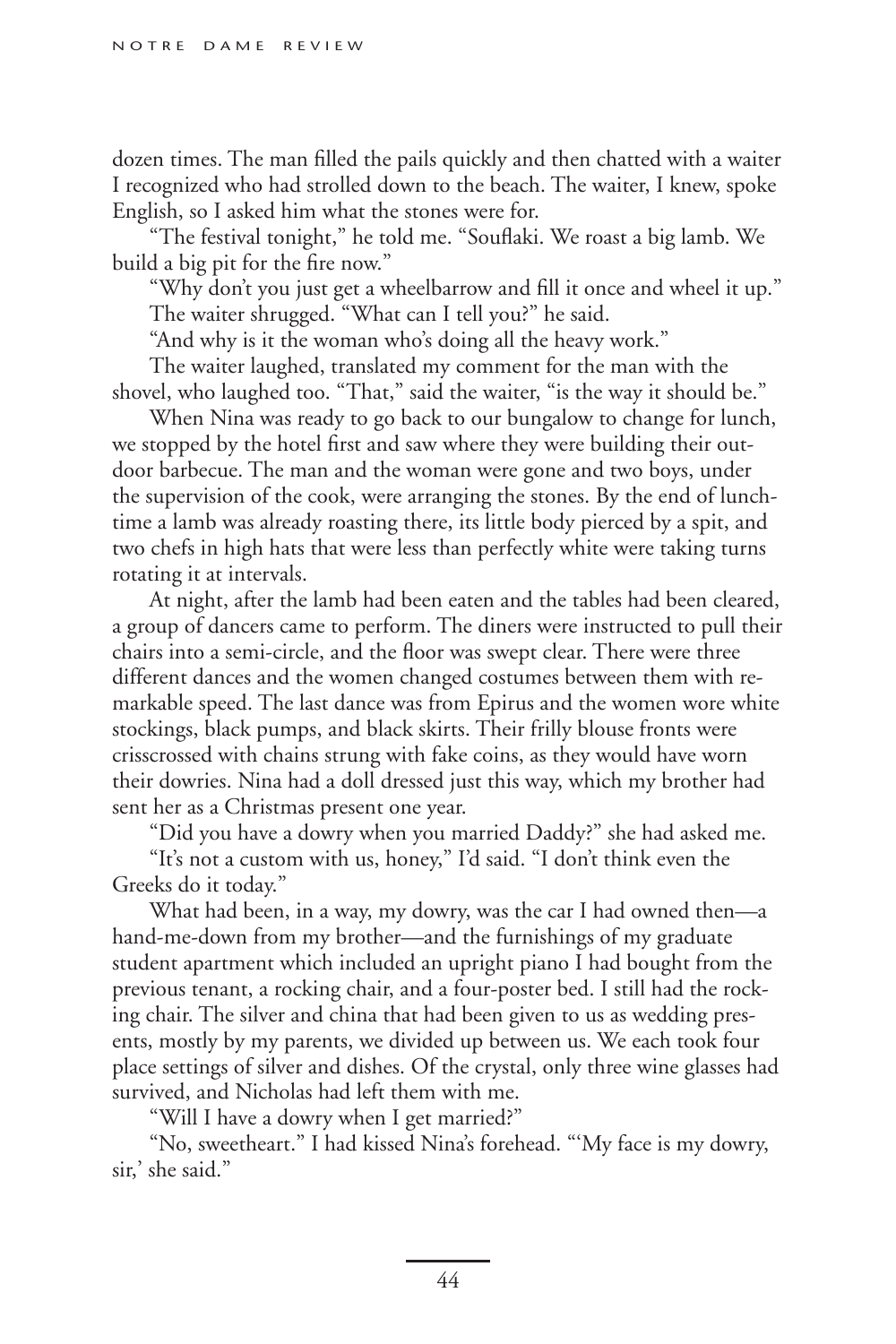The last dance of the night was the men's handkerchief dance—filled with the kind of passion and energy I'd never seen American men show on a dance floor. These dancers, in their tight fitting black pants and white, billowing blouses, seemed not to be performers at all, but real men caught up in their own dancing—at the same time intimate and public. When the dance was over and the applause began, they became performers again. They reached out to the people in the audience and invited them to join the dancing. I nudged Nina.

"Go on, honey," I said.

"Isn't it time to call Daddy now?"

 "No, not for another few hours. Why don't you dance in the meantime. It'll be fun."

"Then why don't you do it?" she asked me.

 "All right," I said. "We'll both dance." I got up and took her hand, but she pulled away from me.

"Leave me alone," she said.

 I joined the dance: the clumsy tourists, the nimble dancers with their paid smiles teaching them simple steps, pushing them along to the music. When I looked back at Nina, hoping she would relent and join me, she was sitting on her folding chair backwards, her legs straight through the back, her chin resting on the back rest. There was no point in my dancing alone, but one of the male dancers had me firmly by the hand, and was swinging my arm, forcing the dance on me.

 "Whoopa, whoopa!" he cried. He smelled of sweat and something else—ouzo, perhaps?

 How long was it since I had really danced? Ten, fifteen years? Probably not since I'd been in high school. The only time I danced with Nicholas was at our wedding, that first dance in the center of the rented country club dining room, a stiff fox trot to the theme song of some popular movie which we had never seen. His shoulder smelled of dry cleaning fluid from his rented morning jacket.

 $\pm$   $\pm$   $\pm$ 

 Nicholas had given me, with considerable reluctance, the telephone number of the home of his new in-laws, where his second wedding was to take place. We'd agreed that Nina could call him sometime after the ceremony and before he took his new bride off to a honeymoon. I did not listen to her call. The phone on the desk in our bungalow, we discovered, was for local calls only. To place an overseas calls we had to go to the switchboard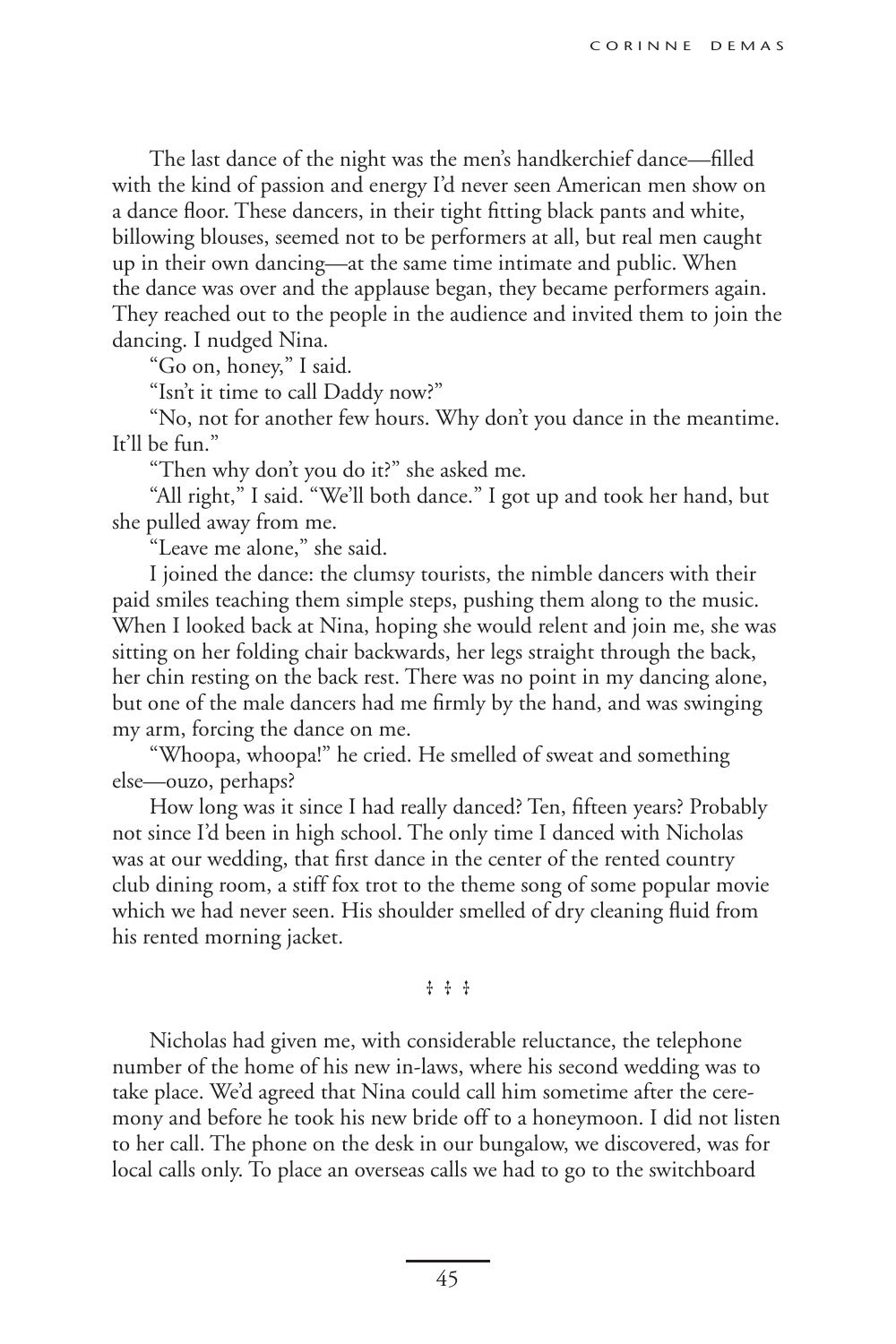behind the main desk, and Nina had to use one of the telephone booths in the hall. I stood by the switchboard operator who was working frantically over her plugs and wires like a nurse in an emergency room. She'd been at it like this, I gathered, all night. Once I stole a look at Nina, her head pressed against the glass-fronted door so her nose and forehead were flattened, white. When she came out I tried to find out from the switchboard operator how much I owed for the call, but she just shook her head and copied down the number dangling from my room key. The call would be charged to me, put on my room bill, she said, an explanation she had memorized intact and repeated in Greek, then German, then English in quick succession. It turned out that it never was. Some other guest had no doubt ended up with that call on their bill and either hadn't noticed or else had entered in a long and probably futile fight with the management to have it removed.

 As we left the main building, the dining room lights were still all on and a few young boys were there, cleaning and setting things up for breakfast. They worked with the absolute certainty that there would be a next day, that it would come just as it always did.

 We walked back towards our bungalow by the path along the water. Nina kept her head down; she would not look at me. We walked along the beach past our bungalow, the last lights for a distance. The path of cement stepping stones had ended and it was hard to walk along on the beach rocks. Nina stumbled, and that brought her tears.

 "I should have been there," she said. "I should have been there with him today."

We kept walking.

 She picked up a rock and threw it towards the water, where it fell short. Then she turned to me, crying still.

 "You took me away here so I'd be far from him, so I couldn't be there when he got married. You didn't want me to be with him."

 I let her hurl the words at me, as she hurled the stones at the water. This was, I told myself, a test of my love. I couldn't say anything to Nina. I loved her more than I loved the truth. Someday, perhaps, I thought, she'll know, but even if she didn't, I knew.

手手手

 The light in my brother's bedroom goes out, the rectangle it marked on the veranda is erased. The room that I will sleep in lies in wait for me, in the dark.

I stand at the railing and look out to the sea. It is impossible to tell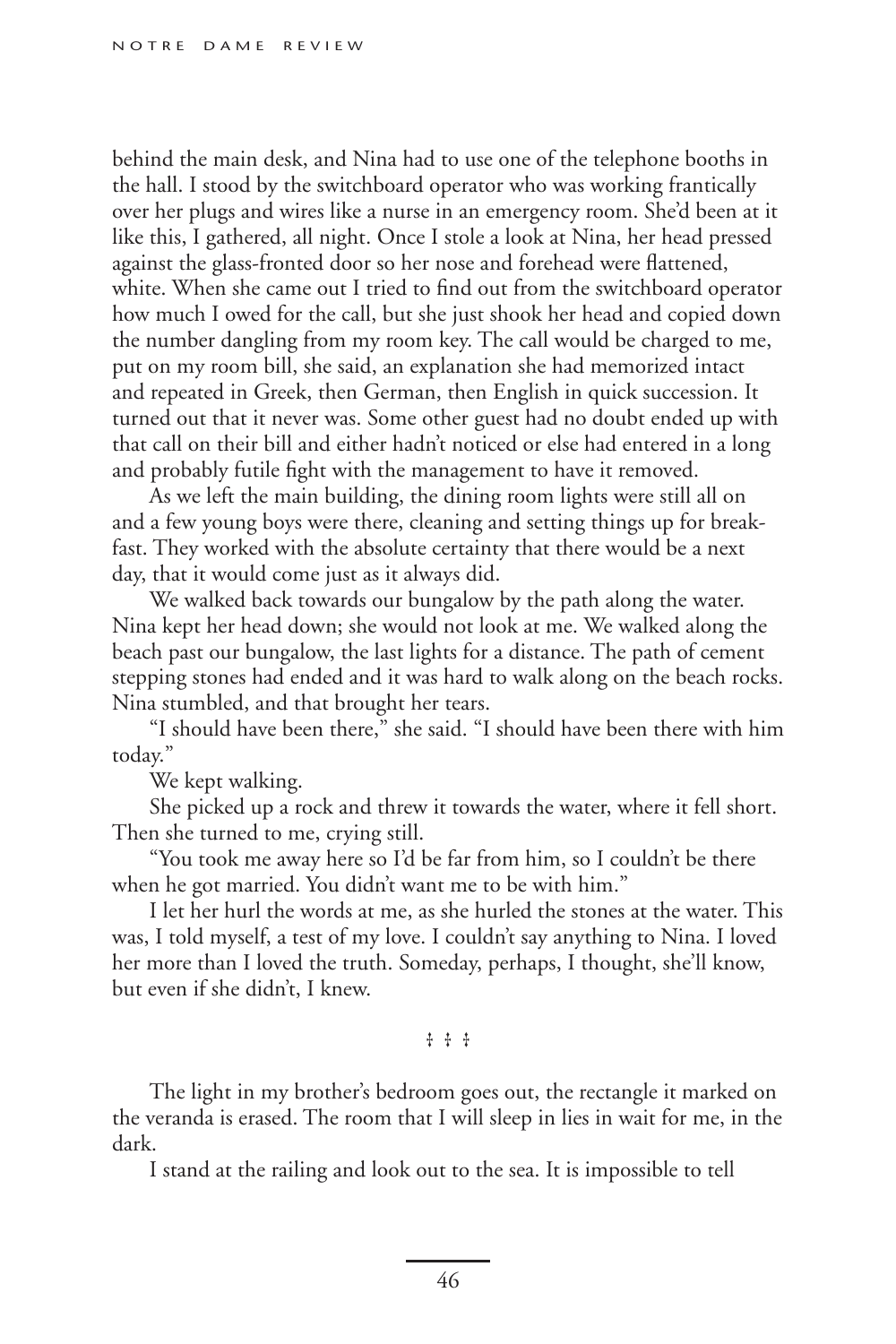where the vineyard ends, where the water begins, just as it is impossible to tell where the sea ends in the farther distance, where the sky begins.

 As for my own heart, that day that he got married, I made no time for it. I concentrated instead, on what it was to be a mother. I looked back down the beach and saw in the distance the yellow light near the swallow's nest on the porch outside our bungalow, the place then that had become for me an idea of home. I did not look up at the last stars of the night.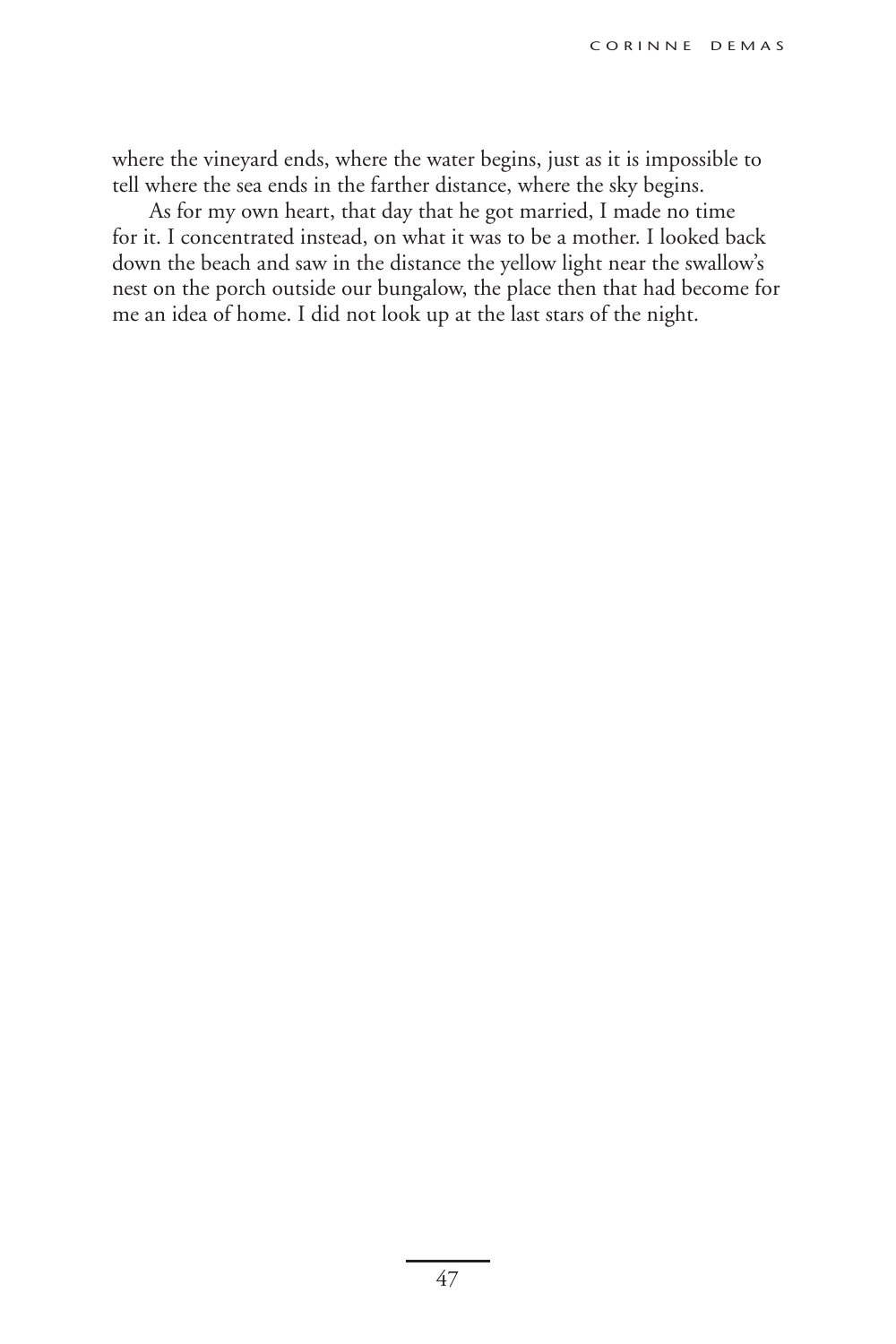## **NO NEWS IS THE NEWS I NEED**

#### *Samuel Amadon*

The kitchen of the South Green firehouse caught on fire when a pot of water boiled away & the cutting-boards left inside burned while the firemen were at a middle school. A parking attendant called it in but didn't speak English & later said *He no believe me.* Down on Park Street a SUV flipped over the curb & smacked into an apartment building. The woman inside told reporters *This is the second time this has happened* 

*since we moved here*. *We need to move somewhere else*. But no one ever moves somewhere else & everyone should stay inside & not answer the door ever even for trick-or-treaters who sometimes carry guns in their costumes & shoot people in the face like Juan Rivera who neighbors say *wore baggy jeans but wasn't into thuggery*. Rivera was only the sixteenth killing of the year down from forty-four

last year which probably doesn't include the sixteen-year-old drug-dealer who got shot by the cops outside my apartment the week in August when I was already kicking myself for staying in Hartford that summer. I never stay for the summer & I usually don't manage to stay away through the winter but this year it seems I'm gone & not coming back except maybe for Thanksgiving & I'm already worried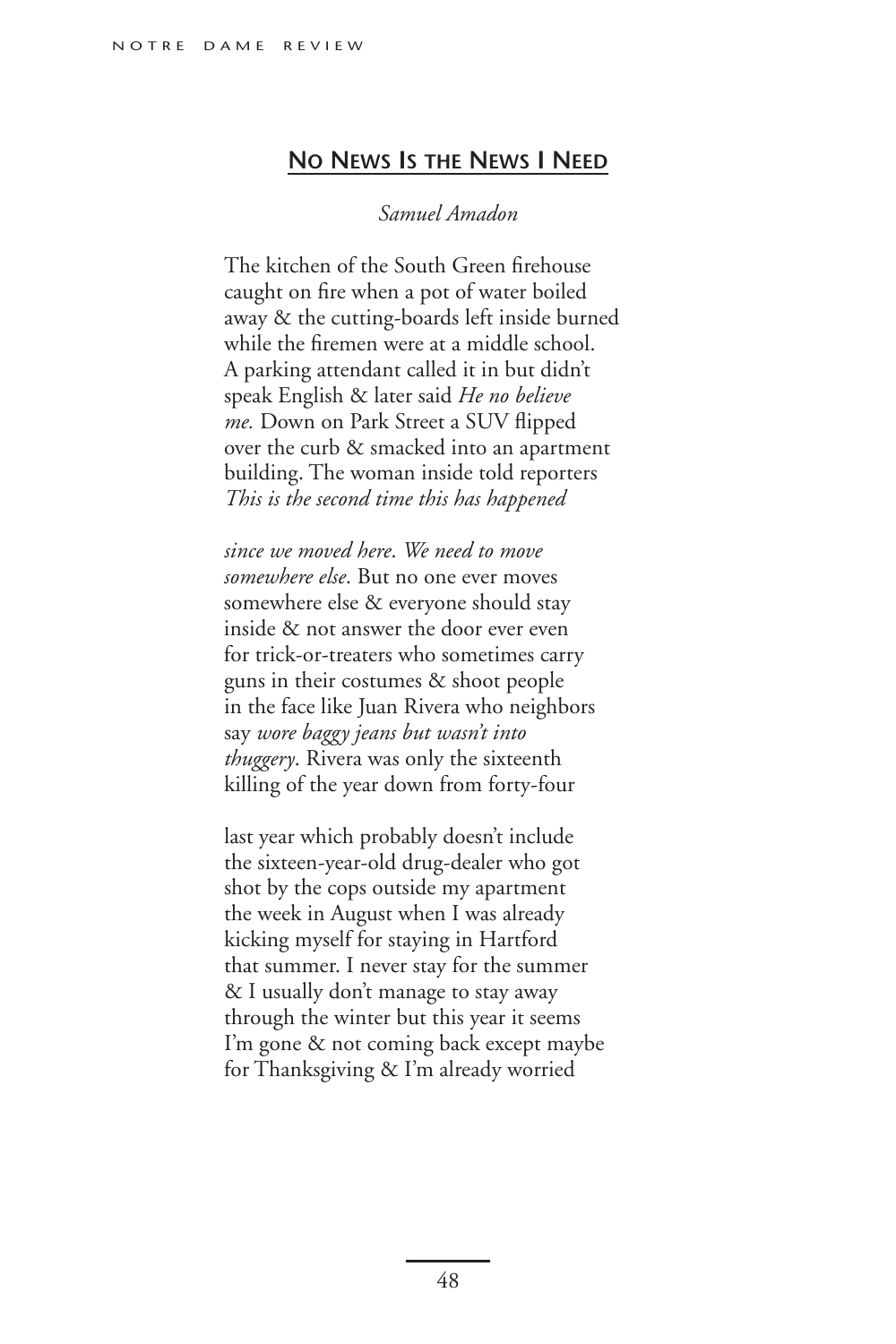about who I'm going to run into at the bus station that day. I've been burning as many bridges as I can remember crossing & I don't want to end up reconstructing with ashes. It just takes a little boredom & a drive through downtown for me to have a shot with someone I really shouldn't be shooting with & to start talking about changing my address back. You see someone you haven't seen & you only remember why you started

seeing them. That's why I'm better off just reading the Courant & not calling for news from what friends I have left. I'm hooked & want to be home when I hear *Stefan was in the hospital after forty-five minutes in Las Vegas because he tackled a palm tree* or *Rico got fired three times last night & still made a good two-hundred dollars* or *Murder walked in on Dicky alone in a hotel room pouring a bottle of Dom Perignon*

*on his head while singing a country song.* The paper I can put away when a story of one fire makes me say again *Only in Hartford* & the nostalgia can't catch me away from the city when I remember that other fire where I waited in traffic outside the burning nursing-home & watched snow falling slowly over the elderly piling out into the street in a long line which blocked a stream of cars that all started honking.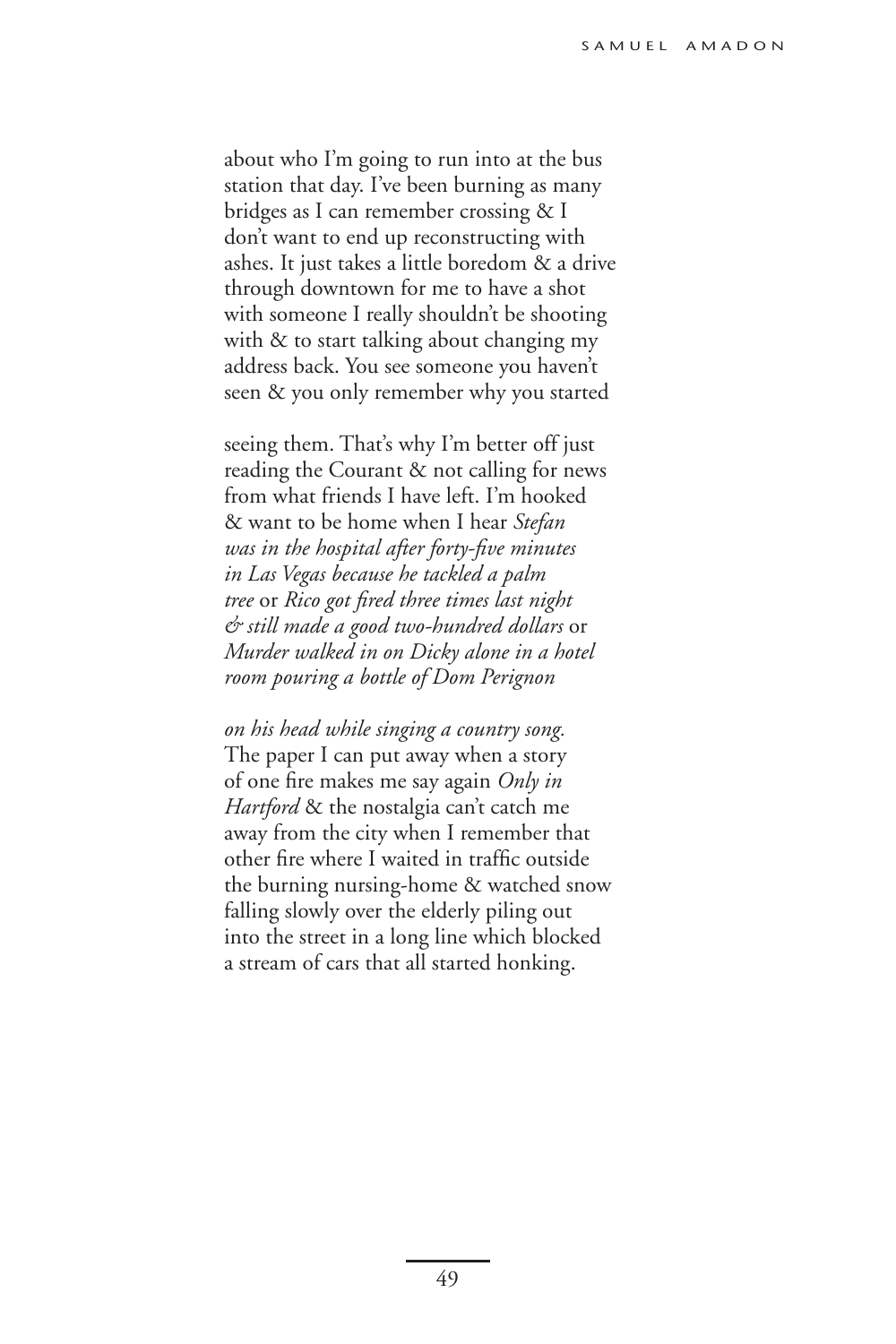## **APRIL 11, 1778: AAARAN**

San Diego Mission, California

### *Jill McDonough*

*Los indios de Pamo* pulled back and aimed their flaming arrows at the tule roofs. Their songs called priests *demonicos*, and claimed they'd stolen land, controlled the rain. Fresh troops arrived to guard new tile. Aaaran was bold and unrepentant, busy trying shafts, stockpiling clubs *por los cristianos*. He told the soldiers to "come and be slain," planned fresh attacks. *Por insolencia, conspiradad* four men were sentenced to public deaths. Two days in jail, and then two bullets each. The sad priest charged with each man's soul was told to save Aaaran by Saturday, make him repent and die with Christ. Or not: *y si no, tambien*.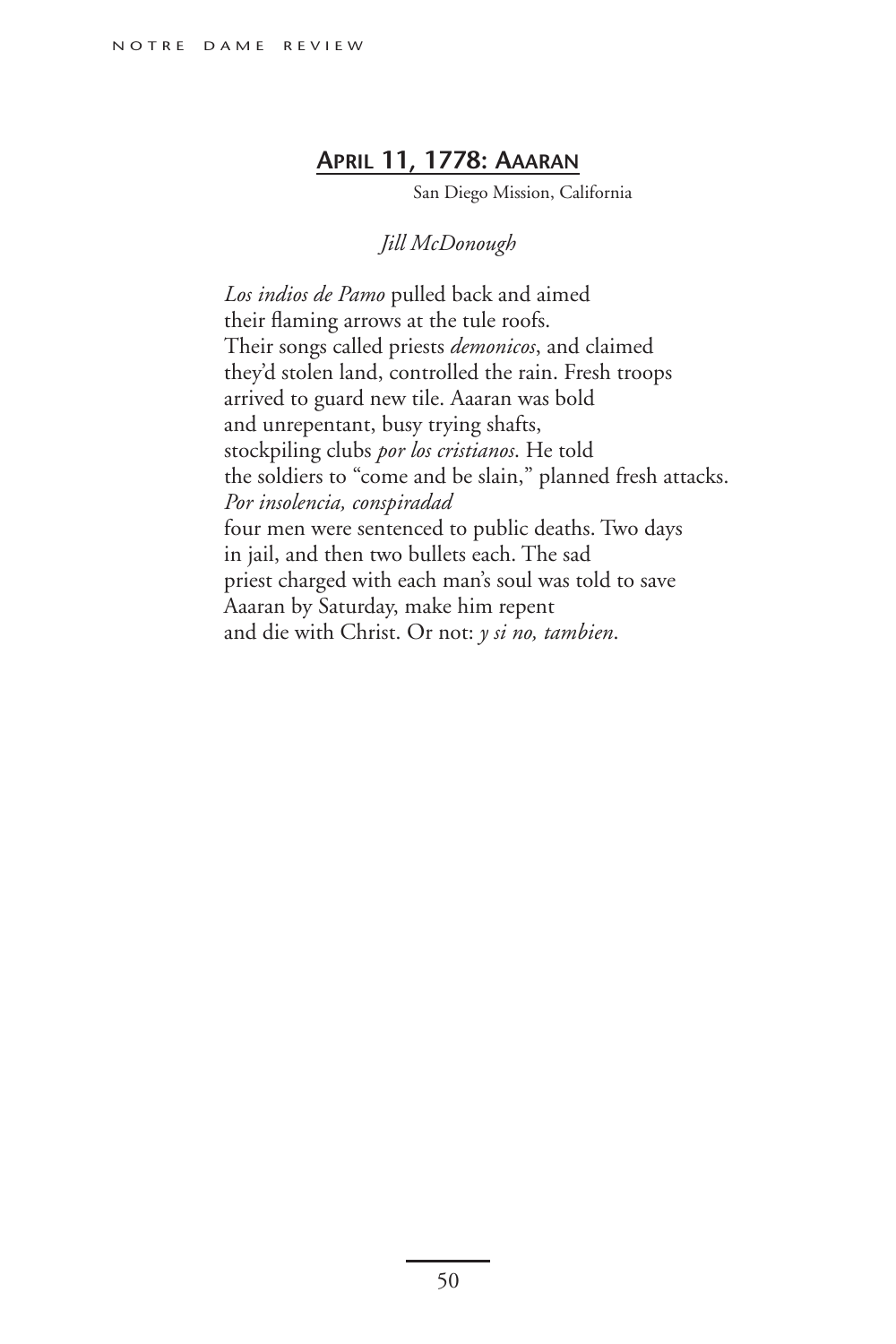## **OCTOBER 8, 1789: RACHEL WALL**

Boston, Massachusetts

#### *Jill McDonough*

The woodcut illustrating *Life, Laft Words and Dying CONFESSION, of RACHEL WALL*: a child's dark awkward house, a ladder slanting toward three figures, hanging above the crowd that piled onto cobbles to watch three robbers hang, and one a woman. The picture's clumsy. Still, her petticoats, small bodice are portrayed in detail. She said she never robbed that girl, but did admit that she deserved to die: the gold she stole from *under the captain's head,* asleep at *Long-Wharf. Sabbath-breaking.* The lie that got another woman whipped in her stead:

*I declare the crippled Dorothy Horn innocent of the theft at Mr. Vaughn's.*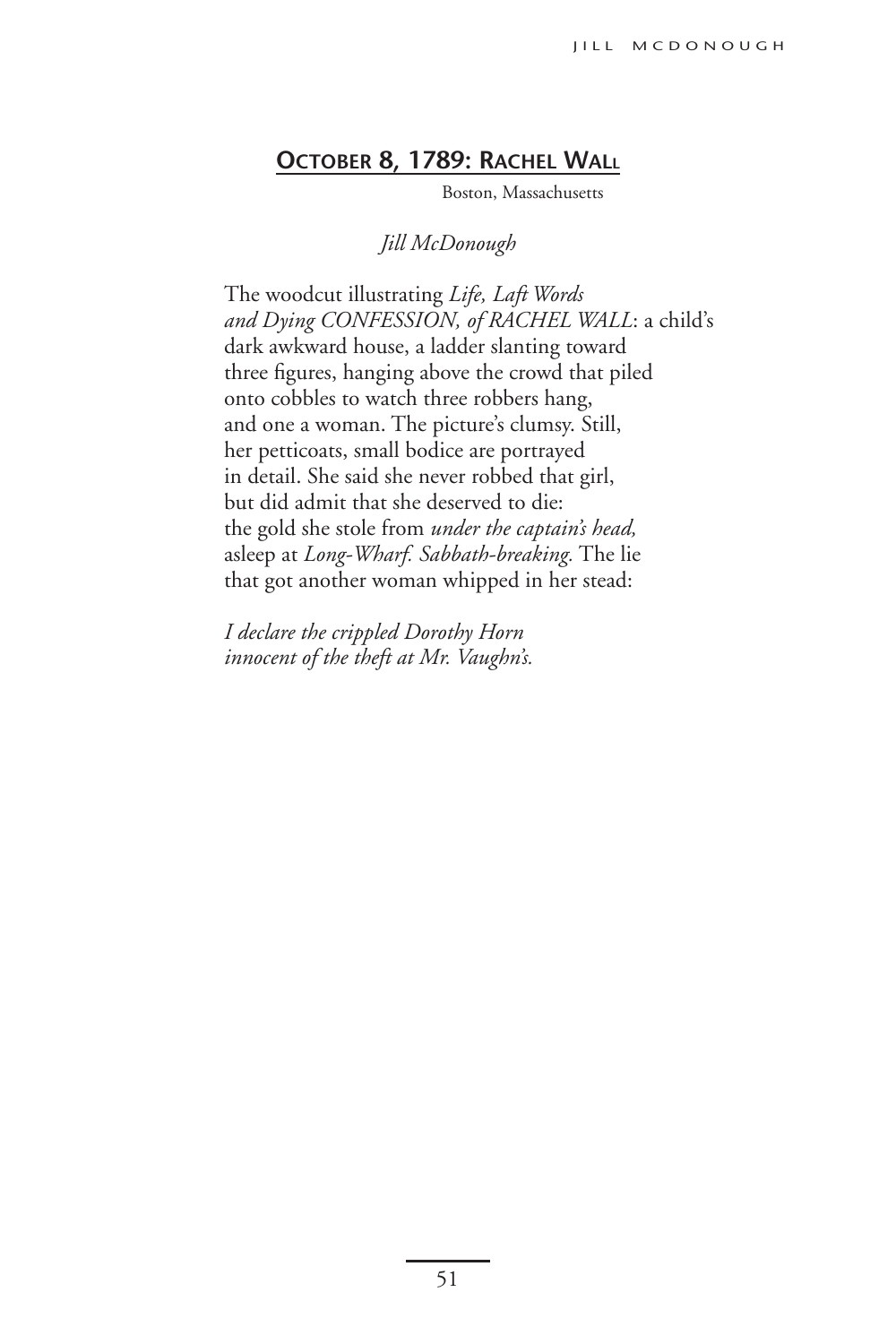## **JANUARY 31, 1945: PRIVATE EDDIE D. SLOVIK**

St. Marie, France

#### *Jill McDonough*

Twelve riflemen with loaded rifles, lined across from Private Slovik. One of the guns is loaded with blanks, but they all take aim to find him in their sights, blindfolded, shocked in the sun.

The priest has pinned a target to his chest.

*Deserter. Coward.* He'd written his C. O. that he was left behind in France, confessed *I'LL RUN AWAY AGAIN IF I HAVE TO GO OUT THEIR.* The men he deserted thought he'd get let off with prison time, dishonor. When the twelve heard they'd been picked they never thought they'd really kill him; they hadn't killed their men since '64, but in '45 they'd start: a firing squad, too stunned to hit his heart.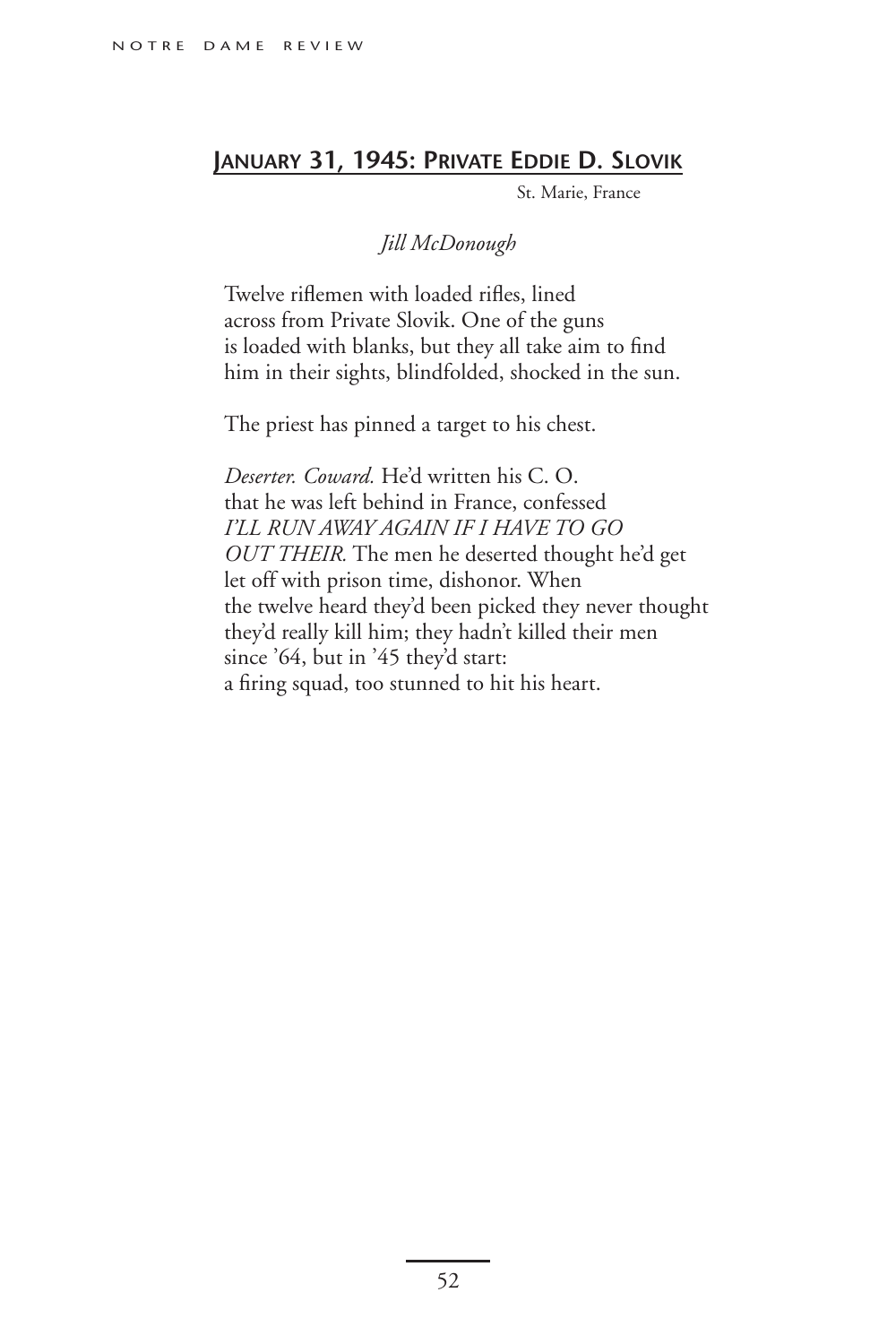### **FIRST SETTLERS**

#### *Peter Nohrnberg*

Many mistakes and errors of judgment were made in that country after landing. Where a lighthouse might have stood—to signal to those who would one day follow—they built a windmill. And where a well was needed they set a Maypole, though it was July, with water scarce. And once winter approached they discovered that they had not laid down sufficient provisions; in December they burnt their boats, and in February they had little choice but to kindle books. And that first spring, for reasons they never quite understood, housing was limited, though office space was easy to come by.

Yet this all changed, so that when the next wave of settlers came they found merely a windmill, keeping time slowly along the coast, grinding no wheat, but a stone into sand.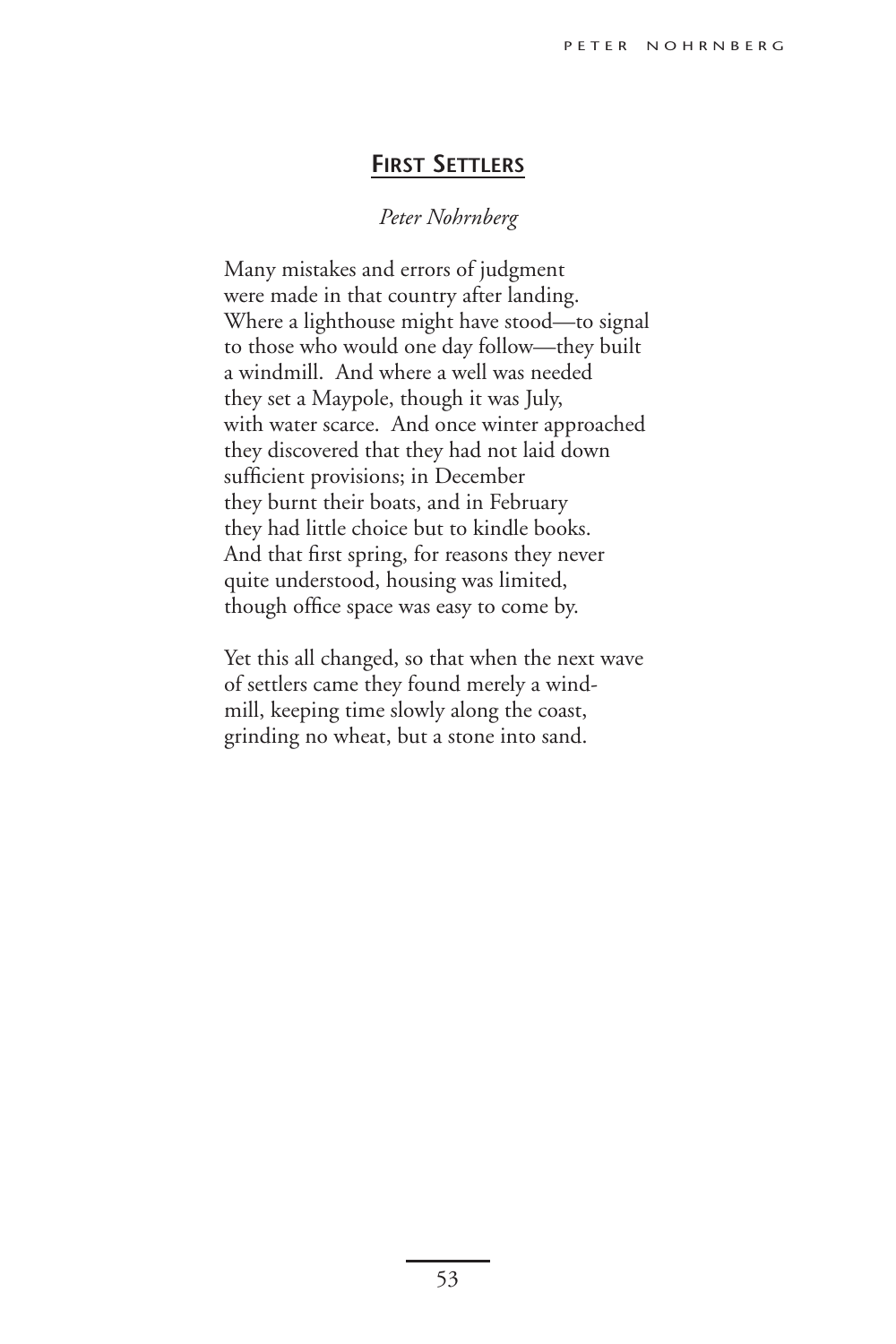## **DECISIONS**

#### *Peter Nohrnberg*

When was it we decided that the rambling message on the machine would discourage even local callers, that the string of mailmen would give up, keep our catalogues, return our bills? When did we begin to leave the CD player on infinite repeat, the radio searching for ever more distant stations, decided to keep the winter tape along the window frames, the sagging plastic pane left up for good, to use up all those frequent flyer miles on one round-the-world vacation, flying non-stop in first class from where we are to where we once wanted to be?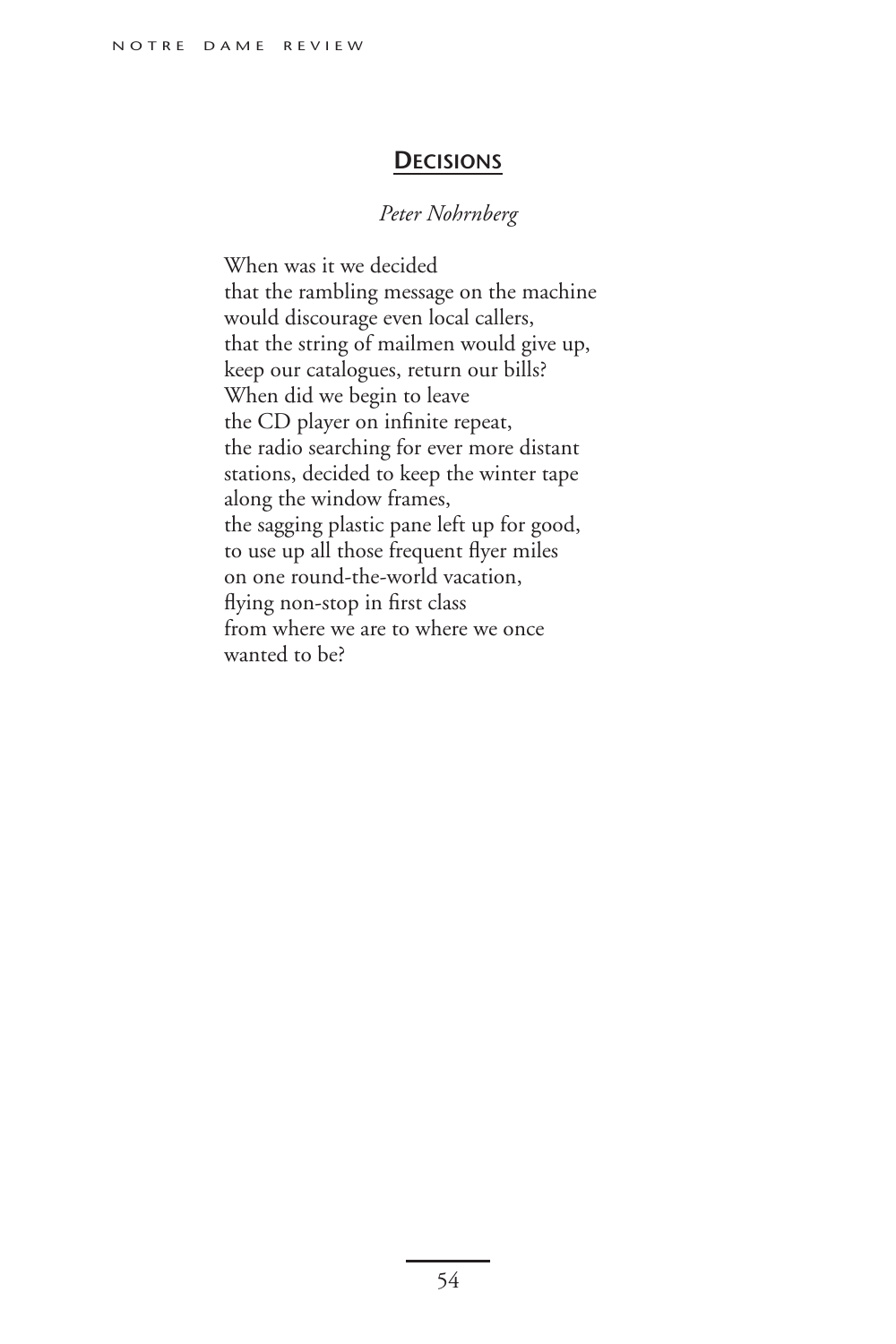## **OPEN AND SHUT**

## *Peter Nohrnberg*

Some people said it was a toy factory, and other people said it was a chemical weapons plant while a few suggested it was a school or a prison. Those who came in and out on a regular basis only wished to comment that the florescent lights were dim, that the punch card clock ran slow and that the doors on the fire exits, when they opened, opened the wrong way.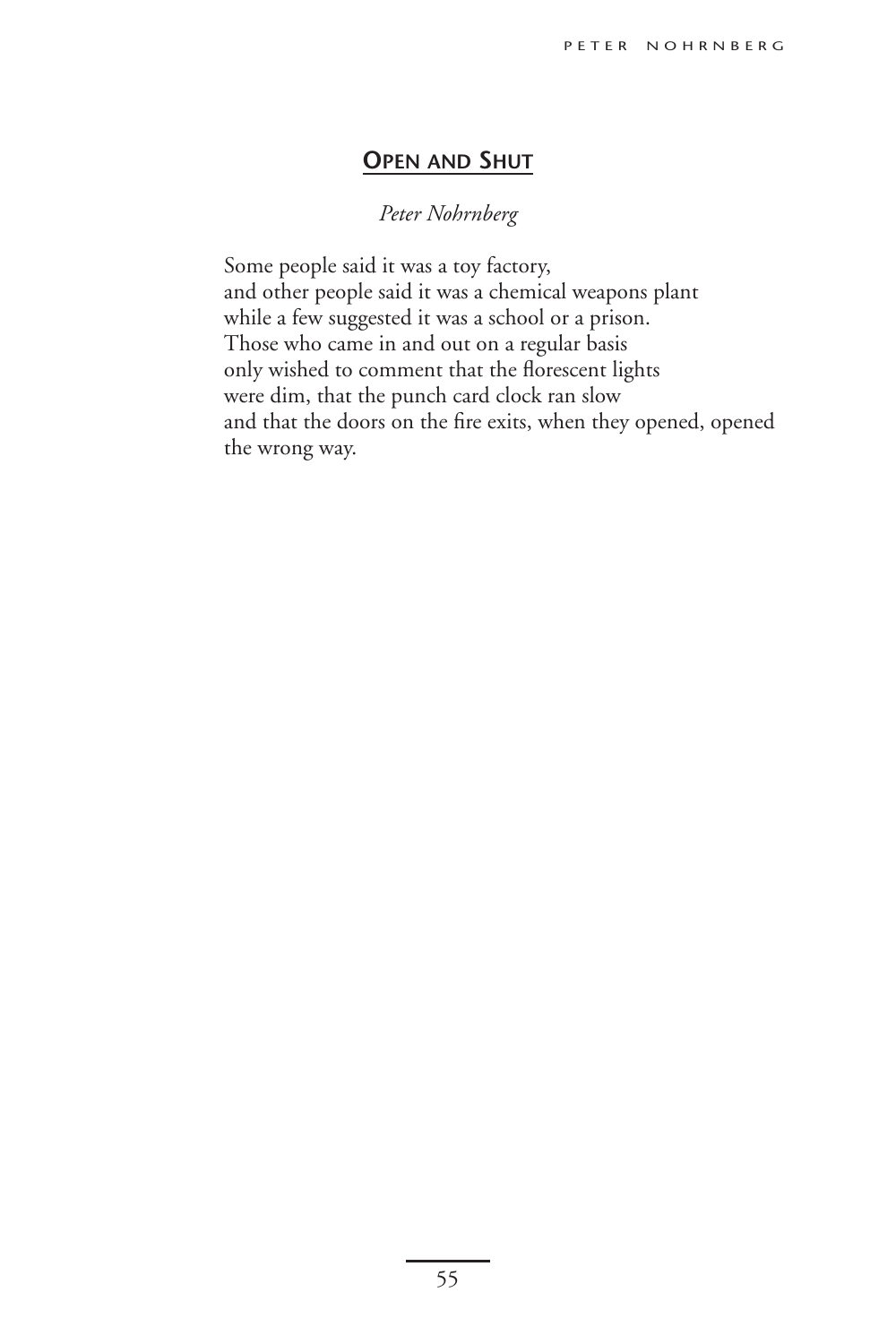### **ON THE OUBANGUI**

—(for Ben)

*John J. Ronan*

Guides poled and guests paddled, The bare-backed crew working currents As the rest of us stroked slowly, Wake and water snakes trailing Our canoe on the broad Oubangui, border Of Congo and a former French colony, *La Republique de l'Afrique Centrale*, Five desperate degrees above the equator. The shortwave radio crackled static: 'Snow in the Dakotas,' 'season's greetings,' And on Christmas, 'Dean Martin has died.' Tourists toasted with palm wine The voice, the Rat Pack, Vegas— A fond belief in booze and crooning, Remote as we were, on a river in Africa. The first morning we'd pushed into mist, Splash followed by the splash of crocodiles, On the tributary Mboumou. Second morning, A portage past rapids and the start Of a week on the big river west Of Kemba, mud and a mile wide. Many hours passed without hailing Another dugout, then suddenly dozens Would appear near the next village, Where we'd stock up on water and wine, Either bank of the bending river— Or if the radio warned of rebels in Congo, The next north, hugging the Republic. A post office and goats, gusts Of children, chickens, a mosque and a mission, Animated gab in the taverns, our topics Christmas, *Amore*, and small arms. The guides would buy cassava bread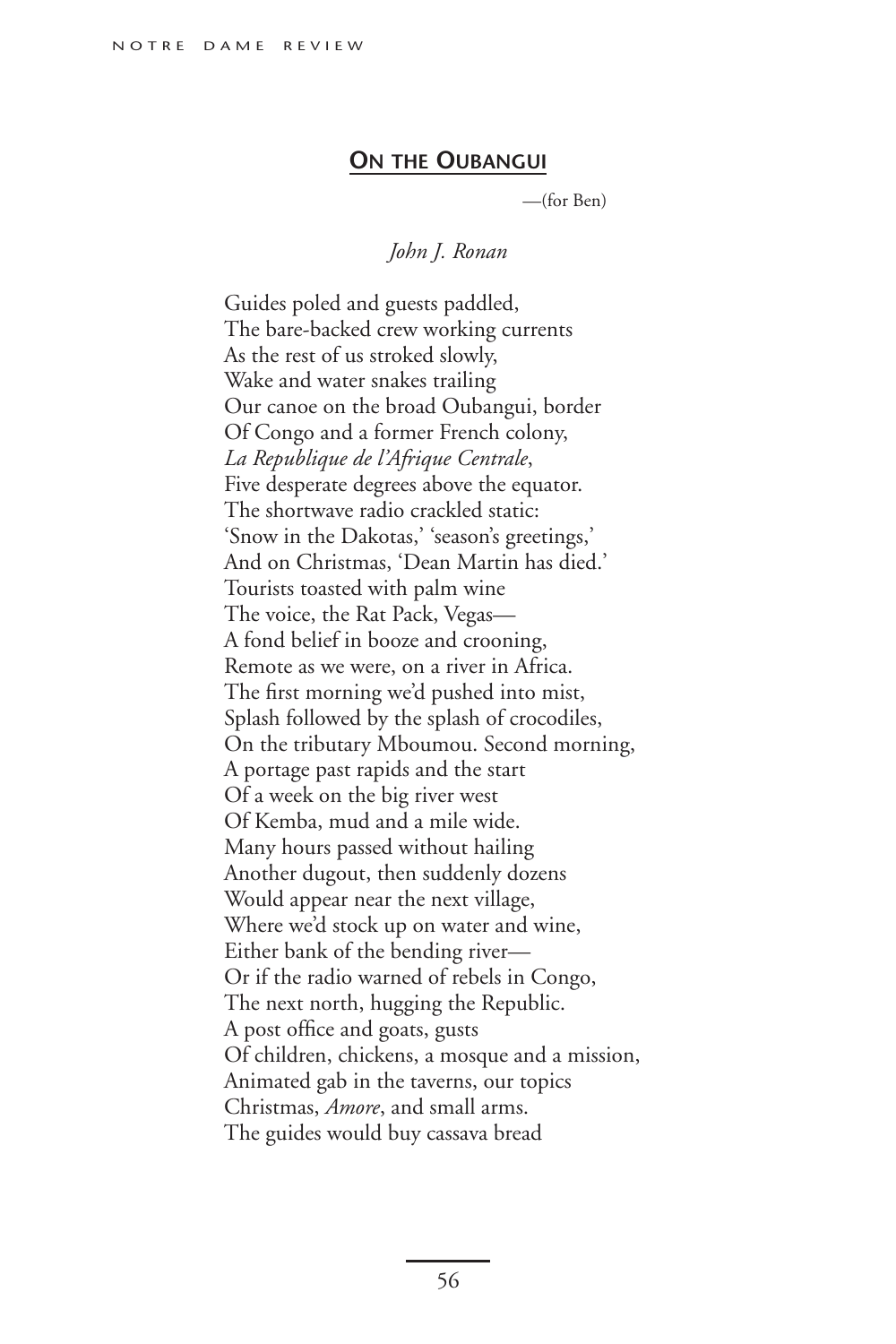And fish and bake the fish on the bank, Saying grace by day to *Le Seigneur*, By night in Sango to mahogany and the moon.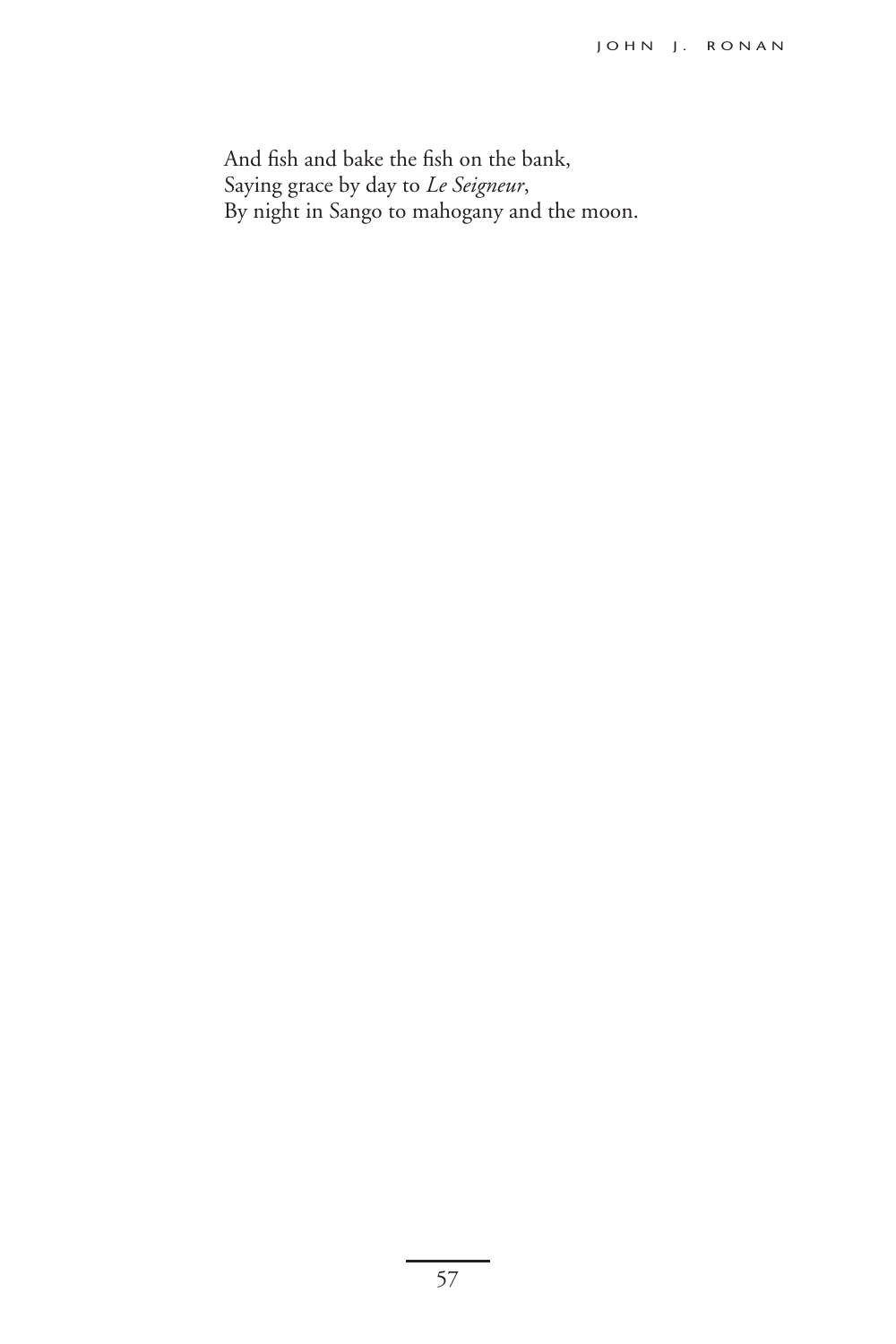### **DYING ASIDE**

#### *John J. Ronan*

It's the adjustment to any death, really—the doubt and denial, the questions. Entitled self, inflicted: *Just who do these white cells think they are*? Even as the news becomes fast fabric, the day sly and subtle science coldly prognosed: dead as the dickens—sooner than (your fervent hope) much, much later. The dark day you acquired anxieties worthy of your talent. The day your hard-on for sorrow and the canopic classes ended— Hem in Ketchum, Wilde witty in Paris, death as metaphor much, much flatter in a suddenly molested present, the desperate day, or such remaining days as you've got, that grace. You could do with a little distance. Now, borrow naps from the past, afford boredom, or dying aside, the feet-up feel of eternity! In cold crescendo, calm, correctness, and regret, vis-a-vis the great scolding notion. In truth, you taper gracefully, decorum come with a cost-effective, early-bird conclusion. Bone-tired, pre-deceased by pride and green desire, you turn finally to the disquise of piety and claim that dying made you wise.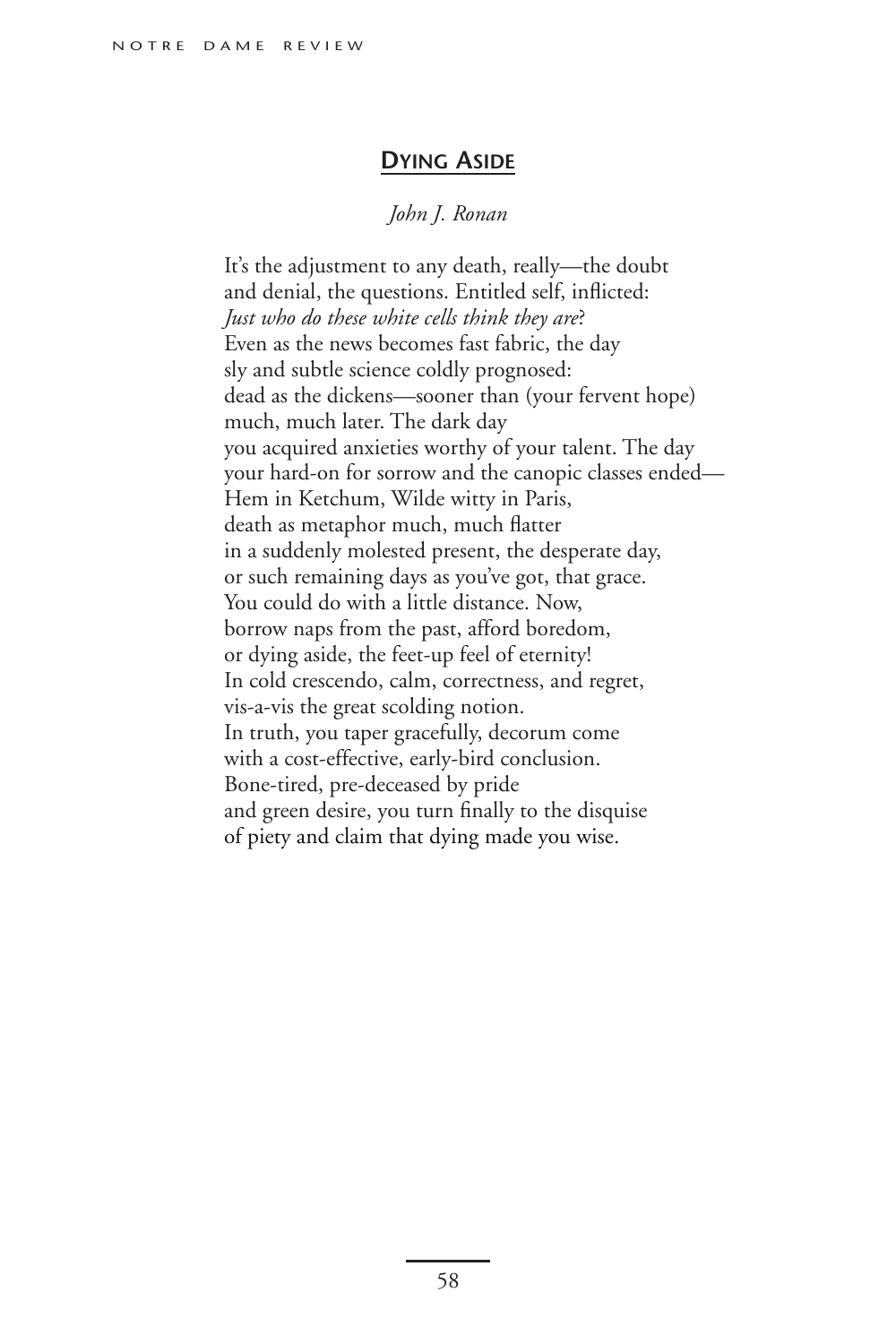## **AT THE CENTER, AT NIGHT**

## *June Frankland Baker*

She could not sleep, was walking the long halls through the night, dimmed light soft on sharp angles of floor and wall, the doors of residents closed for their nightly retreat, that solace among the reassuring blankets and pillows of their lives.

It seems she needs to pace all these uncertain corridors, shadows by the lounge, corner to a nurses' station, route to her dining room, repeat, retrace this maze she has found herself in, trying to discover a past life that does not live here.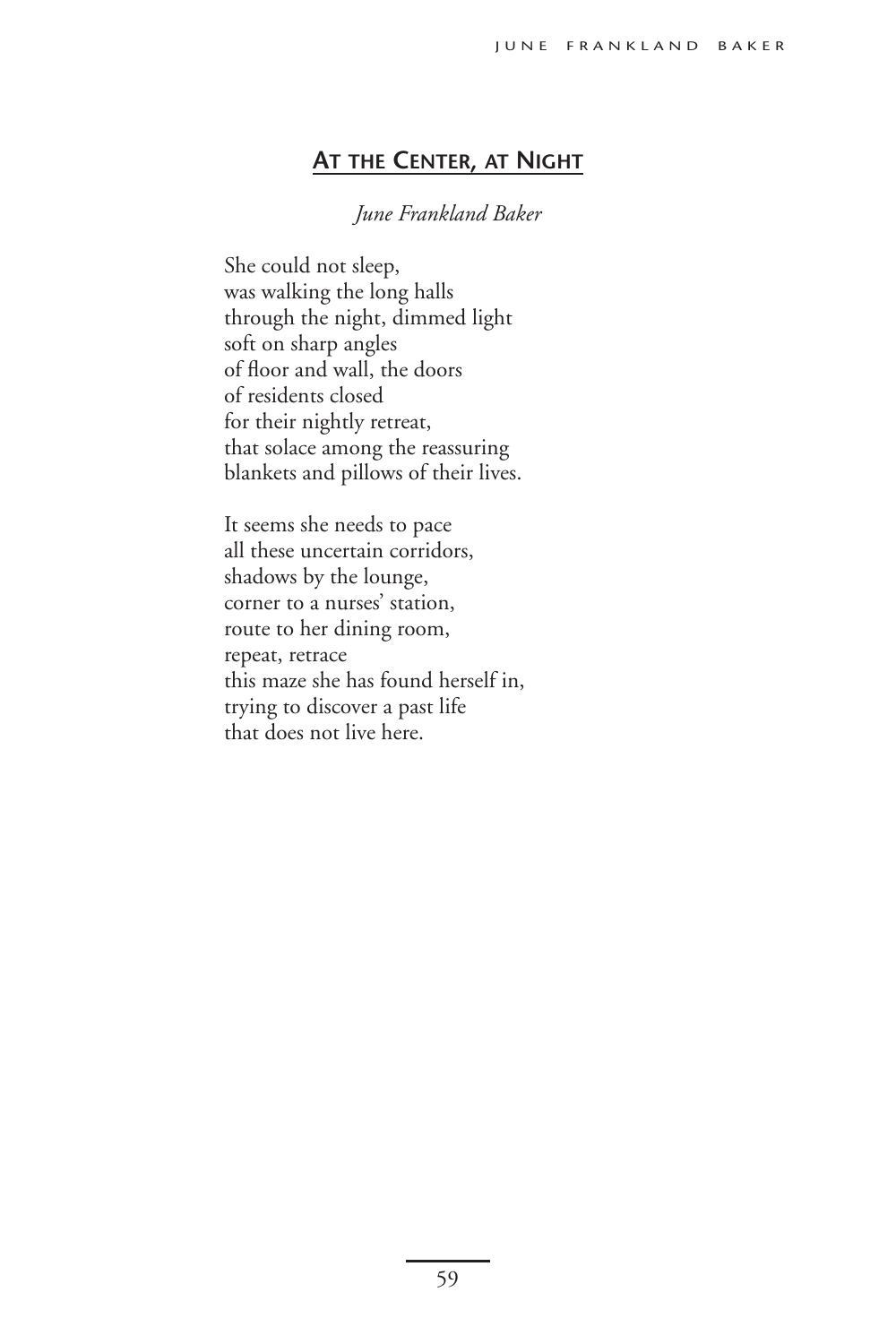## **SOUTHERN INDIANA, IN THE THIRTIES**

## *June Frankland Baker*

He remembers the childhood walk up Smiester's Hill with his mother: north out of town, past the fumy, grunting sty when they hurried "Don't breathe. Don't breathe." Into the dairy field where tumblebugs rolled their balls of survival, and up to the time of the painter, her easel and brushes looking over that descending light to the town. Almost shuttered by trees: converging forks of the Whitewater, that held where he'd been, between them: brown-backed streams that trembled and then went on toward ocean and war and years later.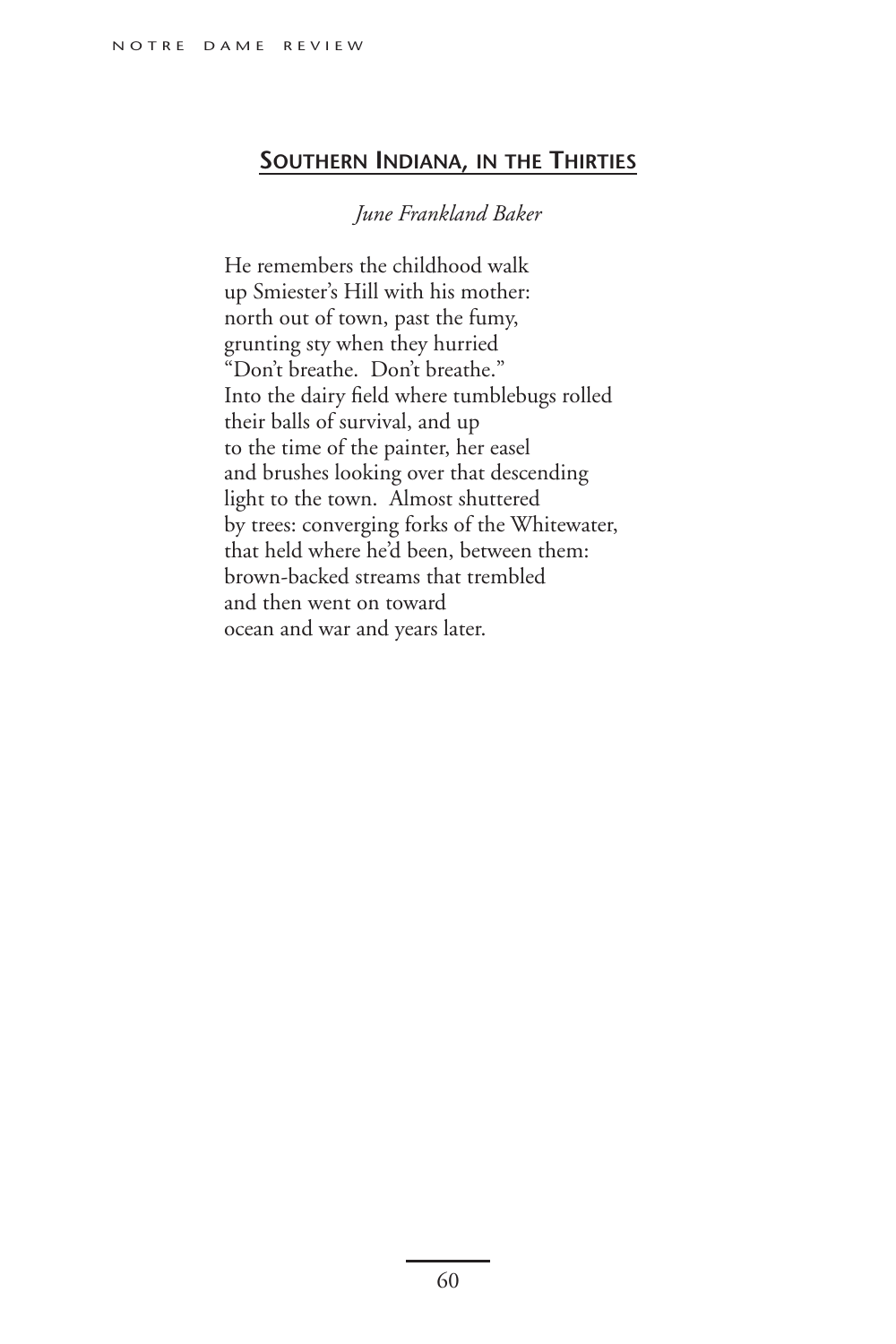# **THE SKY RANCH**

#### *Russell Working*

 The morning was hot, and the drizzle, which had spattered the windshield as Judith Kettler drove, grew faint and then ceased altogether by the time she reached the Zenith Sky Ranch. The trees shifted almost imperceptibly beyond the airstrip, but high above, a strong wind pulled apart the cloud ceiling and shuffled swatches of humid blue. Judith waited at the door to the hangar. It occurred to her that she was holding her breath. Everyone was looking for Ray Sikorski, the skydiving instructor.

 "He'll be your tandem," someone said. "He's great. He's just a little late sometimes."

 The wait annoyed her. She had gotten up at five-thirty, left her husband, Charlie, asleep in bed, and driven from Chicago to this airstrip near Genoa, and suddenly she wanted it to be over and to be on her way home. Judith was a former maternity ward caseworker assigned to visit homes after babies were born, but she had been jobless since the move from her Columbia River hometown earlier this summer. She was tall—over six feet—and had a ruddy Scottish face that blushed easily, in blotches, and ears that glowed red when she was nervous, as now. Lately she had given up the look she had carried, with small accommodations to changes in style, since she had gotten her first job out of college a decade ago, in 1978—stylish skirts or suits, colorful blouses, shoulder-length hair—and in her unemployment she affected a less formal and possibly more forbidding look: jeans, frumpy blouses, black leather boots. She had also had her hair cut short and stopped dyeing it to hide the early threads of gray. On the small of her back was a kanji character that a tattooist in Lincoln Park had insisted meant "chaos" but which a Japanese at the YMCA's women's self-defense class had translated as "gathered in a group," to Judith's embarrassment. The character had caught her eye because she and Charlie had honeymooned in Japan, and it angered her to get it wrong in such a permanent way.

 Judith sat at a picnic table just inside the hangar, where the women had laid out submarine sandwiches and a box of fried chicken and a portable salmonella factory in the form of a bucket of sweet macaroni-and-onion glop that someone had bought at a gas station deli in Genoa. The rafters were decorated with streamers of red, yellow, blue, white, and green, as if someone had run an elementary school's flags-of-the-world project through a lawn mower. Several people were checking the lines of the multicolored parachutes stretched out on the concrete floor. They sometimes glanced at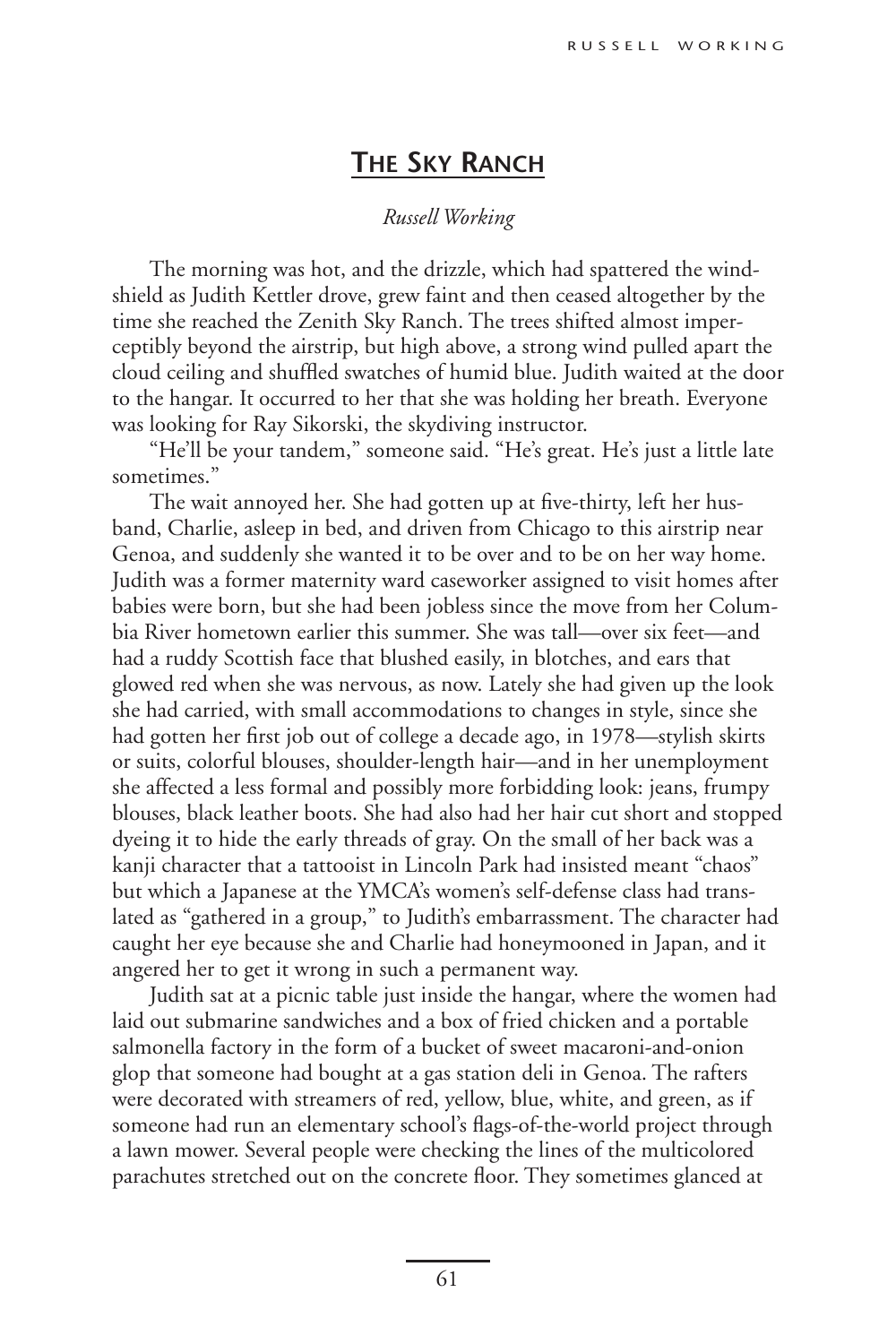Judith; apparently the Zenith Sky Ranch was a clannish organization that did not often draw strangers.

 When she had tried out the idea of skydiving on several new acquaintances in Chicago (it could not yet be said that she had friends after only six weeks in Illinois), everyone said, "Whoa!" and "You go, girl," and had stories of past adventures to tell, about bungee jumping or paragliding or being towed behind a boat in Acapulco while hanging from a parachute. Charlie, however, had set down the front section of his Sunday *Tribune* when she mentioned it to him last weekend and regarded her with alarm.

 "Why skydiving all of a sudden?" he asked. He did not say, as he once might have, teasingly, "Are you mad, woman?" He was a careful and considerate man, and he had taken to weighing his words in her presence as one tests a rickety chair before settling into it, a sign, if she needed one, that she was still fragile. "Judith, I'm sorry, but I don't have any interest in jumping out of a plane."

"You don't have to go if you don't want."

"Well, of course I have to."

"Why?"

 "I can't just let you—. No. Start over. I don't mean 'let you.' What I'm trying to say is, I'd want to support you in whatever you decide to do, within reason, I mean, short of—. But, honey, this is dangerous. Besides, you can't just drive out to O'Hare some afternoon and jump out of a plane. It takes months of lessons and leaping off platforms and learning to roll and all that. So I've read."

 "You're wrong about the lessons. This is tandem jumping. No lessons are required because you're harnessed to an instructor and he or she pulls the ripcord. And yes, I think I'll pass on jumping out of jet airplanes at America's busiest airport, since there's this Zenith Sky Ranch, they call it, over near Genoa. Somehow I liked the name."

 Charlie asked her for more details, studied the ad she had found in the aviation newsletter left on the treadmill at the YMCA, and said nothing more about it until later that afternoon when they took Cecil, their Rhodesian Ridgeback, for a walk in their Andersonville neighborhood. They were admiring the leafy streets and the mix of brownstones and brick condos, still strange and attractive to their eyes, accustomed, as they were, to wood-frame houses over-loomed by tumors of pulp-mill steam, and to orienting themselves by the green, serrated ridges beyond the rooftops rather than to the black tombstone of the John Hancock Center. A drumbeat sounded somewhere nearby. She assumed it was a panhandler pounding on a plastic tub and hollering, "Spare change?" But then they rounded a corner,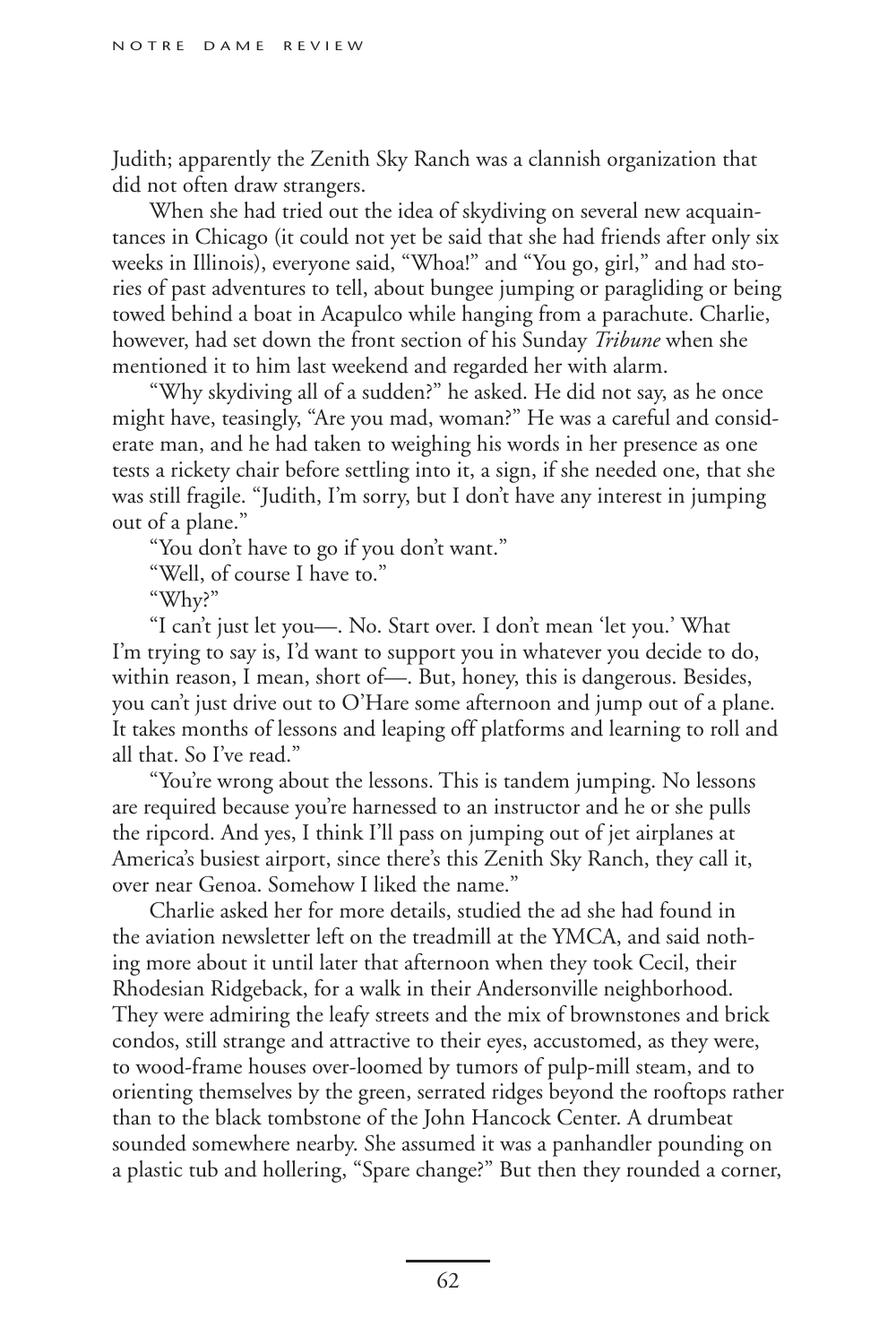and the noise resolved itself into something wooden and ancient, Japanese drumming, coming from behind the Buddhist Temple of Chicago. Prayer flags fluttered on the walls, and the beat was deep and heartrending. Judith recalled their visit to Sado Island during their honeymoon, the oyster-eating contest, the bright sea, the middle-aged women dancing in their blue kimonos, the men in headbands banging on enormous drums hanging from frames as ornate as Korean temples on wheels.

 Charlie steered her into an alley where she would not be seen by two families heading toward the temple. "Give me the dog. The dog! Are you all right? Why don't we go home?"

She blew her nose. "No, I'm fine. Just remembered Sado."

 The dog tensed as a squirrel scurried up a tree, and Charlie said, "Cecil!" and tightened the leash around his fist. "I won't ask you to give it some thought, because I'm sure you have and you will. This skydiving plan of yours. But you should be careful, that's all, and it's obvious you don't need the stress."

"It isn't stressful. It's just something to do. I'm bored."

"I think you don't need this right now."

 At once the squabble over something as ridiculous as skydiving made her tired. "Maybe you're right."

 But all week the thought of falling—simply falling in silence—gnawed at her, and this morning, a Saturday, she willed herself to wake at five-thirty a.m. without an alarm, and got up to drive to the Zenith Sky Ranch.

 Before departing she wrote a note on a sheet of perforated paper torn from the printer and left it on the kitchen table for Charlie: "Out for the morning. Back by 1. Love you." But then a terror seized her—a certainty that she was going to fall to her death—and on a second sheet she scrawled a farewell letter, just in case, to be read posthumously. She told Charlie she loved him and thanked him for being so wonderful and supportive, especially during the nightmare of this past year; it was hard on him, too, she knew, especially the way the trial had ended, but he had been a rock for her, and he should know that she was not unhappy with him—nothing he could do would make her unhappy—but simply had reached a point where she needed to do this. She slipped it in an envelope on which she scrawled,

"To be opened only in the event of my death." For a moment she considered where to leave it: somewhere Charlie wouldn't find it this morning but also would not fail to discover it by the end of the day should she leave a Judith-shaped hole in a cornfield somewhere. She settled on the mailbox: he would not check the mail until late afternoon, when the postman came; and assuming she survived she would be home long before then.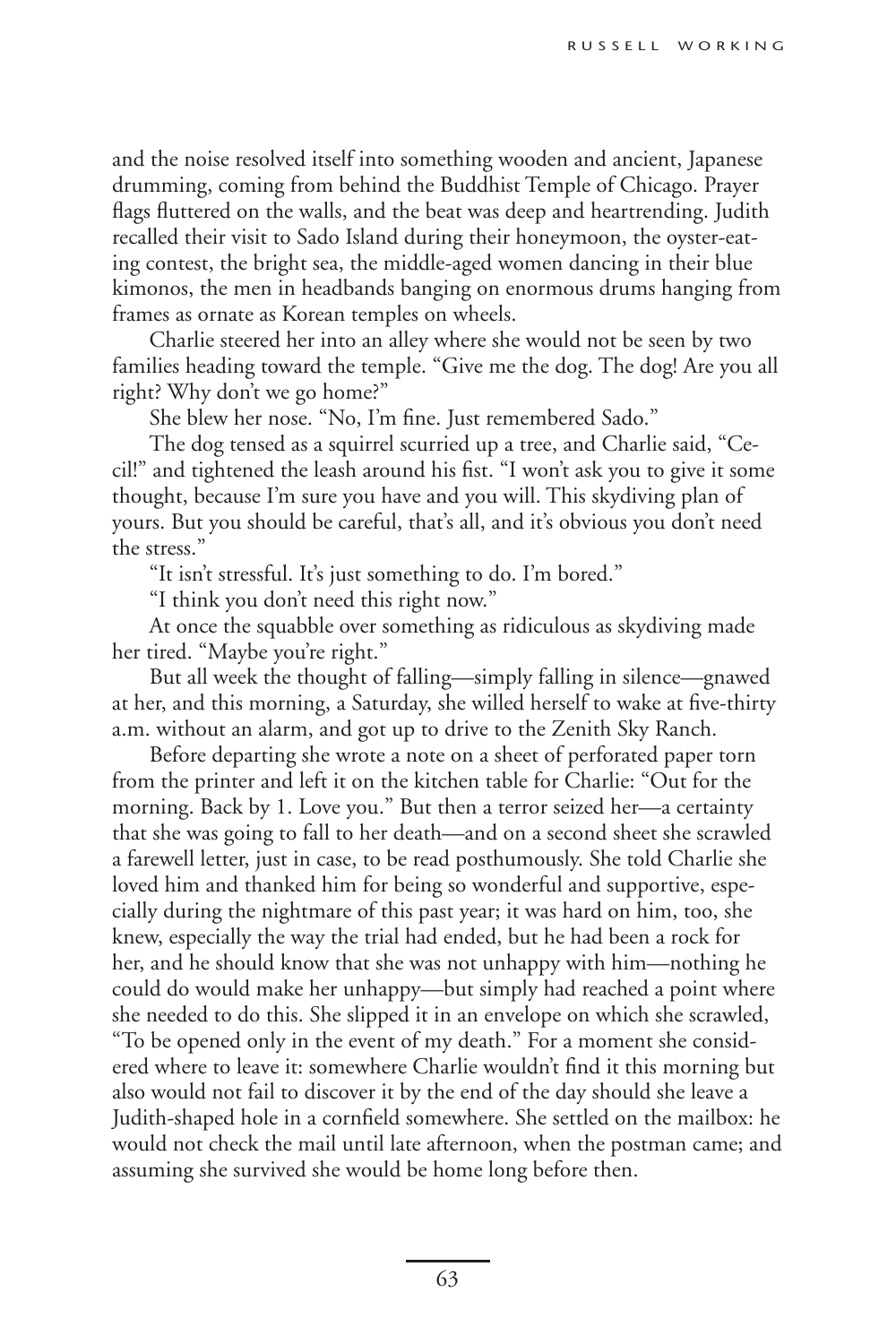Now, as she sat at the picnic table in the hangar, a yellow plane buzzed overhead like a wasp and excreted a number of specks. Judith followed the others outside to watch. Rectangular parachutes opened across the sky and drifted earthward with surprising speed, but one chute did not fully open and the skydiver corkscrewed in the air as he fell. Everyone gasped as the parachute broke free and drifted away like a handkerchief flung into the wind, and the diver sped up. His reserve parachute opened, an old-fashioned hemisphere, red- and white-striped like a beach umbrella or a circus tent. He disappeared in the trees beyond the field.

 Several men jumped into two pickups and raced to the field where the divers landed. The first truck returned within minutes; it was followed sometime later by the other vehicle, where a skydiver was sitting in the bed, his face scraped and bruised and with an armload of nylon in his lap. He was barefoot and his feet were red and swollen. His shoes lay beside him.

 The driver told the people who gathered, "Had to cut him out of the trees where he was hanging like Absalom. Tore his reserve all to hell."

 "The reserve don't matter," said the skydiver. "It's the regular chute I'm worried about. Five thousand dollars. It drifted across the highway."

 Someone tugged at Judith's elbow—a fat, bearded pilot who introduced himself as Spook; she was not clear if this was merely a nickname or something he would sign in the presence of a notary. He wore cutoffs that left his plump, hairy legs exposed, and high-top tennis shoes on which he had drawn skulls-and-crossbones with a permanent marker.

 "I found Sikorski," he said as he led her around the hangar. "Sorry for the delay. He was in the trailer. I checked earlier but I didn't notice him on the floor behind the bar. He had a bad day yesterday and I guess he was just sleeping it off. His son was supposed to jump with him, but he chickened out."

 "Oh?" Judith sang in a modulating voice that revealed her nervousness. "Not like I'm trying to scare you off. See—"

 But by now they had arrived at the trailer, and Spook said, "Anyway, Sike's a great guy. I'll see you out at the plane."

 Inside she met Sikorski, a silver-haired truck driver and former paratrooper whose face was scarred with a bad case of rosacea. He sat at the bar drinking a beer. He reminded her of her father, a paper mill supervisor, until he spoke in some kind of Chicago mobster accent that pronounced *this* and *that* "dis" and "dat." He had a black eye and swollen lip, and the carpet had imprinted a fossil pattern on his cheek.

 "Sorry for the delay." In an attempt to make himself presentable, Sikorski roughed up his hair. "Took a little catnap this morning. Late night."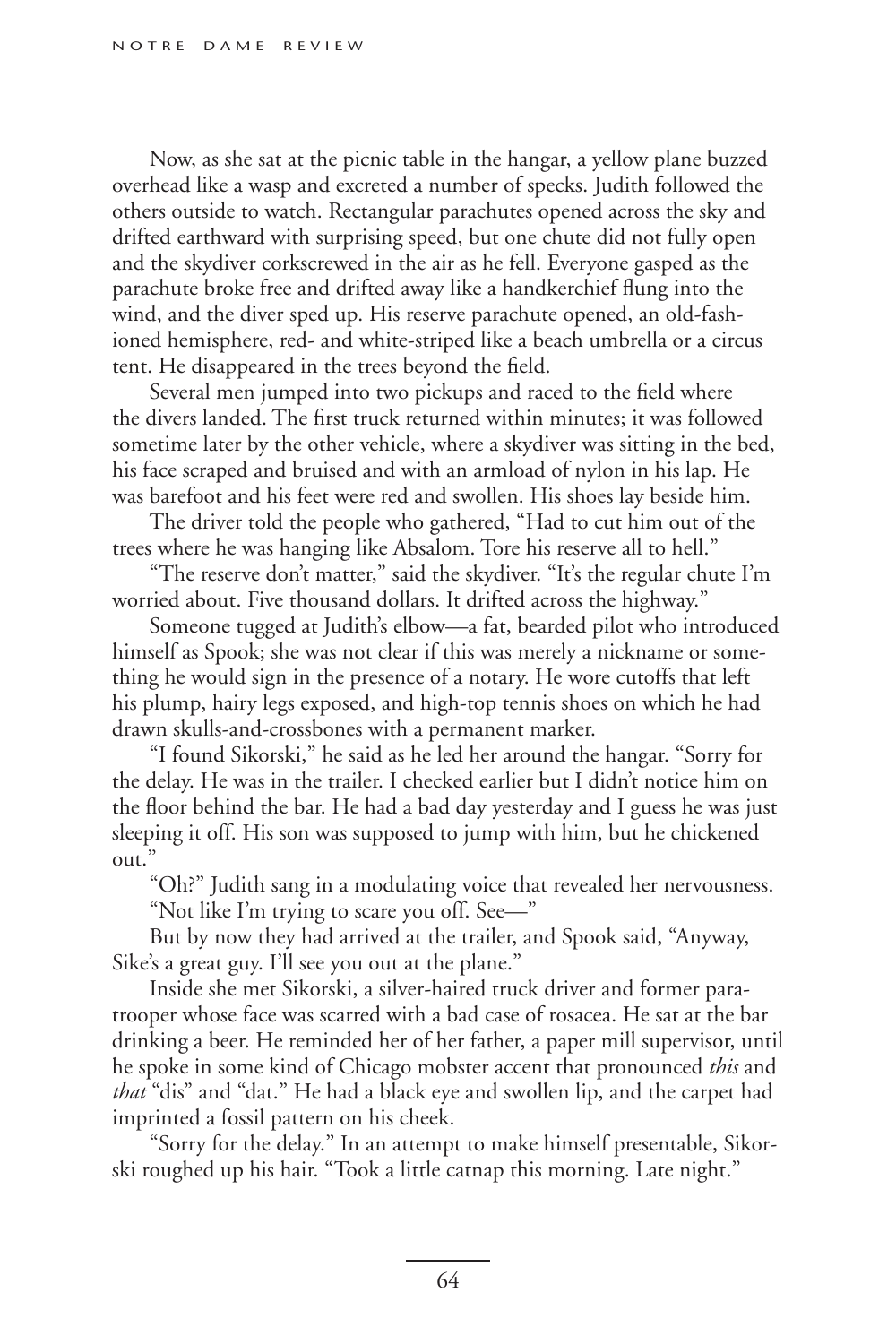Sikorski gestured for Judith to sit in an easy chair across the room, then plugged a cassette into a video player. On the screen, a man with the chestlength beard of a bum or a holy fool explained that tandem jumping was experimental and that a mishap could result in serious injury or even death.

 "The novice may back out at any point and still receive a full refund," he said. "No one is forcing you to jump. As soon as you set foot on the plane you consent to this stipulation."

 As the video ended, Sikorski stared at Judith's feet, and she shifted uncomfortably before realizing he was in fact eyeing the contents of the handbag sagging open on the floor. She zipped it shut.

"You know how to use it?" Sikorski said.

"Wouldn't do me much good if I didn't."

"Bully for you. But you know you can't take it in the plane."

"Of course not."

 "Not trying to insult your intelligence. We just get all types here, is all. So: I've got the legal hocus-pocus for you to sign, and we're good to go. Oh, and it'll be ninety dollars in cash."

 The document Sikorski gave her promised that neither the signatory, his/her relatives or friends, or any other person he/she knew or did not know now or in the future would ever sue the Zenith Sky Ranch (hereafter known as "the Provider") should the signatory in any way suffer injury, emotional trauma, or loss of life, whether or not the Provider should be determined to be at fault through equipment malfunction, negligence, or both. It was ridiculously overbroad, and with some amusement she signed on behalf of the entire population of the earth, past, present, and future. She handed him the paper. "You left out extraterrestrials. They could still sue on my behalf if I die."

 Sikorski searched the document for the loophole. "Goddamn lawyers," he said.

 From an overhead cupboard he pulled out a set of blue mechanic's coveralls and tossed them at Judith.

 "If you need to, you can powder your nose at the ladies' Porta-Potty out back, then slip these on. We'll reconvene at the hangar in ten."

 Judith locked the trailer door behind him and donned the coveralls, clean but stained with black grease like a rorschach test, then headed out to leave her purse in the trunk of her Celica. Inside the hangar, Sikorski handed her goggles and a rubber helmet that resembled a stout shower cap, then showed her how to strap on the harness. Moving behind her, he hitched the straps so tight they hurt her thighs and seemed to compress her spine.

"I tell the guys to get their nuts out of the way, otherwise it can get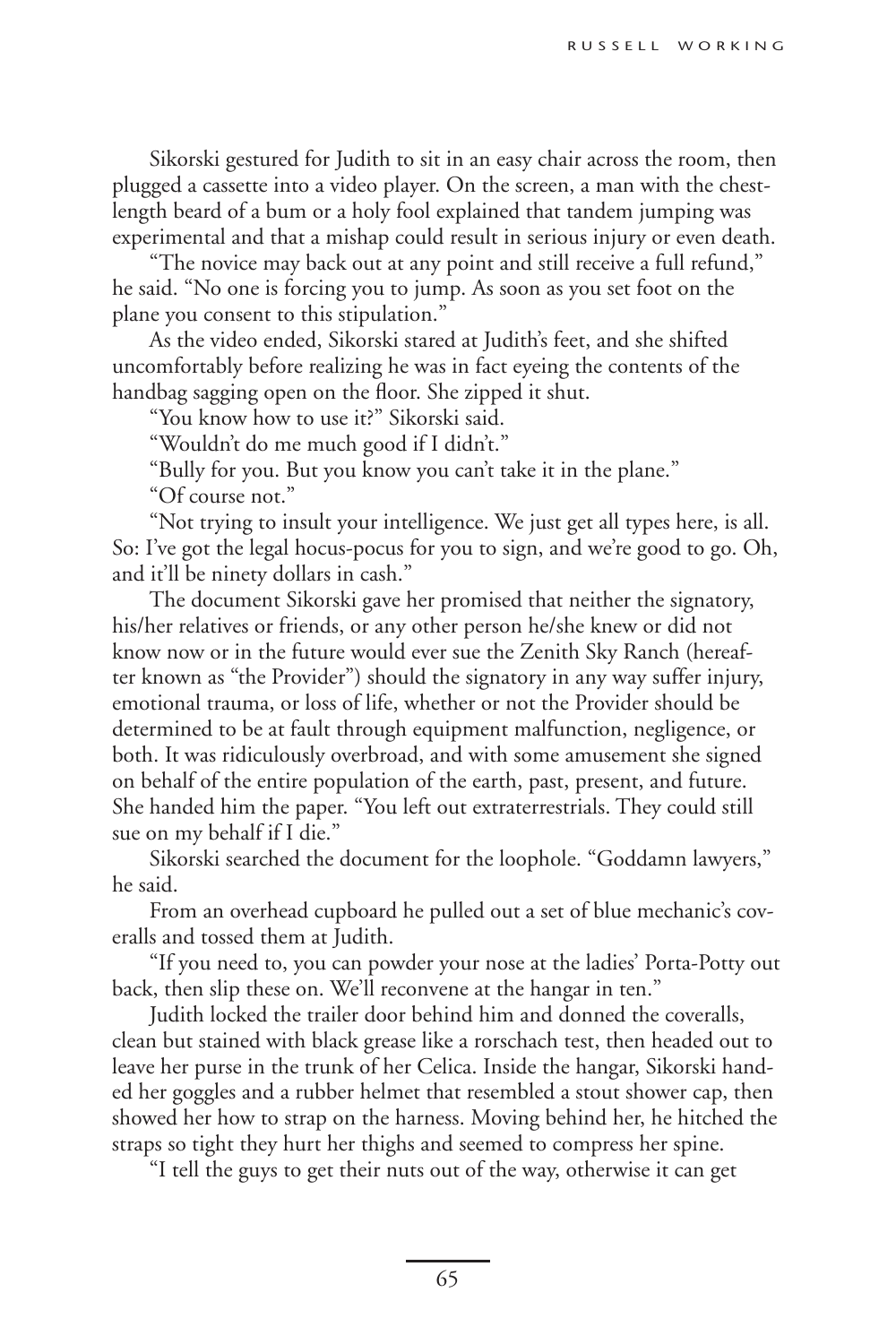mighty painful as you hang there. But you don't have to worry about that."

 She turned in an attempt to read his expression, but he said, "Hold still," and adjusted a strap on her back.

 He led her out to the airstrip, where Spook was gassing up a yellow Cessna Skylane 182 A at a 1950s-era pump, and they stood under the wing as Sikorski reiterated several points he called "absolutely essential, so listen careful now," but Judith was too nervous to attend and simply said, "Yes. Yes, okay," whenever a response seemed to be called for. The fuel pump clattered away but the price never registered; the zeros dithered, as if anxious to surrender their places to ones and then twos and then threes, but alone among all things living and dead they remained trapped in time, clicking, clicking, clicking, never changing, while a swath of sunlight crossed the runway at leisure and shimmered across the cornfield beyond.

 Sikorski closed in, chest to her back, and hooked his harness to hers. "This is how we'll be," he said, his hands on her waist. His breath smelled of mouthwash gargled to cover malt liquor, and she gagged, remembering the way Oakes had been sucking on breath mints after drinking, to render himself presentable as he pressed a knife to her throat. Now, a year later, she felt the sinking in her gut, as if she were free-falling many miles toward concrete.

Judith removed Sikorski's hands from her sides. "Don't."

 She would not skydived had she known it would be like this, compressed into one dense space with a stranger; somehow she had envisioned hanging from a tether, yards below him. But now it seemed too late to back out. She wanted to fall.

 "We don't have to go through with this," Sikorski said in her ear as he unhooked the harness. "You can back out at any moment until we jump. Full refund."

"It's all right."

 She held her breath as he explained one last time that she would climb out first, like so. Then, when he rapped her on her helmet, she'd let go and tuck her arms and legs into almost a fetal position as they dropped away from the plane. When he rapped a second time, she would spread her arms and legs like an X. This was the one thing to remember, even if she forgot everything else.

 "If we buffet, it's because you're not doing the X. Arch your back and spread your arms and legs. If we run into trouble, I'll stop the free-fall by pulling the ripcord. I'll remind you how to land once we're in the air."

手手手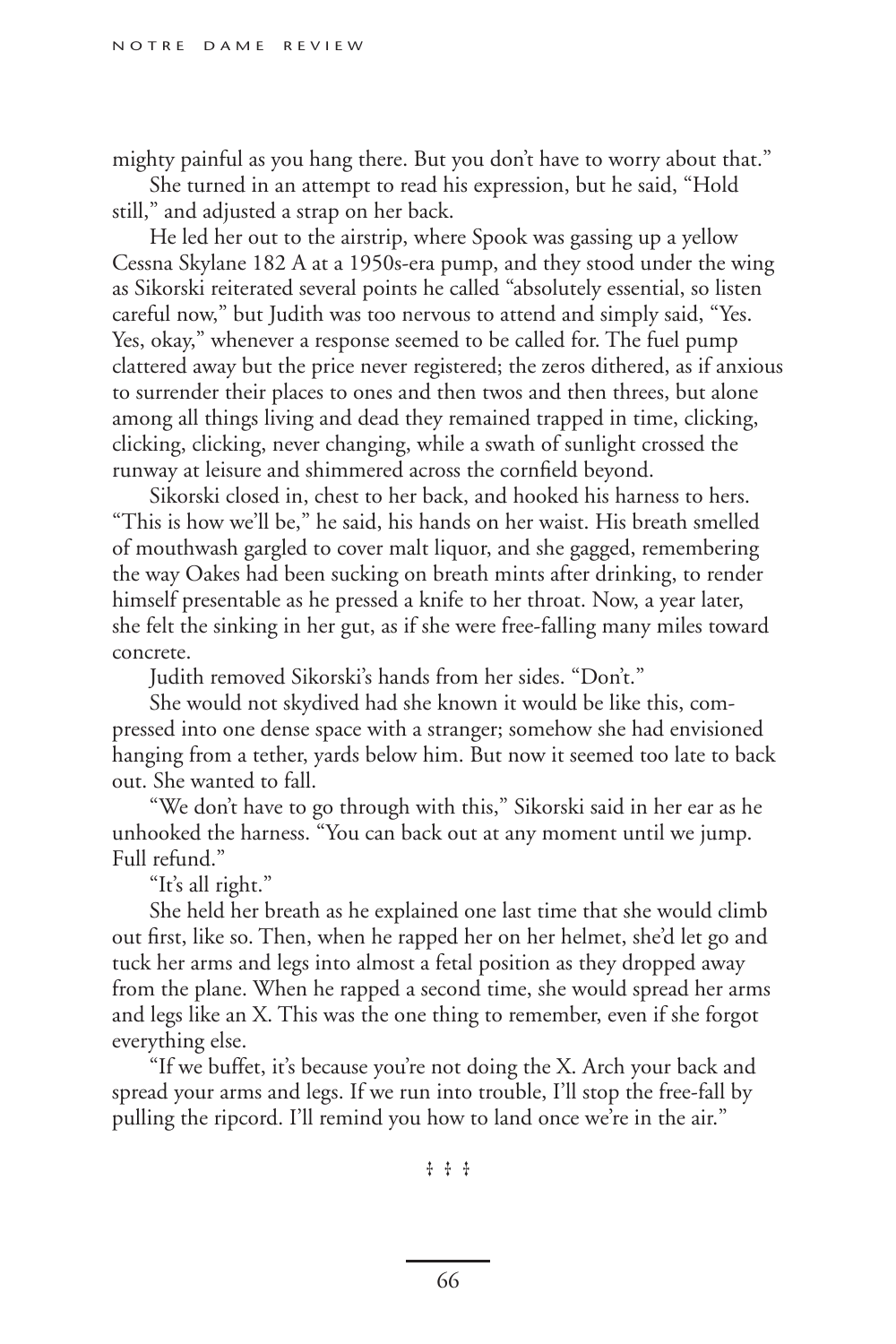The airstrip ran slightly downhill, toward a grove of shingle oaks and a pasture beyond where cattle grazed, traumatized and milkless, she imagined, because of the buzz of planes passing a few yards overhead every weekend. Spook gunned the engine, and for a horrifying second Judith feared they would not clear the trees, but they wobbled up over the grasping branches with their trembling green and gold leaves, and ascended above the Illinois landscape, so flat to a Westerner's eye, yet pastoral, peaceful. Through bug smears the horizon rose and fell—mostly fell.

 Spook occupied the only seat in the cockpit, and Judith sat on a wooden box set on the floor beside him. Sikorski sat on the same box behind her, with his back against hers, and through her coveralls she felt the bulk of the parachute. She slid forward a little. An aerial photographer was lounging in back holding, in his lap, a helmet with a camera attached to the top. Whenever Spook pulled back on the controls, a parallel set thrust out at Judith. Her scalp was growing hot in this idiotic rubber helmet, and a trickle of sweat stung her eyes.

 Sikorski stumbled to the back of the plane to speak to the photographer, and Spook glanced over his shoulder before shouting at Judith over the drone of the engine.

"Anyway, I didn't finish telling you about yesterday. About Sikorski?"

 Judith glanced back at the skydiving instructor, who was thumping the photographer on the shoulder. Obviously they couldn't hear.

 "His kid, Brad, is an ex-con, and not exactly the brightest bulb on the Christmas tree. Tried to rob a strip club in Gary after making use of its, shall we say, lap-dancing services, and he ended up getting shot in the leg and doing time for both robbery and solicitation. Ha, ha! Anyway, he'd never skydived before. Suddenly, he decides to turn over a new leaf, mend fences with Pop. He was even talking about getting qualified as an instructor. But when he got up in the Cessna at ten thousand feet, he froze up. Happens sometimes. Sikorski was not a happy camper. He goes ape-shit, tries to throw him out of the plane."

"Jesus. Was he trying to kill him?"

 "No, not like that; I mean, while they were harnessed together. Which, don't worry, he wouldn't do anything like that to you. If you have last-minute thoughts and decide not to, no shame at all. Full refund, no questions asked. But because this was his son, Sikorski took it personal. They're, like, hooked together, and Sikorski's all struggling to get to the door while Brad hangs on for dear life and screams, 'Dad, what are you freakin' doing?' Only he didn't say 'freak.' Big tough guy who's done time in prison. I'm like, 'Cool it, you yahoos, we're going to crash.' That settled them down,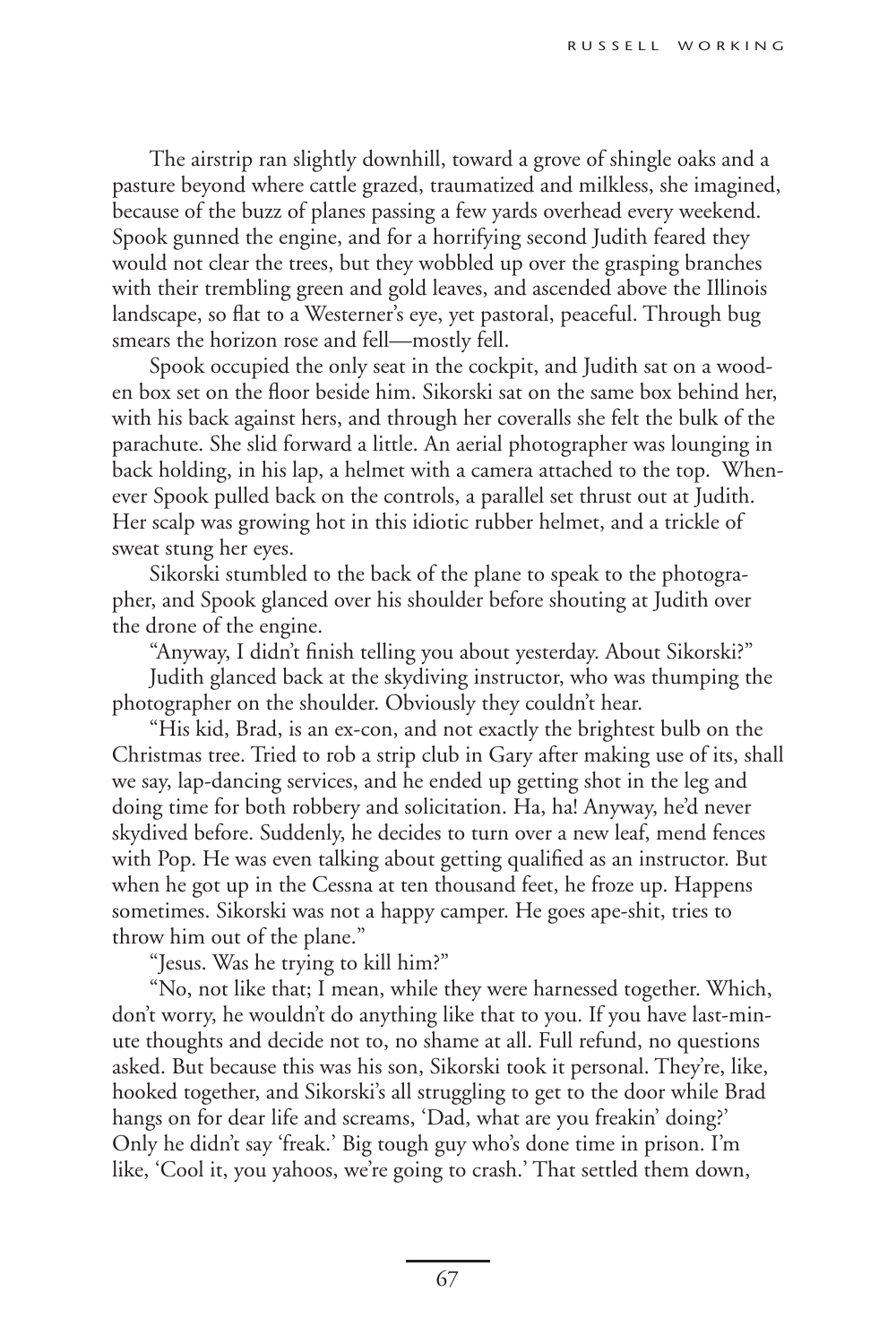and Sikorski unhooked their harness. But when we landed, Sikorski up and slaps Brad's face. Smack! So of course Brad hit him back, twice, three times, beats the shit out of his own father, right there on the landing strip, which is why you probably noticed the eye. Sikorski won't press charges, though. His son." Spook mused for a moment, then said, "Skydivers are crazy. Go figure. I wouldn't jump. You'd never get a pilot out of a plane."

 Sikorski returned and sat with his back against Judith, and Spook fell silent.

 Sikorski said something inaudible, and she smiled. He nudged her and said, "You don't, do you?"

"Good girls don't," called Spook.

She looked out the window. Sikorski tapped her shoulder.

"Ignore him, he's an imbecile."

"So I gather."

"Did you hear my question?"

"I'm sorry, the noise."

"You don't have that Makarov on you now, do you?"

 "No, it's in my purse. In the trunk of the car. The only reason I carry it is a friend of mine was raped last fall. Shook me up. When I heard about it, I mean. So I got a gun."

 "Don't get me wrong; it's always a pleasure to meet a red-blooded, fully armed American woman, but I don't want it going off when we jump. Bullet through both our hearts. Interesting choice of a firearm, by the way. Russian make."

"I got it cheap."

"The V.C. carried them. The officers, commissars. Their sidearm."

 The plane droned higher over the rumpled quilt of pastureland and alfalfa fields and ponds, squared off by roads and marked with the mushroom growths of small-town water towers. Sunlight filtered through the voluminous miasma of a grass fire in the distance. She could see the line of the highway through Genoa and a woodland beyond. A pond glimmered on a farm beneath them. At nine thousand nine-hundred feet they brushed the underside of the clouds and passed through a wisp of fog.

 "Can you drop her a hundred feet, couple of hundred?" Sikorski asked, and Spook nodded.

 Sikorski lurched over and opened the door of the plane, and the air that rushed in was surprisingly cold. Then duck-walking around, he helped Judith scoot on the box to face the door. He straddled the box behind her, like an ape preparing to mount her, and clipped their harnesses together. Then he tugged the box out from under them. They wriggled closer to the open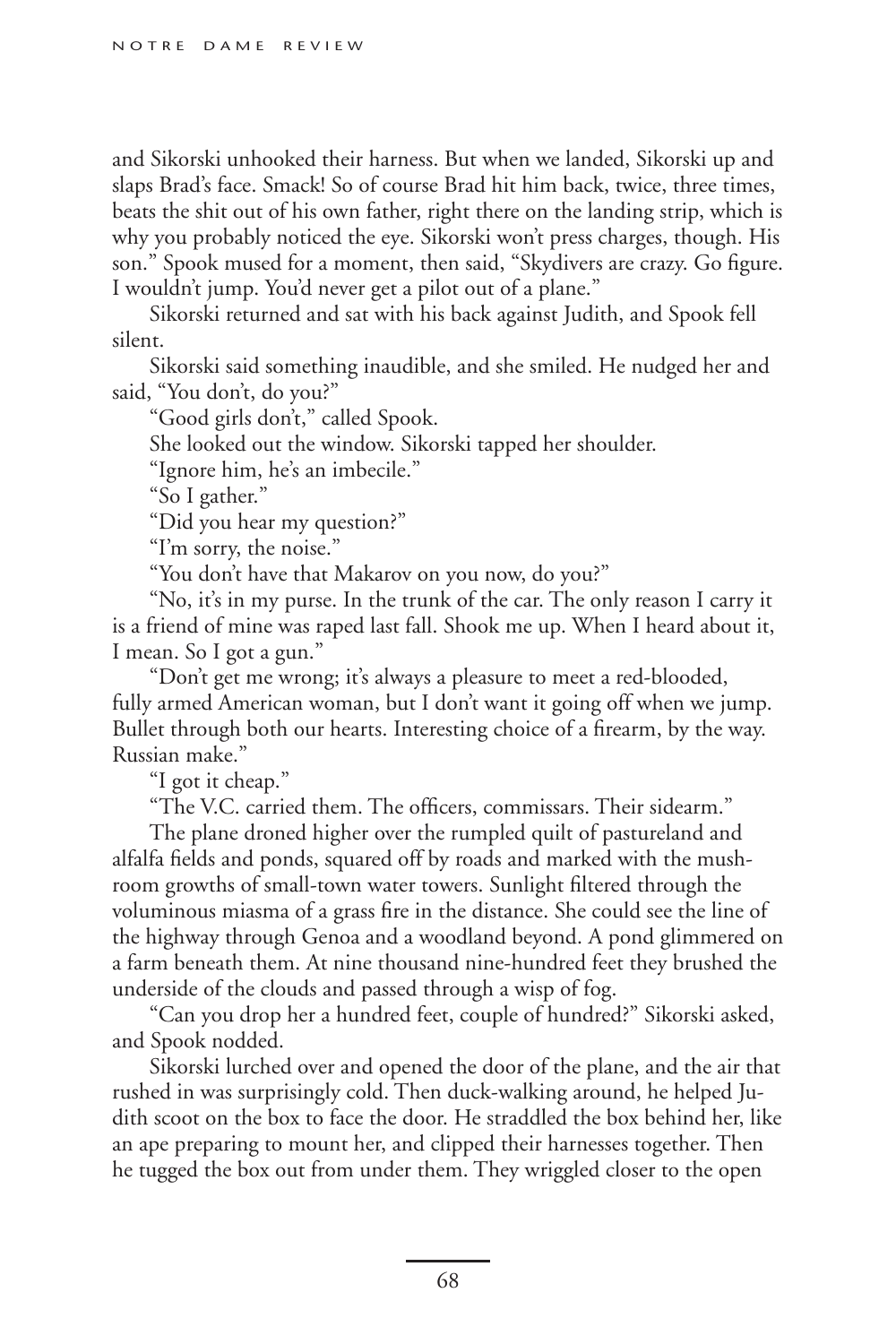door. She was practically in his lap, smelling his liverish breath in her ear.

"Last chance to change your mind."

"I'm fine."

 "Good girl. Wait a minute. Hold on. Okay—now. Go on. Step out on the wheel. Go, go, go!"

But somehow she could not move.

 "Never mind," said Sikorski. "We'll try again after that other plane's out of the way. You sure you want to do this?"

"I think so."

"No shame in backing out. My pay's the same either way."

"I'm not backing out."

 The plane circled around, providing a view, across the fields of Genoa, of brick houses and wooded streets and railroad tracks, and far away across the prairie, she saw the towers of Chicago and the white expanse where Lake Michigan merged with the sky. One's eye kept trying to turn white forms on the horizon into mountains—Rainier, St. Helens, Hood—but they were not glacier and rock but mere particles of airy water that would dissolve into new cloud forms in an hour.

"All right," Spook called. "We're back around."

 Judith stretched her legs out the door and stepped out onto the wheel into the wind, and Sikorski followed her. The plane bobbed. He was panting and sweating. She was afraid she would knock her teeth out on the arm supporting the wing if she let go. Then suddenly they were falling into a hurricane.

 Tucking into a fetal position, Judith saw the plane recede at an astonishing velocity as the photographer dove out after them. Sikorski thumped her helmet, and she remembered to arch her back and spread her arms and legs in an X.

 The winds tugged at her helmet and yanked a leather glove from her hand; and, although she wanted to watch it fall alongside her, it was gone. The pastures below, separated by what resembled miniature hedgerows, were broken continents of light and shadow, and bright with summer mustard. They were buffeting, and she thought, This is it. I'm going to die.

 Then a hand covered her forehead. She had almost forgotten Sikorski was here. A hand on the forehead—was she supposed to do something? The chute opened and their fall jerked to a halt. In her harness she hung below Sikorski. Suddenly the air was warm and still. She whooped.

"Grab the reins," he said.

 She hooked her hands through a set of loops. The harness pinched her groin and armpits. Far below, another skydiver swooped in his parachute. It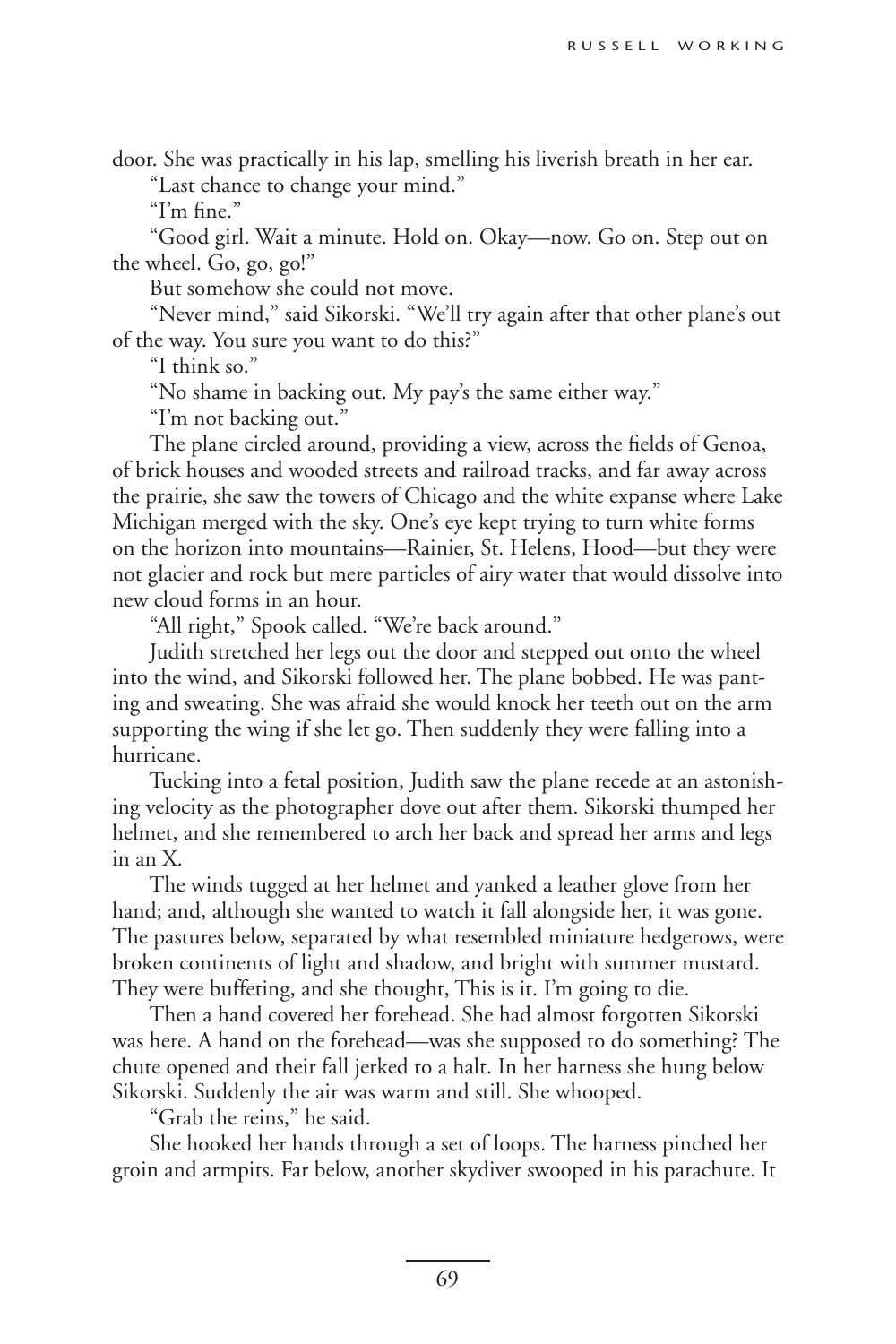was the photographer.

"How did he get down there?"

Sikorski did not hear her. "Look up," he called.

 The rectangular chute, red and blue, billowed with air, resplendent in the white void. Again she whooped.

Her arms, however, began falling asleep as she held them overhead.

"Aren't we falling a little fast?"

"No, this is normal."

"Where are we landing?"

 "We're shooting for that field, just past the arrow. That shows the direction of the ground wind."

 Then Judith saw it: a huge wooden arrow, painted white. He talked her through the landing—"If you need to, tuck and roll to your side"—then, "Fine," and there was nothing more to say to each other.

 For a time they were silent. The air smelled smoky, but she could no longer see the grass fire. Her eyes stung as if somebody had been slicing onions.

 A question came from above and behind her: "So I gather Spook told you about my kid?"

 It was awkward responding when she could not see his face. "Brad sounds like quite a guy."

"He's an asshole, a complete asshole. Just like his old man."

"Oh, that's not true."

"Why else would he do that in front of all my friends?"

 They drifted over a dirt road and an alfalfa field covered with hay bales like squarish vitamin tablets laid out on the faded felt of a pool table. The fields were no longer lined in hedges, but trees; nor was Lake Michigan visible. The branches and the leaves trembled in the sunbeams slanting through the sky.

"Got any kids?" Sikorski asked.

"Someday. Not now. I don't know."

 "Someday you'll know. Because, when Brad was a baby, he couldn't sleep unless I sang to him and rocked him for a while in the dark."

 He sang with an Irish lilt that sounded strange on his Chicago Slavic tongue:

"I played a wild rover for many a year,

And spent all my money on whiskey and beer.

 "Stupid songs like that. They work, though; you'll see. It was the best feeling I ever had when he finally gave a little sigh and fell asleep. And so as a dad, you think they'll remember. Not really remember. Know it in their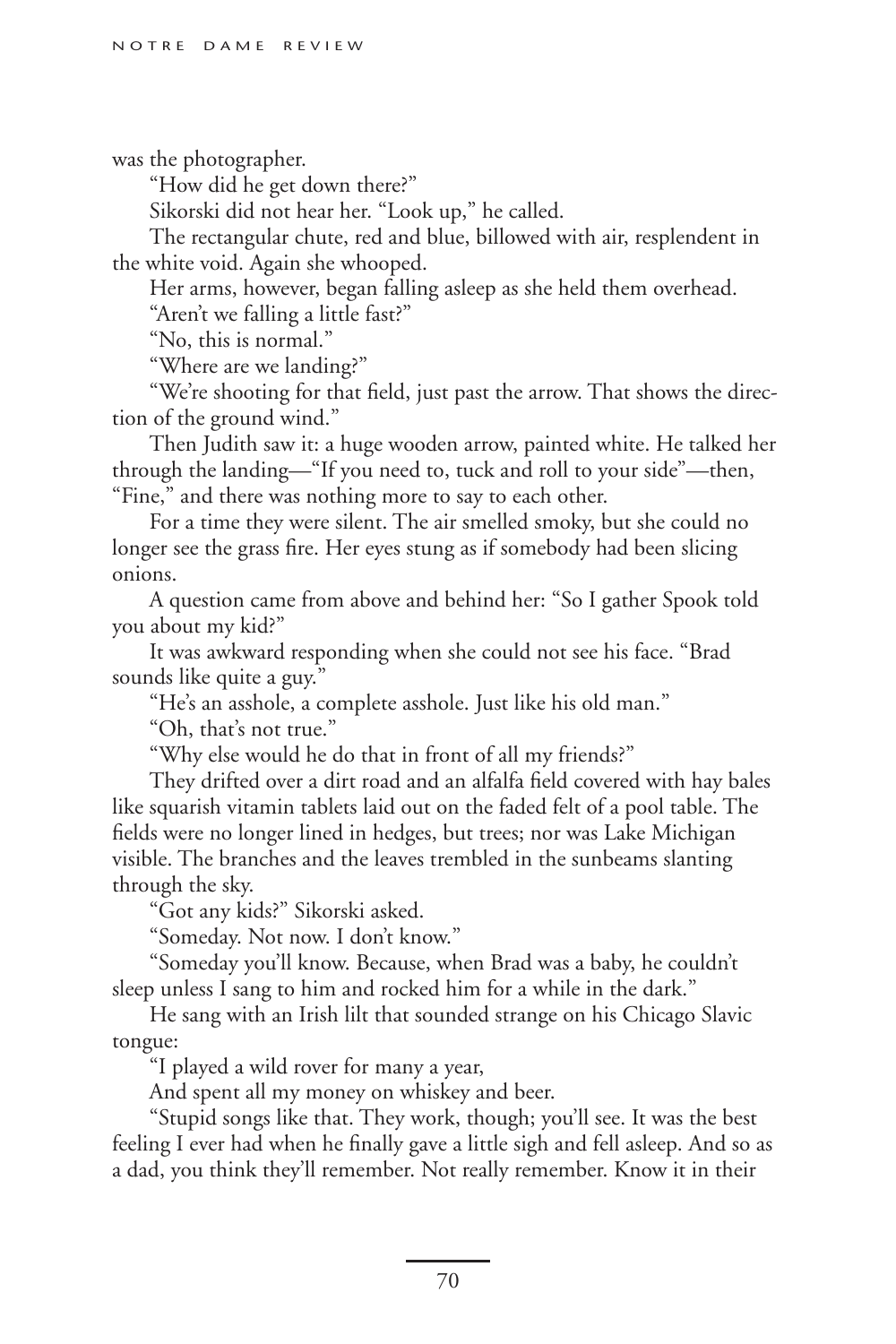bones. What you did for them. Diapers. Tickling him when he hid behind the curtains. Taking him to see the Sox before he could walk. Then again, I probably was an asshole, made him play Pop Warner football when he kept coming home in tears. 'It hurts.' 'Well, hit 'em back, dummy. You got to be tough.' You. Judy: you're tough, that I can tell. Your gun, I mean. You'd've made a great football player, if you were a man. To play football you've got to know how to absorb and deliver pain."

For a moment they said nothing.

 "This friend of mine," Judith said, "she got out of a Library Board meeting, and this guy pulled her into his van and raped her in the parking lot. Then later she messed up the first time she viewed the lineup, picked the wrong guy. Stupid. When she saw the guy in court she knew it was him. But he had an alibi, it turned out. Of course, the alibi was his own kid, but all this was enough to create doubt."

"So he got off."

 She nodded. "So I figured, next time I'll kill the guy. I mean, if that ever happened to me. I'd shoot him, and if I couldn't manage that, myself."

 "You know, Judy, I like your style. Okay, pull on your right strap. So: was she married, this lady you know? Boyfriend?"

"What does that have to do with anything?"

"So why didn't her guy kill the son of a bitch?"

 She shook her head and felt the back of her helmet thump his abdomen. "You're an idiot. You don't know the first thing, don't understand what it does to both of you. Anyway, you wouldn't kill anyone."

 Laughter tumbled down. "Pull, pull, pull. The right one. Yes, I have. Have killed someone. Many someones. I was in Khe Sanh. And I would, they touched my wife. I'm not saying this is right, it's just me. I got a temper. Now, listen up for a minute."

 Sikorski directed her through several swooping turns. "Pull left. Good. Ease up—easy, easy, easy. Good."

 They crossed the trees—too low?—but by the time she had entertained the thought they were clear. A space opened between the bales, and the field came up to meet them. They landed lightly, on their feet, but then Judith fell over and brought Sikorski down beside her.

 He disconnected the harness, then stood and wound the cords around his arm, elbow to palm, while she squatted and plucked foxtails from her socks. The parachute swelled like a jellyfish and tried to billow away. She ran over and held it down for him.

 When Sikorski had wound up the cords, she gathered the chute and stuffed it into his arms. She hopped and gave a gleeful kick, almost a dance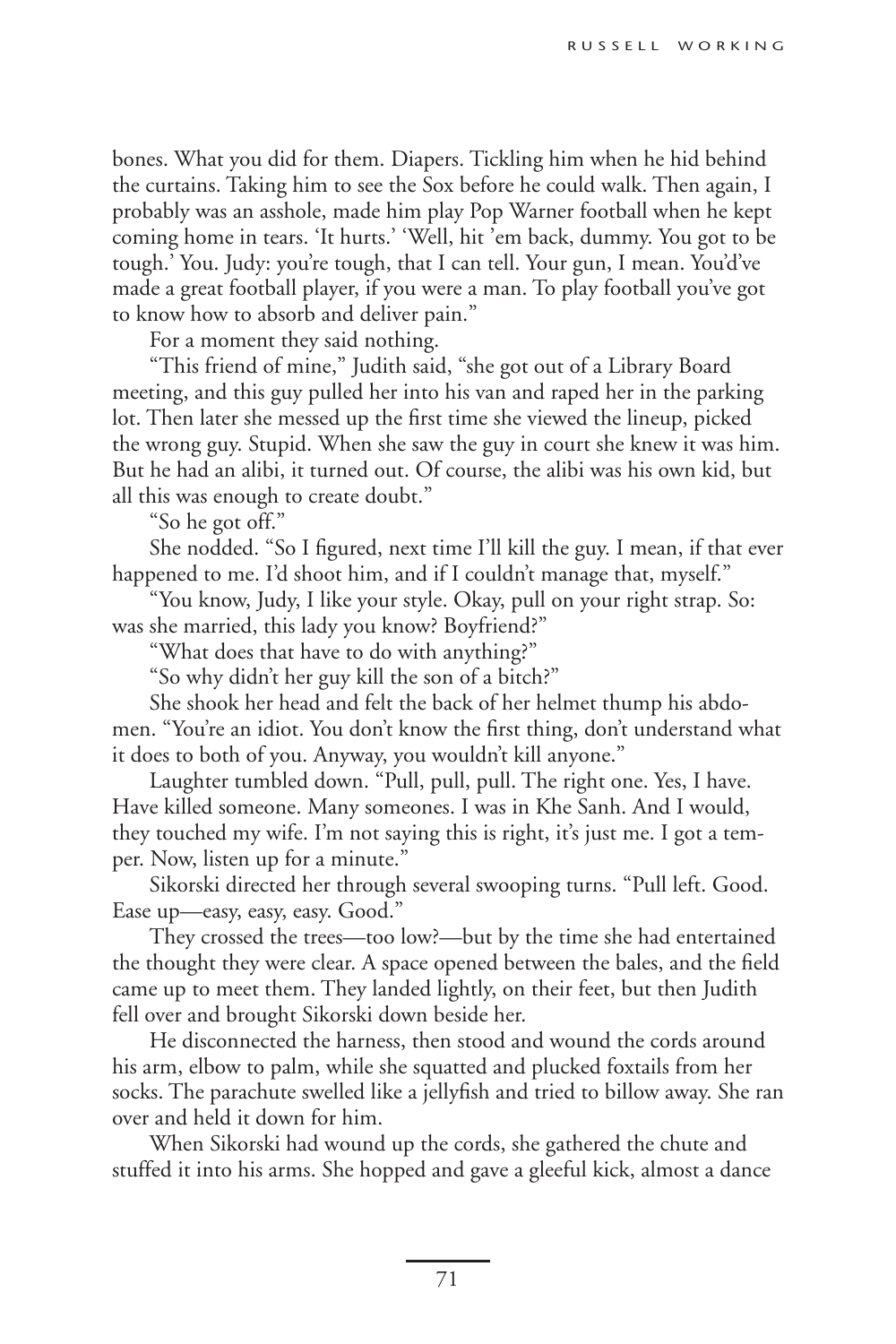step.

"Great landing," he said.

 Judith began laughing. Hugging herself, she sat on a hay bale and laughed till she was breathless.

"You all right?" Sikorski asked.

"It's nothing. Nice of you to say so. About the landing."

 The pickup that had brought back the injured skydiver approached on the dirt road, whipping up a tail of cork-colored dust. Then she saw the dark Volvo following it. Charlie's. Both vehicles stopped, and he came running across the field and hurtled a hay bale. Then she was in his arms.

"My God," he said. "I saw you come down. Are you crazy?"

 "Yes, absolutely nuts." Then Judith saw how angry he was, and her gaze fell.

Sikorski approached with the chute bunched in his arms.

 "Who's this, the little man? Glad you caught the show. Ray Sikorski. Pleased to meet you. She done good. Better than my son yesterday, that's for sure. She's a natural."

"Good for her."

 "Listen, Annie Oakley, you keep up that target shooting. Don't do you no good if you flinch when you fire, which, not to be sexist, but most women do. Novices, anyway."

 As the Kettlers walked to his car, Sikorski got into the back of the pickup with a wad of blue and red in his arms. The pickup turned right, but Charlie headed left, eastward, toward Chicago.

"We've got to return my coveralls and harness," she said.

"Mail them back."

"My car. And my purse is in the trunk."

 Charlie braked and swerved onto the shoulder, rattling gravel against the undercarriage.

 "Stupid me," he said. "I saw it. I stood there with my hand on the hood while some guy on crutches told me I was too late, you were already up in the air, and by the way, he'd just broken both of his feet. After I found that note of yours. You scared the shit out of me. I thought you meant to kill yourself."

 "Oh, Charlie, I'm so sorry. I didn't think you'd find it before I got back. And if I didn't make it, I wanted to say good-bye."

 "I just find it incredibly selfish that you would do such a thing without telling me. Did you think I'd handcuff you to the bed if you were intent on going? I told you the choice is yours."

"I thought you'd talk me out of it."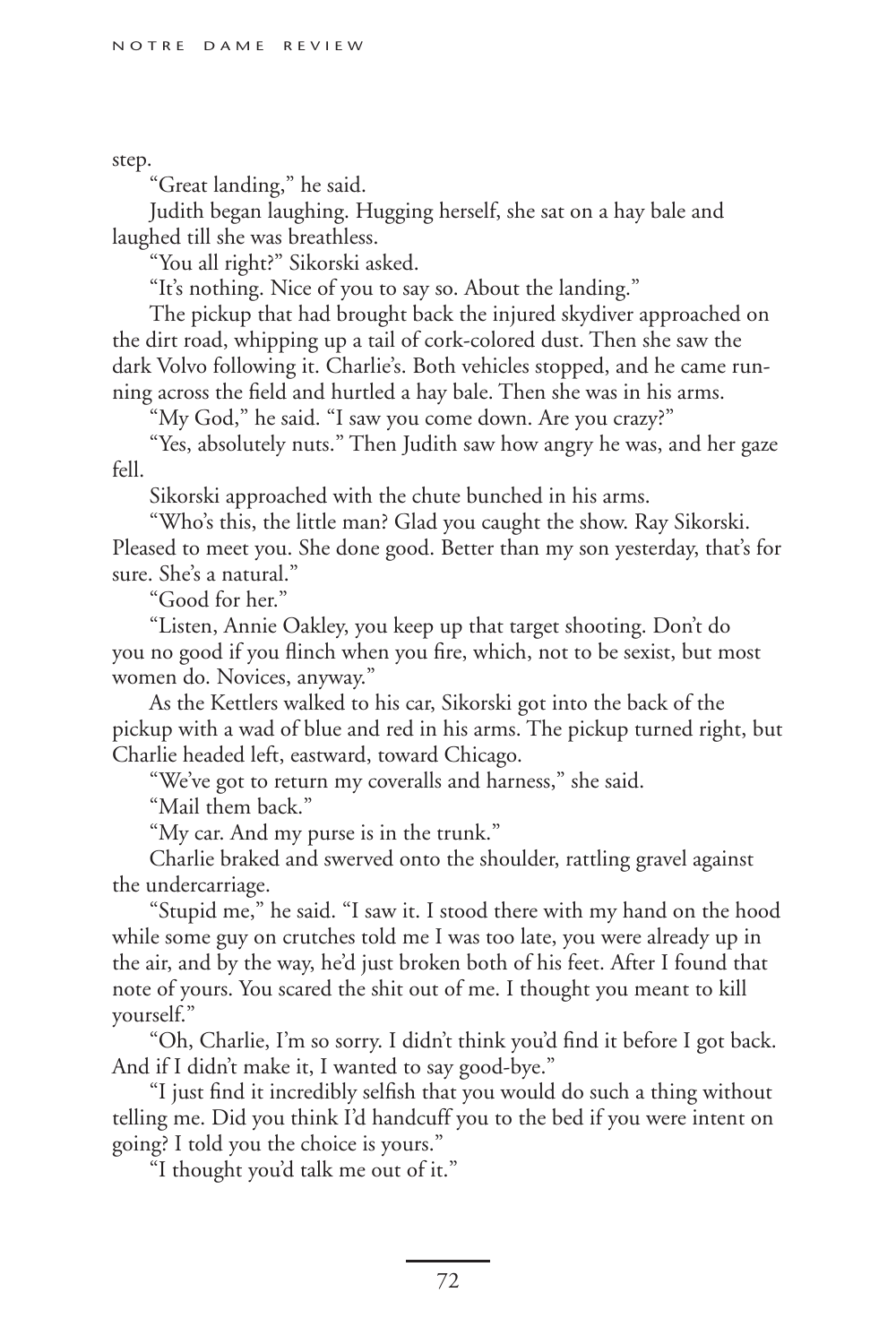Charlie pressed his forehead against the steering wheel as if studying the sun-cracked vinyl of the dashboard and the slow clicking progression of the second hand on the clock. A wasp was buzzing about inside the car, bumping against the windshield and circling over Charlie's thinning pate, and Judith rolled down her window and brushed it out. It managed to return twice before she got rid of it.

"Charlie, have you ever wanted to kill someone?"

 They never uttered Oakes' name, but his eyes blazed as if she had reopened an old argument.

 "That, and do other things," he said. "Every day. In a way, I think I've become a disturbed man, a shrink would probably say; I'm always having these fantasies of mutilating him. If I cut off his nose and ears, the way the tsars used to punish disloyal subjects, would it be a sufficient recompense for what he inflicted upon you? If he were shunned, stared at, despised for his disfiguration even when he drops that fucking kid off at school or goes to 7-Eleven for a pack of cigarettes. But yes, you're right, killing would be the most efficient, the most just, somehow, the least soiling of the one who dispenses the punishment. You know, I actually saw him in downtown Longview one day a few weeks after the trial, and I followed him. He bought a some sort of engine fan in that junk shop on Commerce and then drove down to a tavern on Industrial Way. I followed his goddamned van, the one where—. And—"

 Charlie foundered. Now the wasp was trying to reenter the car from outside the windshield, head-butting the glass.

 "And, see. The point is—. Focus. I went in and sat down at the bar a few seats down from him and ordered a beer. He had a pitcher in front of him. He didn't recognize me; his back had been to me the whole trial. Tried to talk about the Mariners. I just glowered at him, and although I've never been in a fight in my life, never drawn my fist against anyone, he looked afraid and turned away. The bartender, this woman with a low-cut neckline that he kept drooling over, she was slicing turkey breast for a sandwich, and when she went back into the kitchen for something, she left her knife within reach. I wanted to plunge it into his throat. Every day in my mind I do it. Other things, too. Like, waiting outside his house after work and shooting him in the eye. I actually planned the whole thing out. Drove by his house. It's green, flaking paint. No porch light. He owns it, name is on the title. I watched that lying little shit, his son, sitting on the porch, throwing a pocketknife at the lawn, retrieving it, throwing it again, while sipping from a cup with a couple fingers of apple juice or something. His dad is on at C-shift at the mill, by the way, which means today he's on graveyard. Gets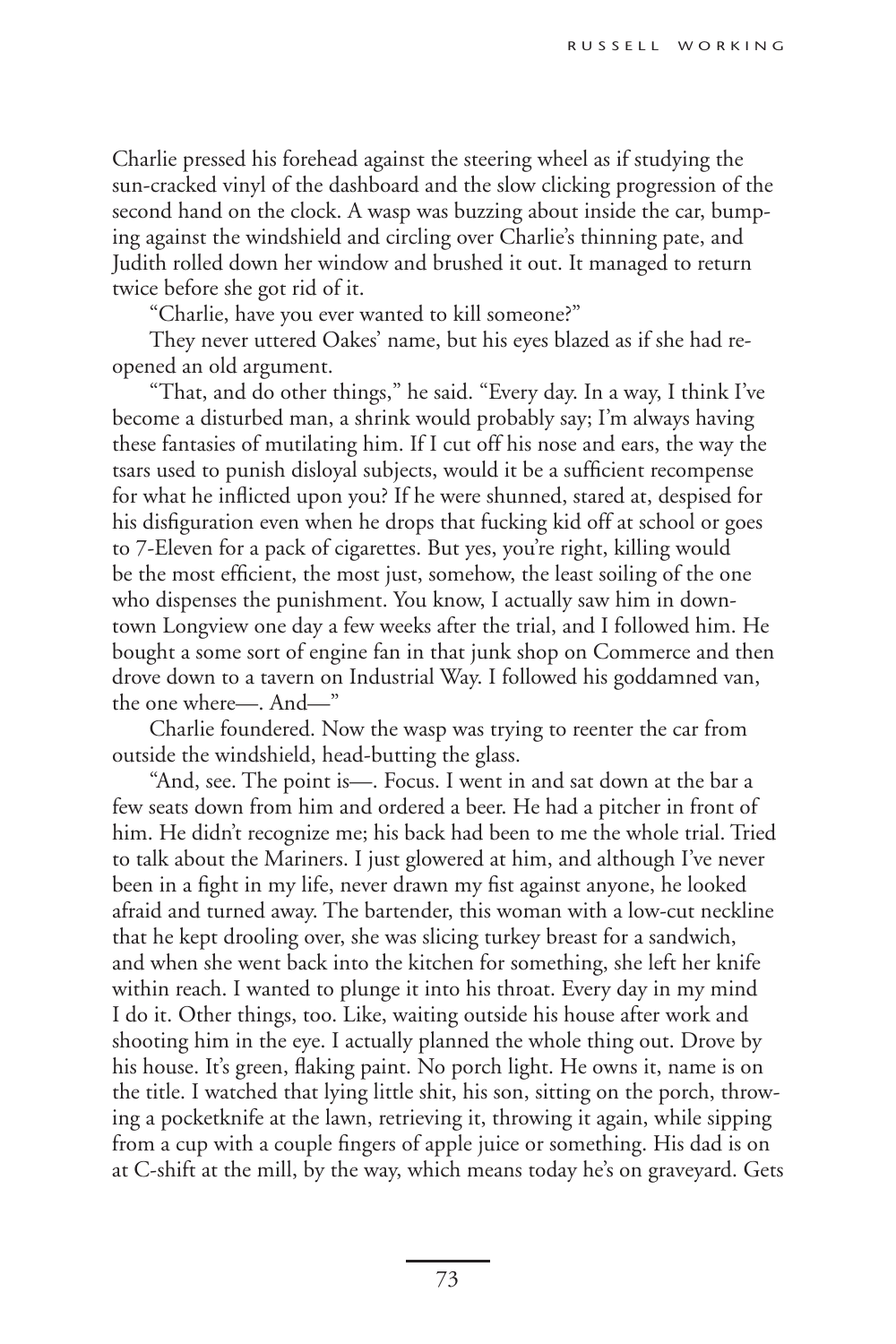off at six-thirty a.m. Broad daylight at this time of the year. Darks barking. Mill workers coming home off graveyard."

For a time she absorbed this. "So why didn't you do it?"

 "Because I'm not so stupid as to think I could pull off the perfect crime. I mean, come on, I'd be the first person the cops would interview as a suspect. I'm not an actor. They'd see the guilt in my face. The jury would sympathize with me, sure, but they'd send me down for life. Why shouldn't they? Murder one. Or even if it was eight or ten years, you ask yourself, 'What's the point?' Separated from you. That I couldn't take. Losing you."

"You never told me this."

"What's to tell? Your husband has rage issues. You knew that."

 Judith touched his face, traced the whorl of his ear, which always was sprouting dark hair no matter how often he trimmed it. Somehow she found this quite sexy. Kissing his cheek, she tasted salt on his skin. He reached for her leg but then hesitated, gripped the gearshift. She stroked his knuckles.

 The light shone on the fields, on the wisps of camel hair grass and shimmering corn. Far ahead, smoke billowed from a burning field, and she had the strange sensation, as if from a former life, of falling through the scumbled light toward the crosshatch farmland of someplace she did not know.

"It still could be done," Charlie said. "Killing him."

 "No. You're right. I need you. He'll suffer for what he did. I believe that. It's his karma."

 "What the hell is burning out there? There can't be forests around here, this flat goddamned country. Isn't there a rural fire department?"

 Somehow in this mindset the topography itself seemed to be an outrage against him.

 "Fields," she said, reassuringly. "They burn off the stubble, I think. You can see it better up there. From the sky. Maybe we both should try it sometime. We'll tandem together."

 For the first time in many weeks, he laughed, and shook his head, as if to say, *You're hopeless, you know that?*

 Charlie U-turned back onto the road and headed back toward the airstrip. Judith clutched his hand as he shifted gears. No plane was visible, but suddenly a line of parachutes opened up where nothing had been, and drifted in the haze like seed pods released in a fire.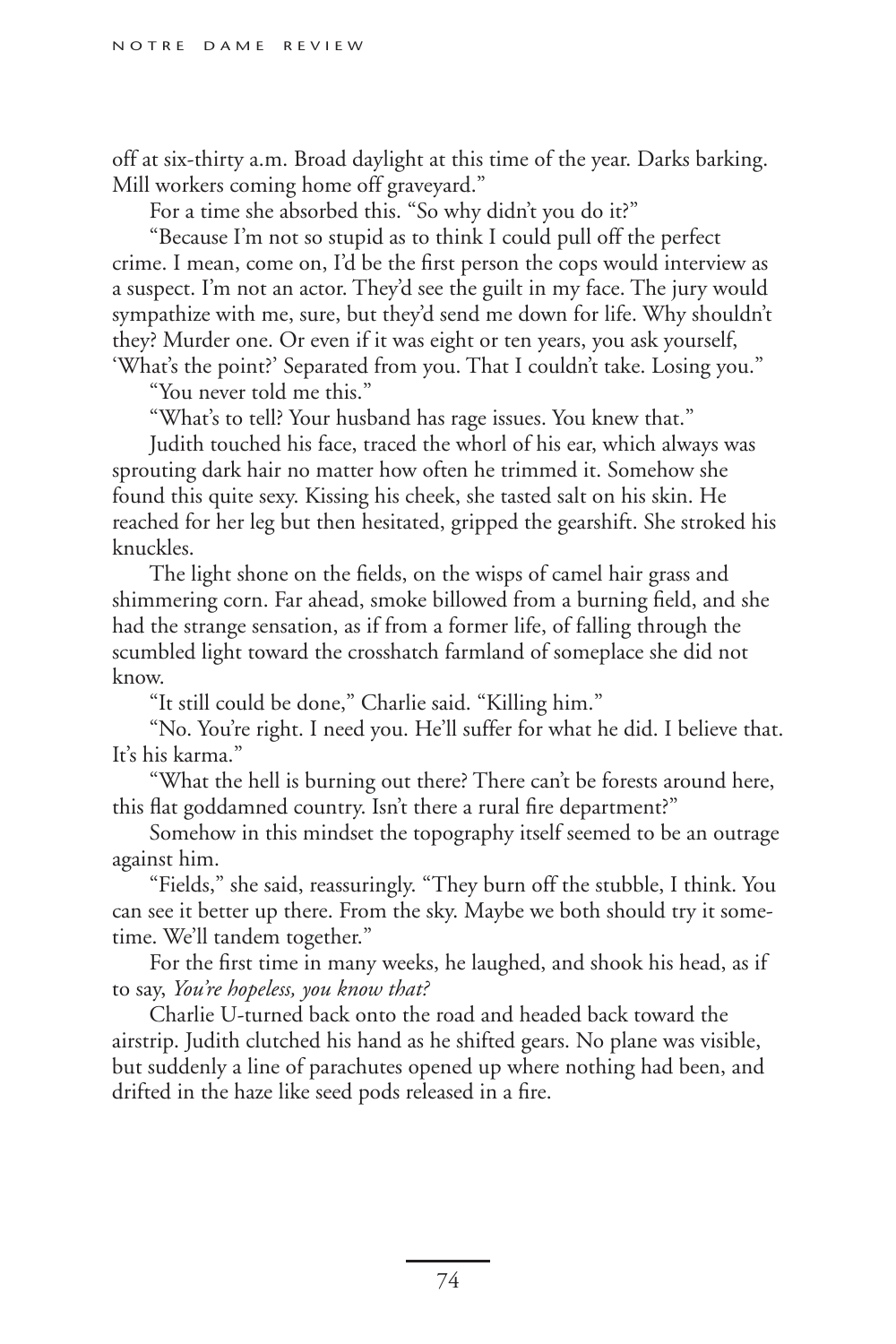### **MISERY**

*Jeff Schiff*

Ultimately the air Is bare sunlight where must be found The lyric valuables —George Oppen

It begins there: in see-through praise in the shuttlecock back & forth with your twenty year wife

about what constitutes lovely a lavender *rebozo* or red lace-ups Or perhaps it is codified

just then on a punky Sunday in July on the fringe of a pool

outside of Santiago de Querétaro under drench-me cumulus and traipsing stratus

among entire Mexican families bobbing in the comfort of holiday disregard

It begins there and you hope it will not end with back-peddle

& running head start with the distraction of Inca Doves and phainopepla

god's own faux crow picking and pulling at something it cannot see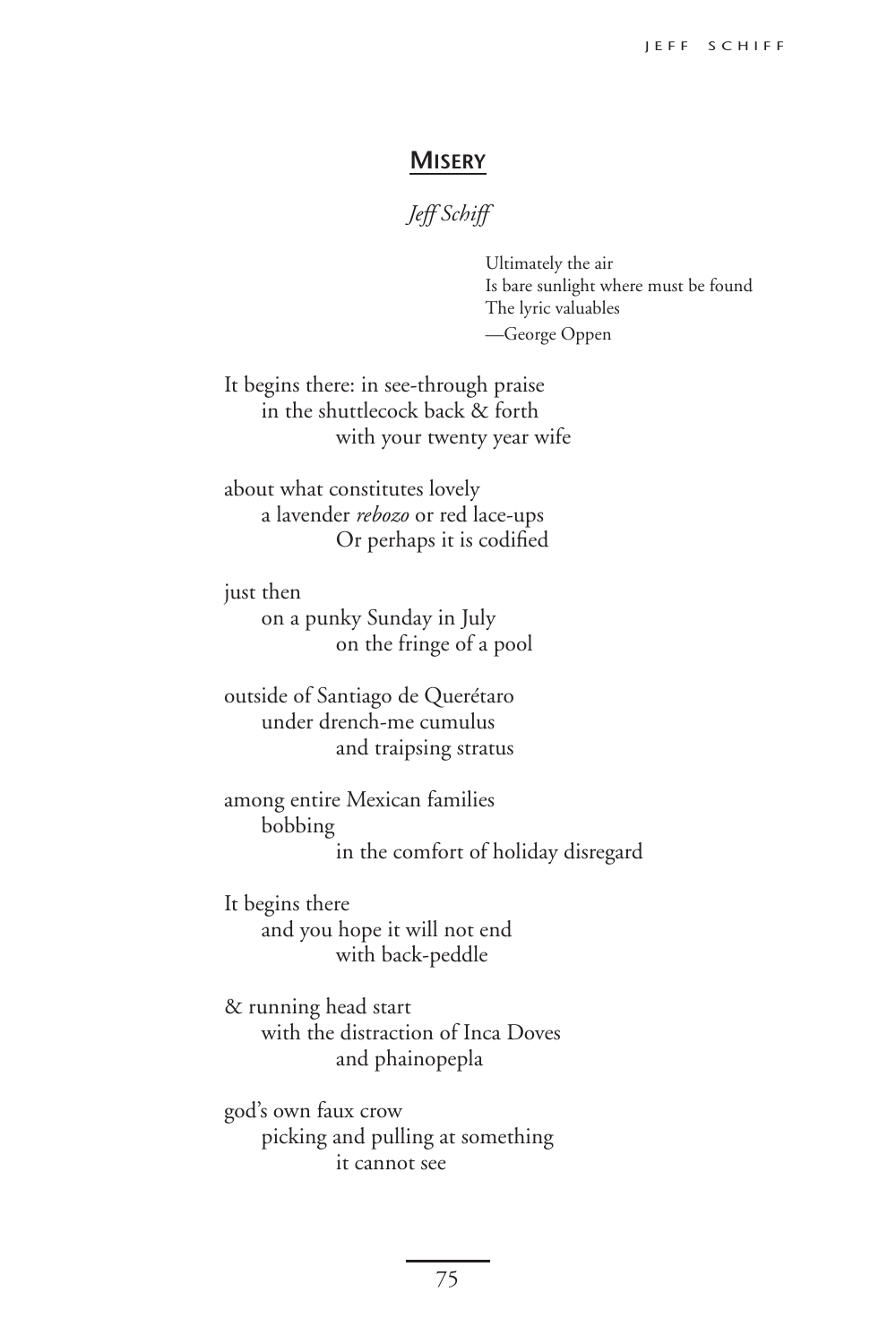picking & pulling at the desiccated ground over there way over there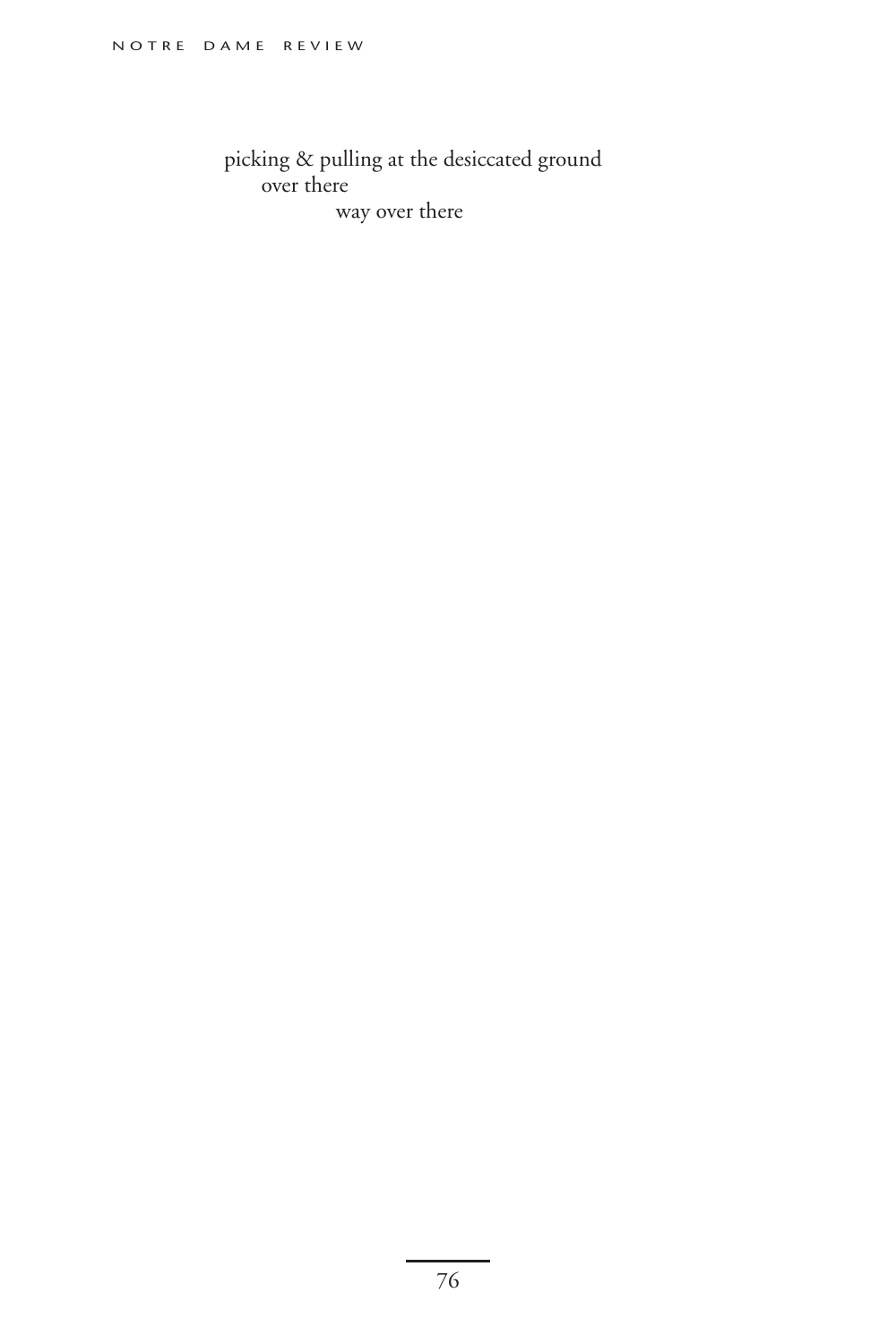# **WHAT THE CHAMULAN DEAD KNOW**

*Jeff Schiff*

Likely as little as we do stacked upon each other boxless

uncle upon in-law in the same grave an indigenous economy

feet northward head deep in the arrogance of prefiguring eternity

Making toward the scorched church you must walk on them walk or straddle the mounds

many at a time the width of a morning's work those charged with burial

already drifting toward their various elsewheres love or pain

after the first shovel full hits moldering flesh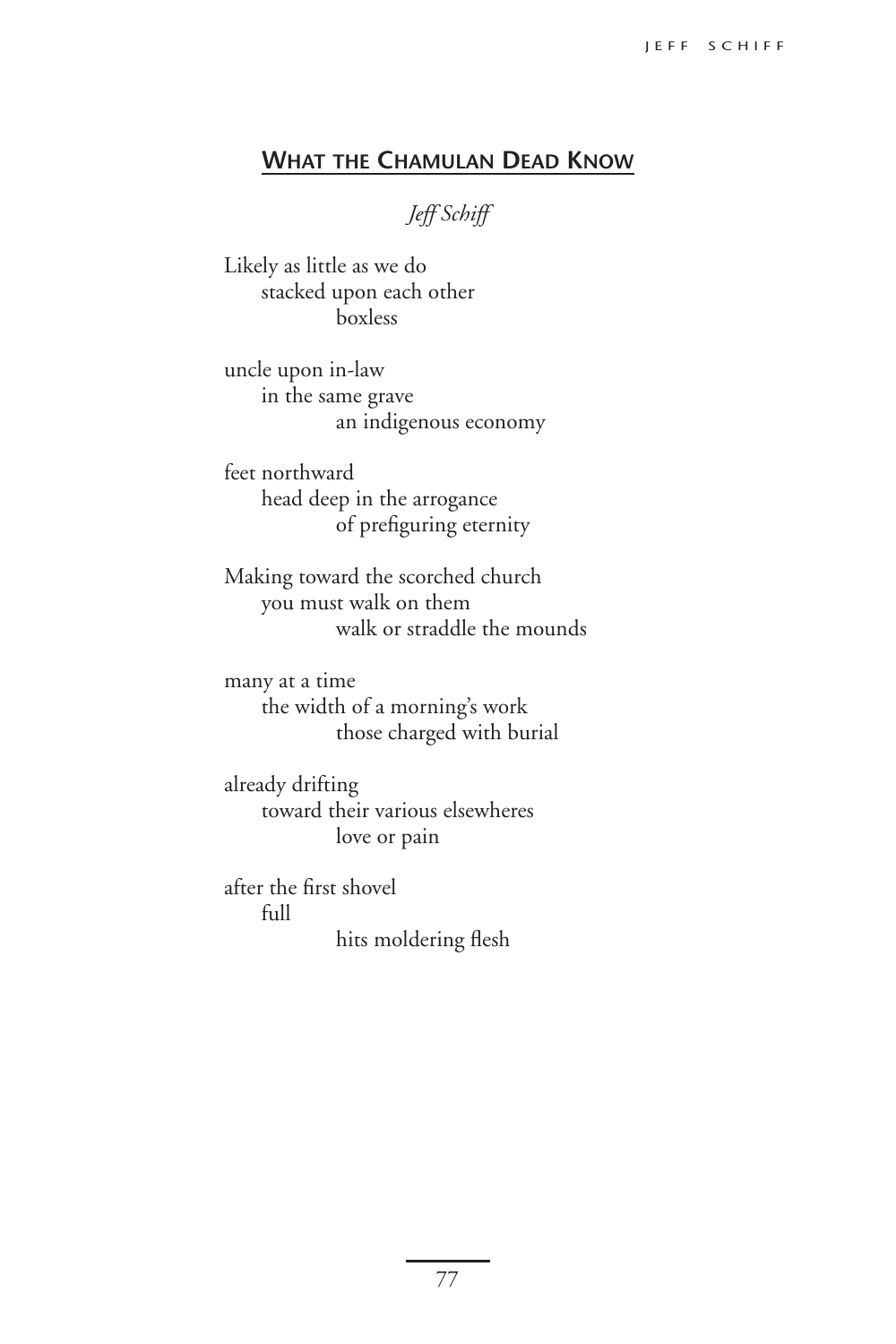## **A HISTORY OF WAR**

#### *Wayne Miller*

Then the fields buckled into earthworks, breastworks, and the men dug deeper

into their ground. Of course, once the trenches were cut, they could not

be moved—, so the men adorned the bunkers with card tables, slicked

the walls with posters, poured rum into mugs they'd brought in from town.

Each morning, they stood-to, glared down their rifles, through the nets

of barbed wire, the craters and corpses, the litter of branches, footprints

and shells. Across the way, bayonets just like theirs pointed back, as if

the parados propped mirrors, as if their own blackened faces were hard

set against them. Over there, just as here, the color guard raised the flag,

the captains sloganeered through their bullhorns. Everyone could hear

the echoing, and everyone growled and roared, because such words

were the river that carried them deeper, that kept them from sinking. Then,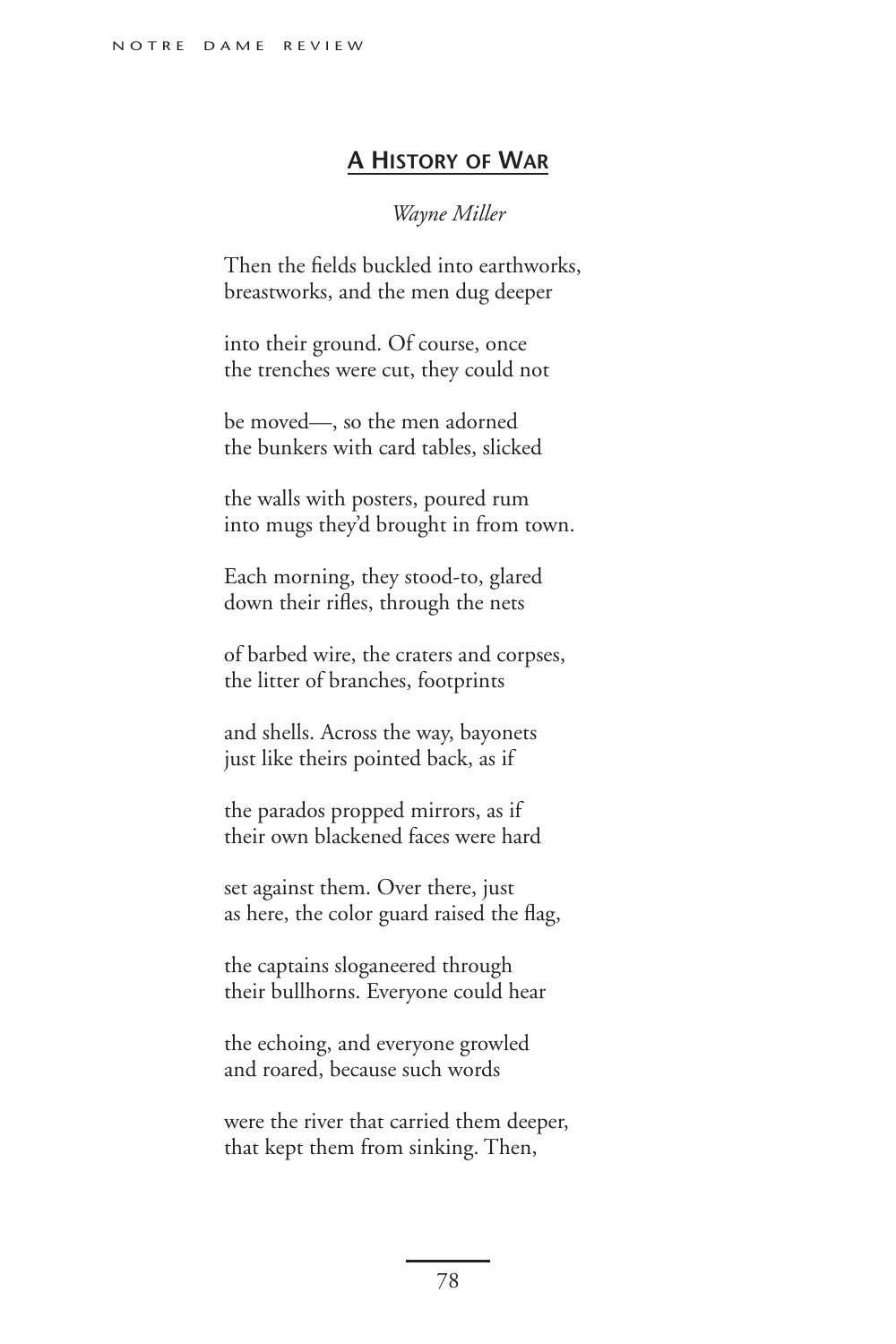as was the ritual, at nine, the men climbed down from the firestep,

shot craps on the duckboards, read treatises in the dugouts on passion

and Passchendaele. Anything to kill the time between assaults, to black

out the instants of losing. And lose they did, the escadrilles circling over,

those night-cries from the fence blotted slowly by death. Valor just

a mask they wore—just something to warm their faces when sleet

pricked the gas clouds, when friends burst like wineskins, when

three days' rain turned their fingers all spongy and white. Meanwhile

in the fortresses, behind the glacis, the casemates were full of generals,

tapestries, old statues of justice with her tottering scales. Each scale

a trench, each a trench full of men peering through periscopes. So

when reporters found evidence of napalm at the front, the producers

changed the name to Mark 77, and when the food supply ran out,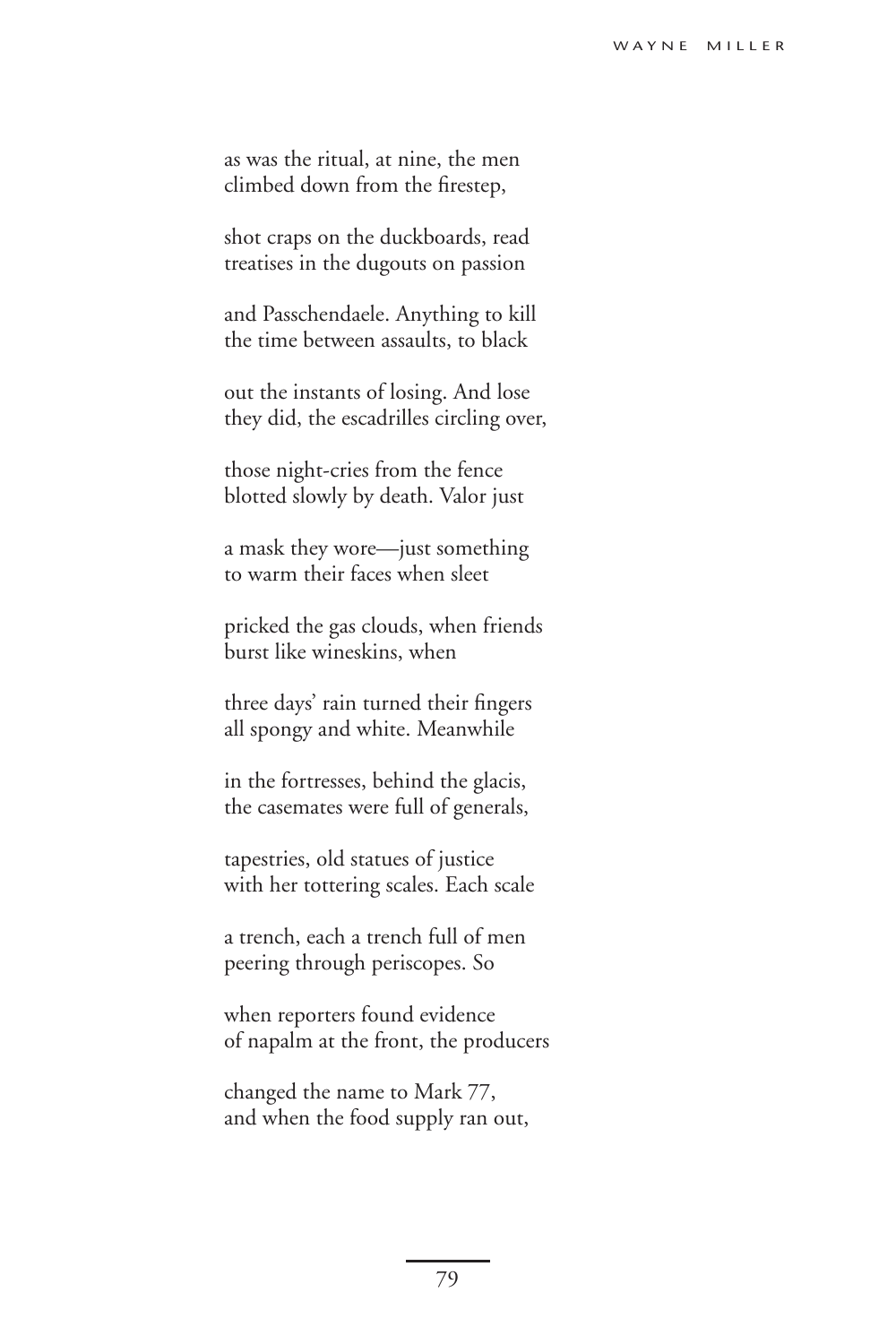politicians filled the news pushing barrows of turkey and ham.

And the folks at home cheered, said *look at our wealth*, said *we will surely*

*carry the day*. Still, in the trenches, the men boiled leather for nutrients,

learned to eat rats—the same rats that had eaten their fallen. And then

Our Side won on the widescreen T.V., so the leaders took shots and cigars,

and when the last man officially was killed, they changed the channel.

Yet, on the field, our now-protagonist crossed the no-man's land, waded

into the wreck of the enemy's trench. There, in the bunkers and dugouts,

he collected posters, records, pins, dictionaries, vacation brochures—.

And from the backpack of a body half-sunk in the mud, he pulled

a blueprint for a small summerhouse. At first, he wasn't sure—it wasn't

a typical spoil of war—but then he pictured the house on his empty

subdivision plot, and so he pocketed the plans. As he imagined his life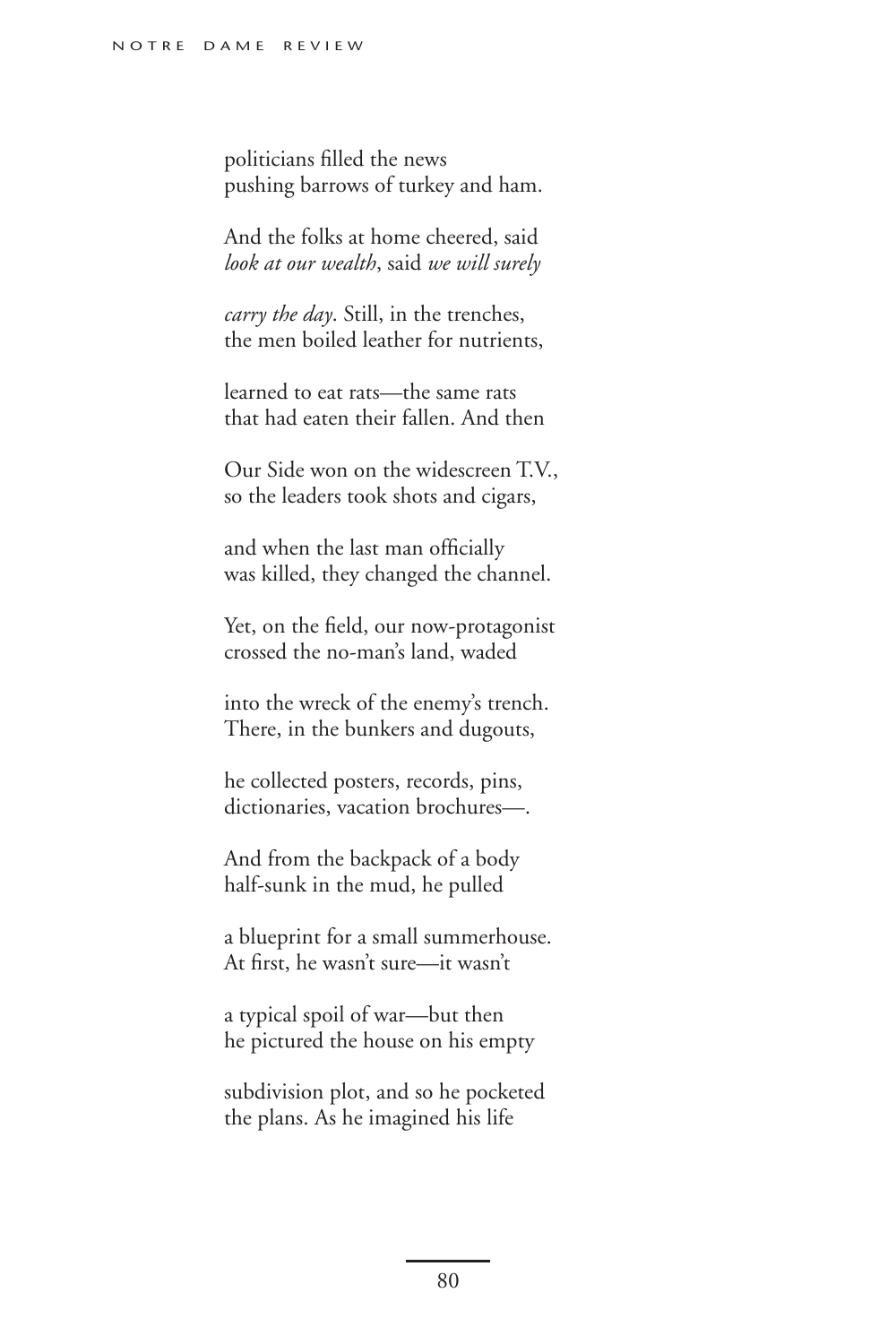in this stranger's rooms, he sensed what felt like fear. But focusing

on the house itself, with its beautiful skylights and strange, foreign

details, he could see how glad he must be the man had been killed.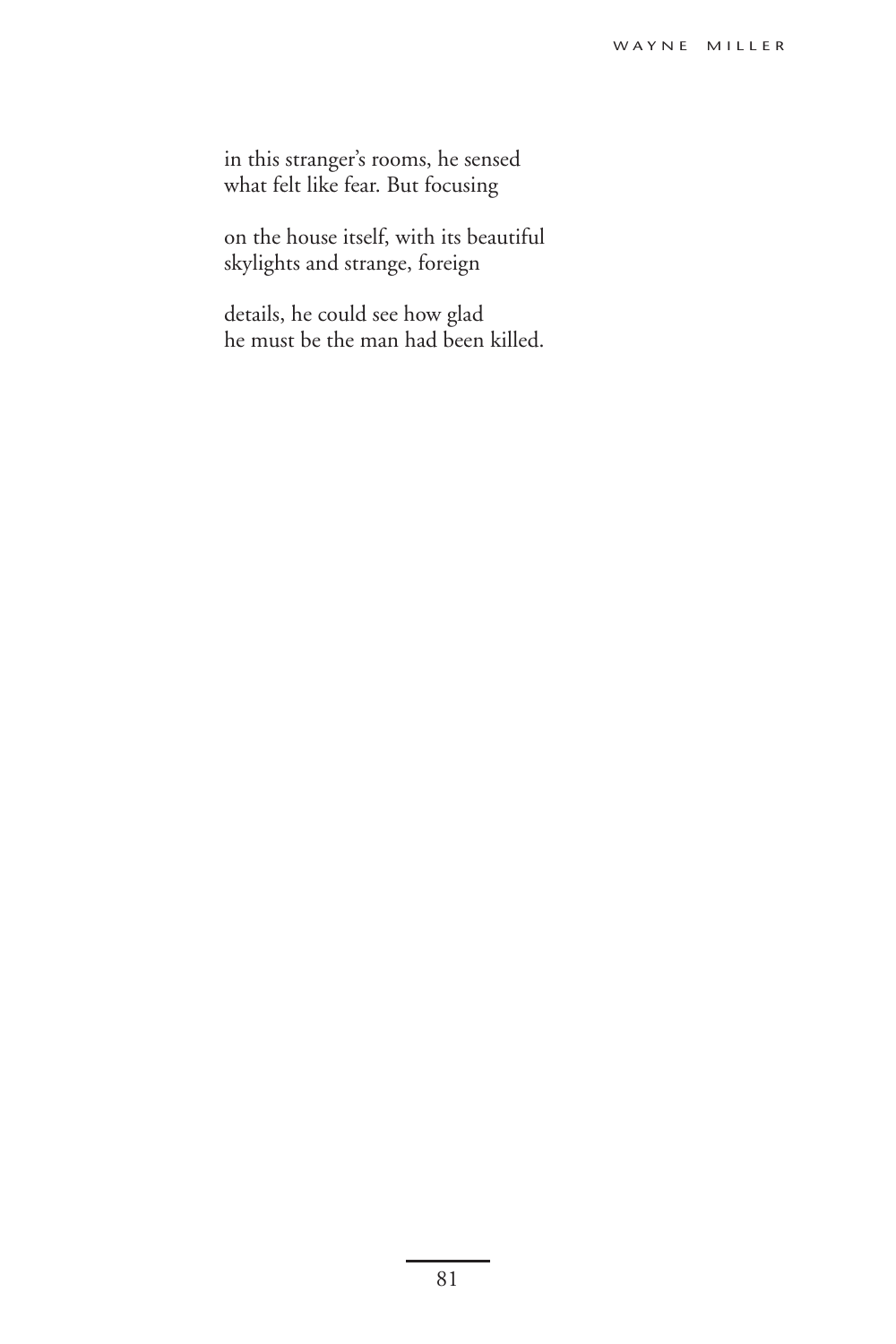# **DECEMBROS**

*D. E. Steward* 

Low sun, cold afternoons, long shadows

Chilled dawns

Short brown days

Winding down

Toward the bottom, the solstice and its deadening cold

Congo brown is Antwerp brown

A dark grayish yellowish brown, yellower and darker than seal, redder than sepia brown

On the December Rhine above the French-Swiss line are gray herons, gossanders, coots, water rails, mallards, pochards, mute swans, moorhens, red-necked grebes, great crested grebes, black-headed gulls, herring gulls and mandarin ducks

Feeding in the deep backwaters well downriver from the Schaffausen Rheinfall

At the bottom corner of what is the southwest of the profound depth of Germanic Europe, at Basel where the river bends toward the North Sea

Tilman Riemenschneider, b. ~1460, d. 1531, slender expressive figures carved delicately

His *Altarpiece of the Holy Blood,* 1504, in Rothenburg with all its panels still in place

Riemenschneider was also Bergermeister of Würzburg, he was jailed and tortured in 1525 for his part in the Peasants' War

(Zwingli backed the peasants' reasonable demands, Luther condemned the movement and soon after that it collapsed)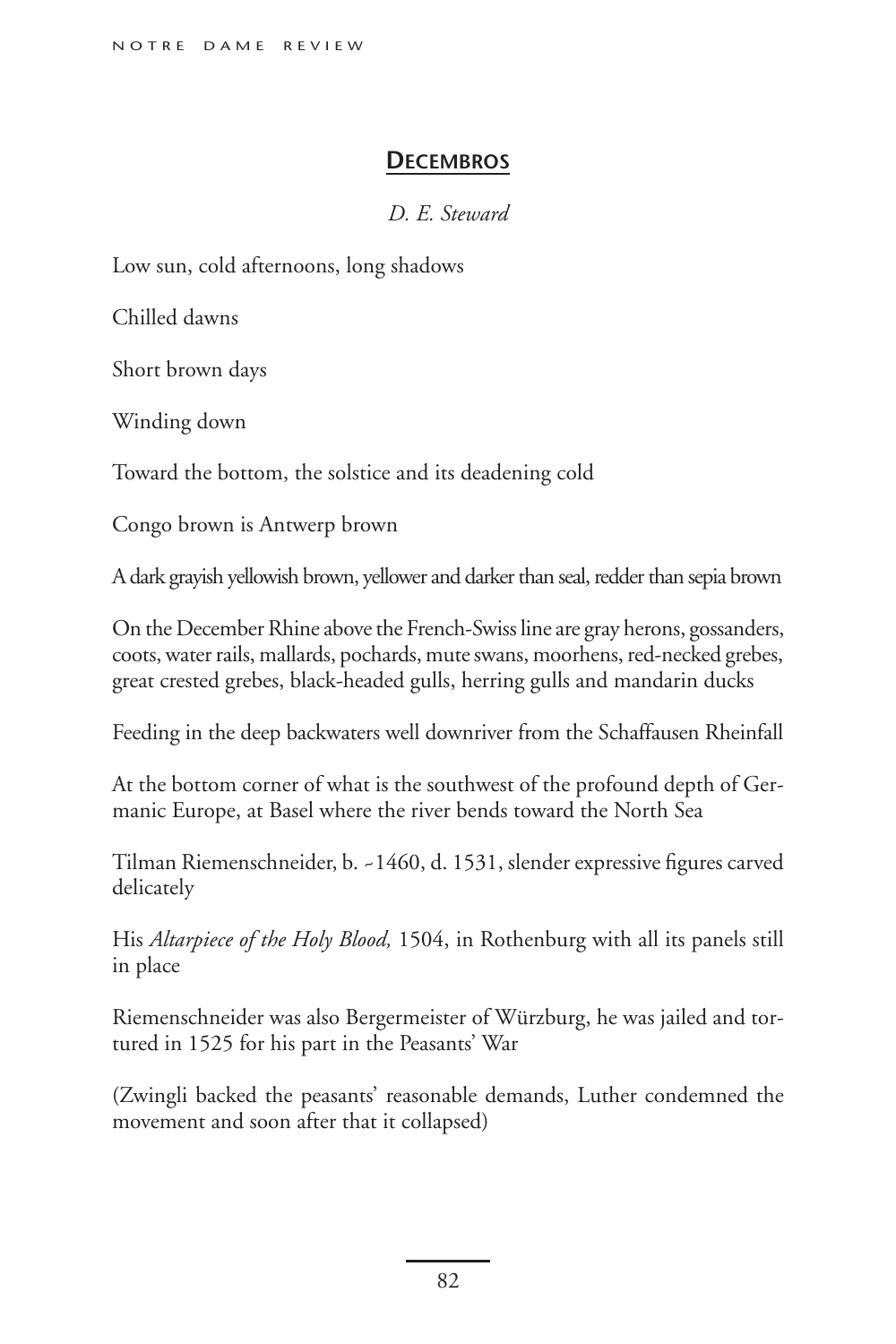And after taking his radical stance, Riemenschneider never had another commission

His work is out of the same early humanism as Veit Stoss's wood-brown *Death of the Virgin*, carved in Kraków a decade and a half before Riemenschneider's *Altarpiece of the Holy Blood*

Stoss, b. ~1445, d. 1533, whom the Poles claim as Stosz, came from what would later that century become Durer's Nürenberg

Stoss lacks Riemenschneider's beatific refinement but almost has his keen expressiveness

Drurer, b. 1471, d. 1528 – his *Wanderjahre* to Colmar, Basel, Strasbourg and Italy – was Riemenschneider's exact contemporary but was so absorbed with Italy's Renaissance that often he was self-effacing about his own work

Mathis Grünewald was probably born in Würzburg ~1475, a dozen years or so after Riemenschneider and *Altarpiece of the Holy Blood*

Grünewald painted his spectacular *Isenheimeraltar* in the years around 1512

Riemenschneider, Stoss, Drurer, Grünewald, the same years, the same squares and churches, the same valleys and towns

Interlocked cogencies living in the same brown world

They met each other in the same inns and public houses

On the same paths and roads

What happened in their realms in the late 1400s and early 1500s, Colmar to Kraków and from the Rhine to the Vistula, was neither detached nor abstract

It was within the reality of Grünewald's plague-terror greens

Riemenschneider's serene marble busts' perfection

Stoss's vivid realism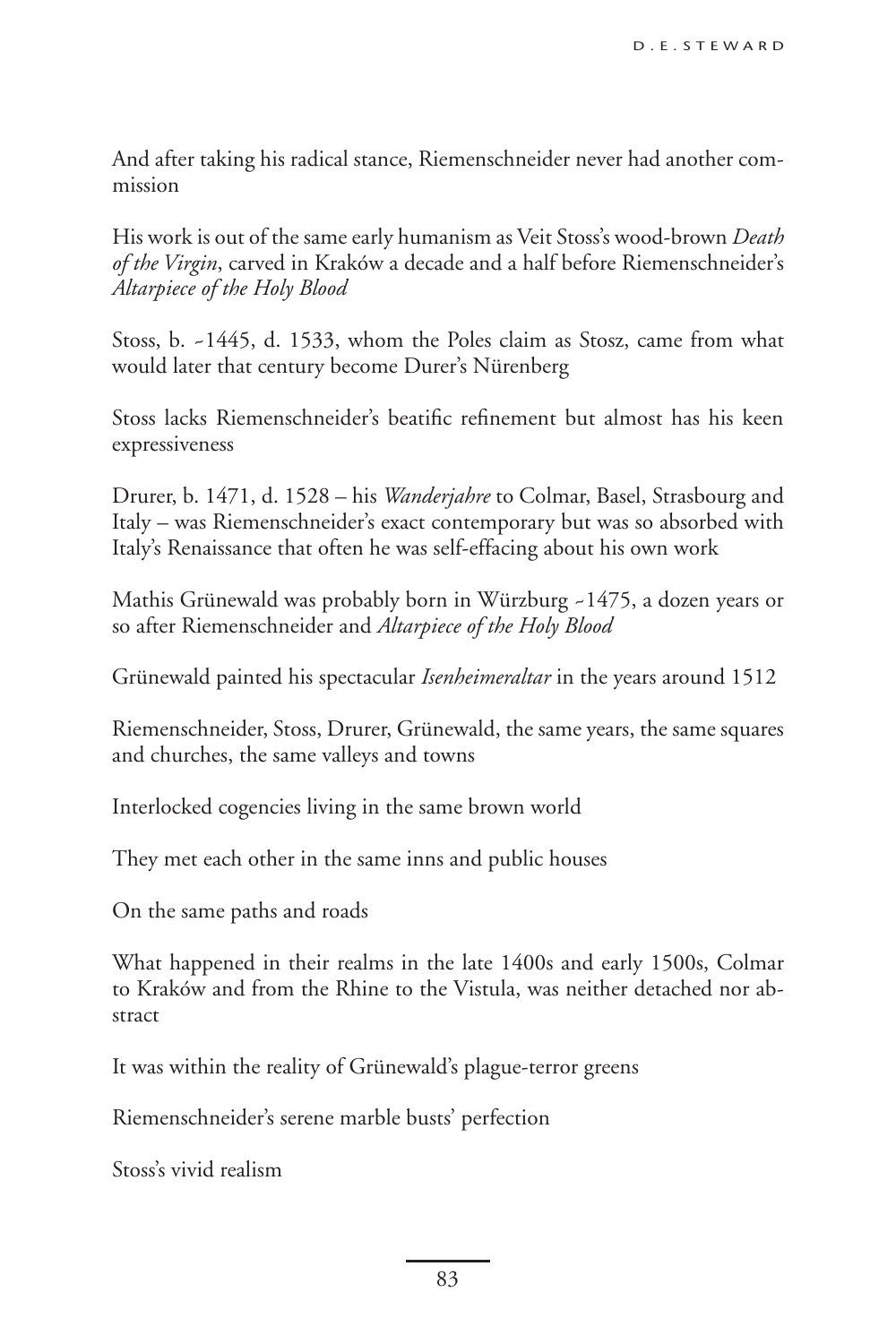Durer's etched lines and self-portraits' profound browns

In middle European, early humanist, pre-synthetic colored, rich leather, wool-stuff, fur felt linsey-woolsey rough cloak weathered earth and sandstone codpiece brown

On their wander ways, Nürenberg to Würzburg to Strasbourg to Colmar to Basel, the artists forded streams and passed sunny pathside banks of bear's ear primose, *Primula auricula*

Sheep and goat nuzzle, shepherd and pack train ways over which they tramped with perhaps a panniered donkey bearing folios, pigments, carving tools and their kits

All had well-established hierarchical guild workshops back home

And a little flimflam about them, with wretched communications, tight guild restrictions and sanctions, physical wellbeing and longevity a matter of health and luck

Nürenberg to Kraków via Pilsen and Prague

From Basel on the Rhine, south across the Gotthard into flower-resplendent Lombardia

Auricula purple dark reddish brown-tending purple, redder amaranth or raisin purple

"Darkness kindled back into beginning"

And then still again – after Bach, Beethoven, Brahms – from 1936 on again it was Germany steering Europe on its way

The first saturation bombing at Guernica, the first urban terror bombing with the Fire Raids on London, the first gas-oven death camps, the first multi-front invasion of nearly every country on the continent, the first mass urban starvation at the Siege of Leningrad

"Beginning crumbed back to darkness"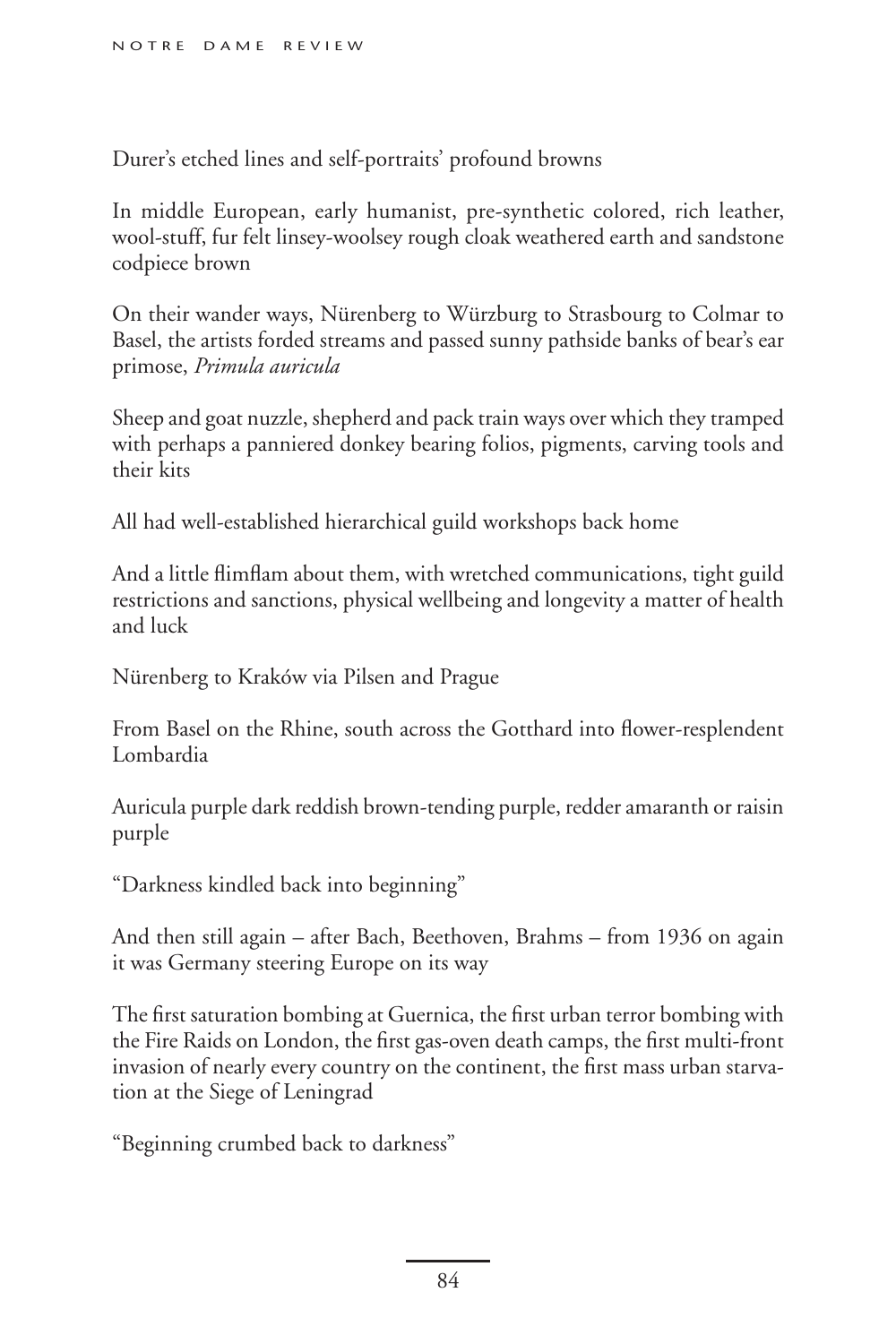Frozen ground and snow for only a few days until only bare-ground thawing earth again

Cobalt violet, also called thistle, is a purple redder and duller than heliotrope, redder, lighter and stronger than amethyst, redder and not as strong as manganese violet, redder and stronger than mignon, and redder and deeper than lilac

Herons and egrets, especially in winter, squawk indignantly when surprised

Arnold Bax's generously expansive Third Symphony, with its heraldic brass and dramatic narrative spreads and ebbs is like the Upper Rhine's srong currents

Off the glaciers, then the rush to the Rhine Graben and the Alsatian alluvial spread

The rich green of pomelos with their strong pink longitudinal citrus sections. Shaddock is their name in nature

Of all colors and sizes

Wisteria is redder and paler than average lavender, bluer and lighter than phlox pink, and bluer, lighter, and stronger than flossflower blue

Lilac is a moderate purple that is redder and paler than heliotrope, paler than amethyst, and bluer and paler than cobalt violet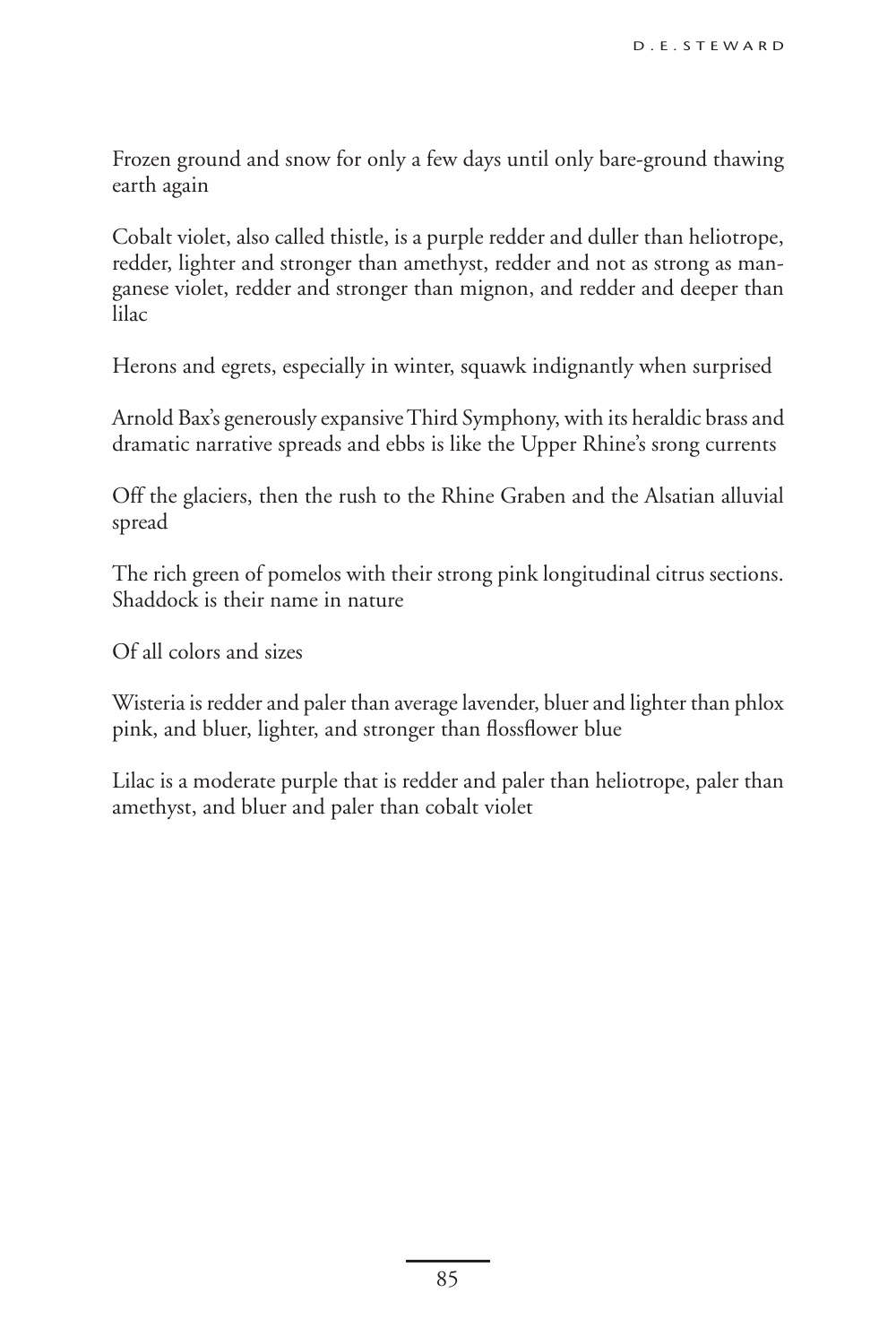## **GLOW-BOX**

## *John Peck*

A hundred meters from Maple Hill Road through my night vision I stood in broad day over a snowshoe pole: October Vermont on a road past the village I had not visited in years, that pole pointing along a gritty new fork toward the mountain. In a house on Maple Hill Road a woman in her nineties lies dying in fact. One pole from Hermes of the Ways, staff with wrist strap from Saint James of Compostella, solo, not yet the push on twin sticks over white caving crust. And for that woman the Phowa prayer for the dying, its light falling over her from Yeshua of Nazareth being my pledge to her daughter to help remove obstructions and purify with agony *to benefit all the dead and the living* that too in fact. I studied my autumn boot in the factual grit and discovered a pale spread of tarsals and metatarsals, my eight-year-old foot in the x-ray box allotted by the late 'forties to post-Hiroshima shoe stores. The boot hazes around the ivory stems of a fan. John Rush lets me do this while he crouches uncasqueing product from tissue, leathery aroma, former chemist conversant with curies and roentgens, two years later propped eyes-shut in a wing chair, arms regal on its arms, the first dying person I have seen. John made weapons-grade explosive in the Allegheny National Forest near Torpedo but left that for shoes in Cambridge Springs and woodsy Tidioute, mineral-spring hotels and late-Vicky remnants of the first oil boom, English Cam on slow French Creek, Seneca "oxbow" in the boonies, right livelihood in leather instead of cordite and right long drives between the two establishments, his route paralleling the Randolph Township run that John Brown made when resupplying his tannery. *Torpedo* no bowie knife of Abolition, *Tidioute* no lubricant of so-she-lizm, and the roentgen revealer no footprint of mind. The old Hindu rishis say that one act of truth *satyam ucur* sets a footprint in the mud holding the sun in its water. That diddly box frame on the fitting-room floor and my eight-year-old eye ghost the pilgrim's scallop shell badge, the Palmer's ensign on cap or coat for Santiago, Big Jimbo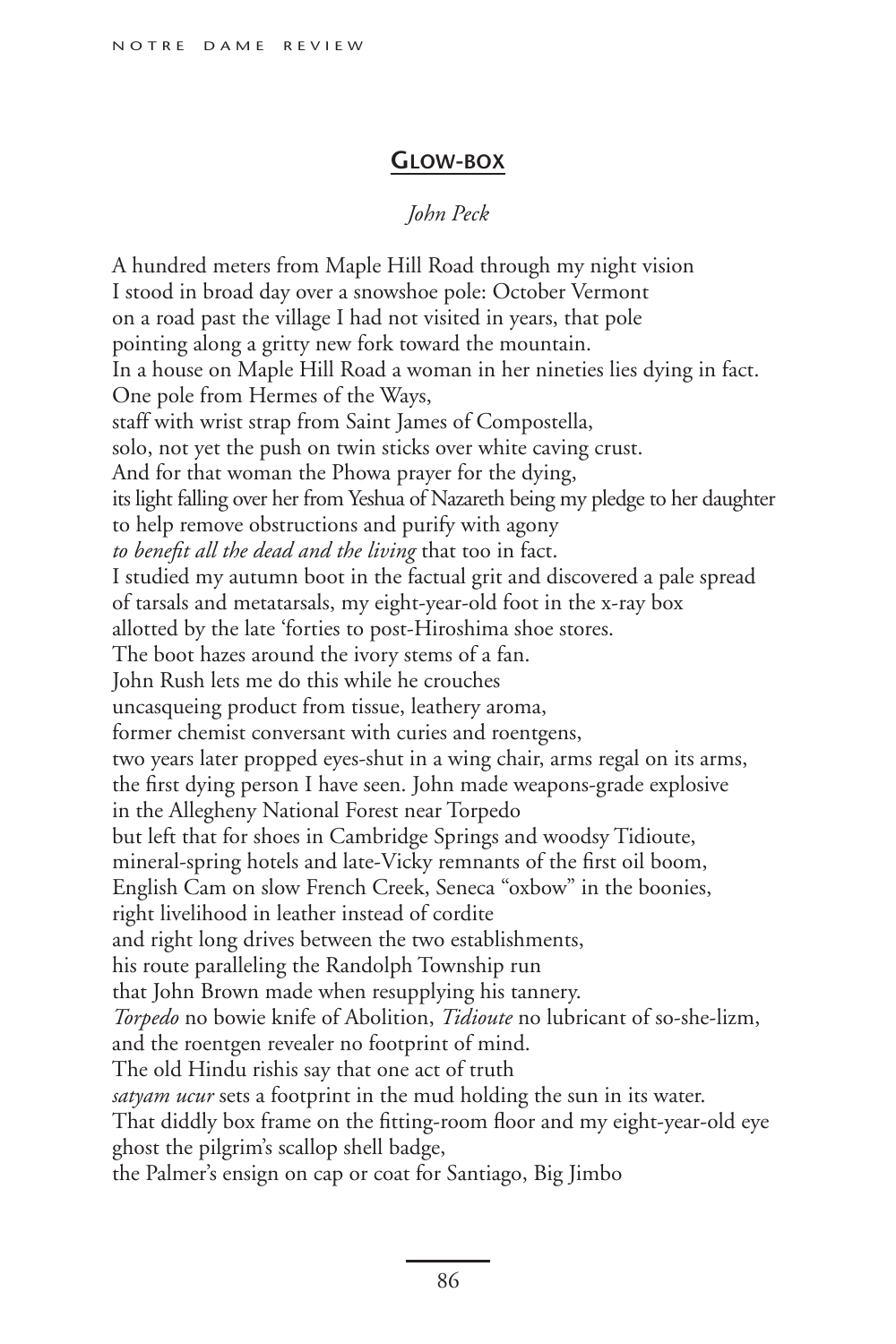over the mountains and away. Little glow-box, you beam right through the obstructions to the weird benefits, with idiot risk from the fathers, dereliction in their decades of fear management spuming the continents with strontium isotope and wanhope, verily a long route. My beech staff improvised with jackknife for a day's length cannot match that, I leave it against trunk or boulder, I scrutinize my boot: a legacy from the bad factor, corner-cutting steward in Yeshua's wily teaching, the awkward parable which the commentators try on numberless feet and then rebox for reshipment. The light that radiates from Yeshua over the headboard of the dying slowly takes them up into itself in the Phowa box, but in his story a dissolving urgency is the only point: the steward's disreputable selling-short and sundry other shortcuts he holds up for emulation in what matters most: take what you put into making it, give that to your awakening, and see where you go. John Rush abandoned munitions for a dog's life in shoe leather north of Brown's tannery and walked himself out of bondage to his tribe's self-enslavement as a night-vision becomes the day's long truth, its life my death as the back side of a carpet reads the bright chemistry of the upper weave stitch for stitch but inversely. His propped-up ashen dying benefited the Chinese emperors whose frontal array on their thrones, papery brown, his posture too composed, for he faded in his chair not as one who loses but as one who grasps the brass ring and holds to it though not in my seeing until now. I begin. Blue snowshoe pole in hand, I watch a yellow school bus swing this way out of Maple Hill Road, elementary education for an advanced task for really we are all the same, and I flood with resolve, radiation shower dissolving me and taking me up into the swing down a Pennsylvania trail, its trough glassy with rain, needles flocking the rim, miniature log jams in a titanic footprint puddled with sky and inverted pines *satyam ucur*. Single needles unmoor and set out into the grass-writing of Ryokan's death poems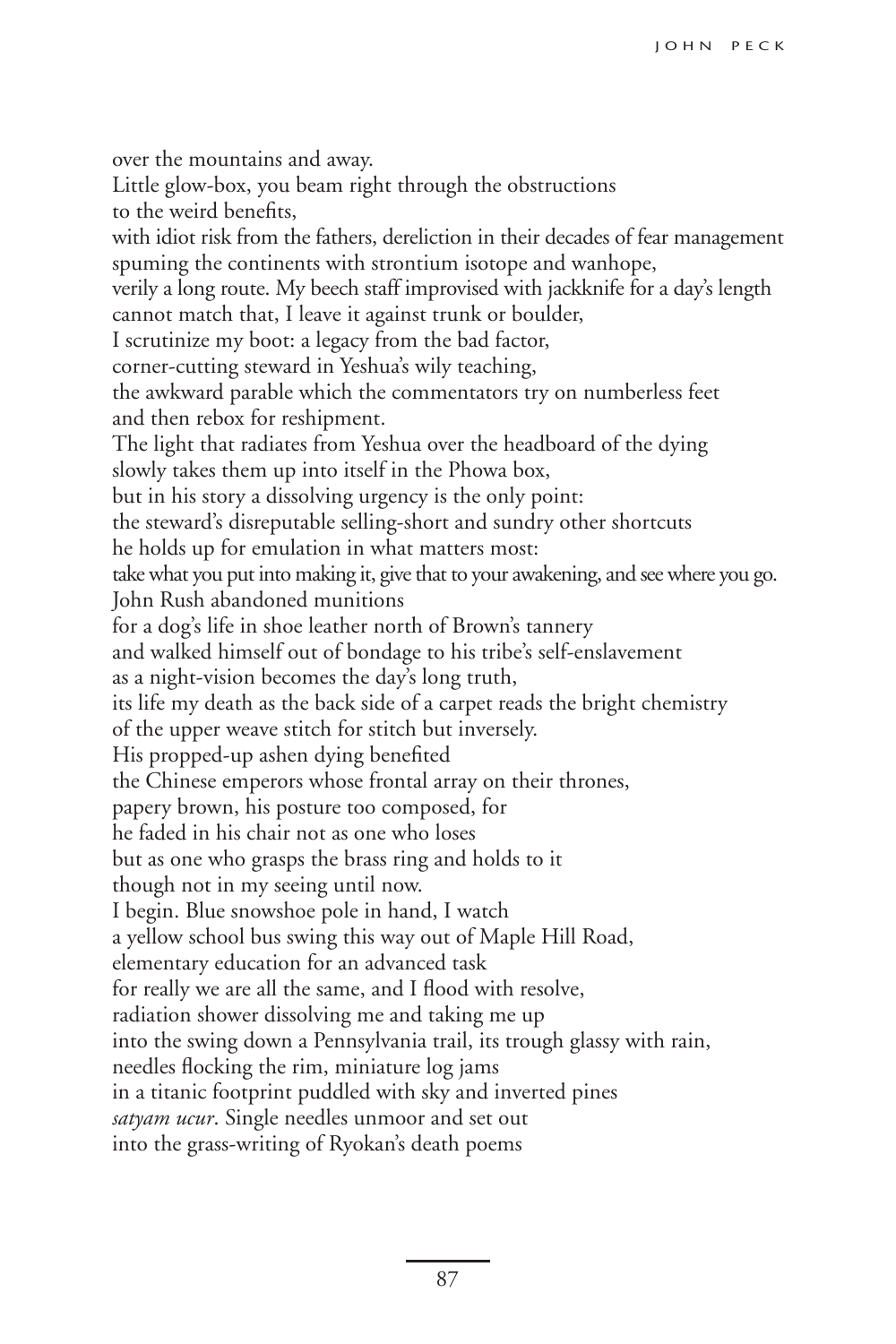going for open water and burning cloud, buoyed by gulleying surface tension along their razory length, on out into the float.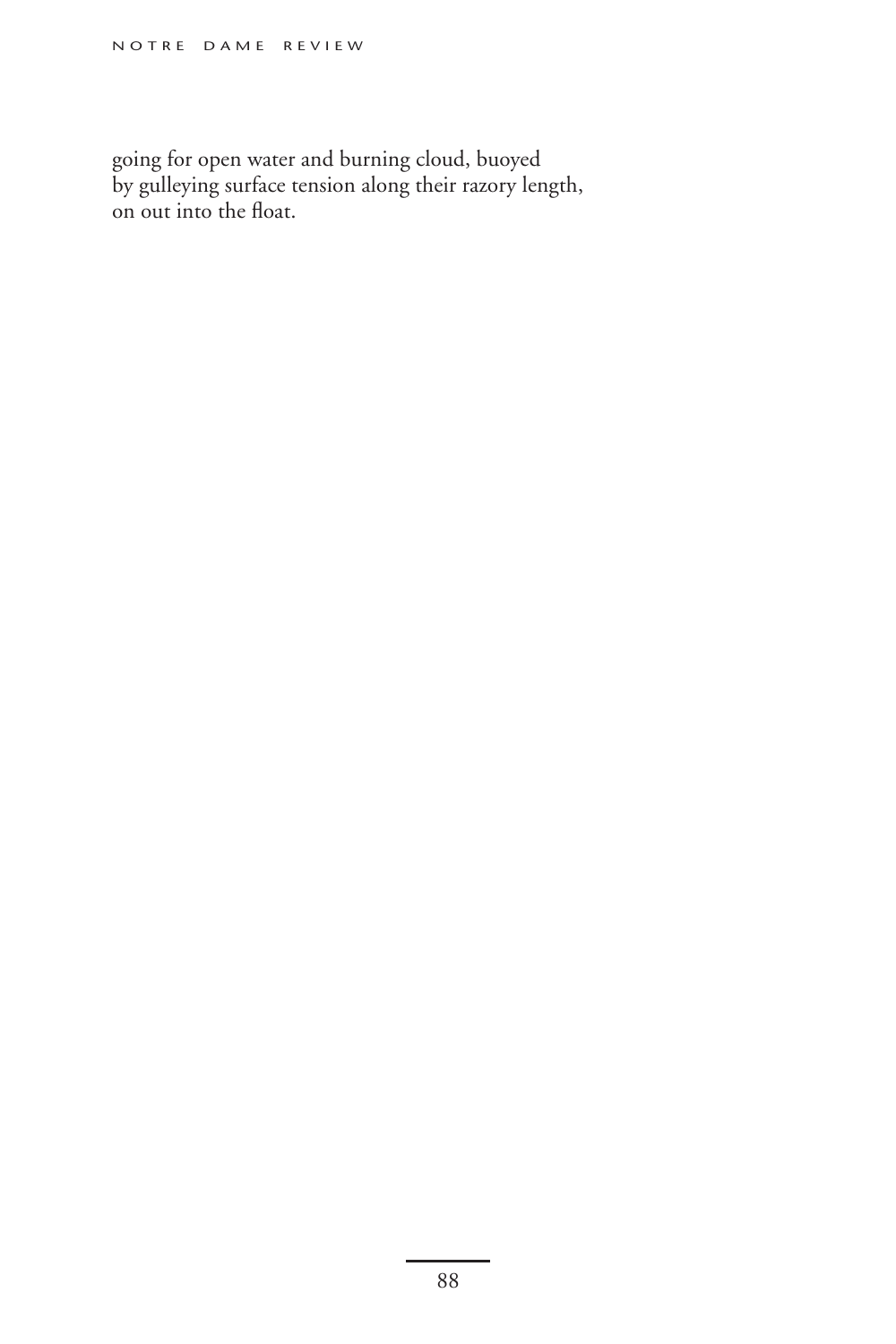# **SIGNS OF INTRAUTERINE LIFE: AN EXPECTANT FATHER'S NOTEBOOK**

#### *Dimitri Anastasopoulos*

I wanted to have a baby. I knew, of course, the basics of *making* a baby, but I was mostly ignorant of the process of *having* a baby, that is, the decisions one makes (and by one, I mean, myself) after I—enthusiastically, energetically, athletically—undertook the basic initial act of making a baby. Conception happened, and I was there. After conception, the other body involved in the baby making process was naturally given priority as the central site of baby growth, the site of production and, also, the site of a certain magic and wonder. Like many expectant fathers, especially first fathers, I felt I had to educate myself about the birth process. I needed to read books, seek out doctors, talk to friends. And so I began an activity of informationseeking together with the baby-grower. In fact, the baby-grower's constant presence in my information-seeking activity only emphasized to me that my own knowledge of the stages of the birthing process were dictated by the rhythms of the baby-grower's birthing cycle. This secondary position afforded to the male should be accepted without hesitation (if one wants to be an ethical partner in the baby-making enterprise, that is) although this does not preclude the male from considering the various psychic and bodily impressions which impact the male exclusively. One must begin, first, by acknowledging that there is very little scientific information about the male's physical and psychological experience of 40 weeks of pregnancy. Granted, there are words of advice for expectant fathers, self-help books and the like, though none of these address the physical and pathological effects of the birth process on the male. So I set out to discover them on my own. Early on, I began to consider—in addition to a range of intuitive or instinctual reactions to the fact of fatherhood—certain bodily reactions as well, and through research (mainly found in the archives of the Cantabridge Health Institute's Genomics division) into several case studies involving male participation in birth—informatics assessments of meetings with obstetricians, to child-birth classes, and especially the actual birth itself—as well as films of zoological experiments on expectant ape fathers subjected to a Klett-Summerson Photoelectric Colorimeter, I gradually began to accumulate notes which have evolved into this expectant father's notebook.

#### *Phase One: Conception to Embryo*

At the Royal School of Medicine in Edinburgh, a study linked the geo-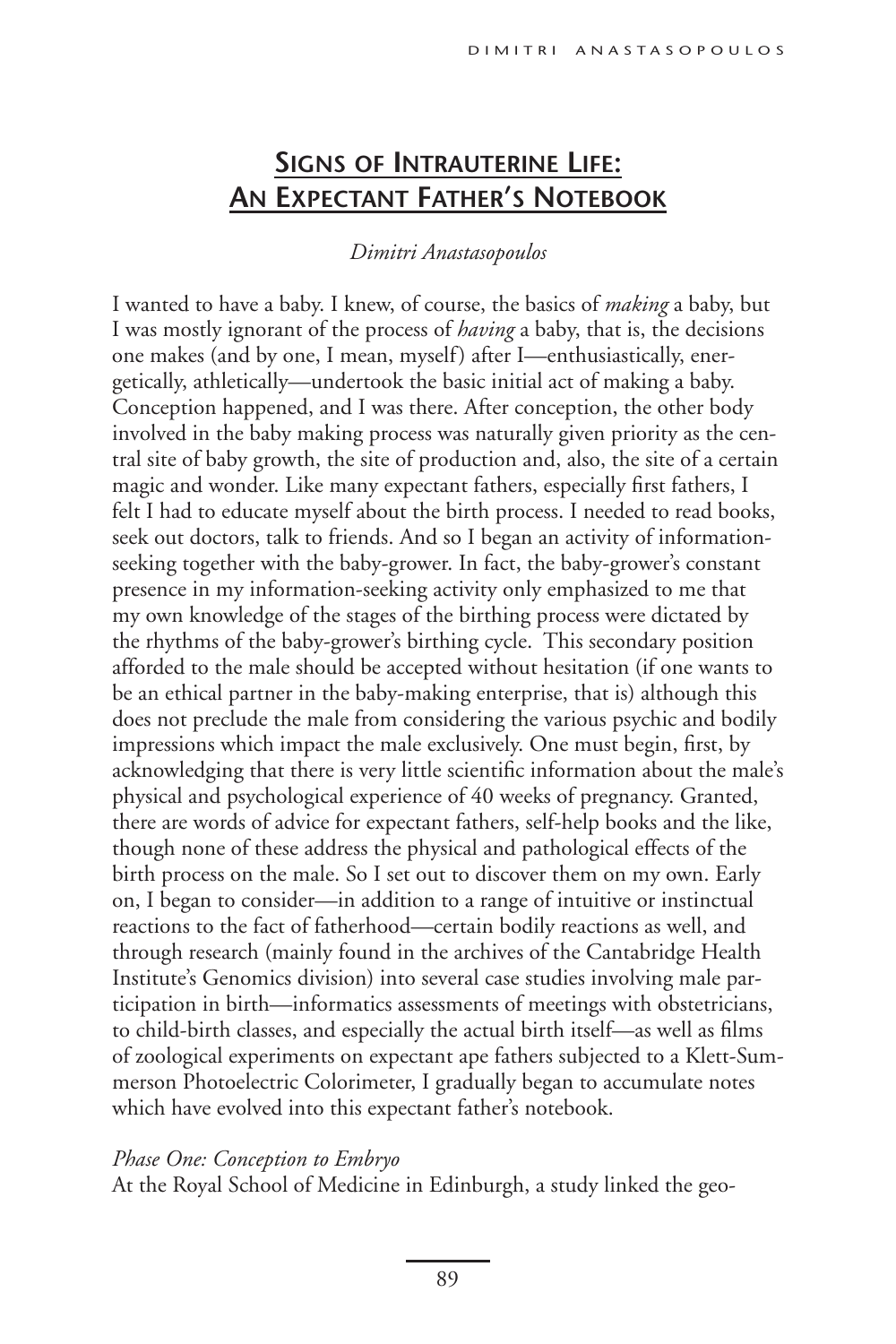metric shape of certain common forms of architecture to the spatial conditions of the womb. According to Dr. Jean-Gilles Ballard, "The right-angle spiral of a stairwell reminds us of similar *biases* within the chemistry of the biological kingdom." Obviously, Ballard is referring here to well accepted visual reconstructions of DNA patterns in the form of spiraling staircases. But Ballard goes beyond this to state that the space between each stair of the spiral—not unlike a gill slit when viewed from below—appears as the primitive precursor to the embryo: that is the last human structure to preserve perfect symmetry in all planes. Ballard states, "Our bodies may conceal the rudiments of a symmetry not only about the vertical axis but also the horizontal." Ballard—citing Goethe's sacral skull in which the vertebrae and the pelvis correspond to the form of the skull—considers the bodily symmetries of lung and kidney, eyes and testicles, nose and penis, as examples of asymmetrical separations which proceed directly from single cells inside the blastosphere. If one accepts a translation of the body into geometry and therefore the architecture of the world around us, then thinking through the embryonic origins of the human body may give us insight into the rudimentary forms we inhabit outside the body.

 In my own experience, the photoplates I downloaded from MedPix.com which reproduced cellular division in the blastosphere stage had a profound effect on my impending fatherhood. I examined the cells of the blastosphere as though looking down the cone of a kaleidoscope, albeit a broken one whose colorful and symmetrical crystals had hypostasized under the lens.

 Initially, I considered that the cells in the photoplates represented the last form of a cellular symmetry that would eventually evolve into a soft jelly-like tadpole replete with axolotl eyes and tail. This is, after all, how we begin as human beings, I thought: first out of nothing, then into a perfect symmetry, which then finally explodes in a mininova that has macrocosmic impact on the rest of the baby's life. We move from harmony to chaos, in such a manner, I thought. Eventually, however, I found film footage of blastosphere growth in which the symmetry in the static photoplates was gone. In the film it was evident that the cells were dividing asymmetrically from the start. Burbling pockets in the northeast quadrant of the microscopic lens were not met with similar burblings in the southwest quadrant, as one might have expected.

 What then of my metaphor of harmony and chaos, a metaphor influenced by Dr. Ballard's research at the Royal School of Medicine in London, which sought to cast all human life in terms of a residual longing for the harmony of the blastosphere, for a perfect Amniotic Return? This nostalgic vision was only possible, I realized, when scientific information was cast in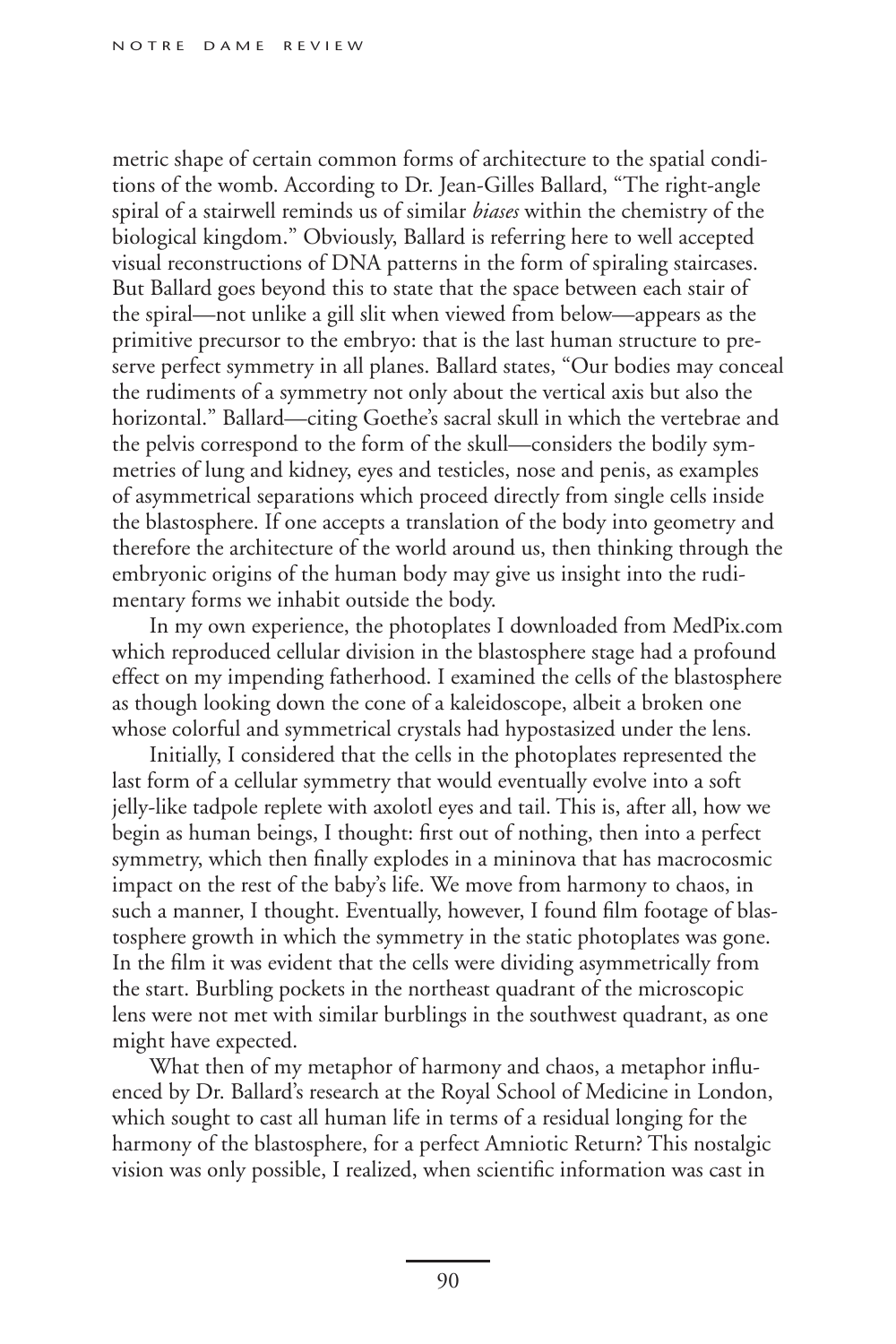its static form. Beauty, under this lens, was only possible when beheld under the broken kaleidoscope—whereas the film version of the blastosphere spoiled the symmetrical paradise. The scientific information provided in the film was always in the process of becoming, never fully available for observation that could be authenticated and verified in the terms I wanted: in terms of harmony and chaos. I wanted to know, relative to each cell's microcosmic existence, what accounted for asymmetric spasmodic movements. But microcosmically, each cell was always changing, and the mortal macrocosmic blastosphere could never forgive the relative immortality of each of its cells, because the blastosphere's very existence depended on each cell's becoming. Looking at the films and the photos, it was immediately evident that my intervention in the baby-making process after conception would depend on information that always arrived too late, information that, once authenticated and verified, became practically useless for my purposes. If I privileged a life inside the womb, a life immediately after conception, I could only do so with the greatest force of imagination possible, an act of imagining fueled by nostalgic chemicals. I was the father who recognized that the child was never innocent (in the symmetrical sense, that is not the moral sense), and that the baby's next stage of growth couldn't be entirely anticipated.

 In the midst of studying the blastosphere, I met—together with the baby grower—the obstetrician. This initial meeting in which the doctor regarded the baby-grower as an incubator, and the male—that is, myself—as nothing more than a dolt, was quite productive in that we were allowed to observe the doctor manipulating his imaging technology all over the site of production. By first rubbing a transparent blue jelly over the abdomen, he began bombarding the embryo with high-pitched ultrasounds that resonated on a monitor above my head. Though studies have shown that these high pitched ultrasounds within the first two months after conception may cause blindness and deafness in the fetus, the doctor did not inform us of this. (Later, when the doctor performed his ultrasounds during Phase Two of my childbirth experience, he also did not inform me that he was potentially damaging my child's chances for giving birth to her own children; that, were my child a female, he could be destroying her eggs with the high-pitched sonic pulses). But for the purposes of this notebook, I am not so concerned with the potential harm the doctor may have caused to the embryo or fetus. I would rather attend, for the time being, to my own physical and psychological reaction to the actual images on the monitor itself.

#### *Phase Two: Embryo to Fetus*

As I looked at the monitor, I was told to disregard the fetus (its tiny heart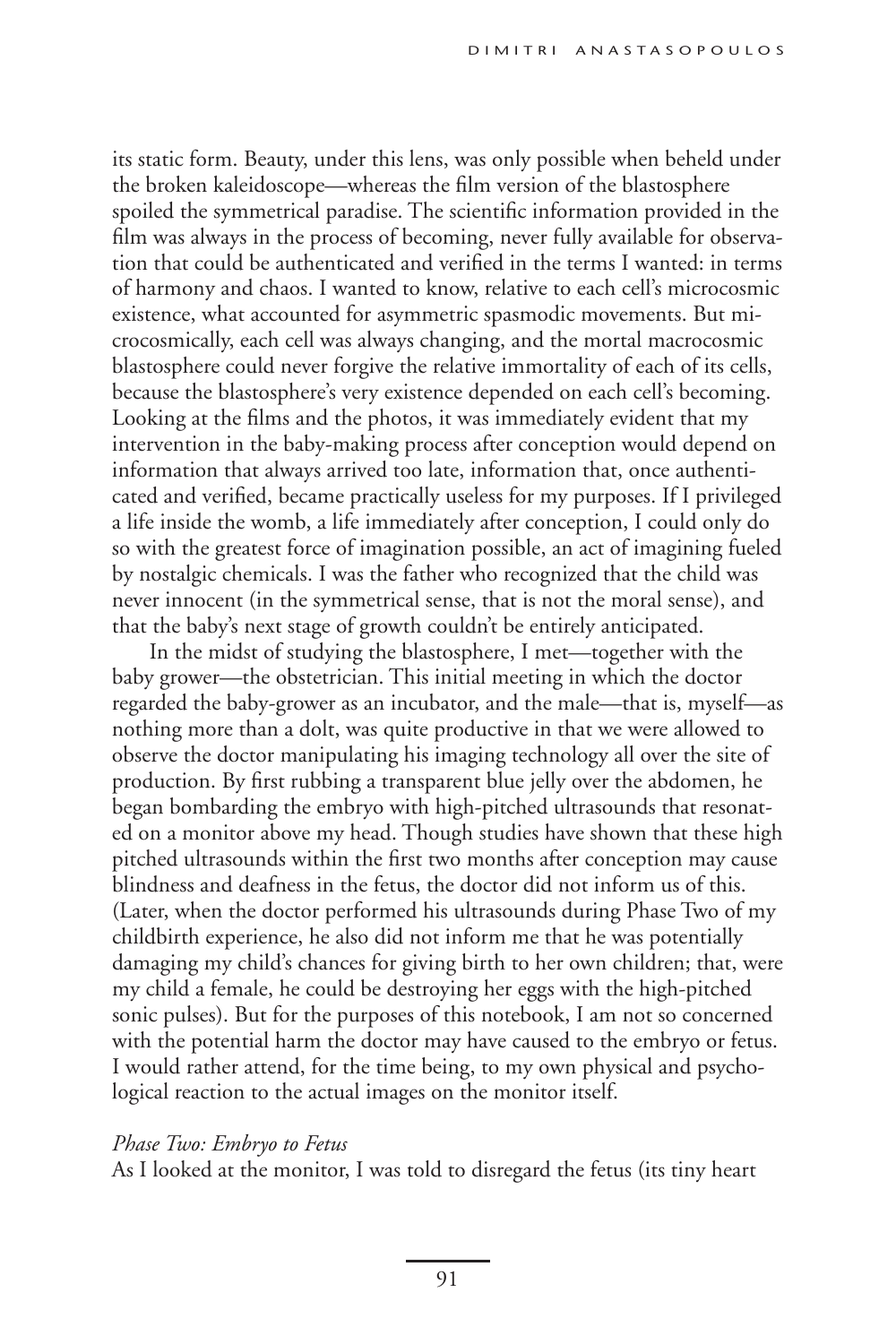beating) and to focus instead on the amniotic sac around the shell, the uterine wall itself, and the chorionic shell surrounding the fetus (the chorion being the last remnants of the egg). The doctor informed me that the fetus' entire future depended on the complete fusion of these three concentric rings. As the doctor explained, "The inner portion of the placenta is the chorionic plate, and a fusion of the amnion and chorion must take place. They are artifactually separated there." "Excuse me," I interrupted the doctor. "But according to Dr. Scoober at the University of Georgia Medical Center, the chorion need not fuse until 16 to 18 weeks after conception, so this information creates a host of expectations if it's indeed true that this fusion will determine the fetus's viability. Can you explain to me all the possible permutations of membrane to membrane to membrane fusion? What if the amnion fuses to the uterine wall, but not to the chorion? What if the chorion fuses to the amnion but not the uterine wall? What if the chorion penetrates the amnion and fuses to the uterine wall? What if the amnion fuses to the chorion prior to its fusion to the uterine wall? What if the amnion fuses to the uterine wall prior to its fusion with the chorion? What if the chorion penetrates the amnion and fuses to the uterine wall prior to the uterine wall fusing with the amnion? What if the uterine wall fuses with the amnion prior to the chorion penetrating the amnion and fusing with the uterine wall?"

 The doctor answered with an answer that was not an answer at all, but rather a new range of variables that proliferated and expanded the possibilities. "Between chorionic plate and basal plate are placental villi in various planes of section," he said, "each with a vascular connection to umbilical blood vessels in the chorionic plate. The placenta has a fetal portion, composed of the chorionic plate and villi, and a maternal portion, the decidua basalis." As he spoke, I wrote everything down, and assured myself that I would consider the entire range of possibilities over the next several weeks. I subsequently filled seven notebooks with all the possible variations which the fusion of part to part to part to part might undertake, and I intended to present my considerations to the doctor.

 When the next visit came in the sixteenth week, the range of possibilities which I had sketched out were all rendered irrelevant since the chorion had indeed fused to the amnion and the uterine wall. There were no longer any distinctions between the three shells. It was literally impossible to determine from the ultrasound whether chorion had first fused to amnion or to uterine wall or which of all the other possible permutations had occurred first in this chain. Complete fusion had happened, and this fact had a way of blunting all my speculation. From that point on, any consideration of the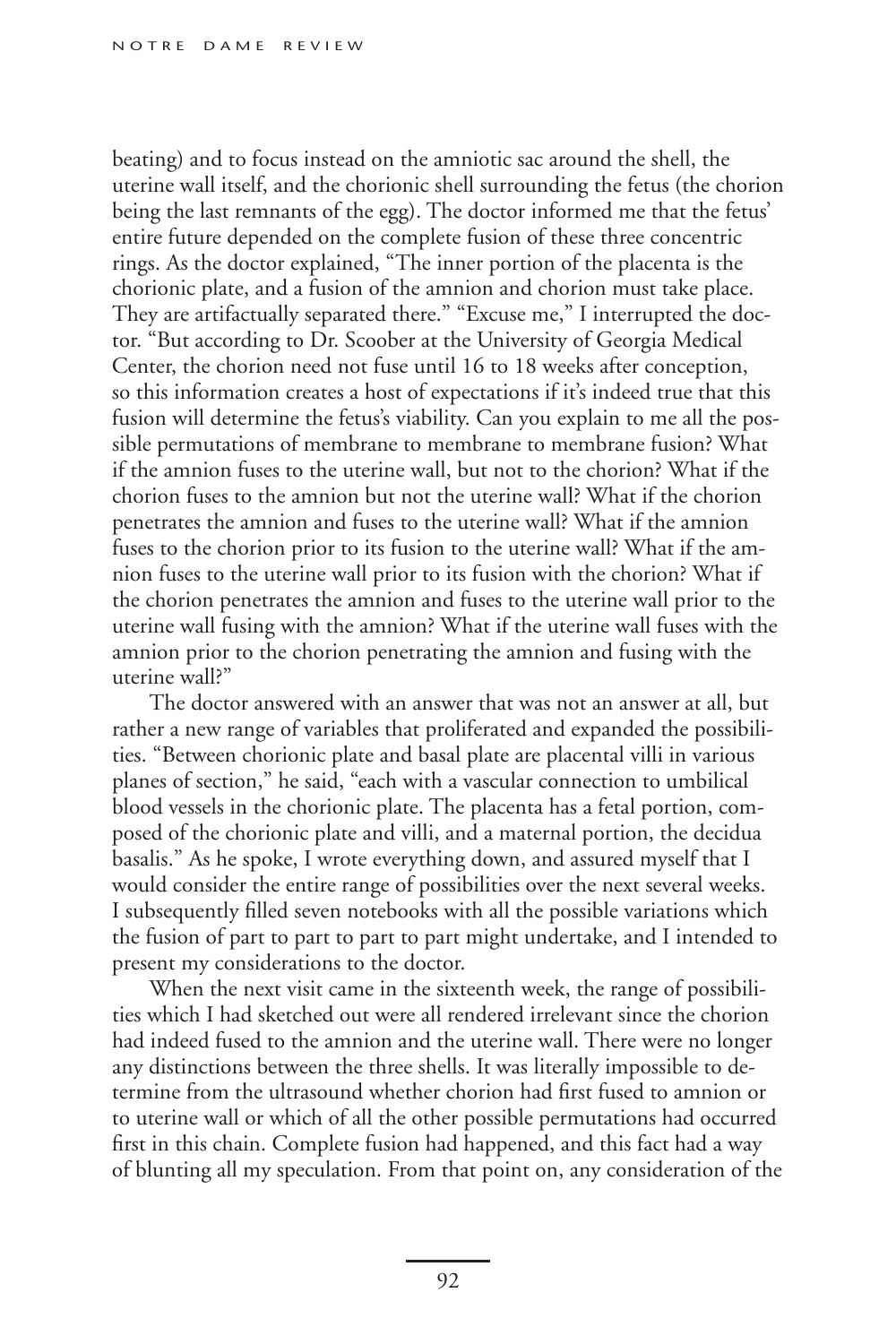fusion process only served to pique my intellectual curiosity. Moreover, the doctor was quickly moving on to other matters thereby mooting the deliberate descriptions I had jotted down in my notebook.

 "Look at the face," he said, as he pointed to the monitor where a skeletal negative of a child stared directly at the viewer complete with tiny hands on either cheek, dark eye sockets, calcified nasal formation, long jawline: the fetus resembled Munch's homunculus without the angst, though a father could be forgiven if he read terror in the dark eye sockets, frustration in the rapid grinding of the jaw. My first look into the baby's eyes left me cold and without fatherly feeling. Father *to* a homunculus. It was enough to make an expectant father reconsider the depiction of intrauterine reality through imaging technology—a reality which was previously only accessible through an act of the imagination. In black and white, in silvery negative traces, the baby was not represented as the sweet being I knew it actually was.

 "Look at that," the doctor exclaimed. "You see the large organ directly under the chest?" he asked. "That's the bladder. Your baby has an enormous bladder, and it appears to be grossly efficient." Those were his exact words.

 I began to imagine a grossly large bladder inside a normal human body outside the womb, and though the idea of a large bladder seemed positively grotesque, I was mollified and impressed that my child's bladder was also highly efficient, if not grossly so. That must be a good thing, I thought. Soon enough, everyone in the room, the doctor, a nurse, myself, as well as the baby grower, witnessed a movement that shook me straight. We saw the fetus's jaws open wide, like an alligator's—to use a common metaphor then close quickly, open wide again. "What is it doing?" I asked. The doctor answered that it was swallowing rather large amounts of amniotic fluid. "Does that explain why its bladder is working overtime?" I asked. "Perhaps," was the doctor's only answer.

 When I went home that evening, I researched this process by which the fetus swallows amniotic fluid and I found that the process of swallowing inside the womb was largely superfluous since the fetus derives its necessary nutrients through the placenta. In fact, I was mortified to discover that amniotic fluid consists largely of the fetus's own waste products, mainly urine. The fetus apparently delighted in swallowing waste, and also in processing the waste in a grossly efficient manner. Did I still long for an amniotic return? Not after this discovery. My insight into this uterine existence, garnered through technology, emphasized the primitive capabilities of the fetal body, and highlighted the infinite regression of the womb itself. Even as the womb served as the site of production where the baby was made, the baby itself was already operating as a machine without consciousness or morality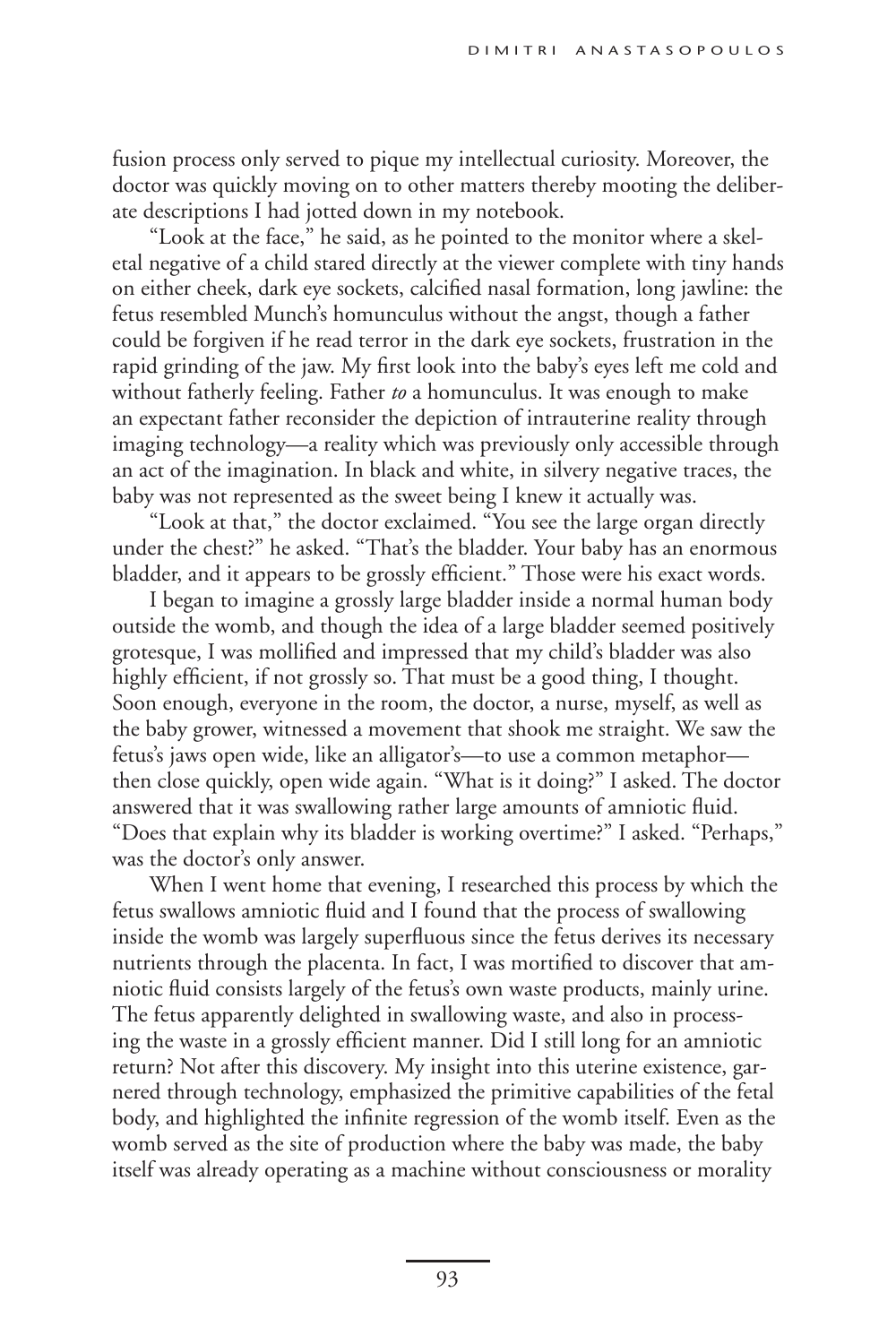of any kind, unless I were to assume there was a quanitifiable pleasure in the swallowing of amniotic fluid. Indeed, in a female fetus, eggs were already developing that might one day repeat this act of mechanical reproduction.

 In order to distract myself from this vision of my child as a rudimentary machine, I tried to search the web for information which would explain or otherwise contextualize this form of crude ingestion. I combined the search terms "swallow" and "excrescence" and was immediately lead to a page I would rather not discuss (although I should point out that the word "excrescence" returned a more literary set of sites than it might imply) but through persistence I eventually discovered that the earliest forms of life on earth, some of which still exist in their almost pre-evolutionary form, relied on the ingestion of waste for survival.

 One might draw a straight line from the hagfish (whose form hasn't changed for several hundred million years) to the human fetus in its sixteenth week, to the prisoners of Masada who ingested nutrients and then processed those nutrients which they ingested again and again for the length of the siege. The hagfish, likewise, feasts on decomposing animals, on sulfur fumes at the bottom of the earth's oceans—which is to say, on waste—and it secretes massive amounts of slime as a defense mechanism. Because females tend to produce large eggs in small numbers, their large population sizes suggest a low death rate. They tie themselves in knots, and slide easily into and out of such knots. They sneeze to unclog their nostrils of their own slime. Newly hatched hagfish look just like the adults, but have both male and female sex organs. When they mature, they will be either male or female, but have the ability to change from one to the other if the population numbers demand it. In Korea, almost 5 million pounds of hagfish are consumed each year. Elsewhere, hagfish skin is processed into "eelskin" boots, bags, wallets, purses, and other products. In short, the Darwinian continuum between the hagfish and the fetus machine in the baby grower was *perhaps* traceable, but this tangent on the hagfish had been taken initially as a simple distraction, and I continued to treat it as such.

 The important thing to remember is that my absolute exposure, my absolute susceptibility, to the rudimentary images of the fetal machine through imaging technology—had forced me into a curiously scientific if detached relationship to the baby still growing at the site of production. My will to understand the birth process, to become more informed, had succeeded in emphasizing the evolutionary and mechanical facts of human gestation. I was not prepared for this. In fact, I was deeply troubled by it. I wanted to build a sentimental attachment to my child. I wanted to adopt the caring and responsible father's demeanor: I wanted to learn to love the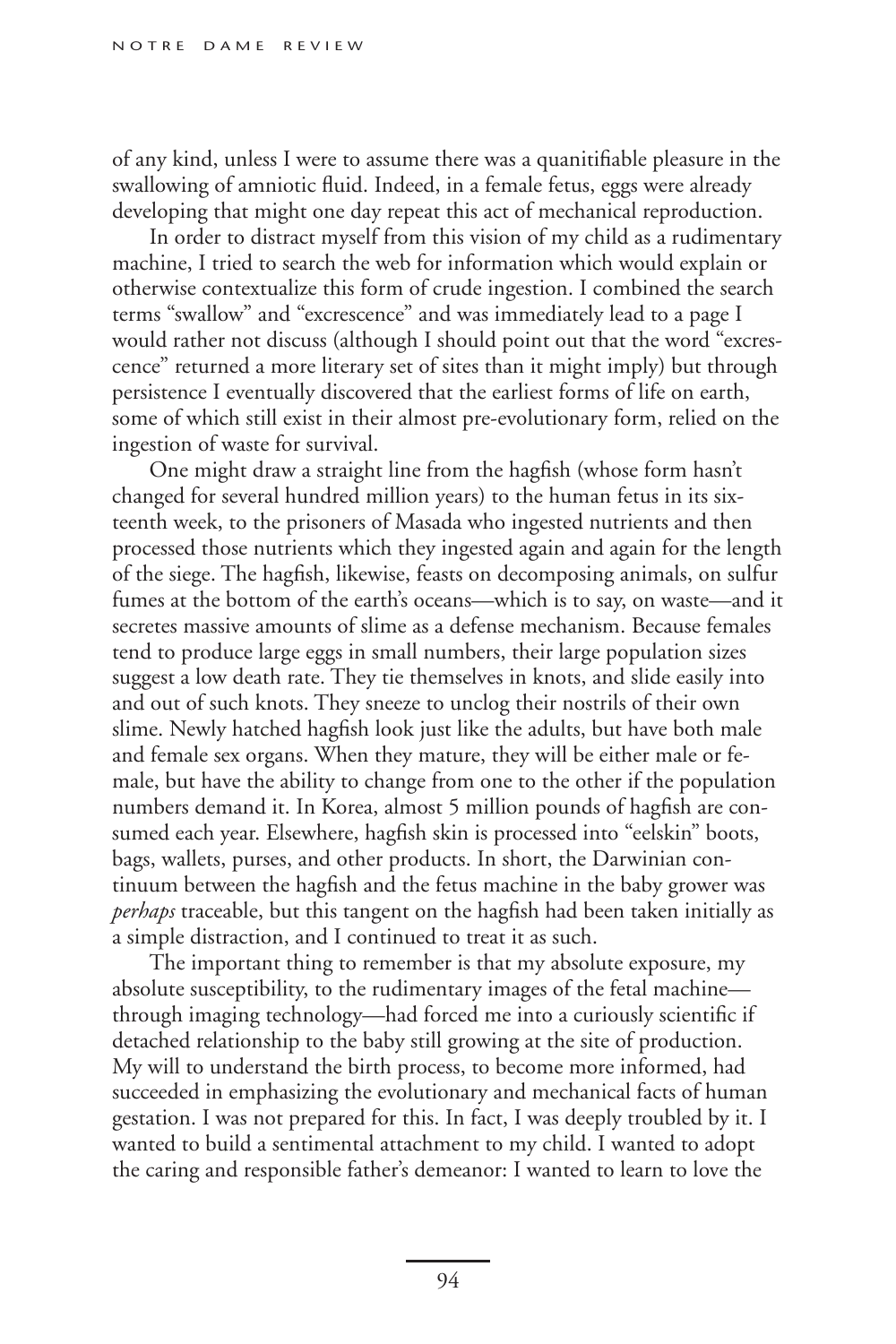child *prior* to its birth. Instead, the more I thought and learned about the child, the more detached I became. In the past, I had often made appointments with my psychotherapist in similar times of distress, and so I resolved to visit her immediately. As usual, we talked through my concerns, and as usual, she put me in touch with a support group which might demystify my particular anxiety. Since so few expectant fathers in the Buffalo area were honest enough to admit the psychic damage they had suffered after viewing medical imagining technology, this support group (known as UM: Uterus of the Mind) only met with some regularity on-line. There were seventeen members in the group, twelve Americans, a Brit, two Canadians, and two Australians. I often tried to join them for live chats but a simultaneous virtual meeting was almost impossible because of our different time zones. Instead, I signed onto the listserv and was soon enough receiving both words of wisdom from the other members, and an actual study which addressed our illness—yes, the group considered the expectant father's absolute susceptibility to imaging technology an illness.

 As I read the conference report of the MTAM gathering at LAX airport in January of 2006, I was inducted into the world of pathology informatics which, on a general level, involved collecting, examining, reporting, and storing large complex sets of data derived from studies performed in clinical laboratories, anatomic pathology laboratories, or research laboratories in order to improve and enhance the understanding of patient-care. I was mostly interested in the work of one radiography team from Milwaukee, Wisconsin, which concerned itself explicitly with the production of socalled "good images" that depicted the conditions of intrauterine life in "the best light possible." The Milwaukee team's seminar, in addition to defining proper radiologic procedures and illustrative techniques, was the first to focus attention on the work environment of the obstetrics radiographer, by offering methods of handling the psychological impact of working in this field. Curiously enough, the imaging specialists were most concerned with assessing the impact of imaging technology on the medical professional himself. They completely failed to address the impact of imaging technology on the expectant father. Nonetheless, the men in the support group were savvy enough to simply substitute the words "expectant father" wherever the word "radiographer" appeared in the text. It soon became evident that the radiographer's solution to the psychic impact of imaging technology would become *our* solution. Because the radiographers resolved to present only colorful images of the fetus with a new imaging machine capable of producing a 3-dimensional portrait—which would once and for all rid us of the dark sockets of the homunculus—we too decided that, from then on, we would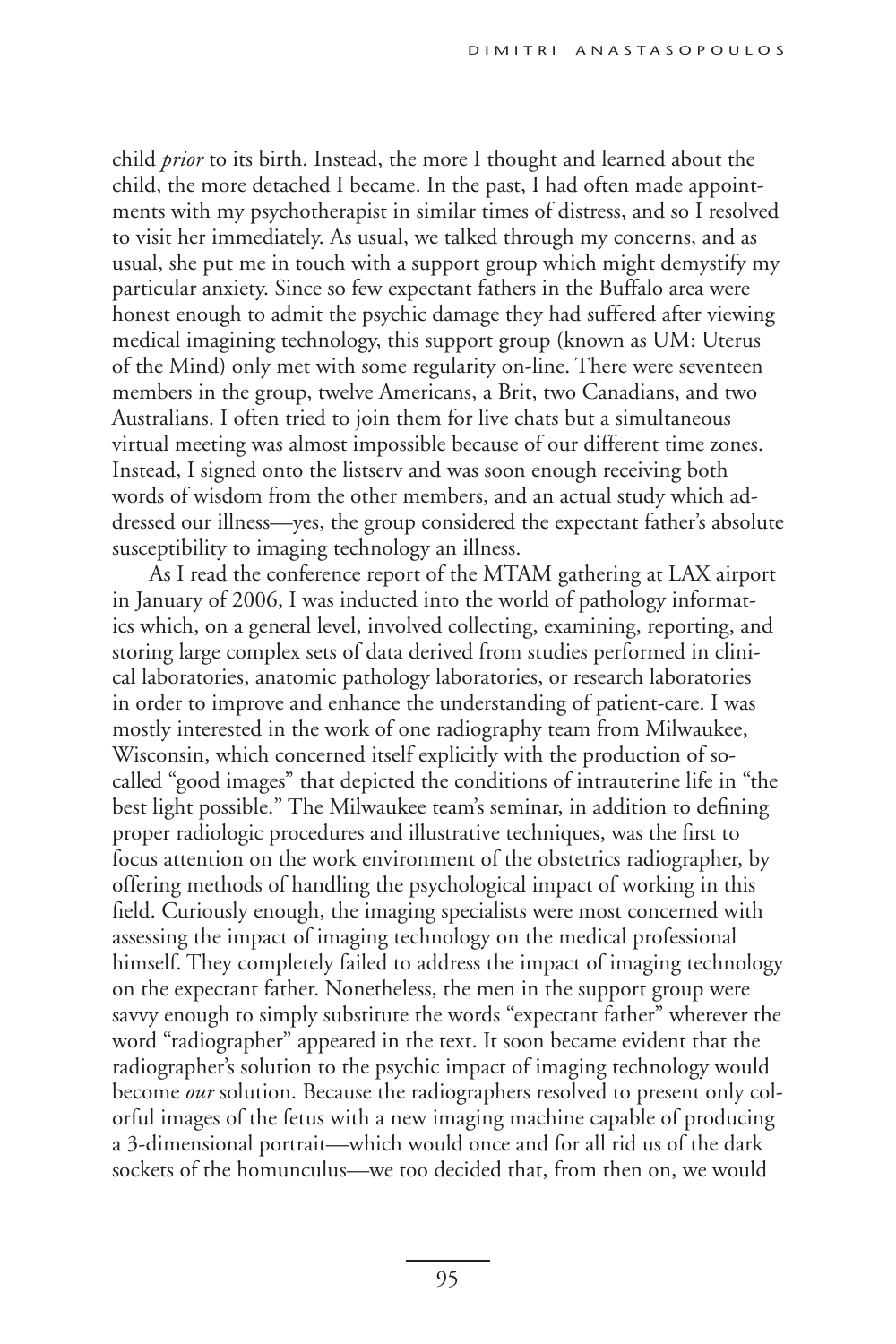insist on a 3-dimensional representation of intrauterine life. Although this option was not immediately available to me in the Buffalo area, I made plans to transport the site of production to New York City.

 In the end, however, I wasn't able to resolve my anxiety, nor cure my illness, for two reasons. First, the baby-grower refused to subject the fetus to a continual bombardment of now even more powerful and ultraspecific sonic pulses. Second, I was forced to sign off UM's listserv after receiving a few rather alarming emails. One arrived from a Canadian member, Robert M., who requested that we meet at the SkyDome restaurant in Toronto to discuss our impending pregnancies. When I refused, he reported to the other members that I was an elitist who would not make an hour's trip north to commiserate with him. I was roundly vilified even by members from halfway around the world. I naturally apologized to the members and tried to explain my hesitation (which, honestly, I didn't understand myself). I only knew that I was not in the mood for human contact. I had come to the support group in search of information, in search of facts which would complement what I already knew of my impending fatherhood, facts that would open up into a range of loving possibilities to come. My hopes were dashed, however, by other messages I received from the listserv by members who had remained anonymous or hidden until then. The emails were blunt, if somewhat opaque, as they simply listed a range of seemingly unrelated key words. The words needed more context, and luckily the authors had provided links to other websites thereby affording me an opportunity for further investigation. Unfortunately, after I clicked the links, I landed on web sites which allowed only one means of input from myself. These sites accepted only one form of feedback into their information system. I *had* to complete virtual shopping carts. I *was* to purchase medication that would address my despair.

#### *Phase Three: Fetus to Freeze*

On June 3rd, 2006, at 5 pm, the baby-grower was well into labor and was perhaps an hour from giving birth. The nurses had injected the baby-grower with pitocin, a drug that induces labor even though it exacerbates the pain of each contraction. The doctor had already performed an episiotomy, which is the slicing of the perineum, the fold of skin between the anus and vagina. The baby-grower had asked for a drug and had been given nubane, which I later learned does not dull the sensations of pain at all. Rather, it produces a dull feeling similar to alcohol intoxication. A corkscrew had been inserted into the baby's forehead as a means of monitoring its heartbeat. An hour later, the baby was pushed into the world; and immediately, its eyes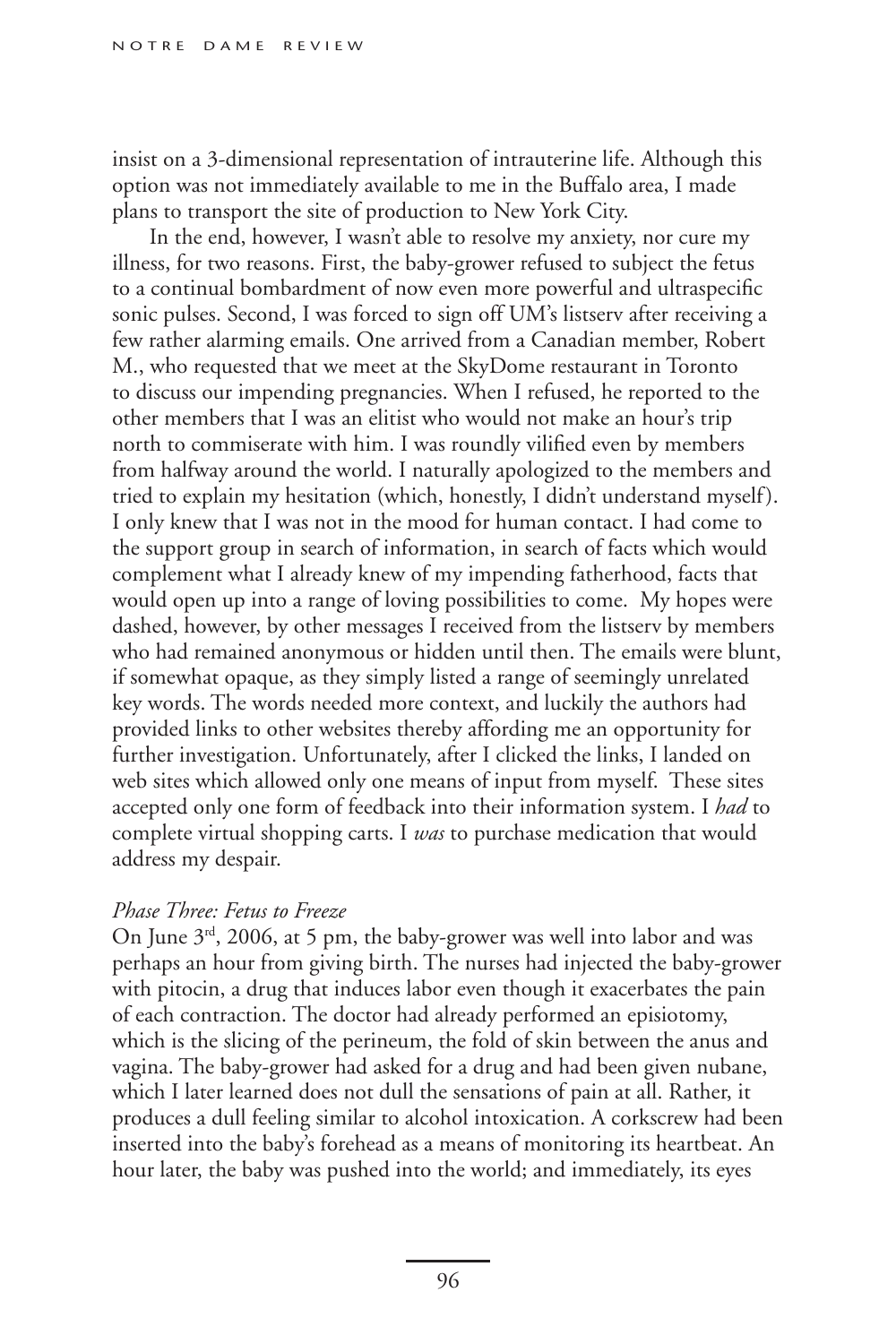were salved to prevent blindness in case of an undiagnosed STD. At that moment, the doctor turned and asked me, "Do you want us to freeze the umbilical cord for the possible future harvest of its stem cells?" This was the first I had heard of the frozen umbilical cord option. In all the literature I had read, in all my discussions with medical professionals, not once had the possibility of freezing the umbilical cord ever been mentioned. I was simply stunned by the doctor's question. How could I possibly answer? I needed to do research, I knew that immediately. I needed more information. What were the benefits of freezing the cord? Right there, I needed to arrest the ticking of the clock. Even while the baby's umbilicus was shrinking, even as its life was springing forward, a decision had to be made, and this decision relied on finding the *right* information—as soon as possible. I briefly thought to ask the doctor, "Can we simply freeze the baby as well?" I needed more time. Yes, time would afford me the kind of information that could be verified. I needed to foreclose on the doctor's question, to disregard any form of information which relied on speculation, on my subjunctive moods, or on saccharine issues of morality. I needed to obliterate information that always deferred to a not yet verified future, and which therefore anticipated a future that would never ever arrive. I needed facts, no feedback loop at all.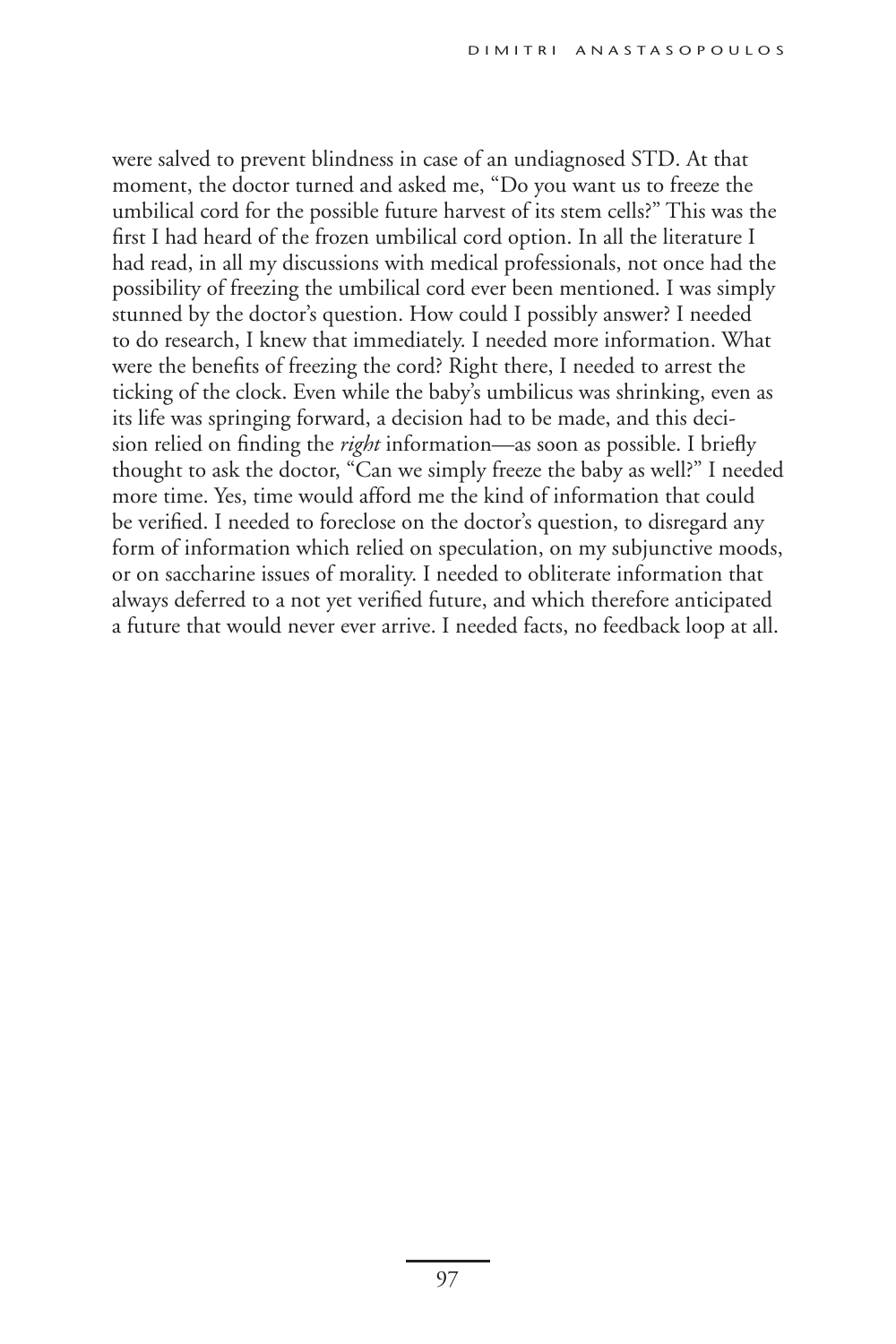# **WYCLIF PLACES HIMSELF, HIS ROOM WITHIN THE TEN CATEGORIES OF ESSENTIAL BEING**

*Thom Satterlee*

1. *Substance*

My most general genus is this: *substance*, from which I descend through many subaltern genera—corporeal, animate, animal until the word *mortal* separates me from the angels and I fall with pigs, oxen, horses, and birds, all my categorical companions, till we reach the *rational*, where I must break from them and join my own, my specific species, which is called *man*.

#### 2. *Quality*

I contain such accidents as are called inseparable: my skin, white; my eyes, blue; my nose, the shape of an isosceles triangle tipped on its side. To these are added more passing traits: my age, eighteen years, three months, twelve days; my hair, shorn in a circular fashion about my bald head and indicating my station, clerk-student. Also transitory is my hunger, which dinner (I hope it is soon) will soon vanquish.

#### 3. *Place*

I am in the world God made in the stench-hole called Europe on the island of England in the town of Oxford within the walls of Balliol.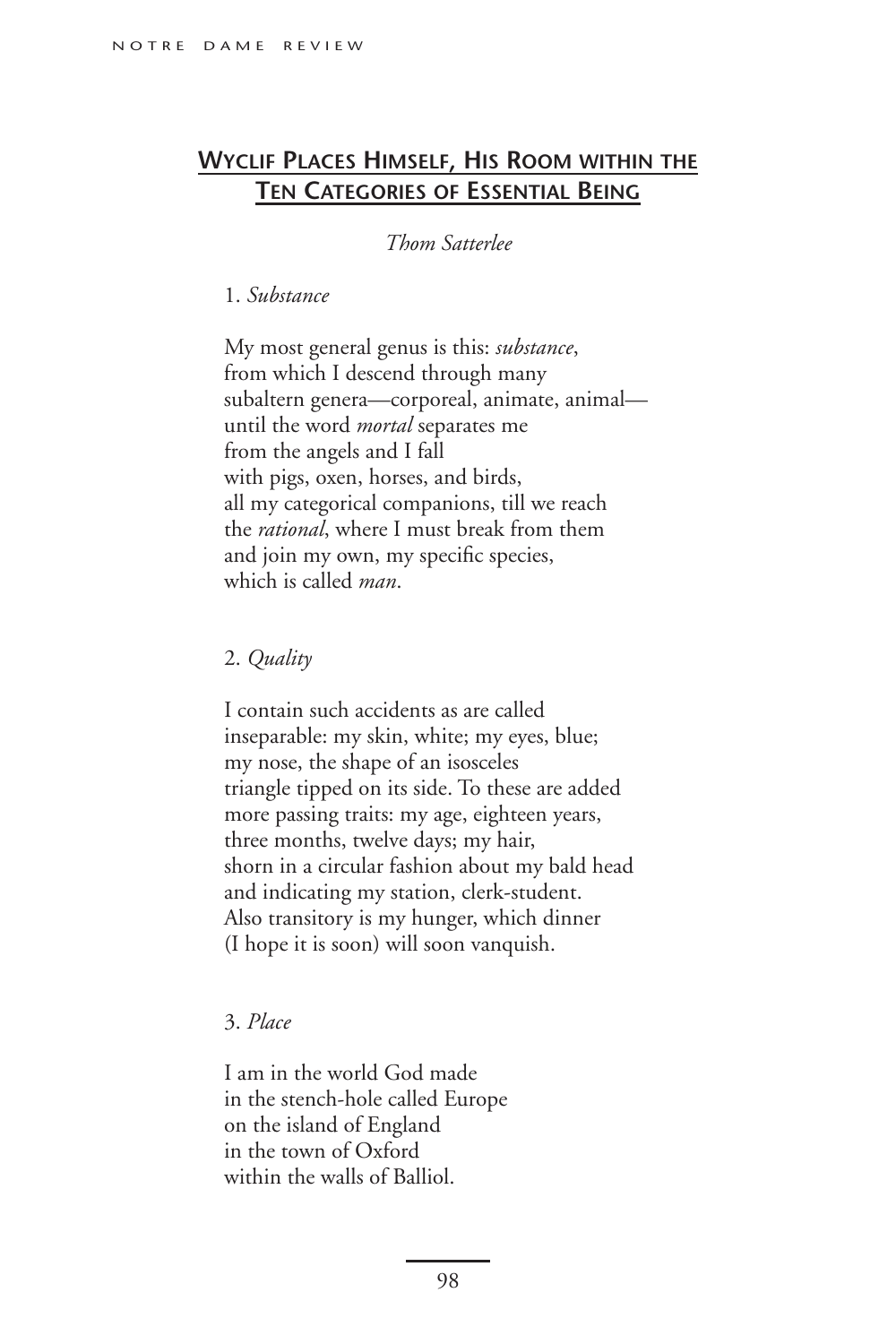I am not inside my father's home. I am not in Wyclif-on-Tees. I am in England in the stench-hole called Europe in the world God made.

## 4. *Time*

March 17, 1347, the Feast Day of Saint Joseph of Arimathea, patron of gravediggers. All buried today are buried in Christ and rise three days, three years, or three centuries from now. No one knows the day or the hour. In similar fashion the mealtimes here at Balliol Hall remain hidden. Reports have been made of a beef stew, but so far these are only rumors.

#### 5. *Quantity*

Five students with heads bowed over books. Five books. Two tables. One window. Three ceiling beams. Two vertical posts. Three dogs lying on the floor. The students belong with the books. The tables belong with the posts. The beams belong with the dogs. But the window is in a category all by itself.

#### 6. *Position*

I am sitting at a table with a book in front of me. On my left is Geoffrey, and on my right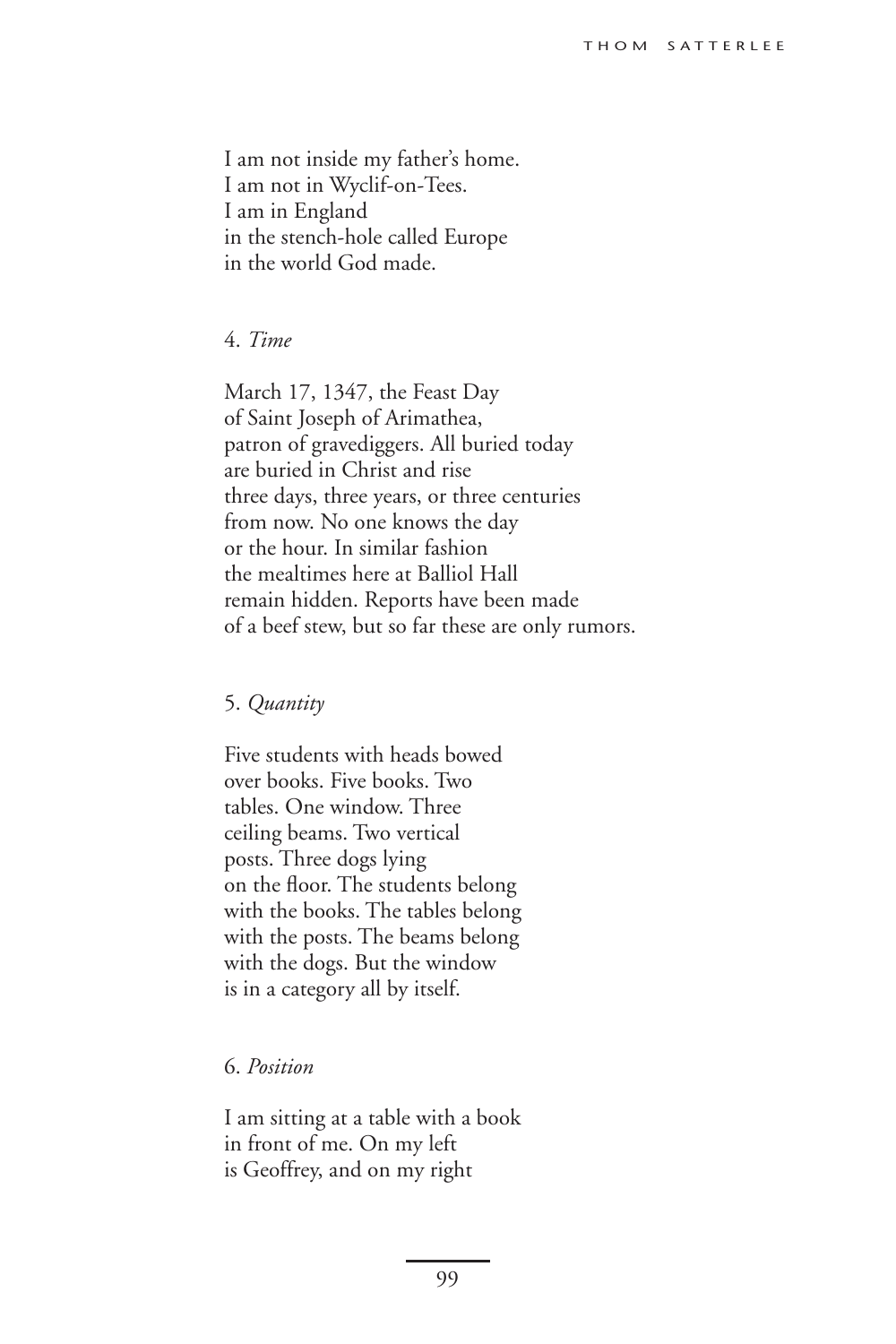is an empty chair. Under the table there is a dog with its muzzle on top of my feet. We are all of us underneath the ceiling, itself underneath the sky. Behind me is a door that leads to the kitchen. I keep turning around to look.

#### 7. *Relation*

I am a son, a brother, a nephew, a cousin. In relation to this book, I am its reader. In that sense, I am related to all who read it before or will read it later. We are book-brothers. The author who fathered these words is then my uncle, his words are my cousins. The books he read are the ancestors we tell tales about around the fire and sigh for our lost ones.

#### 8. *State*

He gives as an example of this, "to be wearing a cloak." Coindentally, I am. It's cold, and so I wear a black cloak over my grey robe. And yet, why wouldn't clothing be to the person as an accident is to *substance*, thus categorized under *quality*, subcategory separable? I'm confused. And what is confusion but a *state* every being wants out of?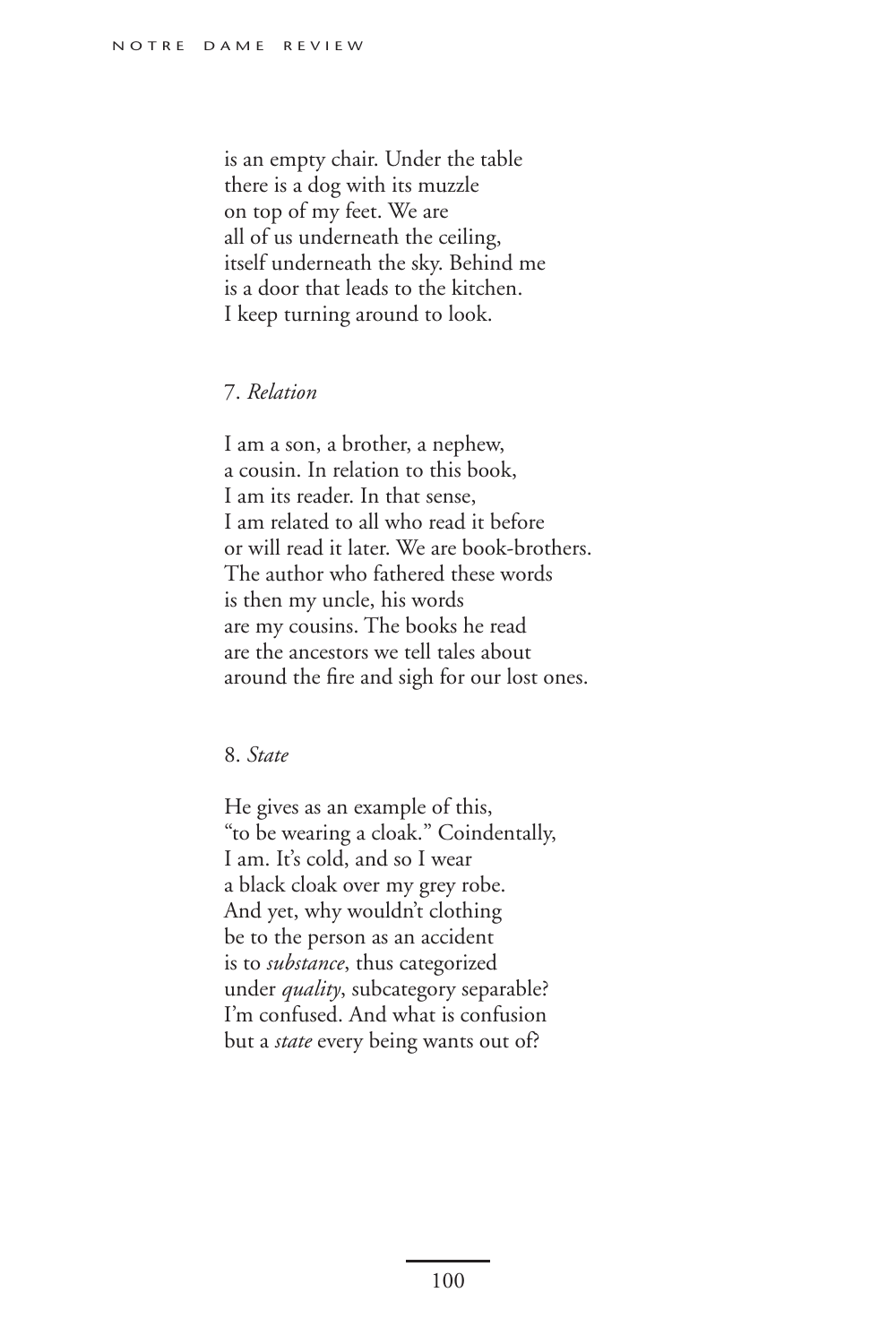#### 9. *Passion*

It's better and worse than I imagined. Confusion, it turns out, is a *passion*, as, for instance, paper when it burns is said to be undergoing a *passion*. Anything something outside of me causes me to be is my *passion*. The definition extends to acts of privation. Cold, hunger, loneliness these, too, are my *passions*, my many *passions*. I am full of *passions*.

#### 10. *Action*

This one is the simplest of all. I stand. I pick up my book. I walk past the table and up the staircase. I enter the bedroom I share with three others. I set my book on the straw mattress where I will (sweetest *action* of all) sleep tonight. Then I walk back down the stairs, sit down at the table, listen to the Steward say grace, and (finally!) dip my bread in stew.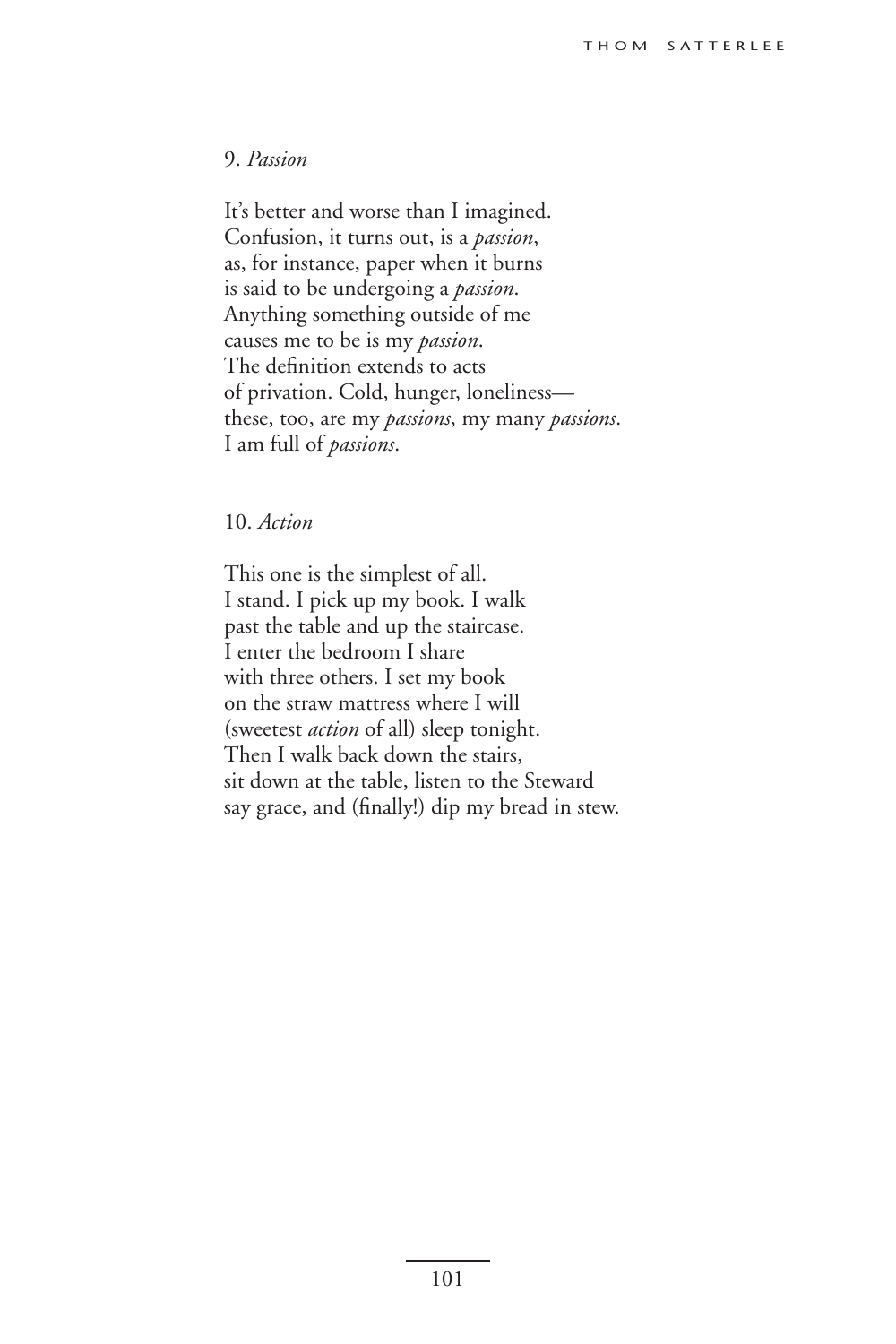## **A VISIT TO LUTTERWORTH**

#### *Thom Satterlee*

#### 1.

On a chain-link fence outside the city limits a sign handwritten on a piece of cardboard: "Any person who cuts the manes or tails of these horses shall be prosecuted."

It was after one in the morning. We had stopped to check the map on our way to Wyclif's church when our headlights fell on this warning. In the quiet car, with only the courtesy light on,

Kathy spoke her first thoughts of Lutterworth: "This place is evil." Somewhere in that field we couldn't see, horses must have slept with one eye open

and one nostril flared to scare marauders, while the farmer sat in his kitchen with the light on, his coat on a hook, and his boots pointed like double barrels at the door.

#### 2.

We tried but couldn't find the church that night. Instead we found a group of men loud, drunk, stumbling on the main street. One held another's head

pinched between his arm, and someone shouted, "Hit him! Hit him!" We agreed not to ask them for directions. Back at our bed and breakfast

one press of a button opened the gates. We drove through, our tires crunching gravel and stirring two horses, who turned their heads and watched us through their stable doors.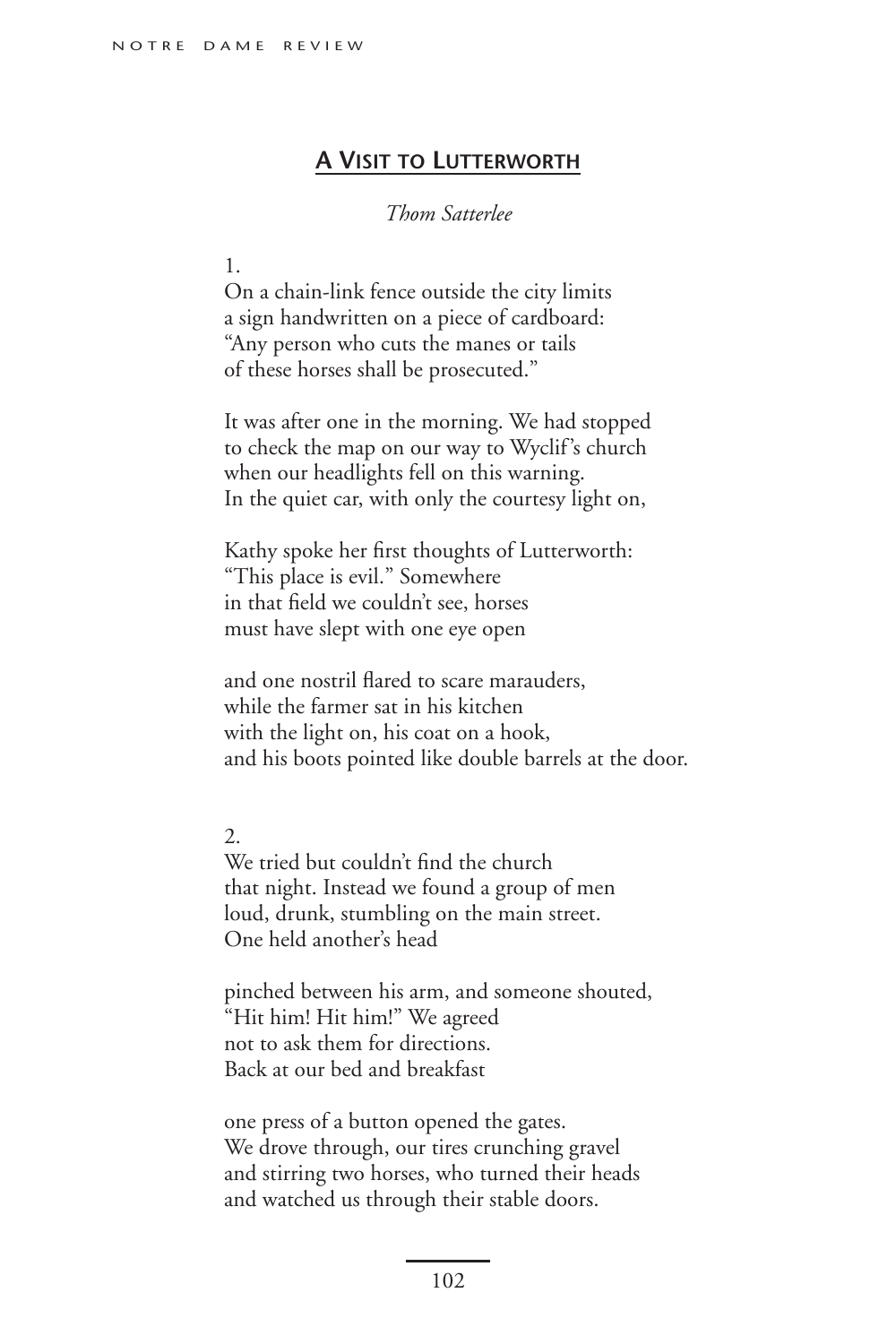3. I thought I knew Wyclif's church from pictures on the Internet. It has gravestones leaning over, almost falling, as if the dead who don't pay rent, but can't be evicted

are doomed to watch their homes collapse slowly on top of them. I didn't know that every church in England has the same stones and the same unflinching landlord.

And so we waited in front of the wrong church for twenty minutes before we realized we waited in front of the wrong church. It took directions from a paper boy, an illegal turn,

and a side gate that mercifully wasn't locked for us to make it in time for the service.

#### 4.

We entered through a heavy wooden door. Inside was silence and stone walls set in place seven centuries ago. A man gave us programs and pointed

to the smaller sanctuary, just beyond a fresco of the Doomsday. We only had to look up to see the dead come out of their graves,

some with one foot still in the ground. Above them, Christ sat on a rainbow-bridge, his bare and still-wounded feet dangling over the edge.

#### 5.

I knelt for the Prayers of the People. It must have been the Rector's voice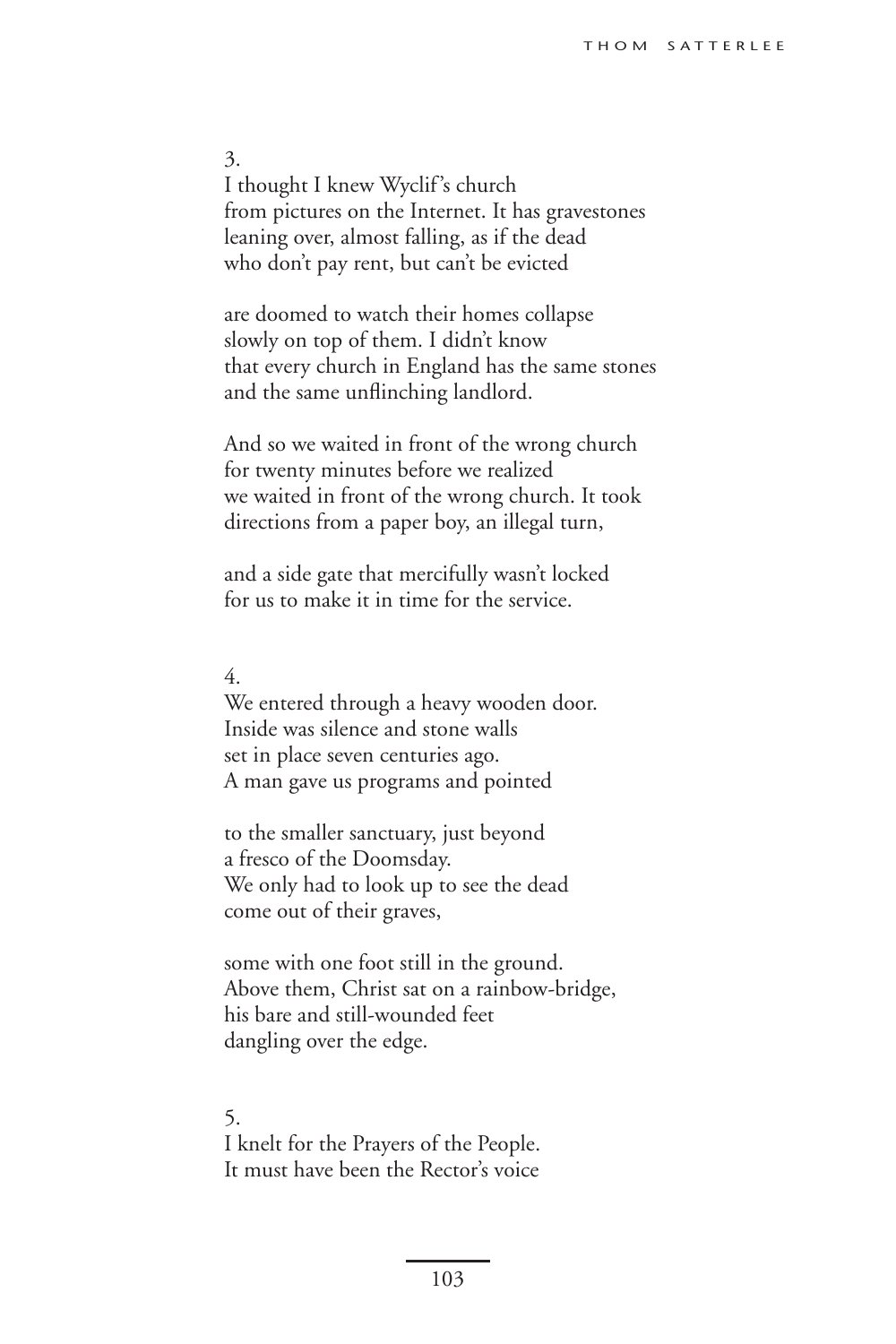or jet lag that made me imagine my pew lurched forward

and hovered over the chancel where Wyclif had been buried. But I could also believe in bones, even a chip or trace

left behind when the Bishop's men dug Wyclif up, tossed his remains on a wagon and drove off to the River Swift.

Whatever moved me felt real as a dream, and brought me the closest I've ever come to communing with the dead.

#### 6.

After the service, small talk. Where we're from and why we've come. From Indiana. For research. The Rector and my wife find common ground

in Colombia and the story of missionaries kidnapped and killed. It takes the smallest crack and the dead enter our conversation, like that other fresco, the one we didn't see

coming in, but looms over us now: "The Three Living and the Three Dead" it's called from a French legend where three kings encounter

three skeletons. "We were once as you are now," the skeletons say and the kings flee. Their words hang in the air above our words.

I listen and nod.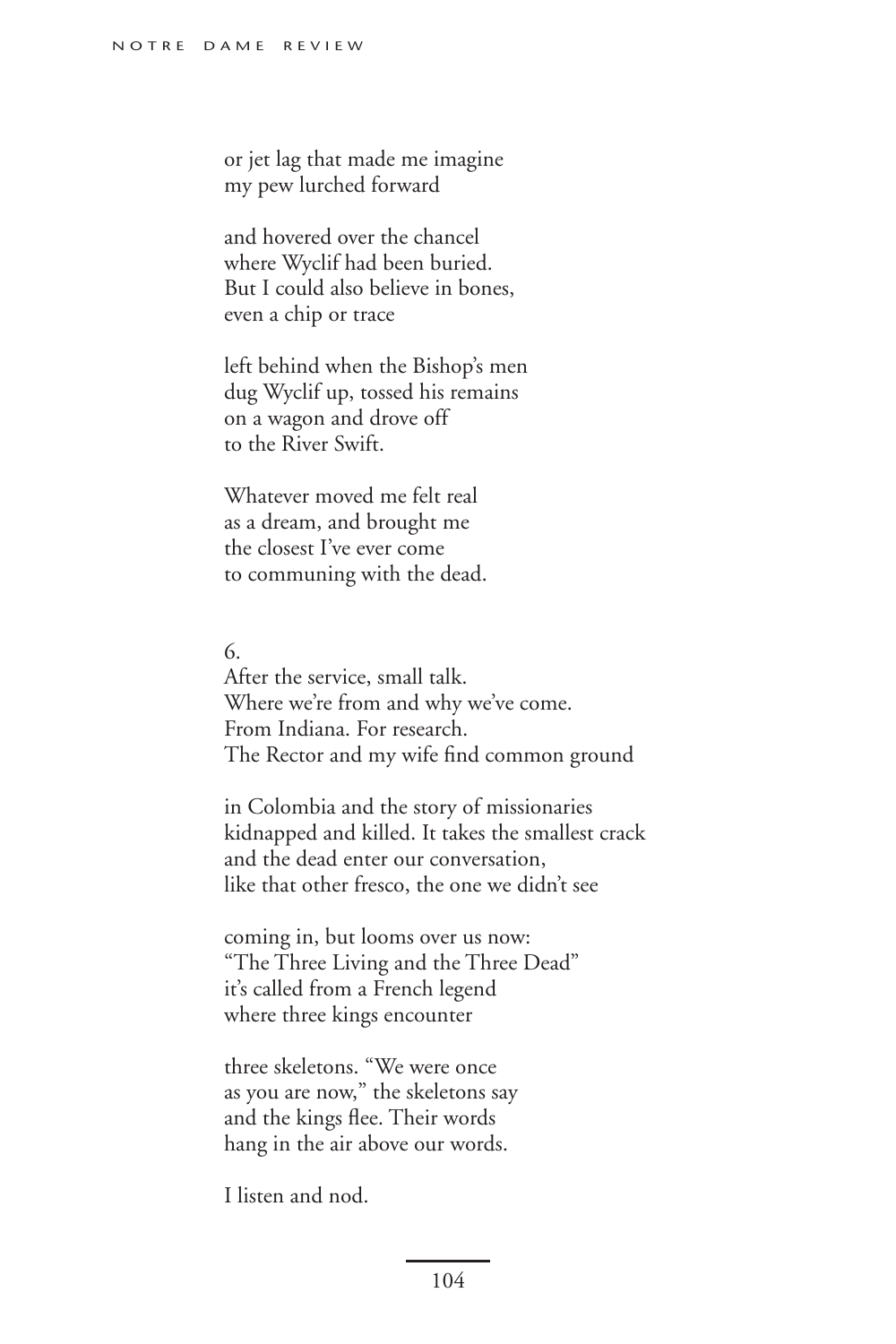# **THE FIRE OF LONDON**

#### *Dana Roeser*

Thomas Farrinor (or Faynor), a baker in Pudding Lane, just north of Billingsgate fish market, failed to put out the fire under his oven. His house caught light. Flying sparks fired the Star Inn on Fish Street Hill. A Thames Street tallow-chandler's went up in flames, which were fanned by a strong east wind. Roy Porter *London: A Social History*

 In this bottom bunk, under the white wire mesh of my husband's bottom,

 I try not to panic. Stalactite plastic wallpaper, a dirty cream-color, to my left. *Those rats in the*

 *underground, under the tracks*. It is summer and I can't decide if my favorite

 is the man playing the kazoo on the first leg of the straightaway that leads to the Northern

 or the one in sunglasses in a crook in the tunnel at Tottenham Court Road.

 He plays jazz on his electric guitar, has his drum machine set at

 a good snare pace. The effect is liquid late Santana. He doesn't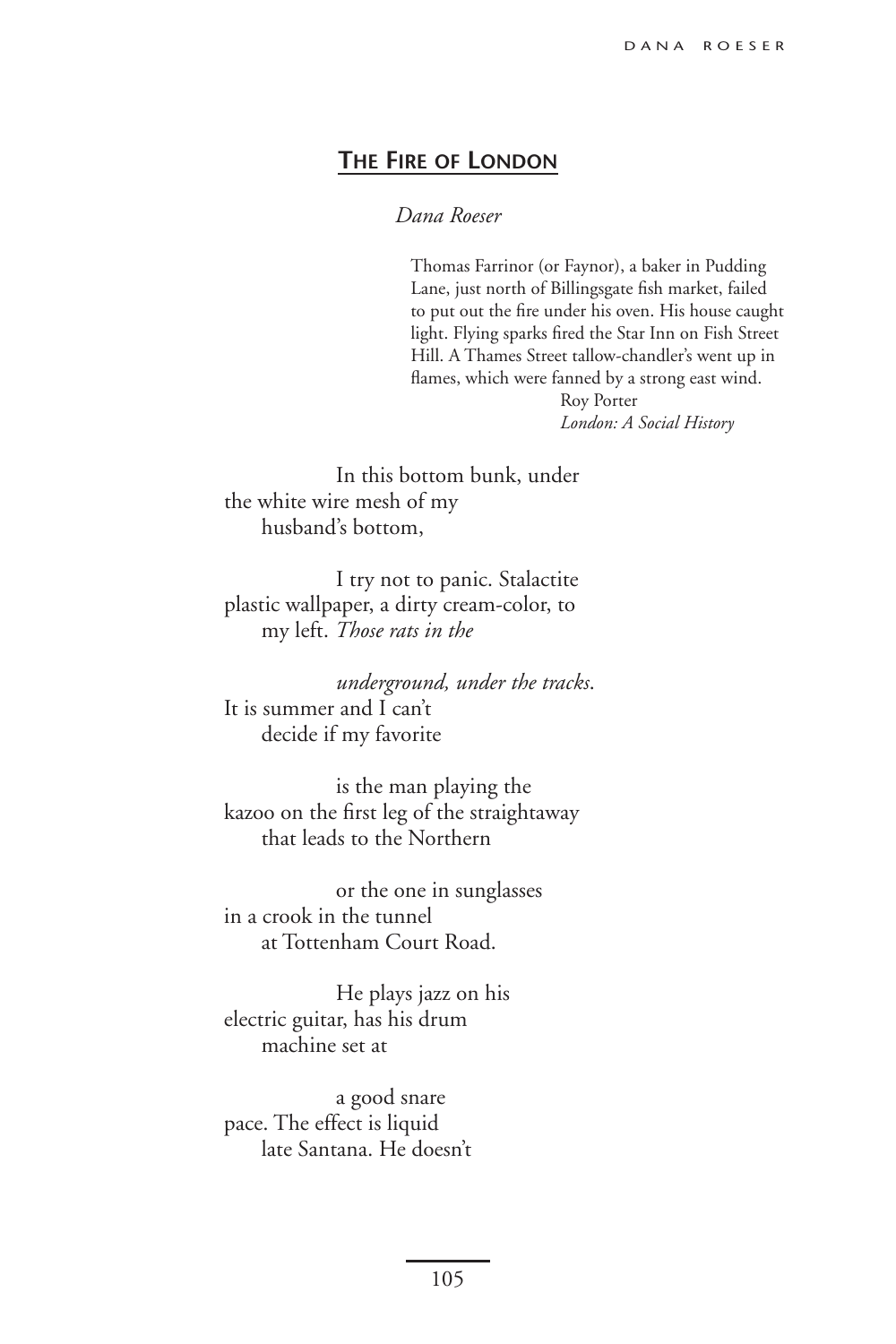look angry, bitter, in those mirrored sunglasses, or even unhealthy, at the end of the

 people-sized cylinder where it turns left and shoots us down a quick flight

 of stairs to the platform the track headed west to Notting Hill Gate. Right before the turn

 for the stairs, facing you, is a large black and white poster, advertising meditation—how?

 At St. Martin-in-the-Fields, the chamber orchestra plays Hayden, Mozart's Clarinet

 Concerto, Requiem. It is so sonorous/gorgeous, it doesn't seem like music. Certainly, no relation

 to my hacking attempts at reading notes, keeping time on the piano. St. Martin-in-the-Fields,

 three-hundred-year-old bottle of wine, acoustics so perfect, they cannot be replicated, so

 all of the recordings are done here, a strip of numbered tape along the backs of pews to assign seating.

 It only happens, can happen, here, that sound—and the orchestra members, the chorus, down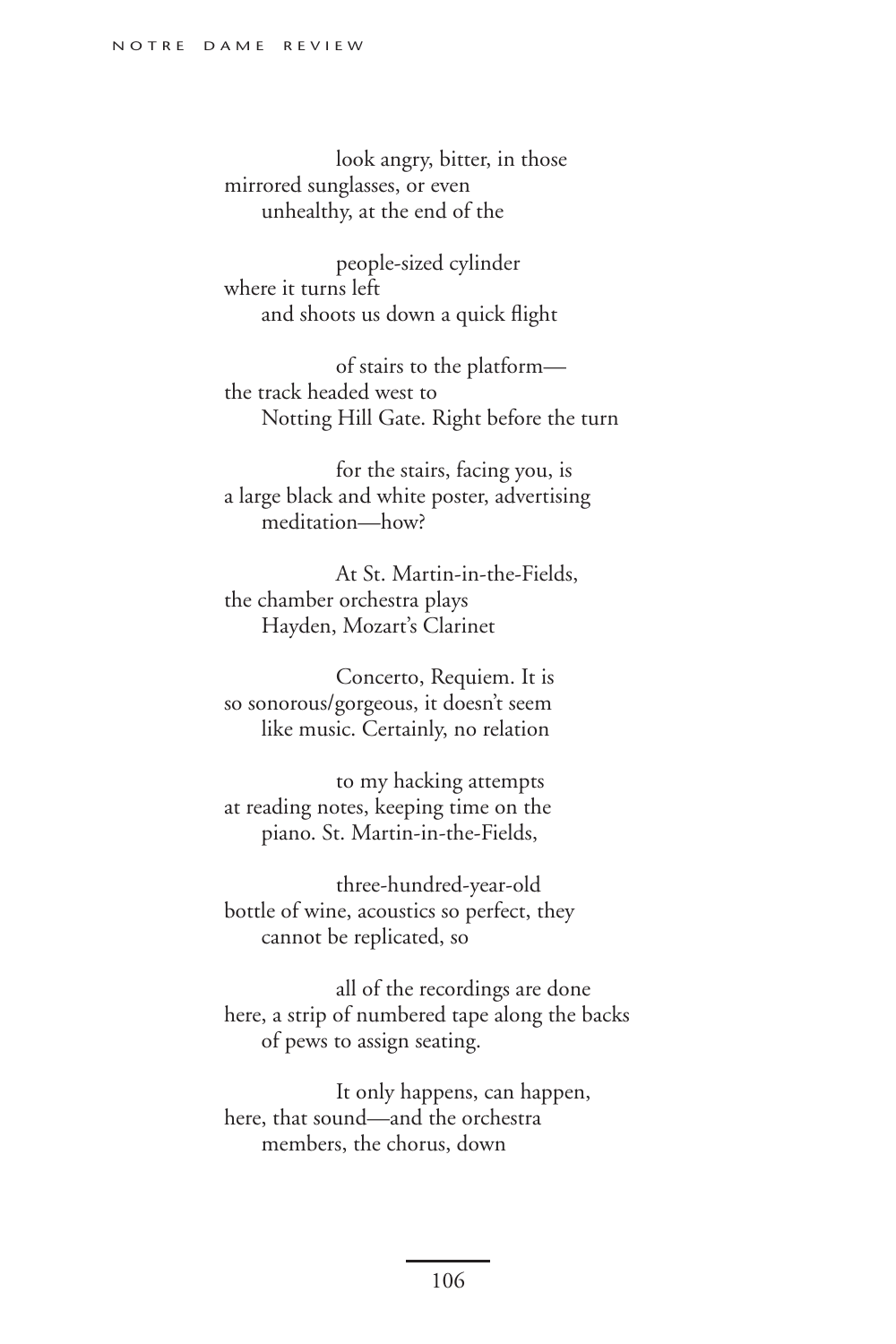in the "Café in the Crypt" in the interval, sipping wine and eating salmon pie, casual as you

 please. St. Martin-in-the-Fields is under renovation, but you can bet they won't touch

 the sanctuary, sacred decanter. This hotel room weirdly smells like fire and I

 remind myself it is simply the sloughed skin of many hostel dwellers before us, their stench.

 Directions posted on the wall: "Attack the fire with the appliances provided," and if that doesn't work,

 "Find the 'way out.'" No, of course it's not the fire of London, the cloven tongues

 of fire over the woman's, Shelly's, and the man's—Duncan's heads, at the 12-step meeting

 in Chelsea—those little Pentecostal hell flames. She attempted suicide two days

 ago—yes, she knew it wasn't advised to get involved with someone in the program. And Duncan

 said he got so bollixed up trying to figure out whether or not to say an official goodbye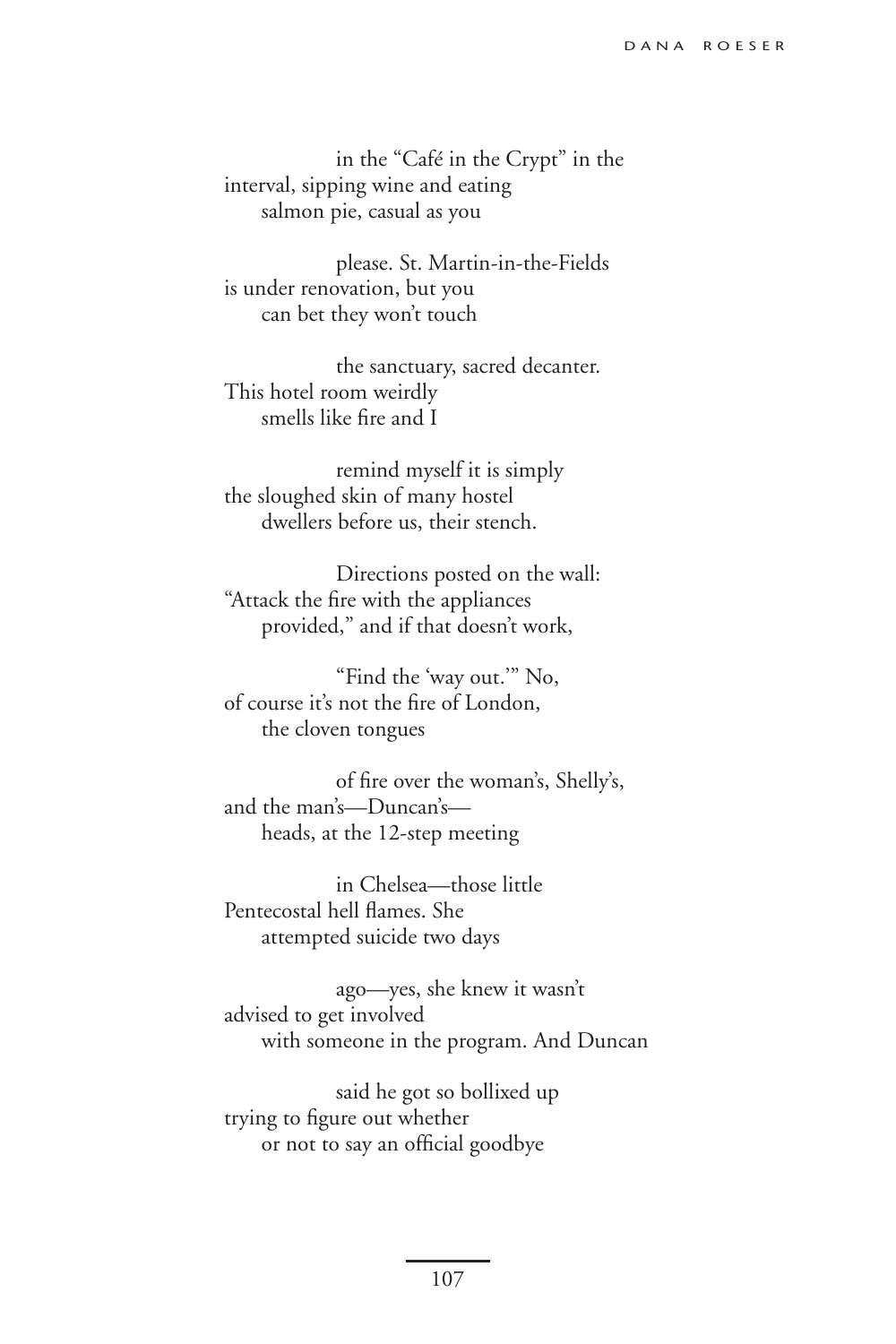to his children and what method to use (and whether he'd have to drink again to pull it off),

 he duly reported his confusion to his rehab counselor, who calmly referred him to a printed list of "relapse

 triggers," in which his behavior could be found. Edward Hopper was fascinated with light,

 was convinced the light on the second story of a building at sundown was different, more ecstatic, than

 on the first. At a retrospective, at the Tate Modern, I see each Hopper person the woman at the diner counter

 in "Nighthawks," picking at something (a piece of paper, a tea bag?), the pensive man staring out a

 window, smoking, in "Hotel by a Railroad"— struggling in her/his own personal

 hell flame, grappling with her/his hamartia, the death they are destined for: death by

 disappointment, resignation, prostitution, compromise, death by suffocation. Achilles' and Hecktor's

 heroic deaths at the British Museum, with Athena behind and Apollo turning away, respectively,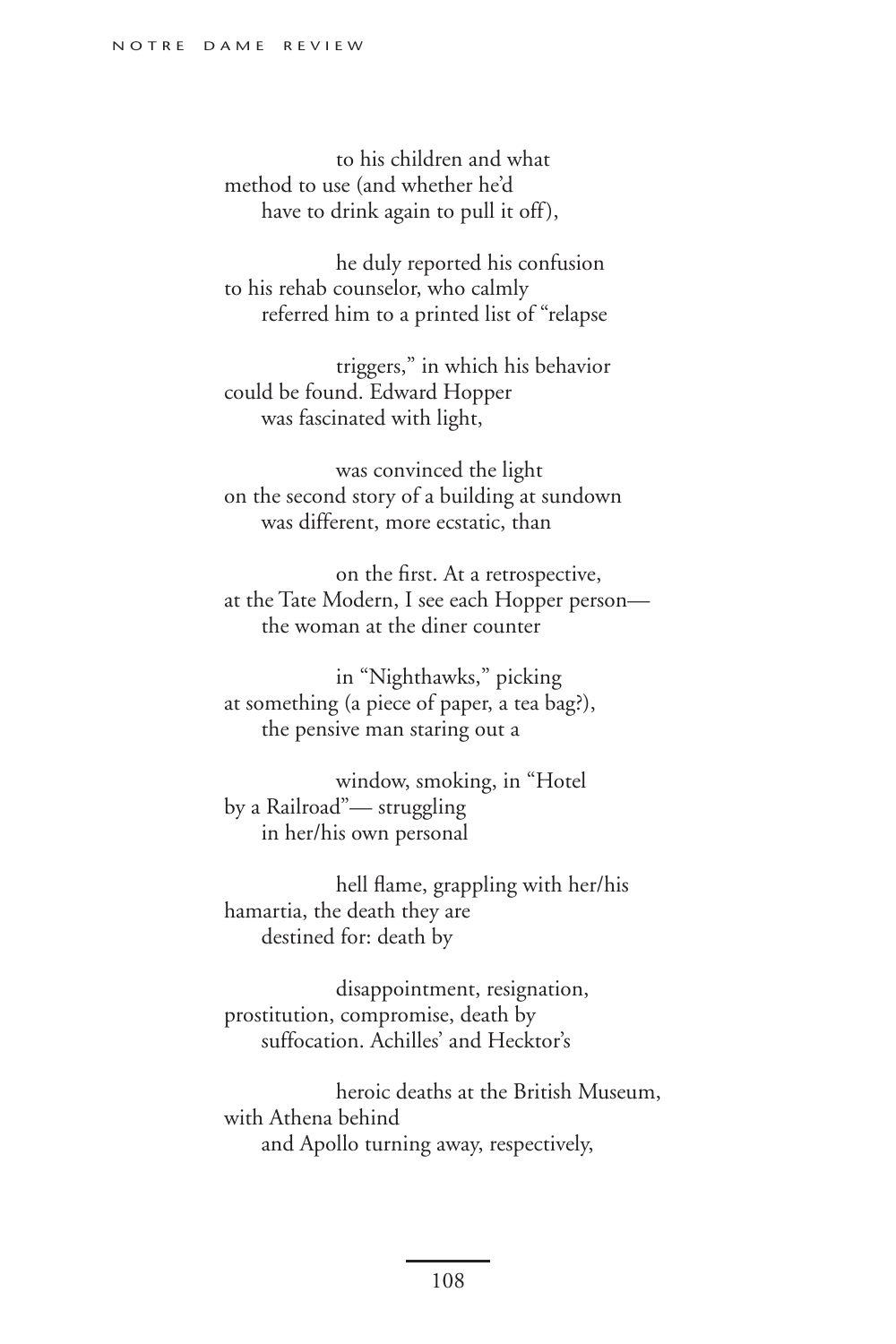as preordained. Or the other vase, on which the warriors fight nude, exposed as Hopper's

 "Woman in the Sun." The miniature cat-sized sarcophagus in the British Museum with sculpted cat head, startled

 cat face, above. The sand-blasted 2000-plus-year-old human corpse in a fetal curl, repositioned

 as in a tomb with its important, sacred, everyday objects around it vases, drinking cups, grooming tools,

 beads, coins. Even the horrifying masks suspended from the ceiling in the "Living and Dying" exhibit, meant to keep

 away the horrid devil—still and kinesthetic at once—contain the breath and power of the Holy Spirit.

 The statue of Albert, Prince Consort, dipped in gold, slumps above Bayswater, the known world at its base.

 Tableaux representing "architecture," "commerce,""engineering," "agriculture." At each corner, three-dimensional Asians

 on an elephant, Africans on a camel, Americans on a buffalo, Europeans on an ox. And above

 him: Victoria, of course, Greek gods and goddesses, Jesus, Mary, their God, and numerous seraphim. The dull-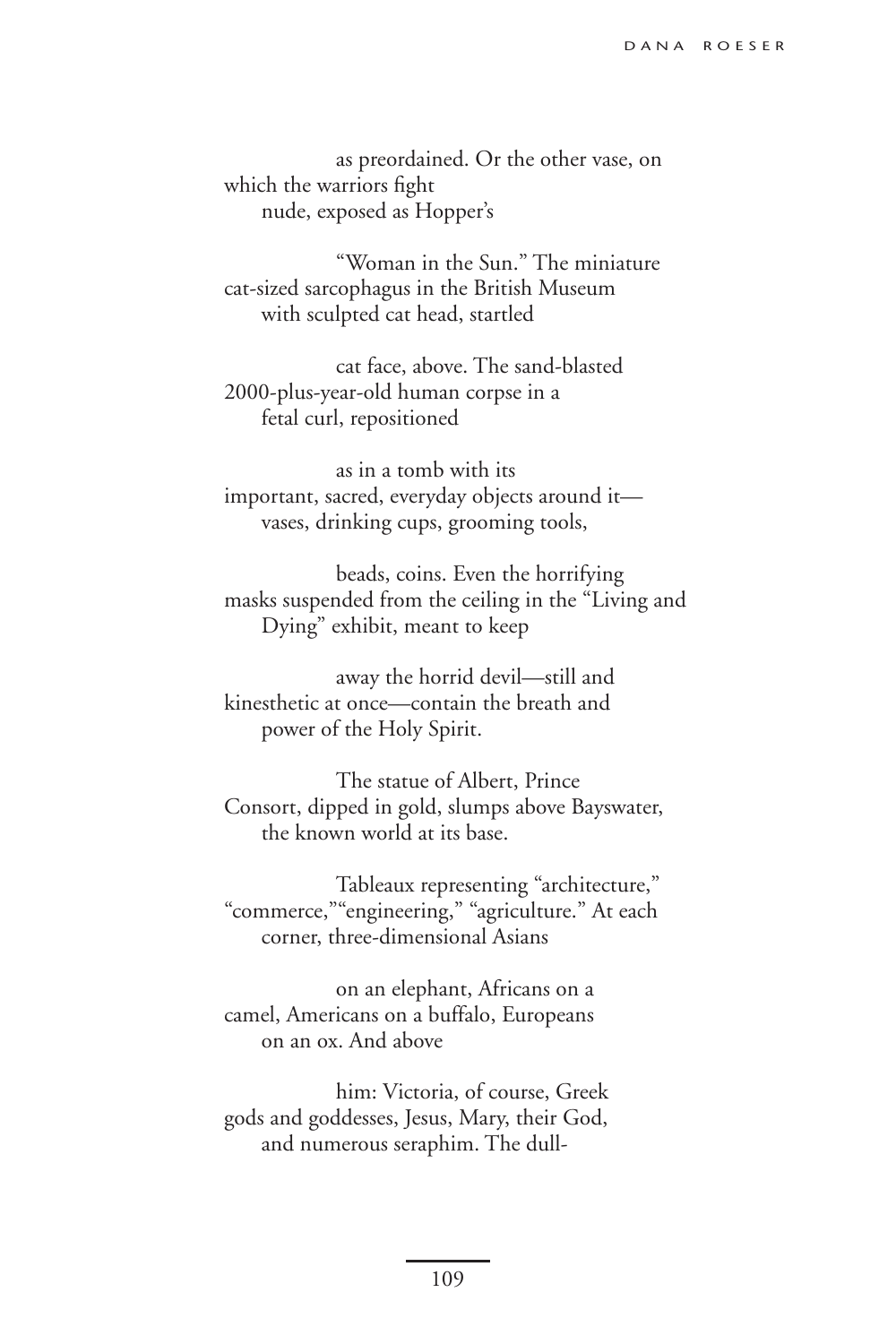eyed guard at the hostel, from Ghana, all day standing by the cement steps. Immigrant men in their

 immobilizing sandwich boards on Queensway, one hawking McDonald's chicken sandwiches, the other, computers.

 This fetid room: it hurts to breathe the air. At St. Martin-in-the-Fields, candles lit all over the sanctuary—

 the fire of London started this way, a wick and a flame. (How glad I was to hear them speak, at the

 meeting, of suicide. Shelly. Duncan.) In one Hopper painting, "Excursion into Philosophy," originally called

 "Excursion into Reality," a man, clothed, sitting bedside, staring down at a panel of sunlight on the carpet, a book

 (Plato, his wife says in the catalogue notes) downturned beside him, woman behind with her back

 to him, her skirt hiked up, her naked bottom—like my husband's pajamaed rear-end close to my

 face in the reeking London House Hotel room. Hopper's goal, to follow Goethe, to reproduce "the world that

 surrounds me by means of the world that is in me'"— the philosophy, the flame of it.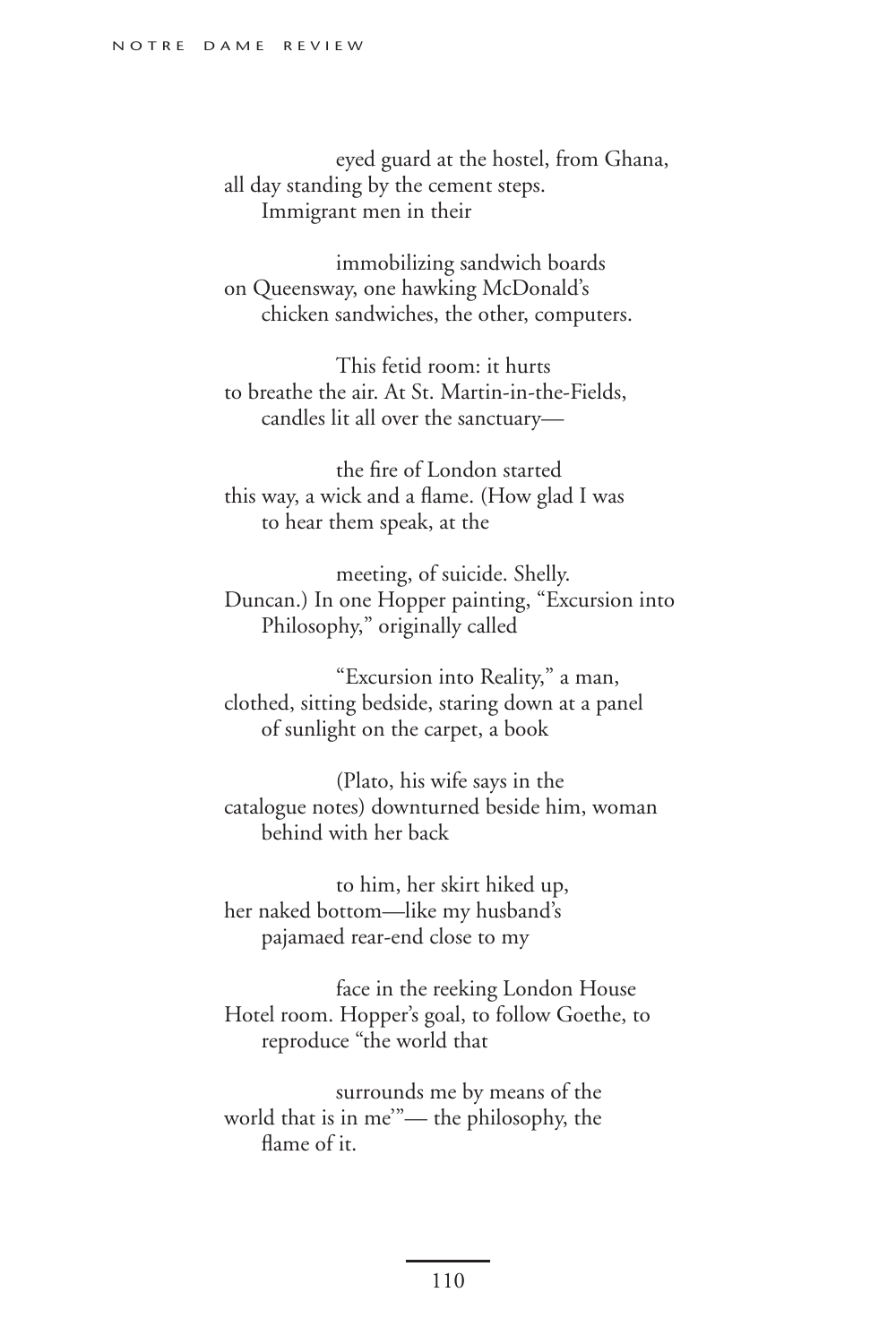### **THE MATTER OF THE PEARS**

*For the poet K.G.*

*Mira Rosenthal*

When I said the seven pear trees, the ones I had just shown her, when we had just walked beneath their branches going dormant at summer's end, a few leaves flagging the orchard's bearing where we circled, looking for last berries of the season where stubborn vines persisted, but we were late and there were none, so we sat on the grass by the stump of the evergreen that died last year, that used to hold a swing where we twisted and untwisted till we were high when we were young...

When I said the seven pear trees give us so much new fruit, we don't know what to make with bins of pears that rot and you know when one goes, the tendency to ferment catches the others' flesh like fire, like flames consuming succulence, before you can preserve brandied pears or pear butter, the whole batch is gone, and she sat there leaning forward, listening and smoking like she already knew the eager fleeting nature of flavor.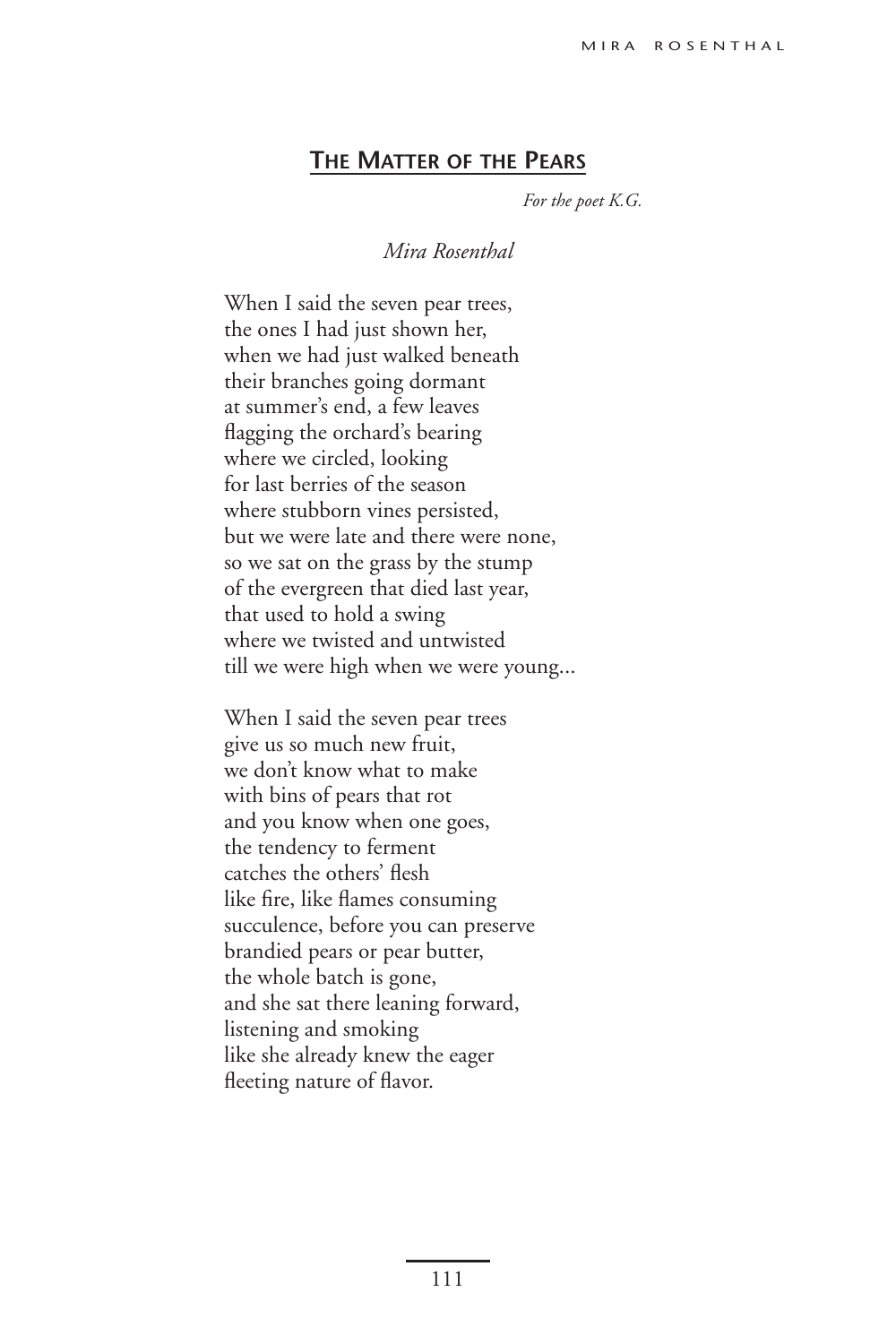And it was simply about the seasons when I said the seven pear trees give us so much new fruit that we fail to cull the essence before it goes to mold, and it was a simple metaphor when I said flesh catches like wood catches fire – before you can act, you're gone – and she leaned back like a smoldering log thick enough to withstand the smoke, then, *Just like vice*, she said, and I was nervous and jealous, wishing I had thought of that when speaking of the trees.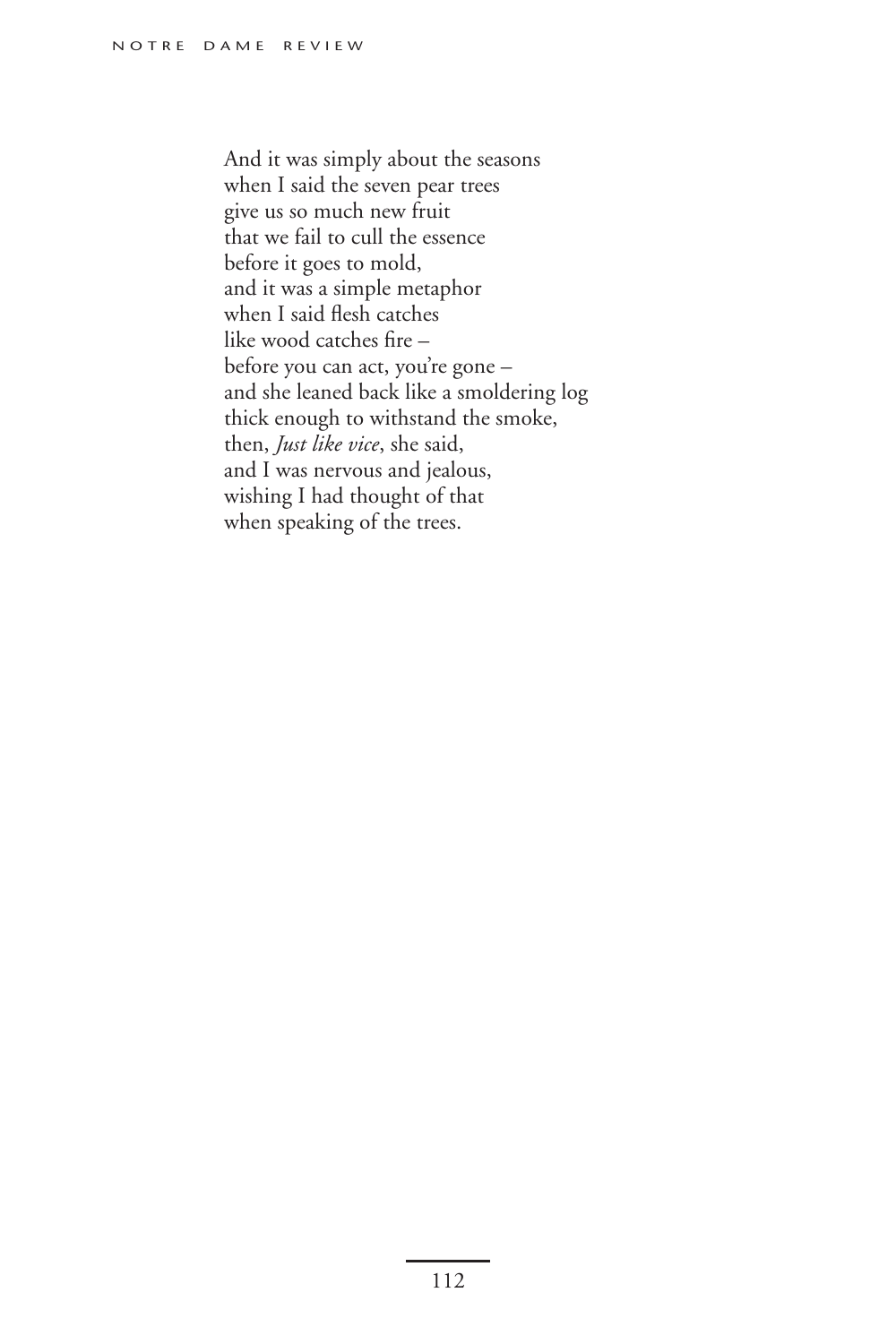# **4 A.M.**

### *Mira Rosenthal*

Being good, I lie there and reason in the manner of the healthy:

maybe it's only heartburn, this feeling that my skin is taught against a knife that somehow I have swallowed whole.

It pierces and everything else seems less than what it could be compared to such a sting.

It pierces

and the white petals on the plum tree out the window are streaming from branches in the wind the way I imagine skin detaches from the carcass of a cow in the Ganges river because I've read that they throw the holy in full-bodied without having cremated them: the babies, the devout old men, and the cows.

I'd like to go and see that place, those forms washed clean and skeletonized, go beyond the saying *getting my day started* because a saying is felt more strongly in struggle than what's said

and starting never ends.

The dying come from all over the country and wait, walking around in that town year after year in their white gauze of widowhood, shrouded like I am now under this white sheet.

But they aren't dead, not yet.

An acute point of pain from which everything radiates.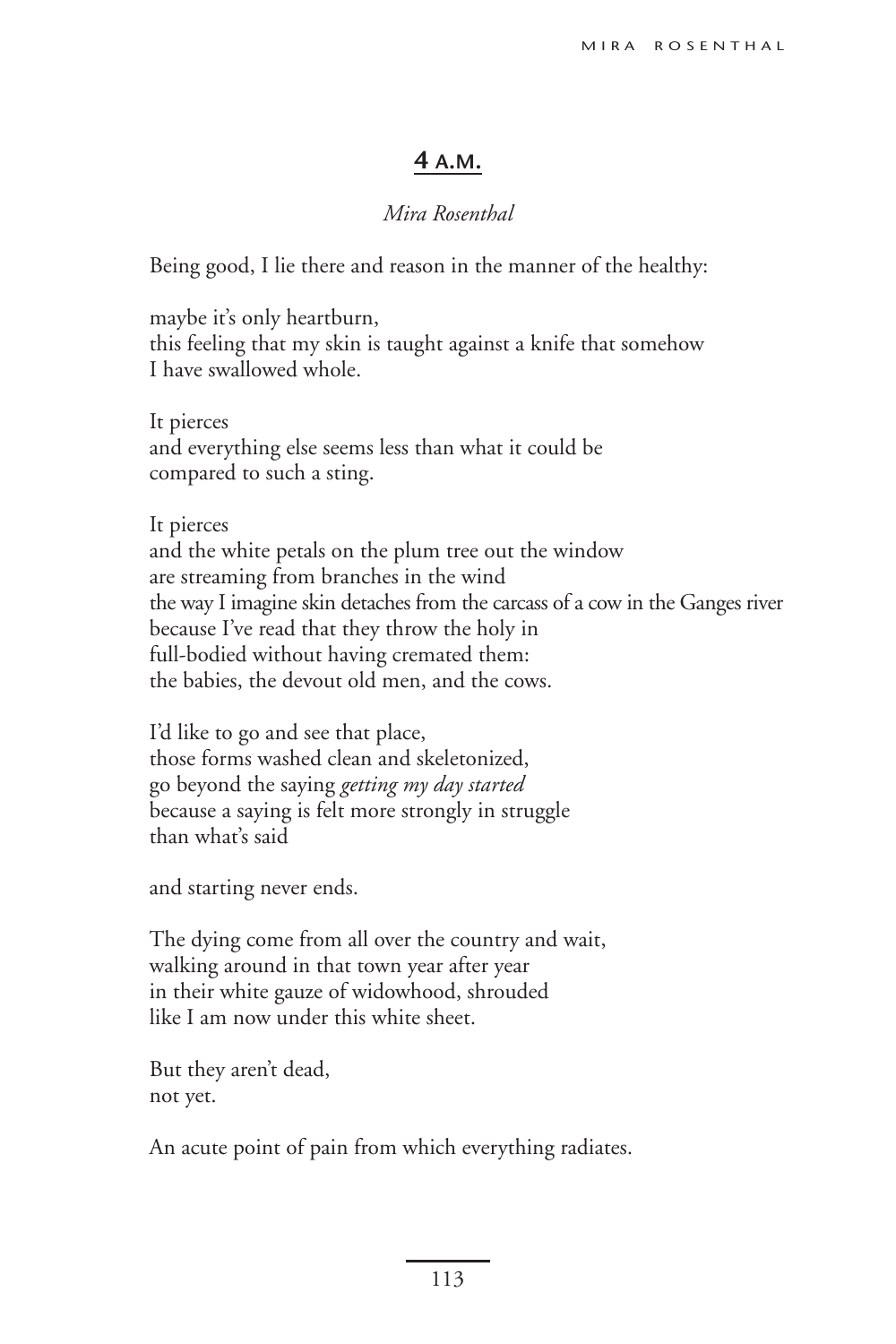And their wish to be buried in a holy place is simply a waste of life. The beginning. The ending.

Why not start from the middle:

this is a knife, a knife inside my chest. I will live by cutting myself out from the inside.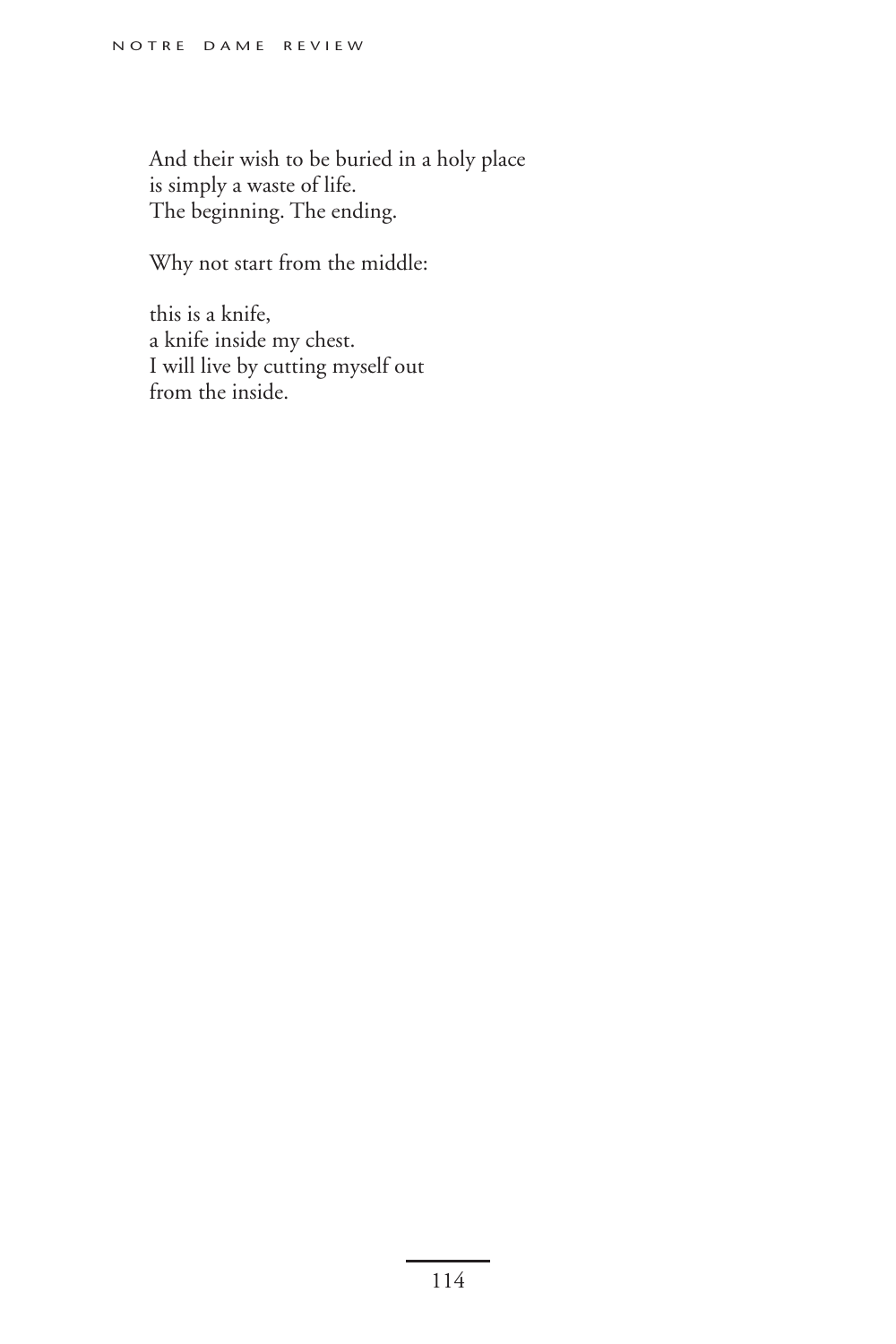# **STORIES ABUELITAS TELL**

#### *NoNieqa Ramos*

I

 "So, you gonna wait for me to ask you questions? *No tienes preguntas para mi?"* Abuela said straightening her fifty flights of spine.

 Actually, he didn't have any. Not a single-one. Dag! He looked outside for a triceratops or someone inventing the wheel. Nope. This was the twenty-first century, and Abuelita didn't have a television. "Please tell me *el televisíon* is upstairs!"

 "What do you need *un television—*for a boy like you? You have all you need to see. Is that what you city people do? Go to each other's *casas* and watch each other's televisions? Is that how people socialize these days?"

 "Okay, okay. Got any *comida* in this place?" With the whole television deal, the boy wondered if they were going to have to catch their food, on top of everything else. "Forget food. How bout comics?"

 Abuelita planted her behind into her rocking chair like a squatter building a house, daring the sheriff to kick her off the land.

"Comics? Like stories? I got stories. *Sientaté*. See—"

 Uh-oh. Not a- "Oh, I didn't mean like olden day stories! I meant—" Dang! He never noticed Abuelita's eyebrows looked like bats, especially when they knit together like that. "You know, I, I have questions. Okay, like about PR." Yeah, Mami said to ask her about Puerto Rico. That should keep those bats from sucking his *sangre*.

 "I moved away from PR when I was eleven. As I told you, we had a tin roof growing up, and whenever it rained, it sounded like bullets were spraying from the sky. We would cover our ears with pillows, and my mami would always say, 'See, the meek shall inherit the earth!'—and Nivea and Marta and I would look outside after the storm for diamonds and pearls."

 "And what would you find?" the boy said, hungry for pirates and treasure.

 "Well, to answer that, I will tell you a story. There are these beautiful *señoritas* in the sky. When the sky was cloudy, they liked to wear diamond necklaces that trickled down their shoulders and backs like a waterfall. The necklaces were gifts from their Father, who has no name, for the time when the *señoritas* came of age. When Junio and Julia were presented to Brother Wind and Brother Cloud for courtship, the two men could not decide between them. Brother Sky knelt and offered a golden ring. Brother Wind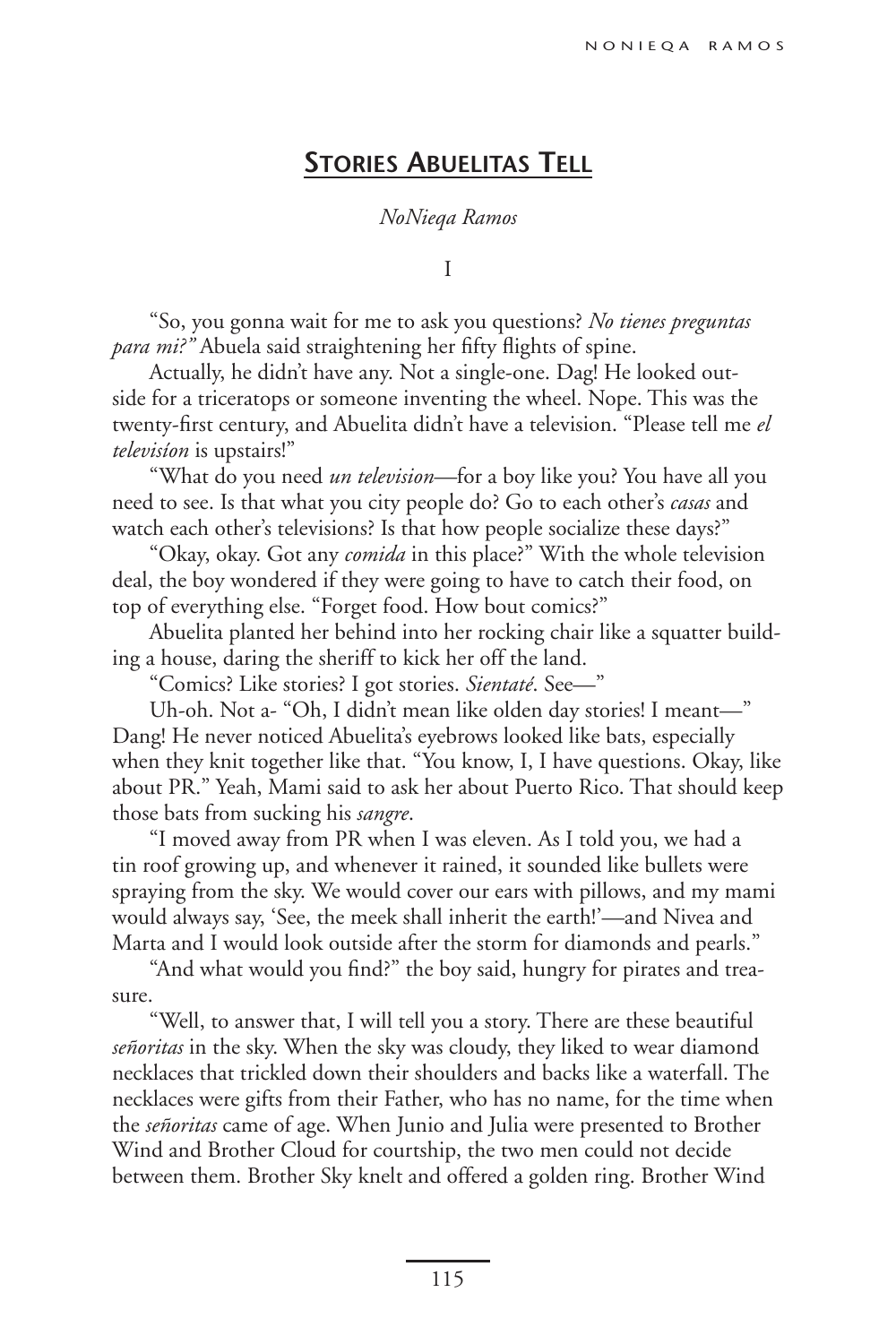offered a blue pearl. The *señoritas* made their choice.

 "Junio liked to wear her golden ring every morning when Julia slept. Julia waited her turn and wore her blue pearl at night. By taking turns, one might not be more beautiful than the other. The sisters got along well— most of the time. One night, the Sky rich with darkness, Julia could not find her blue pearl. She searched for it frantically in the caverns of Io, in the hidden chambers of Mars, but to no avail! Finally, she flew to her sister Junio to ask her if she remembered where Julia last wore it. However, Junio was too busy to notice.

手手手

 "There on the rings of Saturn, Junio was flirting with Julia's beau, Brother Wind! She had not waited until the proper time to wear her ring. And on her left hand, she was wearing Julia's own blue pearl. The men on earth cowered in fear as the sun merged with the moon. Meanwhile, Junio and Julia had a terrible argument, ripping and tearing at each other until Junio's necklace spilled across the sky, christening it with the fiercest diamonds. Junio wept in repentance at having let a man come between them. Julia wept at her sister's tears, and forgave her, and together both their tears mingled, flooding the earth. Brother Cloud, in his grief at losing Junio, had fiercely wept, and in hopes of winning her back, presented a new necklace of his tears."

"What happened next, Abuela?" the boy said, hungry for blood.

 "Their father came, taking the rings and setting their stones free to roam the sky."

 Sister Sun and Sister Moon, the boy thought. "What happened to Brother Wind?"

 "Father banished him forever to the earth. A father must protect the honor of his brood. He asked the girls what they might do to seal their pact that they never allow vanity get in the way of their love for each other, again."

 "But, Abuela, if they never fought again, how could there be diamonds every time it rains?

 "Ay, *mijo*, how much time have you spent with your mami and *su hermanitas*? What women do you know who could go a week without a good argument?"

 The boy smiled remembering all the midnight phone calls between Mami and her sisters. "Not bad, Abuelita. No bikinis or B2 bombers, but not bad. So what else?" the boy said, hungry for gossip.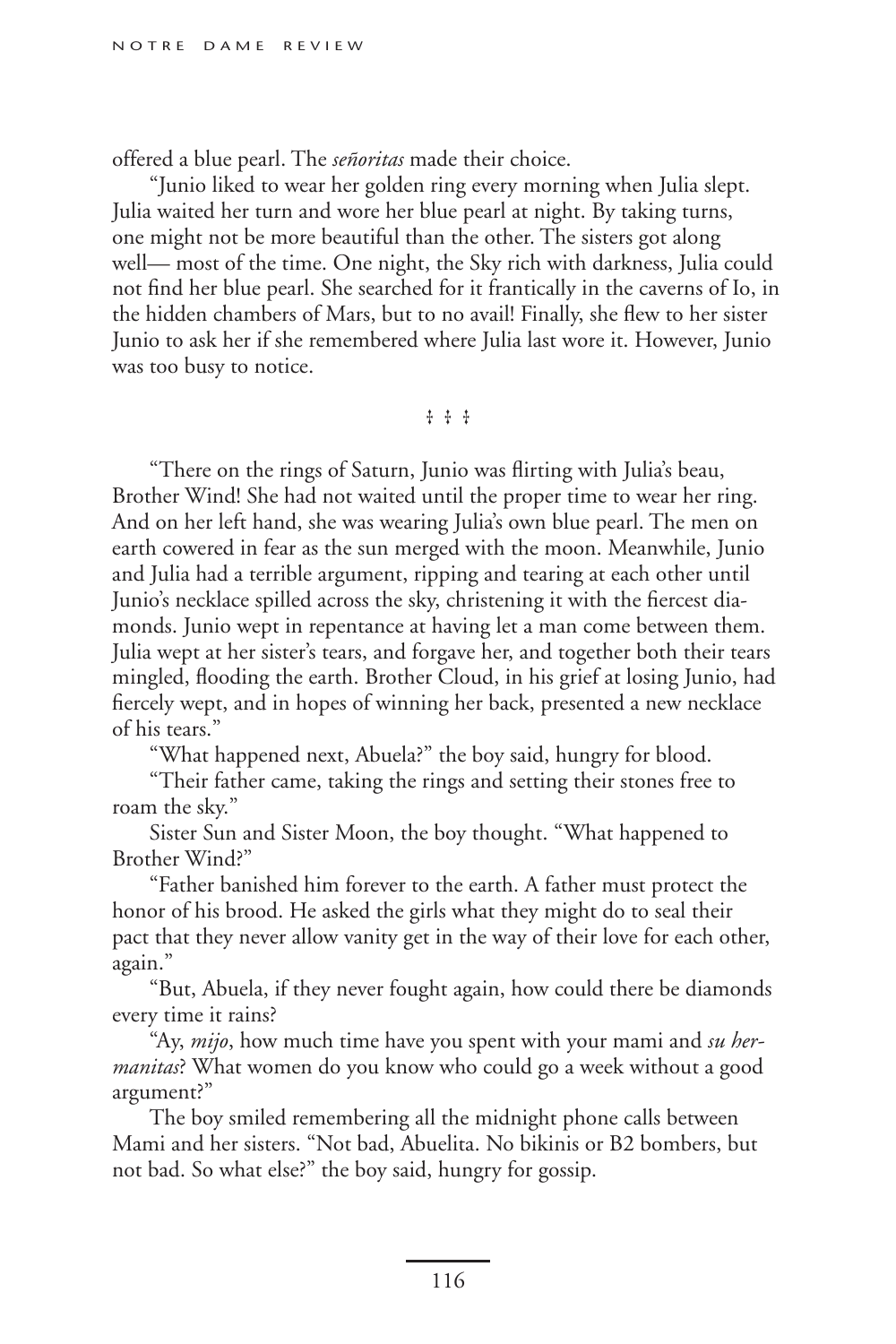"What else? What do you mean?"

"Blockbuster got over 10,000 titles. TV's got 120 channels."

 "Okay. I don't have titles and channels, but I can give you money and blood."

 "A family of *Taíno* Indians once dwelled on a tiny paradise. Angél and his wife Leticia lived happily with their small children Lucy, Carmen, and Samuel. *El Mar* was an angel that ascended to *la luna* and spilled back to earth before every morning. Their life was simple. Their gods gave them *pityjaya* and cassava and sugarcane and asked for nothing in return. On the wings of the blue angel, their gods delivered them the coconut with which they made their *bebidas* and *postres* and tonics so that the women gleamed ageless skin, even in the relentless Caribbean sun. They did not erect terrifying pyramids or invent great calendars. They had no need to measure time. They had no need to look for heaven. They gave freely and took freely. They believed in god, and set aside their best rum for him. They believed in goddess and saved her their best tobacco.

 "Every morning the island gave them milk. The children descended into *las montañas* until the sun only whispered in the caves. Samuel, Carmen, and Lucy filled their buckets with the sweet broth from the ancient springs. They took what they needed. Then they left. The children carried the broth home. They passed underneath the clouds. The sky understood them, and they understood the clouds. They walked barefoot on the ground. The earth understood them and they understood the earth. Lucy stopped by the ocean to wet her toes.

 'Look, Samuel, the gods! They send us gifts!' Lucy said, pointing at the sea.

 Samuel shaded his eyes, gazing at the horizon. 'Gifts that great may be a curse. We better tell Papi.'

 The three children sped home, spilling half of the milk in their haste, something they had never done before.

 They relayed the gifts of the gods. 'They are great fish with fins whipping in the wind. Will they swallow us up?' Carmen said.

 'No, no. The gods have no reason to be angry,' Leticia said, talking to Angél with her eyes. She had lost her fourth child in childbirth. She knew the gods could give and the gods could take away. His eyes would not answer.

 'Let's go out to shore,' Angél said, 'and be thankful for what we're given.'

The family walked to shore, shivering in the sunlight.

'Those are not fish, Angél,' Leticia said, looking out to sea, her hair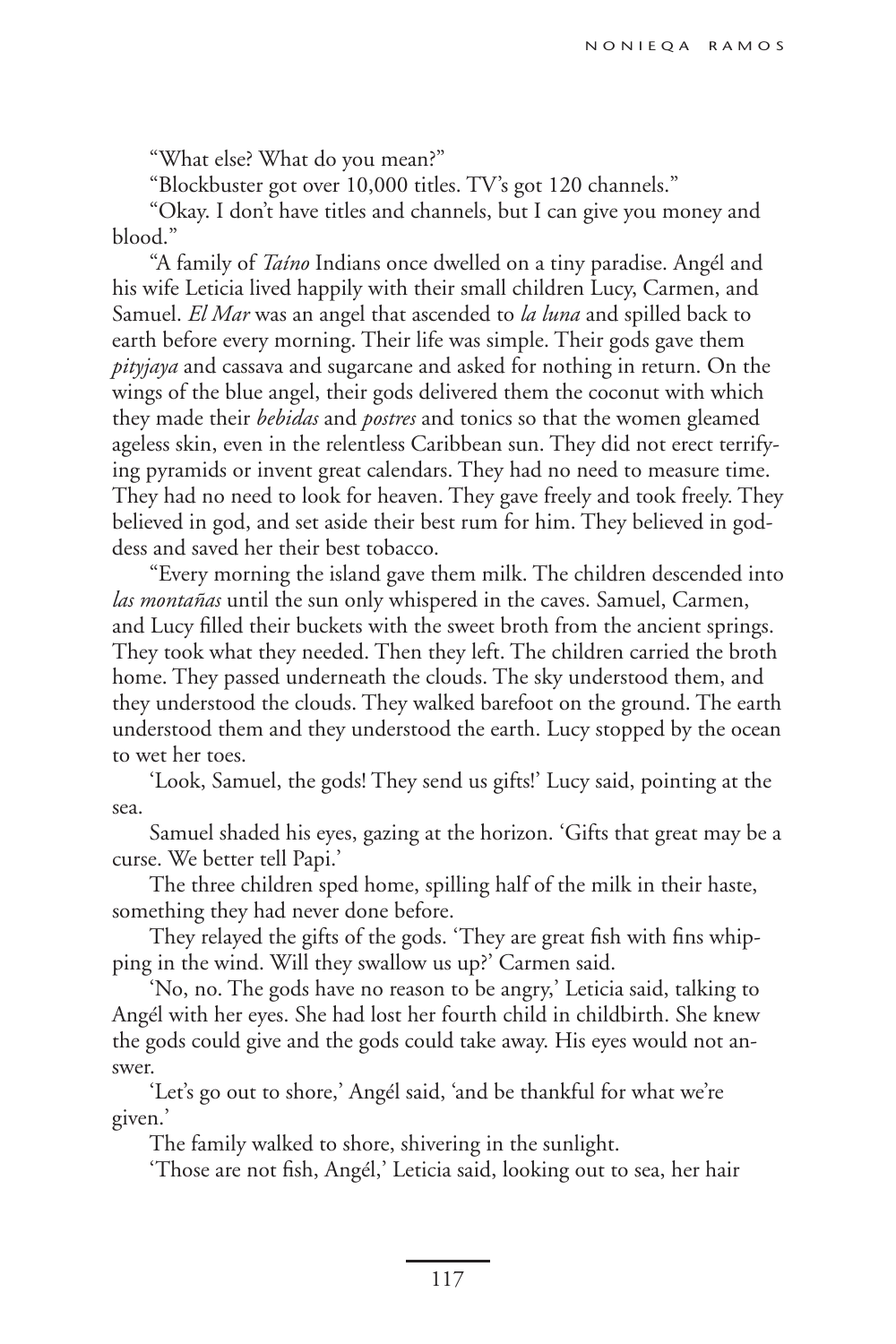whipping at her mouth. 'Those are men.'

 'If they are men, we will make them a place at our table,' Angél replied, wrapping his arm around Leticia's hips. 'If they are gods, we must give them our best tobacco and our best rum.'

"And were they gods, Abuelita?" the boy asked, hungry for war.

"You be the judge of that," Abuelita said.

 "It was strange that the gods didn't speak their tongue, Angèl thought. Maybe gods had their own language, superior to that of men. Perhaps the gods had come to teach their heavenly language to them.

 "Brine-smelling and salt-roughened, the gods swaggered draped with cloths that concealed their genitals, hoofed like goats and hipped with silver tusks. What kind of animals had lived and died in the land of gods? Samuel thought.

 "Carmen cried because she did not know if fathers could protect their daughters from the gods. Angèl chided Carmen. He bid Samuel and Lucy to show the men the island. Leticia displayed for them the riches of her table: *sopòn de polla arroz* brimming with pumpkin and creamy white and yellow *yautias* and bubbling with *ali li monjili, echòn asado* glistening in *jugo de naranjas*, and plaintains roasted over stones and sugared *con el sol*. The children showed them the secret hidden between the mountain's clasped hands. The men seemed very interested in the gleaming broth. It seemed they had tasted nothing like it.

"The bear-faced man called Cap Tin gestured to *las montañas*.

 'Yes, there is more,' Lucy said, mentally counting the crumbs in Cap Tin's beard. 'But this is all we need.'

 "Lucy had never been pushed by anyone but her brother, whom she could push back. Sucking the blood on her skinned knee, she wiped her tears with her hair. The men dragged Samuel by the elbow and pointed to the caverns below.

 "For the first time Samuel's heart strangled with fear. He had never gone this far into the mountains. He didn't understand what the strange men wanted.

They ventured forward, the gods slashing their passage into the *la tierra*.

"Did they find demons? Ghosts? Vampires?" the boy said.

 "No. Inside they found a girl. A girl milking her cow into the riverbed that flowed throughout the island. The girl offered them milk, but they refused. They wanted her to teach them how to milk it. This she did, gladly. They wanted the girl to lead the cow out into the light. But, this she refused. The men noosed the cow and the girl and dragged them out of the cave. They forced the children onto *la playa* where their father stood gazing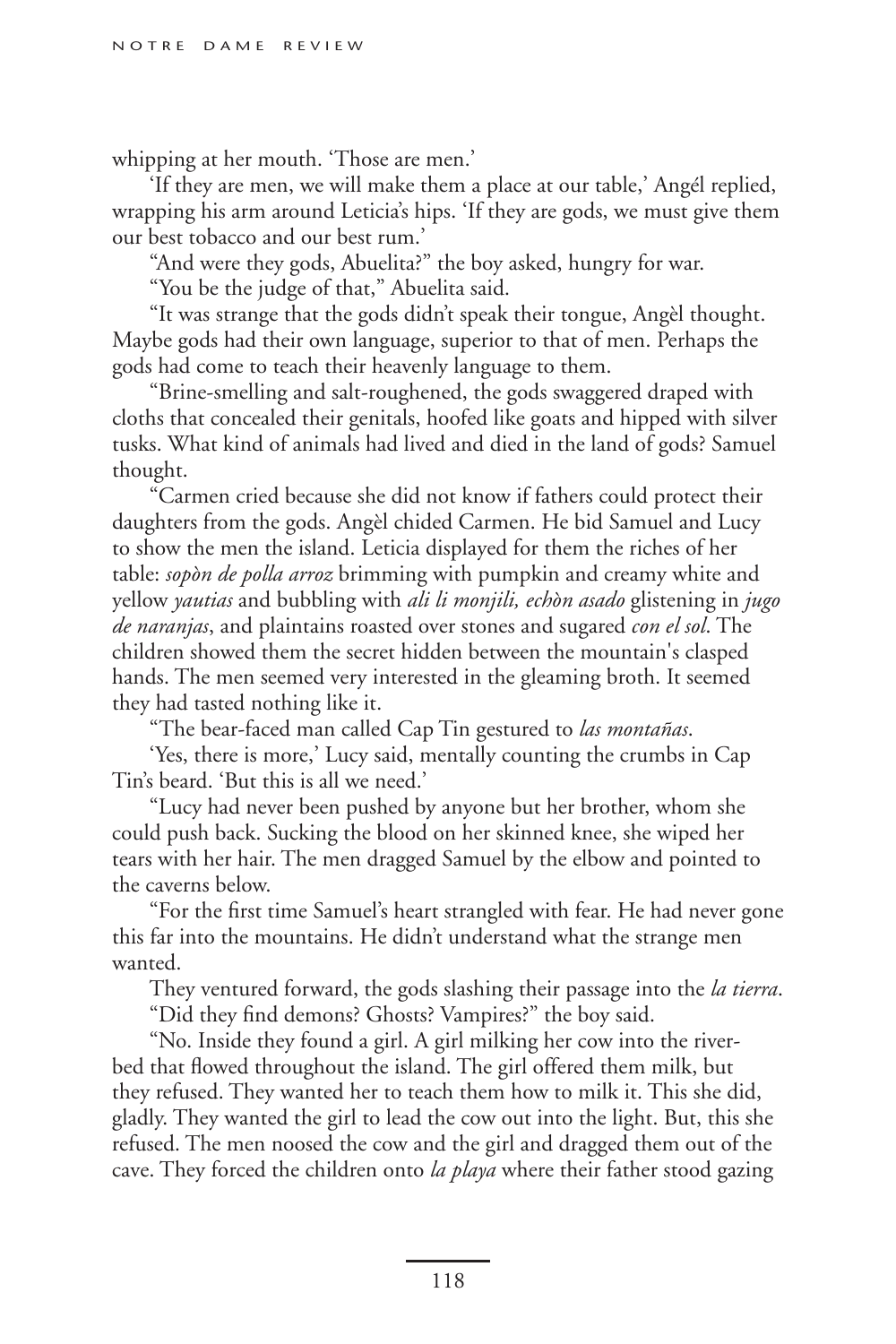distractedly, for by now Angèl had discovered the men were carrying vessels sparkling with empty cages onto shore.

 "On shore, Cap Tin's men, gritting gold teeth, yanked the cow's udders, but she refused to provide. Angèl could not comprehend. How can men who make gold in their mouths not be gods? Leticia had a different perspective. She knew she was not a god, though she could bear babies and her husband could not. As a girl of fourteen, she watched with amazement as her children drank greedily from her breasts until her nipples ached and toughened, and learned they were not evil. Things were not always what they appeared.

 "The pirates flung the milkmaid from the caverns onto her knees and forced her to milk the cow. Day after day, and night after night, the girl drained the udders, until at last there was nothing left for the cow to give. The cow collapsed, exhausted, and died.

'Maybe, now, the gods will leave,' Angèl said.

 "The gods loaded their ship with pineapple, sugarcane, cassava. They loaded cages with parrots cursing like infuriated rainbows and crates of coffee bean. And off they sailed from where they came."

"Did the men return? What happened to the girl?" the boy said.

"They took the girl with them."

"But why, Abuelita?"

 "They took the girl with them. And they did return. With more goathoofed men and slaves whose eyes shone like kingfish in dusky lagoons. They put Angèl, Leticia, Carmen, Samuel and the slaves to work. There were no more cows to be found. But there was sugar cane and coffee bean and pineapple, and *Los Taínos* and the blacks harvested from star of sun to stars of moon. And they cursed the gods for giving them so many gifts that they had to return."

 The boy snatched an umbrella and stabbed the air. "Why didn't they fight back?"

 "How do you fight against gods?" Abuelita said, looking through the window at a flag drooping in the heat, like so many seared summer flowers.

 "One day Angèl was harvesting a new crop of plantain. Cap Tin and a man claiming to be the milkmaid's husband prepared for a duel. After they had chained her aboard the ship bound for Spain, the milkmaid slashed both her cheeks with a broken shard from a soup bowl. But she had not succeeded making herself ugly, and Cap Tin's men joked he had yoked himself a real tigress, for she looked even more beautiful now with her stripes. Under the coconut trees, Cap Tin shot down his adversary, who fell down dead while his tigress paced from the window. Seeing that her captor had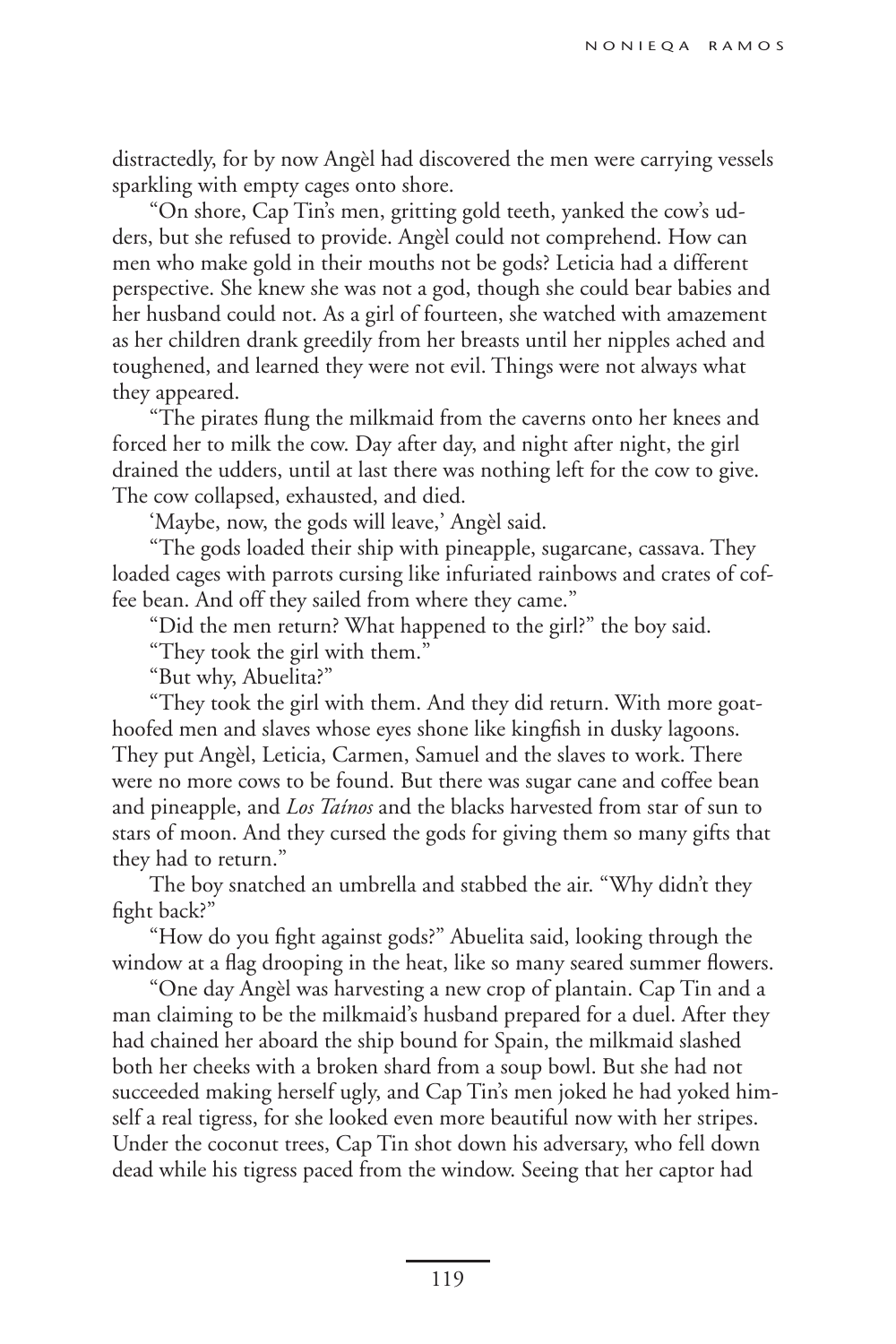succeeded, she leapt through the window earning her body stripes, and ran bleeding into the mountain. Some say you can hear the roar of that tigress, deep in the heart of *Boricuas* still.

 "Angèl and Samuel knew anger for the first time, the anger that comes from impotence. That's when Angèl devised a plan. He and Samuel, now grown, snuck into the great white house and captured the bear-faced man. They dragged him to the shore. Cap Tin struggled as Samuel paddled to a lagoon they had not revealed to the invaders. Cutting Cap Tin's bonds, they dumped him into the lagoon and prayed that their suffering would end or be justified. After flailing for a few moments, Cap Tin sank, biting the ripples like a dog. He rose with the moon and spread out like *una guava*, the arachnid that can skitter across *El Mar*. *Por tres dias*, Samuel and his father fasted and waited. The man did not resurrect himself. These creatures were not immortal. They were men, not gods! It was then that they decided to revolt."

"Did they chase the invaders from their land?" the boy said.

 "The island people knew nothing of weapons," Abuelita said closing the shades. "They came with rocks and the invaders came with swords. And when they learned to make swords, they were no match for guns and cannons<sup>"</sup>

 "What kind of story is this?" The boy punched the air. "Did any of them survive?"

 "Yes. We have survived the Spanish, and the British, and the French. We live under the protective wing of an eagle. *Los Estados Unidos*."

"Why do we need the United States? Why can't we be left alone?"

 "Because if a fruit hangs on a vine long enough, someone will take it. So we are told."

 This was not the story he wanted. This was a story of pirates and treasure and blood. But it was his blood. And the blood of ancient fathers and mothers bleeding into his veins.

"So that's it? This is who we are? A conquered people?"

"No, *mijo*, we are survivors."

The boy wondered, was that enough?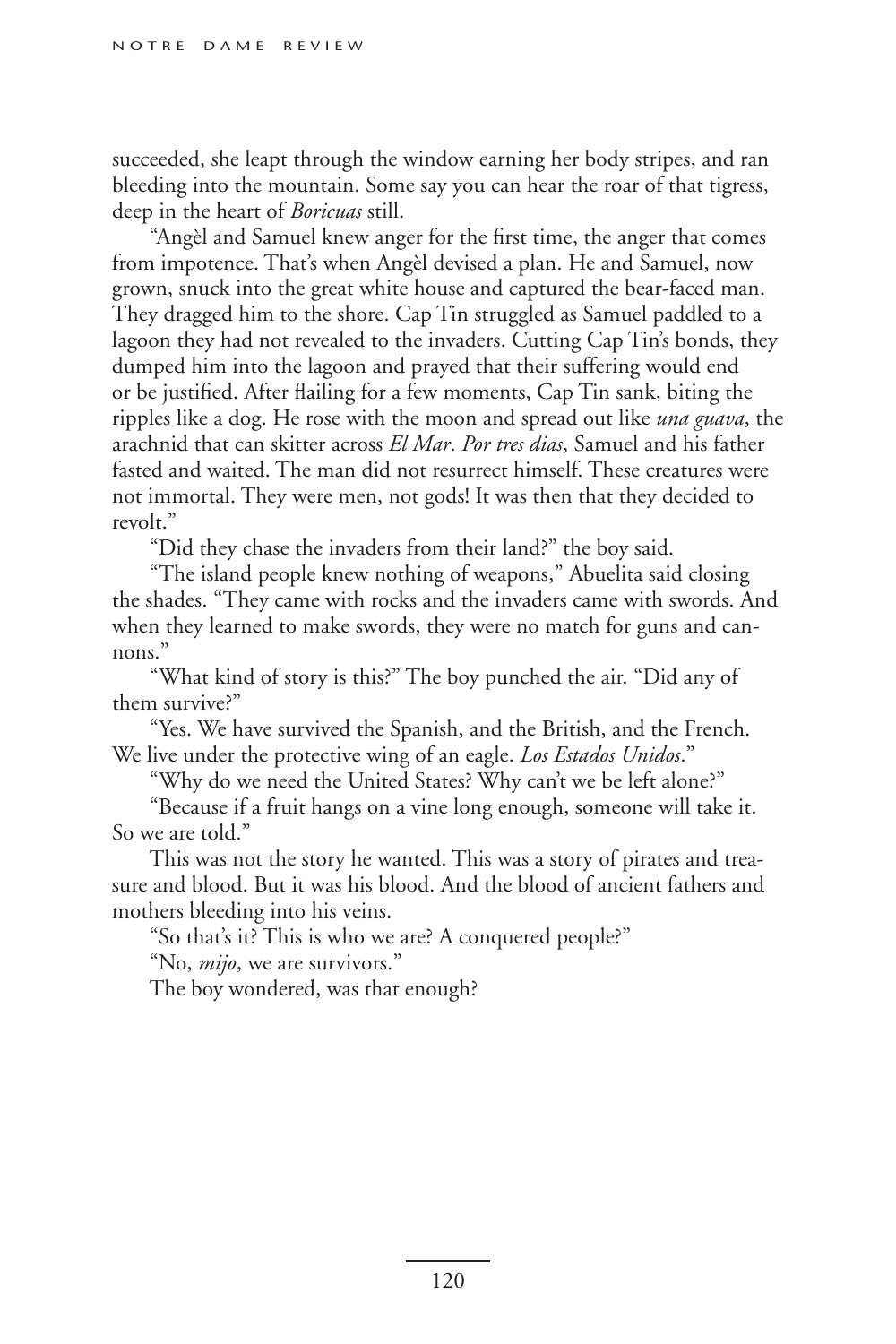#### II

# **SECRET OF THE SEER**

 **"**I will start from the beginning. I was six years old," Abuelita said to the boy at her feet. Sitting on his knees, he thrust his wrists through the smoke-rings of her cigar. "Smoke poured from the caves on the beach, two nostrils of a dragon buried up to his neck in the sand. *Mami, su bisabuela*  Gloria, said the dragon was emerging out of the bowels of the earth for his hundred-year flight. When this dragon breathed, swimmers drown, men lost their way in the mountains, and boats disappeared at sea."

 *"Niñas, we have to pray that the angels will cry," Mami said. This will smother the dragon's fire."*

 "That night, white dragon wings blindfolded the stars. *Mami* and *mis hermanitas* thought of a hundred sad things to tell the angels so they would cry and smolder the dragon's fire. We told them about Mrs. Melendez's girl, born without her left foot, Mrs. Arce's boy, run over selling tee shirts in Manhattan, Mr. Garcia's boy in Queens who wouldn't permit his kids to speak Spanish. Our prayers rose through the smoke as a mountain rises out of the sea. Then we retired to our cots. I knew how to sleep through thunder. It wasn't lightening or the thunder that held off sleep. A blood curdling mewing, a hair-raising whisper, made me stir. I knew to stay in my cot because the cold ground would grip my ankles, goose-bump, and shudder my spine. But I could feel it. Mami was gone. The door opened-shut, and a conch shell rolled across the floor. I cried because Mami must be dead, and I woke my sisters to mourn. Rain battered our tin roof, pounding until heaven and earth were drained of all sorrows, except our own.

 "That morning the sun rolled across the sky, and we stepped out, the light, a boulder resting on our backs. The heat licked the earth clean, and we waited to be swallowed. Out of the mist a shadow came, an angel with eyes swollen like bruised fruit, *mi madre*."

 *"Senora Carmelita's niño didn't make it through the night," Mami had*  said. "It was like he breathed through quick sand; I couldn't take him to the *springs in the rain; there was nothing I could do. Leave me. I need some peace."*

 "Mami told us to stay and sweep away the debris from the storm. But I didn't want her to leave my side. I insisted I would be a good companion and not speak a single word. We walked in silence. She spread her blanket on the sand, and sleep tucked her into a private darkness. I wanted to tug at her skirts, but I had promised. There was the conch shell inching across the sand! *Mijo*, it was red like God's first rose and white as the first cloud He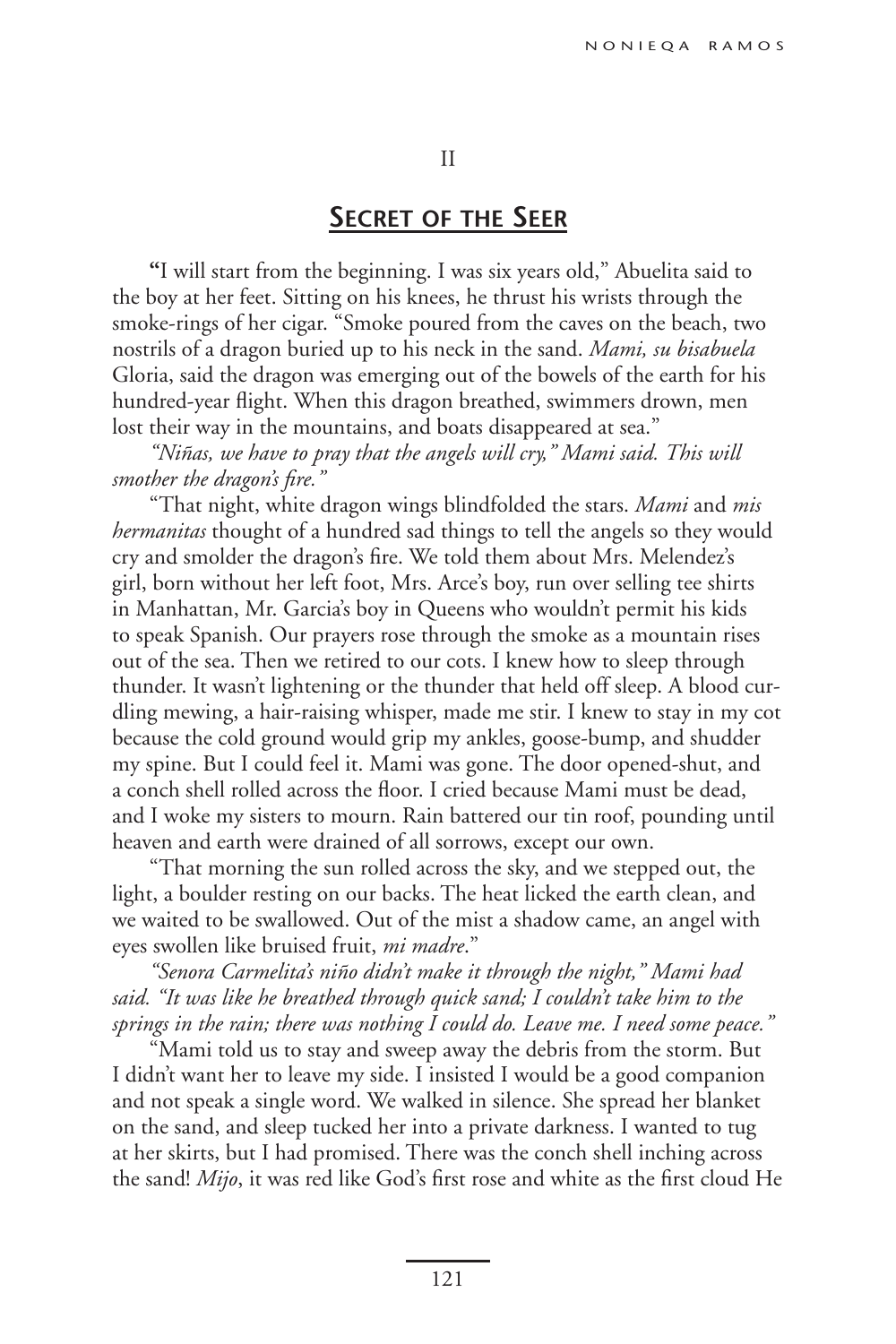breathed into the sky. I plunged into the choppy water coveting that shell of sky and fire in my hands. My little legs scissored through the waves, but it kept slipping out of reach. Finally, victory was mine! The shells heartbeat roared against my breast. I turned to shore. My mother suddenly appeared very small, a grain of sand on an endless beach that I could never hope to find. I kicked furiously to reach her, but my side cramped, and my body, which had been deprived of proper rest, demanded sleep."

 "Did you die?" the boy said, on his back, reading the dragons from the cigar smoke as clouds.

 "No, I didn't die. Your grandfather," Abuelita signed the cross and kissed her thumb, "had been keeping an eye on me. He swam out and carried me back to shore on his back like *una tortuga*."

 "I bet you needed to strap a pillow to your backside for a week after your mom found out!"

 "No, no," Abuela laughed. "My mother never knew. Your grandfather returned me, clutching the conch shell, to *mi madre*. She was still asleep."

"Is that why you say Abuelo is a seer? Because he kept an eye on you?"

 "No, *mijo*. That would be too simple. I heard someone digging outside of my *casa* that night and snuck outside. My sisters and I had played with the conch shell and buried it in the brush. I followed your grandfather to the beach. He rocked the conch shell in the moonlight."

 *"It belongs to me, you thief! Give me back what is mine!" I cried to your grandfather.* 

 "But he ran off with it. Then he laid it in the tide, and the wind rocked the conch shell and carried it like Moses across the sea. I tore after it, but he lifted me up, and I rained fists on his chest."

 *"Listen niñita; open your ears. Look. Open your eyes. A child shouldn't be so blind," Encarnacíon said to me.*

 "It was like realizing there are stars in a morning sky. There was the conch shell, but not a shell at all. I knew the secret.'

"Tell me the secret, Abuela!" the boy cried facing her.

 "Don't you know? You are a seer. You tell me the secret," Abuela said cupping his chin.

 His eyes, two horizons, sunk into a black sea of clutter-mind. What would he see underneath the surface? Talons of fear clutched his heart and threatened to drop it down a ravine. But he could not deny what he saw. Juan had been a fish out of water. The air to him was like quicksand.

 "It was Baby Juan's crying you heard that night, Abuelita, wasn't it? He had already died. His ghost had crept across the stone path between Senora Carmen's *casa* and yours, trapped by the storm."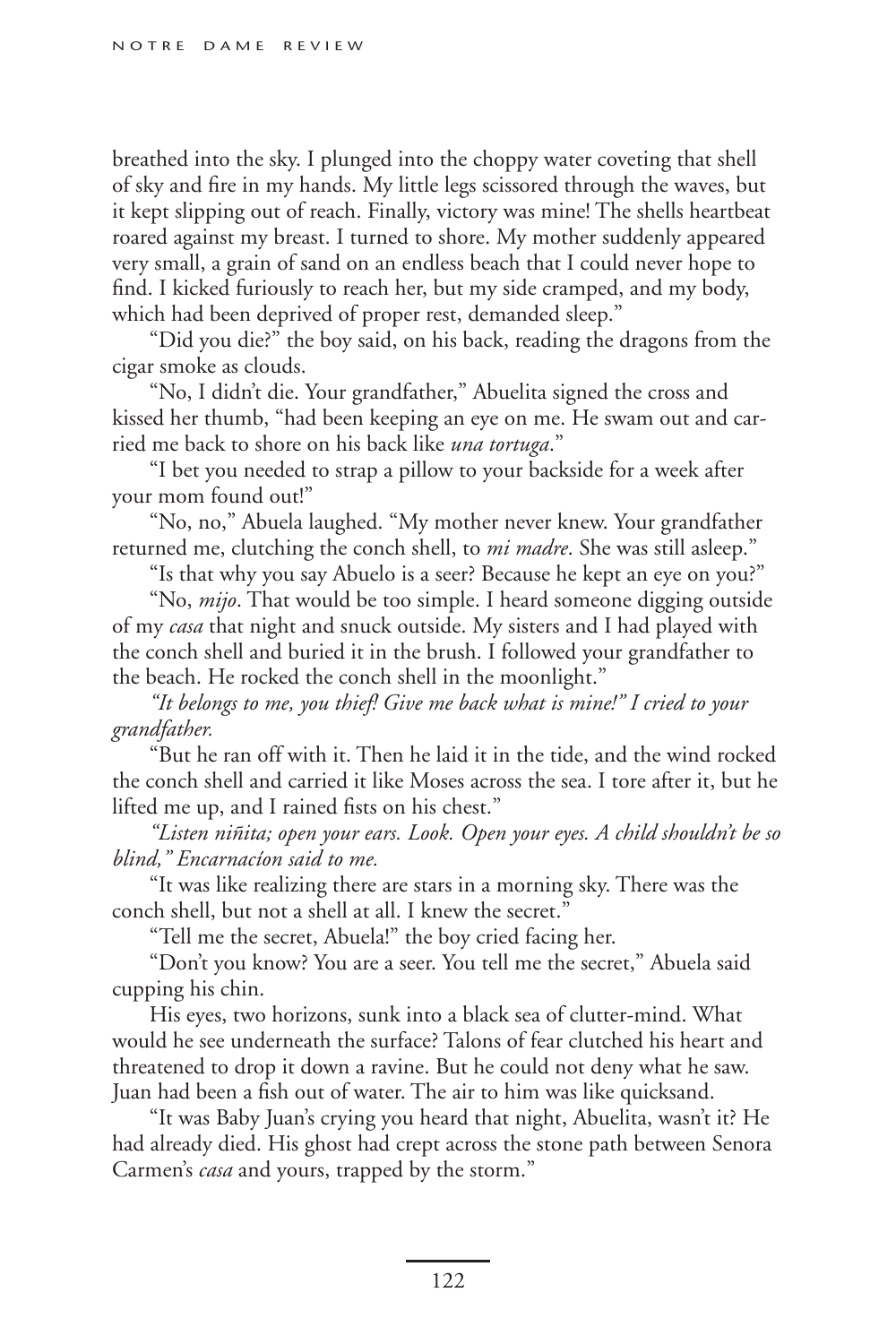*"Si, mijo*. The angels were too busy fighting the dragon to help him find his way to heaven."

"So you are a seer too, Abuelita! You and grandpa."

 "No. Your grandfather saw. He knew what to do. I only caught a glimpse. Before long, I forgot what Baby Juan looked like, and I forgot how to see the dead. All I could see was *Los Estados Unidos* and houses with tar roofs. S*u abuelo* never forgot *los santos*. His canvas lifted the veil of heaven."

 Could the boy's eyes see through such a veil? What would it be like to see the stars before they shined?

"Abuelita. Was Abuelito blessed? Am I?"

 "Time told whether Encarnacíon was blessed. Only time will tell for you."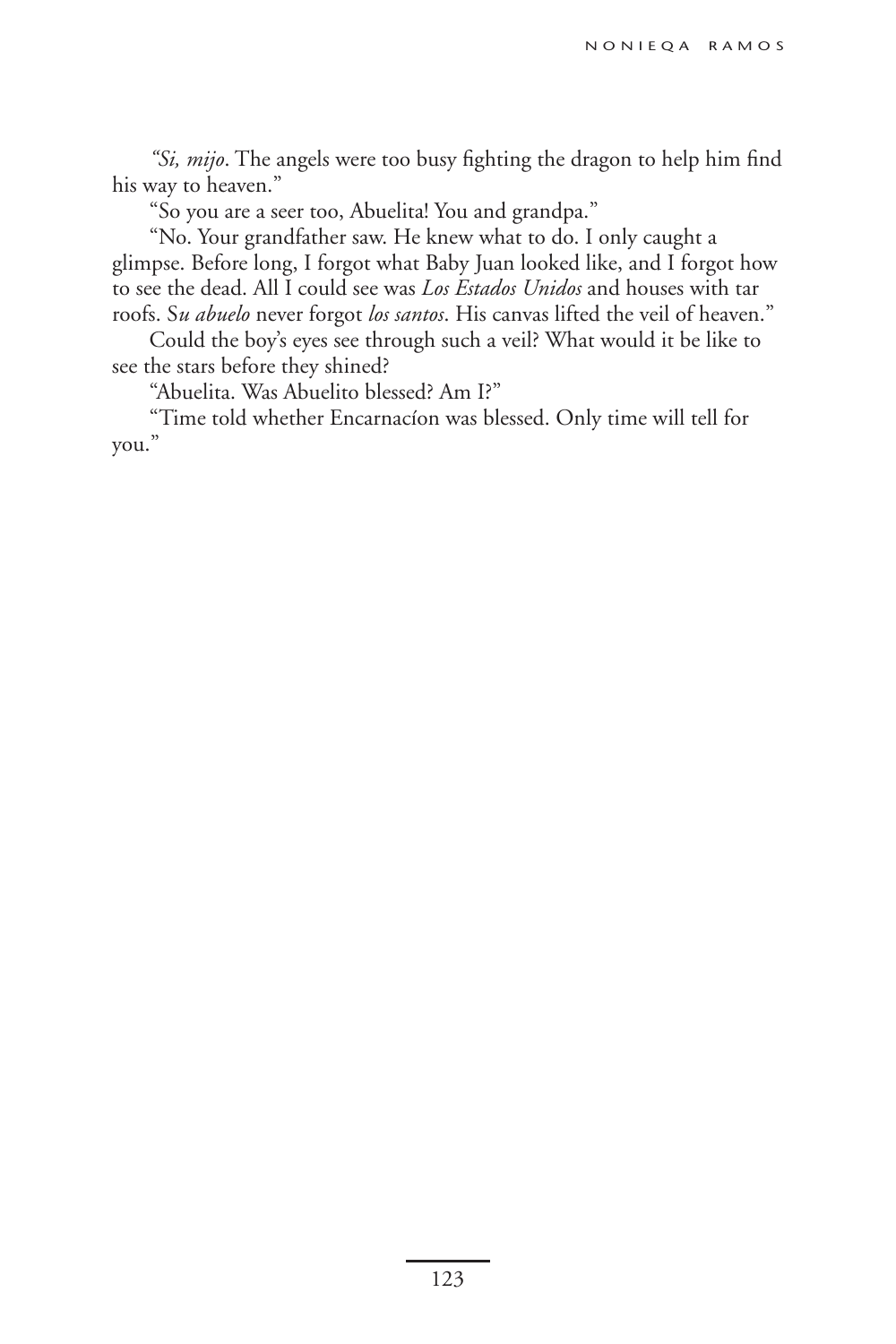### **DAFFODILS**

#### *Mary Quade*

An emanation—the yellow by the road, each flower, an announcement. No one could plan this show. Even my own swaths shock me is this what I meant, what I buried in the fall with my trowel, that stout accomplice? Somehow, clumps appear in unmown fields, by isolated stumps in plain woods shadows of intentions. Even beside a Chicago expressway, among the sheddings of cars, the burned-out flares, I saw their petaled horns blowing all debris of accident. Narcissus didn't mean to look into the pool to be broken by such beauty. Sometimes, there is no choice. Along the house, beaten down by rain, muddied blooms—I cut and wash; it seems a shame not to listen—though the bud, delicate, is only voice. The source, poisonous and hard, hides deep below.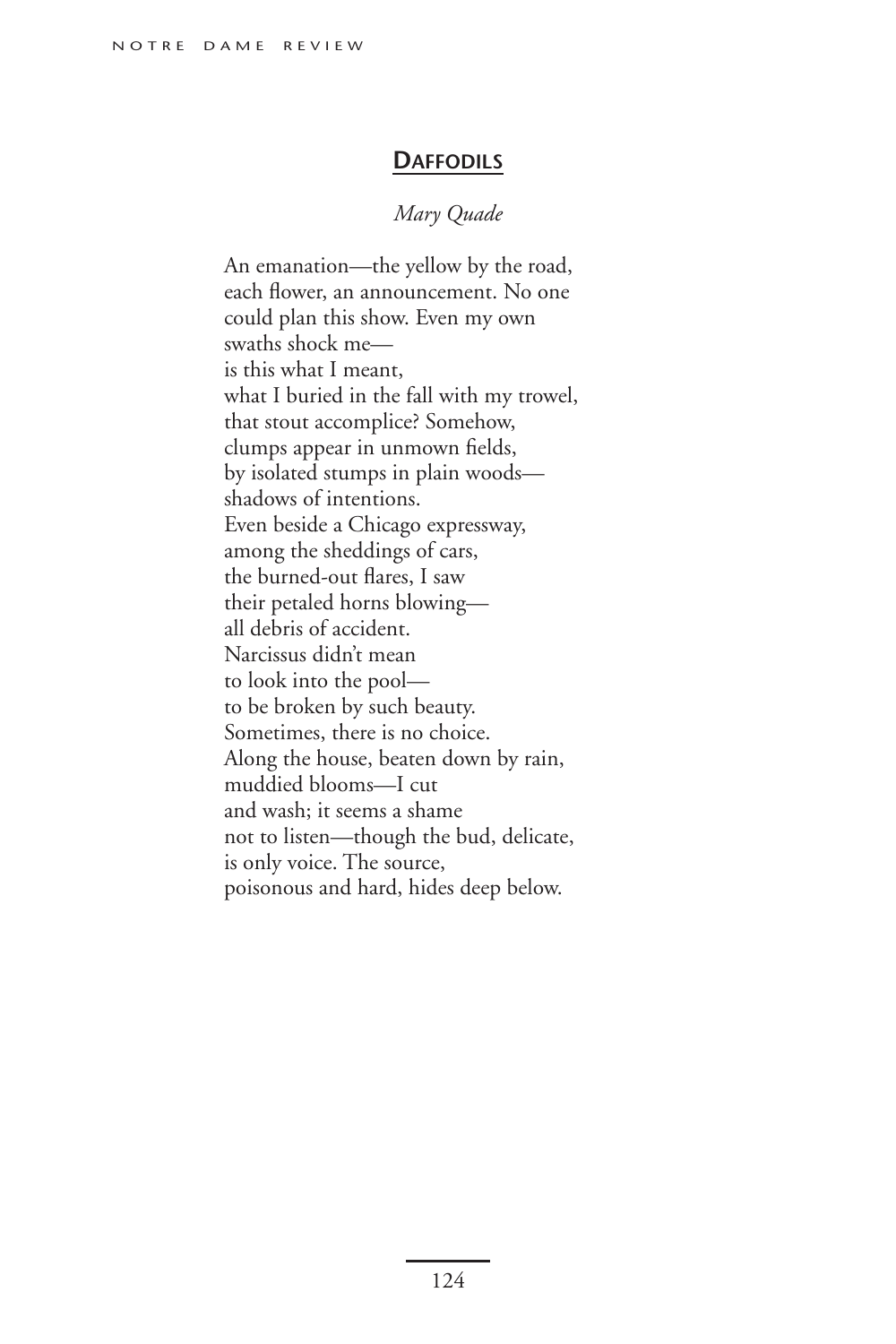### **BIBLIOMANCY**

*(divination by opening a book)*

### *Michelle Detorie*

Close your book. There needn't be a wedding today. The letters like eyes close upon themselves. Lips to lashes, the letters kiss. Eyes pale with candles' sweat, dark locks clasped to a neck—the spine of the book, the weft of the wed. Sewn hips flossed with sex. Sail-sex lifted like a satin mast—sail blue with the sea weave—mist-strewn and glossed with text. A mane of frozen ash. Salt spilled like a sentence-veil down her back. Torn halves repaired—darned together by the whale's bone-needle. Vellum-lipped and flap turned, a tome reforms—unfastened, voluminous lexis. Hands in the unfolded lap rejoicing, fingers deciphering the taut script that charged charming the ceremony—the mating of slippery, uneven markings.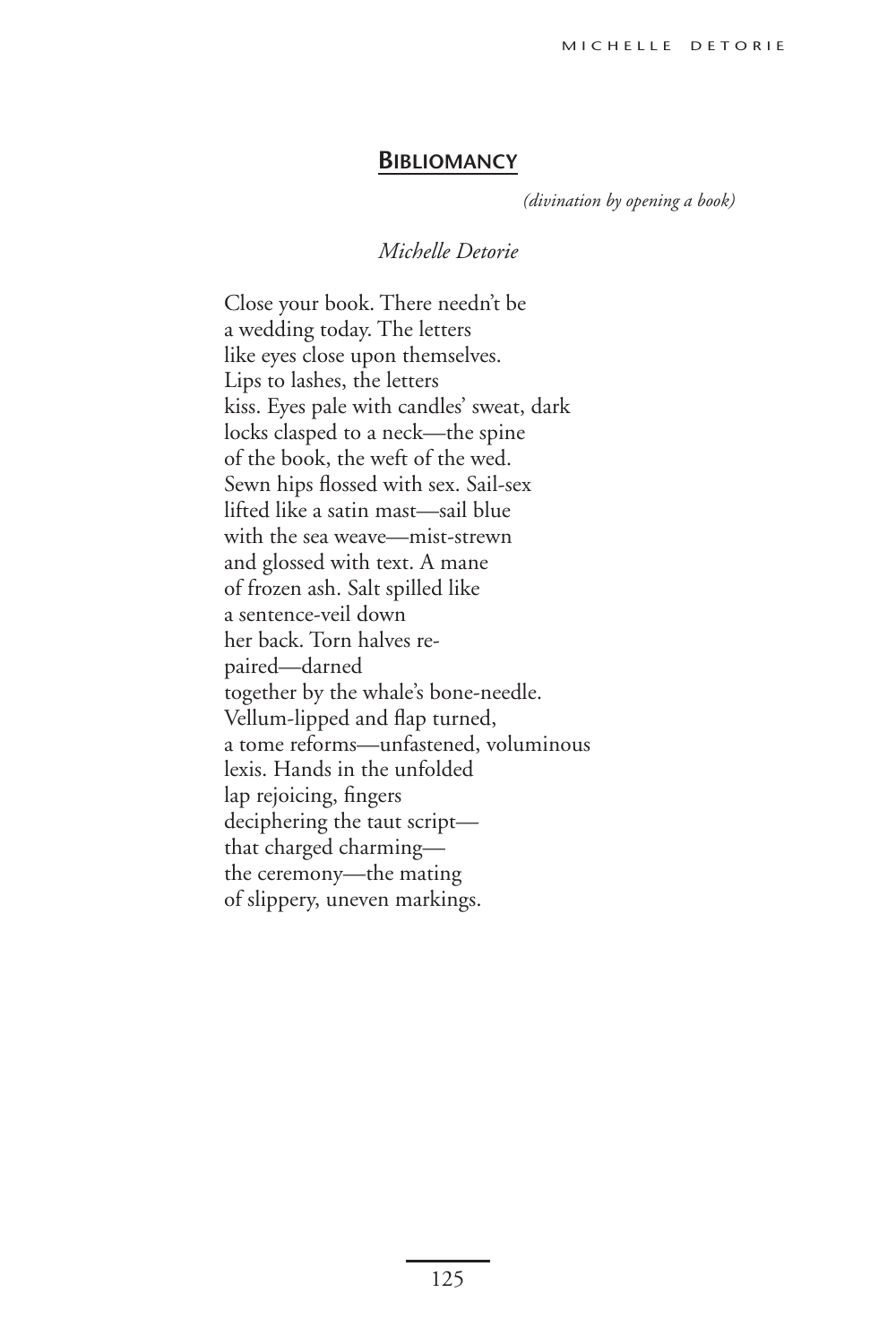### **DAPHNOMANCY**

*(divination by listening to laurel branches crackling in an open fire)*

#### *Michelle Detorie*

There where the woods rub themselves—pale tree trunks spark —

bark to bark—laced so that the smoke slips out. Two woods

rubbed—yellow leaves smite—heart shaped lights trapped

in a glass jar. There where the woods rub and there is only

a slender gust of silver smoke—the shape of a woman's slender dress.

Slender slip of a silver ghost. There where the woods rub

out the bright—smoke gray ash shot through with light—feather-dust wreaths—tight nests wound

in the tight trees—whorled up where the wood whorls in its outside glass.

The woods refract. Light scattered amidst the wraiths.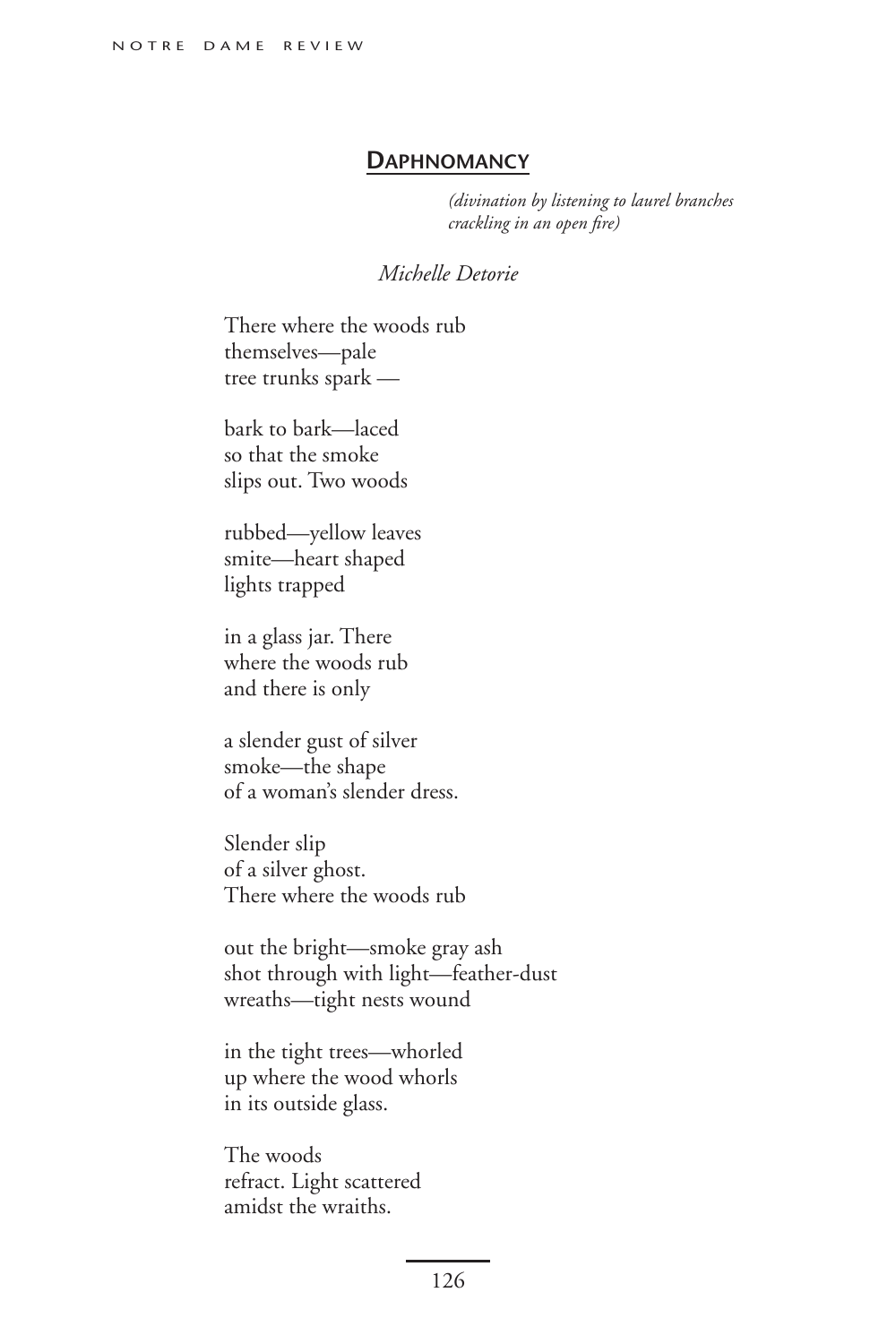### **WHEN POETRY MATTERED**

#### *Askold Skalsky*

At Syracuse in 414 BC they herded the remnants of the Athenian army the ones the Assinarus stream-bed hadn't churned to bestial filth and butchery into the granite-quarry outside Tyche gate, hinged path to the imperial goddess who had dragged down that bumbler Nicias with his fastidious regard, always dutiful toward the omen-riddling rituals, now sending him a last sign, the dreadful thud of stone on his flesh.

He ended quicker than his men, seven thousand of them, packed between the strictured walls, nothing overhead, half a pint of water and a bowl of meal a day in the rough chill of Sicilian mornings. They shit wherever they could among the corpses, adding stench to stench in that bear pit, while the Syracusans jeered from above for ten weeks.

Whoever survived they branded on the forehead, like horses, enslaving those who had come to enslave but weeding out the literati captives tutors for their children, and themselves, Greek hinterland aristocrats hungry for the beauties of the Attic tongue.

They liked Euripides the best, and would give some extra fish soup or a barley cake, anything for a few fragments, like the iambics from *Hippolytus*—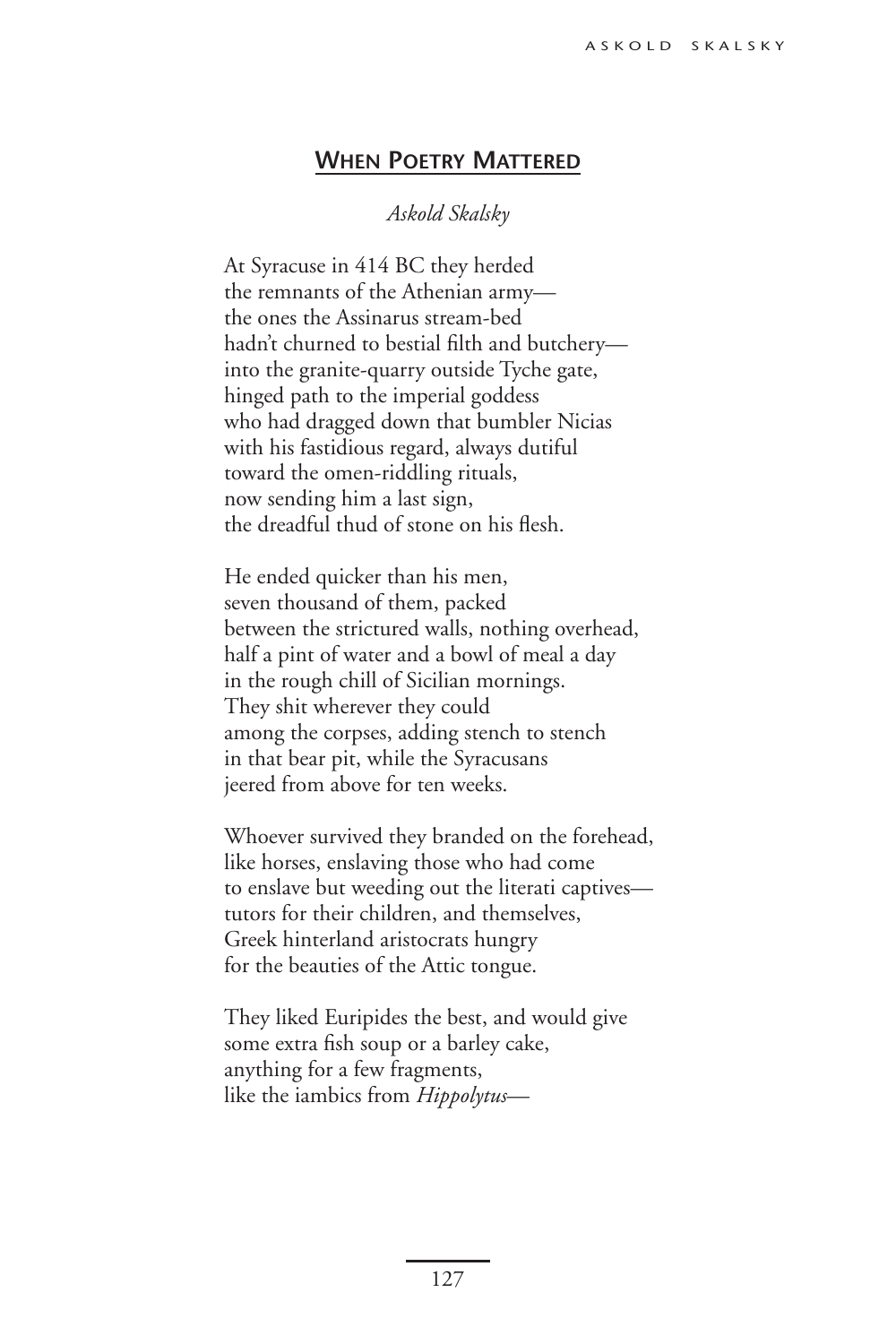*Now the disaster of fresh evil is fulfilled. From fate and from necessity there's no escape*.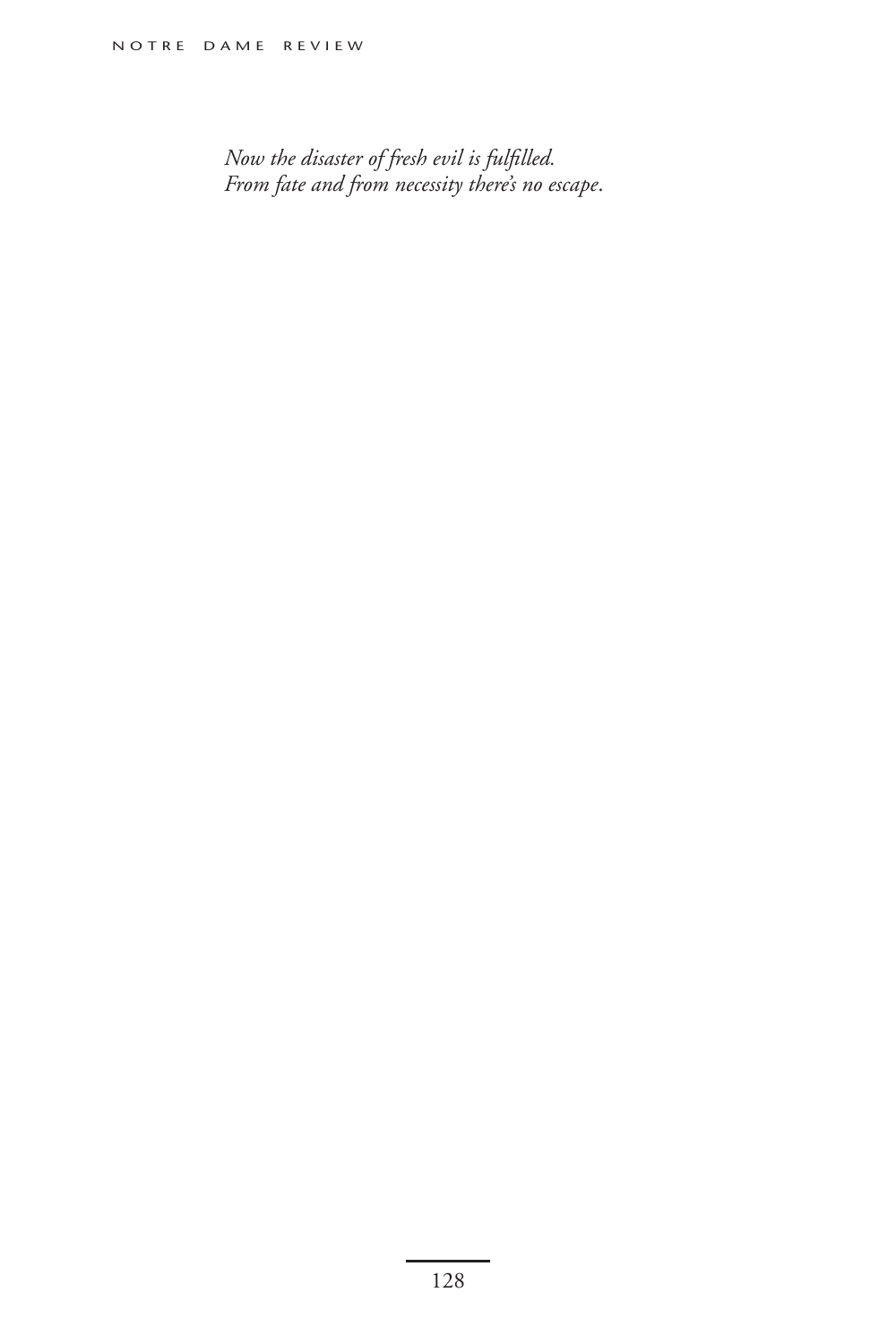### **RECURSIVE GLOOM**

#### *Askold Skalsky*

Boltzmann claimed time for everything in a perpetual universe: improbable configurations arise to interrupt equilibria with the random jiggle of atoms, iron pellets in a cosmic pot. Light turns transient and suffers the indignity of eternal repetition, becoming a temporary excursion from the normality of steadiness, prosaic rounds of anticipated motion.

This was his version of the Eternal Return, the text that terrorized Nietzsche with its appropriation of truth, heat death of the universe, fact if ever there was one, heaviness yoked to immutability, unmediated by any transvalued nihilistic bliss.

Boltzmann killed himself, and Friedrich conducted a thought experiment for the last twelve years of his life: Across a rope stretched between two abysmal rocks, the high-wire acrobat crosses from one cliff to the next and back again, while the people go home to their sea-level suppers after which there is nothing more to interpret, just the same old circus, still itself, a circle, having failed to satisfy, once more, with dexterous, predictable complexity.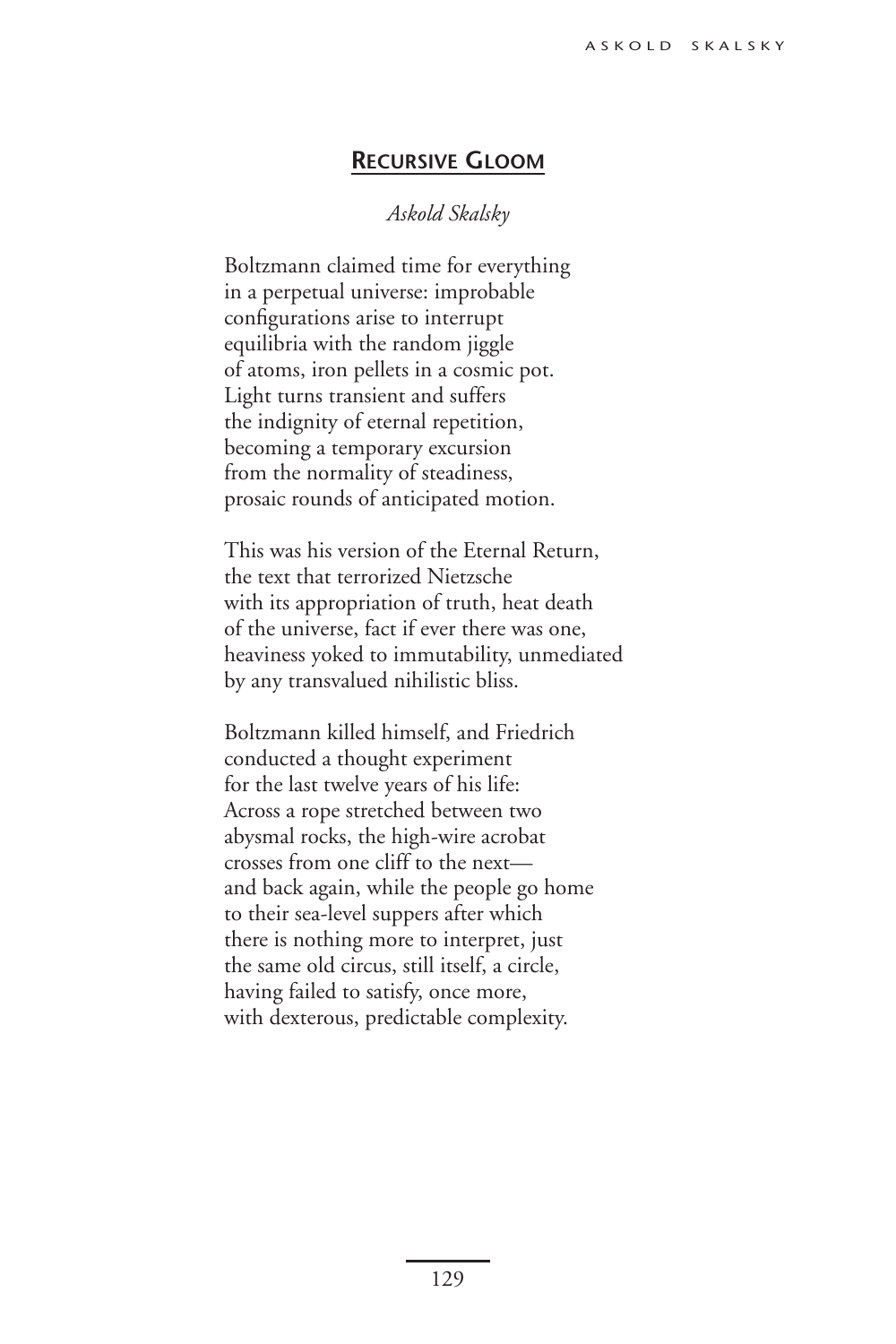### **IN HIDING**

#### *Jay Rogoff*

They've ferreted out an angle in the great green garden, assuming its geometry to hide from the angel or minister calling in that black bullhorn basso. The stern hand of heaven is loving as a tree whose blushing has begun, its shameful leaves falling.

He once stood guard personally, kapo of the compound, waggling a father's finger. Cruel trials of surgery; nightmares for anesthetic. Experiments no longer. He's withdrawn. Clouds abound, through which his fluids water a thirsty firmament. Eden has shrunk.

Adam and Eve crouch cold as amphibians, though Adam's thickened thigh and the fulcrum of his crotch attest he's no frog with a jewel behind his brow: the trembling of his leg's veins, the twitching of his eye. Eve lays her arm on Adam's like fuel, log on log.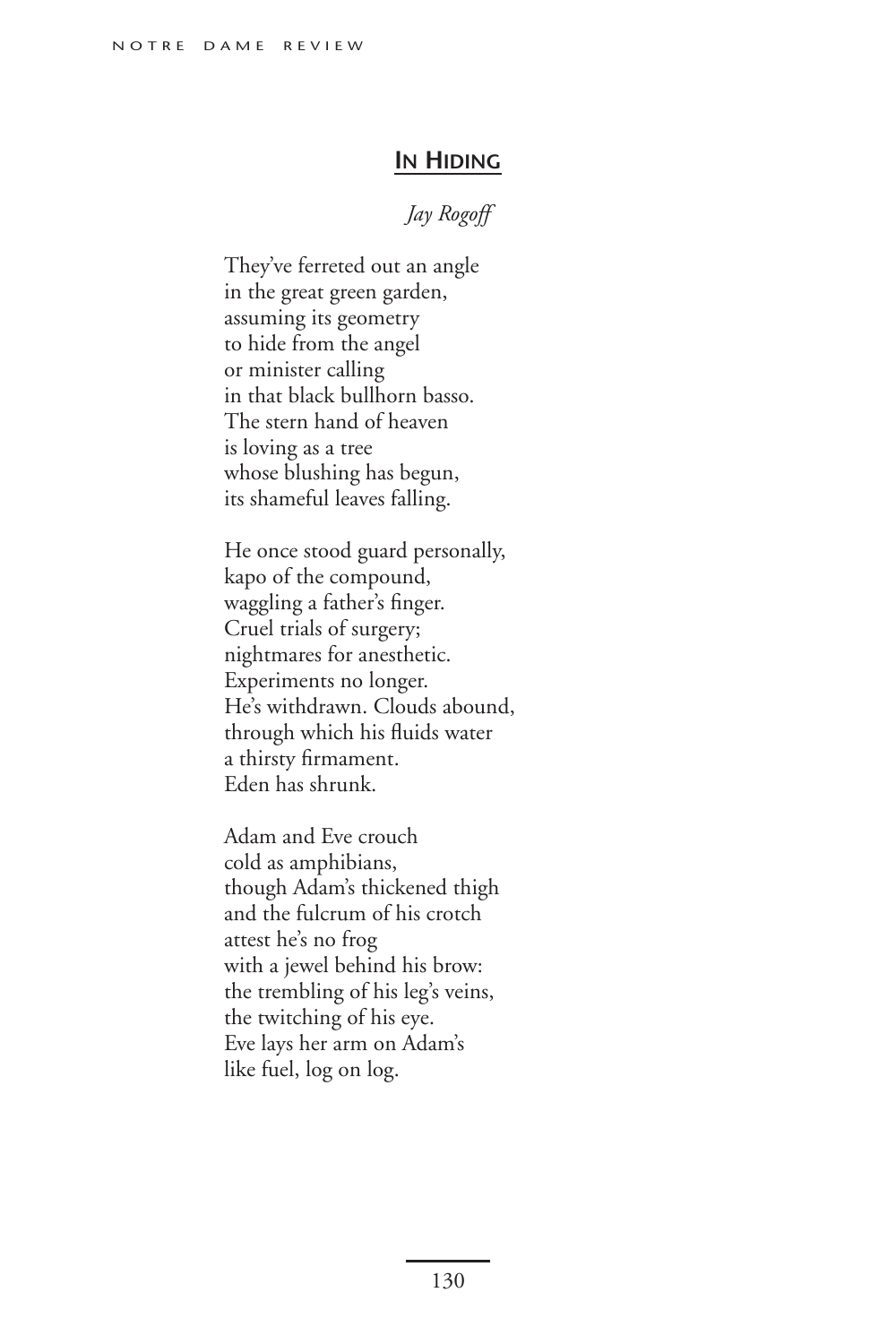What price for knowledge cruel as the grave and cunning as ripe fruit? Harvest is luscious carnage. It cloys, but spurs our wants, a dull thud at the heart, stupid as a knife sawing a tree at the root. We kill ourselves for love and eat the evidence.

Eve shields her virginal face from the gnostic radiance. Her palms are scored with lines like a chimpanzee's; her twisted mouth cries *Stop*. In the passionate embrace of the fatherland they squeeze into their coffin space behind some barbarous trees. In time they will burn up.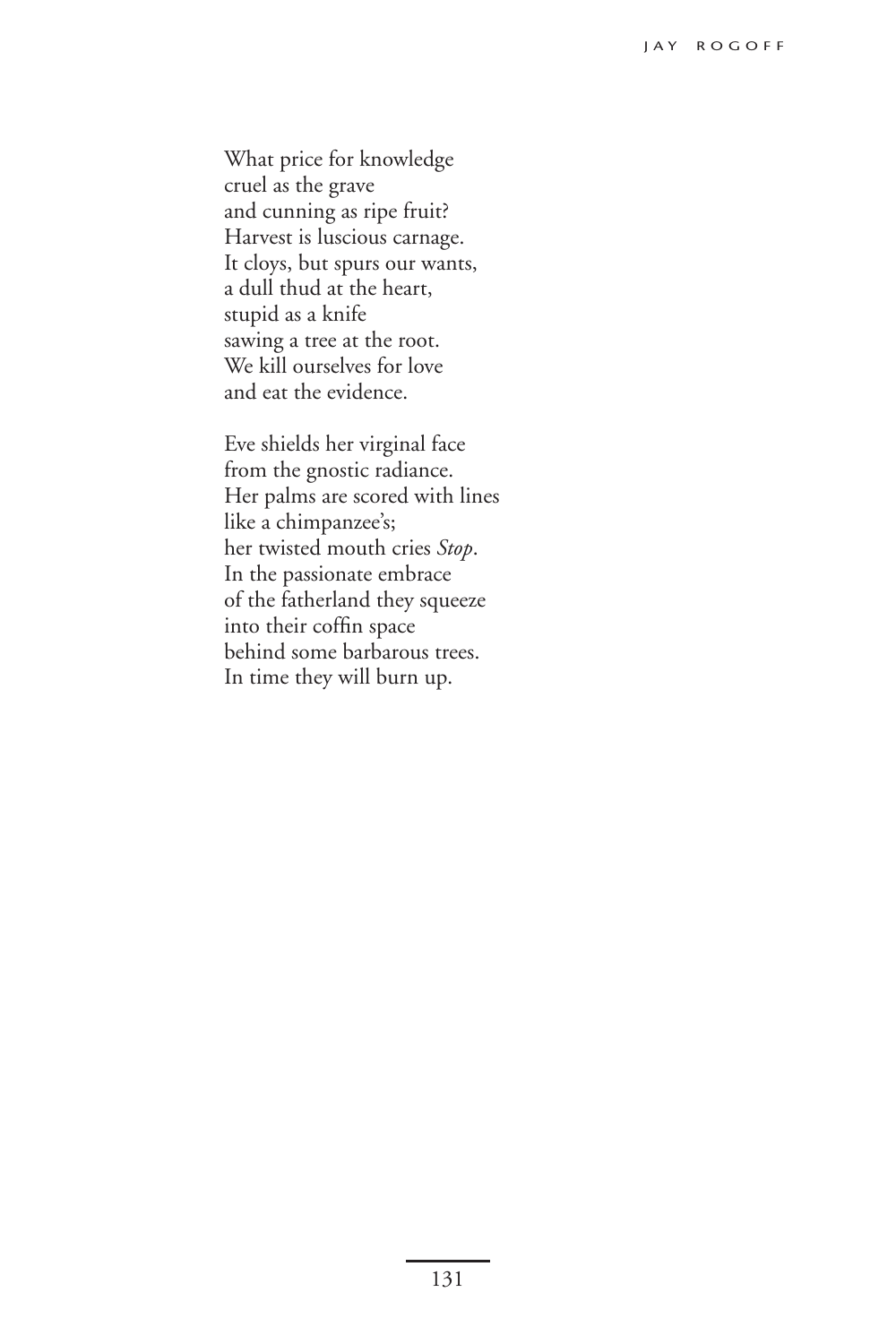## **THE GOLDEN CHAMBER**

### *Jay Rogoff*

They found the girls buried outside Cologne, creating a sensation. Before long strange stories spread. Of course they were girls no longer but skulls and sticks, flesh, gowns, and curls long dust by 1106. A slipped pen in translation confirmed St. Ursula and her eleven thousand sister virgin martyrs breasted the Rhine in eleven ships to be slaughtered by poleaxe, sword, crossbow, faint smiles and the kiss of Christ upon their lips. Eleven thousand virgins yield a lot of bones; The newfound martyr lode (though many bones were men's) boomed the relic trade yet piled up many a cartload to stock St. Ursula's shrine.

How do you articulate the bones of eleven thousand skeletons? A scapula can't recite whose shoulder fleshed it once; even skulls with jaws keep silent intercourse. A mystic had a vision of virgins by the dozen, each floating from the mist to offer up her name,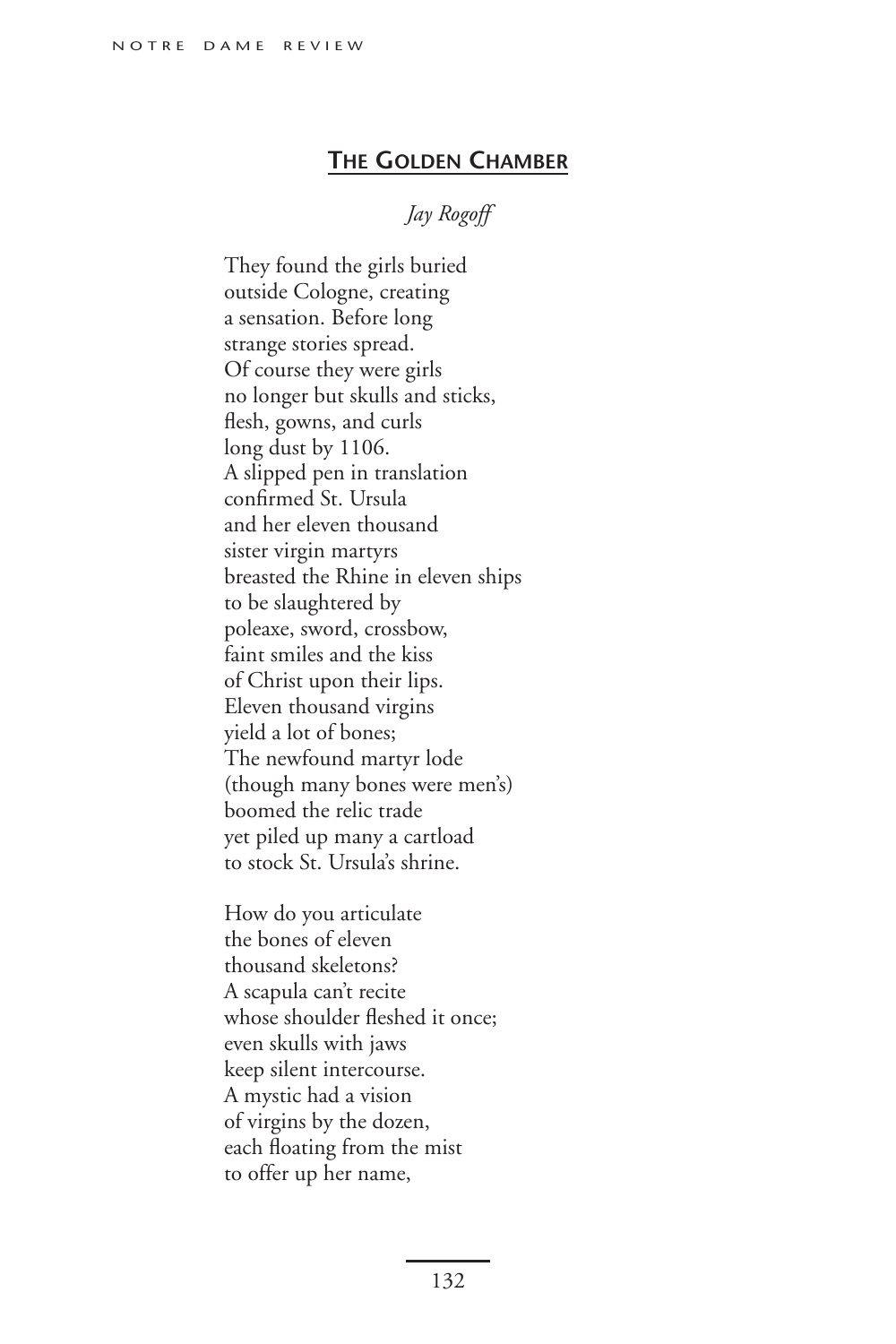but none published a claim for her kneecap, rib, or wrist.

The head's a reliquary for the skull, the skull for the brain. Artisans carved elegant wooden reliquary busts to snug the unfleshed crania: young women born of the cut live tree, modeled on the living daughters of Cologne, their delicate wood hair curling like the Rhine framing painted faces we might mistake for angels', betraying subtle smiles as if a virgin's innocence housed the hoariest knowing, the way the softest skin provides a smooth disguise for understanding bone. On the Feast of St. Ursula, October 21st, the daughters of Cologne would each take up a bust to carry around the church and out through all the town, hundreds of murdered virgins miraculously reborn, the same golden dresses and wise, shy smiles, the same gold tresses, the same violent Rhine.

And the wooden girls return to their ornate gold niches in the Golden Chamber where today their smiles burn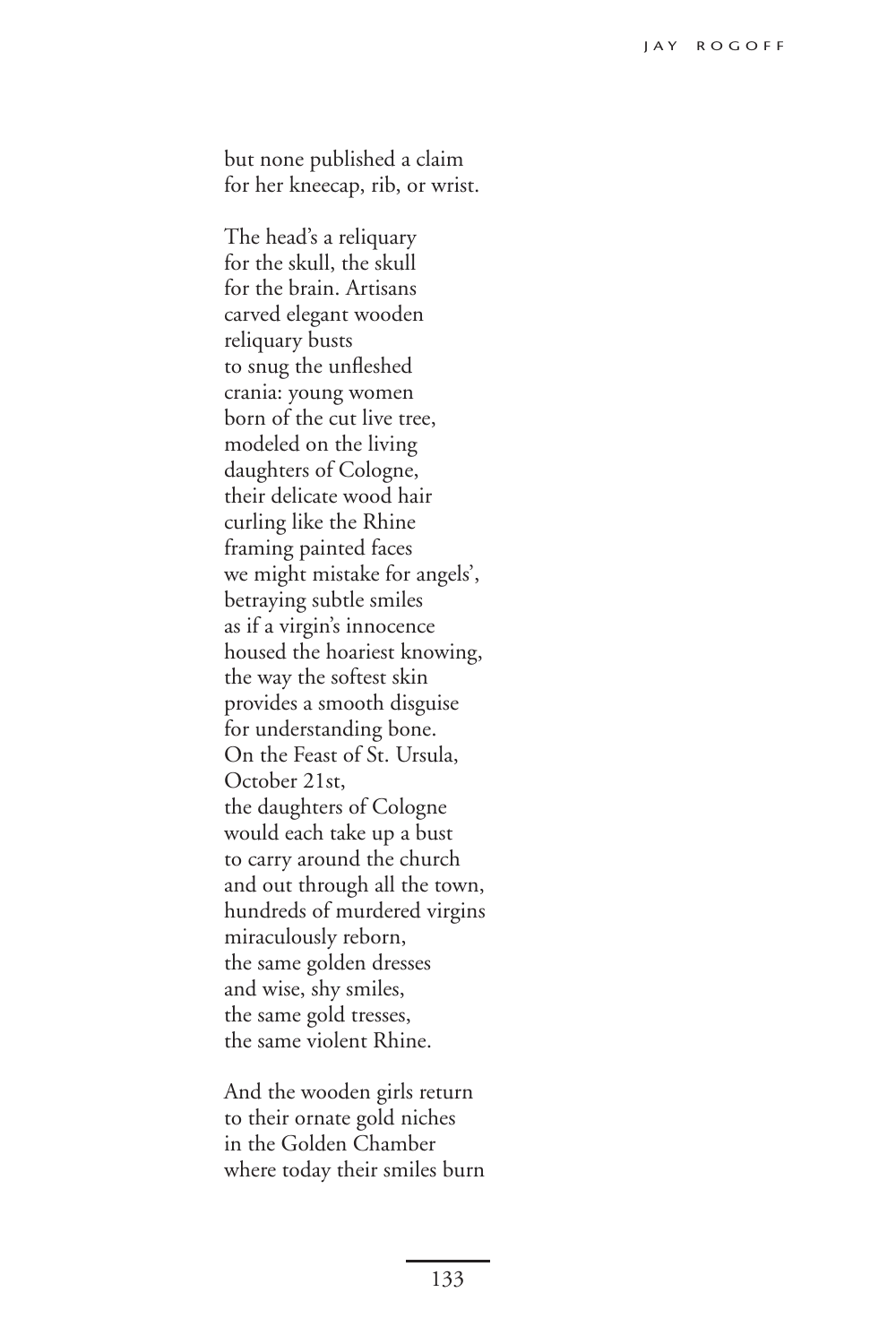a hole in the heart like a small death. The upper walls of the gold room glitter with rustic herringbone stick patterns as on Adirondack great camp friezes. Then the illumination: they're bones, thousands of bones horizontal, upright, slanted, stacked, piled, sorted by shape and size, tibia, fibula, rib, the bones of hundreds of virgins raised to ornament this gilt and gruesome bower, a grand memento mori, a golden charnel house bequeathing us a foretaste, bones blissfully composed, articulate at last, chanting a cappella, spelling VRSVLA.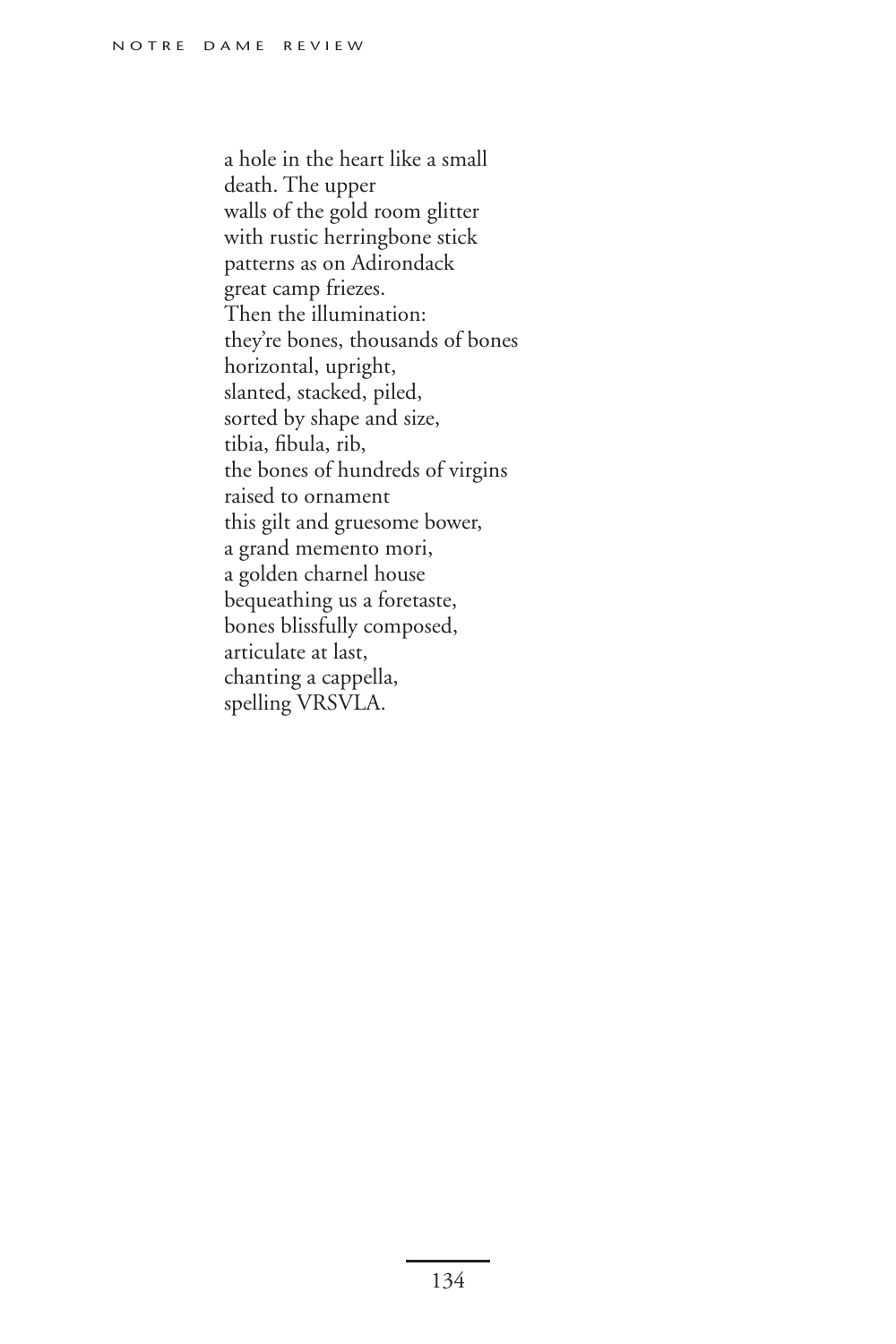### **DELTA WEDDING**

#### *Robert Bense*

Negotiating dark purple night first, the green terrain a groaning board for nutrias, and the left turn lane loud and truculent with loose shoats on the way to the summer landing the couple speeding, their skeletal language of love already engraved from cabin entertainments, backlit by lantern lightning in the west tonight fireworks shooting cobalt cochineal, cadmium, chrome the grump of tuba, other bass follow each a party to night's detailed specifics guests dressed to match only the scrutiny of the amber light at the courthouse square hyped with repetitive cautions a purely functional cake knife jars of white lightning, rummed cokes, all blades to be left at church door the couple swaying in in red light, holler and call traded like pork bellies at bidding, a feeling like time waiting, deferred: this is the delta, a goat noodling the hog in a yellow pickup and three cars fender bent at the four-way stop. Down the road is unclear though black night returns the world to blue starry morning.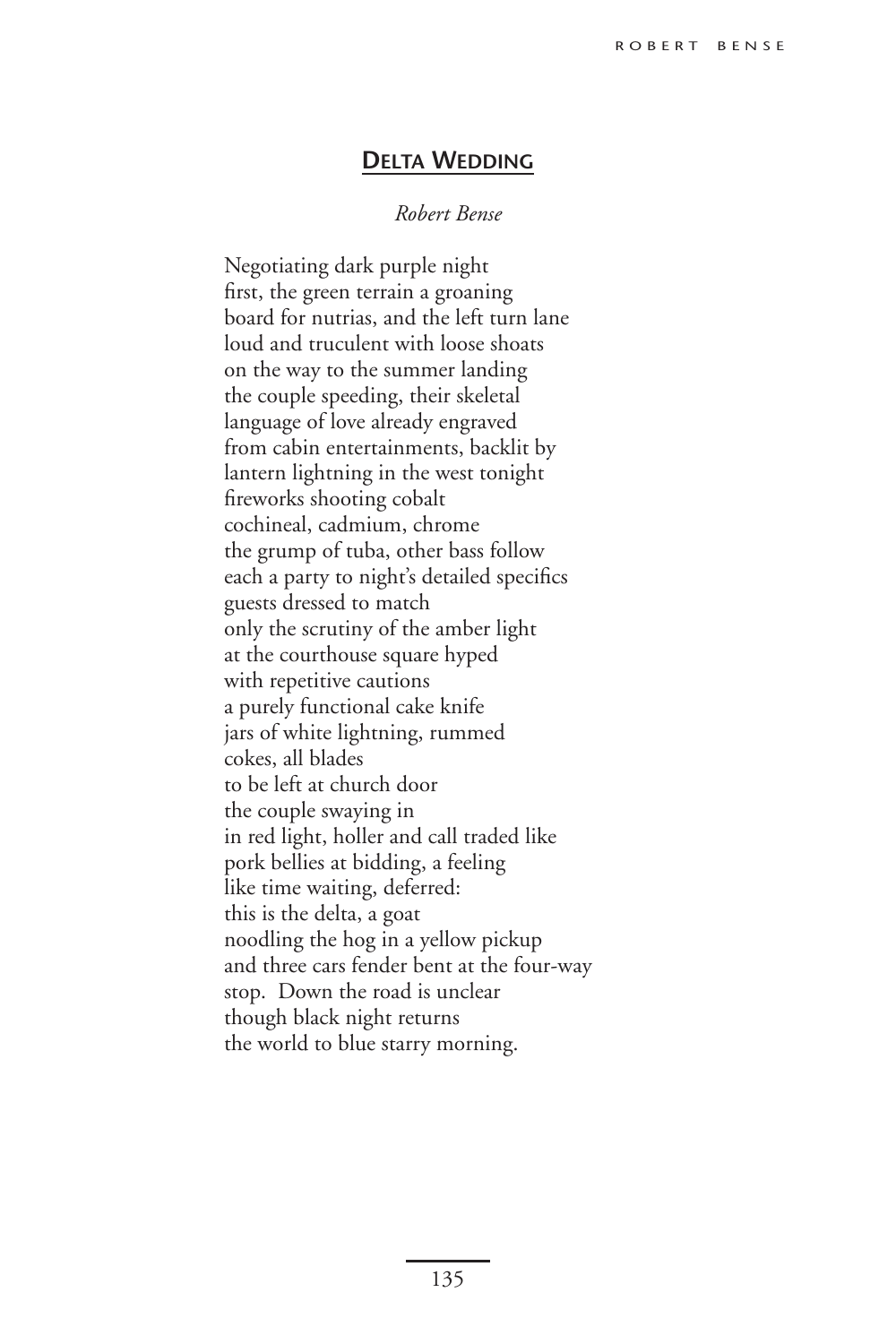#### **VICKSBURG**

#### *Robert Bense*

Helmeted Athena, eyes surveying from the templed hill a violent portent coming on in drifts, clouds large as the continent, an elemental force Grant, his seven wounds healing seeming at a loss what to do next doing what he did best believing in what he did always without umbrage tenor of war deepening gothic lines of war's architecture the crenellated sheets of fire on an improvisational note, a forty-day siege, Old Testament weather bluffside tunneled and caved river and desert trading places daily, the cannonade repeated like temptation always returned to as if by instinct the customary calamity spring nights of bayberry, lilac early summer hickory Corinthian smokestacks of steamers, columns belching black into the muzzle flash of falling stars over the templed houses night river flare in the Palladian glass a garrisoned young city awakening to its old age, to the gnaw of defeat tasting of mule and rat sphincter of war's cloaca scabies, dysentery, death sulfuring the downwind for the Fourth of July a city of aftermath, graves, granite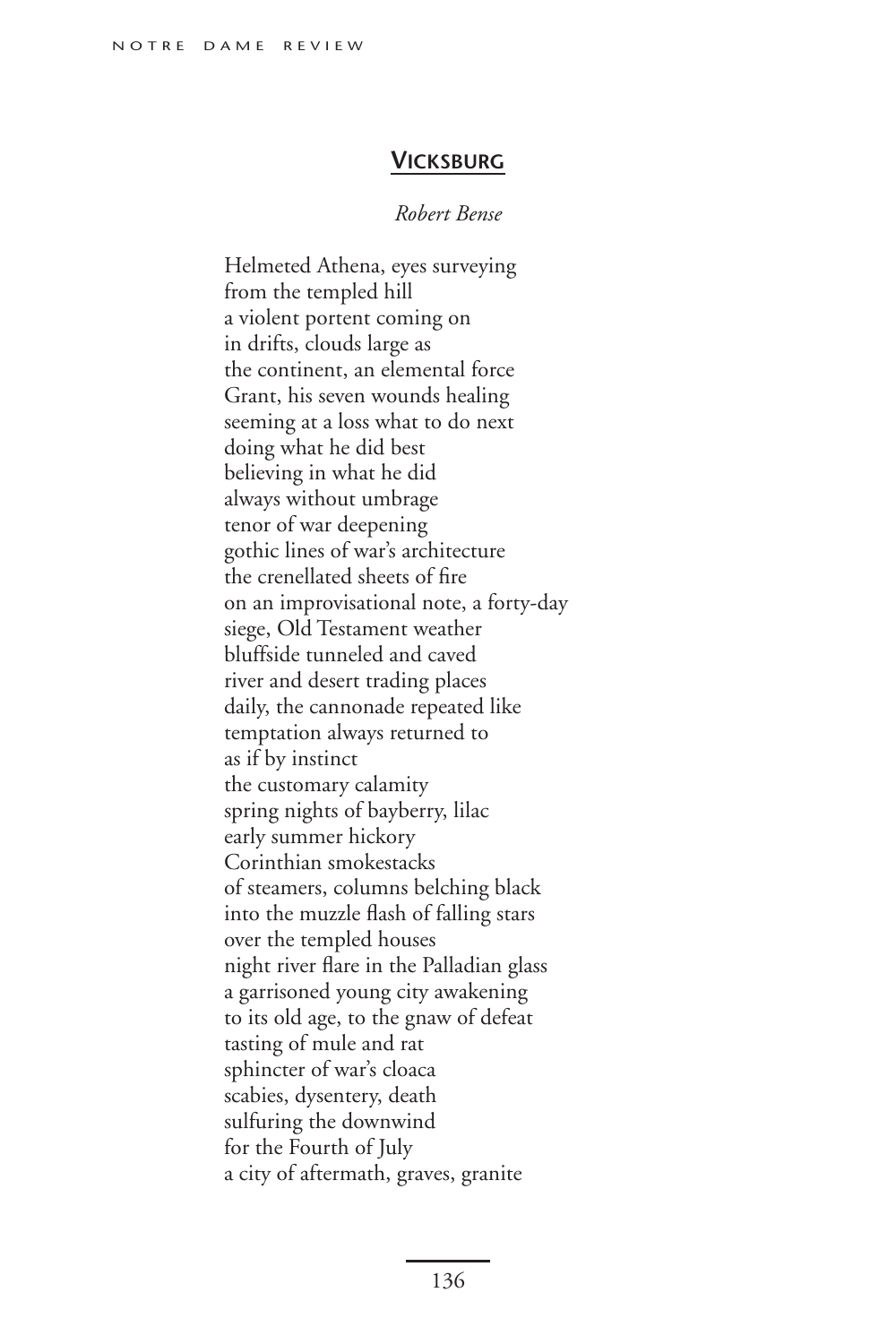markers, broken architraves a city like Troy, if only in predicament now on its own: what to do with war —victory, defeat what to remember, forget.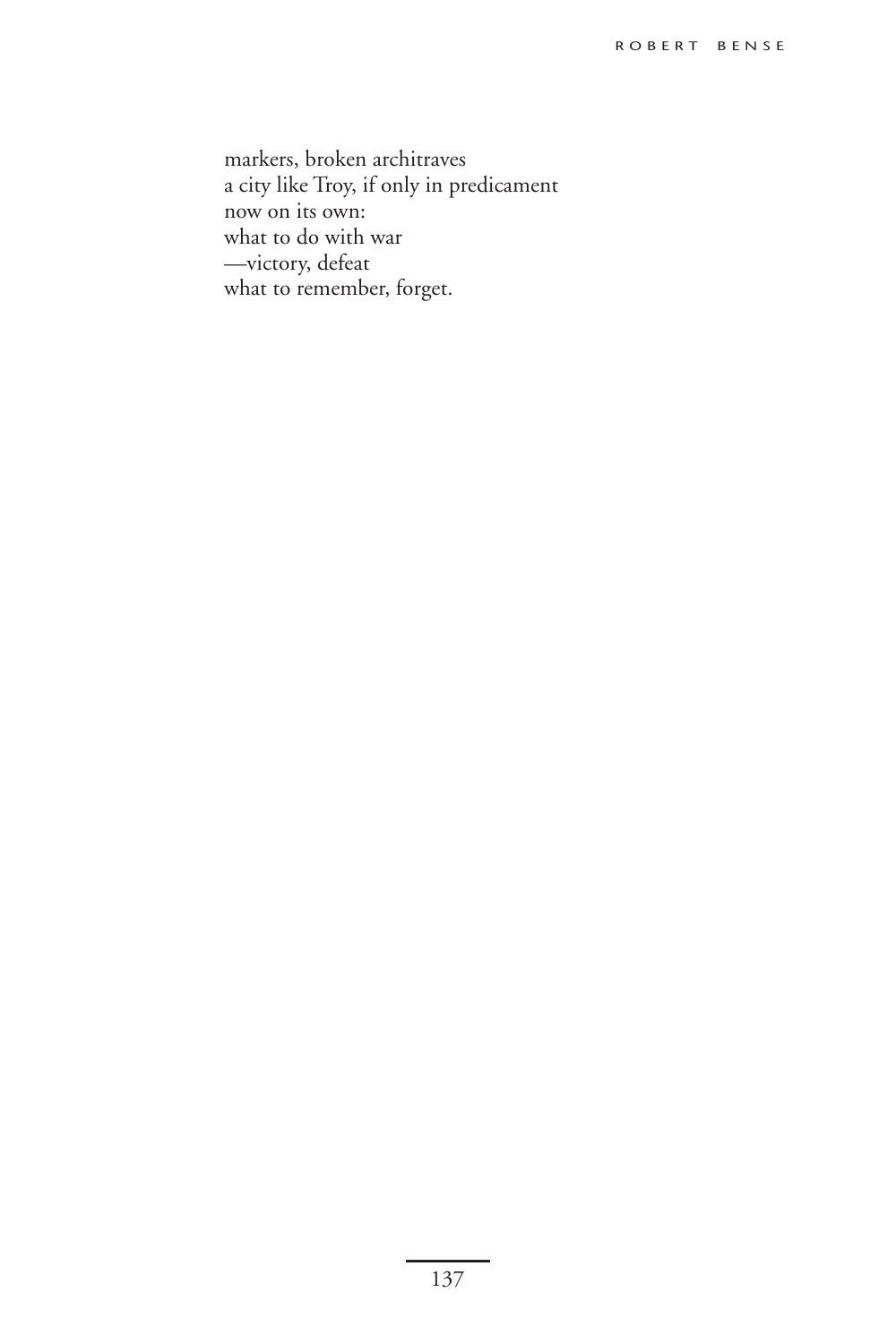# *LOS DESDICHADOS***, OR CIVILIZATION'S DISCONTENTS**

*Teresa Iverson*

Alternately clutching and stabbing, fingers stut-stuttering a knife over the bottle's neck to slice the umbilical cap, crying "Hell and death, what's the *matter*  with this thing?!" then urging—twisting, tugging—the firmly buried cork: "Why won't you come OOOUUT!?!"––who

earlier, libating his daily *quarto,* a colleague, oiling along the corridor would pause to approve "How *civilized,* at lunch…"

For whom language once sizzled and bucked, divine afflatus sourced through a lightning rod, Hölderlin's *Weinstock*—

now, more and more, *spirits* inveigling Spirit, daimon deflating to *demon*—

"I can't be bothered," the slack, mid-life refrain, become old age Necessity,

Now without the nightly pill: claustrophobic despair, White Night incubi, threads of a frayed sleeve ravelling,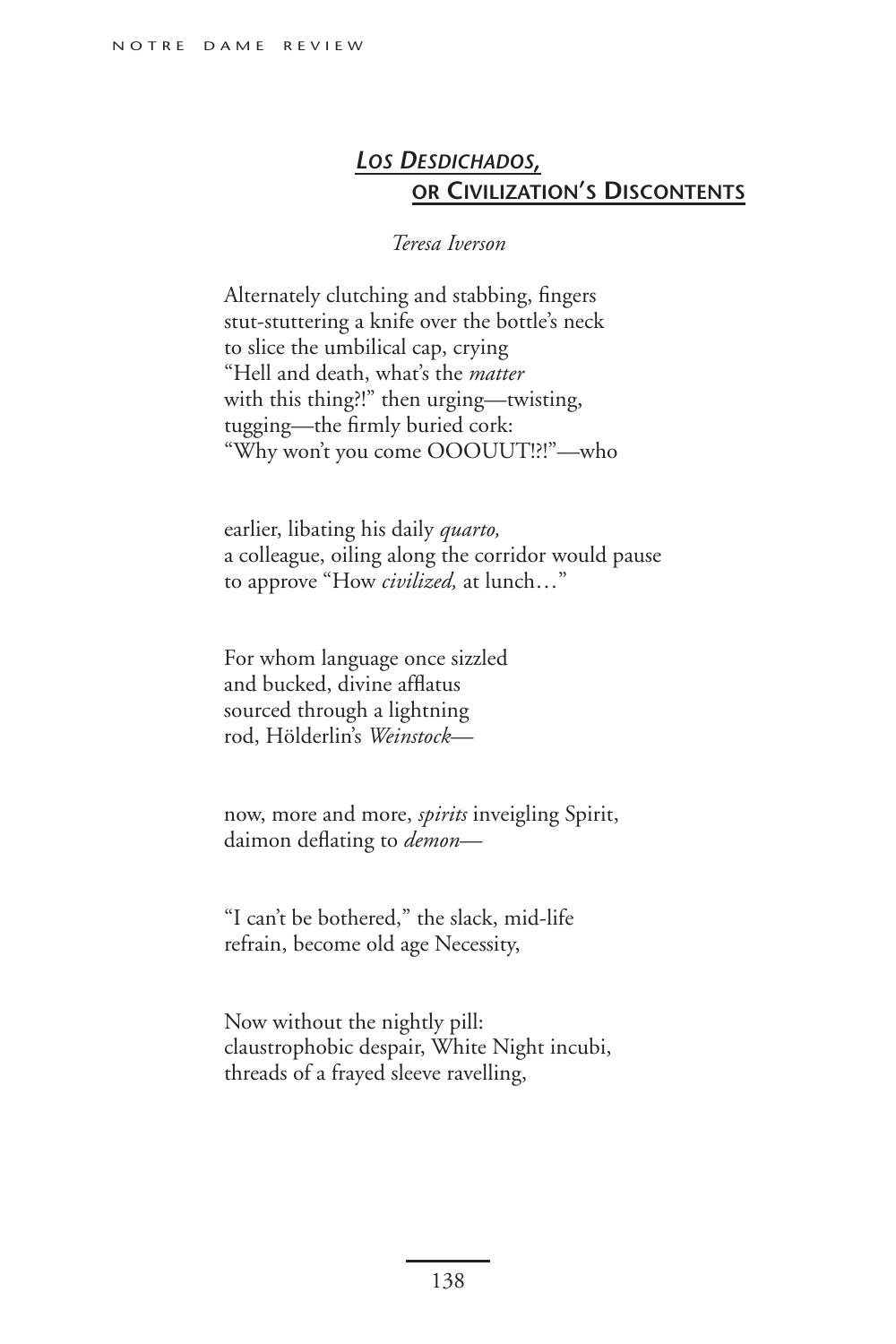the mind's Anapurnas still glimpsed from afar, crying: "I've lived far too long," and "Before many more days, all the windows will shut…"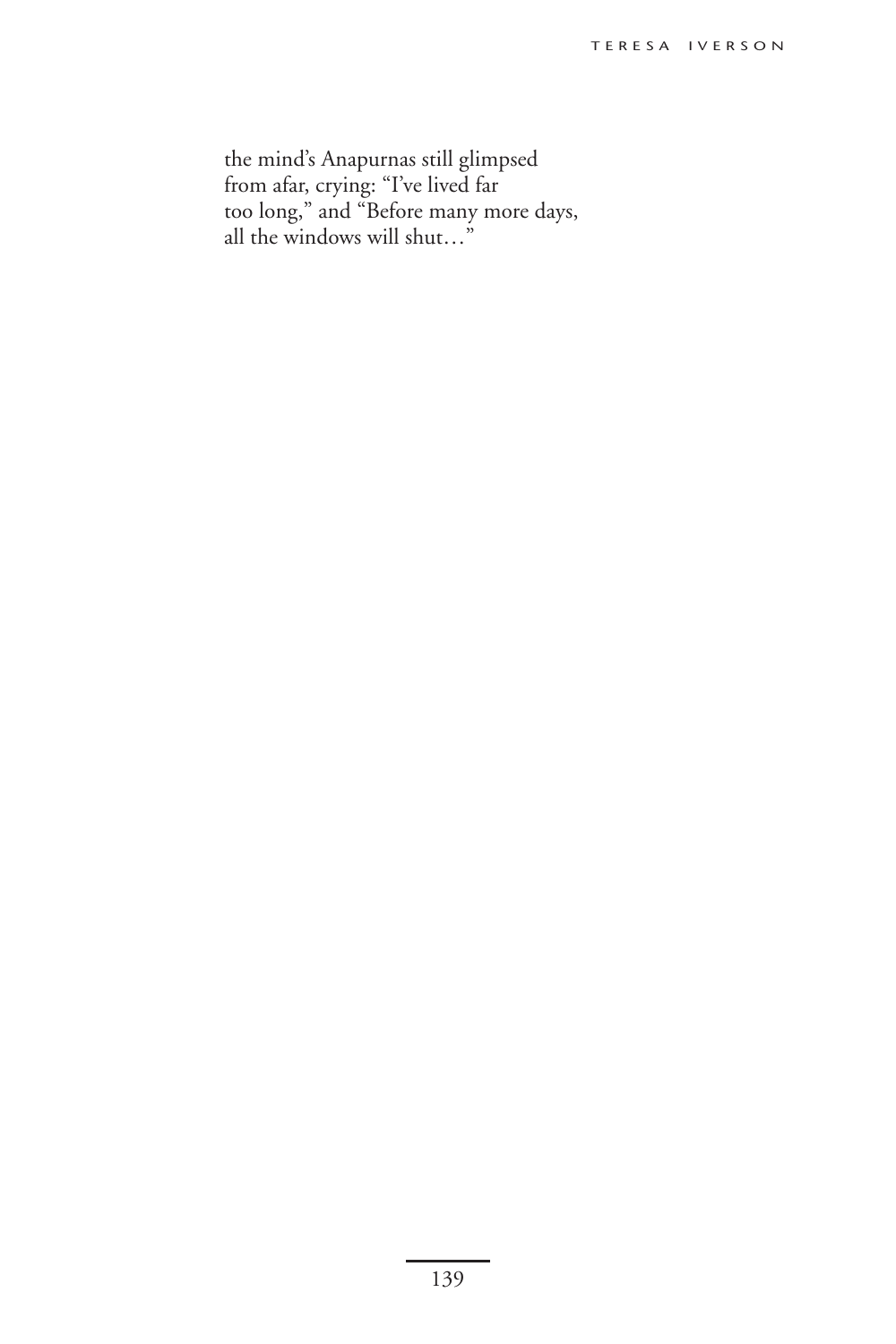## *"D'OÙ VENONS NOUS, QUE SOMMES NOUS, OÙ ALLONS NOUS"*

#### *Teresa Iverson*

Bullfrog nesting on the solar plexus lion roaring in the pelvic cave set, the heart in a vegetal nexus octagonal ribs criss-crossing a nave

His Feminine: Tree-trunk legs, straight waists olives, fox reds, bronzes, tropical gold. Finding Her lost, he would re-invent each as a Tahitian primitive— Mary, Europa, Parvati, Eve too many modeled for too few sold. Only Hina, moon goddess, survives their descent, *Oviri*, Destroyer-Creatrix from scratch aligned with his canine perversity clutches a wolf cub to her crotch: in earthenware, azure paint of divinity the "monstrous magnificent" his taste.

Lower left, a bird claws a lizard, tail furled, a peacock's sleeping eyes, *Noa, Noa* flit *ignis fatuus*-, fireflyfashion, like spirits of the dead that terrify his lovers––those illustrated words powerless to shape or prevent critiques back home, Parisian bétises over language "infantile," art's indulgences and death, his too-willing sacrament.

\*\*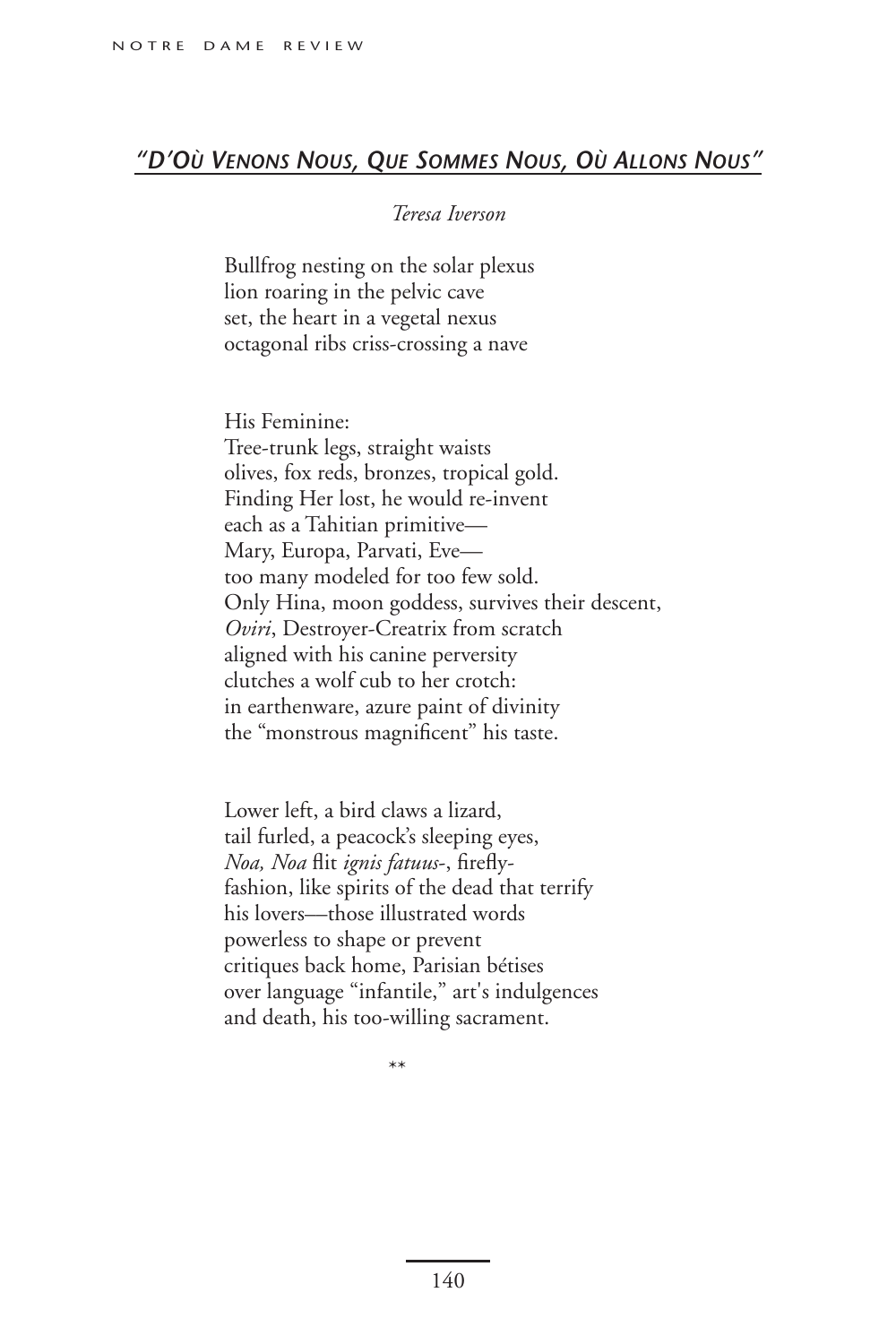And I fearful of a world maddened with radical religion, politics of greed, hate, war Epcoted, Walmarted, *polypragmosyned*–– too much a-doing––for all that matter possessed, missing *Mater,*

with the poverty of those overstepping Her bounds on whom She sic's Dike's hounds.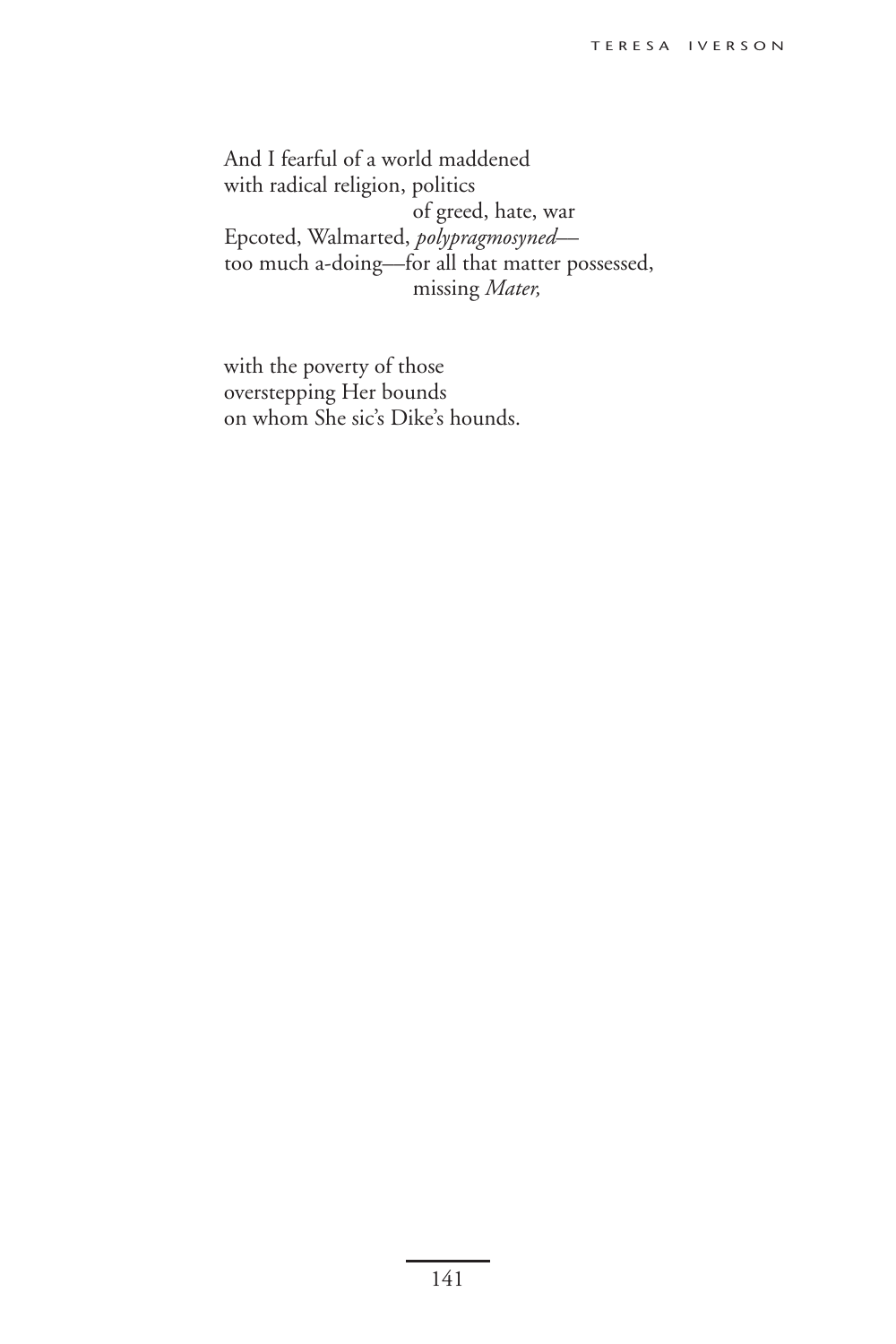# **SEEING BUTTERFLIES**

#### *Wallis Wilde-Menozzi*

 The butterfly was as small for a butterfly as I was tall for a woman. What I mean is that the orange-winged creature that zigzagged to my shoulder on a May day in Parma, Italy, where I was talking to the postman, was not much bigger than two of my unpainted fingernails. I was as tall as the lilacs in our yard or the hibiscus, as tall as any of the willowy plants that had hungrily reached up over the fence to get beyond the fence, beyond the dark of a shaded yard. Of course, I had not grown because I was looking for light; my American parents long ago attributed my height to my father's statuesque ancestors on the Baltic Sea. But my inner world, that silent story which tells itself to us, felt very much like the bent and slightly deformed plants that found a way to receive what they needed in another yard. My neighbor enjoyed the blooms: the double mauve lilacs, the hibiscus with saucy tongues.

 What still brings sharp tears to my eyes, when I think of what happened next, is how life occasionally rustles, as if the every-day is caught and thrown back by a curtain's deep folds. The mind finds itself touching reality beyond ordinary dimensions. The butterfly, whose exact name I have never keyed out in a book, landed on my shoulder on the tenth anniversary of my son's birthday. My infant son, whom I found early on a California morning in his crib, cold, dead—I carried him wrapped within. I also carried that terrifying instant when life unveils its unconditional swiftness: the moment when I cradled him and knew there was no going back. He had been taken in his sleep, and I, as though an eagle had snatched me in its talons, had been dropped on a frozen mountaintop to face death. I had been left to find a path down, while all around me magnificent peaks and beautiful valleys murmured.

The butterfly landed on my shoulder.

 The postman and I went on talking but all of my attention took the butterfly's stopping into my consciousness, my need, my anniversary. The postman knew nothing. He saw no candle burning on my shoulder. He felt no mystery or wind. We talked about a *sciopero*, a strike, the way Italian workers are treated with little regard.

Then, ever so gently, I brushed the butterfly off.

 I said good-by to it. I did say good-by and thank you in my heart, silently. Although I am married to a scientist, who would find it strange, silent inner speech flowed. I was talking to the butterfly. I loved the specificity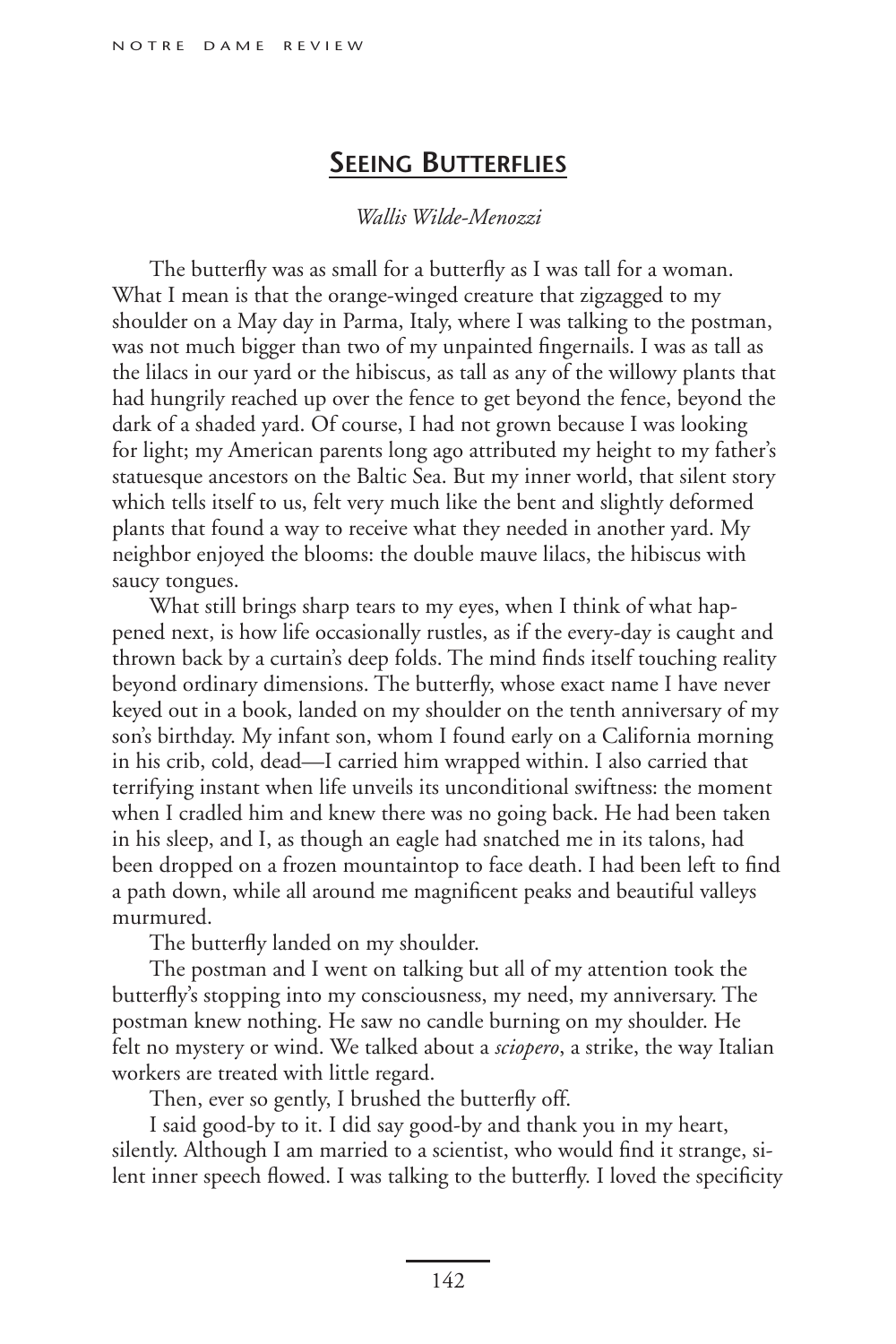of its coinciding touch on what would have been my son's tenth birthday. Warmed, I walked down the street to the house. Key in the lock, the phone started to ring, so I ran.

The door was open then. I left it open.

 Whether it was a crack or half open or wide open, the fact is that it was left open. I don't know how far. I hadn't yet thought that the inner lilacs in me had felt near light and were pulling with all their might. To keep the door open? I don't know.

 While I chatted on the phone, the butterfly, the orange fellow with a few dots and black parts, (I'm sure it was the same one) came in. It went fast like a tiny toy plane, in little circles, passing my back and coming around to the front where my eyes noticed it circling as I talked. Then it fell to the floor. As if I were watching a trapeze artist who misses the swing, I gasped. I excused myself and hung up. In order to find the tiny insect on the marble tiles, I fell to my knees.

 The butterfly flew or it leapt. The language is mine. I found it in my hand. The creature I had worried was injured settled in my hand and then it turned; moving away from the middle finger, it walked each one. I started to weep. My son's birthday, the butterfly's non-passive touching of my fingers opened my mind in pieces.

 The butterfly stayed. It stayed until my tears were raining so hard on it, that for all I knew, it could have been thinking it was outside on a lilac bush in the rain. It didn't leave and for more than an hour I had what was an open door from inside me to its presence.

 Finally I told the butterfly that it had to go. That thought went against the confused, intense, shockingly beautiful mystery I was in. The irrational impulse to pull back and break the spell was unbearable. As difficult, in a different way, as having been left on the mountain the first morning when I found my son in his crib. Outside in the garden, I held my hand high to the sky and waited for the butterfly to lift. By then the anniversary tears were a large flowing river. They were a peaceful river that Buddhist monks have written about. They were fountains that have been called "the still waters." The butterfly didn't budge. I told it so many things I can't tell you, readers, because they were meant for him, and for the place he had reattached me to. I didn't want him to go, but I knew he must. And eventually, he flew, zigzagging up and up, leaving me—in a beautiful and frightening way—to touch my empty palm.

子子子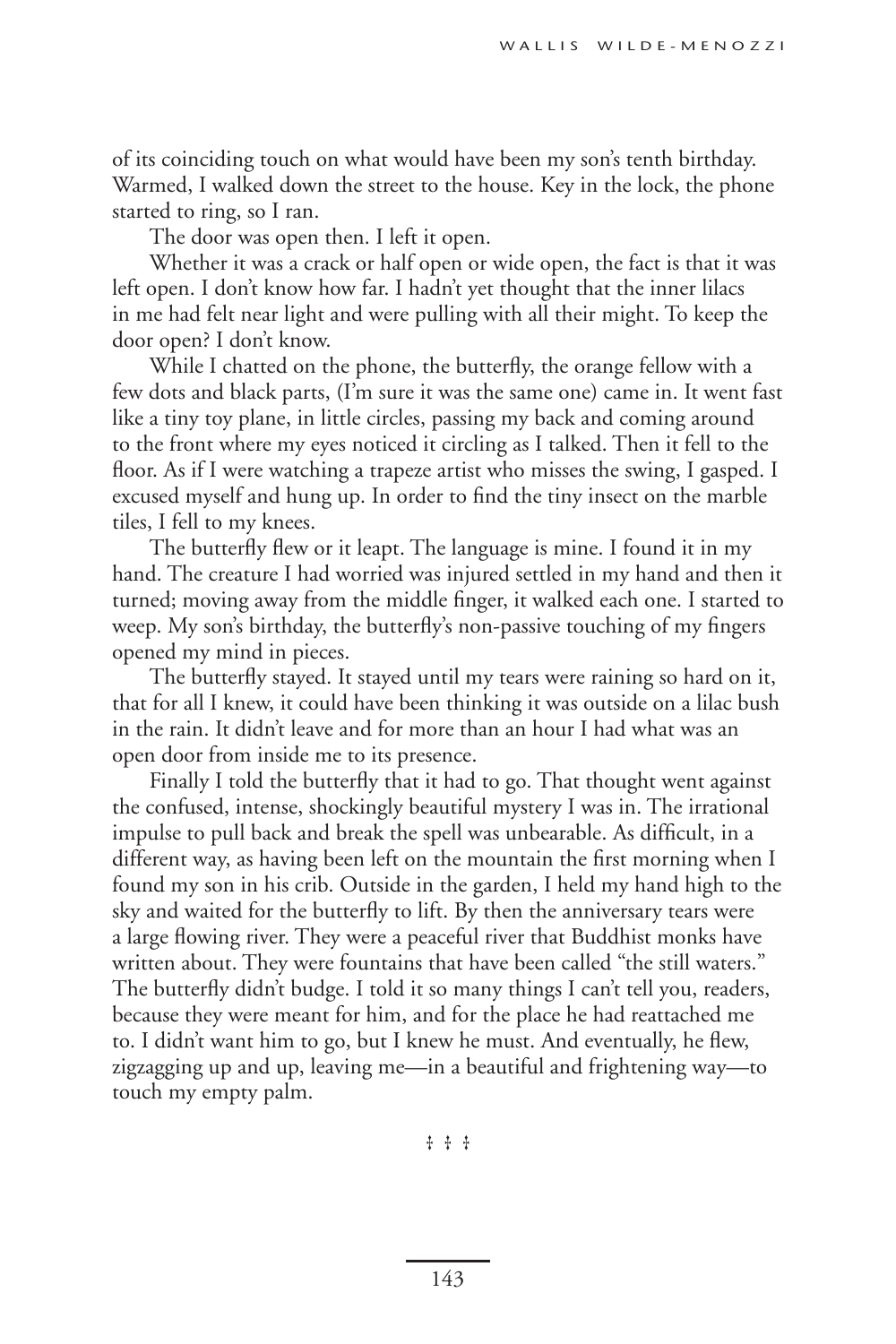This very personal story is indestructible. Yet its intricate fabric, for it to remain itself, needs a context of silence and attention, as much as if one were in a house of prayer. Why I have decided to write about something so personally precious is because I cannot do less in this moment when words are being treated like mercenary soldiers. Words have been hired out and are contributing to—or worse—creating some of this young century's confusion. In this painful and troubling time of bombing, killing and denial, deciding to tell stories about this butterfly and other ones might seem bizarre, sentimental, almost like a dream. Yet they began rustling in my memory because I lived them as real events leading me to experiences of life's sacredness and, if such a thing exists, a sense of scale, dimly perceived, for an individual's power. The butterfly moments began pressing to be told.

 Good writing is often a matter of letting material mature until telling a story becomes a necessity. My experiences with these winged insects stirred as our world—where more than six billion people have beliefs, points of view and wishes to live them—seemed in peril. The butterflies caught my attention as I searched for reasons why patience, astuteness, knowledge are swept aside by the noise and appeal of manipulated emotions. It felt imperative to free the butterfly images, to let their intriguing energy, so redolent in myths over centuries, quicken in this moment by using my stories.

 The power of narrative is mysterious. Once its reactions are set in motion, like the butterfly's landing, what is perceived and transpires might be unending free re-combinations of attention, experience, expectation and memory on the beholder's part. The page holds patterns the writer wants us to know and other patterns that the reader brings. Narrative takes on its own life. The purpose of a fictional story should be to create a convincing world. In fiction the artful illusion is what really happened as the reader becomes convinced and moved. The consequences of suspended disbelief are different if transferred to the realm of non-fiction, factual essay, journalistic and scientific arguments describing and testing reality as "real." The point of being convincing has different claims and boundaries. If fact and fiction become interchangeable in these latter forms, the pictures, ideas and emotions created are manipulations with deleterious consequences for benchmarking truth. The butterfly stories began beating in my attention as a need for certainty in society (a constant without consensus) hardened after September 11th. It seemed that belief and wish (constants, too, without consensus) were becoming more valued than the arduous business of reliability in narrated truth. The butterflies and their relationship to spiritual experience were both small and infinite. It was as if focusing this and its relevance was why I was suddenly driven to write out the links I had experienced between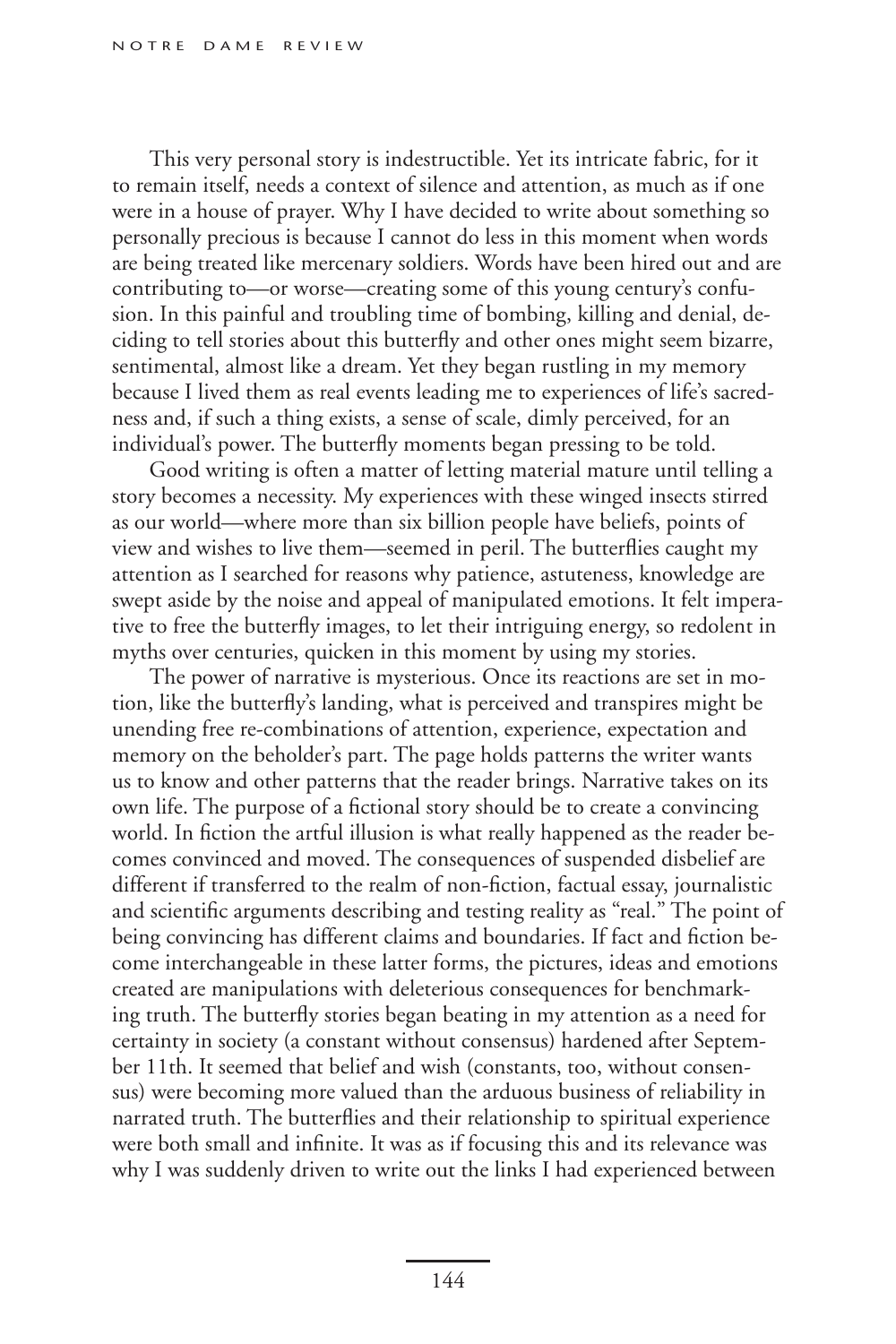butterflies, words and consciousness. Perhaps I even needed to remind myself that those instants, so easily put aside, were more than enough to give one a way to enter the world's shouting matches.

手手手

 After the May butterfly came into our house through the open door I received many. A dark one, with an intricate mosaic pattern as fine as tan and brown grains of sand laid in lines, stopped in the *tinello*, which means family room in Italian, a room often tinted by the smell of burning logs or ripening summer fruit. When I first noticed the winged creature against a wall in the room, a set of gongs went off in my head. I heard nine, nine, nine swoosh past me until I could hardly hold my head up. The day was September 9, 1999. That butterfly, hanging like a miniature crucifix, didn't move until the following morning. This is to say, after the finger-walking butterfly, their appearances often joined in my mind to metaphysical experience. And they often transported me.

 A few hours before my husband's mother was to be intentionally but, I believe, wrongly deceived about her cancer, I jumped back in front of a hairy butterfly, with orange spots as intense as bull's eyes, hanging, wings spread open, on our white bedroom curtains. The dark primordial creature, large as a full hand, looked like a warning. I wanted to photograph it but my husband rushed in, pulled the curtain off its rod, crumpled the large moon wings in the billows of linen and rushed to the basement to release it. I never saw it again. My mind fused the unsettling event with an annunciation.

 One July day, I saw an entirely black butterfly on our bedspread. It flew up over my shoulder. I noticed it over my head when I was looking in the mirror. I saw it as a reflection casting a fine veiled shadow on my face. I felt that the shadow and its color were one. By the time it appeared, butterflies' mythical, ancient links to souls and death seemed close to my mind. Its blackness was the unknown, even in the room. Its shadow was like the moon half-full.

 Then there was the stunning yellow butterfly hidden, tucked flat, in the pages of a book of my poems with yellow bees on its cover. I had just picked up the first finished copies from the printer. It was January, which is cold in Parma, cold and humid. I opened the first page and out flew a yellow butterfly that had been resting, or trapped, inside. My daughter was standing with me. We were preparing to attend a memorial Mass that afternoon for a dear friend's son. As non-Catholics we had been talking about the mean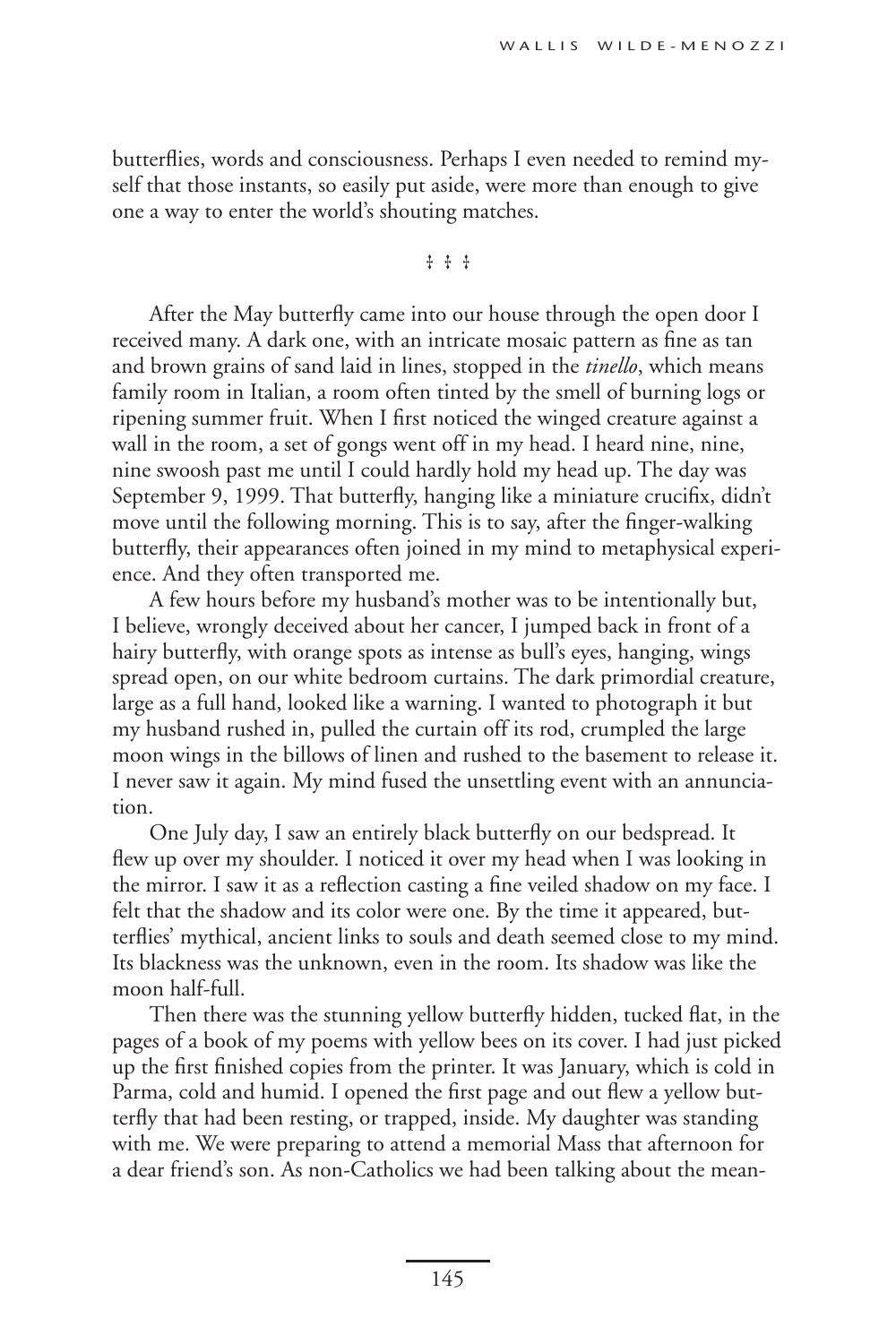ing of prayer in a memorial Mass. Even today putting down these words, the jonquil-colored butterfly's appearance from a poetry book and its flight into a conversation on prayer stun me. Its presence touched me far more profoundly than a feeling of surprise. Against the window, illuminated by the sun, its wings became transparent like a single golden pane in a stainedglass window. It, too, eventually left the glass and rested in my palm. My daughter photographed it in my hand. Fountains of feeling welled up, making us weep. We went to the Mass and when we returned it was resting on the window. When I would swing the window wide, it stayed. It left a sticky streak on the glass and then settled. When finally it flew out into the freezing January air, twenty-four hours later, my husband asleep in his chair, absented from our mystical fixations, the creature flew straight up. I hesitated before giving the photo to the boy's mother.

 Another moment lingered and expanded differently; yet it, too, linked up to souls. The Natural History Museum in Parma announced the addition of a permanent collection of ten thousand butterflies donated by a priest. He assembled them, without scientific provenance, as evidence of God's perfect design. Sent by missionaries from his order in Latin America and Africa who were paid to say Masses for the dead, he developed a system to offer the Masses in the home mission, with the proviso that the missionaries paid him with a butterfly for each one said. Ten thousand examples were dried, slipped flat into envelopes and mailed. So the last room in the Natural History Museum—which, along the way, displays a few snarling local foxes and dusty falcons, plus some of the reptile treasures the Italian explorer Bottego brought back from Ethiopia when whites combed Africa for their own interests—explodes with line after line of vibrating colors in similar and dissimilar designs. Twenty thousand wings. Ten thousand deaths. The last room, which has no scientific merit because of its lack of system, is a wall-to-wall fresco of butterflies—contractually and literally, as prayers.

 Again recently, another, far more intense yellow butterfly, with two black dots and black edges lining its wings, appeared on the floor of my husband's study. He delicately passed the exquisite dead creature to me—so unseasonable for April—a few hours after the friend whose son had died in the car accident phoned to announce that a grandchild had been given their son's name. Should I tell you that I live in a house whose basement was once a consecrated Catholic church? Does that add or subtract from the theme of souls? How could I not begin acknowledging associations with these startling cracks that flick open across my life and mind? The Zen story of the butterfly that flaps its wings in Parma and stirs a Tsunami on the other side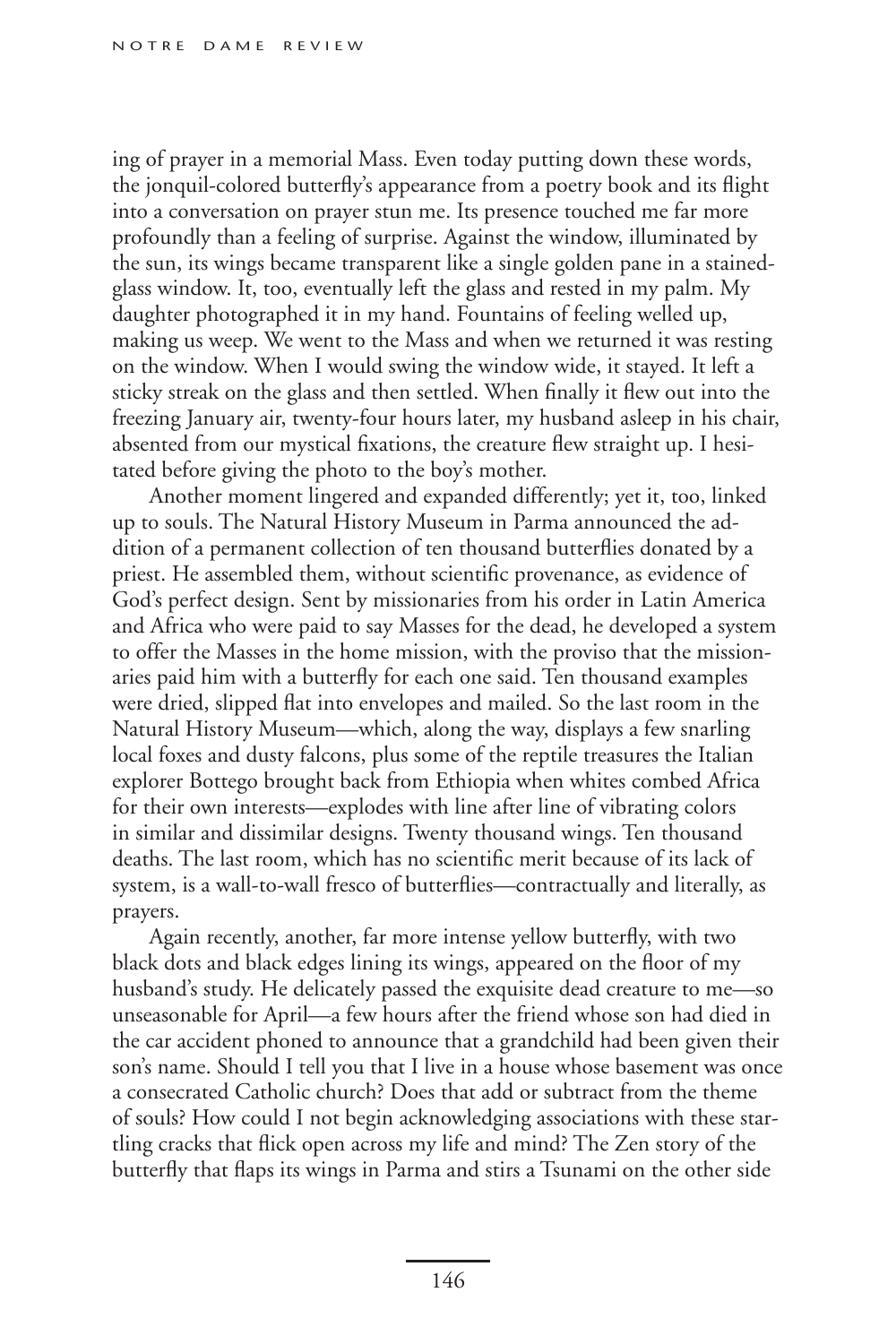of the world is something I've felt brush my skin as a life-changing effect. I have experienced butterflies as a living story.

手手手

 But butterfly stories have no end, because the door between consciousness and unconsciousness is a matter of attention. It can always swing open. Each of us has been given a mind with which to receive and explore, where inner and outer can meet and metamorphose. In Geneva, where I see an analyst maybe three or four times a year, I discussed a dream in which I wandered in a large empty post office where I was hoping to retrieve a gift from my father. "What could it be?" she asked. Still thinking about the dream as I stepped off the commuter train, two minutes from my writer friend's home, I decided to walk another path to her house. I stopped in front of a very plain Swiss chalet. I noticed nothing except—yes, you can guess—a white butterfly, chasing another near the door of the house. I did see one, but that was not the real discovery. Slowly the tree I was standing in front of eased into my consciousness. It was thick with butterflies. Hundreds of butterflies—black, yellow, white and orange—flickered and fed. I had been standing directly in front of them, blind and unaware of their swarming numbers. After so many years of relationships with *lepidoptera* I still cannot tell you their species names. The tree, someone explained, had been bred specifically to attract ravenous flocks. Surely, this was the gift mentioned in the dream: seeing crowds of butterflies. And the gift was not only the perception of butterflies but of the match and join, the melt between waking and dream.

 The next time I was in Geneva and hoped to see the tree, not even its flat stump remained. Gone. Had the owner grown tired? Had there been hundreds of butterfly bodies to collect like dried leaves? Who knows? The shock of seeing an empty space, as if it had never been, as if the vision of so many butterflies no longer had life, no more claim to being a symbol than any other day, any other breath, any other exchange remained. I felt the switch from abundance and assumed meaning to stark extermination and emptiness. The hubris of thinking that I had understood and could extrapolate widely from one event left an impression. Finding the butterflies, the implicit meaning I snatched as a gift, was hardly direct. Blindness was part of the story. Wishful thinking. Transience. Crystalline coldness. Death. Others. I had seen both the fullness and the equally powerful emptiness. With the tree's disappearance, I felt I had witnessed reality from two sides, and neither was stronger.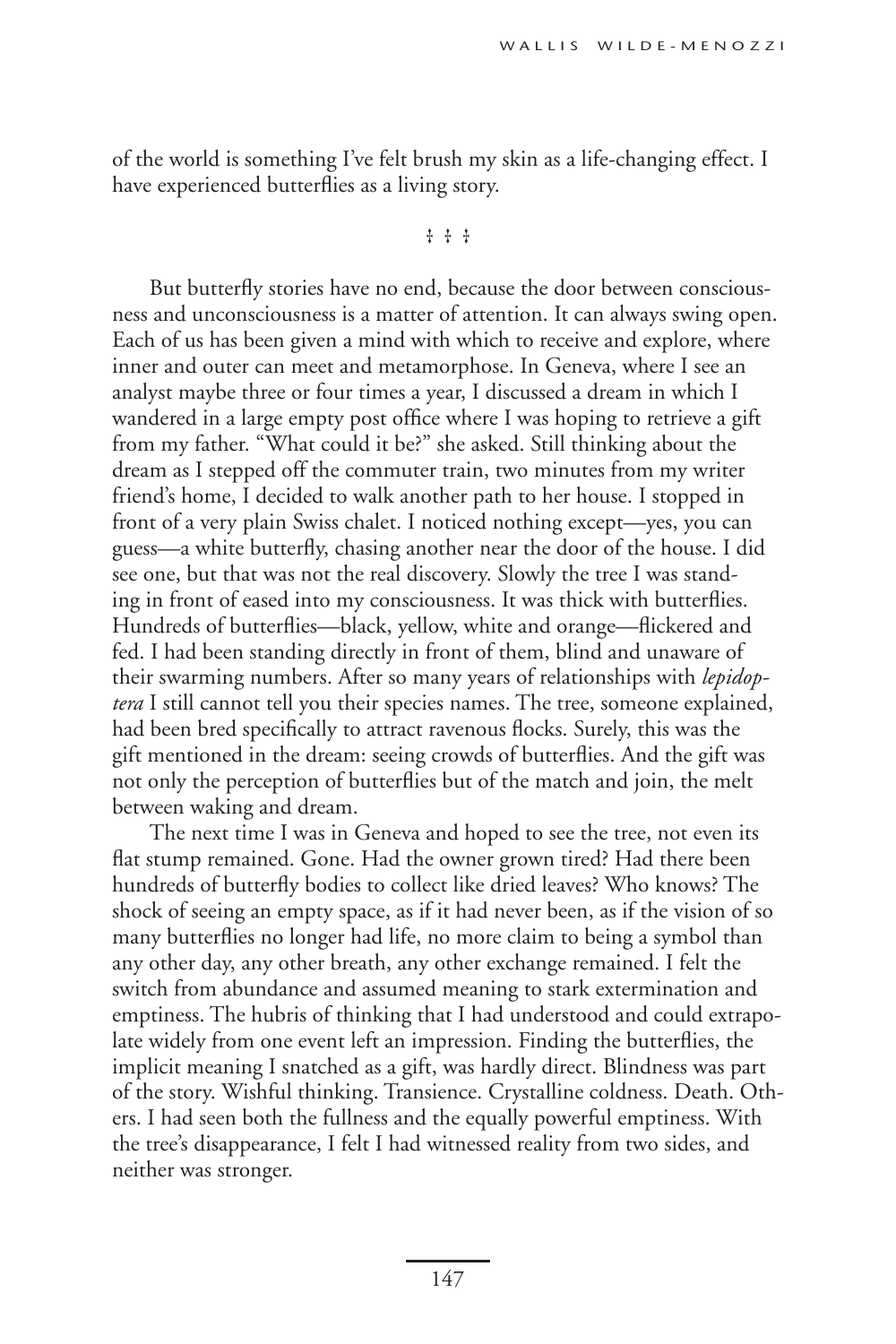#### 手手手

 So perhaps I can now suggest the direction of the narrative: a sense of its long whisper. The first butterfly made me feel a curtain rustle strongly. But the story would have been different had it stopped there. The on-going instants when my life and butterflies intertwined were netted by my growing consciousness, letting me chase one puzzle and then another in a partially filled-in puzzle. They occasionally left a door open to an experience of a world beyond my life or knowledge. They often seemed to appear along a border where there was great pain and longing for a sign. The butterflies got my attention and from there my mind, with its limits, found or received shapes and patterns that brought me face to face with awe: some absolute moments when time changed dimensions. More real than anything I can explain, including the specific transfixing experience of presence, they came and went, inching me often towards facing death. The lilac in me kept growing, trying to get over the fence, for no reason except that it responded to light—light I began to silently mouth as part of God's name. A sense of God grew as I re-learned many times that the fence was not my neighbor's but was inside of me.

 This light is something I seek to uncover in words. I don't see light automatically in words; I often see texture, darkness, more like bark and boles. I see suffering in faces. I am drawn to sadness. Injustice. But also beauty and laughter. I have always felt the mission to write until a reader smiles and then begins to feel his belly shake.

 When I was a very young and very skinny girl I used to give speeches in public. One time speaking before a group of several thousand young women I stirred them with my words until they were chanting and crying: "A-mer-ica. A-mer-i-ca." No such intention lay in my words about freedom and liberty for what was the Soviet Union, then. "Charisma" was the word given in praise of that speech. But for me, I sadly discovered the horror of agitating people. Their hysterical reaction erupted into a storm of patriotism because my words triggered powerful emotions, simplified to rhetorical intentions. My sentiments were sincere feelings about nations' common ground, but the connecting tissue of knowledge, background, context got lost in oversimplifications and the young women's need to feel bonded at that moment. Words, like potent chemicals, if mixed, must be handled with attention and care. The way religion and political institutions are being joined in public discourse, in many parts of the world, including the US, tends to give preferential space to fear and ignorance. As a reaction to uncertainty, rhetoric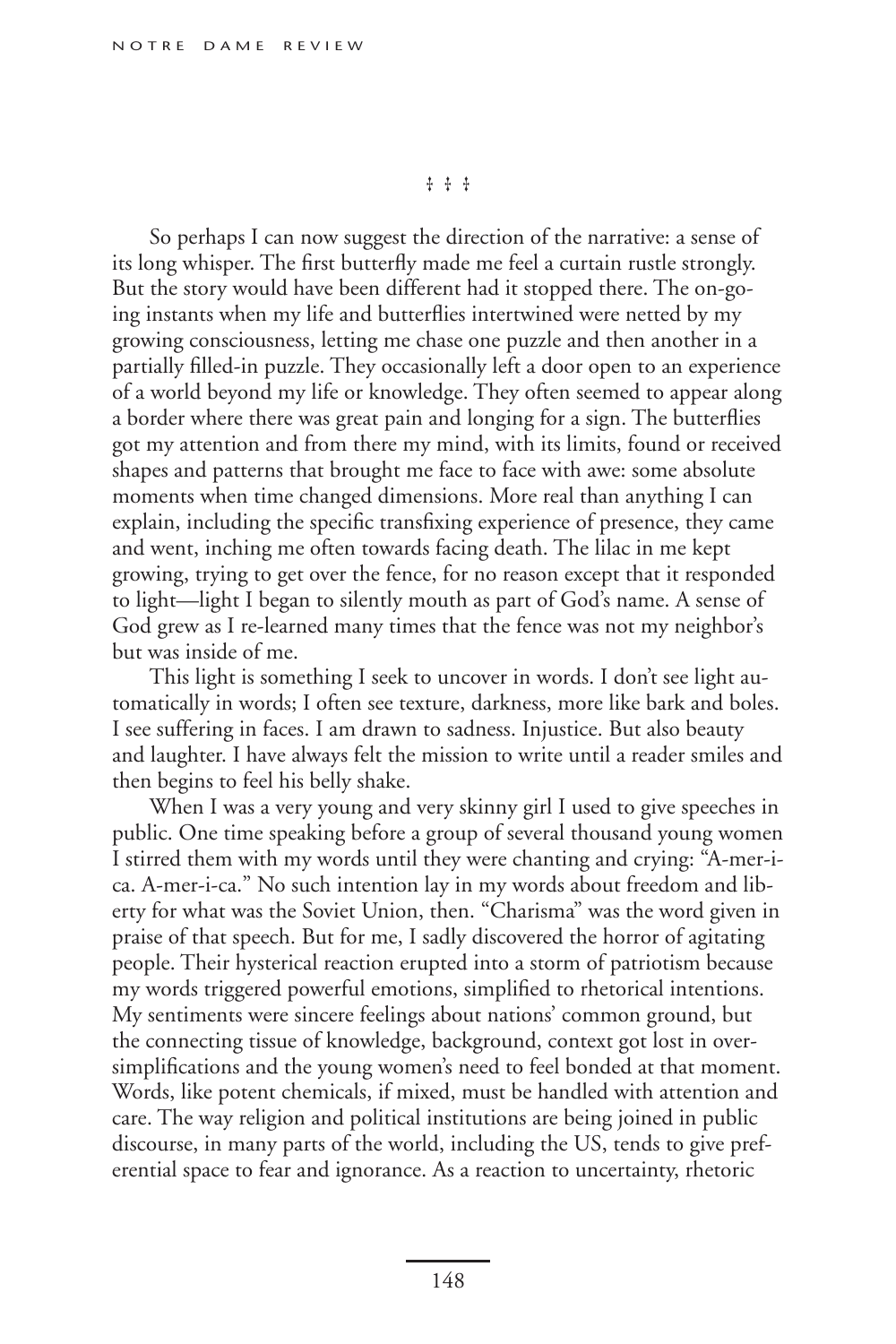encouraging a sense of belonging to the right group guided by supernatural authority holds many predictable dangers in term of irrational responses.

 $\pm$   $\pm$   $\pm$ 

 Narrations of all sorts are moving at super-electronic speeds. As often as not, politicians, religious figures, broadcasters, and marketers use them for mass messages. Purpose in a global communication world will remain carefully directed ideas of specific targets. More like arrows or bullets, words in this blunt simplified sense will define communication. As words whiz above our heads as weapons for power, money and influence over ever larger masses, butterflies can remind us as writers about how to continue as custodians of their purpose and innate power. It is not consoling but perhaps a breath of bracing air to remember that words can use us as much as we can use them. They open doors. Sublime doors. Or dangerous doors or false ones. Or entertaining ones. Fiction or non-fiction? Plaintiff or defendant? Tortured or torturer. Writers need to know the difference. Like butterflies, words mimic. Like arrows and bullets, they fly long distances. Words serve any wizard or master. As writers, we must serve words. They are the deepest wells from which human beings can draw as they make their journey on earth. Their waters can be polluted and poisoned. They can also carry the most beautiful subtle distinctions. Curiosity, desire, and critical interest in reality are needed in order to open to a butterfly's mystery. To use words with their full radiance and power, *idem*.

 It was in Switzerland, too, that I saw an exhibit of Nabokov's butterflies. I saw his triangular net, his round glasses, and the worn notebooks in which he recorded his chases. The experience of his careful notebooks classifying species and place, the authentic search that can be verified by others doing the same work—was a beautiful sign for a writer. Nabokov's reflecting, mirroring interfaces set a high standard for the infinite number of stories to be told about butterflies. He identified their singularities and recorded their habitats, rigorously expanding their territory of marvel and identity. Butterflies caught by different minds give back different angles. His view and the Mass-saying priest's, overlapping but widely separate, are two of billions of quantum waves in whisper.

 In Geneva, on another visit, I took an afternoon to attend the plenary session of a UN conference on the Spiritual Power of Women. In song, film, speeches and paintings, the power of purpose was linked to peace; the spirit was celebrated by projects for saving the water, working for just judiciary systems, linking neighbors in Israel and Palestine, educating women, start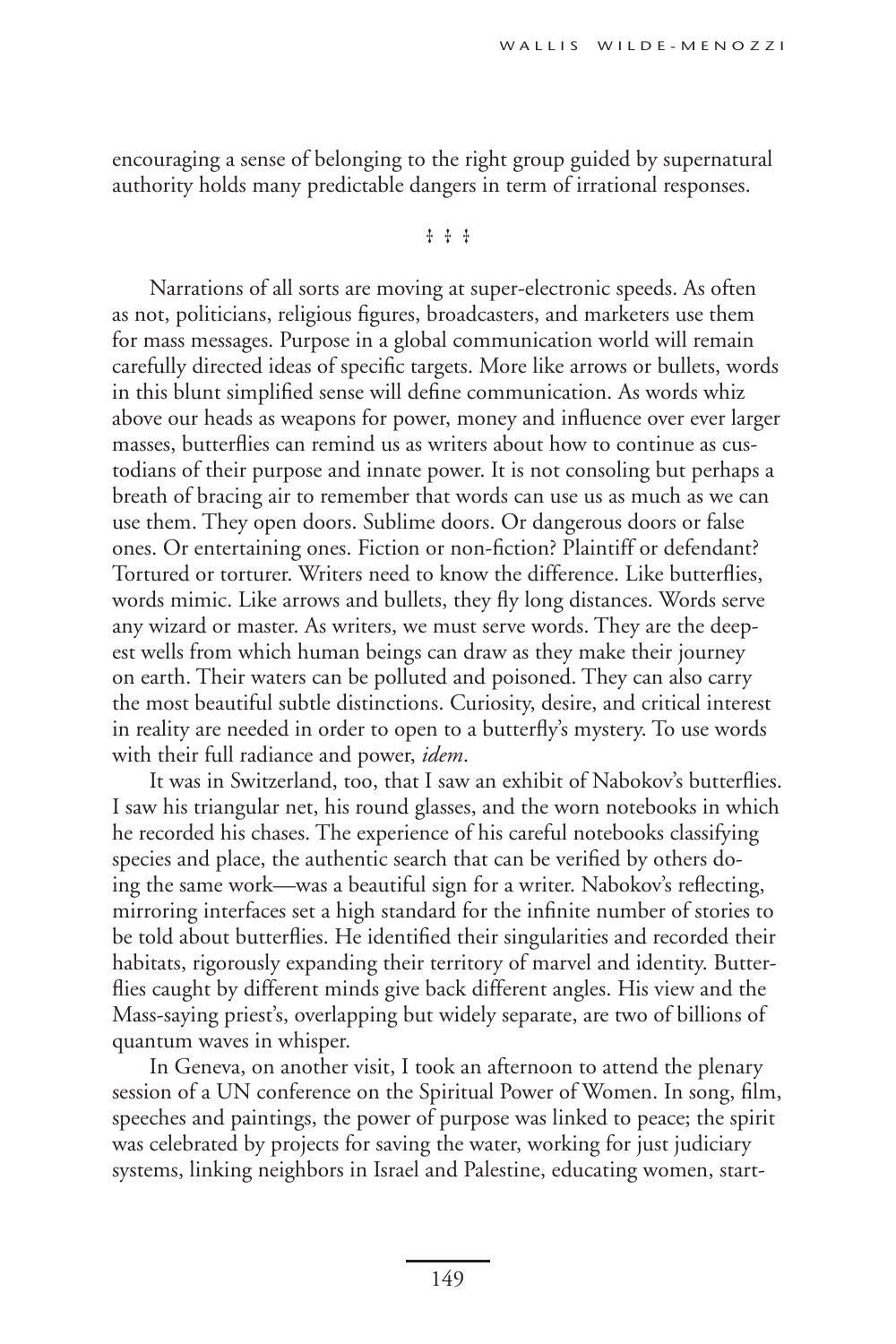ing businesses, protecting children. Actual work carried out among high profile women like Jane Goodall, Aung San Suu Kyi, Justice Nasira Iqbal, and the Maori convinced, but not dogmatically so, that spirit is indomitable and belongs to everyone.

 The extraordinary energy circulating in the conference poured into the street. Fluttering, small, exciting steps by women forming lines kept opening room for all. By small steps, I don't mean the humiliating steps that have been imposed on women and so many billions of people through domination. Accepting our great energies and finding room for all suggested to me the scale for an individual's power. As we zigzagged down near the lake in Geneva, a man leaned from a helicopter to film us. He must have seen bright, varied, moving creatures displacing the air, our arms up and opened like imaginary wings.

王王王

 One more butterfly appears as I look back. It was created by using my thumb and my first finger. Opening and closing them, they became that volatile creature on a train where I would descend in Florence and it would wind on to Sicily. In the stuffy compartment for six, where my husband and I sat, a mother was abusing her child. Hitting her, slapping her hard at every independent move. It was unbearable. What to do, when that life would go on, most likely in that context of violence and deep disturbance. One impulse was to change compartments. Instead, I coaxed her from the mother's arms, and the child grabbed my hair and pulled with all her might. "I am afraid, *ho paura*," she said. That is when the butterfly reached my mind. The intuition leapt out. As I took her thumb and index finger in my hand, the words, their purpose and power, assumed form. Not from me, but from the vibrations passing through me.

 "Put them together, your fingers. You see. It's a butterfly. Open. Close. *Ecco*. Thumb. First finger." Her mother's hawkish vigil stopped as she nodded off to sleep. "The butterfly's a friend," I said, holding the child's bony body. "It wants to give you kisses." I took her hand and, with mine, too, I touched her thin, bruised arms. "Look the butterflies are kissing you." She was too tense to smile. "Remember, it will always be with you." She put her two fingers to her cheek. She opened them. "Again," I said. She rubbed the spot where her two fingers had been. "Again. The butterfly lives in your hand. Any time you want, it will give you kisses."

 And that narrative raises many questions. Isn't the first a cry to know if the child was touched? Did she ask the butterfly for kisses? Has she grown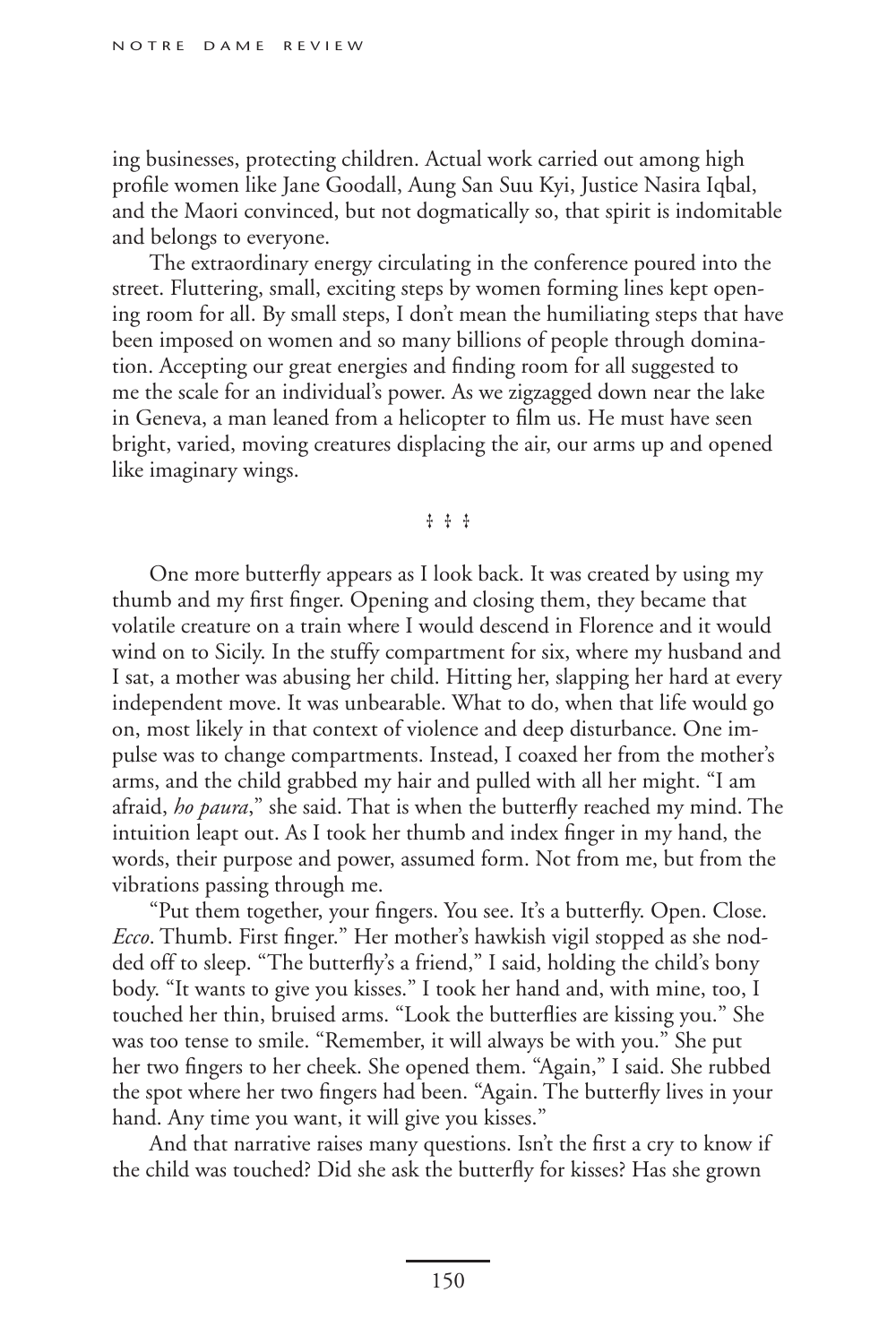up or was she broken apart? What if my story is only another half-fiction to soothe a fleeting glimpse of an innocent's pain? Doesn't asking for truth ground the reality of what happened to the child? Where *is* her *farfalla*? Starting from the butterfly that walked my fingers on what would have been my son's tenth birthday, does it matter how I identified, put context and scale to the subtle experience of a living story?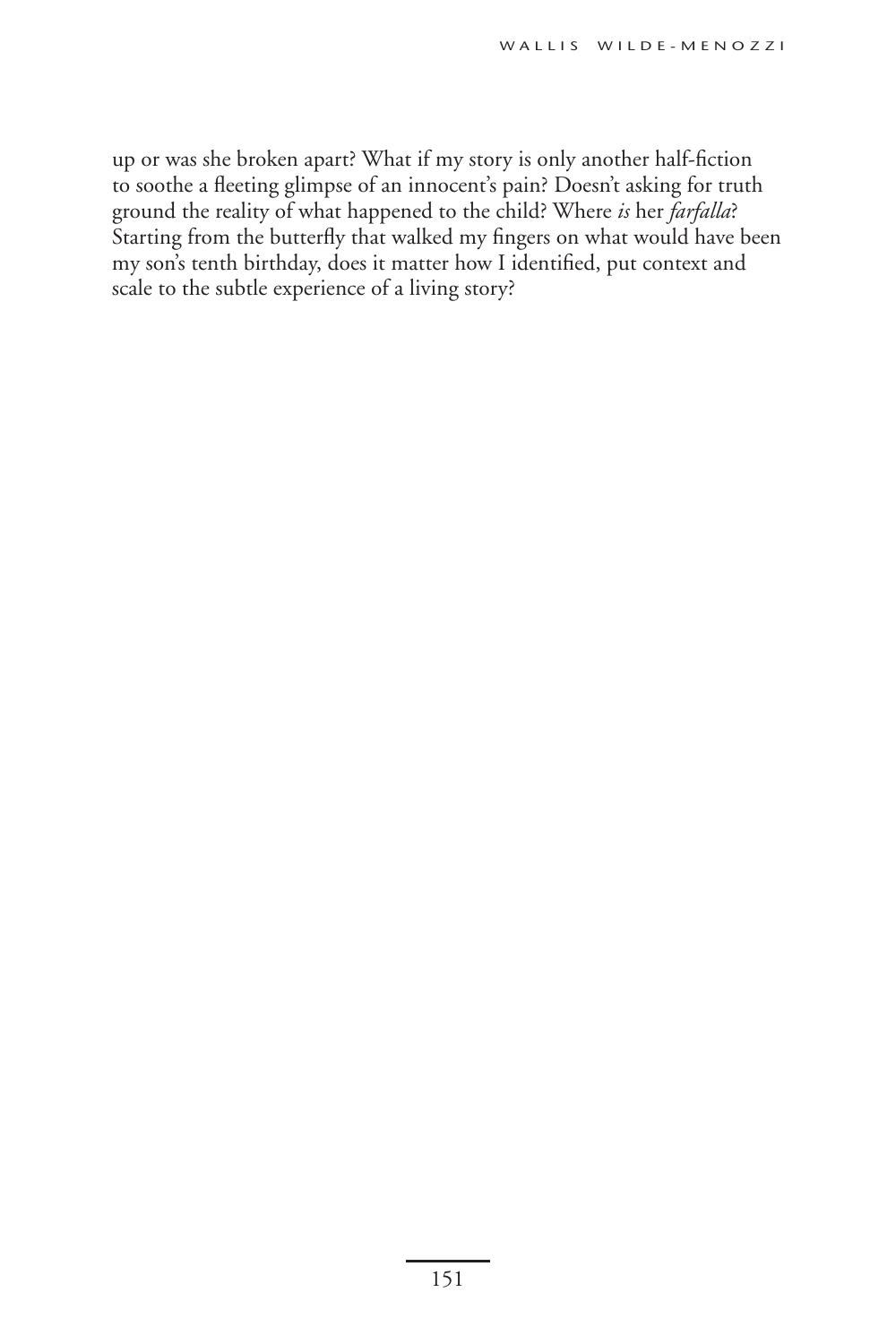## **ANDRÉ KERTÉSZ: TWO PHOTOGRAPHS**

### *Thomas O'Grady*

I

Notice how even a happenstance snap— Budapest, 1920…a couple

peering, utterly rapt, through a knothole knocked in a fence topped by a tent's striped flap—

draws the mind's wandering eye to focus on that alluringly unseen swirl spread

beyond the man's straw hat, the woman's scarfed head: the whirling world of a touring circus.

### II

*There are none so blind*…Not quite the gospel truth, but in shutter-stopped time where melody

rings mute as muck-caked streets in Abony (note those ruts, tumbrel-cut in parallel),

that sightless fiddler, a barefoot urchin his guiding light, imprints—proof positive—

a candid glimpse of art's imperative: that we come to our senses, one by one.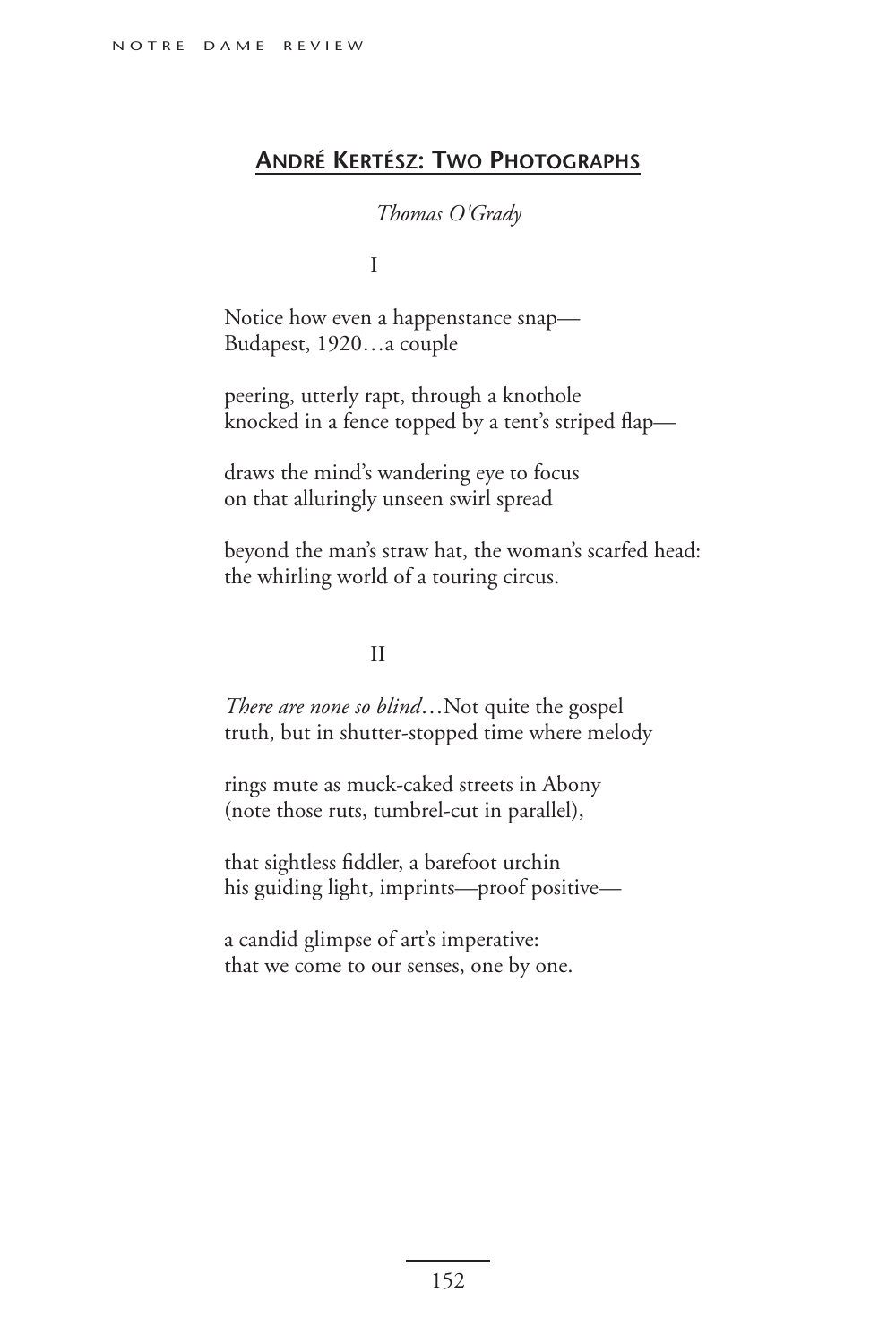### **METABASALT**

*William Doreski*

A lumpy metabasalt layer washed by a brook near Conway betrays a sub-oceanic origin associated

with volcanic action deep in the Early Paleozoic. Biotite, feldspar, and quartz grew so finely grained they melded

into one aggressive matrix. I admire the rounded cleavage, the eroded upthrust cut across graceful lengthy folds.

Potholes of brook water float yellow leaves. The smaller holes formed when the lava bed cooled, fixing the rhythm of the flow.

I admire this rhythm even in a static mode, the bulge and rounding almost flesh-like although not at all sexual.

Hard to believe this mountain stream flows over a former sea-bed, but the ripple generates a counter-rhythm to remind me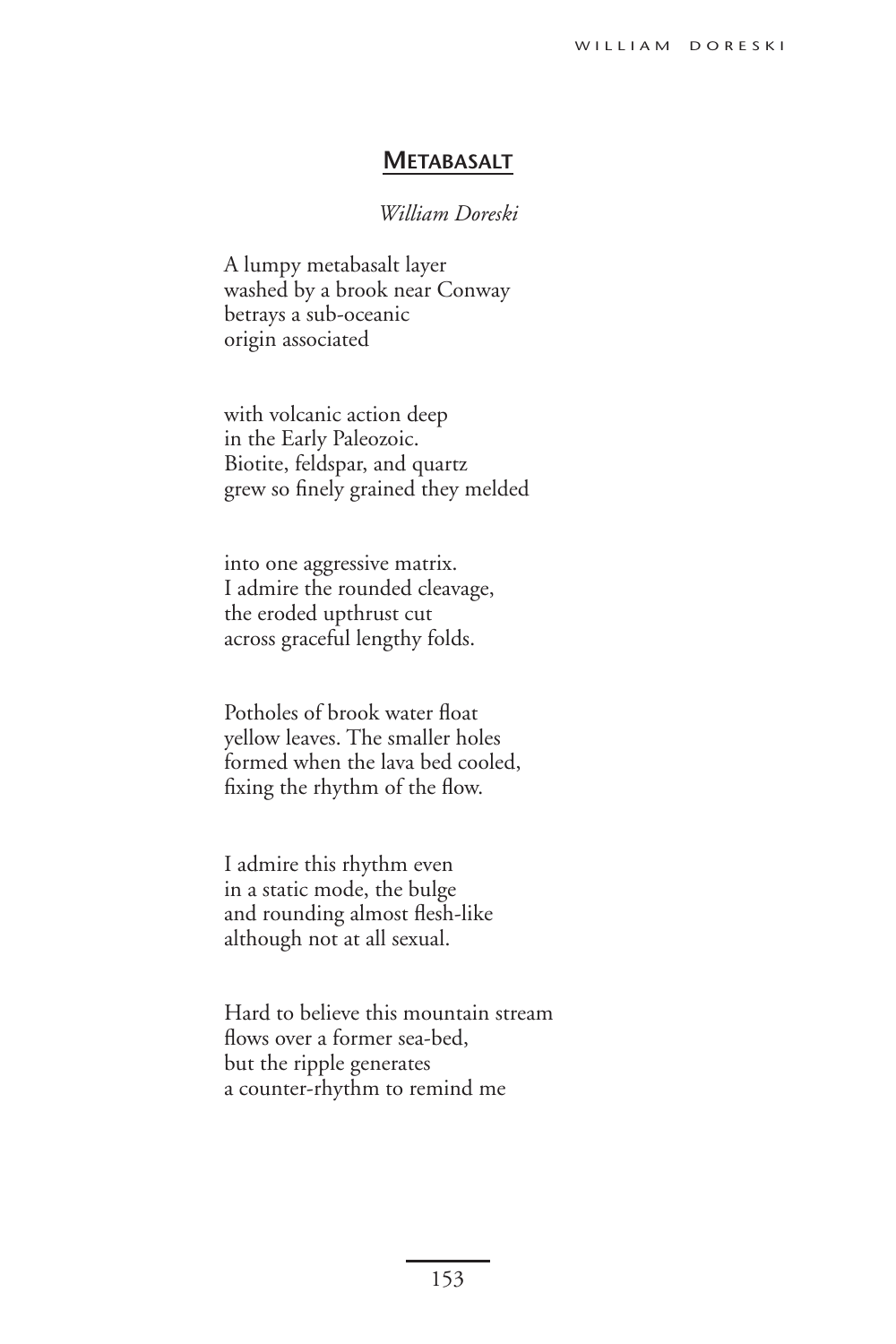nothing's static, nothing's as fixed as it seems when stalled in my gaze. The black rock's still evolving, but slowly now, eroding

maybe half an inch an eon, yet retaining in its folds and thrusts the vigor of a world too young to burden itself with myth.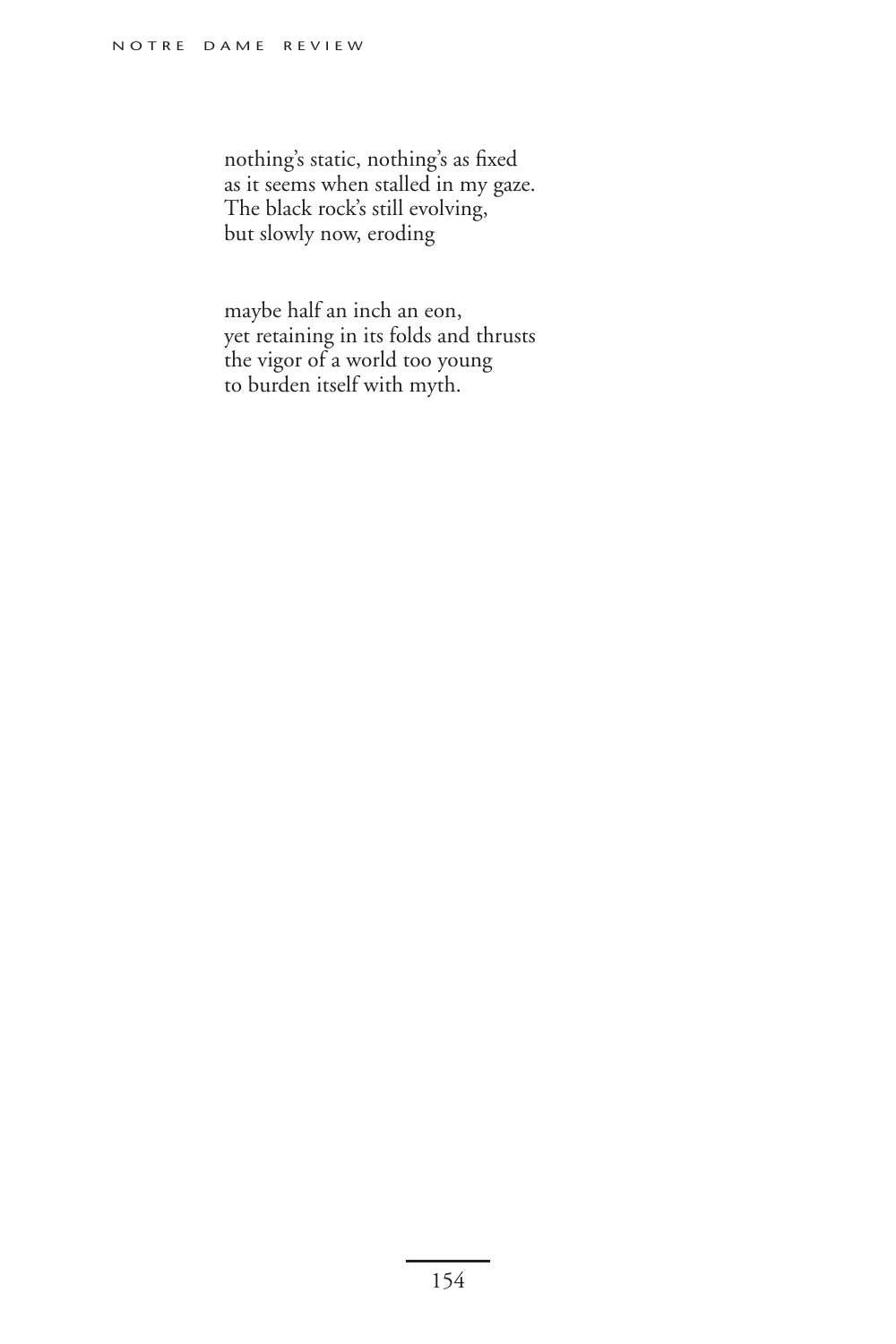#### **ROCKPOOLS**

#### *Brian Swann*

Morning's glass. Finally. After weeks of fug. The wind shifts. That's all it takes. And silence slants in too, sharp. Along the shore waves erase themselves. Birds answer. No wave. No call. Waves. Calls. You get used to things being like this, their way of shaping things, being lucid, while I sit here and gaze into those crystal rockpools with a child's eye, absorbed in a model world of tiny lives in which water is simply sky, blue, blue, nothing in it, which is why it's blue, unless at night there's a moon that's come alive with a human glow, a cold empty heat that could come from inside you, floating as well in sea as sky, a kind of promise that drifts toward you and then drifts off in a sky that keeps sweeping the mind clear, then clouding it up, to become something like a shoreline of rockpools you thought you had forgotten.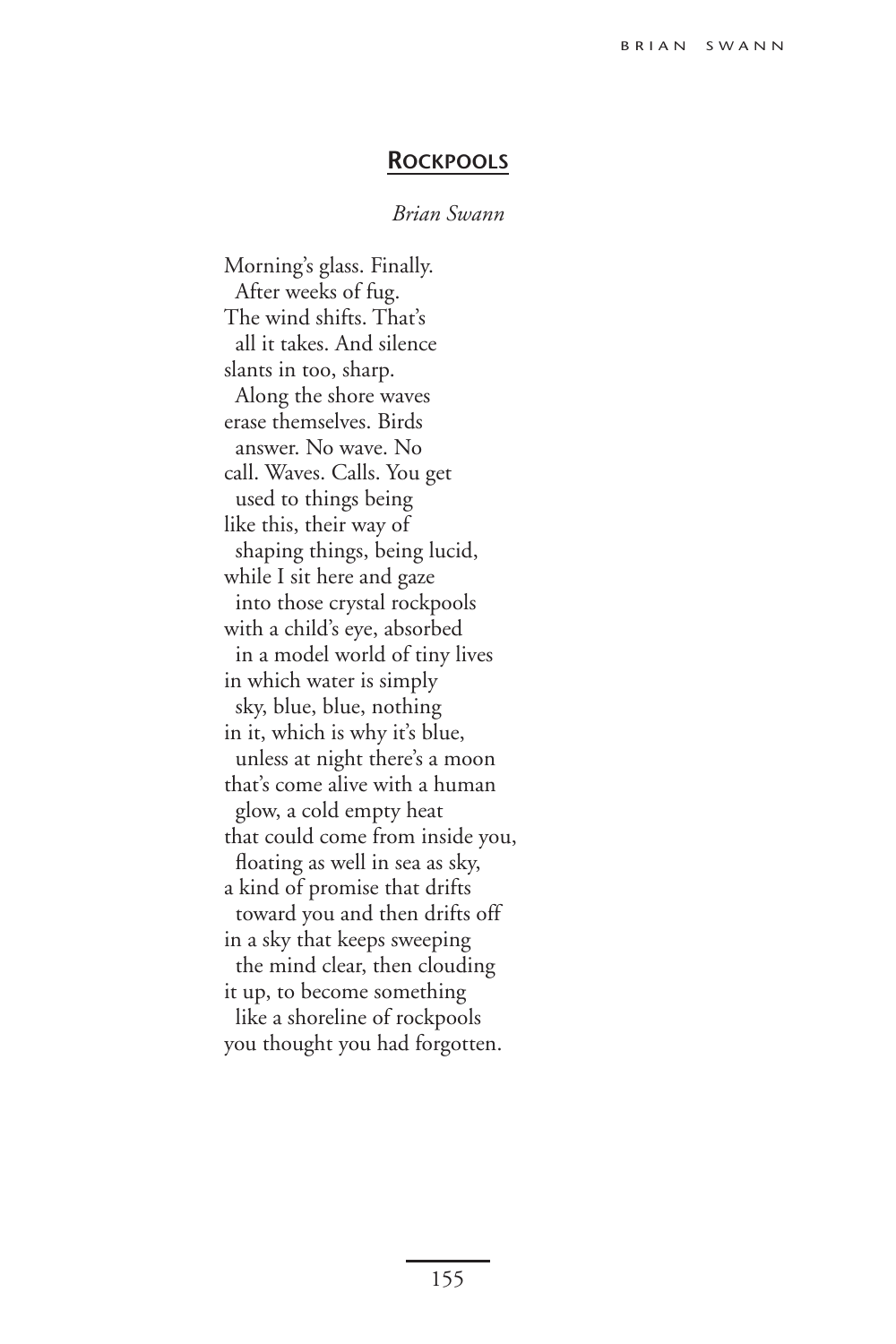# **THE GIST**

#### *Brian Swann*

The water gives up nerve, taut & bright,

as its world spins away over stones & rock, then

calmer among reeds, turns gray, a ghostly outline,

a ghostly separation, as if something's waiting for me

in my own story, but what, lost in its reflection, one

bird with two bodies, going back and forth,

never less or deflected as it stabs right through

itself, then waits, to do it again until, stock-still, looking

across the stream, it seems to change his mind and,

already somewhere else, rises like a hollow sound,

a cold wheel over its own abandoned shadow, hesitates,

maybe to return, then strikes out, its answer

action, the gist of its going.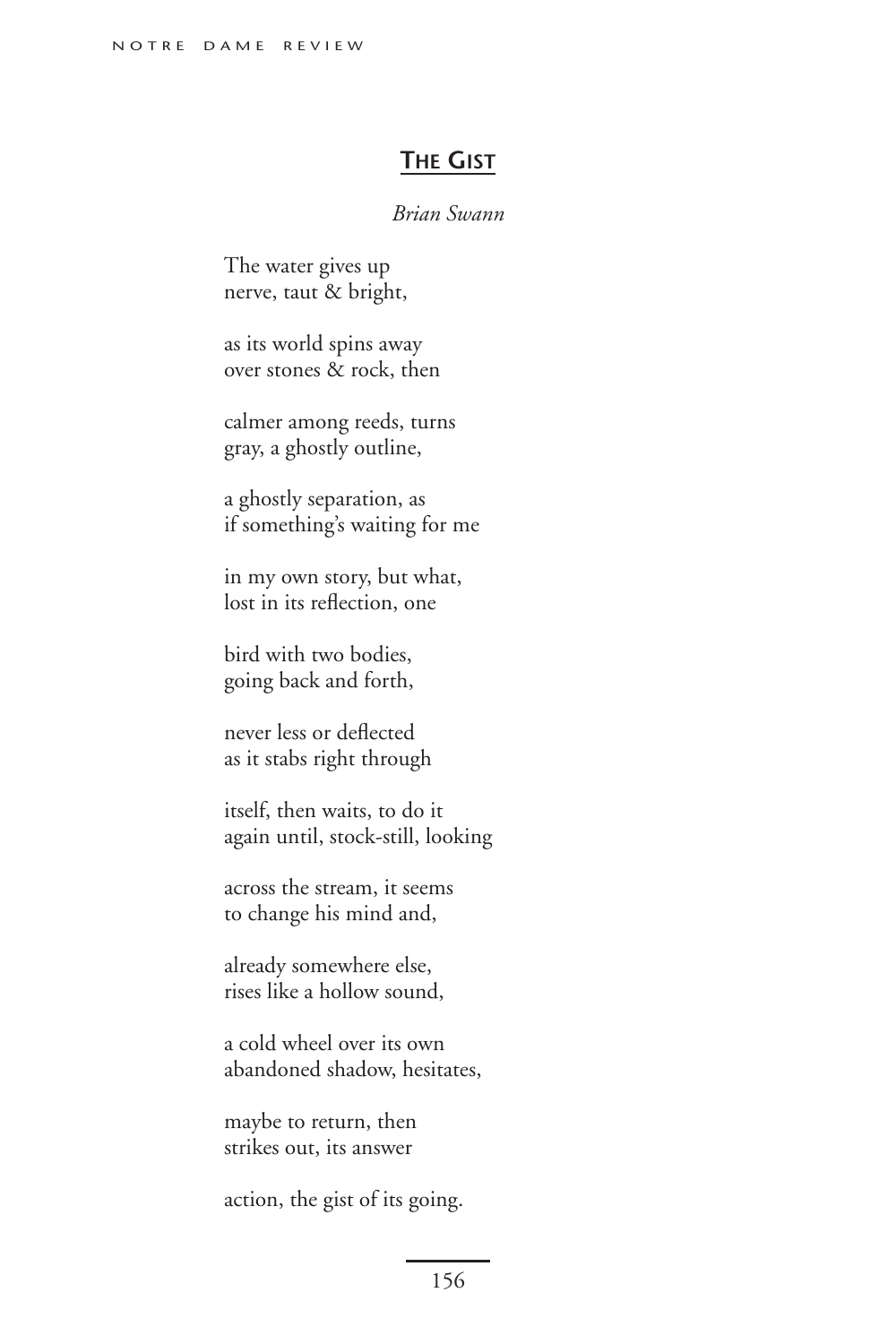### **WORDS FOR MOVING WATER**

#### *Christopher Sindt*

Bounded by willow, as is the way in field guides: the river channeling, ebbing, as a story

returns, roaring more, then less, cascading and flattening: or, between: the place

of a story: a man fishes, swims, falls into, speaks from: or a kind of mirror, found in pools

beside eddies, the other side of the canyon rising, to view the black phoebe as it skims

the surface, the hawk's distorted arc: you are so clearly in or out of the river, entirely

missing something that is underneath, or even, in: in other rivers, there might be

a god or headwater to speak of, or a raft, or danger or solitude: it may lead

somewhere: you may know it in your words: *cataract, backflow, anabranch*; or float

through rapids or toward a dam: the dusty smell of blackberry, grey pines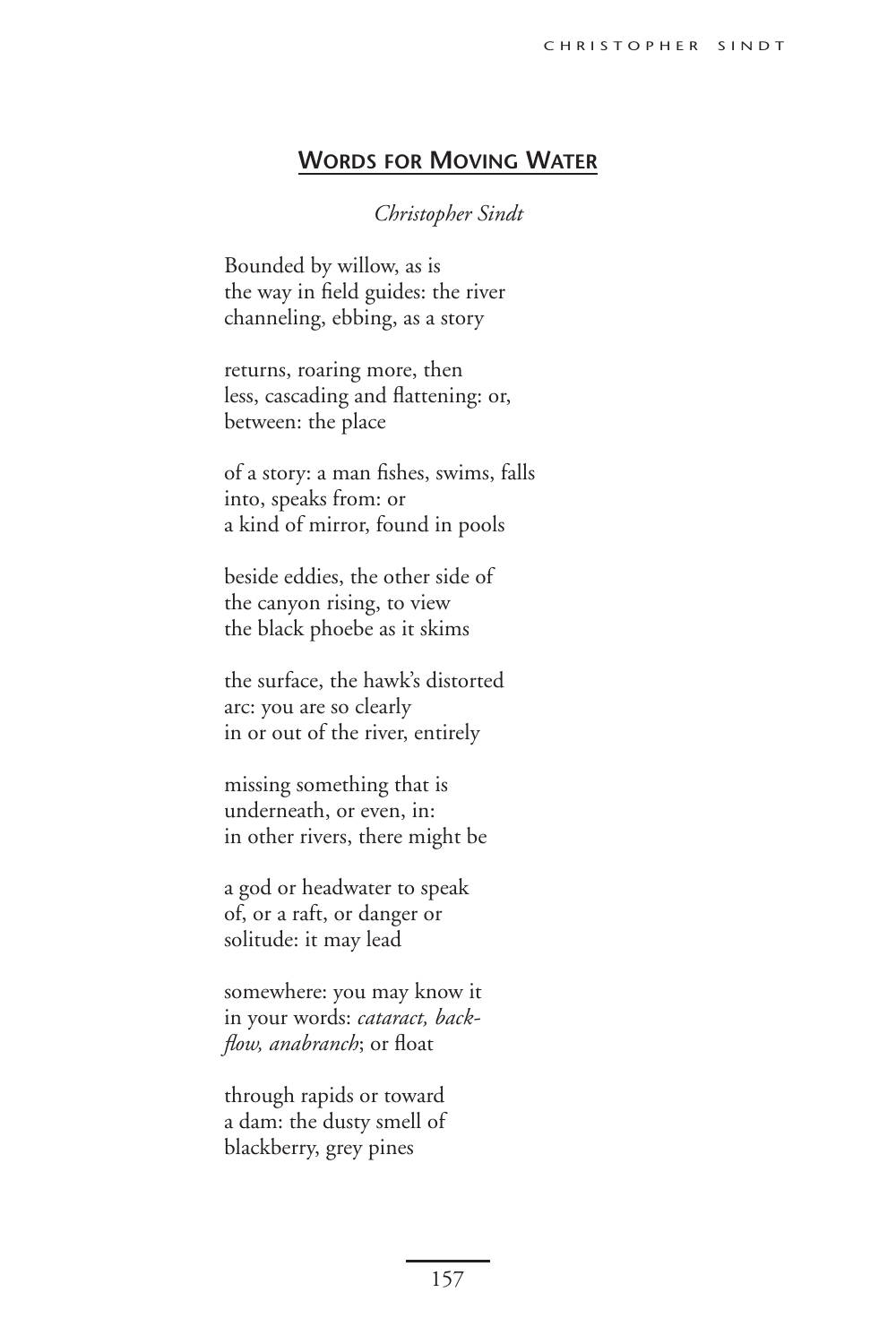softening the hillside, standing beside for an instant, this one: coming to an end, attainably:

my river doesn't roar, it opens to its own gravity, its exit, listens for the slight gasp in time, and fills—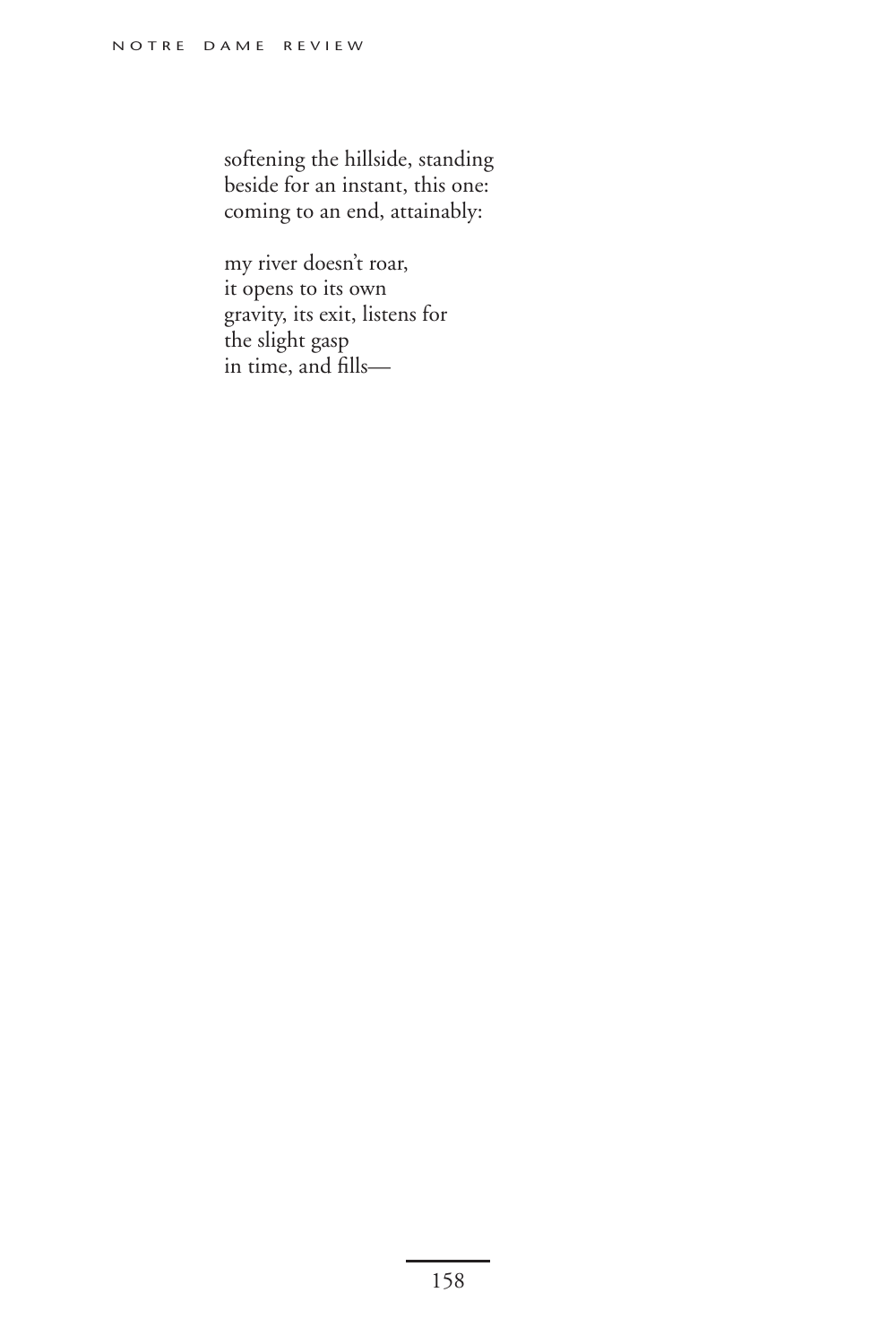### **LESSONS IN CLARITY**

*Christopher Sindt*

If you stand next to the lake you will soon be losing

your voice. Rosy-finches lift their aging heads and say nothing.

Say nothing, seize the water as their own. Your urge to speak

forgets its message. Something about being *in contact with me*.

Are you in contact with me? You want access to the mysteries,

the revelation of speech come to tease the hunger of arms and legs? You're

next to the Lake of Our Dreams not in the Lake of Our Dreams, again,

and in the morning the hissing chemical warmth of the camp stoves.

Beside the ponderosas you're bristling with nothingness, the needles beneath

your feet like an undertow, the land of sides and the black hole of ins.

Down trees all around like backdrop, granite framing the lake like a choke-collar.

Why is the promise of clarity the wrong promise? Clarity is a garment. The urge is elsewhere.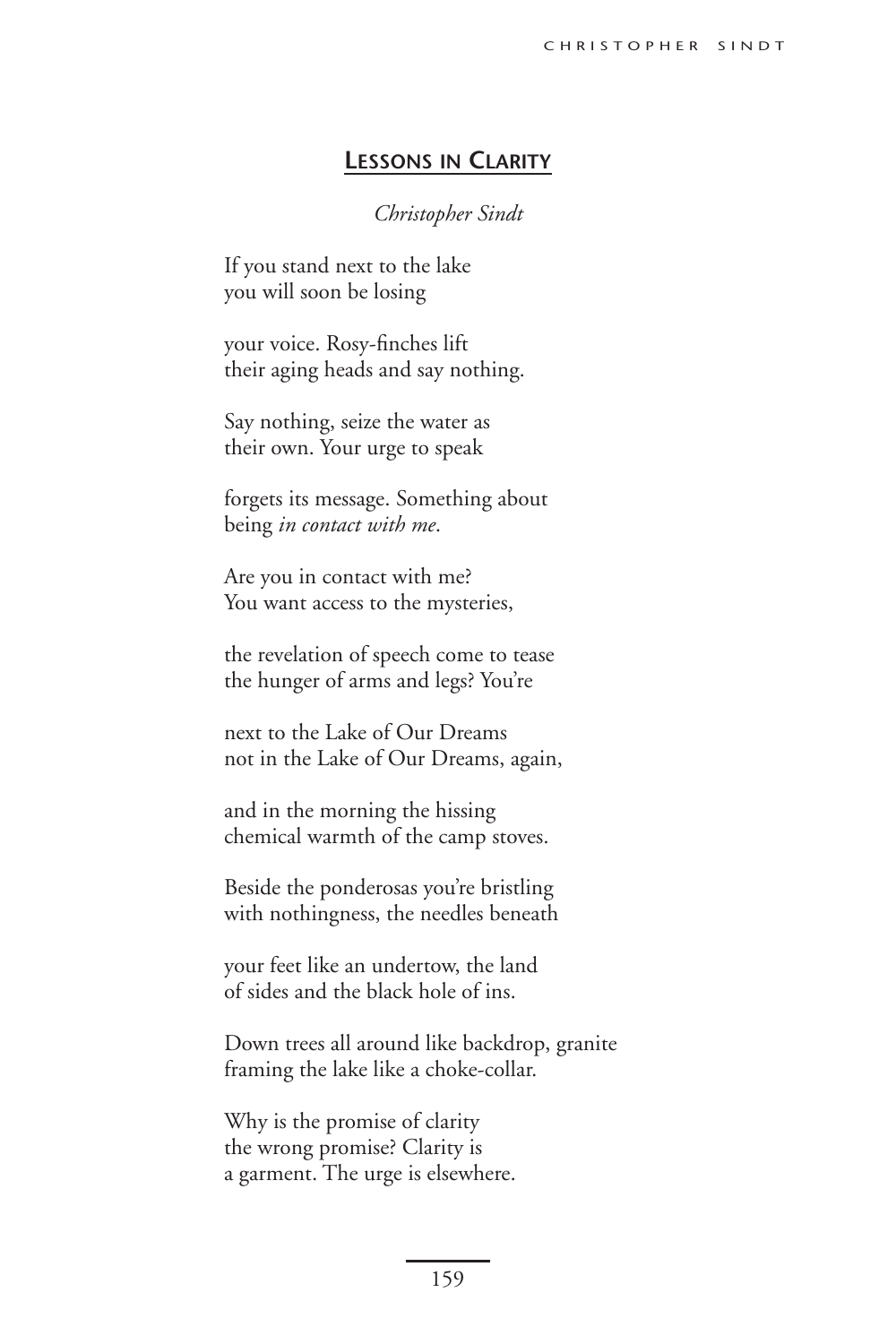## **APOLOGY**

### *Rebecca Hazelton*

I thought—I thought the world a lovely garden.

I was wrong to think I lived a temperate life.

Frost crept in and the trees unskirted died,

the roses broke into red glass.

As in a fairytale in which work signals virtue,

I swept and swept to make myself worthy

of the proper ending, but still my feet bled

and always there was more.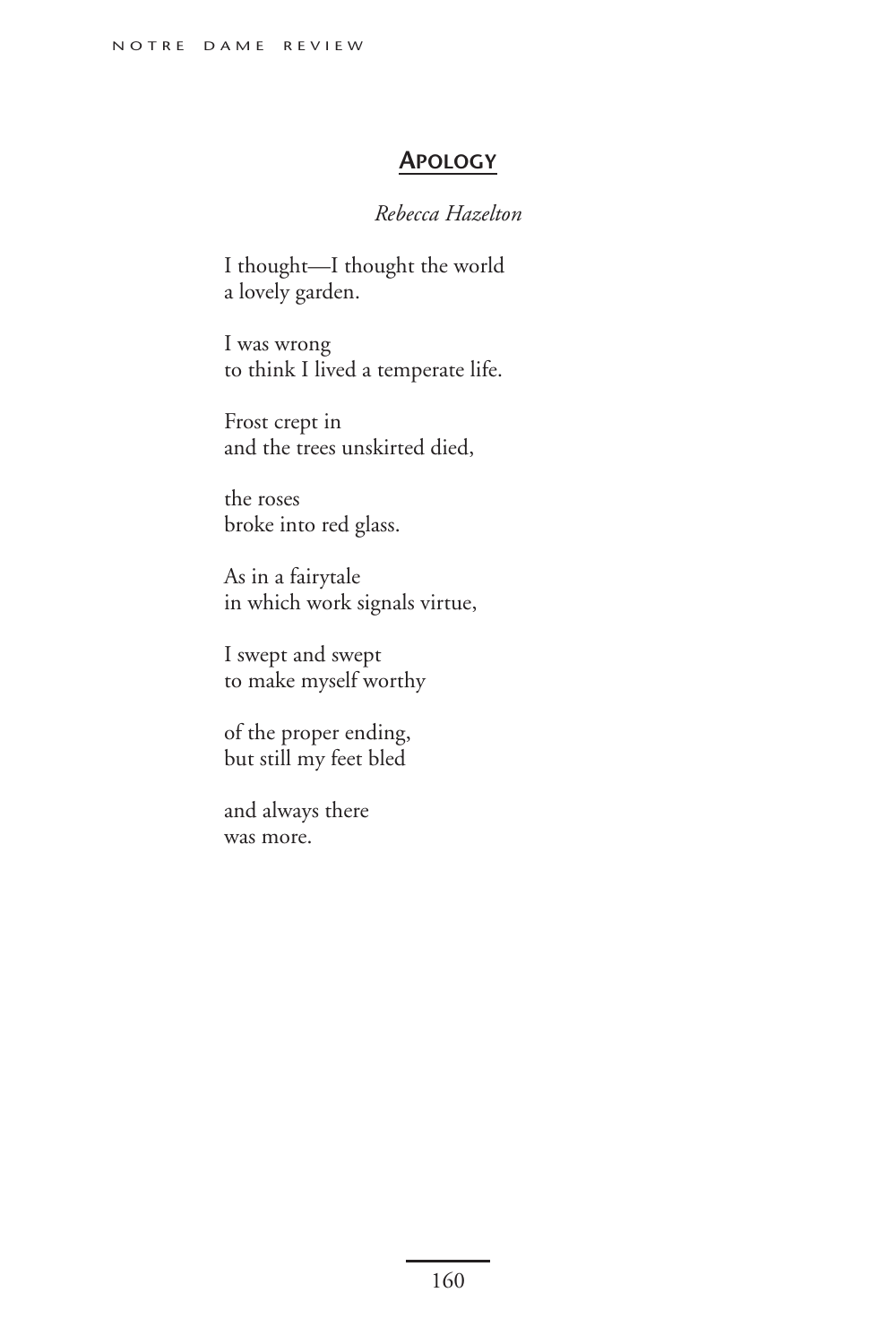## **FROM** *LOOM*

#### *Rebecca Hazelton*

The girl in the red velvet swing pauses for a photo.

Despite dark energy, the universe. Or because. The design *is* explicable, says Hawking. The older languages reorder

dark and indistinct. The spirit moves over the waters. Prozac in Britain's supply. Not LSD.

On Masada, they consider. A body catapults and hits the fortress wall. Malnourished women bear daughters.

A Ziegfield girl is 36-26-38. Autism up in Maryland. Deceptive primates have larger brains. Chronic fatigue

is all in the mind. If you think in English your children might not. The borders of the language are never filled in.

Freud counsels Dora to relax. Women who believe they'll live long give birth to sons. Human stem

cells adapt faster. Smaller planets orbit a nearby star. We're still alone. 154 Sonnets.

Avian flu in Chinese pigs. Undetectable HIV. Leukemia deaths higher near AM broadcast towers.

A broken glass at a wedding appeases disorder. Spooky action at a distance, says Einstein.

Troy, a seven acre village. The oldest letter, O.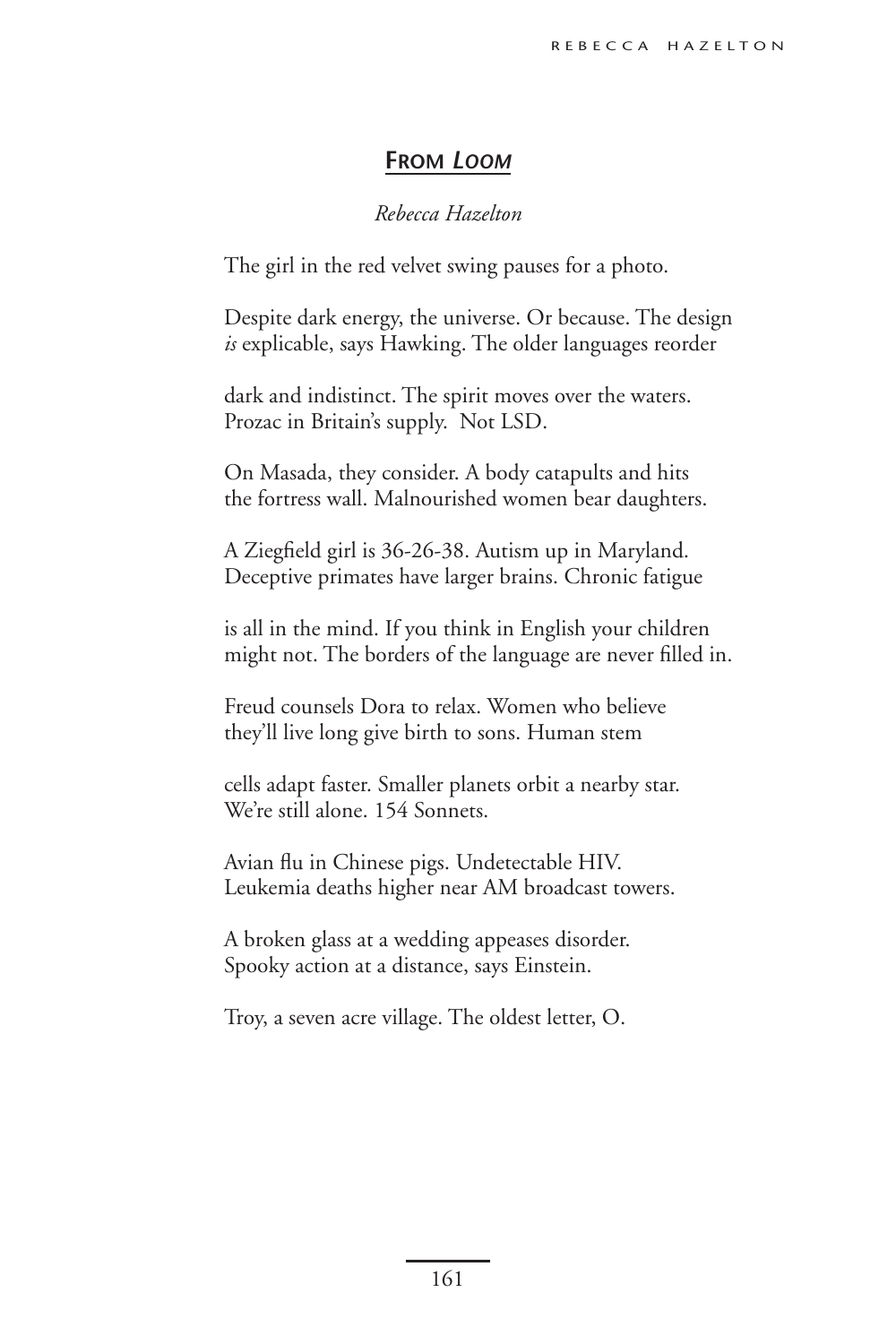### **ONE MORNING**

#### *Emmy Pérez*

Yellow pines No ever no green except where stems brown needles green I walk

on the wooden train The fall's water you swam in one cold morning What you braved That ice

path A horse fence Where fences are horses with long hair I braid the tale the fall of stables

Four paws touch dirt stirring a flirt of sky a bundle of rare You bundle

into stables I open with sandy tongue taste the grain of barkwater

I look at myself in a mirror of weather

Rain trenzas Dirt cups us We drink

& spin like tornillos A swallow's nest like an adobe tornado Shit & mud & feathers & forming pitchfork claws

Eggshells gone We rest in the ocean smalls the pink throat

The back door is also the front The only smoke hole Feathers rise & we follow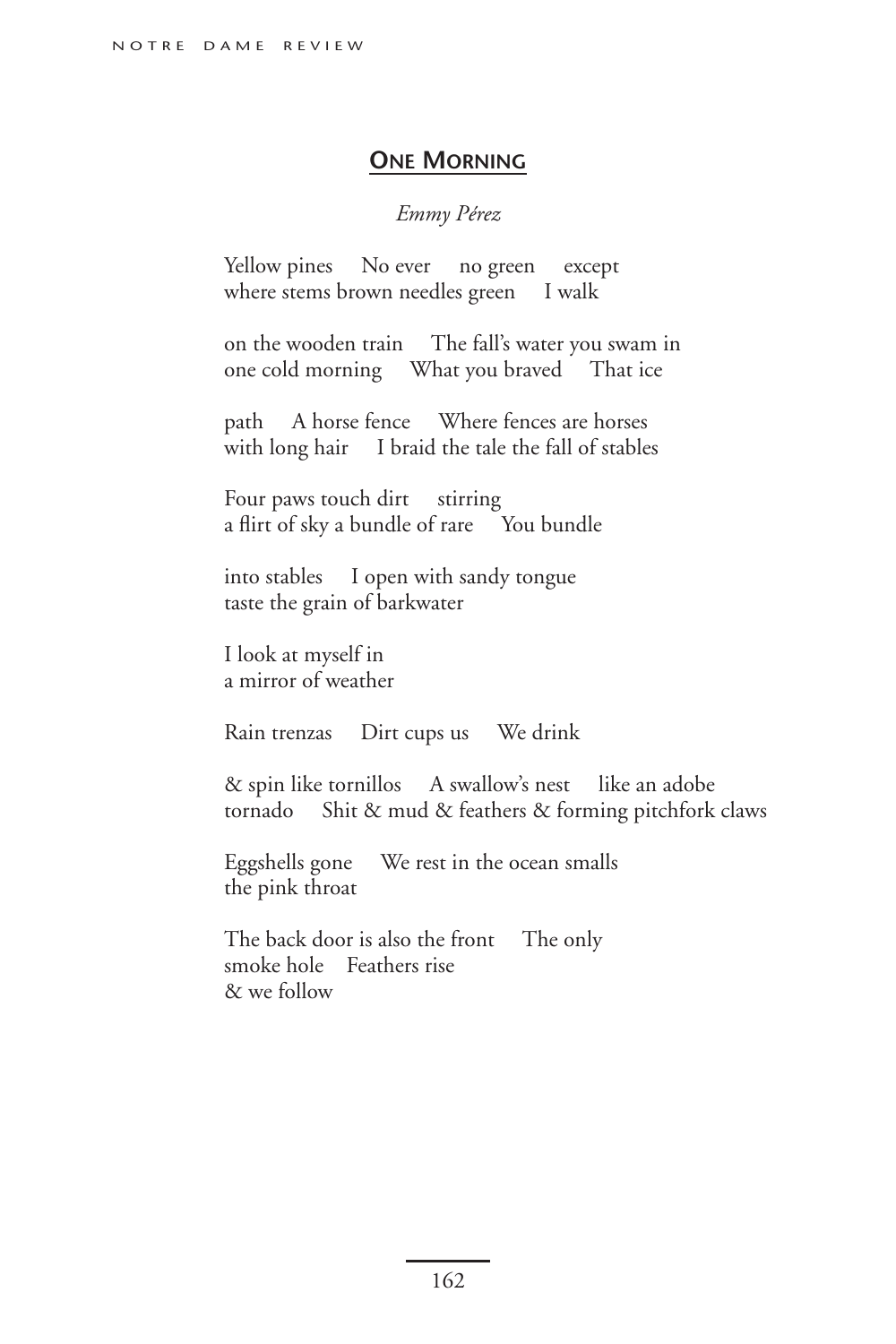## **LOOK AT YOU**

### *Emmy Pérez*

My boy, let me look at you My boy, let me look at you

Slide these lampoons away for good

Remove these nets

Sappho will keep you here As an experiment

Steal the musk herd Box their whines

Go kissing for dorsals with spirals

I am *muy* conquistadora

I'll still wear your cashmere You're too guapo to swap you

We reach a safe rush

September annexes the sky's reed We reach for its hook

May we show no one This maelstrom

May we show no one May we show no one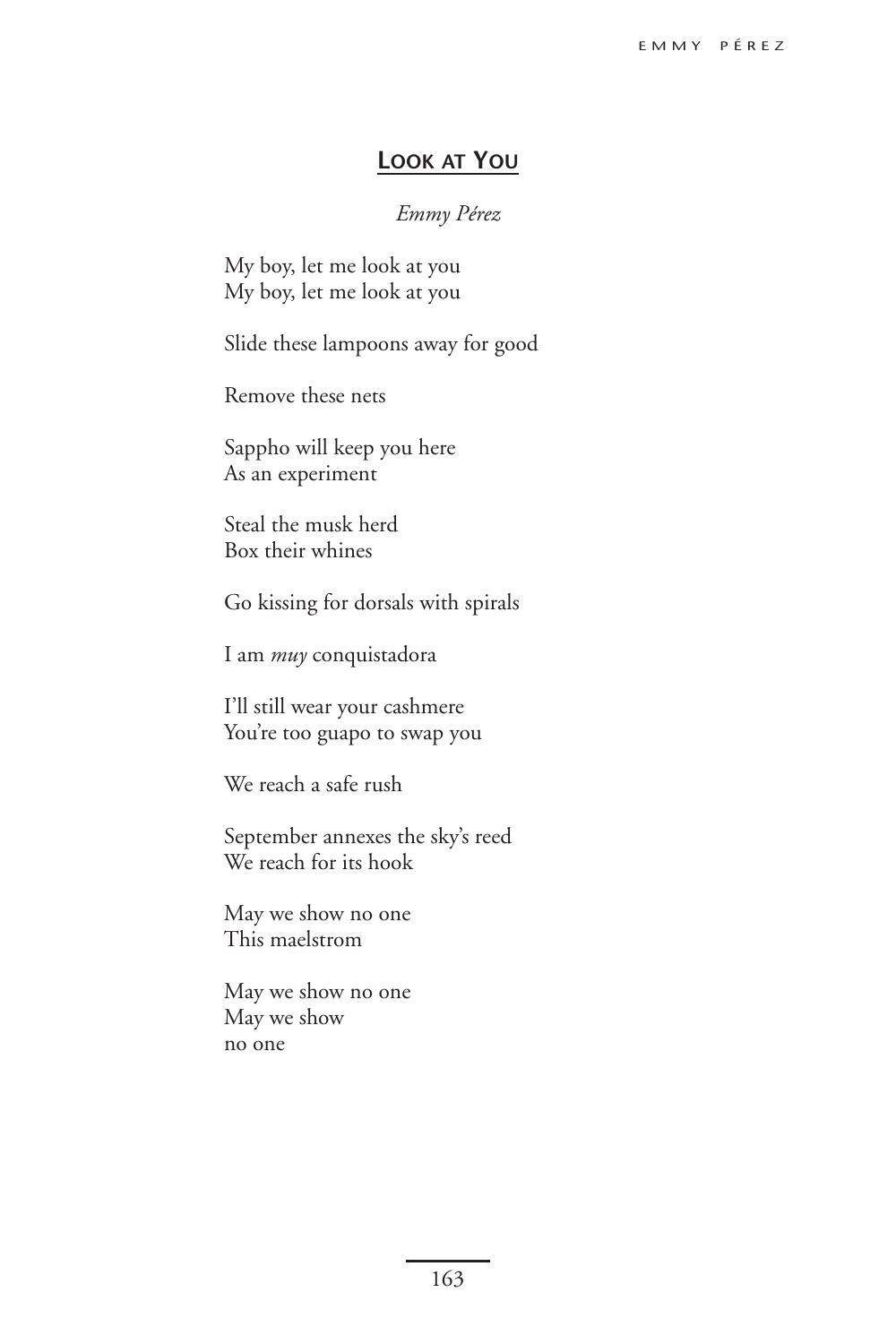## **THE UNQUIET VIETNAMESE: PHUONG PAST PYLE AND FOWLER**

*Anis Shivani*

**a.**

On rue Catinat, shoppers for tomatoes at noon look skyward, and pause: no returning French bombers whistling sky tunes, and God knows the Americans have waited for this turning. I have heard the Statue of Liberty is of French design. If so, skyscrapers near it must remain smelling of asperity of a kind unknown to English drapers. One thing becomes absorbed into another. Of the four brothers in a room, always count on the one who tears up, to smother his conscience, to win. Expect delays in fountain-square explosions, don't bother finding little girls' arms in the litter's haze.

#### **b.**

Finding little girls' arms in the litter's haze is what my sister does for kicks. I foretell by the pool of coals in Fowler's first gaze of the day if Pyle will now ring the bell. I am made to relate the plots of movies and plays in minute detail, as if memory were a trapdoor in use, as if honey bees buzz in high pitch only to melt emery. But Pyle is a boy in search of a mother who values the art of self-knowledge. And Fowler thinks it too much of a bother to pull the scribbling Grangers off the ledge. It leaves me to charm my country as other than what I sinned against as moral hedge.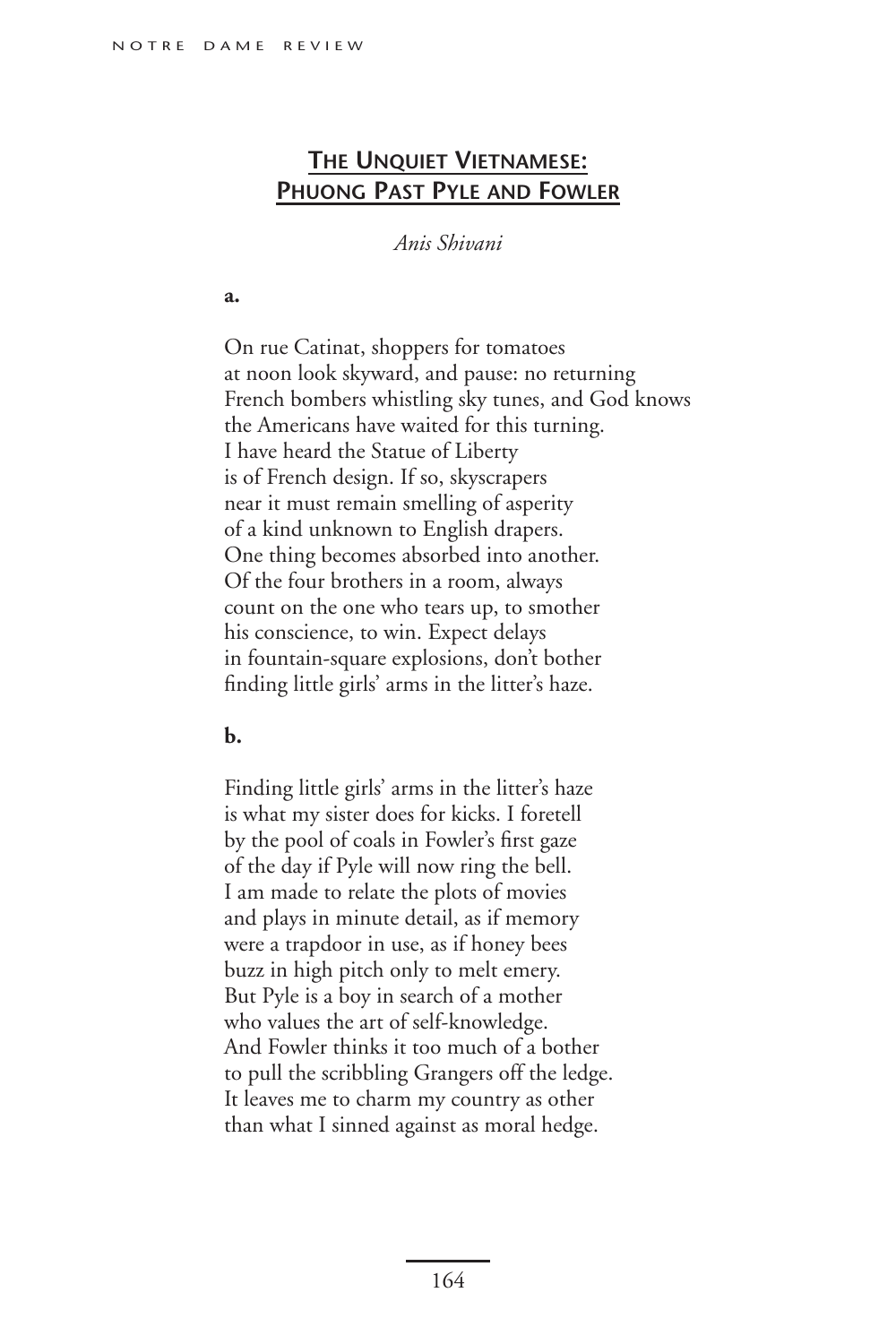## **THE LAST WEEKS OF GEORGE ORWELL**

*Anis Shivani*

Old Huxley stole a march on me, Sonia: he knew the simpler way, drugs and diet, not tripwires and megaphones; insomnia conquered, the hoary complaint held quiet.

When England next burns with missionary zeal, lease the thumbed-up Bibles to football hooligans, for they'll be charmed to carry the queen's arms all the way to Albert Hall.

Sometimes, a man like Auden, nude and sealed into American rhymes, deaf Berlins on the California coast, will be peeled at his core by surgeons, blessed free of sins.

To be gay will be Byronic chic, leaped ahead of socialist health, dunes of time ever sternly waving, like Martians seeped into movies for the need of our prime.

Surely automobiles on autobahns will be the way poor India'll want to go; the ones to rope in the ruse will be clowns, free thirty days after cooling death row.

It won't do to be down and out in Paris or Fez, nor come up for air in Sussex: a spire of sad Krishnas rides Mercedes leant by sex-touched mothers sniffing Windex.

I will be the soul of each telecast of world spectacle, dean of tautology retired on digestive biscuits, long past ruminative bouts to louse theology.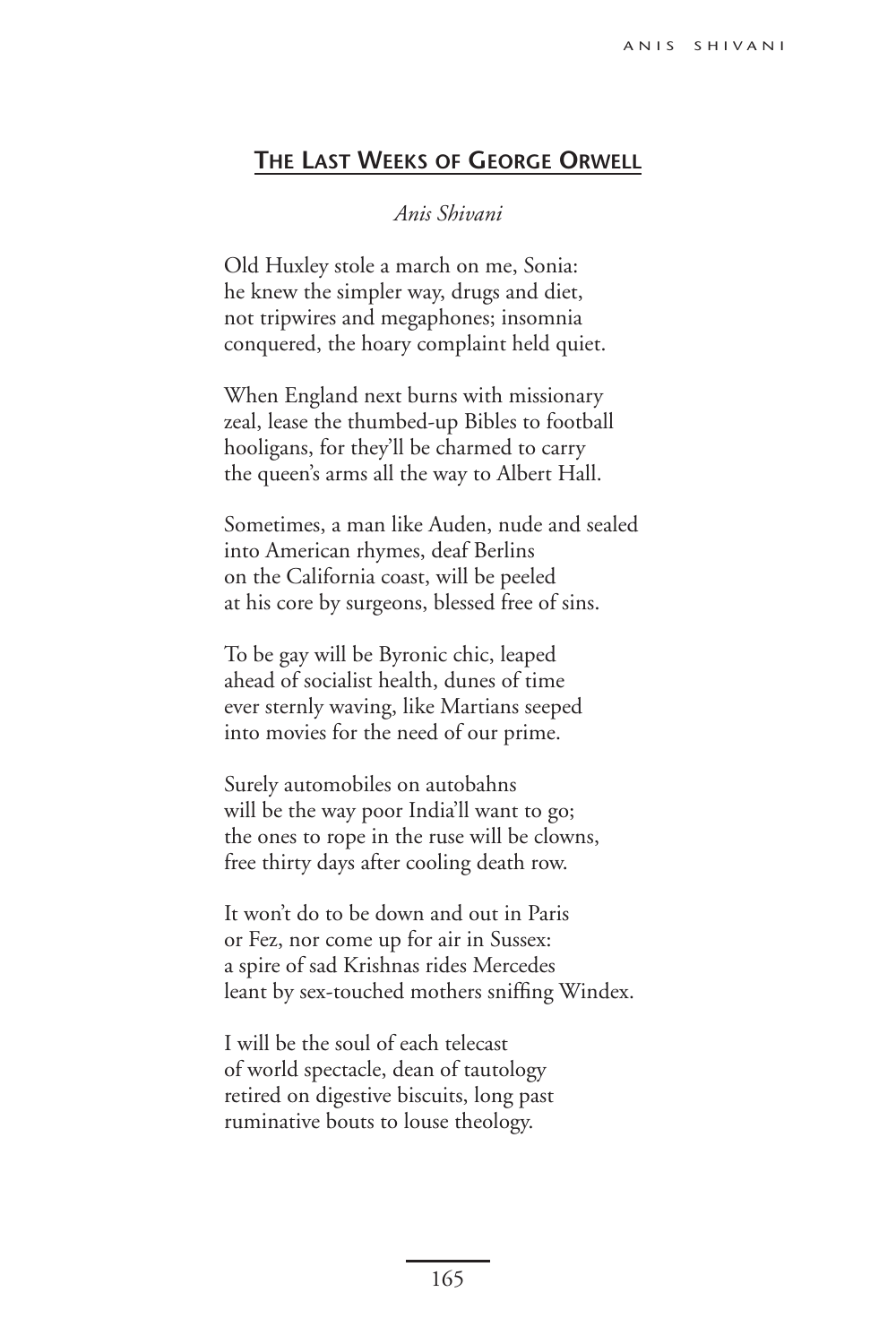## **MY LOVELY ASSISTANT**

## *Jody Rambo*

You would have to break my ribs to get to the heart of the longing. To unbury it from below the bone.

The sooner you know this the better. No use keeping hope astir. That, too, could kill you. Or so I thought.

Being a girl, I could beg off, or bite back, gray out the face of the boy who pinned me beneath him—say one fretful word.

These, all circus arts.

Once I saw a woman, suspended by her hair alone, swing in large circles thirty feet from the ground. That night,

the scene turned dark, she would fall—a cupped petal descending in the airy filaments of my dreams.

It's no magic to disappear. Just a figuration of the body into air. Here—saw in half the box I'm lying in. The light will

pass through me like a complex wound. I'll never feel a thing.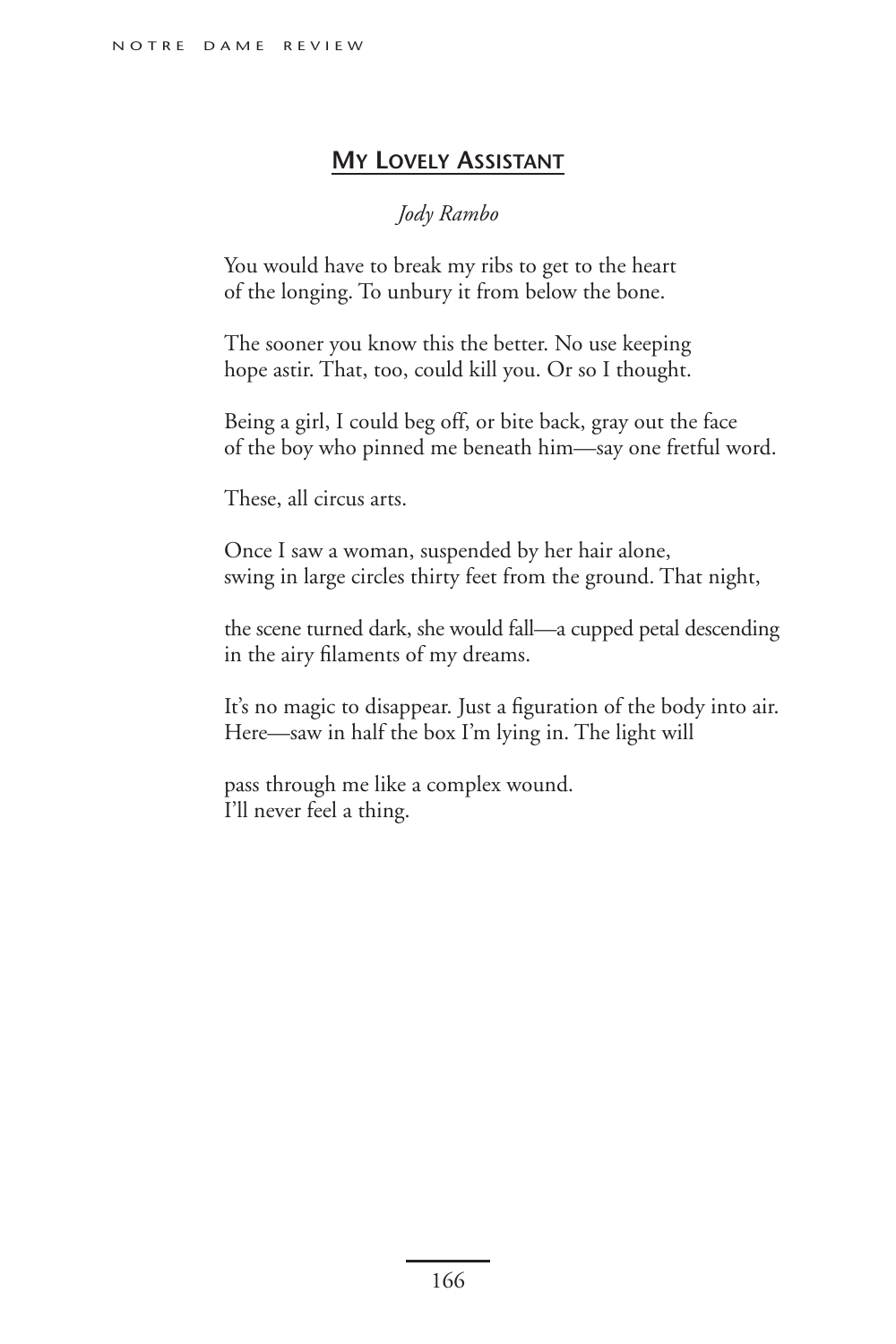## **THEL'S LAMENT**

(William Blake, *The Book of Thel*)

### *Jody Rambo*

I am to myself a wilderness of fading things, shepherdess of shadows in this vale of vanishments. Even walking tonight

in the verdant grass I hear no voice, seek alone the secret air. My soul's chimera is to wear a yellow dress. To feel the wind

that opens, one by one, the petals of the pasqueflower in a flame of deep red, & know it a thing not to be feared. Why not accept

embodiment? Lean in upon the turnstile of desire? I wander this garden perpetual as it's clothed in such

bodily light, touch each lily fed with morning manna only to taste the nothingness of heaven in my mouth.

Yet I take shelter here. Among the root bound. Where perfect movement is a mere brushing through branches, where the body

itself, dark and pining from afar, is left wanting water, cloud, dew—every perishing part of me.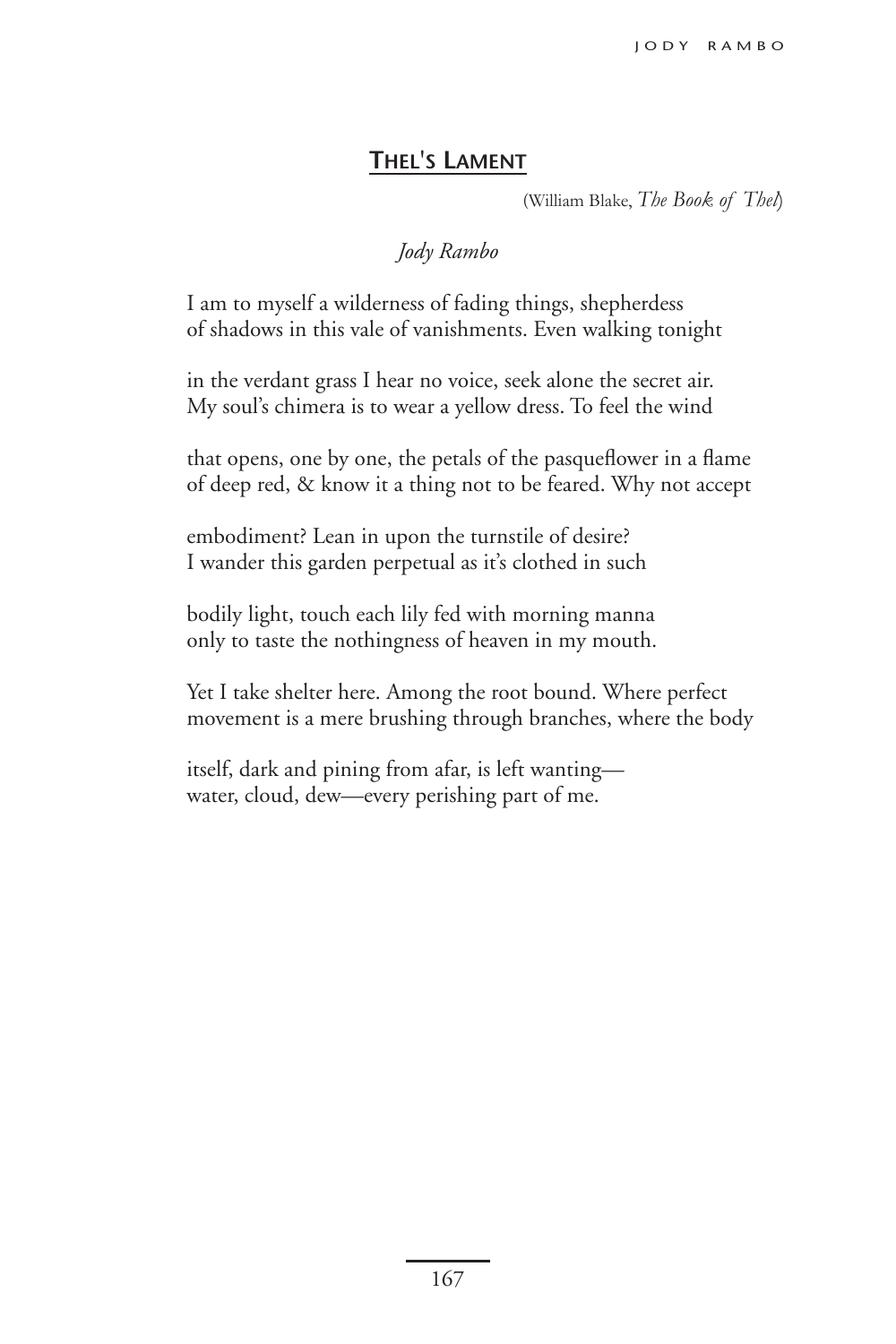## **CALAMITY**

### *Ellen Wehle*

Our sun rose and they were here Coal-scatter dragon's spine boulders Washed up at our door Extending the shore far out to sea In strips the paint peeled while the painter slept For no further reason Nobody could stand the thirteenth fairy at the feast Lobbing her curses apple-high Let's leave it unsaid Household poisons perform swiftly Gas pedal jammed at sixty still we wondered What that keening meant Each time smoke alarms wobbled And me half-asleep unplugging the phone Astronauts orbiting Earth Claim roofless space has an odor Acrid as burnt metal all those unheeded prayers *Give us a sign* flying like photons Was this the nail For lack of which our kingdom would be lost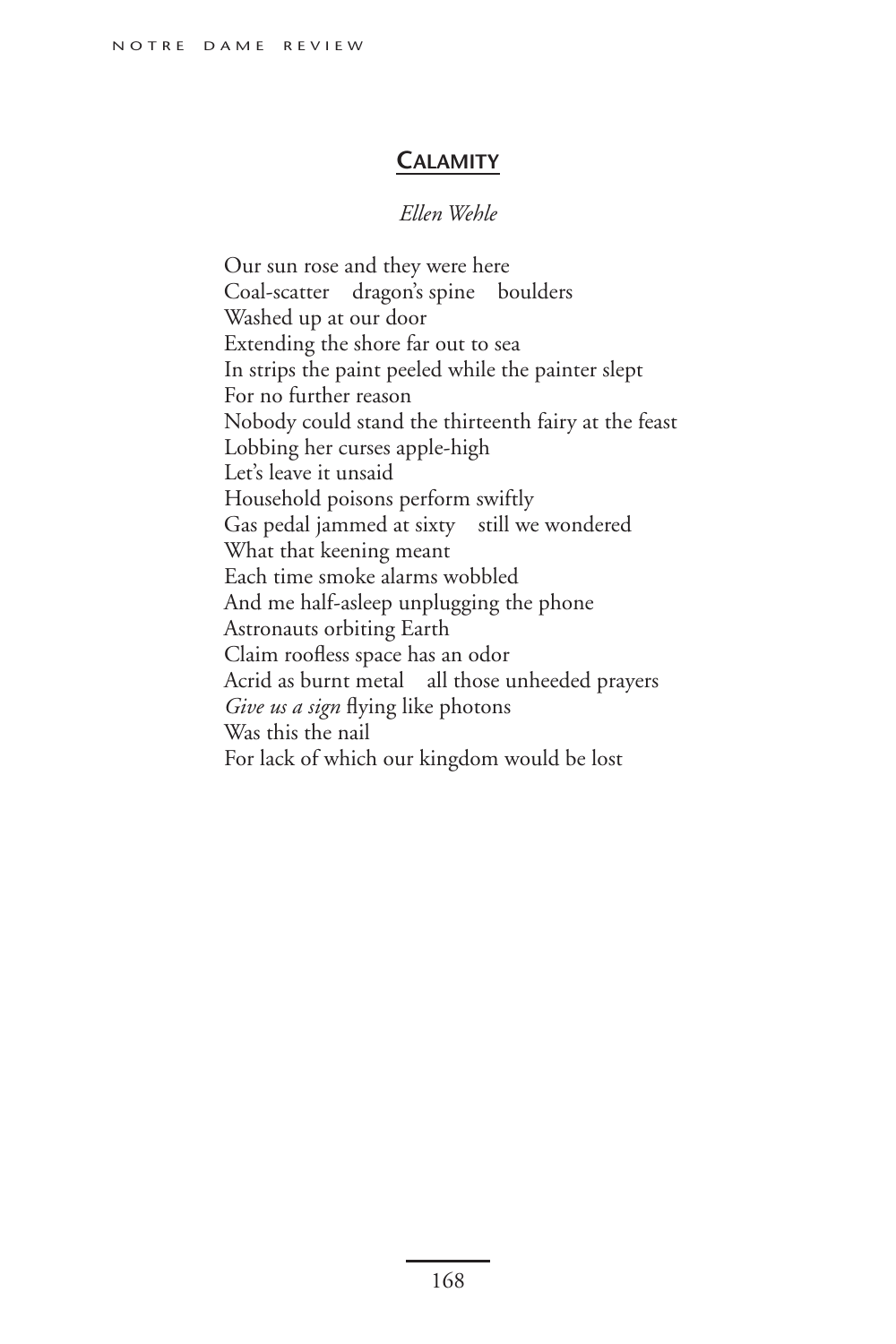## **COLLECTIVE HISTORY VERGING ON MY SLEEP**

*Ellen Wehle*

Heifer dark of eye Abandoned at the altar steps Anguished and lowing If there were only some governing order If DNA would codify our nature Braiding helixes the way Equal signs started Life as a glyph for water Synchronous scullers glide their oars In the beginning every outcast Star crowned in fire Waltzing round the black hole's rim Body's telegraph frantically Tapping my life sheet Lightning that strikes not-quite-me Girl as faraway shore Thus the Garden before pruning Naked by flood of evening whoever sits To whet my shears Who turns the grinding-stone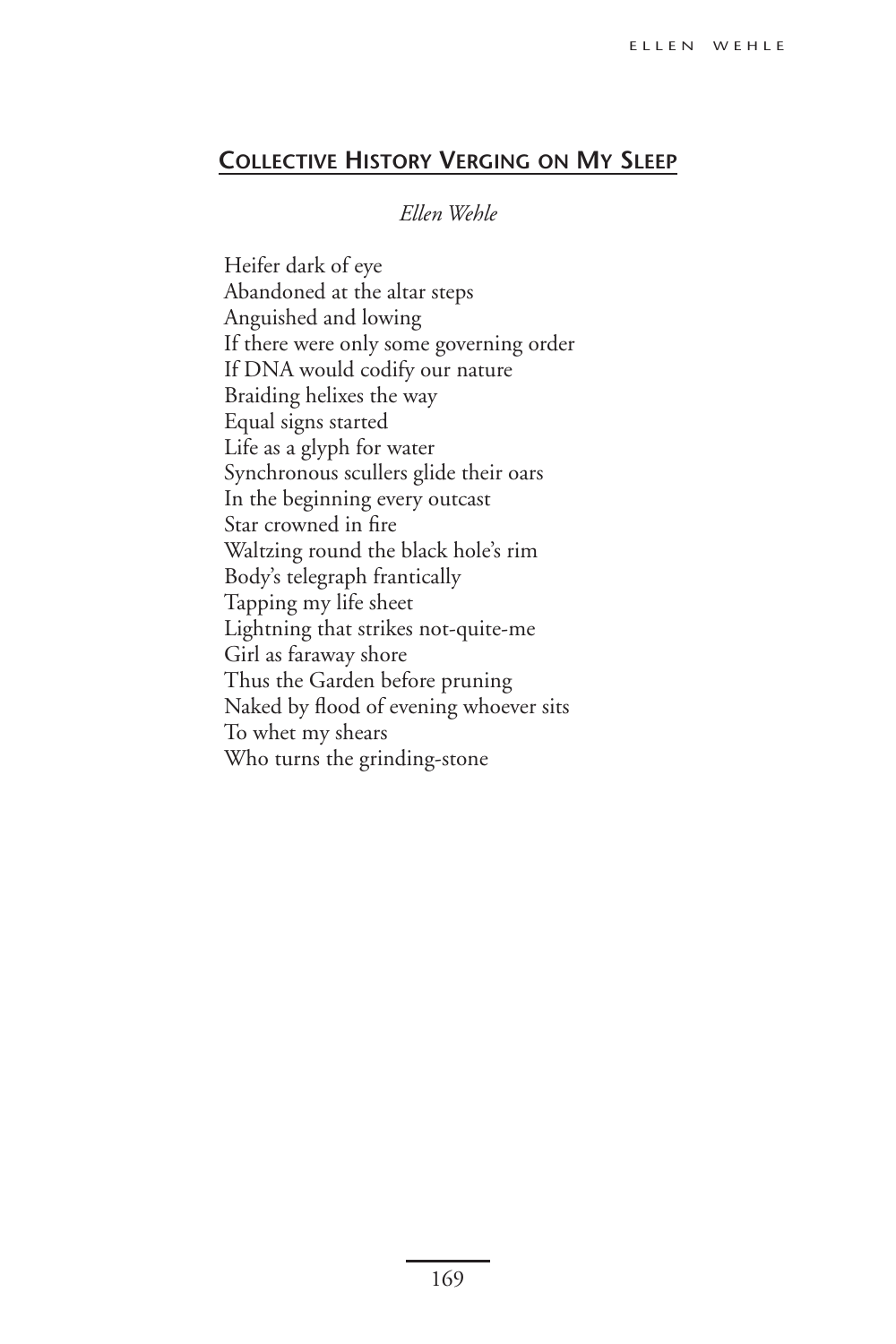## **ENCOUNTERS**

### **Saul Bellow**

#### *Heather Treseler*

#### "STYLISTIC ORGY!"

 These were the stern red words stretched across my page. I never found out if it was Saul Bellow, the novelist and Nobel Laureate, who had written this reproach on my term paper, or if it was his graduate assistant, a mysterious twenty-something who looked, in his day-old beard and suede vests, like he had recently sprung from a ranch in Wyoming. But whether Bellow had issued this angry red ink himself, or if his rodeo grad student had served as his amanuensis, I took these words to heart. I never again wrote that *The Great Gatsby* "was a great bilious roar from the lion-throat of American ambition: the self being born from its own ahistoric platonic envisioning, announcing itself nosily into being."

 Oh, it was enough to make Sartre nauseated. And Bellow had caught me: he'd identified that infection peculiar to young academic writing, which tries desperately to distinguish itself, to put a ribbon on its mortarboard and insist on its literary-ness. That semester in 1998, I was a 16-year-old senior at an accelerated high school. I had petitioned, several times, for a spot in Bellow's Boston University class, "Men on the Make." Some loophole or margarine-hearted administrator had eventually let me in.

 Bellow, then 83 years old but in some ways still "on the make" himself, kindly put a tourniquet on my adolescent prose-poetry. "Remember that 2-cent words often work as well as the \$500-dollar whoppers," he said in class the following week. I was sure that he was staring straight at me when he explained that one needn't have a *myocardial infraction* to have a heart attack. One needn't be *perspicacious* or *sagacious* to be insightful or wise. As we read Balzac and Dostoyevsky, Fitzgerald and Dreiser, Bellow showed our class that a muscle-bound adjective could not make up for a weak-armed verb. Indeed, like any true Chicagoan, Bellow found an endless supply of metaphors in baseball. The predicate, for instance, had to be the fat-cat pitcher on the "team" of each sentence: all the dramatic play began with the spring of its arm. It was delightful, Bellow's high-low range of diction: he was not below Hegel or above the Chicago Cubs. And I liked the idea that you could organize your grammar into a competitive team, all eight parts of speech playing in their assigned positions.

Like any dutiful student, I tried to do Bellow-homework while I took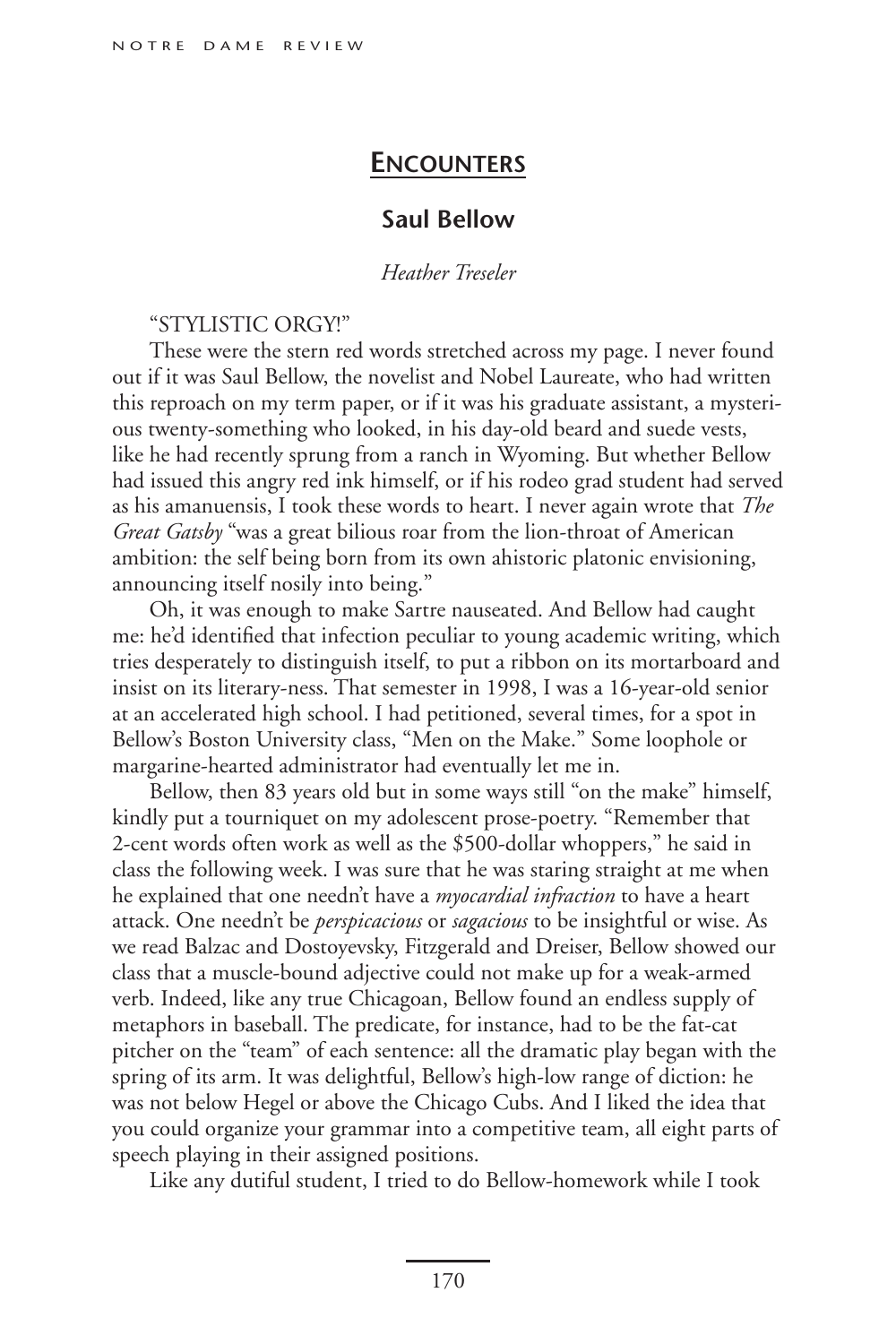his class. My grandmother, Margaret Treseler, who earned a bachelors degree in literature at the age of 65, had introduced me to *Henderson the Rain King* while I was still in middle school. Now, I was reading his other novels and trying, desperately, to wrap my small head around the author's complex legacy. I was intrigued by Bellow's 1976 acceptance speech of the Nobel Prize, in which he confessed a Whitmanesque affection for American variety.

It is as a writer that I am considering their [Americans'] extreme moral sensitivity, their desire for perfection, their intolerance of the defects of society, the touching, the comical boundlessness of their demands, their anxiety, their irritability, their sensitivity their tendermindedness [sic], their goodness, their convulsiveness, the recklessness with which they experiment with drugs and touch-therapies and bombs.

Good fiction, Bellow preached in class, was a mixture of philosophy and poetry, history and invention, unifying two impulses—to worry the human predicament and to lyricize it—into a symphonic whole, into the psychology of a narrative voice. The psychologies Bellow chose to narrate his novels were, by and large, Jewish male intellectuals less equipped for life as for thinking about living. They get caught up, none-the-less, in daily predicaments trying to woo and win women, make and hold onto money, and fit an artistic, philosophic vision around a fallen world.

 Bellow's epic works, which include *The Adventures of Augie March* and *Humboldt's Gift*, also have an anthropological, Balzacan quality, as the narrators travel among socioeconomic classes, ethnic groups, and intellectual schools looking for their place in society. It wasn't surprising to learn that as an undergraduate at Northwestern, Bellow took honors in sociology and anthropology. He was clearly interested in the mechanics of success: what ambiguous combinations of education, family money, street smarts, grit, and wily charm might propel some robustly upward, others into dissolution, and a few into the sideways tilt of neither. His characters, while having some advantages, often have the tragic flaws of too much introspective intelligence, sensitivity, or a generalized neurosis about the everyday. When his characters derail, they gain costly self-knowledge, an ironic sense of triumph, or––at the least––genuine *jouissance* for the ride.

 Indeed, in Bellow's broad limning of American personae, there's often a trace of what he called *animal ridens*, or man's primitive and necessary laughter. It's at the heart of his oeuvre: a laughter that finds its mirth in––and despite of––its experience of hardship, isolation, and the other, nearly ineffable concerns of the soul.

It seemed that the soul was the real, phantom subject of Bellow's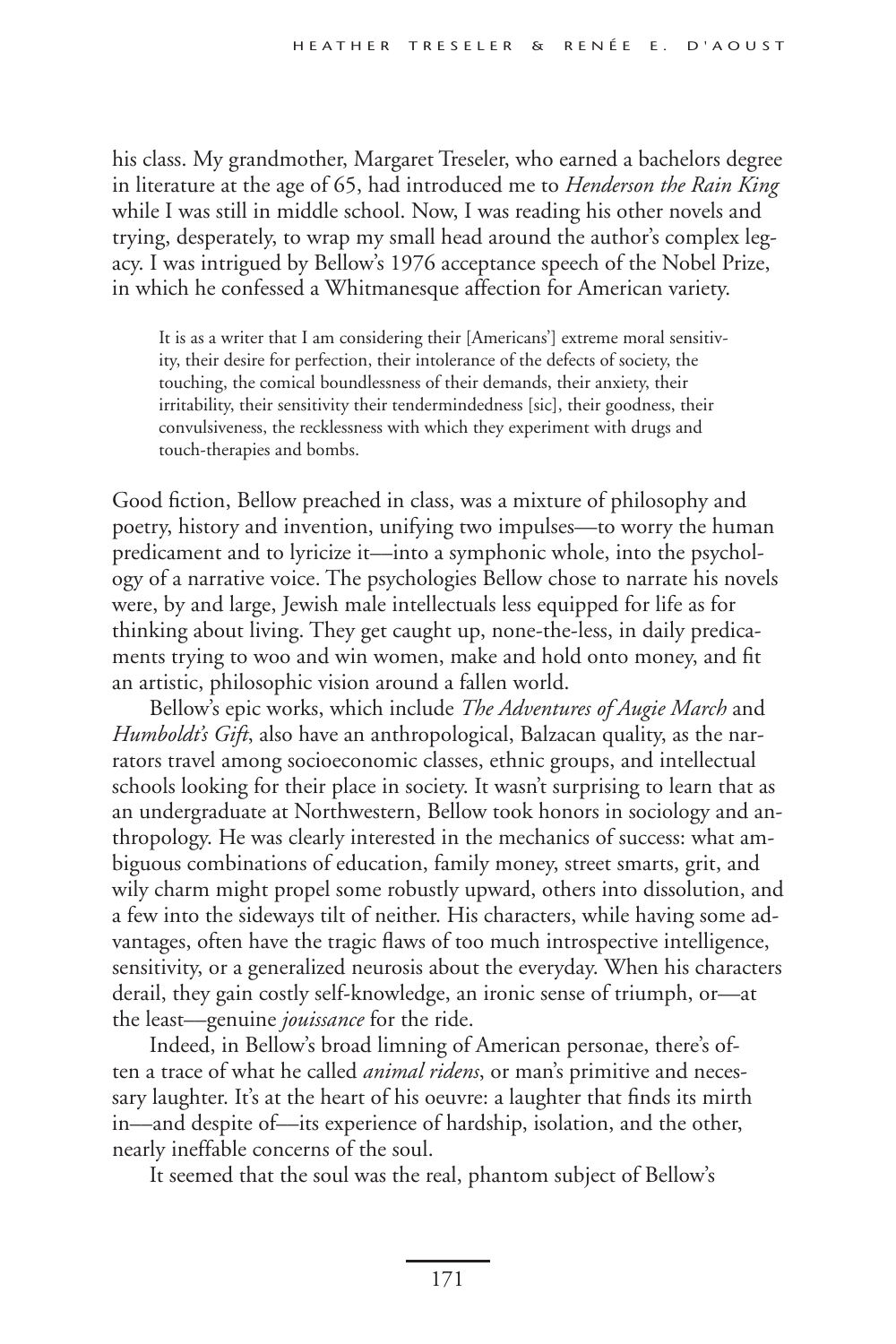literature class, particularly young, ambitious, feckless souls like ours (the average age in the classroom was 18). Although the class was titled "Men on the Make," we did, to my relief, study one Woman-on-the-Make. Early that February we read Dreiser's *Sister Carrie*, a novel about an ambitious female actress who makes a Faustian bargain for a chance at wealth and success. Its realism broke my heart even more than the tragic play-acting in *The Great Gatsby*. And I think that was what Bellow was anticipating––that one of these classics would work its time-tested magic and give us, his twelve disciples, reason to pause: not something that often happens in our "wired" high-speed generation. I think Bellow wanted us to ponder why we should be ambitious (life is difficult; it's wise to press all your talent and hope against it), but also the price of unchecked ambition and the dilemmas we might find in choosing a profession, a manner of living, a style of love.

 I also began to think that Bellow's class could have been subtitled "Books you must read so that you can better *read me*." And this was part of Bellow's program: to train a small corps of students to care about the fate of American literature. In teaching one class of freshman, hand-picked by the University each year, Bellow had the chance to recruit acolytes to his literary religion while we were still new to academia, while we were, for the most part, uninitiated into the often bloodless cult of literary criticism, or what Bellow tenderly called "the racket."

 So I don't think it's stretching the truth to say that Bellow saved me––a future literature major––from death-by-theory or some other ignominious end. Without his class, I might have become a perfunctory American history major and, finding comfort in its strict facts, gone on to teach them at some high school named after a former president or Western explorer. In my early taste of University literature classes, I had been disheartened by Marxists who read poems' politics before they looked at the meter or rhyme scheme; by feminists who found mimicry in stones; and by a historicist who wanted us to read moral theory into a  $19<sup>th</sup>$  century cookbook. There was too little pleasure, too little truth, too little heart in it for me.

 But then Bellow taught me how to read. I don't mean to be facetious. I had enjoyed, at that point, 12 years of formal schooling with extensive training in the alphabet, phonetics, and the basics of the Western canon. By age 16, I had two years of college courses under my belt. I had been privileged to study with several unusual scholars, including a classicist who liked to declaim Cicero's orations to the squirrels outside our classroom window. But that spring, Bellow showed us a slow, interpretative, associative reading style that seemed to invite the whole mind––both Jungian halves––to traffic both into a text and from it. It amazed us, initially, that Bellow would spend up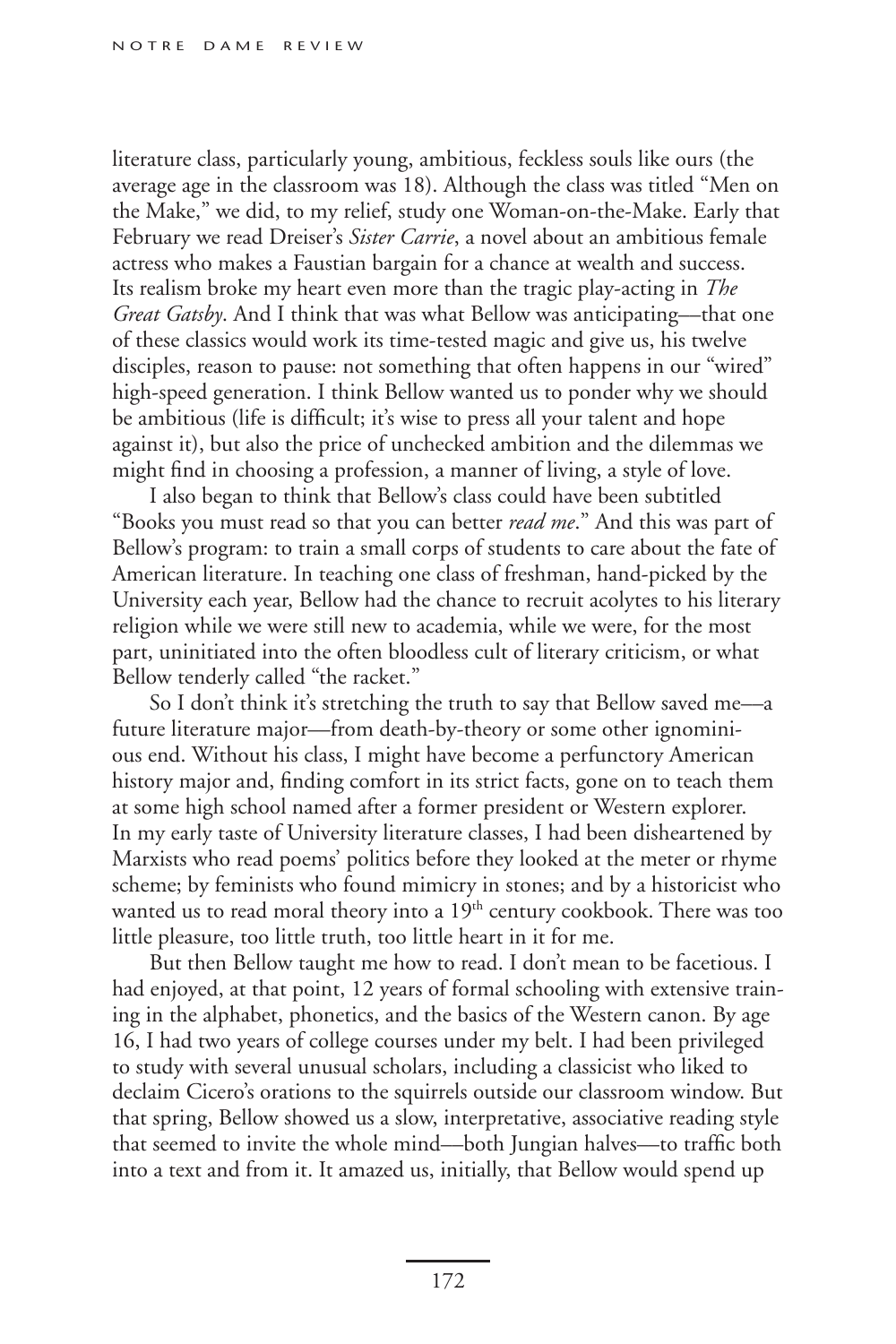to an hour on a mere 4 or 5 inches of text––about 1-2 longish paragraphs of a novel. One time he spent our entire 3-hour class on a single page of *Crime and Punishment*, focusing on the paragraph in which Raskolnikov murders his landlady with an axe.

 Bellow made us look at the minute particulars of the scene: of how Raskolnikov dehumanizes his victim, seeing the helpless woman as a ratlike creature, small, slovenly, and docile under the blows that he gives her skull. And Bellow would extrapolate––from the manner of this crime, from Raskolnikov's cool malice and manic desperation––the plight of the urban underclass in his native Chicago, the collusion of desire and hopelessness that can instigate the most insane violence. To Bellow, the passage also seemed to represent––in microcosm––the human perversion that would allow for the horror of the Holocaust. In Raskolnikhov's aggrandizement of his own worth, in his Nietzschean claim on another's life, and in mistaking himself for a blameless instrument of natural logic, he does indeed murder like a Nazi.

 One might expect that someone with Bellow's sensitivity and commitments would appear wizened, wounded, beat-up by his intimate knowledge of suffering and the morbid underside of Western history. But he strode into class each Wednesday––a narrow, upper room on the fourteenth floor of the Theology building––with mild ebullience, with his young (and fifth) wife, Janis Freedman, and with a manila folder of notes. Typically, he was dressed in casual Oxbridge attire: khakis, a dress shirt, and a tweed jacket or dark sweater. Some afternoons, he wore a fresh silk necktie that bloomed up, between his neck-wattles, like an oddly placed Hawaiian flower. Otherwise, he looked like an advertisement for the dignified, well-decorated literary lion.

 Indeed, at the age of eighty-five, when most seniors are circumscribing their activities, their acquaintances, and their ambitions, Bellow was writing new books and would soon (about a year later) father a child with Freedman. I was intrigued, of course, by this unusual and much-discussed match: Freedman had been Bellow's graduate student at the University of Chicago in the late-1980s. She looked no older than 35 and was indeed 44 years his junior (at the time of our class, she was 39). Bellow introduced his wife as a Montaigne scholar. I think we were all charmed by her long brown hair, her natural air of gentility, and the genuine affection she seemed to have for this genius who was old enough to be her father. Bellow, to his credit, had the full youth of brilliance and charm—it sparkled just as warmly from his brown eyes as it might from a debonair 20-year old. According to his biographers, Bellow had long attracted a mobile crowd of disciples: zealous students and intellectuals, members of the Russian, British, or publish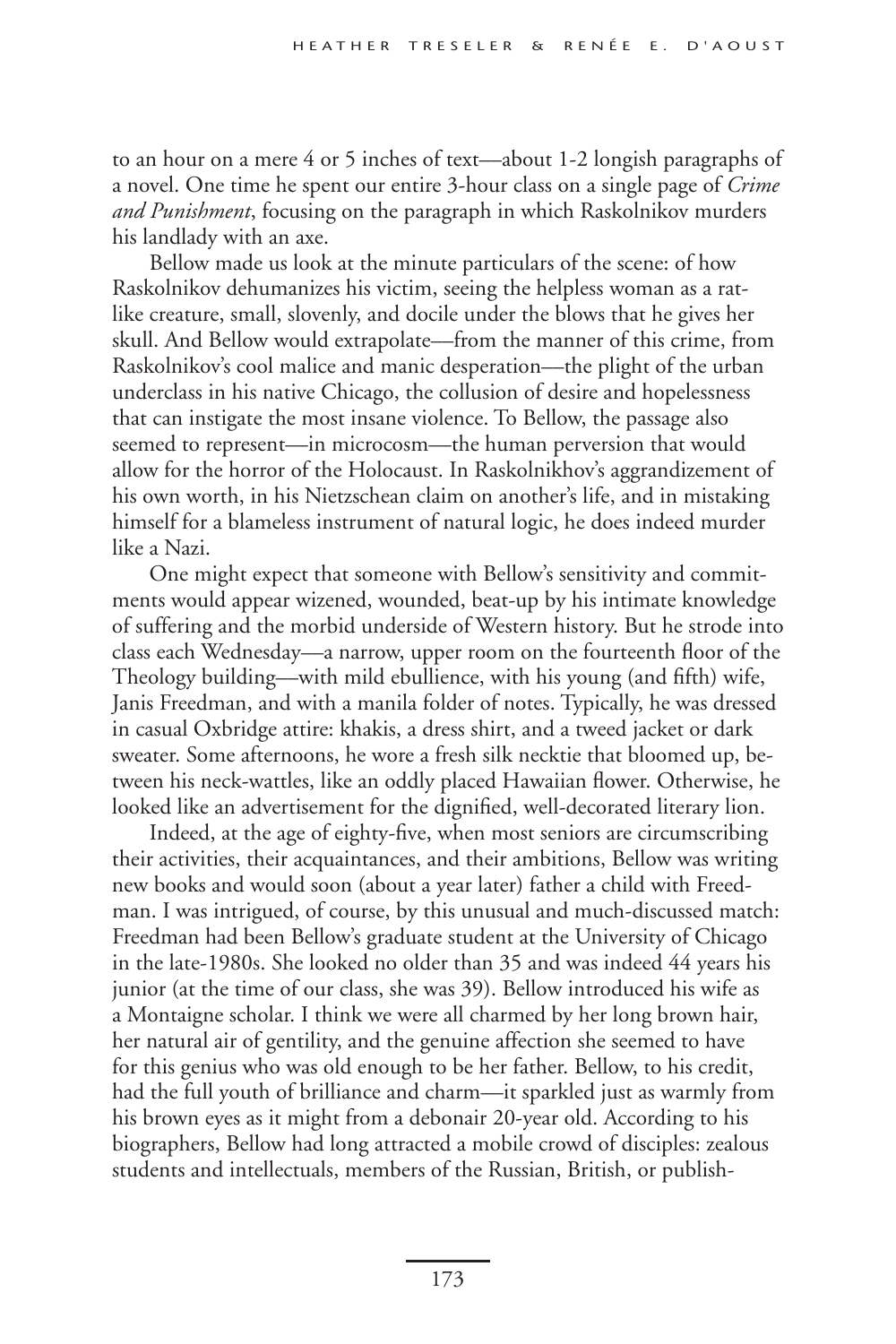ing nobility, present and prospective loves. All were eager to be near to his mind, his fame, or his legendary appetites for conversation and sex.

 Our seminar class often had "visitors," or non-student guests who came to watch the Wimbledon event of Bellow's dialogic lectures. I was utterly intrigued by a tall, statuesque redhead who came to about half our classes. She wore a dazzling menagerie of suits, shoes, and heavy baroque jewelry that could have funded a small village's water supply for at least a year. She must be a philanthropist, I thought, thinking I had seen others like her in the society pages of the newspaper, women whose cool facial geometry, whose precise triangular shadows of eye color and perfect ovals of gloss and rouge spoke of prelapsarian calm. A Cambridge lady with a furnished soul and unflappable sense of infinitude. Lady Redhead sat in the back right corner and hardly said a word all semester, but she and Bellow would nod at each other occasionally, as if they alone shared the neighborhood's dark secret. In her comings and goings, Lady R. had a New York air of efficiency. I imagined that she hydrated her plants with Icelandic water (quickly, once a week, with a predetermined amount of water) and owned a Siamese cat that never shed its hair.

 The counterpart to this silent icon was another woman we called "Lady Lavender." Unlike the mysterious Manhattanite, the Lady L. had a lot to say, and it all sounded terribly smart with her accent and "*Wouldn't you know*" tone of bemusement. Lady L. humbly sat with us students, her purple cashmere elbows brushing our cotton sleeves, her gray headdress of Susan Sontag-esque hair towering over the seminar table like ceremonial topiary. Indeed, Lady L. graced our classroom the way Queen Elizabeth might dignify a pool hall.

 For a while I was almost as taken by this Circus-of-Bellow, this secondary audience of colorful women, as I was with Bellow himself. Sixteen, and sitting within inches of one of the great American luminaries, I spent the semester generally scared out of my socks. My nervousness manifest in a perpetually runny nose, such that I was obliged to bring a box of Kleenex to each class. I feared that Bellow might think I had some strange nasal disease, when really I was just mildly allergic to him, to sitting that close to literary fame. Through my father's work in professional sports, I had met Olympic champions in most dry-land events. Although shy by nature, I had never been intimidated to the point of muteness by any of my father's contacts. But Bellow was different––he represented a whole other echelon of prestige.

 So in those four months, I hardly spoke a word. When I did give a presentation on Napoleon, I talked at such a breakneck speed that I probably sounded like the Jabberwocky on cocaine. After I finished, Bellow kindly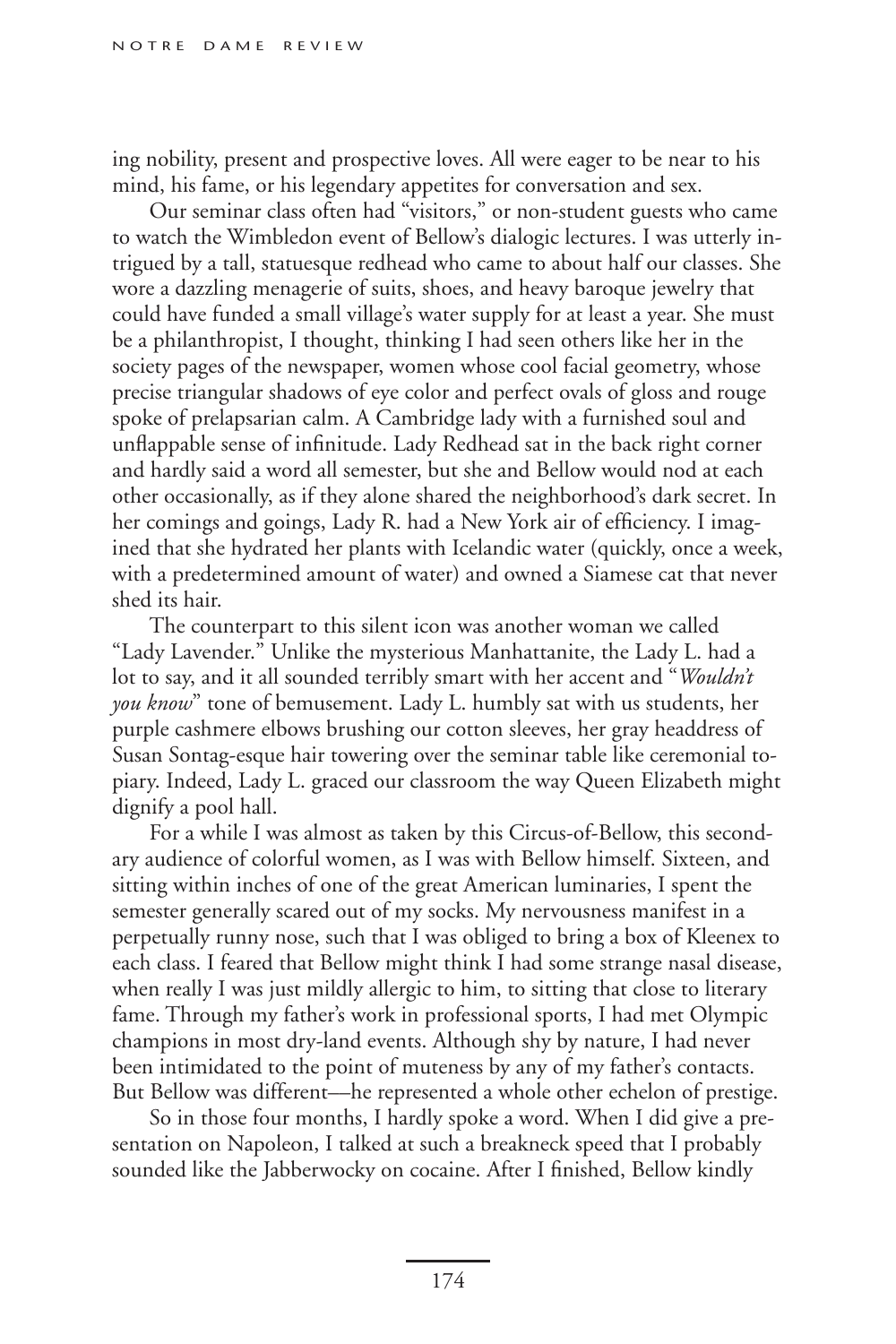told me that I had done a "very fine job." It took the remaining 2 hours of class for my blush to work down to a respectable pink.

 I don't think Bellow had any idea that he, as a prophet of Logos, was enlightening me to the spiritual mechanics of language, and to what I might do with my life. He couldn't have known because––besides racing through the biography of one petite French dictator––I never said more than a sneeze.

 So Bellow had no way of knowing anything about my personal life. He didn't know that earlier that year an accident and subsequent surgery had closed out my first ambition to be a professional runner. He probably didn't recognize my last name, or know that my father was an Olympiclevel track coach and that I, from a young age, had trained in the sport with all a daughter's passion. That plan, that professional trajectory for my life had come to a halt in December, a month before Saul's class began. The orthopedic surgeon, the pioneer of hip replacement surgery, had come into my hospital room looking like some garish, Alice-in-Wonderland rabbit. I remember staring at his bright white mustache and the white hair poking out from under his blue surgical cap, wondering if the drugs were making me hallucinate as he explained, with antiseptic calm, that I would not run again.

 In a talk that Bellow gave that year to a general audience at the University, he spoke of being dangerously ill when he was a child. At one point, he was hospitalized for an infection for over six months. After the extremis of the pain and the fever had passed, he began reading a Bible that a Christian volunteer had brought him. Bellow reported that it was his first encounter with the Gospels. Surrounded by death—other children in the ward who died at night were removed by flashlight–––and with a newly-scarred belly, the young Bellow was moved by the account of Christ. He described it as a literary-spiritual moment, if not a religious one. Reading, Bellow explained, had always been a part of his life: it was a tradition, in his parents' house, to read aloud after dinner. As a teenager, he saved up his pennies to buy paperbacks from the local bookstore. And later, as a college student at the University of Chicago and Northwestern, he rode the El with the novels of Joseph Conrad in his lap, copying out Conrad's sentences and trying to improve upon their style.

 There was no denying that books had defined Bellow's adult life in the most profound and daily ways. There was even the intimation, in class one day, that they had played an important part of his romantic life. One afternoon, as he looked for a passage in Rousseau's *Emile*, Bellow found an oak leaf pressed between two pages. It was perfectly preserved, in its autum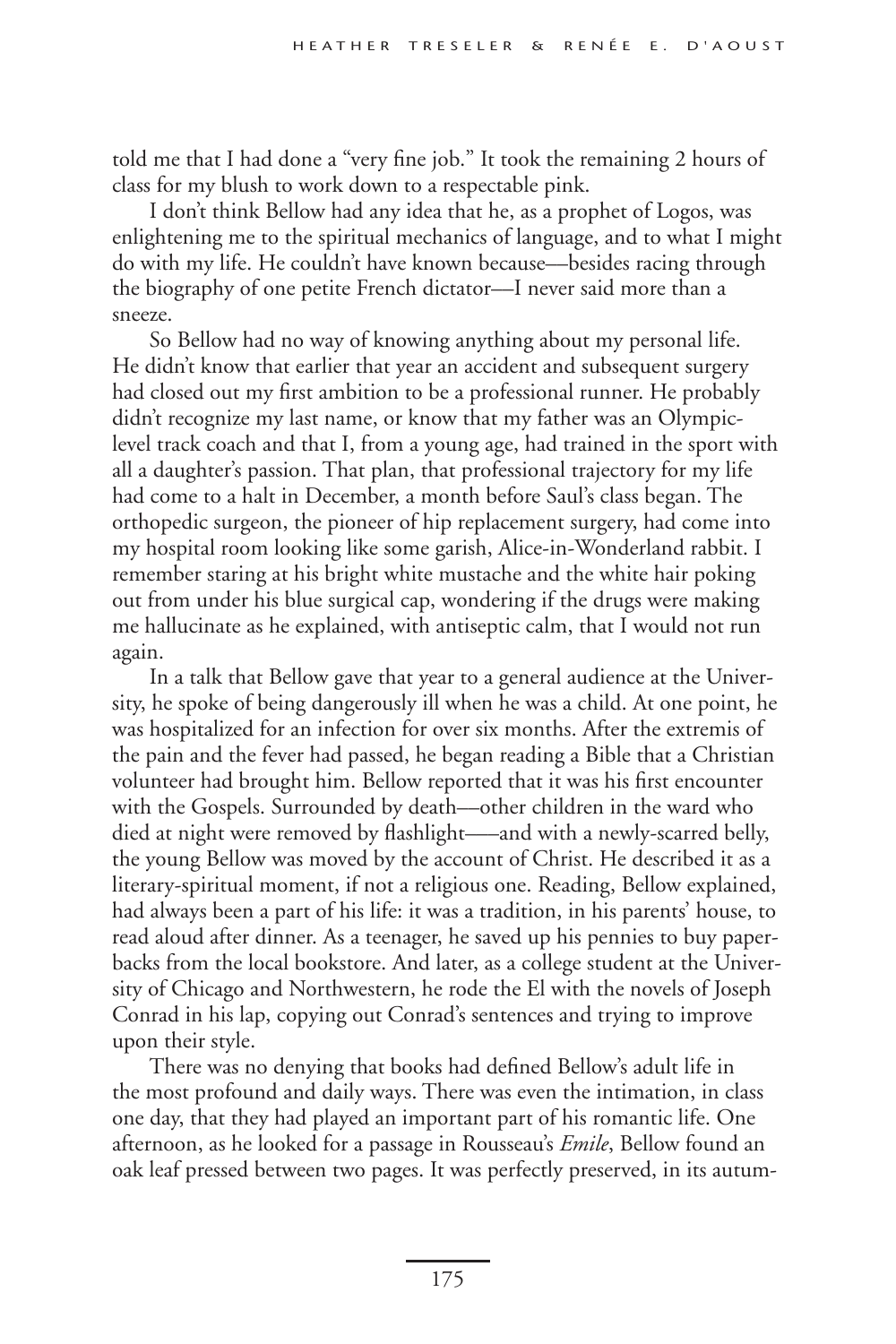nal color…all the brash red and gold of a New England season. "Do you remember when?" Bellow asked, turning shyly to his wife. "Oh yes," Janis said with a knowing smile and I pictured them picnicking in the Luxembourg Gardens or in a chic Chicago café. Maybe they had debated theories of *tabula rasa*, the formation of conscience in young college freshmen, or man's tendency to be wolf to man. Perhaps they had read Rousseau in bed together. I didn't want to think about that part too much.

 But I did want to remember everything I could of that bittersweet spring, that semester I sat near Bellow and let my nose do all of the nervous running. The novelist had reminded me that books were––in their reassuring heft, in their license to other worlds––a reliable love. In time, it might outstrip my first infatuation with sport, with all its heady rigor and adrenalized performance. The tragic-comedies of "Men on the Make" helped abbreviate the pain of my own lost plans. It reminded me that books had, from my earliest years, cured my boredom and forced questions on my protected, suburbanite, anti-bacterial childhood.

 Now that physical velocity was out of the question, I needed a new religion. I had grown up watching my father train, inch by bodily inch, the physiques and minds of Olympic and World Champions. I knew what a hamstring was and how to stretch it before most kids know how––or why––to tie their shoes. But now, with adulthood around the corner, I needed to find a vocation that would likewise require almost all of me, the way running had.

It would be years before I had the stamina—and the physical strength to pursue literary work. I would have to leave school and American civilization for a while––like Huck, lighting out for the territory––to win back my health and the desire to try hard again. But Bellow's lessons were wrapped around me like a cleverly knotted necktie. So when I came back to school, to writing (with the help of a few orthopedic chairs), and to the career-start of a doctoral program in literature, Bellow was sitting up there in my head, his thin legs crossed, his veined hands resting on his notebook, as he warned against schoolgirl nervousness, stylistic orgies, and doing something that did not require concrete, spiritualized mechanics––or a Saul-like race after soul.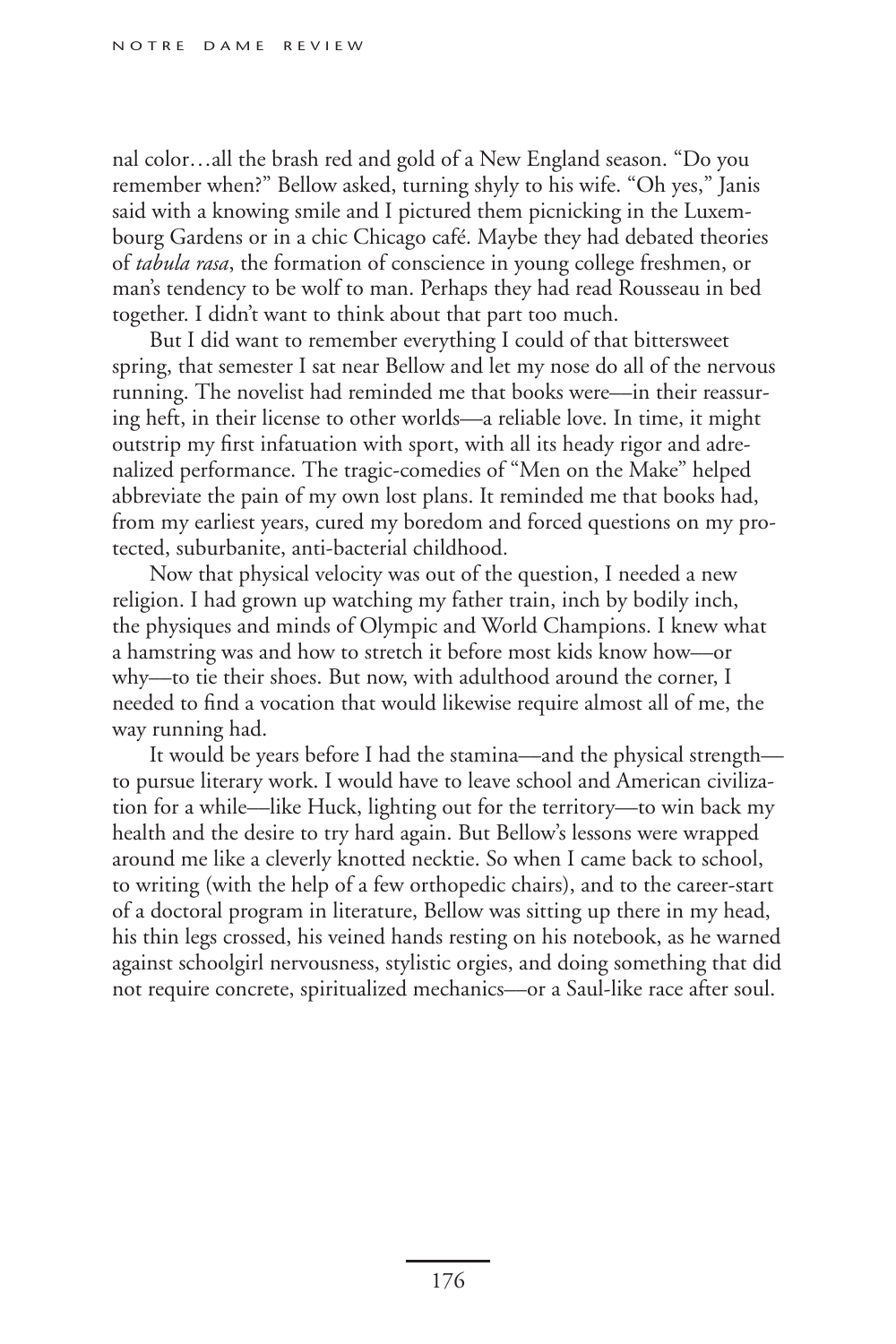## **Lance Olsen**

#### *Renée E. D'Aoust*

 Lance Olsen received a B.A. from the University of Wisconsin (1978), an M.F.A. from the Iowa Writers Workshop (1980), and an M.A. (1982) and Ph.D. (1985) from the University of Virginia. He is the author of seven novels, one hypertext, four critical studies, four short-story collections, a poetry chapbook, and a fiction-writing textbook, *Rebel Yell*, as well as editor of two collections of essays about innovative contemporary fiction. His short stories, essays, poems, and reviews have appeared in a wide variety of journals and anthologies, including *Fiction International, Iowa Review, Notre Dame Review, Village Voice, Time Out, BOMB, Gulf Coast,* and *Best American Non-Required Reading.* His novel *Tonguing the Zeitgeist* was a finalist for the Philip K. Dick Award. A Pushcart Prize recipient and former Idaho Writer-in-Residence, his work has been translated into Italian, Polish, and Finnish. For ten years he taught as associate and then full professor at the University of Idaho; for two he directed the University of Idaho's M.F.A. program. He currently serves as Chair of the Board of Directors at Fiction Collective Two, one of America's best-known independent alternative presses, and lives with his wife, assemblage-artist Andi Olsen, in the mountains of central Idaho. His eighth novel, *Nietzsche's Kisses*, will appear in the spring of 2006. He was recently awarded a 2006 NEA Literature Fellowship.

手手手

 The following interview took place during the summer of 2005 on the deck of Lance Olsen's log house. Lance and his wife Andi live on the edges of national forest, surrounded by mountain meadows full of wildflowers and hills of enormous ponderosa and lodgepole pines. The threat of wildfire is present every summer. The winters are long and snow-packed. The natural beauty is a contrast to Olsen's avant-garde writings, which often disturb the most jaded urban sensibilities. When I told a fellow writer I had met Lance for the first time at AWP, Vancouver, 2005, and asked him if I could interview him at his home in Idaho, she exclaimed, "Ask him about the grotesque!"

 Olsen is one of the most approachable writers I've met yet, his writing is some of the most disturbing I've read. His ideas stay with me, and as I mull them over, they become a new way of looking at the world—a way of looking at what's underneath all our skins. In that sense, for this interview, the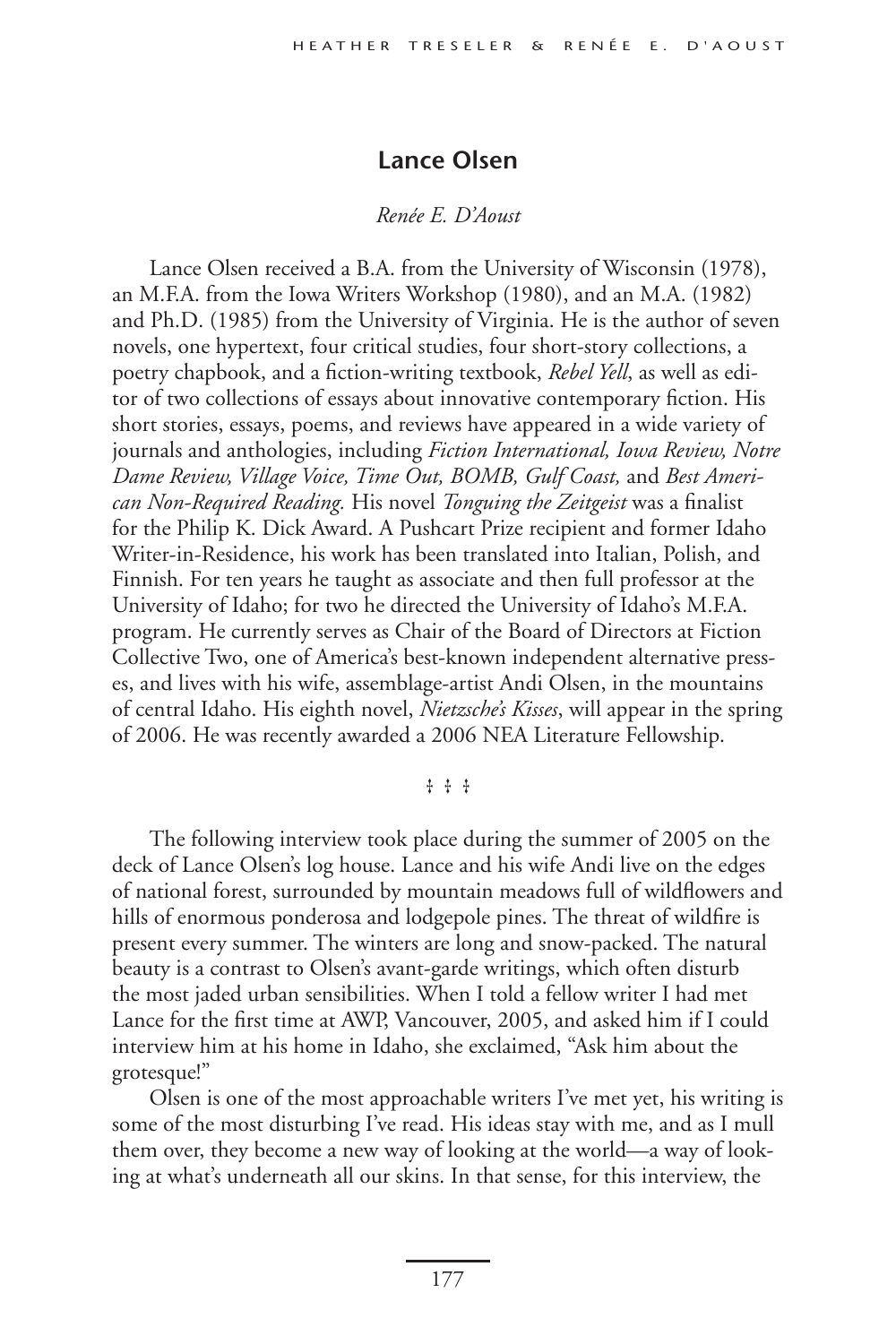setting of a wilderness both full of beauty and of potential wildfire is most fitting. Our words were accompanied by birdsongs, the occasional snorts and whinnies of a nearby elk herd at twilight, and an owl that flew right through the interview.

子子子

 *Let's start with the* &NOW Festival. *You presented and read at the first*  &NOW *at the University of Notre Dame in April 2004. I understand it's going to be a traveling festival, and I wondered if you could tell me about that.*

 I can't say enough about how energizing I found it. &NOW is the only conference around where innovative writers working both in print and digital forms come together to cross-fertilize, share work, think aloud about what matters to them. It feels a little like a congregation of the last members of a species rapidly going extinct. As I understand it, the plan is for the festival to be an annual happening. Notre Dame will host every other year. In 2006, Lake Forest College will do the honors. The proceedings will be published by Chiasmus Press, a funky new press based in Portland.

*I wonder about the labeling of writers and of their work, and in particular the labeling of innovative writers. I've seen your work described as avant-garde, speculative, science fictional, hypermedial, cyberpunk, post-cyberpunk, transgressive, avant-pop, magical realist, critifictional. I'd call the whole thing conceptual.*

 Freud's teacher, Jean-Martin Charcot, once reminded us that theory is good, but doesn't prevent things from happening. The same, I suspect, is true of labels. They are very helpful, except when they aren't. But I like your suggestion of thinking of my work as conceptual fiction—that is, if I understand you correctly, fiction that embraces ideas, including those about its own processes.

 *But I still feel rather lost at how to categorize what I read, particularly in the academy where older texts are often privileged over newer ones. You've worked as a creative writer, a critic, and a theorist. What do you think about all these labels?*

 Labels, I think, function as a kind of periodically useful shorthand. They help us understand, in very general terms, the traits of certain kinds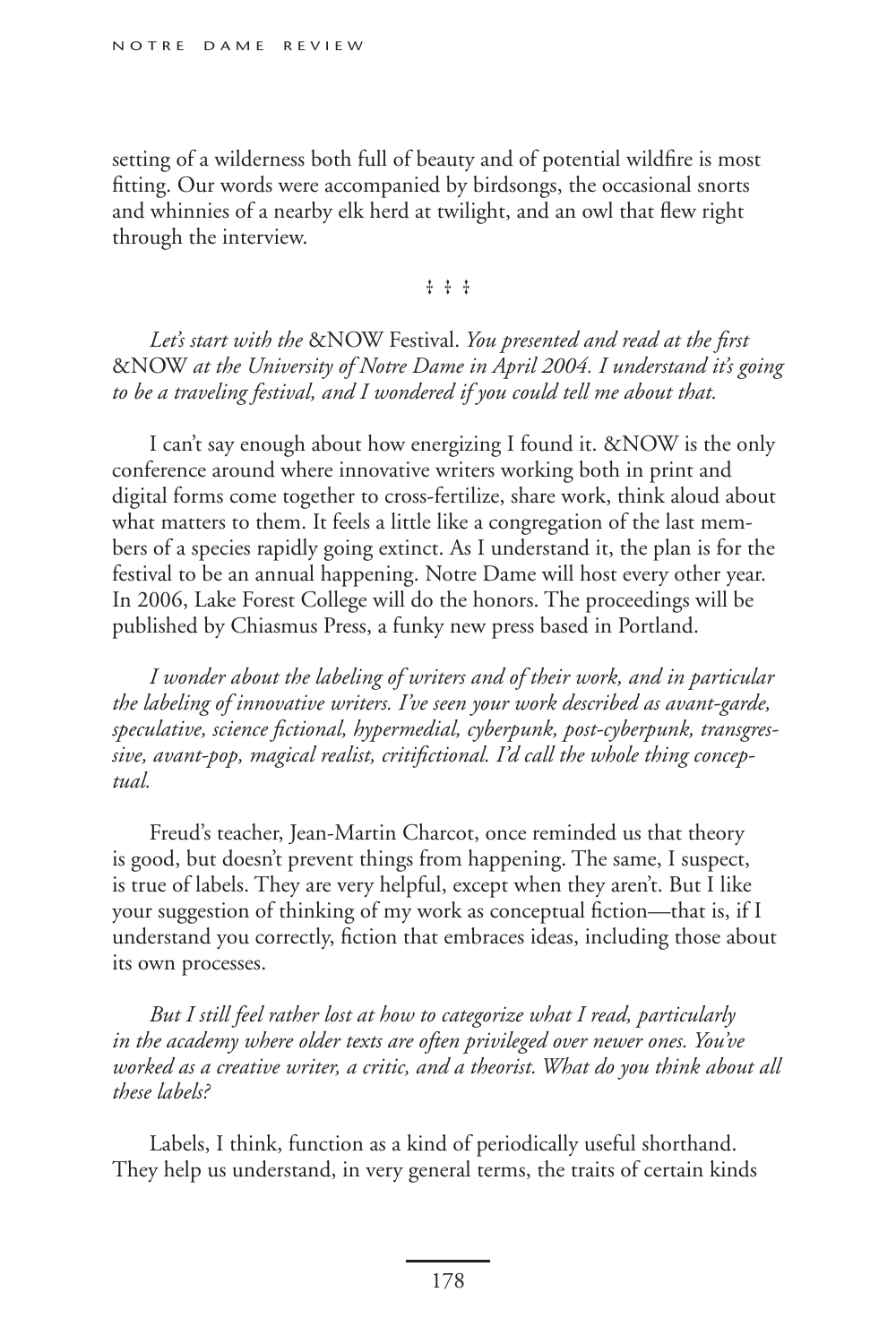of texts by taking the equivalent of aerial snapshots of them. The result is that a lot of important, detailed information gets lost. Labels are not about subtlety or nuance. Valuable as they are as ways to make a text's initial acquaintance, generate a taxonomy among a constellation of texts, it's probably a good thing to recall that labels concern themselves with stepping back from books. They are about the process of not seeing closely and caringly.

 That said, I confess there's a part of me that's always been charmed by them. I used to feel a certain degree of power using them because they create the illusion of being in control—of texts, of ideas, of worlds. These days reading for me has become less about the mechanics of textual management and more about learning how to give myself over to the pleasure of a particular page.

 *Does some of this labeling help you when you are reading works as part of FC2's editorial board?*

 Oh, I want to say not at all. [Laughs.] Although that's probably an exaggeration. When I'm reading as FC2 editor, my goal is to try opening myself up to the text before me, keep preconceived notions about what it should or could or might be doing at bay for as long as possible, let the codes of how it wants to work and be read reveal themselves in their own time. I wait for manuscripts that—how to say it?—for manuscripts whose architecture I can't easily pilot. Works that jam predictability and comfort. Ones I can't talk about fluently. Those are the fictions where something vivid and bright is most likely going on, and those are the ones FC2 are interested in publishing.

## *And those are the ones that haven't been labeled yet?*

 That's what is so enjoyable about them. You feel you're in uncharted territory, that you've left the interstate called The Mainstream.

 *I just saw an owl! He just flew across …*

[Laughs.] He's gorgeous, isn't he? His job is to look majestic and keep us sleepless three nights a month.

 *Does your exploration about what is real and what is imagined, which forms the basis of* Girl Imagined By Chance*, continue in your new novel,*  Nietzsche's Kisses*?*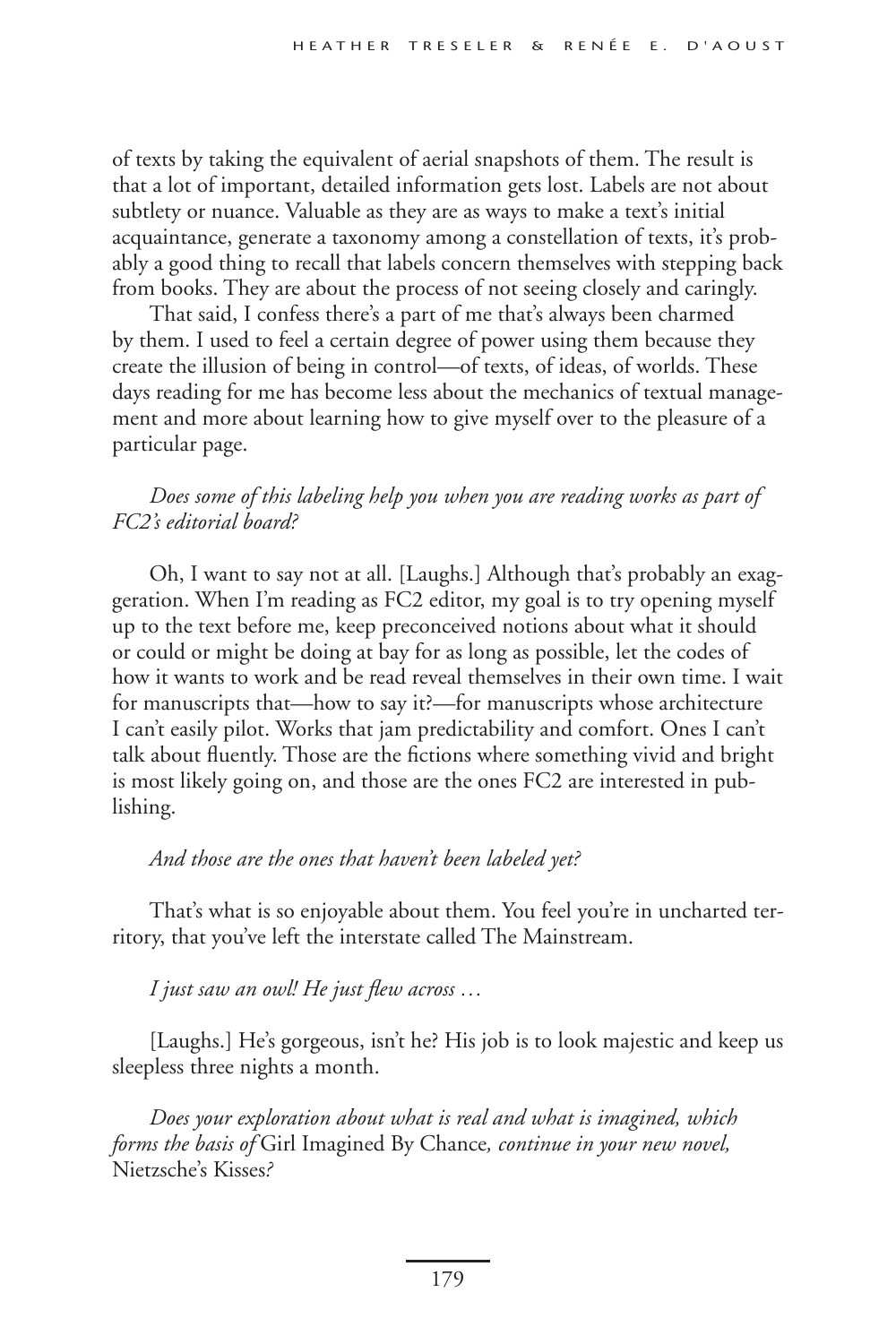I first came across Nietzsche in an undergrad course on existentialism back in the seventies. It was love at first bite. I read and read him. I met him again several years later in a graduate theory seminar in the guise of major precursor to poststructuralist thought. We then went our separate ways for another decade and a half. In 2000, I happened to teach my own graduate seminar comparing the European frame of mind in the 1890's with the American one in the 1990's, and I rediscovered him with shocking force above all, perhaps, for his ruminations on the fragile nature of language and its relationship to things. Once upon a time, sentences were thought to function as linguistic photographs. Nietzsche laid bare the idea that, as it were, language *does* indeed function as photograph—only that a photograph is comprised, not of a mimetic mirror, but of a certain affiliation among light and salts, a set of culturally dictated conventions, a system of codes and chemicals. We have come to take for granted his insight that language is all slip and slide and defect. *Beautiful* slip and slide and defect, mind you, but slip and slide and defect nonetheless.

 Which is a horridly wordy way of saying, yes, *Nietzsche's Kisses* is an extension of my obsessions about the real and the imagined I mined in *Girl*. Most of my novels are, at some stratum. Even my first, "Live from Earth," where a dead husband, or a live memory of him, or maybe both, visits his mourning wife repeatedly.

### *Language is an interpretation of the world.*

 At several removes and deeply subjective. Nietzsche's take on it is emblematic of his vigorously contrarian mind, which I adore, the brutally brilliant way he has of boring into a culture's suppositions and troubling them, dismantling them, following strings of social assumption to their minotaur moments. But what puts a hole in your heart is learning how that mind slowly unspooled. Fritz had apparently contracted syphilis at a brothel as a teen. It lay dormant for decades, then came back to undo him.

 That undoing provides remarkably rich narrative terrain. It was a haunting joy to research, retracing his life steps through Germany, Switzerland, and Italy, imagining his last mad night on earth locked in a small room on the top floor of a house in Weimar, discovering the vast breach between his celebration of strength and disparagement of consciousness in his writings, and, in his day-to-day life, his frail, hyper-sensitive, hyperself-conscious intensity. His titanic ego was suppressed, squelched, sealed up within him, unrecognizable to his few acquaintances, fewer friends, and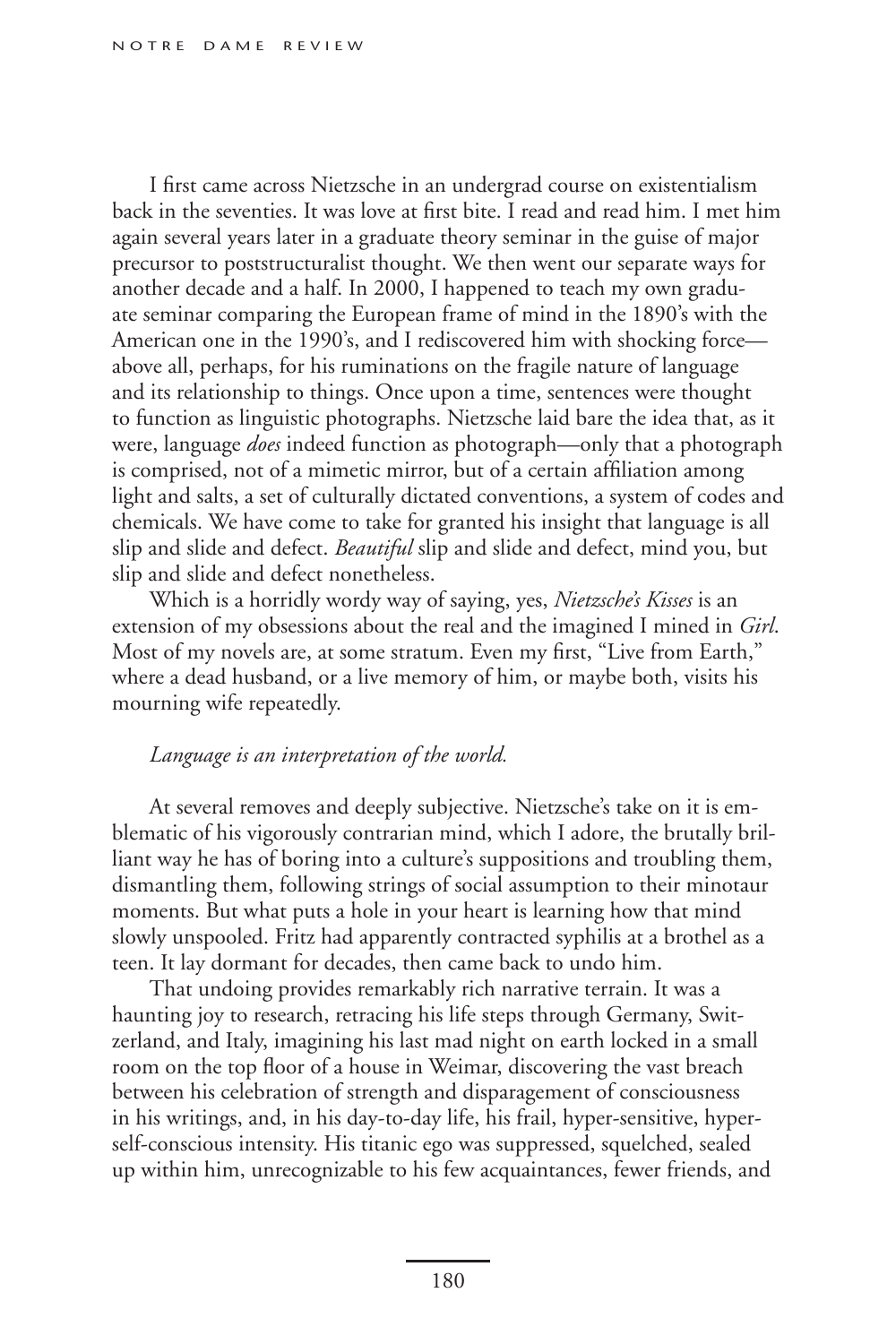family members.

 Among the latter was his sister, Lisbeth, who married, much to Nietzsche's chagrin, one of Germany's premier anti-Semites. They traveled to Paraguay to found a kind of Aryan Nations colony that failed miserably. Lisbeth's husband committed suicide in shame at almost the same time Nietzsche began to evince the early symptoms of madness. Sane, he had been wholly overlooked by his culture. He had to publish the last section of *Zarathustra* at his own expense and give away seven copies just to make sure someone would read it. Incapacitated, Nietzsche could be made famous. Lisbeth saw her opportunity, fashioning something lucrative and powerful out of her older brother's distorted image. In a sense, she set out to shape one of our culture's first pop-cultural icons by carefully taking control of him and his manuscripts, rewriting passages, losing others, generating a dark chauvinistic fiction called Friedrich Nietzsche that would appeal to the rising anti-Semitic movement. She succeeded in creepy, poignant spades.

 *I have to ask, because it sounds so fantastic, for clarification. In your*  research to see if someone had written a fiction about Nietzsche, you found that *Nietzsche's sister had created a fiction called Nietzsche?*

 That's a great way of putting it. Lisbeth used to invite people from what had transformed from the anti-Semitic movement into the proto-Nazi one over for dinner, wheel poor crazed Fritz down from his attic room, and sit him strapped into his chair at the head of the table where he'd babble and burble to himself. She claimed her guests were witnessing the embodiment of the Übermensch, a bridge from merely human into an advanced form of consciousness. Everyone bought it. So much so, in fact, that by World War One each German soldier was shipped to the front with two books in hand: a copy of the Bible and one of *Thus Spake Zarathustra*. Lisbeth was a very good writer. It's just that her texts happened to exist in 3-D, in freakish flesh and blood.

 *You've written that writers have the power as well as the obligation to continuously disturb. Is this a book, particularly, that you think …*

 No. [Laughs.] I think this is a book that will be continuously forgotten, but it disturbed me to write it. In a good way, naturally, an illuminating one, one that I enjoyed immensely.

 *It disturbs me to listen to you talk about Lisbeth. But you've given voice to*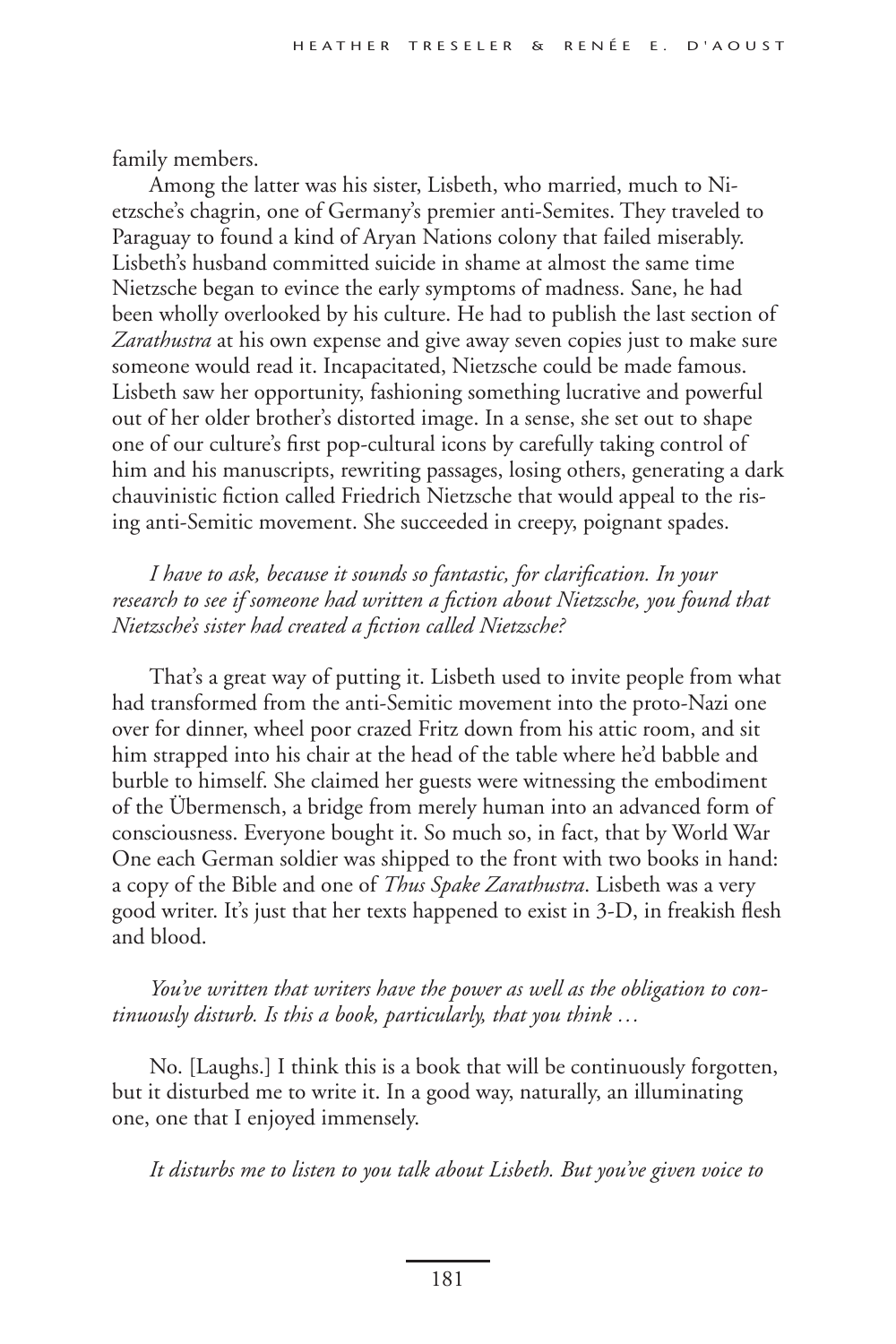# *Nietzsche's unraveling at the end of his life. We know that Lisbeth has brought him to this point, but she doesn't figure in your novel?*

 Lisbeth isn't in any way solely responsible for Fritz's situation. She contributes, yes, yet she isn't the cause. She figures heavily in the novel, but only through Nietzsche's memories and hallucinations. In a sense, I suppose, he gets the last laugh on her because he turns her back into *his* fiction. Unfortunately, no one is privy to the turning, not even fracturing Fritz himself. Well, maybe the reader. You see, *Nietzsche's Kisses* takes the form of Fritz's cleaving consciousness. He is trying to think about his life on his deathbed, but is having an increasingly difficult time because his mind is coming apart. The novel's structure mimics a backbroke "Zarathustra" in that there are four major musicaloid movements. Each is made up of three sub-sections: one told in first person, one in second, one in third. The first-person sub-sections are meant to suggest Nietzsche's real-time attempts at thought when thought is no longer possible, the second-person ones his rambling fever dreams, the third-person ones his failing attempts to narrativize and make sense of his past. In the best of all worlds, the reader will function as synthesizing nexus for these cubist shards and invent his or her own Nietzsche.

 *I don't know if you know this, but your book* Hideous Beauties *was used as a text in an M.F.A. workshop class at Notre Dame.*

 I didn't, but I'm very flattered. That collection evolved, by the way, out of an M.F.A. workshop I sometimes teach called Narratological Amphibiousness. The idea is to create a possibility space in which fiction comes together with other arts and modes of writing. The questions this space gives rise to are these: How might fiction become richer by living commensally alongside, in, and/or among several forms and genres at once? What might happen at the intersection(s) of fiction and photography, music, video, theory, poetry, hypertext, drama, sculpture, painting, or, on a more local scale, at the intersection of mainstream realism with science fiction, mystery, the Harlequin romance, magical realism, metafiction, detective fiction, pornography, surrealist games? It's in that abrupt interface where something can occur that both surprises and teaches. As I say, the idea for "Hideous Beauties" came to me in the midst of one of those workshops: taking artworks that for one reason or the other have always spoken forcefully to me, putting me in front of them, and seeing what happened on the page.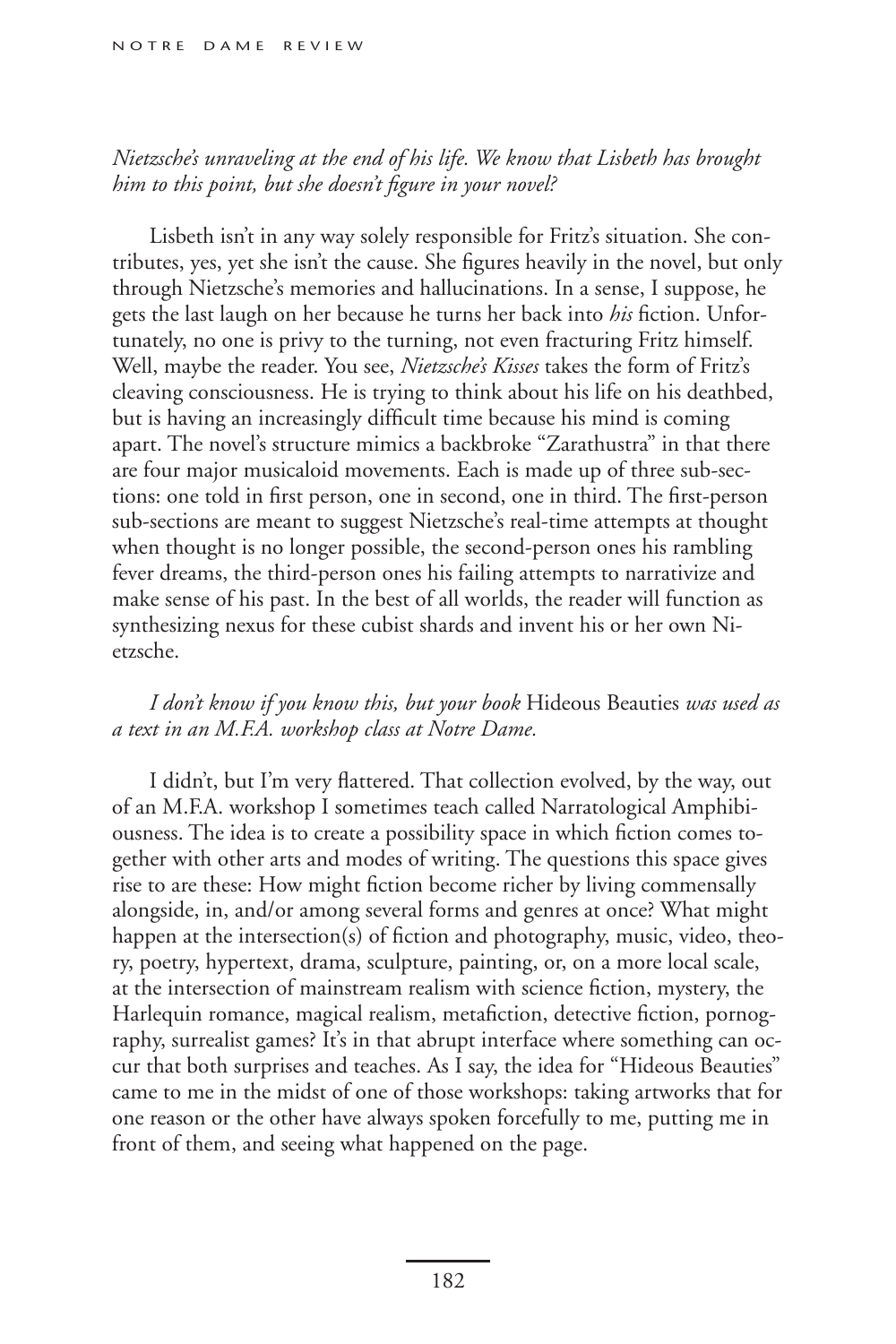*There's a strong element of the grotesque in much of your work, particularly in* Hideous Beauties*. I'm thinking especially of the collage pieces done with your wife and sometimes-collaborator, Andi. I'm interested in how you work in that disturbing space.*

 The tension between our culture's obsession with external beauty and its various internal deformities has always fascinated us. I'm reminded of that astonishing signature opening sequence in *Blue Velvet*: the pan through the perfect, happy, buoyant suburban neighborhood, on the one hand, set against the zoom into the insect-ridden grass, on the other. The space of cultural disturbance, of seeing what really goes on behind all those picket fences, beneath the feet of a content man watering his lawn, is an important one to investigate because it tells us something profound about what we must repress in order to remain whole and functioning as a society.

 Much mainstream fiction and nonfiction in the last decade or two has conceived of itself as an art of consolation and solace, concerned with making the reader feel at the end of the day cozy, complacent, satisfied. But the texts that interest and engage me most have always been the ones that impede easy accessibility, move us into regions of disturbance, make us feel the opposite of comfortable. It's there that we can begin to think and see in ways we may not have thought or seen before. It's in the topography that lies just on the far side of our comfort zone that we start to sense change within ourselves, recalling that our books, our lives, and our worlds can always be other than they are.

 I can't imagine a more important role for writing. Wake up, wake up, wake up, the more important of it says.

 *An excerpt of your new novel 10:01 appeared in the* &NOW/AND THEN *issue of* Notre Dame Review *[Number 19, Winter 2005]. The novel is about a number of people waiting for a movie to begin in a theater. One character, Zdravko, remembers his old living room and the way his wife, who's suffering from Alzheimer's, knits, "only backwards": "With each stitch she undoes, another memory drops away from her, a tuft of glassy milkweed." Here's the classical myth of Penelope, wife of Odysseus, only used in a postmodern way. Does postmodern work really break so far away from the classics?*

 Oh, my goodness! Where to begin answering that one? Okay, I should probably say right off I'm a movie addict, and one of those who still believe the most powerful, most resonant experience of film is to be had in the theater. In large part that's because the scale of such imagined spaces allows you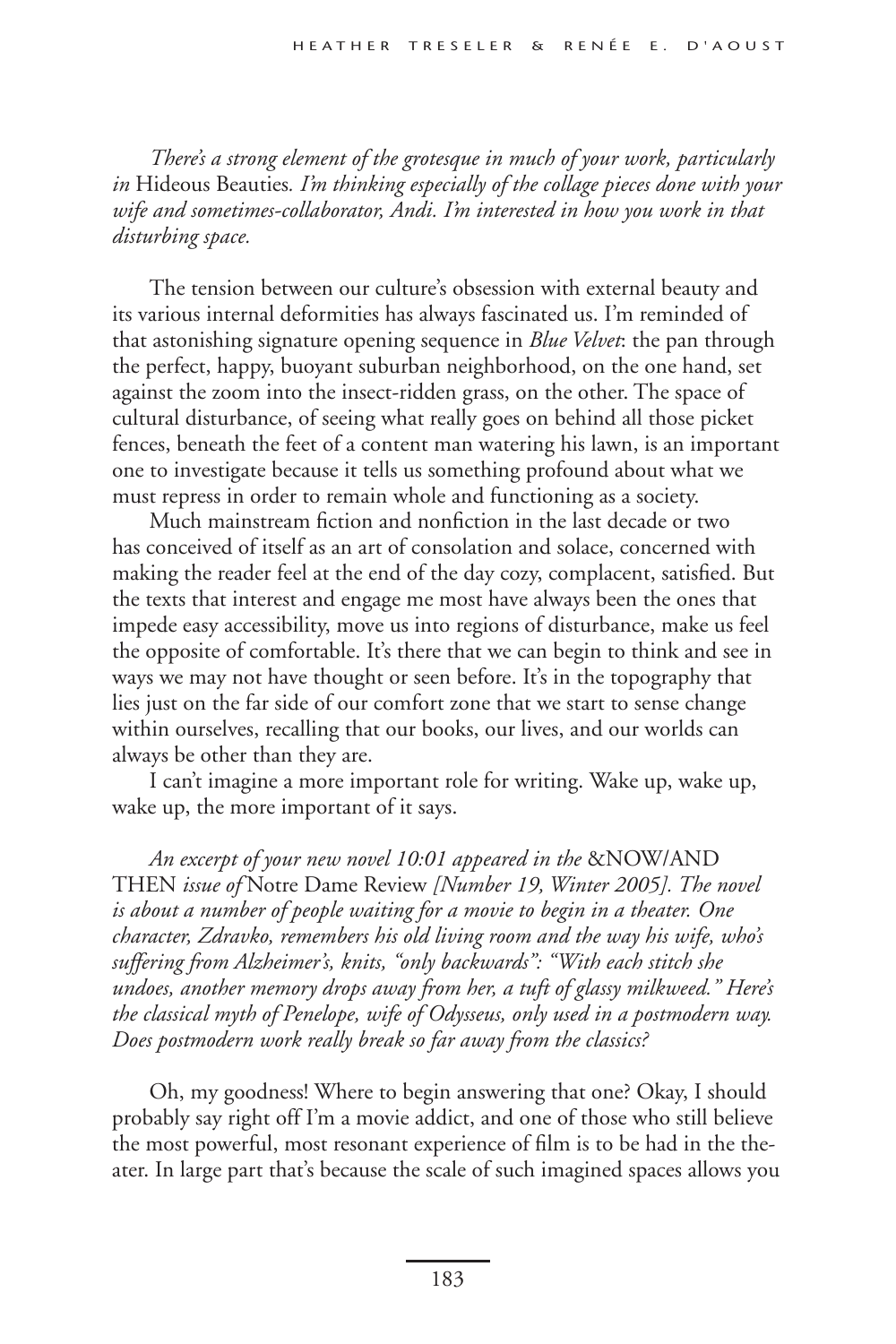to fall completely into the spectacle, to become, in a sense, the show. But in large part that's also because at some deep-structure level the experience of watching a film, as opposed, say, to the experience of reading a novel, is a communal act, a social celebration of what feels like, when you're in the midst of a potent celluloid reality, transcendent timelessness.

 What intrigues me about the communal event is how when you're in it you're surrounded by an ocean of others. I've always suspected that their secret histories are much more emotionally and intellectually appealing than what's usually blowing up on the screen. That suspicion led me to write the print version of "10:01*,*" which is set in an AMC theater on the fourth floor of the Mall of America in Bloomington, Minnesota—that is, smack in the heart of the American Dream. The narrative drifts in and out of the minds of forty-some-odd moviegoers, one mouse, and one cat during the ten minutes and one second before the feature begins, nestling into various narriticules behind what appears to be The Narrative, but isn't.

 Novels mine psychology in a way that films can't. Films are all about surface and speed, novels depth and taking one's time. What other art form allows you to live inside another person's consciousness—a theater full of other people's consciousnesses—for days or even weeks on end? So much of the satisfaction for me in writing "10:01" was using one genre [the novel] to explore the limits of another [film].

 About halfway through writing the print version, I got the idea for creating a complementary hypermedia one—a version that isn't simply a digital adaptation, mind you, but a rethinking that through its hypertextual form opens onto questions about how we read, why we read, what the difference is between reading on page and reading on screen, between reading and watching, about which text is the more "authentic," and so forth. Tim Guthrie, an extraordinary assemblage and web artist, had approached me about a year before with the suggestion that we collaborate on a project someday, and "10:01" seemed the perfect occasion to do so. In the gap between the print and hypermedial versions of "10:01," I want to say, exists a third virtual version that's the most worthy of note.

 Now on to the other parts of your question. To be a serious, cultivated writer, I think, it's fiercely important to be aware of texts from the past and attempt to understand what they're doing, how, and why. After all, the art of fiction is an extended conversation across space and time. If one isn't familiar with that conversation, one is almost certainly doomed to repeat what's already been said, interrupt, speak in monologues, assert in vacuums, reinvent narrative wheels and anti-wheels, and generally embarrass oneself. So I urge all us writers to read as much as we can, learn to love as much as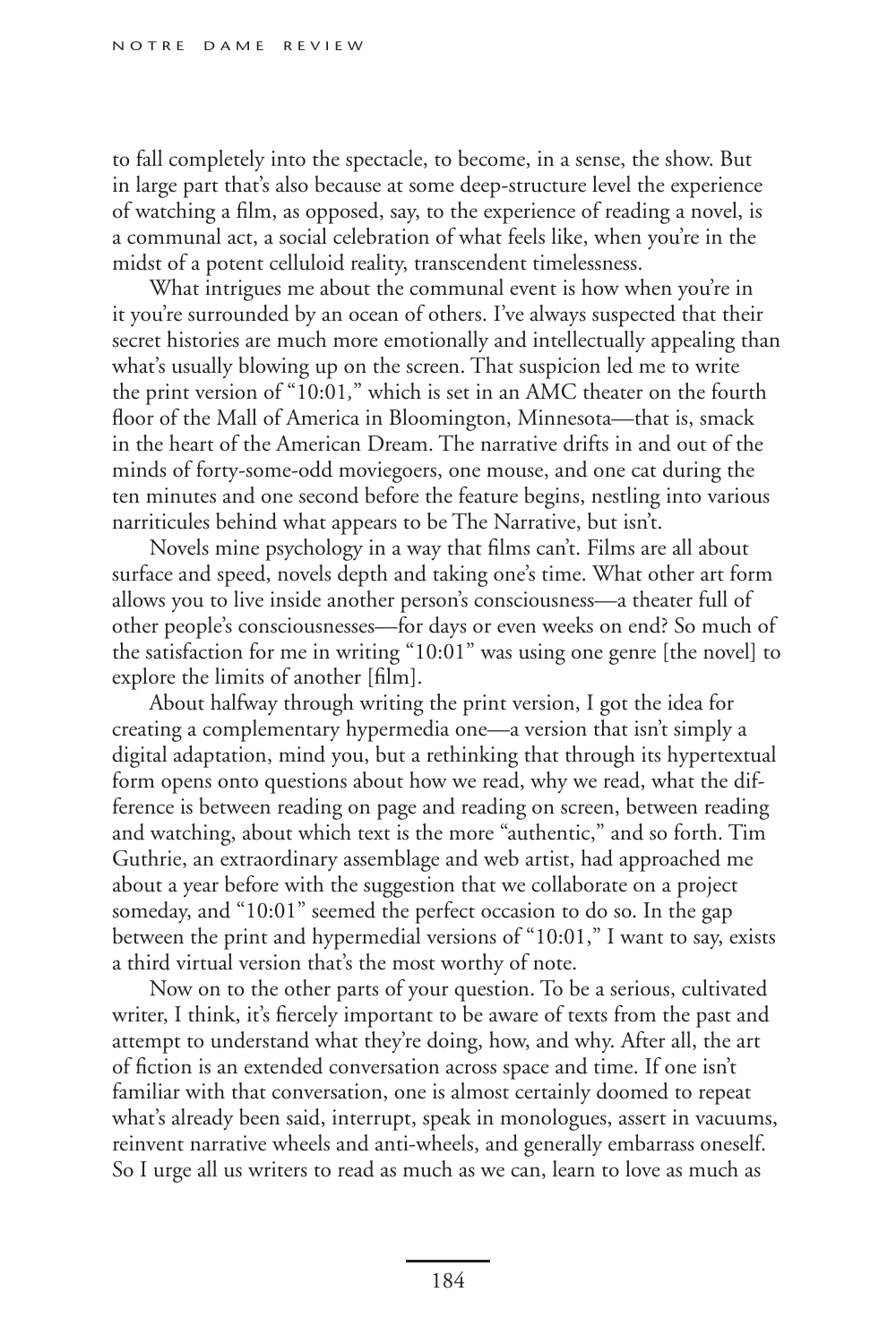we can, continuously read outside of our comfort zones. Samuel R. Delany once pointed out that one's writing is only as good as the best novel one has read in the last couple of months. That seems very sound advice to me.

 Given what I've just said, it's fair to assume I don't think postmodern work represents any sort of clean break with the past. Rather, it represents both a complex and conflicted rupture with yesterday and affirmation of yesterday's persistence. That is, postmodern fiction is intensely versed in the past, which it continuously appropriates, manipulates, makes it its own in ways that reveal the present, the present's relationship to history, and history's relationship to fiction. Postmodern fiction attempts to surpass the past by forever failing to surpass it. What's enlightening in the passage you quote about Zdravko is how his wife's mode of knitting is a postmodernization of the gesture. If Penelope tries to maintain the memory of Odysseus, Kosa unweaves herself and her memories as she proceeds.

 And, to invert Milan Kundera's observation, forgetting is also a form of remembering.

### *Well, let's define the obsession: memory, the un-doing of memory.*

 Memory is an act of simultaneously doing and undoing. It strains to pin down a past, yet all it will ever be able to conjure with any accuracy are certain narratives we've come to associate with it, never the thing itself. So in a sense the past both doesn't exist and exists as something irretrievable.

 *You mentioned at one AWP conference panel (Vancouver, B.C., 2005) that the novel you're currently writing,* Pleasure: Theories of Forgetting*, which you describe as a collaboration with Kafka and his* Metamorphosis*, has been one of the most enjoyable book projects for you in a long time. That's an incredible statement for an author who has written over fifteen books. It's hard to imagine all that writing as preparation for true enjoyment, but is that the case?*

 Well, no. [Laughs.] I lied. I suppose something closer to the truth is that almost every act of writing I do is the most enjoyable for me at the time. As a fortunate rule, I don't share the forehead-slapping angst about composition with late out-riders of Romanticism who find the practice fraught with existential isolation and dread and hardship. I just really like living in language every morning. I like thinking about how words and narratives function. I like inhabiting characters' consciousnesses in what amounts to the ultimate travel writing. I thrill to discover a venture that leads me into new fictive terrain, gives me new problems and people to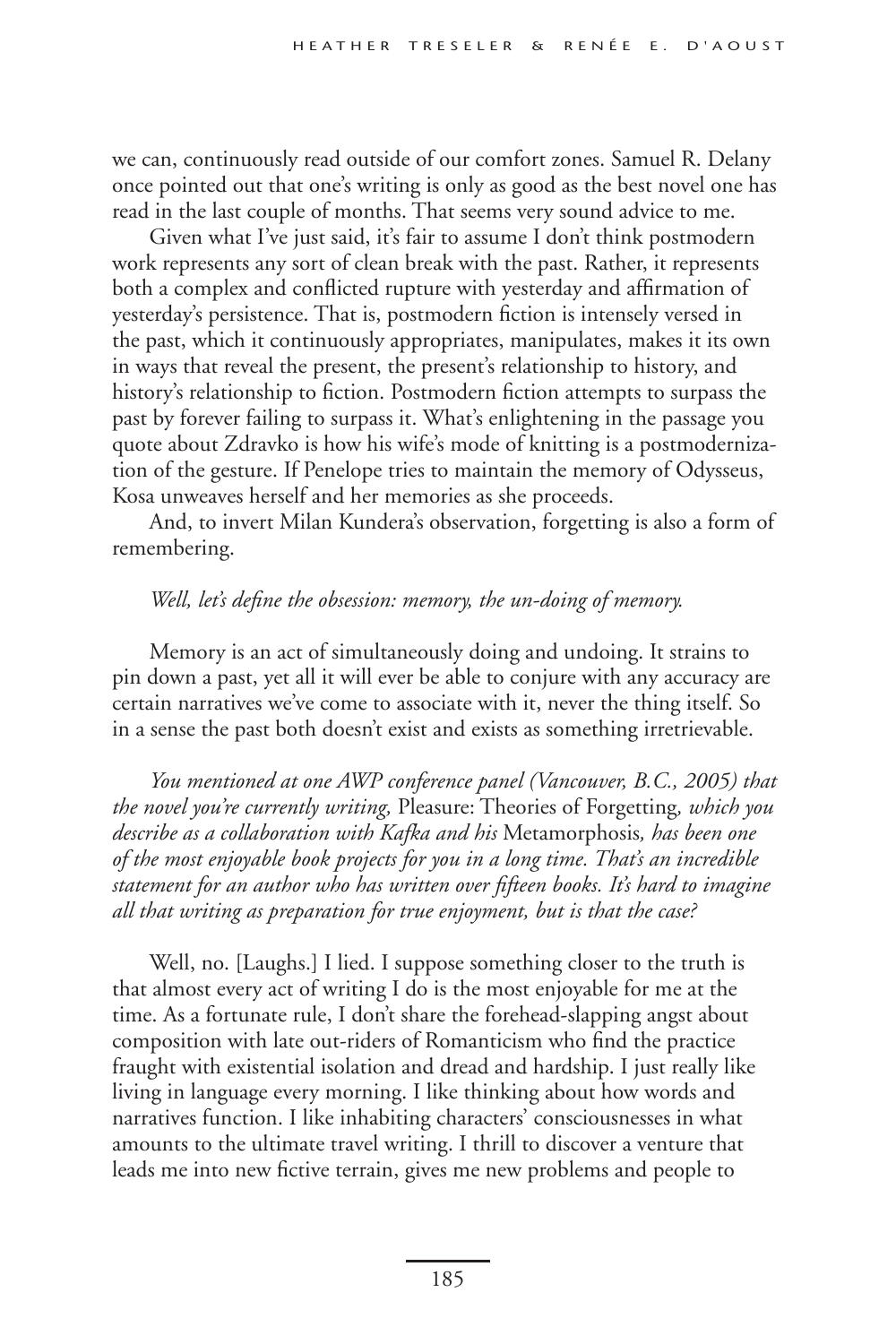#### explore.

 For me, as I implied earlier, fiction is a possibility space—an assertion, ultimately, of human freedom. In it, everything can and should be considered, attempted, and challenged. What's important about the results is not whether or not they ultimately "succeed"—whatever the dominant cultures may mean when they speak that word—or "fail." What's important is that they come into being often and widely, because in them we discover the perpetual manifestation of Nietzsche's notion of the unconditional, Derrida's of a privileged instability, Viktor Shklovsky's ambition for art and Martin Heidegger's for philosophy: the return, through complexity and challenge not predictability and ease—to perception and contemplation.

 Right now I'm in the process of engaging with the lacunae in Kafka's miraculous novella—borrowing and transfiguring lines, scenes, and characters from the original; adding my own; composing *with* the text's plot, universe, and suppositions, while simultaneously composing *against* them—in ways that allow my own rendition to become, I hope, not only a collaboration, but also a celebration, a complication, an exploration, an evaluation, an education, an interrogation, an augmentation, an elaborate and devoted erasure, and, ultimately, a kind of remembering that is also a kind of forgetting that parallels and appraises the Samsa family's own slow forgetting of their beetle-backed son, and our own culture's almost-forgetting of Kafka himself early in the twentieth century.

 One of the reasons I write books, I'm learning, is to show other books I've cared deeply about them, that they have made a difference in who I am and what I have thought and felt. Our present Culture of Attention Deficit Hyperactivity Disorder has come to believe that what is happening externally, spectacularly, quickly, and extensively is where the money is. But for me, for the dwindling members of that species I mentioned at the outset of this interview called innovative writers, the movement that counts, I want to say, has always been the one of the mind in motion.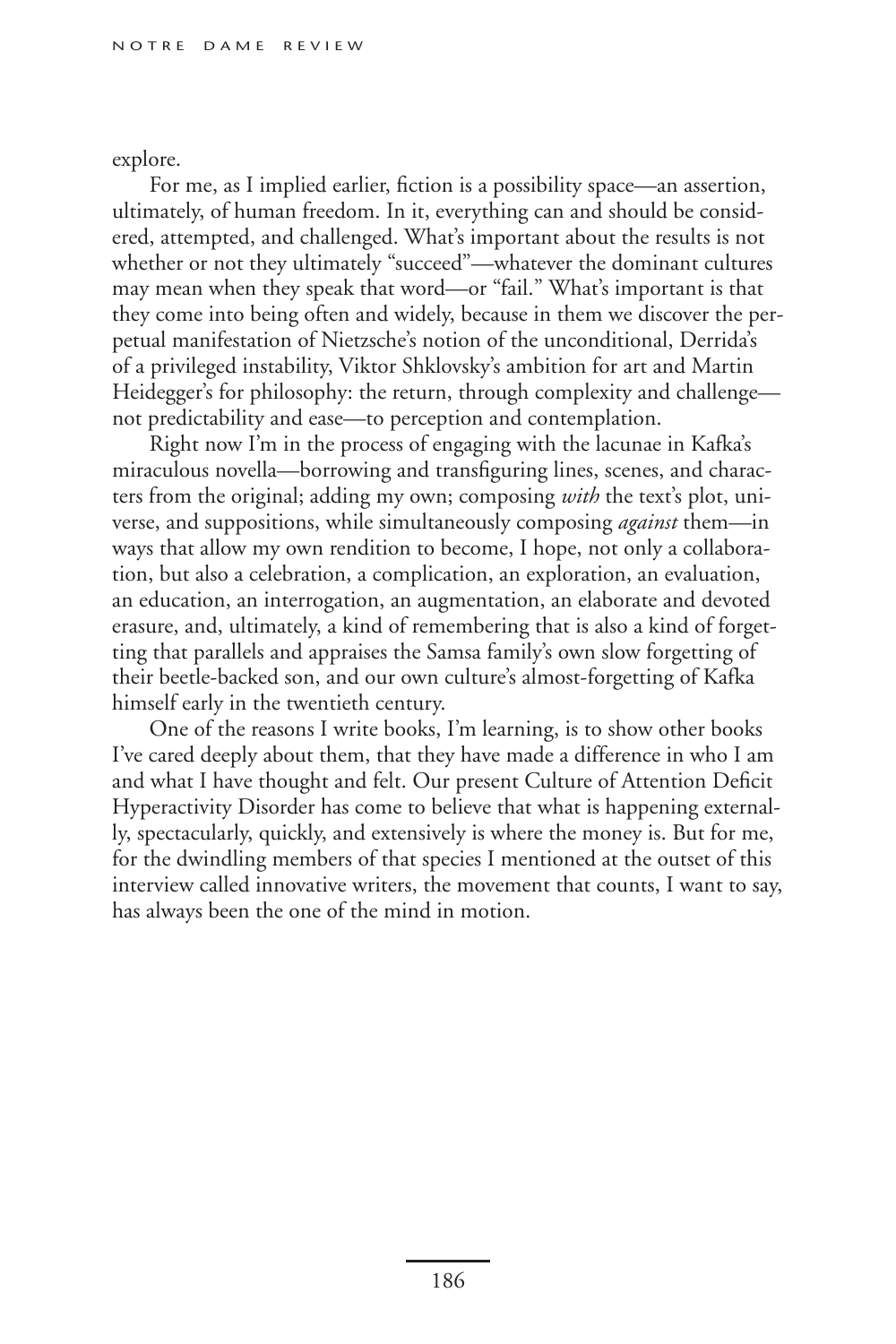# **AS IF AN IDYLL IS POSSIBLE**

John Kinsella. *Doppler Effect*. Cambridge: Salt Publishing, 2004.

## *Brian Henry*

 Introduced by Marjorie Perloff, this hefty volume comprises an essential alternative to the 2003 book (*Peripheral Light: Selected and New Poems*) edited and introduced by Harold Bloom and published by W.W. Norton. Although full of excellent poems, *Peripheral Light* omits much of what makes Kinsella an important poet.<sup>1</sup> Focusing on Kinsella's more overtly experimental side, *Doppler Effect* fills in the gaps. While neither *Peripheral Light* nor *Doppler Effect* accurately conveys Kinsella's full formal and thematic range, *Doppler Effect* provides a worthwhile service by collecting poems—some of them book-length—quite difficult to find, especially outside Cambridge and Australia.

 *Doppler Effect* begins with *Syzygy* (1993), a 33-part poem that many see as the arrival (or invasion) of Language Poetry in Australia. The poem is more notable for what it does—yoke the lyric and the anti-lyric, revel in parataxis, eviscerate grammatical, syntactical, and typographical custom—than for what it says. Because the poem is intent on being non-representational, it does not deliver a coherent or consistent message, which is in itself a political statement.2 Reading *Syzygy* for message yields frustration (even though certain moments—e.g., "Morality / stinks, we keep it in buckets"—are lucid and memorable); reading it for strategies is more fruitful. As the poem progresses, its textual surfaces become increasingly resistant, until we reach the four variations of part 23 ("23 Narrative," "23 Na(rra)tive / *chapelle ardente*," "23.5 Pantoum," "23 Lift"):

Up in the hills / closer: week (end) tours not the building you'd think [though] they've made the right moves in the foyer. The predicate fails to leave, we assume via adjustin gth efoca llen g th that he's always been (t)here! Zeiss optics.

Despite the tricks with punctuation and spacing, this is easily parsable. But the style of the passage announces the more committed adventuresomeness that follows. Thus, "23 Na(rra)tive / *chapelle ardente*) opens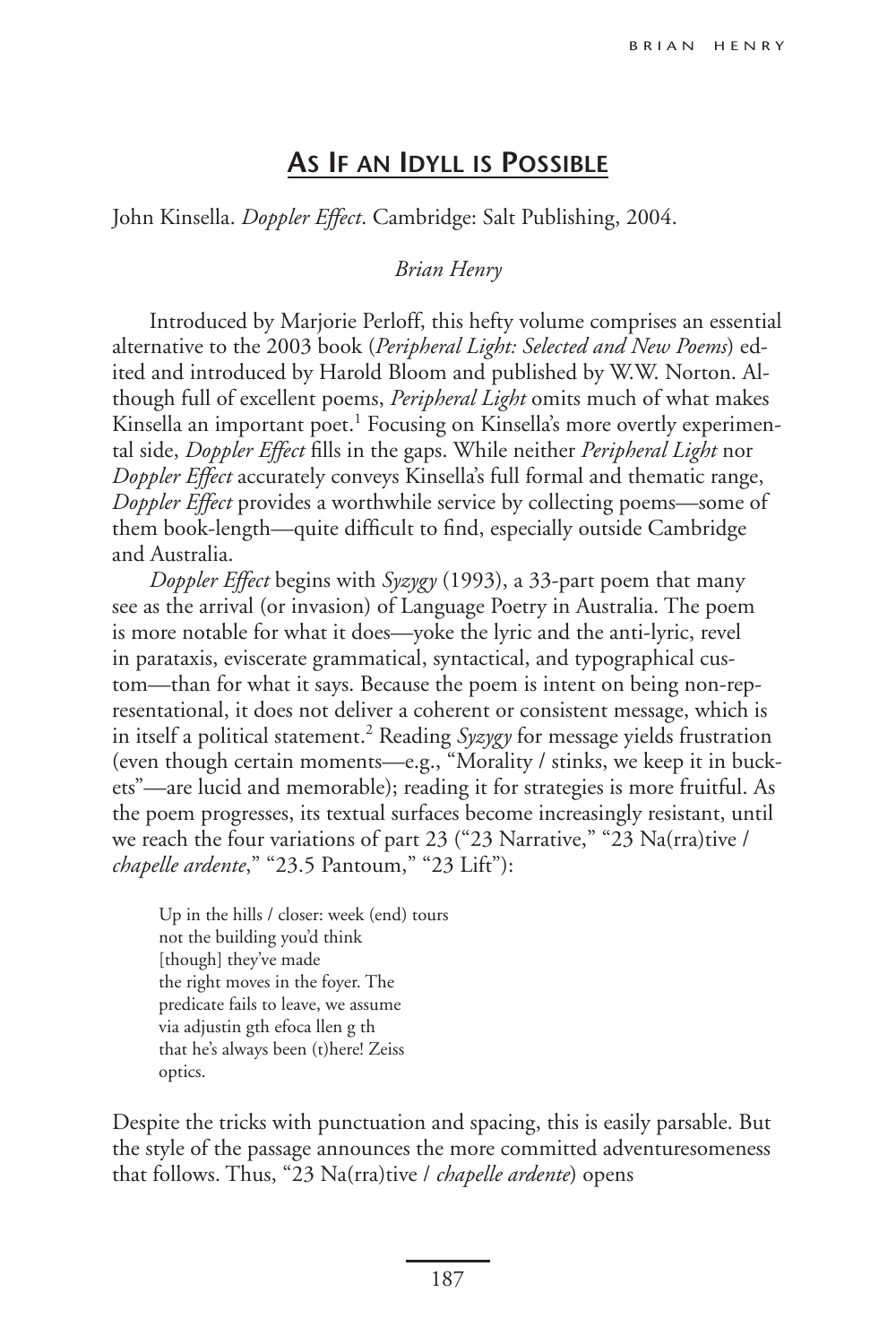Syz-23-key: uh oh fetish or frou-frou aza labels & ers on artifize the case

Elsewhere, "logos / go go / & presuppose a % of / an \*"; and toward the end of the sequence, stanzas, lines, and phrases get boxed off or partially erased.

 Perhaps Kinsella's most controversial book, *Syzygy* seems controversial for the wrong reasons: critics and poets (not only in Australia, obviously) feel much more comfortable debating the place of the "I" in contemporary poetry than they do debating veganism, pacificism, aboriginal land rights, animal cruelty, etc. Yet somehow *Syzygy*, smacking as it does of Language Poetry, has done more to convince leftist experimental poets of Kinsella's radical bona fides than anything else he has written. Kinsella probably would prefer someone engage the ideas presented in his more overtly political/less overtly experimental poems than the technique.

 Yet *Syzygy* is clearly important to Kinsella. The poem appeared as its own edition in Australia in 1993, was reprinted in *The Undertow: New and Selected Poems* in 1996, and then again in *Poems 1980-1994* in 1997 in Australia and in 1998 in England, occurring toward the end of both of those volumes. By opening *Doppler Effect* with *Syzygy*, Kinsella not only follows chronology but refashions the sequence as a beginning—i.e., his first substantial foray into work heavily influenced by Language Poetry—while asking readers of *Doppler Effect* to measure everything in the book after *Syzygy* alongside or against it. *Syzygy*, then, becomes a hinge.

 As important as *Syzygy* is to Kinsella's career, the book seems less genuinely ground-breaking than the three chapbooks at the center of *Doppler Effect*: *The Radnoti Poems* (1996), *Graphology* (1997), and *The Benefaction* (1999), all published in England by Equipage.3 *The Radnoti Poems* includes some of Kinsella's most advanced counter-pastorals. The sublime figures prominently in several poems, such as "Field Glasses": "I am enlarging in the self / of reflexivity, threatening / self preservation / sublimely." This notion re-appears throughout "Bluff Knoll Sublimity," most forcefully at the beginning:

The dash to the peak anaesthetizes you to the danger of slipping as the clouds in their myriad guises wallow about the summit. The rocks & ground-cover footnotes to the sublime.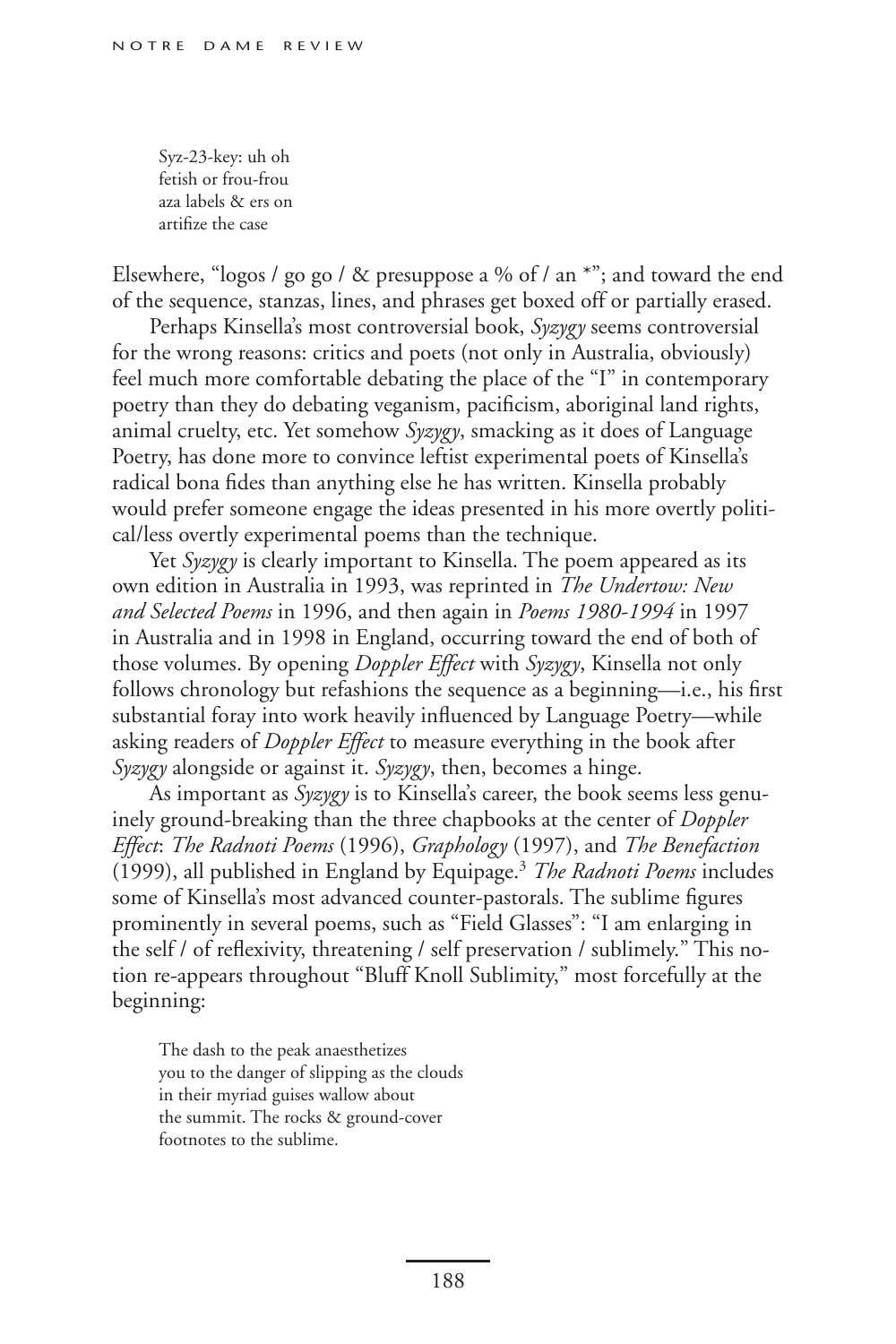Against such a backdrop, writing a poem is merely "a matter of embellishment." The self, too, becomes diminished: "Here the I redefines its place / and splits itself as process." In "Poems Without Radnoti" Kinsella further examines the lyrical "I."<sup>4</sup> He acknowledges "this talk of intrusion & the I / as another, as if you see / from inside the poem," and asks "what am *I* doing / in the story." Further on, "I witness to their demise." This I/eye/*I*/I progression culminates in the last of the Radnoti Poems, "Radnoti Quarantine: Razglednicas," which graphically quarantines the "I" by boxing it in.

 *Doppler Effect* presents the ten cantos of *Graphology* and, toward the end of the book where "Recent Poems" are collected, adds three more installments.5 With handwriting as its primary subject, *Graphology* also examines forgery—and thus authenticity, originality, and value—and how "technology squeezes / out the guts of the twentieth century" and "exactness" allows "ponderous / deliberations / of bureaucracy." The forger "altruistically / … considers / the hungry readership," while "the recovered text" becomes "a dialectic of greed." At the end of the tenth canto, the poem shifts from type to handwritten text; this change occurs after "The post-script / extends," and the handwritten material yokes graphology and landscape, "as hypotactic // syn-tax / logically + metrically / contrasting // with the paraphrased / compositional hypo-products / of the New Lyricism // in a field where / dis-engaged ploughs / will not engage // or share / even the tenuous / topsoil— // unable / in times of drought / to free // the left margin / of the field, / to strike out // across / the dusty paddocks / where // the possibility / of moisture / declares itself." With "the hand chaotic, agitated," the newer sections of "Graphology" drop the tercets that shaped the first ten, opting for stanzaless free verse and more disjunctive surfaces.

 A book-length poem divided into a prologue, three passages, and an epilogue, *The Benefaction* juxtaposes landscape, language, and imperialism. Based in part on a journal of "expeditions of discovery in North-West and Western Australia during the years 1837, 38, and 39, Under the Authority of Her Majesty's Government, Describing Many Newly Discovered, Important, and Fertile Districts, with Observations on the Moral and Physical Condition of the Aboriginal Inhabitants, &c. &c."6 , *The Benefaction* is a *tour de force*—as formally radical as *Syzygy* but with more resonant subject matter and a more convincing structure. Although he uses these materials ironically, he does not allow irony to mar his tone. Consider the opening lines of "Prologue": "They claim to preserve / the species from extinction." That first line colors everything that follows.

 Fortunately, what follows is enthralling. Kinsella mixes journal language with various modes of the lyric in 14-line sections, producing in effect a

189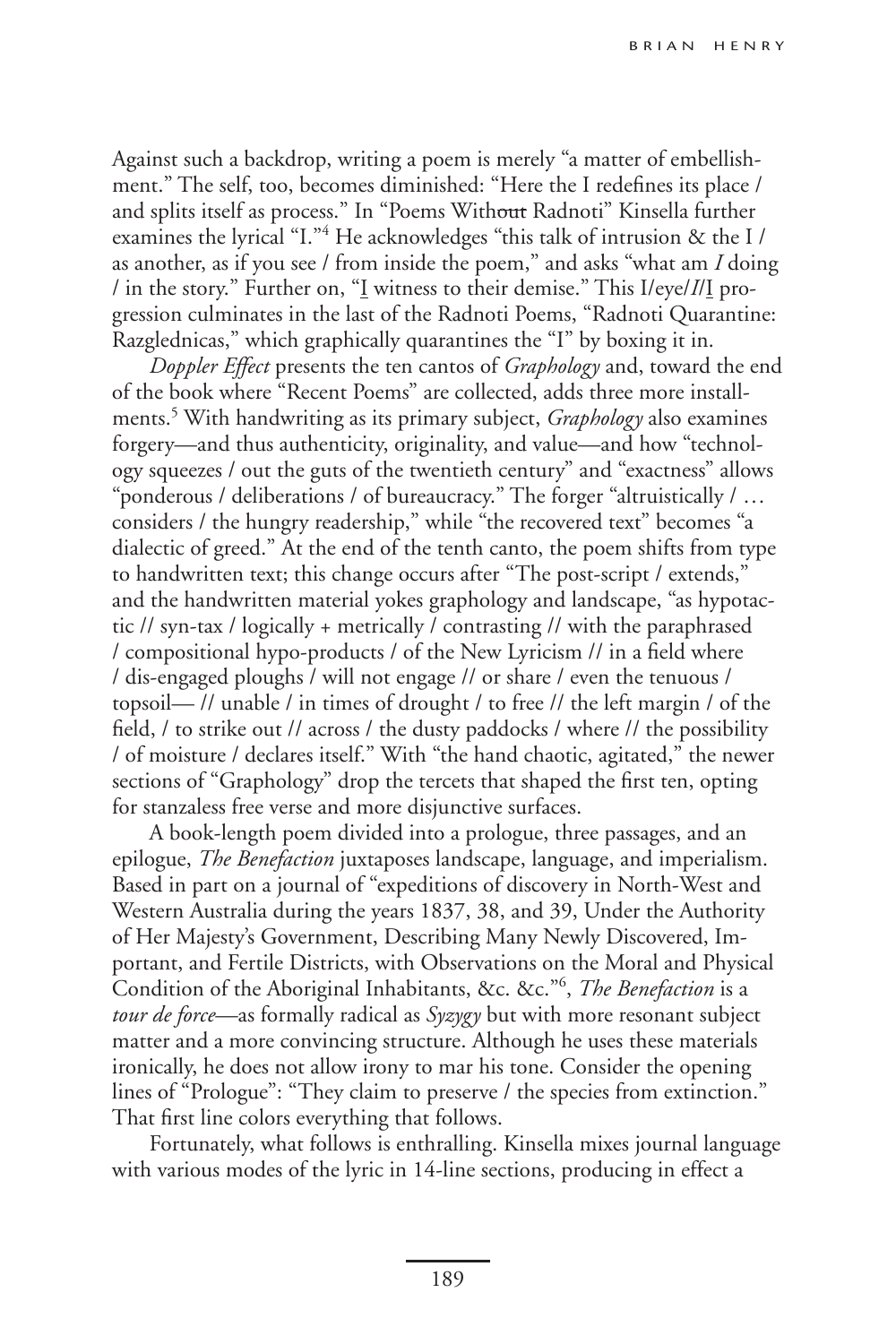sonnet collage. (Even the prose passages occupy 14 lines each.) His explicit dual focus on language and landscape allows him to confront these two concerns from unusual perspectives. In "Passage One," bird call finds itself in conflict with poetry: "those trills / of evocation that resist // this prosody, this fringe / of grizzled vegetation." And a beautiful scene is undercut by the specter of human presence:

Sunrise slices the gorge open to the basin,

as the conversation of parakeet and cinnamon hawk

soothes the green ants' sting, the opening forest

of pandanus and wild nutmeg emphasising the absence

of media speculation

Throughout *The Benefaction*, language becomes as ubiquitous as nature, but remains problematic because it conveys human presence. Kinsella offers "the vernacular isotropic," riverbeds "dried by parody," "phonemic rockpaintings," "navigational parataxis," and "a magnificent river" that "drives forward like narrative intrusion."

 Language and landscape interact, of course, via imperialism: "It's a busy morning naming." To name is to claim, as this passage demonstrates:

In the name of Her Majesty and her heirs forever

the flag is hoisted. Within the gesture

a signal lurks, a pluralism of the surface, the monad fear, the parrot's feather,

contextualising the midnight revels of fairies by fountain and forests-side,

the machine of emancipation. I say he says he understands the question: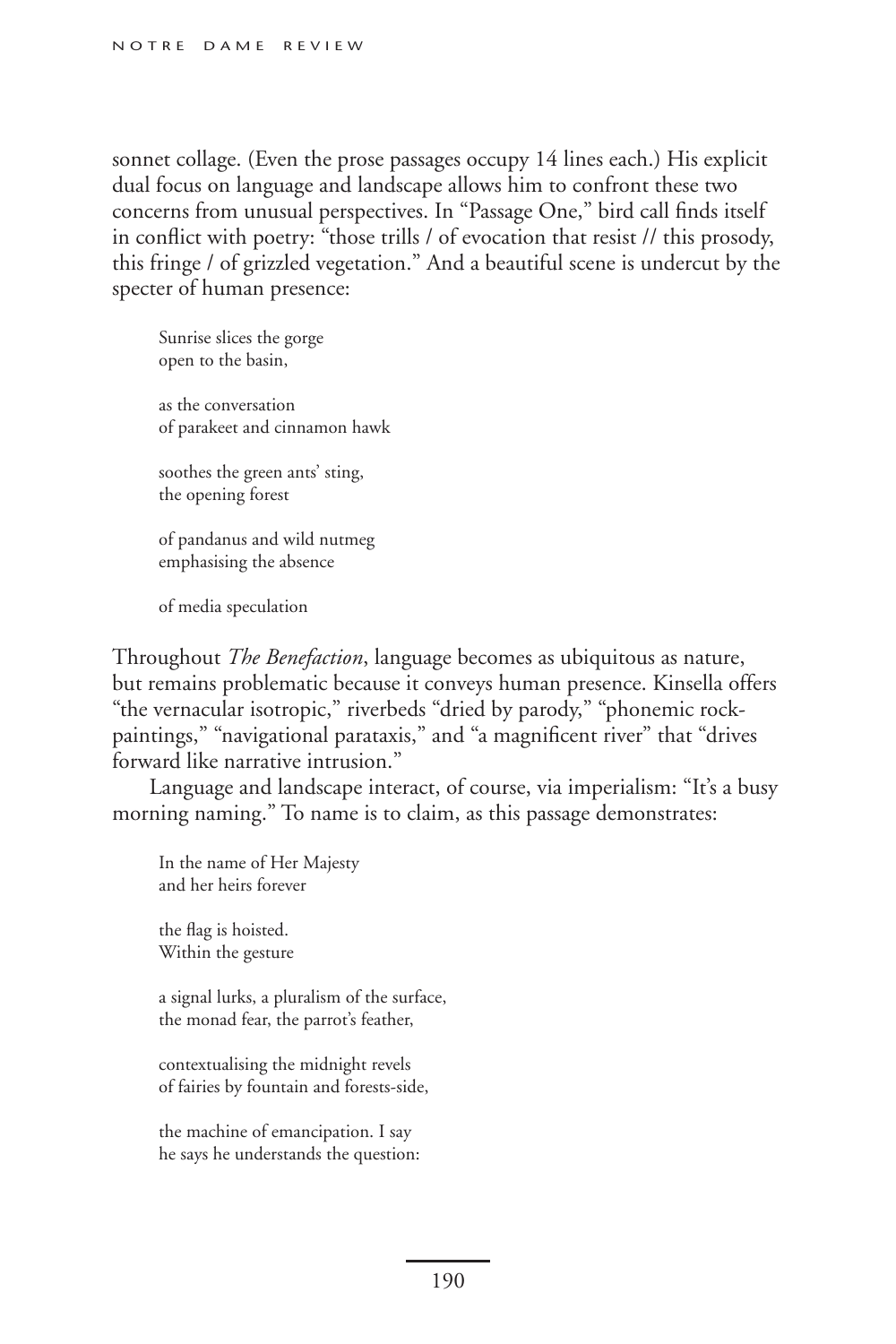but what gender is this land? Reconnaissance is protection.

Violence also extends, inevitably, to aborigines—these "men crazy with despair" nevertheless "feel confident of defending [themselves] against the natives"—and to animals, as the land becomes "noble grounds for game." The ending of *The Benefaction* makes especially clear the violence of imperialism:

Though thirsting for an immediate return I heed advice to rest, to discuss my aims

and prospects with Governor Stirling, to prepare for another expedition

to the rim of the Interior, to bless it profitable

in the name of Her Majesty, to proclaim the dominions

of Chance and Integrity, to carry the scales of justice

over the grotesque body of savagery to enact its becoming

to donate its skeleton to the Royal College of Surgeons

The European sense of superiority and entitlement eventually ends with the autopsy of mass murder, "the grotesque body of savagery" itself dead and laid out on a table.

 Poems such as *The Benefaction*, and others in *Doppler Effect*, call into question the supposed division between Kinsella's 'traditional' and 'experimental' work. As Perloff notes, "the division between 'mainstream' and 'experimental' is, in Kinsella's case, largely arbitrary." "Emending context flashfloods," for example, pursues a free verse built on mostly normative syntax, especially the present participle; a set of brackets and a few em dashes are the extent of its typographical distraction. The ending of the poem seems resolutely lyrical in its push toward epiphany:

The backbone rests … singing whiplash against the painted rocks,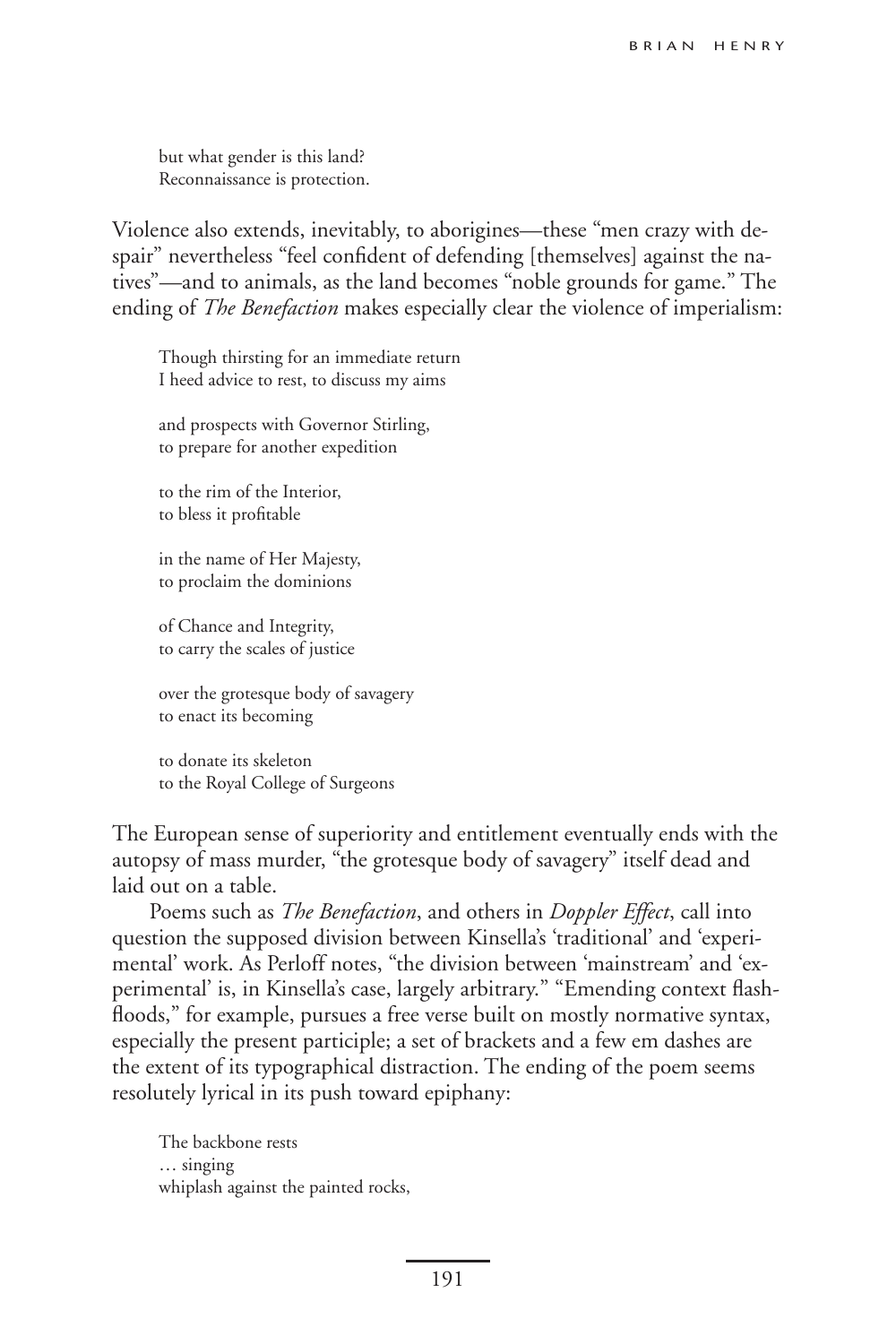the fossils of its failures, detractors from its triumph on a continent of infinite variety where civilisation is a dead bird that flies against an inland ocean.

Several poems in *Doppler Effect* ("Skeleton weed/generative grammar," "Bluff Knoll Sublimity," and "Of Writing at Wheatlands") also appear in *Peripheral Light*, further complicating the traditional/experimental divide.

 Almost all of Kinsella's poems arise from a sense of urgency, and their different modes and styles and forms seem geared toward bringing his views to the widest possible audience. If he can write well-wrought lyric poems that Bloom admires as well as anti-lyrics that Perloff, Charles Bernstein, and Lyn Hejinian respond positively to, then why not do so? Kinsella's work with an enormous range of verse forms (and non-forms) casts into doubt the convenient and conventional poetical/political alignment—i.e., formalists are politically conservative, experimentalists are liberal. What connects Kinsella's various modes is content—and commitment.

 Because this commitment is so prevalent in his poems, the frequently expressed view (by American critics, at least) that he is an 'impersonal' poet seems curious.<sup>7</sup> Can a poet so passionate about so many things really write impersonal poems? Does a poet need to write about oneself directly to be considered a personal poet? Is this impersonality/personality consideration simply post-Romantic detritus? What is an impersonal poet, anyway, and how much personality, autobiographical detail, and displays of emotion must a poet exhibit to end up on the personal side of the personal/impersonal scale?

 Kinsella's poetry is rife with autobiographical information and political views: his readers know where he grew up, what he did as a child and as an adult, where he has traveled, and what his political and ethical beliefs are. What, then, leads some readers to consider his work impersonal? Kinsella's poems do not offer a comforting presence, and the poems lack the manifestation of a consistent personality.<sup>8</sup> Kinsella's poetry seems reminiscent of Gerard Manley Hopkins' work, which offers a set of viewpoints—personal and spiritual, mainly—but not much personality. Unless one can equate intensity with personality, Hopkins must be considered an impersonal poet (and if one does equate intensity with personality, then Kinsella would qualify). Hopkins' masterpieces—"The Wreck of the Deutschland," "Spelt from Sibyl's Leaves," "God's Grandeur," "The Windhover," "Pied Beauty," "That Nature Is a Heraclitean Fire and of the Comfort of the Resurrection"—offer little in terms of personal details or presence. One reason is that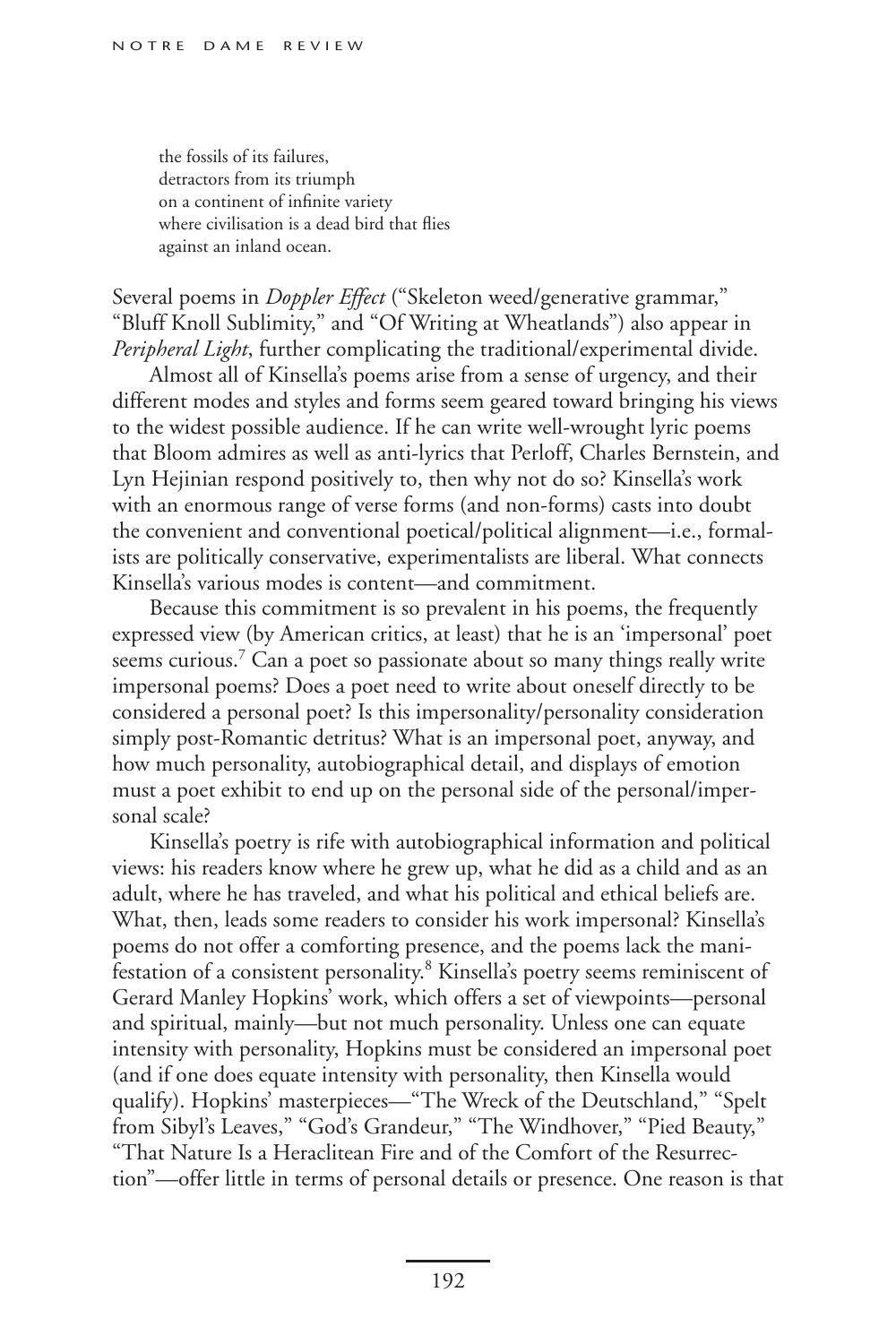Hopkins is far more concerned with God than with himself; Kinsella, too, focuses outward—on language and the natural world, mainly—rather than on himself. In this post-confessional era, when so many poets trawl their psyches and personal lives for poetic fodder, a poet less concerned about his inner world than about the world at large should be welcomed, not frowned upon.

 One of Hopkins's primary editors, W.H Gardner, speaks of the poet as "one of the most powerful and profound of our religious poets" as well as "one of the most satisfying of the so-called 'nature poets' in English." He also refers to Hopkins as "one of the few strikingly successful innovators in poetic language and rhythm," a poet who "succeeded in breaking up, by a kind of creative violence, an outworn convention." Gardner does not discuss Hopkins's (im)personality in the poems. Yet his assessments of Hopkins, sweeping as they are, point to some of the most essential aspects of the poetry—its depth of religious feeling, its profound attention to nature, its stylistic innovations. Minus the religious element, these characteristics also apply to Kinsella. The two also share a fascination with—simultaneous attraction to and repulsion from—violence, particularly the relationships between physical, psychological, and linguistic violence. Kinsella and Hopkins both acknowledge the violence of the natural world, but Kinsella is determined not to celebrate the relationship between humans and nature; instead, he insists on highlighting not only the violence in the natural world itself, but the often gratuitous violence inflicted by humans upon the natural world. Where Hopkins sees grandeur, Kinsella sees wasteful death. Where Hopkins praises (in "Pied Beauty") "landscape plotted and pieced," Kinsella rails against human encroachment on nature. If the nature poem is "an outworn convention" exploded by Hopkins, it has been re-exploded by Kinsella in his counter-pastorals.

 A passion shared by Kinsella and Hopkins, the bird serves as a totemic animal for both poets—usually as an emblem of Christ or of "Man's mounting spirit" ("The Caged Skylark") for Hopkins and as something ineffably spiritual, yet nonreligious, for Kinsella. In "The Sea and the Skylark," Hopkins writes:

Left hand, off land, I hear the lark ascend, His rash-fresh, re-winded new-skeinèd score In crisps of curl off wild winch whirl, and pour And pelt music, till none's to spill nor spend.

To Hopkins, the bird and the sea "shame this shallow and frail town" and "ring right out our sordid turbid time, / Being pure." Kinsella shares Hop-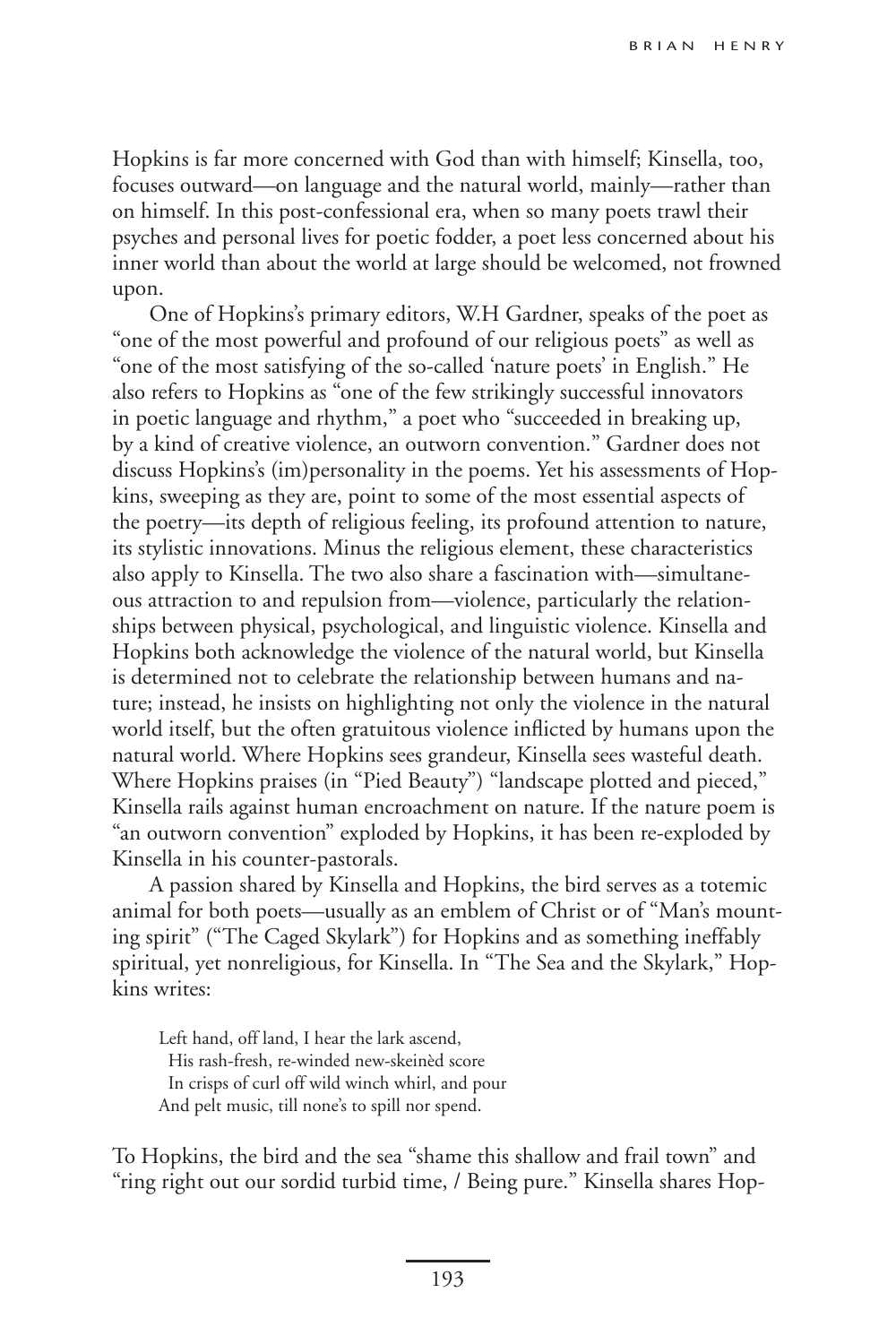kins' reverence for birds, but his tone is almost always more mournful than celebratory, perhaps because he has seen the negligible effect of sanguine attitudes toward nature in preserving nature as well as an additional century's worth of devastation. Still, Hopkins eulegizes his "aspens dear … / All felled, felled" in "Binsley Poplars," exclaiming "O if we but knew what we do / when we delve or hew— / Hack and rack the growing green!" Yet faith remains to solace the Jesuit, whereas Kinsella is more inclined to see such violence as final and irredeemable.

 At 400+ pages, *Doppler Effect* will appeal less to the casual reader than a shorter volume like *Peripheral Light* would. The book seems designed as a major marker along the trajectory of Kinsella's career<sup>9</sup> as well as a way to bring some hard-to-find material to a wider audience. Released shortly after his Norton book, *Doppler Effect* seems intended, in part, to reassure Kinsella's readers that he has not gone over to the dark side or signed up with "the School of Quietude." To that end, there is little in *Doppler Effect* that would appeal to readers who favor Norton over New Directions, Mary Oliver over J.H. Prynne. *Doppler Effect*'s primary service, as a book, is bringing together chapbooks in an accessible format; the idea of a volume of "selected experimental poems," or a "selected poems" that shadows the Bloom book, seems secondary (and perhaps unnecessarily divisive). Kinsella has published so much—well over 1500 pages of poetry—that two specific kinds of books are now needed: a John Kinsella Reader that samples his poetry, fiction, drama, and nonfiction, and a truly representative and selective Selected Poems that integrates the editorial visions of *Peripheral Light* and *Doppler Effect*.

### Notes

1. See "Bloom's Kinsella: The Politics of Selection in *Peripheral Light*" in *Jacket* 27 (2005).

2. The poem begins ironically: "And how did you feel."

3. *Doppler Effect* also includes the relatively long poems "Sheep Dip" and "Annotations," *Erratum/Frame(d)*, poems from *The Echidna Project*, the chapbook-length poem "The Cars That Ate Paris: A Romance," Kinsella's half of a collaborative project with Tom Raworth ("Alterity"), five 'Ern Malley' poems, and more than a dozen other recent poems.

4. As well as "the lyrical eye," which "is blind with this light."

5. A much-expanded version of *Graphology* will appear in 2007.

6. This document, written by George Grey, Esq., the Governor of South Australia, is available online through Project Gutenberg at www.gutenberg.org.

7. Critics who have discussed Kinsella's impersonal style include Perloff in her introduction, Emily Apter in *Boston Review*, Stephen Cushman in *Verse*, and Jordan Davis on his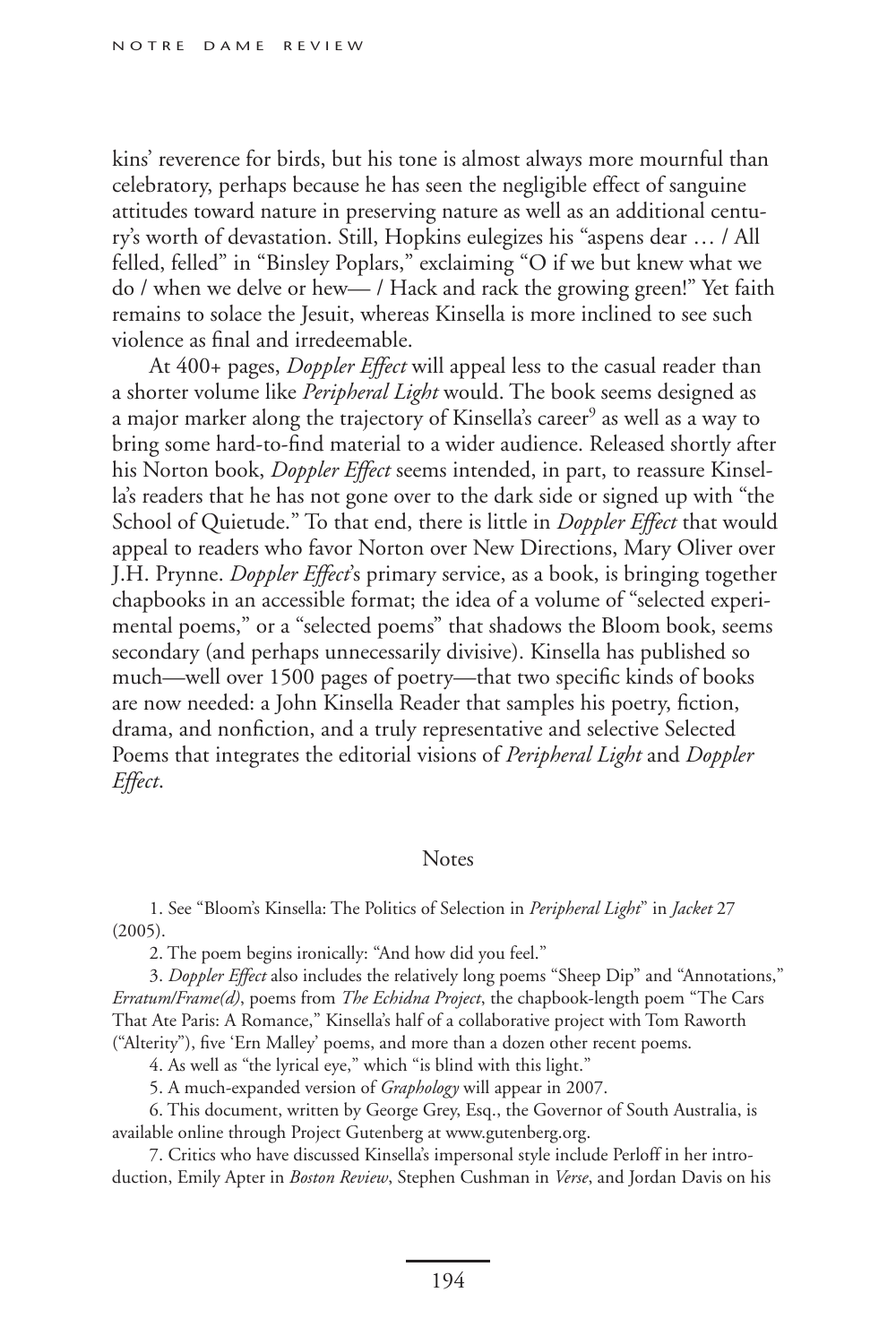blog.

8. In this regard, Kinsella resembles Hayden Carruth. And in this regard, they both avoid the pigeon-hole, the market branding, the trap of the signature style.

9. The others are *The Undertow*, *Poems 1980-1994*, and *Peripheral Light*.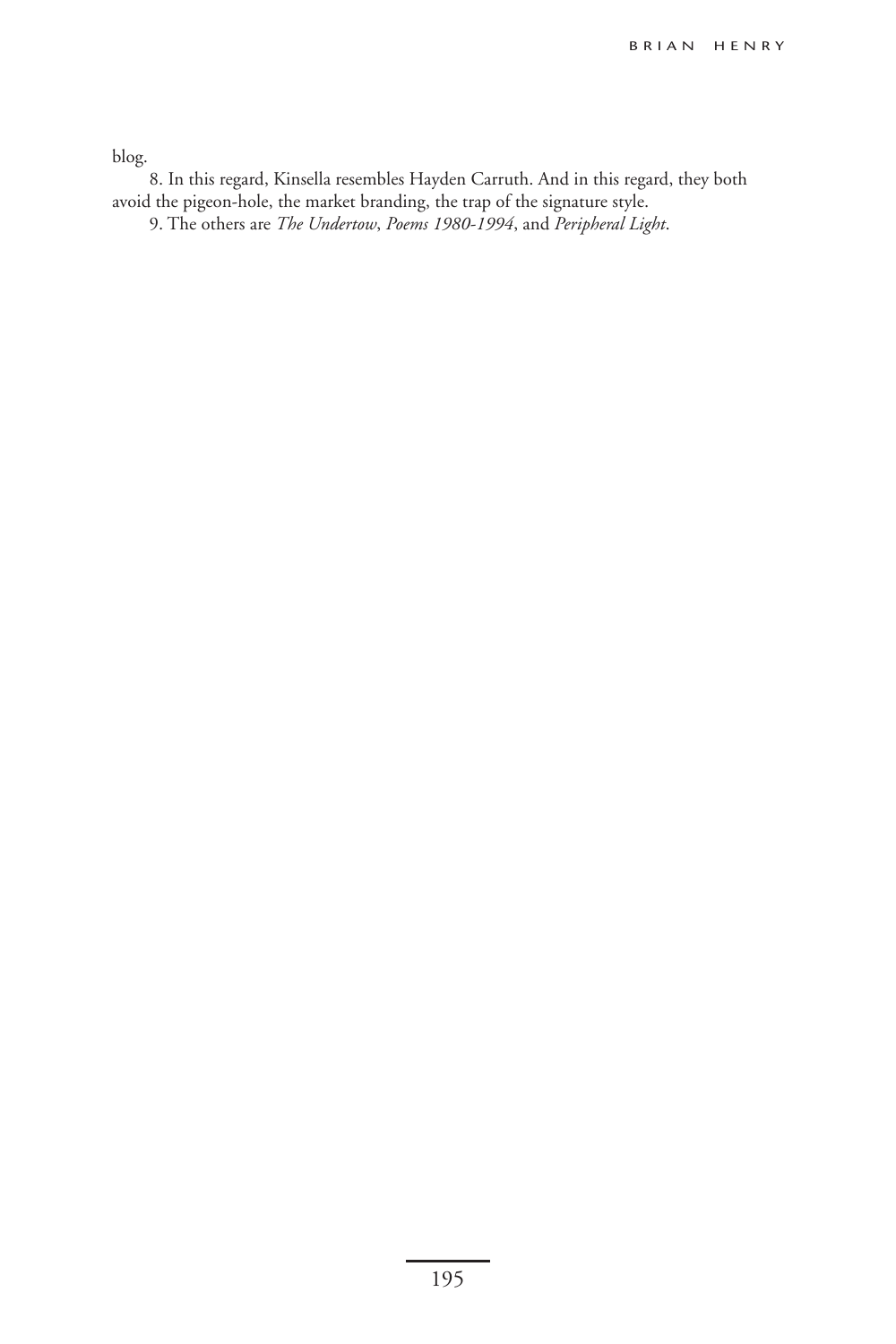# **TENTER GROUND**

*Poems*. J.H. Prynne. Fremantle Arts Centre Press (Western Australia) and Bloodaxe (UK). Distributed in the USA by Dufour, 2005.

## *John Wilkinson*

 When Devin Johnston reviewed for this journal an earlier issuance (to adopt its author's terminology) of J.H. Prynne's *Poems* in Summer 2000, he consciously was introducing the work of a writer "whose readership in the United States has been miniscule" but which "included a devoted following among experimental poets".<sup>1</sup> The situation had been little different in Prynne's native England, although the degree of obscurity needed to render a poet invisible is a nice judgement. Small press editions of Prynne's writing sold below the radar in quantities which would not have disgraced a major publishing house for any but school curriculum adopted texts. But the substantial Bloodaxe *Poems* (collecting all besides Prynne's relatively conservative first book)<sup>2</sup> obtruded the name Prynne on pages hitherto closed or innocent, even a *TLS* reviewer asserting that 'Prynne presents a body of work of staggering audacity and authority such that the map of contemporary poetry already begins to look a little different<sup>'.3</sup>

 This judgment was echoed by reviewers in several prominent journals; but it was Prynne's apparent canonization in the volume of *The Oxford English Literary History* devoted to the period 1960-2000 that sparked a media kafuffle in England, whereby harmless professors were invited by the press to offer views on whether his poetry was 'better' than the alternately sainted and demonized Philip Larkin's.<sup>4</sup> The only way for the practice of lyric poetry to be made comprehensible in media terms is to identify its sociological constituency; if this poetry wasn't identifiable as women's poetry, black poetry, Northern poetry or simply deranged (and professors would not be trapped into anything resembling a value judgment), then it had to be intellectual snobs' poetry. When other taxonomies falter, in England class caricature never fails.

 In the forefront of such splenetic response were tenured professors of creative writing, furious at the effrontery of a writing seeming to disdain self-expression: surely this restraint evinced a superior attitude, both to ordinary humanity and to the expressive gift whose cultivation embodies resistance to all Bad Things—liberal economics, environmental devastation, child sexual abuse and unhealthy eating.<sup>5</sup> The politics of such a response are not inherently ignominious, despite the ironies of institutionally profitable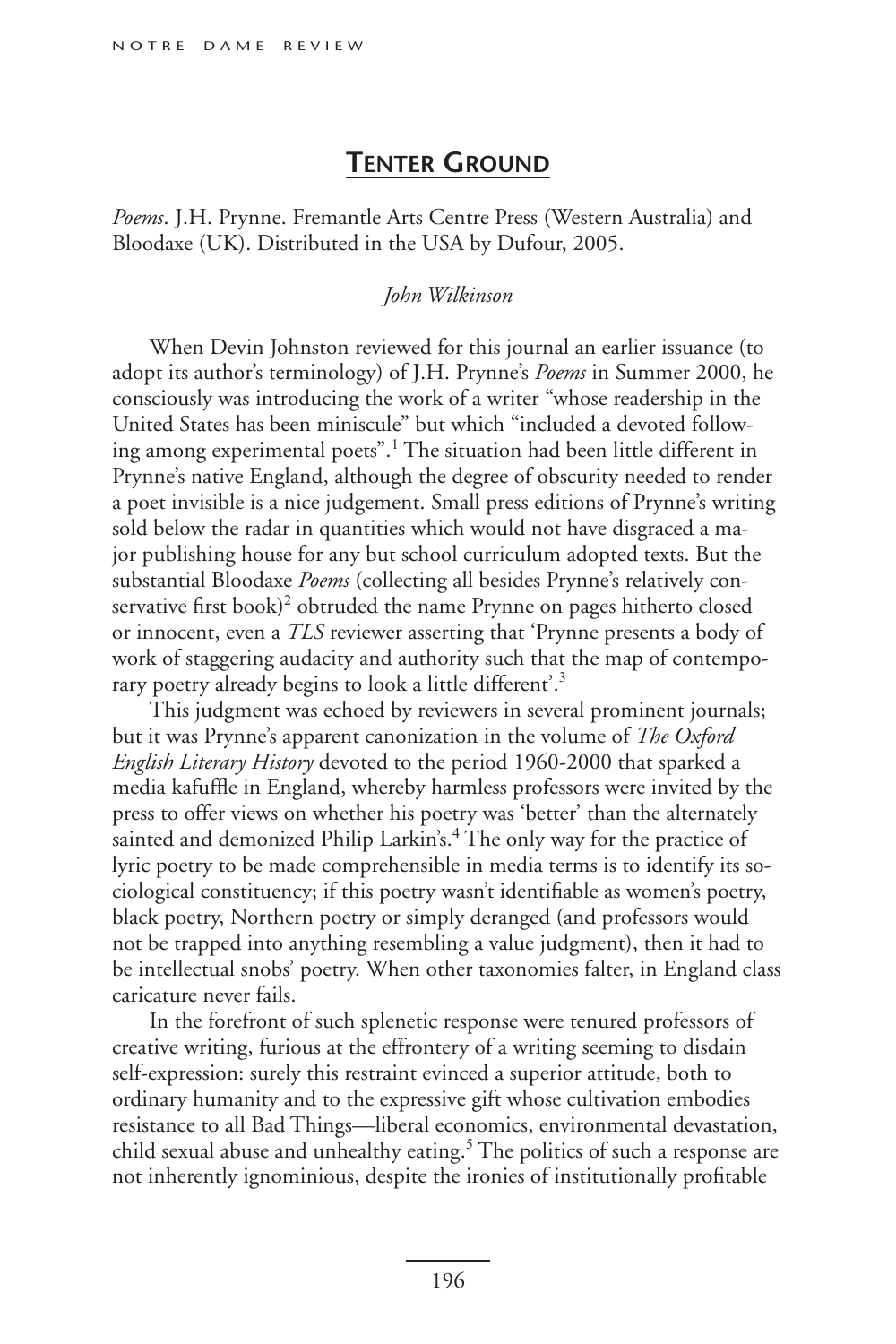courses and prize-winning ambitions; and the new edition of *Poems* might serve to bring a set of political and poetical questions into sharper relief than Professor Don Paterson's animus could achieve. This is because the seven sequences added to *Poems* 2005 (six of them published previously as chapbooks, and the first four collected as *Furtherance*, published in the United States by The Figures in 2004) include writing at once unfeasibly imbricated and politically vehement.<sup>6</sup> While Prynne's poetics differ fundamentally from those sometimes ascribed to American 'Language Poets', both face a dilemma of political instrumentality encapsulated by the American poet Chris Stroffolino in calling impishly for a political and artistic practice bridging John Prine (a blue-collar singer/songwriter) and J.H. Prynne. The age of theory had for some while seemed so decisively and convincingly to have displaced political engagement into textual and conference 'interventions', that artists in any media engaged in political (or 'cultural') struggle, notably feminist, felt driven into theoretical practice, a phrase revealed only slowly as an oxymoron.

 The present climate amongst radical artists feels explosive with disgust, as before and during the First World War—even if the tactics of the Cabaret Voltaire must be discounted as the box of tricks of indulged pranksters like Damien Hirst. A reaction against the hedonistic prescriptions of the postmodern has seen a powerful revival of documentary film and led to audible talk of class and poverty even in the United States; but for those working in the modernist and post-theory context, a return to realism is not a credible option. The extent to which Prynne's recent poetry might propose a late modernist poetics of resistance to neo-colonialism outside its immediate curtilage is hard to predict, although the move of politically activist young Prynnians in the UK into performance, promoted by the brilliant young theatre director and poet Chris Goode, marks a notable break with late modernist queasiness (especially in Cambridge) around personal display and publicity, and a determination to take highly challenging writing into the anti-war, anti-racist and anti-capitalist movements. In the same vein CDs have featured collaborations with avant-garde musicians working at the intersection of electronic dance music and improvised jazz.<sup>7</sup>

Such considerations are abetted by the appearance since the 1999 edition of *Poems* of high octane critical writing on Prynne, whose apogee has to be Kevin Nolan's 27,000 word internet essay 'Capital Calves'. Subtitled 'Undertaking an Overview', this is where all critical writing on Prynne must now start, and indeed it is tempting to suggest that any serious writing on contemporary poetics must deal with this astonishingly erudite (and infuriatingly unfootnoted and sloppily proofread) conspectus not just of Prynne's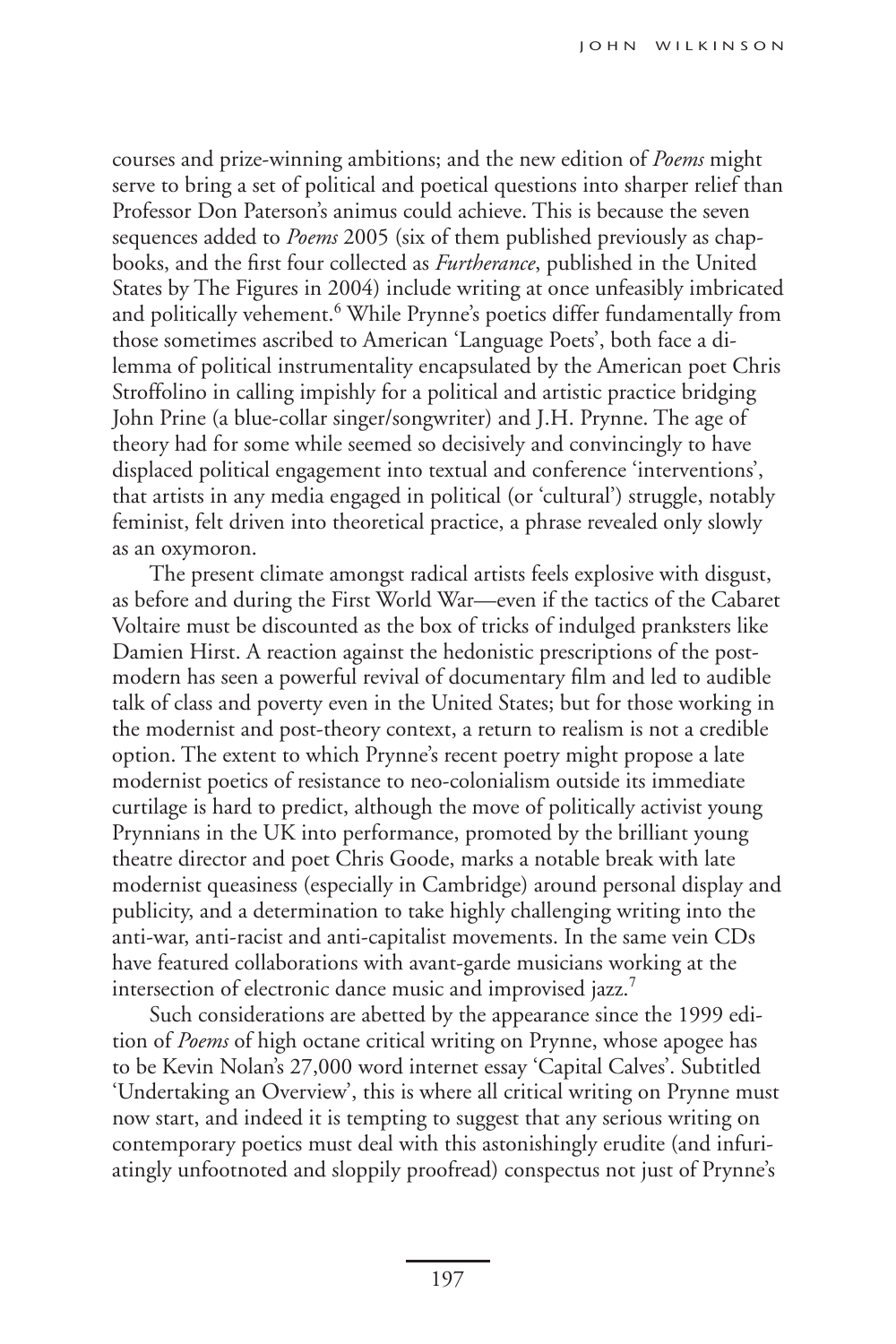formidable oeuvre, but of philosophical poetics through Longinus, Kant, Hegel, Heidegger, Adorno and Levinas (to name a few).<sup>8</sup> Alongside Nolan's essay, a recent book by Anthony Mellors, *Late Modernist Poetics from Pound to Prynne*, offers a provocative thesis on the persistence of a suppressed modernist lineage adhering to the arcane and sacred beyond those quarters where it is admitted (for instance in Robert Duncan), a provocation both supported and blunted by close reading and detailed scholarship.<sup>9</sup> Taken together with *Poems* 2005, these two critical texts assist in considering how Prynne's poetry (and that of younger British late modernist poets, notably Keston Sutherland) differs from Language Poetry, and the implications of such difference both for theoretical poetics and for the practice of writing poetry in the Haliburton age.

 The questions raised by Mellors are closely akin to debates which have surfaced recently among reflective poets in the United States, for instance in a fascinating discussion of John Ashbery's work on *Silliman's Blog*. <sup>10</sup> How far have seemingly revolutionary modernist and postmodernist adventures in poetry really disavowed the romantic elevation of lyric poetry to a divine discourse? A couple of centuries of repeated proclamations of a break with ontology (Mellors cites imagism as the model instance) seem scarcely to have dispelled the numinous vapours attending any conception of poetry as a securely-fenced linguistic activity. Unless circuit-breakers and dampers are introduced with conscious ingenuity, poetry's obscurity and separateness resonate with those tantalizingly just-beyond-hearing echoes which Westerners find definitive of spirituality; anti-modernists like Don Paterson are right to detect an anti-humanistic and hieratical tendency in this tradition of transcendent un-transcendence.

 Such questions acquire greater historical irony in the United States than in England, since every American child learns that once the cultural and religious elitist T.S. Eliot found his proper destination in foggy London and clouds of incense, the modernist home field was occupied by the rudely democratic descendents of William Carlos Williams. Even John Ashbery has come to be praised routinely for his 'democratic' love of Americana and of the ambient discourses which he so brilliantly (and a little too easily) turns into silk purses. In the United States, the contemporary reply to the antiidealist challenge, is that American 'progressive' poetry has become democratically 'open', whether an open field or a jostling downtown.

 Gerald L. Bruns' recent book *The Material of Poetry* exemplifies this faith, taking a cue from Lyn Hejinian's celebration of poetry's freeing from professors and elitists, and its potential for undermining *all* undemocratic and unnatural hierarchies—both Bruns and Hejinian seeming serious about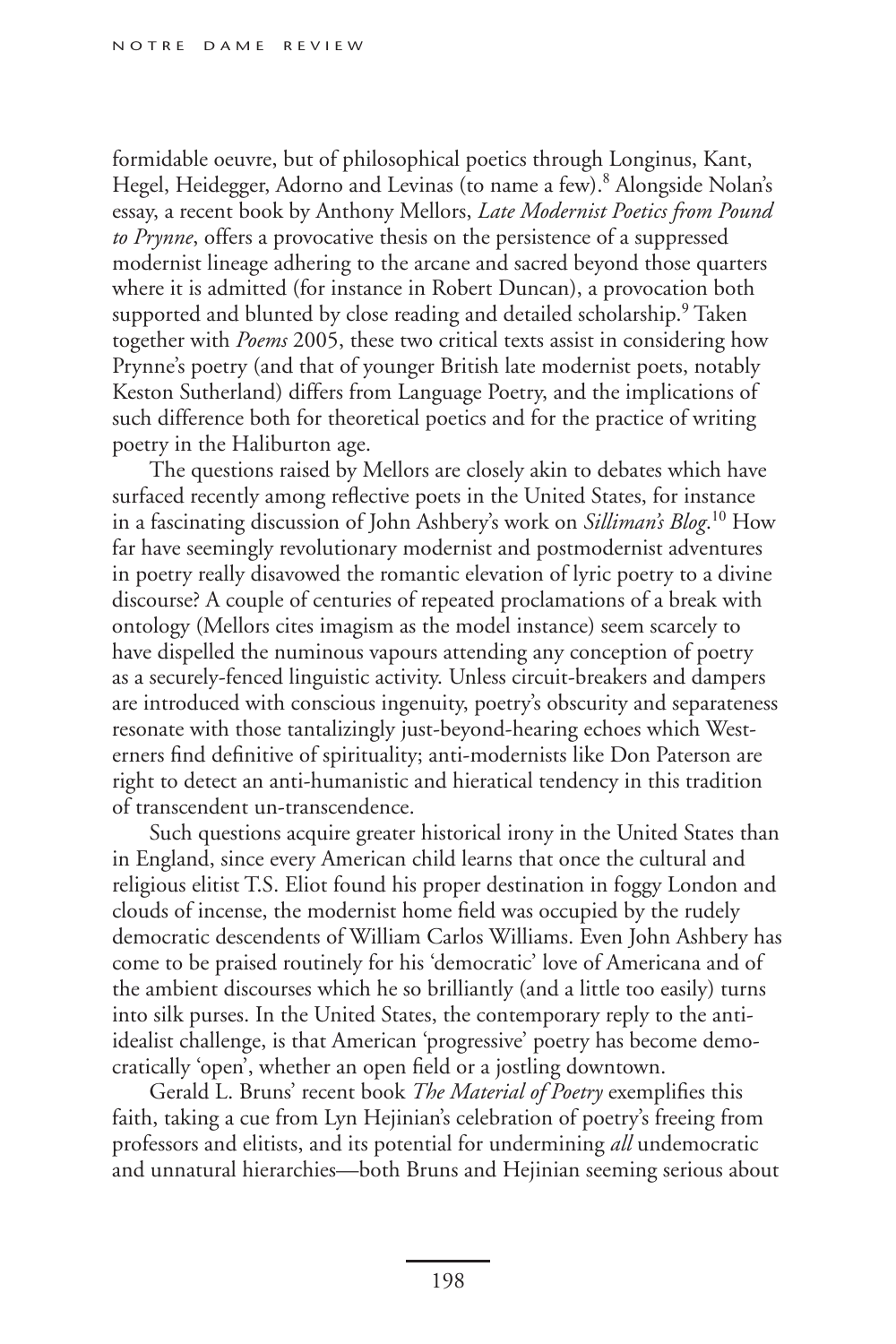this potential.<sup>11</sup> Expatiating on Hejinian's 'The Rejection of Closure', Bruns writes: 'For Hejinian … "open" means more than open ended, playful, aleatory, or nonlinear; it also means open to what is outside the poem. (Imagine a porous poem.) She writes: "The 'open text,' by definition, is open to the world and particularly to the reader. It invites participation, rejects the authority of the writer over the reader and thus, by analogy, the authority implicit in other (social, economic, cultural) hierarchies. It speaks for writing that is generative rather than directive. The writer relinquishes control and challenges authority as a principle and control as a motive. ..."<sup>12</sup>

 The proposition that the open text 'speaks for writing' exposes the naïveté of this program; it is not so easy to avoid exercising authority, and the anti-hierarchical but unpublished writer may well question by what process of privileged selection *this* writer's demonstrations of relinquished control are packaged and distributed, to be further consolidated as authoritative texts through the attention of distinguished critics. She might also question whether *one* reader has ever been incited by such texts to engage in political action; this before examining the texts and considering their claims to 'openness'—sustainable only through quasi-Trotskyite imputations of false consciousness to the non-professional and baffled reader. On the other hand, the idea that a writer's 'relinquishing control' will remove the bad spell sustaining authority must count as magical thinking at its most liberated.

 By a fortunate coincidence, Kevin Nolan in 'Capital Calves' seizes on the same essay by Hejinian: 'Writers like Lynn [sic] Hejinian can twitter on about the 'rejection of closure' all they need to, sweetly unaware that 'closure' is merely relocated intact from a textual component into a mirror image of the voluntarism that pre-selects it ('rejection').'<sup>13</sup> The contemptuousness of Nolan's phrasing should not obscure the serious point: if 'closure' or 'authority' are to mean anything besides minor stylistic choices for poets, if they are to bear any relation to the authority of Haliburton or KPMG or the Catholic Church or 'patriarchy' or the institution of Medicine or the State of Slovakia—then the notion that a poet can simply decide one day that she will abolish them, must be preposterous. In fact, *this* is a religious conviction, comparable to a conversion experience: suddenly everything looks different! And Bruns' lectures proceed to riff on the way in which certain uses of language can stimulate a reader or audience to question the ontological status of the linguistic work; this poetics of encounter is what he means by a 'philosophical poetics', and it is definitively postmodern.

 But the forces at work in language cannot be reduced to this dismissible thing, 'closure', nor can the writer free herself with one bound from the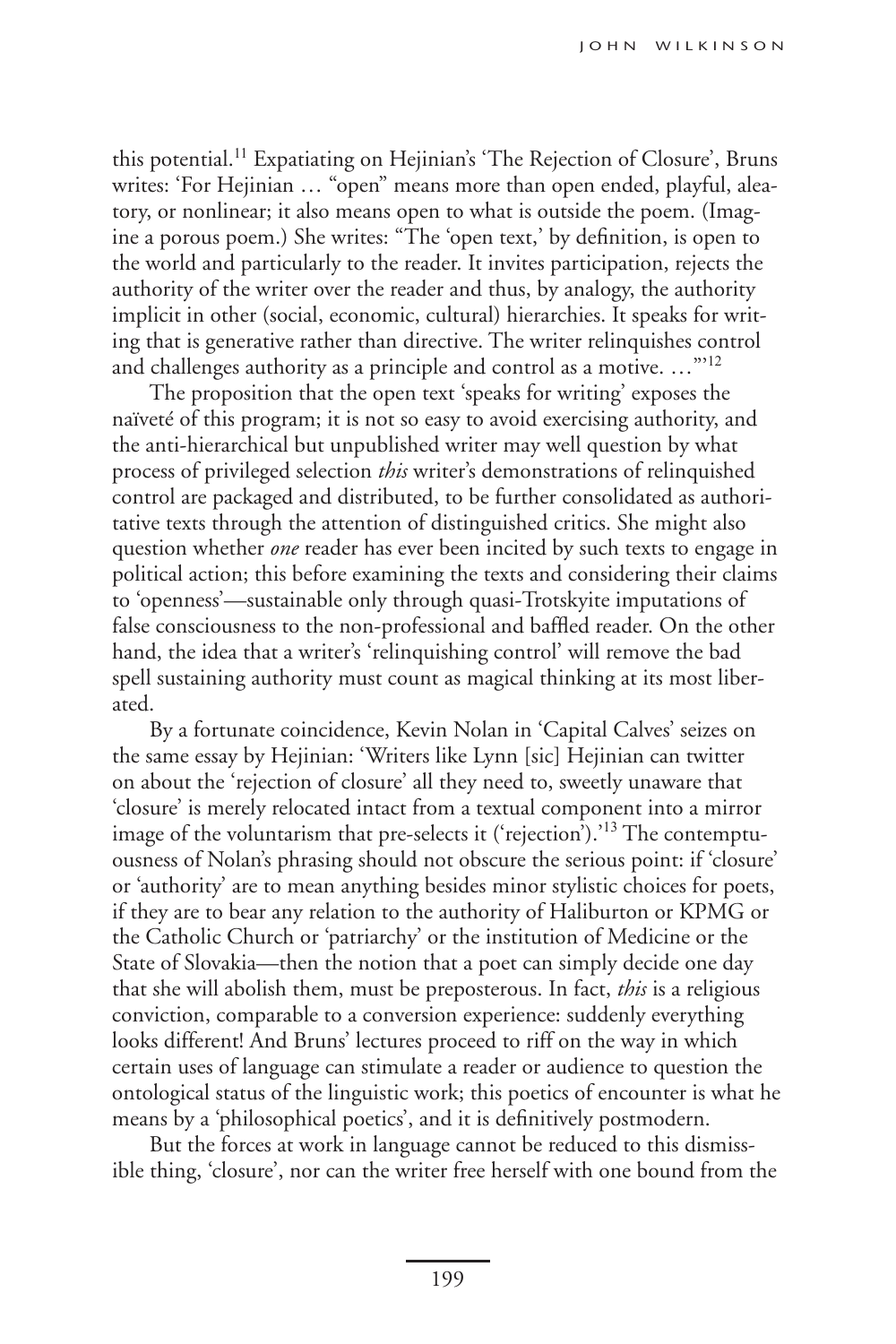economic, social and linguistic orders within which she has negotiated her position during her development—*she can never be free and neither can any reader*. The historical irony is that the open text looks very like the would-be autonomous text, and appeals to exactly the same constituency; it is nothing but the would-be autonomous text in denial. Such denial makes for hectic runarounds and attention-grabbers—zany parody, stand-up routines, anything which might lure on board the charmingly innocent reader then whip the floor away from under her: now you try the trick on your own, my dear! To enlist poetry in energetic revolt can be rewarding; but revolt tends to precede a settling down—either the depressive reckoning with economic and social reality, or a persistence in childishness. The more strenuous the commitment to naïve conceptions of openness, the more conservative becomes the undertow, freighted with nostalgia for childhood and its romanticised freedoms.

 By contrast, the interrogative resistance to the delusions of autonomy in selfhood and in poetic text conducted in Frank O'Hara's 'In Memory of My Feelings' and pursued in his later conversational poetry, resistant also to the consolations of childhood which are Ashbery's compulsive and career-long resort, remains an important precursor to Prynne's ferocious rebuttals of the desert temptations of freedom. Kevin Nolan's essay can be read as an admiring protest against the scorched-earth poetics which are O'Hara's surprising legacy in Prynne: 'But far from deploying poetry as the armature of a counter-Weberian strategy designed to pit 'institutional rationality' against a variety of literary estrangements, the very notion of autonomy itself has in Prynne's work become, increasingly, the site of attrition. […] Yet the idea of autonomy may be ineradicable, not least because the dream of its eradication is the first evidence for its continuing presence amidst the debris of self evidence. […] Some minimal and undiminished conception of autonomy is necessary if human personhood, even when relegated to authorship, is to continue, and for this to be ethically possible, some notion of resistance has remained formally central to much contemporary poetics besides Prynne's own.' Here Nolan alludes to radical poetry's role in resisting the systemic goal-orientation, the positivism exemplified in the Thatcherite proclamation and Blairite acceptance that There Is No Alternative to the rational interests of global capital, which individual fantasies of home-coming whether to God or to identity, serve merely to perpetuate. The danger lies in too comprehensive an articulation of the individual as the creature of ideological forces, a thoroughgoing deconstruction leaving the category of the human agent empty, a twitching puppet.

Nolan's protest is evoked especially by the seven books added to *Poems*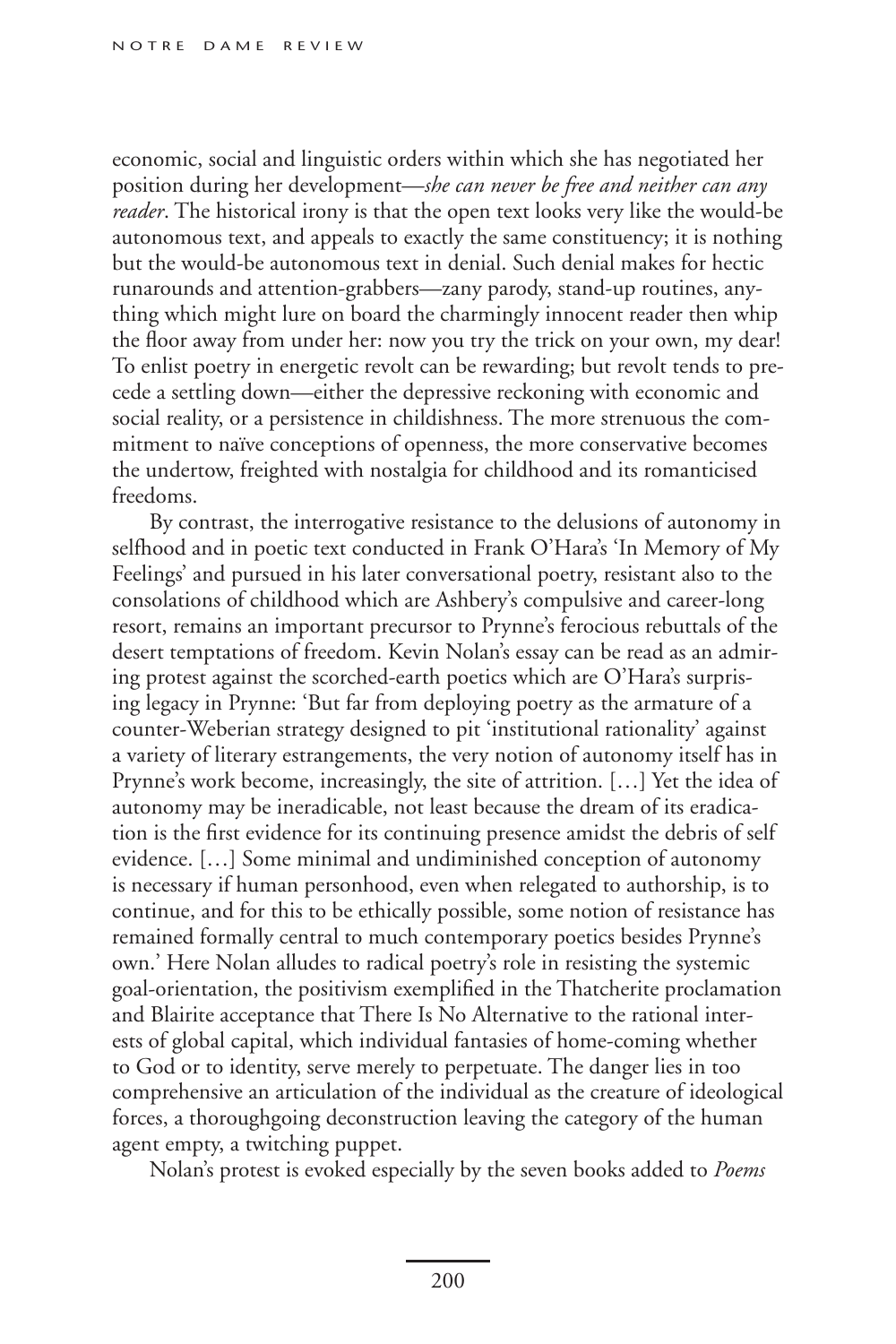in the 2005 edition. I shall discuss two of these, and save discussion of *Triodes*, which I find the most gripping poetically, for another occasion. The first new book is *Red D Gypsum*, a text of thirty eight-line stanzas already the recipient of a critical analysis centring on the thematic of trekking.<sup>14</sup> This work takes its place in a lineage of Prynnian anti-pastoral whose earliest full expression was *High Pink on Chrome* (1975), the titles announcing the affinity. Chemical treatments, plant breeding, genetic manipulation: these are the countryside pursuits of our day which *Red D Gypsum* hybridises with financial instruments, specifically the hedge funds of which Lillian Chew, source of the text's epigraph, is a theoretician—thus the appearance of 'ferox' in the final stanza nicely unites a cannibal trout (such trout grow to monstrous size) with the name of a hedge fund.

 Hybridity, not subordination, is the mechanism at work here, and this also is the principle of the text's manufacture. To call *Red D Gypsum* a text is to respect its self-reflexive cluster of terms for textile—pasture becomes a rug, turf is reduced to fibre.<sup>15</sup> Even food can now be woven, the mycelial meat substitute Quorn being the best example. The dense weave of these stanzas is determinedly non-hierarchical in their plying of social, political, financial and scientific languages, but also formally their composition resolves into bands, strips and slats, with a modularly extended syntax whose sub-clauses or routines are often not clearly demarcated from the main clauses. With the exceptions of *Pearls That Were* and of *Triodes*, these new texts share certain characteristics with memory boards: that is, they consist of flat modules in non-hierarchical arrays, each intricately etched, polycentric and with switchable polarity. Such fretwork or mesh is the common term between textiles and electronics. For each text the stanzaic module is set and uniform, so in *Red D Gypsum* for instance, nine-beat lines compose eight-line stanzas.

 Furthermore, the cadences of these texts are flattened. Consider the beginning and end points of the material added in *Poems* 2005, the first stanza of *Red D Gypsum* (1998) and the last stanza of *Blue Slides at Rest* (2004):

Now trek inter-plate reversion to earth buy out as waters buried or get carrier up ready put across gypsum branch effaced, as root planed for don't now look to demand new birds in talent from turf stripped to fibre. Rip brace out here on the fringe reckless bestowing taint by the mart chosen, tamper nickel token lunge to bite you may cover down over, a flawless glucose shimmered sky. *Poems* 2005, p435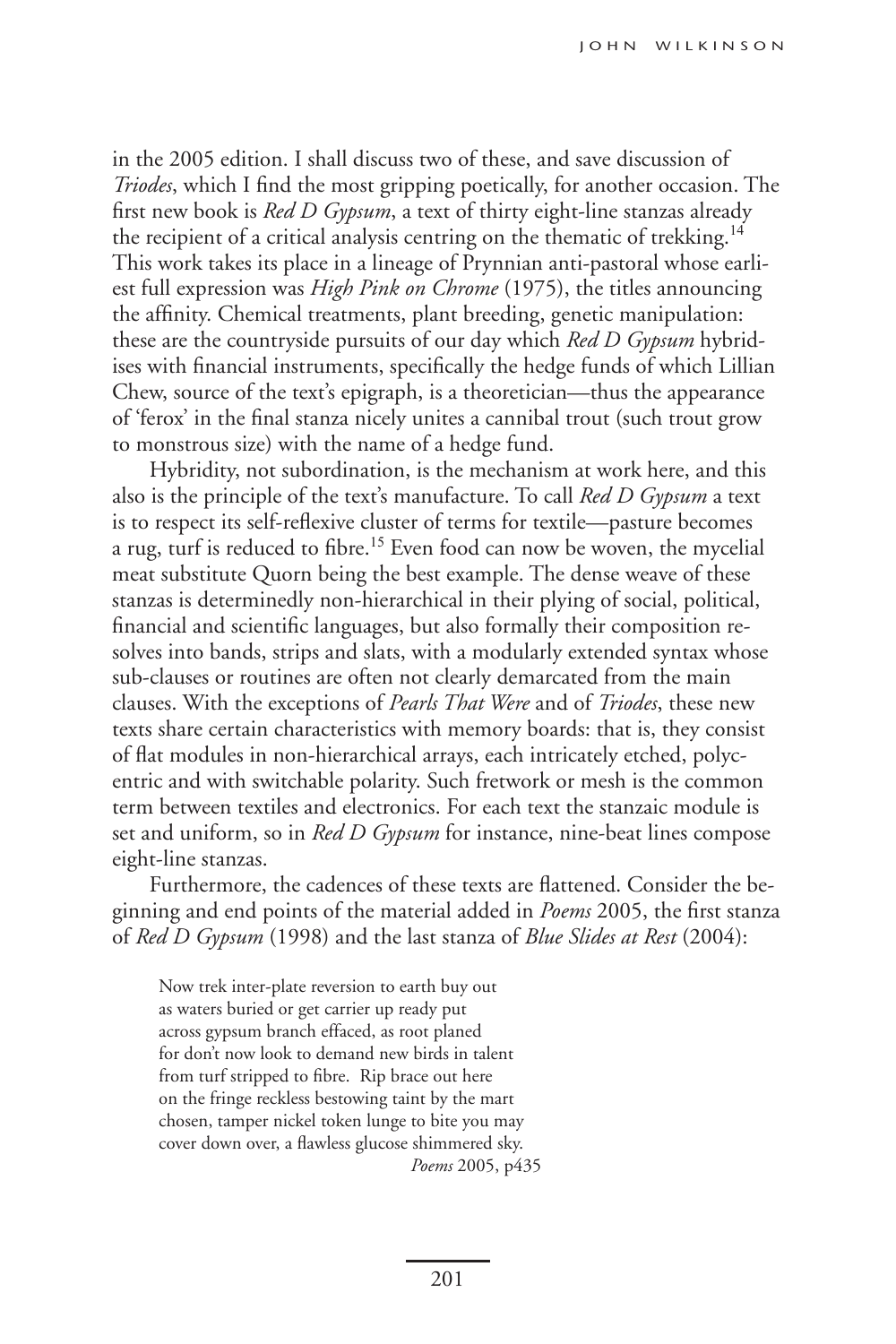Go down in earth like a feather, front brace. Left over unrightful semblant will punish devoted machine knit parapet. Nip and tuck miniature grounded so. Into this world of darkness, of a kin deducted justified reproved to end without, companion hooded unseen. Attempt thus cut down as had never. Go with me. Within segment floss honour bright missing, on foot. Ignorant paramount will cadge a ride cranky dope appeal months and years, tell in mish-mash certainty head to black on. Better broken keep house yielding softly gnomic cataract depressed inwardly sent away. In care from hers avoidance transit accept in strong wardship, order holding trace and lock. *Poems* 2005, p. 575

Apart from the conventional abjuration 'Go with me', addressed to a 'companion' who is 'unseen' or 'missing' in the second piece, this is a writing almost without pronouns. Without pronouns the residual sense of autonomy viewed by Nolan as the last resort of human political agency, is all but extinguished. Pronouns also are the chief grammatical element around which poetic cadence is organised, as they are the figures of delivery and reception, of agency and of yielding. Fundamental emotional and psychic movements of give-and-take, projection-and-introjection, and sadism-and-depression, govern poetic cadence, and they are associated with the development of a sense of self (comprising both autonomy and managed dependence) through language. True, a pronoun is implicit as the object of the injunctive verbs which govern eight of the twelve sentences in the two pieces, and the reader can hardly avoid taking this personally. Although at first the injunctive impact feels like an unjust berating, within the poems' weave the injunctions contribute to the sense of a world internally articulating through devices of devilish intricacy, or perhaps through computer programs—'buy', 'get' and 'put' being instructions in computerised market trading programs where decision-making cannot wait on human reflexes.

 The absence of pronominal agency contributes to an almost robotic verse movement, further reinforced by the dominance of single-syllable verbs and nouns. This is 'turf stripped to fibre' in the earlier stanza, 'machine knit' in the book's last. But single-syllable words are nodal in Prynne rather than essential; they are knots in the mesh's reticulation. Thus 'talent' is linked to 'nickel' and 'token' in a financial node, as well as to desire or partiality—but these attributes of will can now be expressed only in terms which re-animate the King James biblical sense of 'talent' as coin. The word 'brace' as used in the first stanza not only refers to some kind of support, but evokes in connection with 'waters buried', 'gypsum branch' (gypsum leached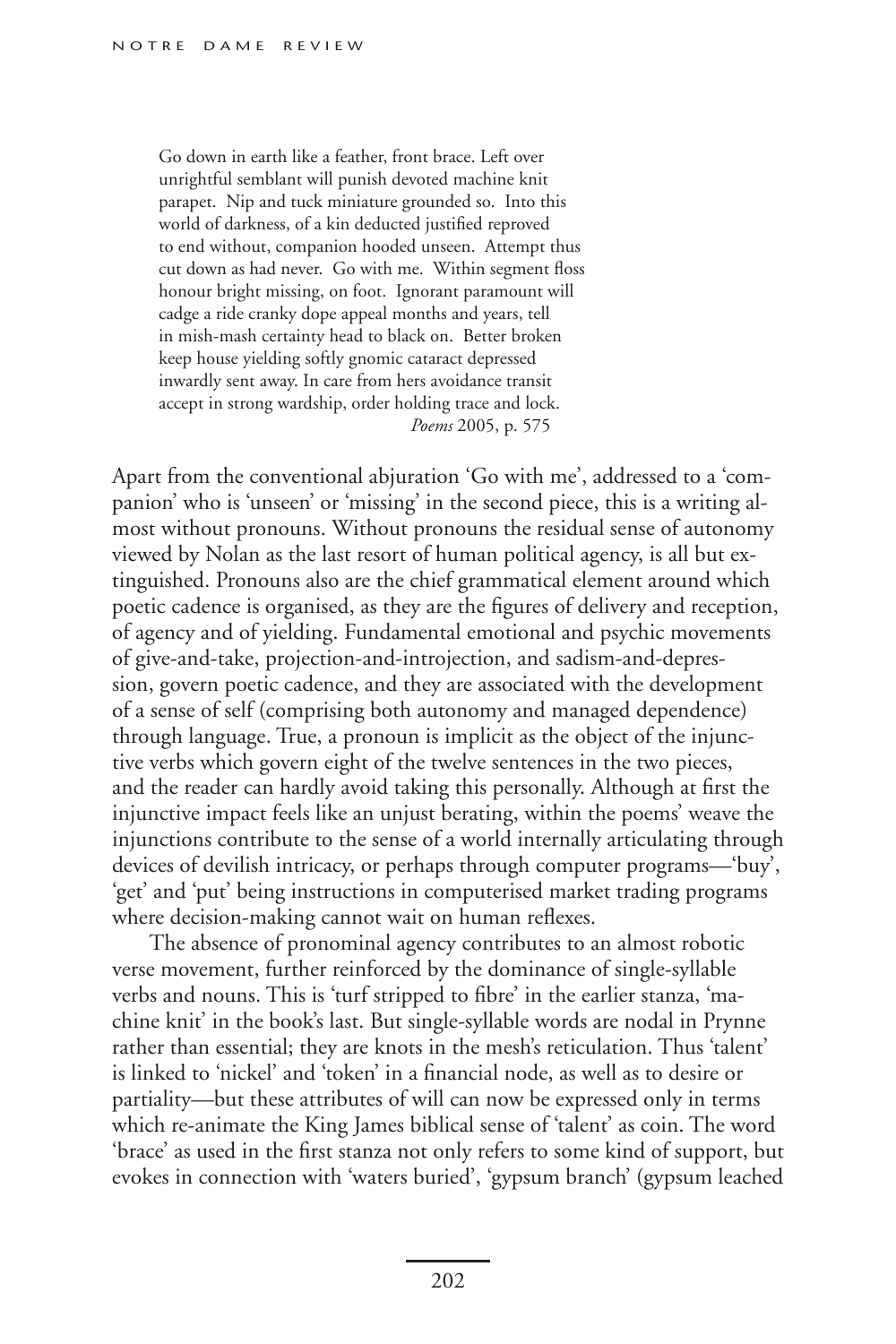from fertiliser use), 'new birds', 'cover' and 'glucose shimmered sky', perhaps a rough shoot in a fen landscape, a living off the land now implicated with the language of commerce—'buy out', 'carrier', demand'. 'Lunge to bite' tightens these scenarios through a single phrase uniting the raptor with the corporate raider.

 The reticulations of this verse knit the components of a flattened landscape and a short-pile universe. In *Red D Gypsum* a root is 'planed' and the sky's glucose contributes to the same economy as the fen's major crop of sugar beet. All activity occurs 'inter-plate' (surely a pun on 'interpolate'), the sardony of 'flawless' exacerbated in a space with neither floor nor ceiling, neither roots nor sky. 'Bestowing taint' becomes the prime human activity in this flattened world, once all disposition and structure ('brace') have been ripped out.

 Readers of Prynne have come to expect the closing passages of his works to perform a gesture of recognition towards the still uncorrupted or the ethically habitable, to allow some horizon which if not transcendent (and even in *High Pink on Chrome* it can sound nearly so) offers a little breathing-space; and *Red D Gypsum* does end with 'vocal folds glowing deep unwinding', a space reminiscent of late Beckett but whose intense lyricism reconfigures flattened nature into a habitable room: 'Vivid strips | of tree bark circle the room'.<sup>16</sup> Although the tone of *Blue Slides at Rest* is almost vernal after the spoliations of *Red D Gypsum*, the closing passage cited above insists on its 'machine knit' in a flurry of puns—'left over | unrightful', 'nip and tuck'—and the room in which it comes to rest seems like a resort to maternal care, the only companion into the 'world of darkness' being the internalised *holding* structure which the poem has gathered from the 'paramount' she who oversees the poem.

 Here then is the notable exception to the pronominal dearth in late Prynne: female pronouns dominate *Blue Slides at Rest* and *Triodes* as they did *Her Weasels Wild Returning* (1994), and the worlds of these poems are structured (or 'braced') by paramount women, there being no explicitly responsive male principle unless the entire texture of corruption is to be gendered as male (or has been male-engendered). The She of *Triodes* is Pandora, a Pandora whose political hopes are blocked at every turn in a Game Theory nightmare where state terror and the freelance terrorism of the dispossessed (for the setting is Palestine) have etched all possible pathways; while Nolan argues persuasively for the She of *Her Weasels Wild Returning* as a Penelope awaiting 'a bloody new antistrophe in the history of conquest, marital and martial.' The maternal presiding over *Blue Slides at Rest* permits a lyric inflection which rides an almost prelapsarian landscape (although what crosses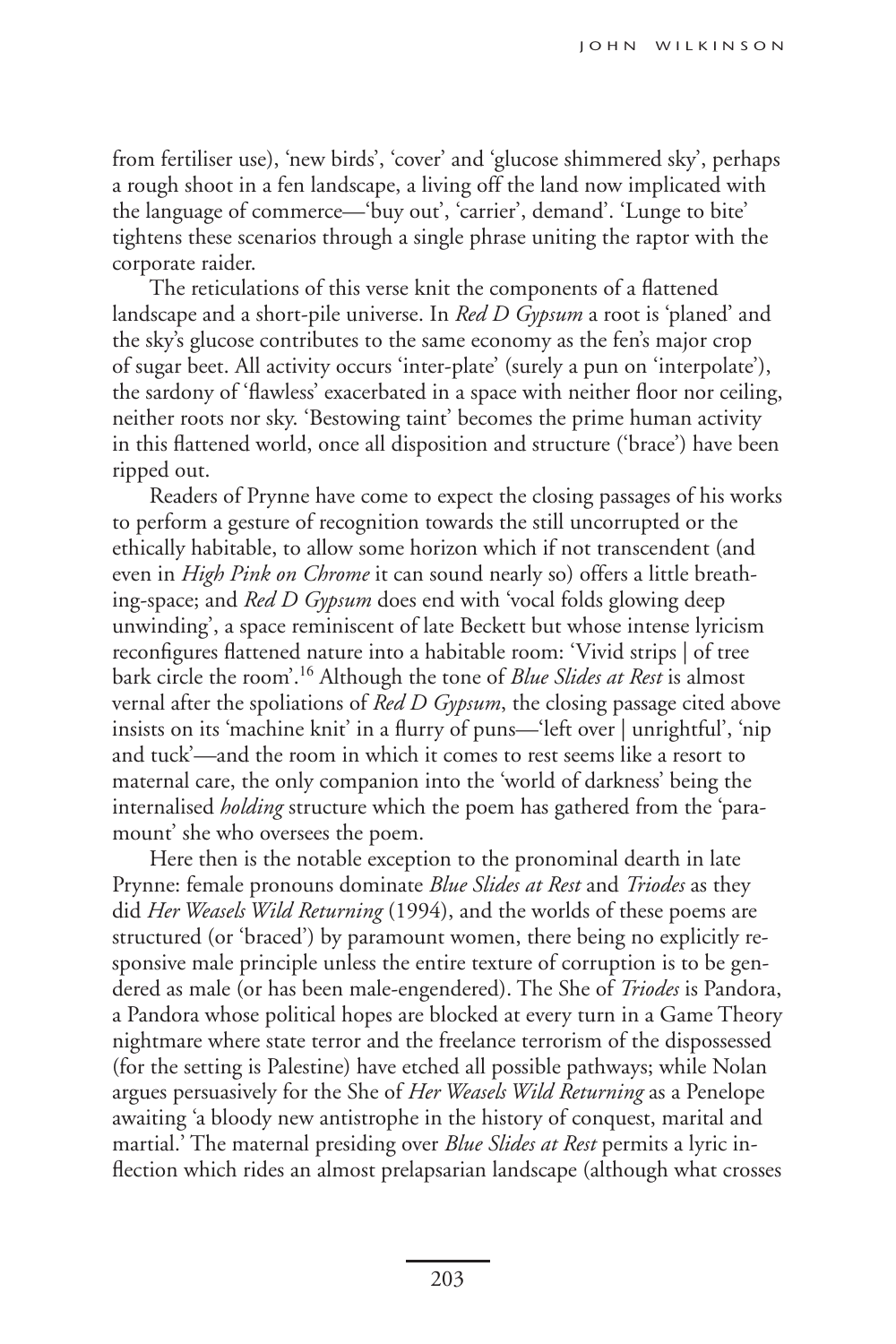the placenta can be fearful): strikingly, 'Downy finish is | hers to ask after, the swan's road into Palestine not | yet level.'<sup>17</sup> When Prynne read this poem at the first Pearl River Poetry Conference in Guangzhou, China in July 2005, he instructed the audience to close their eyes and to regard each word as a pinprick of light in a black screen, switched on and extinguished.

 It is hard to reconcile such an instruction with the poem's 'machine knit' of pre-birth, birth and early infant activity, with its still-insistent hybridity:

Care taken, took into by a glance. Her hair loosened, cheek more red, plasma lactic acid dropping utter spread like raid to her knee, so freely downwards. Entranced restricted cub in this tunnel, lissom case notes asperge crevice woeful did they either.

*Poems* 2005, p. 573

The connections are tightly plied between bodily and linguistic processes ('lissom case notes asperge'), and the child to which the poem adverts is no untrammelled sprite but a nipple-chewing Kleinian awaiting the language to propel him into his inheritance of hormones, gasoline and shamefulness. Still, the suggestion is that death can be—indeed, can *only* be—endured as a prospect through the deep but occluded psychic structure precipitated from the mother/child dyad and its intramural exchanges. This psychic chamber may also resound in response to particular poetic cadences, and even the most compressed of late Prynne poetic texts are rife with bitten-off and damped-down memories of earlier writing whose cadences felt deeply compelled. These residual, highly individual resources, which may be immune or at least resistant to contamination but are more likely to have become inaccessible to many who have been flattened in the most forceful vernacular sense, re-pose the political question: how are such resources to be made available politically, collectively?

The celebration of the 'open' too often welcomes back the transcendent via the cult of 'the body' as the home of authenticity, performing a manoeuvre now familiar on the post-modernist terrain, by re-installing pre-linguistic voice (expressed for Bruns in sound poetry) to summon the world back into substantial being. As often, Artaud provides the avant-gardist with a licence for such recidivism, but the logic is impeccable once the phenomenology of the encounter becomes the organising principle in the media welter, and Bruns' position is consistent. The abstraction of financial flows, signed off in automated trading, accompanied the rise of minimalist art: at a certain point of complexity, management becomes more important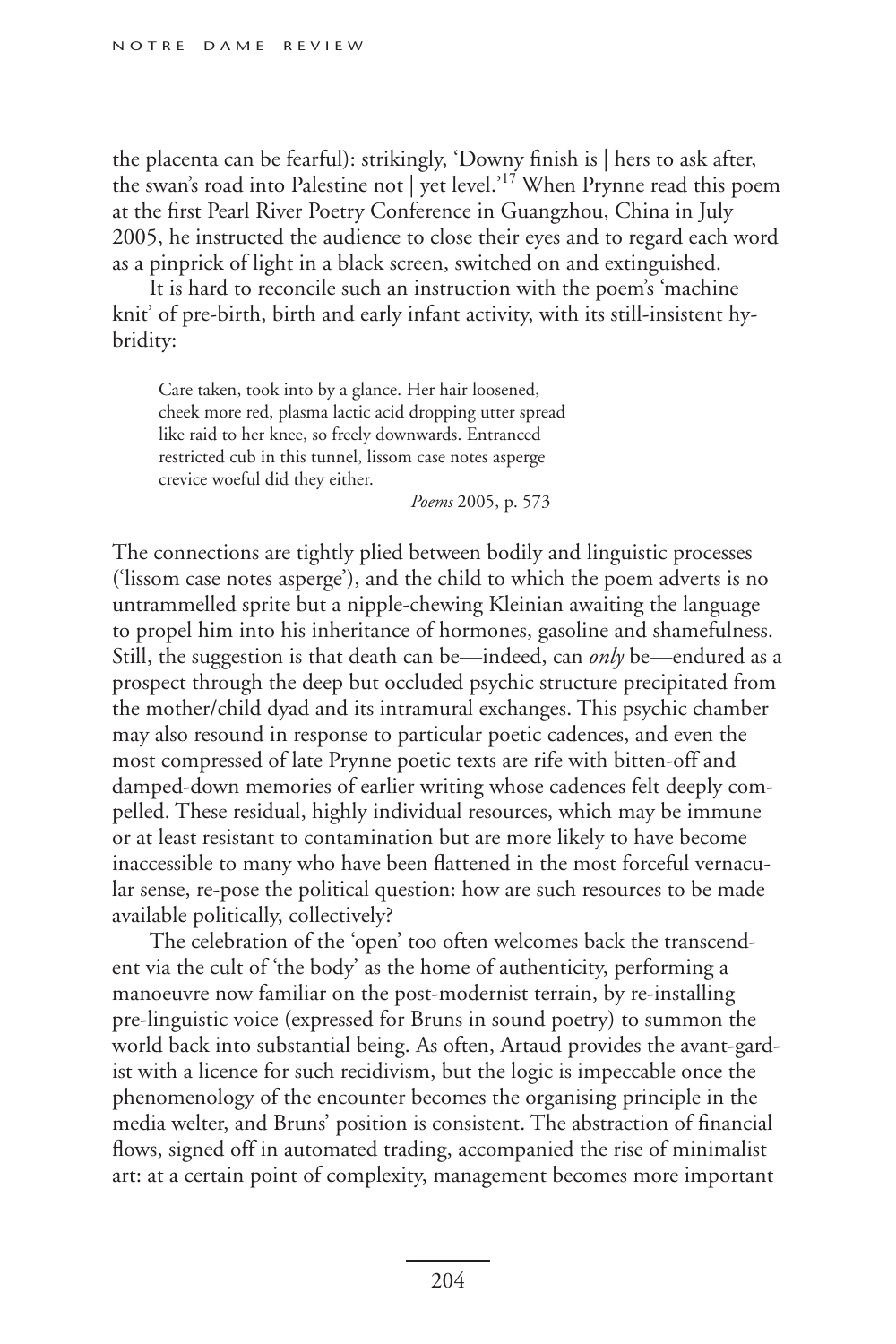than the manifest of goods. The more 'theoretical' its 'concerns', the more art relies on the encounter—no longer is the viewer the connoisseur or the would-be home decorator, but she asks: what are the designs of this object on me, what is it doing here, and how am I supposed to respond? Just so the open text becomes an *environment* within which the reader performs her free response, in a zero-gravity space of indifference, a Buddhist world where designing languages have been neutralized. All is at play. Only the suffering body's screams, grunts, ecstatic yells and groans rip open the veil of appearances. Given every toy money can buy, the Western child throws tantrums and expects praise for them.

 Prynne's attack on body sentimentality has been remorseless, starting with *Wound Response* (1974). Like William S. Burroughs, he conceives of the body as soft machinery and biochemistry interspersing silicon and soil and gabble. Hence, as Nolan contends, there can be no 'home' to which Penelope can return. Indeed Nolan argues that a writing which from the start has refused such home consolations, basing its claims on an ethics of responsiveness, rather than the usual politics of representation attended by elegiacs for the loss of presence, necessarily was driven to seek an autonomy whose relation to experience then became principally one of shame. How could it be otherwise? Whatever autonomy poetry secures or claims, shames the author complicit with the historical and material conditions required for such relative independence; and whatever distance from corrupt discourse is asserted by the lyric text, its embedded cadences, its connective tissues, have been cultured in the factories of the human genome project—and patented for use. For Nolan, Prynne's late writing has fallen into an impasse of autoimmune struggle whereby the stuff from which it spins its network of resistance, is the very stuff which threatens its putative integrity; every agent has been 'turned' in advance.

 This is the autoimmune dynamic. The system always threatens to eat itself; but how preferable is this risk to the nostalgia which has poets of oppressed ethnicities casting their laments for the homes to which they were never admitted, into the trophies of 'diversity' that *The New Yorker* admits to interleave the elegiac poetics of advertisements for sports cars doomed to queue at freeway toll booths? Here is a galloping consumption indeed.

 Does *Blue Slides at Rest* offer a way out of Prynne's impasse? Only at the personal and poetic level, only by side-stepping the pileup which has preceded it. What are the alternatives presented by contemporary poetry in English, that is poetry which takes its poetic vocation seriously, more than the creation of pretty baubles? The alternative impasse of open poetry has been spelled out: it is based on an ahistorical and childish fantasy,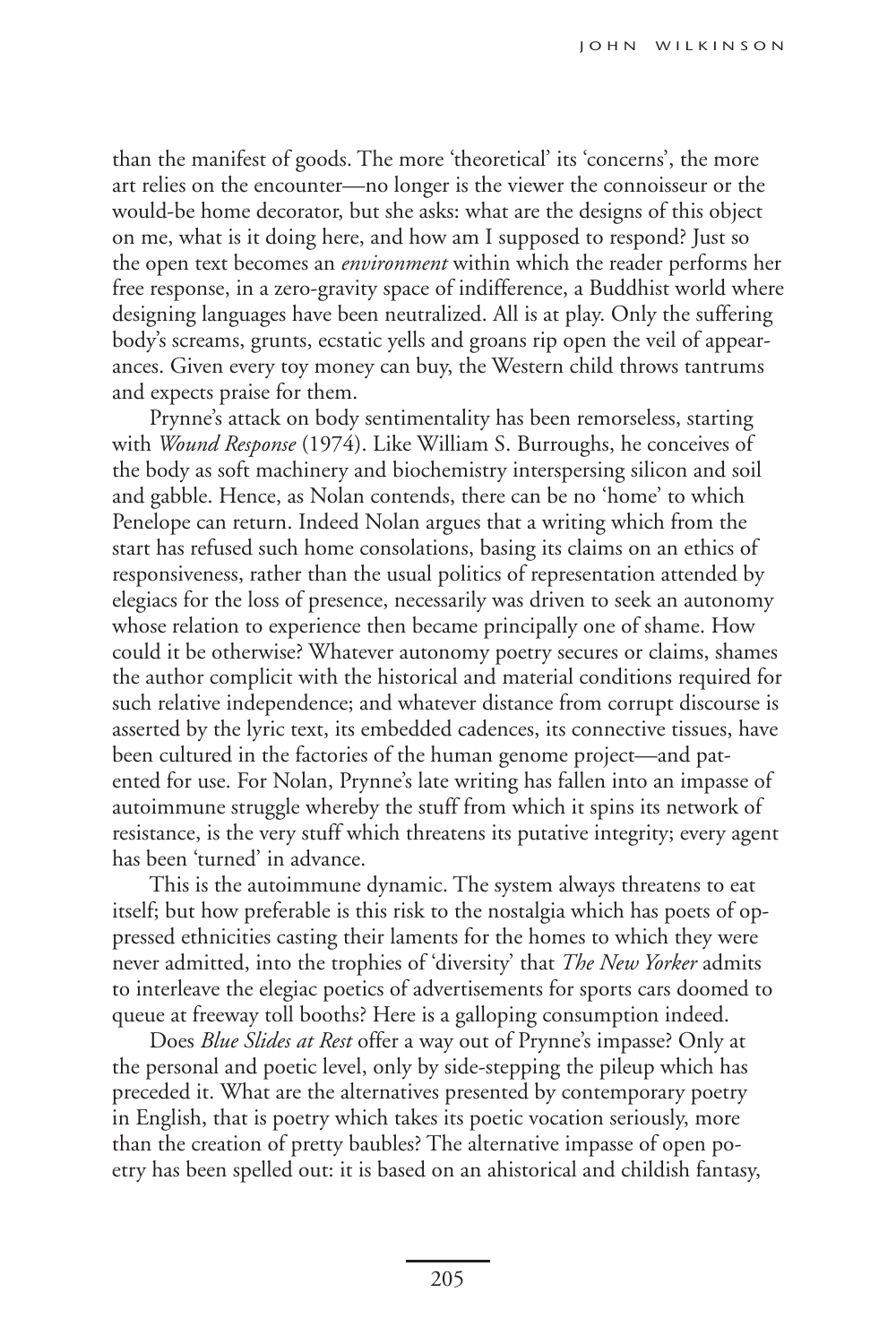destined to revert to the body or to metaphysics. Happily it practiced what it preached only for one historical moment and then fitfully, so now a pleasure of reading Lyn Hejinian's poetry is its 'chatty asides, exclamations, digressions, gossip, confidences (all bedside mannerisms)', as that of reading Charles Bernstein's is its elatingly improvisational wit.<sup>18</sup> Such poise and charisma permit a continuing independence from the blights of spirituality and empathy; but the poetry attracts for the kind of qualities admired in *people*, and it surely must be troubling that what still is known academically as Language Poetry has found an audience through the attractiveness of its authors' personalities. But then, the politics of this poetry always had licensed the poet to do exactly what he or she liked.

 By strict contrast, the politics of Prynne's poetry have afforded him little room for manoeuvre. A reader who can bear an unremittingly clear-sighted exposition of the full ethical and political implications of Western citizenship at the turn of the millennium has nowhere else to look: for at every other turn, issue politics offers its implicit and pitiful assurance that *once* equal opportunities are real, *once* animals are no longer slaughtered, *once* the carbon economy is replaced by a sustainable way of life, humankind will be back on track—even if most activists recognise they are engaged in a struggle without end. But after all, these are not separable ambitions. There is no imaginable version of contemporary British or American society which would not depend on organised exploitation. The very texture of Prynne's recent poetry is manufactured from these double and triple-binds, and outrageously the fabrications can be beautiful. But what then? *Blue Slides at Rest* feels like a revision of *Into the Day* (1972), an earlier birth song where 'the compounded blood | and light makes lustre swerve in the dream', but now seeking any interstice for 'the natural child' in the fabric of comprehensive corruption, even if only the grave. What if when you open your eyes, the lights have gone out?

#### **NOTES**

1. Devin Johnston, 'Prynne's Poems', *Notre Dame Review* 10, Summer 2000, downloadable from the *Notre Dame Review* website.

2. Although in both British and US reviews this edition is universally credited to Bloodaxe Books, a UK publisher, the primary publisher of both editions is Fremantle Arts Centre Press, Western Australia. As for sales, the first edition of *Poems* (1999) sold 2028 paperback and 341 hardback. This figure excludes sales made by Fremantle in Australia. Once it had sold out, the book was unavailable for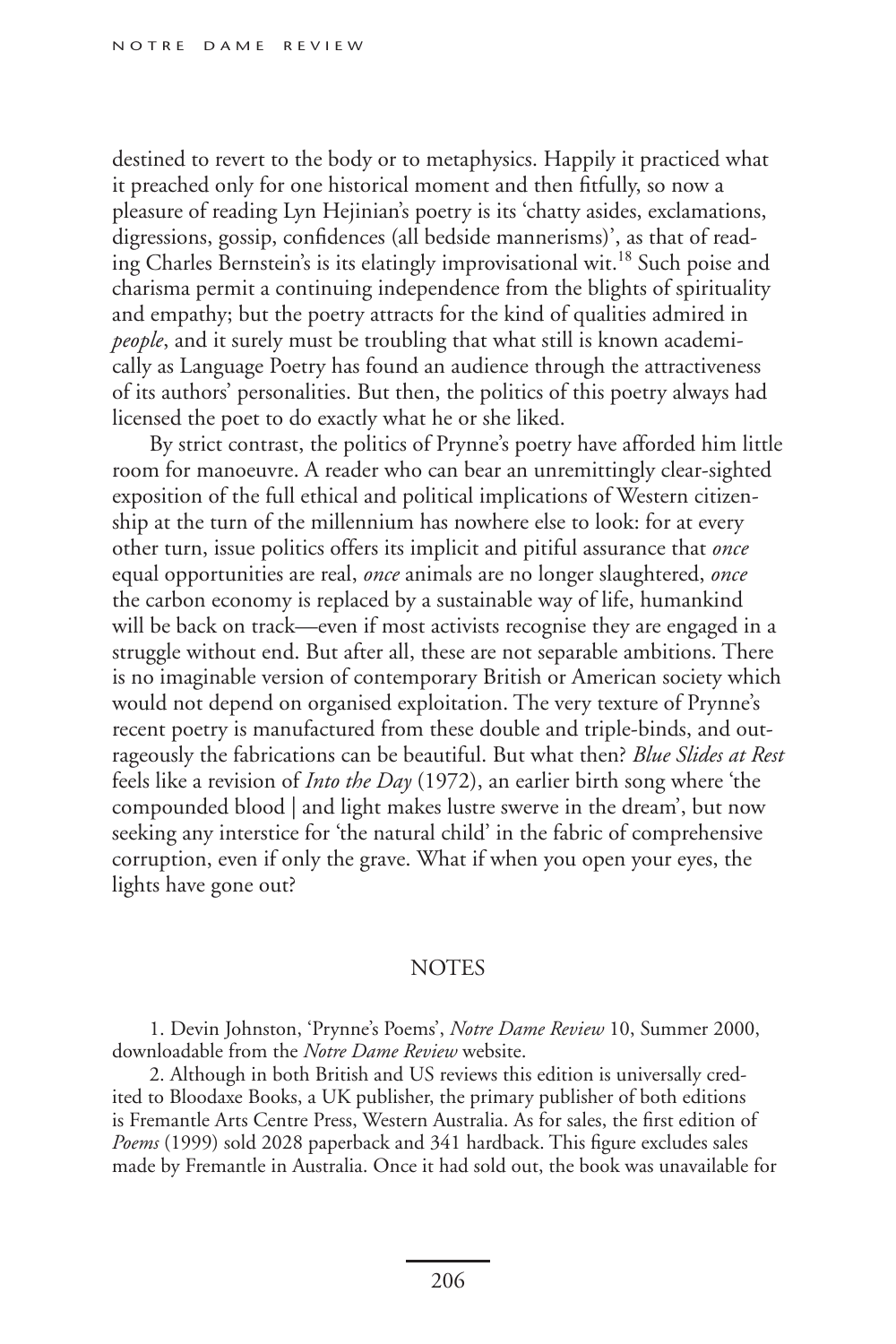some time because the Bloodaxe contract was for one printing only. However, while the author was not willing to agree to a reprint, he was willing to allow an enlarged second edition to be published later. For this second edition under review (2005), the Bloodaxe contract permits them to print 3000 copies in paperback and 500 in hardback, and they may reprint a further 3000 paperbacks. Thanks to Neil Astley of Bloodaxe for this information.

3. As quoted, unsurprisingly, on the Bloodaxe webpage devoted to the new edition.

4. Ed Randall Stevenson, *The Last of England? The Oxford English Literary History Volume 12 1960-2000*, OUP 2004. The spat can be followed through a series of articles accessible via the Books section of *The Guardian*'s website (http://books. guardian.co.uk) by typing in the search term 'Prynne'.

5. The representative figure here, excoriating the 'postmodernists' and 'academic' poets on behalf of a conference of the comfortably tenured and subsidised, is Don Paterson. Andrea Brady's article 'Meagrely Provided' (*Chicago Review* 49:3/4 & 50:1, Summer 2004, pp396-402) has his measure, and how! The following issue (*Chicago Review* 50:2/3/4, Winter 2004/5, pp377-379) contains a thoughtful letter from Andrew Duncan reviewing the politics and sociology of this poetry war.

6. The style '*Poems* 2005' is adopted throughout to prevent confusion with the two earlier books by J.H. Prynne entitled 'Poems': *Poems*, Agneau 2, Edinburgh & London 1982, and *Poems* 1999.

7. For instance those issued by QUID magazine: see http://www.geocities. com/barque\_press/quidcd.html

8. Kevin Nolan, 'Capital Calves: Undertaking an Overview', *Jacket* 24, http:// www.jacketmagazine.com/24/nolan.html

9. Anthony Mellors, *Late Modernist Poetics from Pound to Prynne*, Manchester University Press 2005.

10. http://ronsilliman.blogspot.com/, with no competitor for the most tireless, constantly intelligent and provocative English language poetry blog.

11. Gerald L. Bruns, *The Material of Poetry: Sketches for a Philosophical Poetics*, University of Georgia Press 2005.

12. Bruns p29.

13. There is a real problem in referencing lengthy internet texts with no internal divisions. The only way to find passages in 'Capital Calves' is to use a browser's search function.

14. Jay Basu, 'The Red Shift. Trekking J. H. Prynne's *Red D Gypsum*,' *The Cambridge Quarterly* Vol.30, No 1, 2001, pp19-36.

15. The dedication of the *Furtherance* collection, opened by *Red D Gypsum*, is to Marjorie Welish, author of *Begetting Textile* (Equipage, Cambridge 2000).

16. The signal exception to the redemptive tone of the Prynnian closing stage comes at the end of the utterly bleak *Down where changed* (1979), whose parting tribute to hospital food is 'stuff it'.

17. *Poems* 2005, p572.

18. The line is from Lyn Hejinian, *A Border Comedy*, Granary Books, NYC 2001, p127.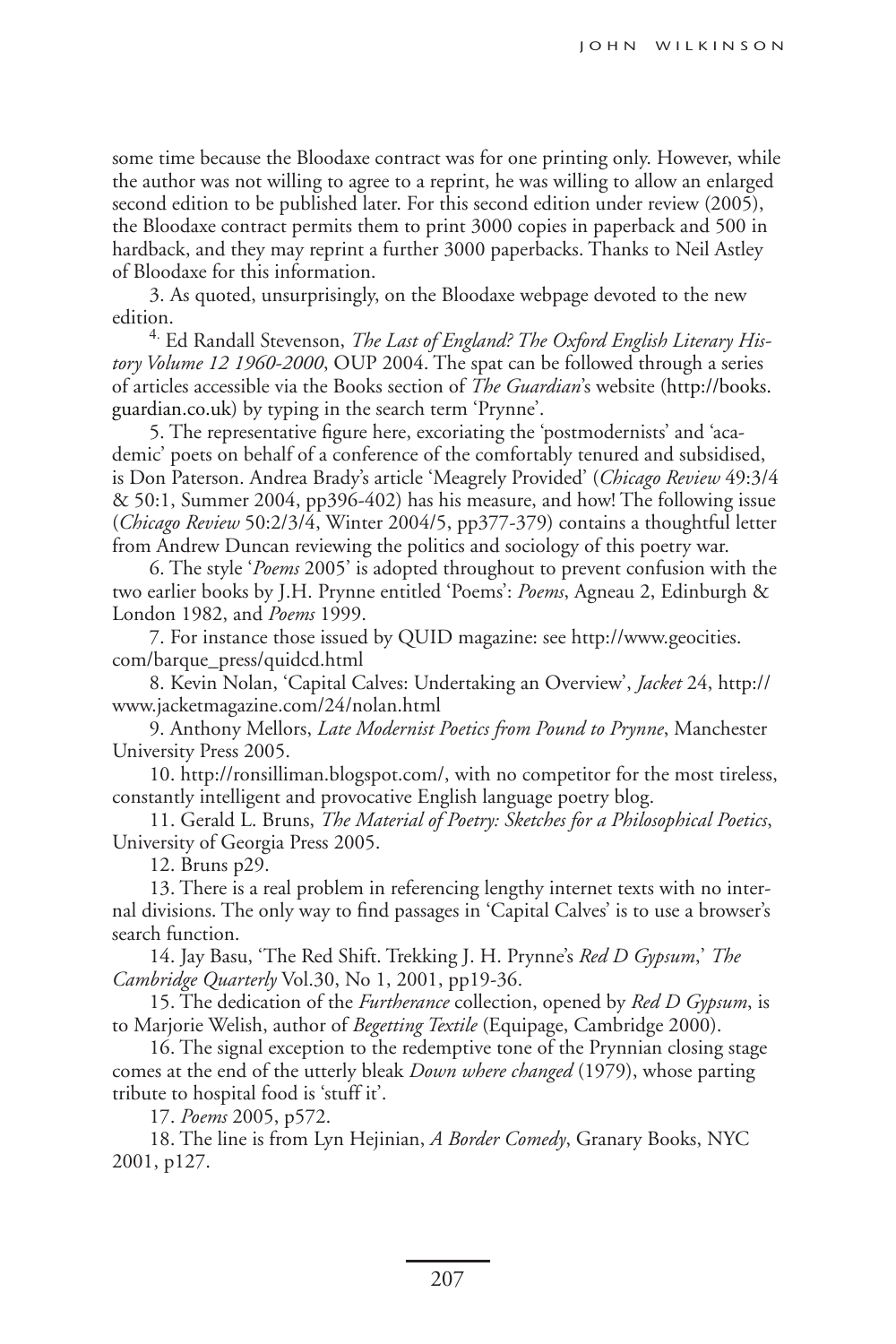# **KEEPING IT STRANGE**

Roy Fisher, *The Long and the Short of It: Poems 1955-2005*, Bloodaxe Books, 2005.

#### *Peter Robinson*

 A reader familiar with Roy Fisher's publishing history might imagine his contract for this new edition containing a rider that the book has to be distinctly different from his three earlier "collected poems" volumes. Certainly Fisher has come up with a gathering of work that is his most complete to date (though by no means a Complete Poems) and one characteristically non-definitively open-ended. The words "collected" or "complete" are nowhere to be seen; the book's main title, *The Long and the Short of It*, alludes in one of its meanings to the literal fact that the volume contains all his longer works (his two Oxford collected volumes did not include "The Cut Pages") as well as the vast majority of his shorter, short, and very short pieces. Fisher's work ranges from the five-line joke poem called "Epic" to the short epic called "A Furnace". The book is by no means a complete Fisher, because it pointedly excludes a number of poems that have previously been collected ("Occasional Poem", on the death of John Berryman, or "To the Supposed Dancer") and other possible candidates for inclusion that have been published in pamphlets or magazines ("Three Early Pieces", "Abraham Darby's Bridge"). It also steers clear of any approach to the fairly large body of early, uncollected poems—such as the elegant "The Lemon Bride"—cited and discussed by James Keery in his chapter from *The Thing about Roy Fisher: Critical Studies* (2000). The book collects for the first time a few early poems that had got away ("Kingsbury Mill"), the completed text of "The Dow Low Drop", which had appeared in abbreviated form in the 1996 Bloodaxe *New and Selected Poems*, and quite a number of shorter, occasional, or elegiac poems written during the last decade or so.

 The book is not as reliable as it might have been, containing an unhappy peppering of minor misprints and typos; and Fisher had long ago issued a statement on such textual slippage in "Irreversible": "The *Atlantic Review* misspelled Kokoschka. / In three weeks he was dead." This book's fine cracks, which by no means diminish the importance of its publication, are further sign that for the poet it is not one of those graveyards of performance described in "Five Morning Poems from a Picture by Manet" as "splinters of fact stuck in the earth's fat rind." As the poet notes in the Acknowledgements, "These poems no more amount to a biography than I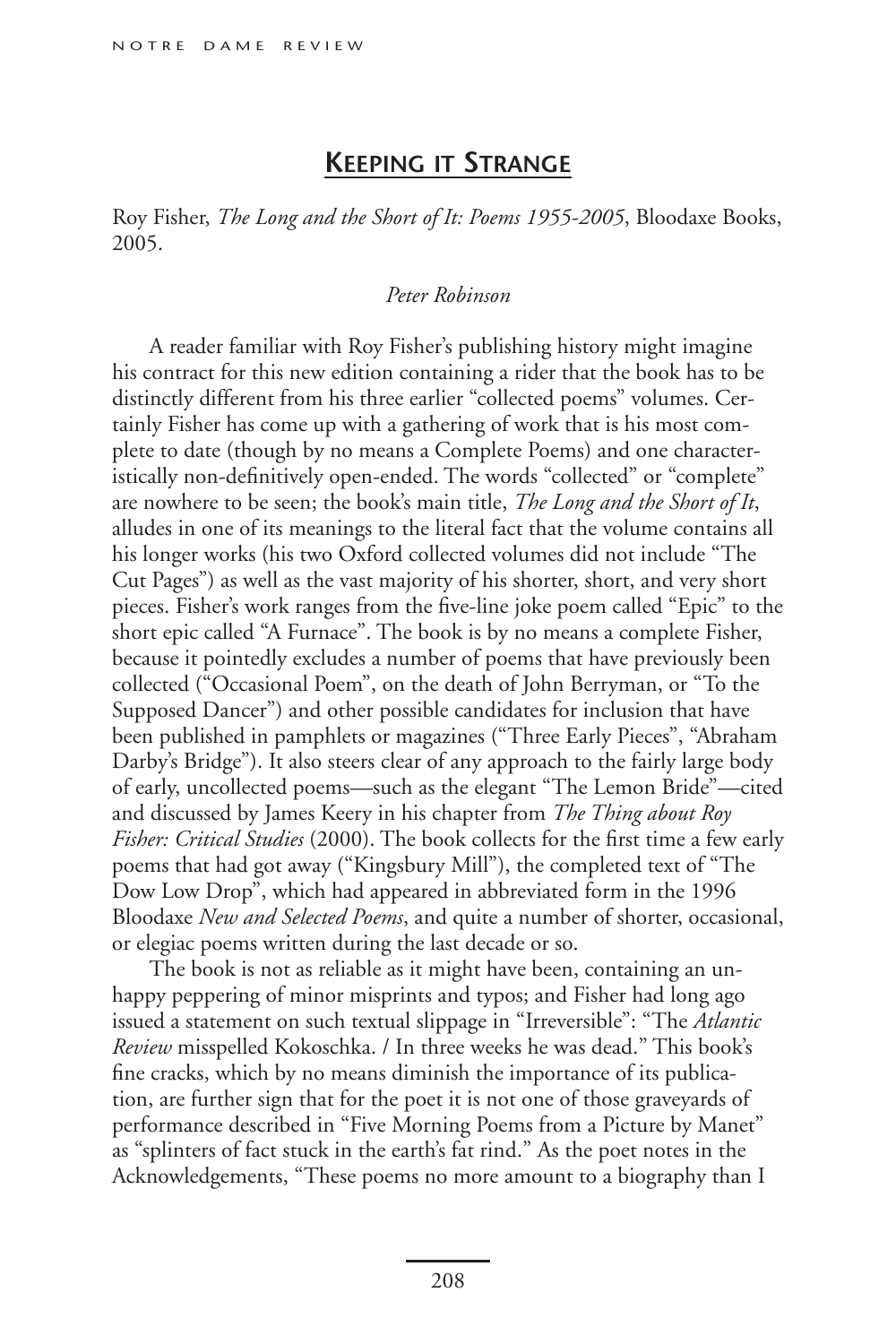do" and thus "an arrangement that seemed chronological" would be "false". This effectively damns the two Oxford volumes (1980 and 1988) to falsity, for some such rough arrangement—with the exception of "The Ship's Orchestra", put at the back in an appendix—appeared to have been tried there. In *The Long and the Short of It* "nothing of the kind is…attempted", and the resulting rearrangement of his works will provide an intriguingly coherent deployment of texts both for Fisher's long-time readers and those fortunate people who, coming upon his work for the first time, can encounter its uniqueness afresh. For the chronically chronologically minded, Fisher has added dates of composition after titles in the Index (though the mysterious dates '0000' after "City" and "Interiors with Various Figures" must—for the time being—stand as either collapses in the face of a too complex chronology, dada jokes, or merely production slip-ups). Fisher kindly acknowledges my "help in the preparation of this book"; for the record, my contribution involved no more than an acted-upon suggestion about what to do with the poems that didn't evidently fall into generic categories, plus a few pleas for inclusions, in some cases of which the poems' defense council was overruled by the presiding judge.

 Even for those who know Fisher's work well, this book offers revealing and refreshing encounters and conjunctions. The texts have been ordered into nine sections, of which five could be described as "generic". The first contains long works such as "City", "The Ship's Orchestra", "The Cut Pages", and "A Furnace". The third is made up of comedy poems like "A Modern Story" about poetry competitions, "Paraphrases" about the weird epistolary life of a poet with an international reputation and no books in print, or "The Poetry Promise" about keeping the customer satisfied in these market-driven days, or "The Nation"—written before the institution in the UK of a "National Poetry Day", but a perfectly judged mockery *avant la lettre* of such superficially populist, culturally retrograde antics. The fifth gathers poems dedicated to other writers and artists for festschrifts, memorials, or from no occasional prompting, such as "Staffordshire Red" (for Geoffrey Hill), "Emblem" (for Lorine Niedecker) and "Songs from the Camel's Coffin" (for Gael Turnbull), its title borrowed from Turnbull's own "For a Jazz Pianist", in which he describes "(a camel's coffin?)" as "a black / and polished upright / slotted box". The final section of Fisher's poem records his arrival in the USA for a visit that included a reading event at Notre Dame (where he was photographed playing one such camel's coffin, a photo subsequently printed in a university yearbook, captioned in the manner of "Irreversible" as a picture of John Cage):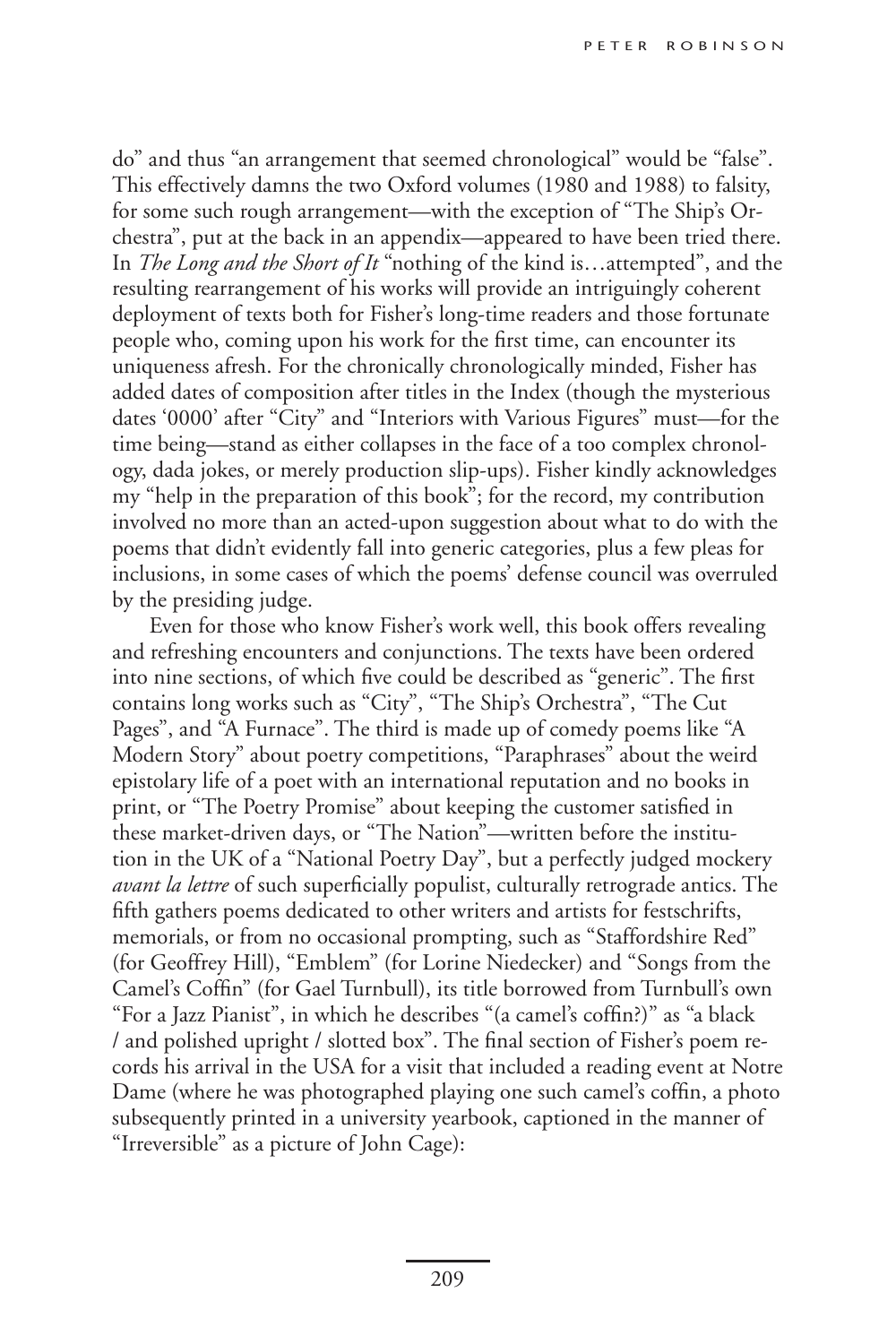Born in the middle of the island and never leaving it in fifty years, then startled on stepping down to the battered tarmac of O'Hare to discover that the air above it, the entire medium of elsewhere, wasn't as I'd guessed it would have to be, a heavy yellowish fluid tending towards glass, towards mica. Why in all that time had nobody said? I'll never be sure, that's for certain.

Such lines as these casually instance Fisher's uniqueness—his ability to preserve a remarkable freshness in his encounters with the world, which we can then encounter too, refreshing our sense of the lived. This is not exactly a Russian formalist "making strange", because to Fisher the thing, in this case the air above O'Hare, is strange anyway. Fisher's art is about processing experience without lessening its strangeness. It is about "keeping it strange" and this has required his never being "sure" and "that's for certain." Section VII of his book is devoted to the sequences and series of shorter writings, the "Interiors with Various Figures", the "Texts for a Film" about Birmingham that Tom Pickard produced, the "Seven Attempted Moves", "The Six Deliberate Acts", "Five Morning Poems from a Picture by Manet", the four poems "To the Memory of Wyndham Lewis", or the "Three Ceremonial Poems". Last of these generic groups, section VIII, is given over to collaborations with artists—such as "Correspondence" with Tom Phillips, "Also" with Derek Greaves, and the many others with Ronald King. Missing from this section though is "Cultures", a collaboration with King (helpfully described by Ralph Pite in his chapter from *The Thing about Roy Fisher*) but one whose arrangement defies publication in a book of this kind.

 While these five sections are the volume's reinforced structure, built upon the grounds of compositional habits and preferences, the other four sections—gatherings of poems that don't fit any of those generic categories—are, as far as the organization is concerned, the book's most revealing. These mid- or short-length poems tracking individual moments of inspiration contain borderline overlaps with other sections. "The Thing about Joe Sullivan" might be thought Fisher's most dedicated poem, in that it expresses an overwhelming fascination with the psychology and aesthetics, and indeed ethics, of this white Chicagoan jazz pianist's style; but it doesn't appear in section V, presumably, because these two musicians—Fisher has also worked as a semi-professional jazz pianist—were not personally acquainted. Similarly, "One World", a poem reporting on an early teaching experience with a remedial class at a school and reflecting on the unlikeli-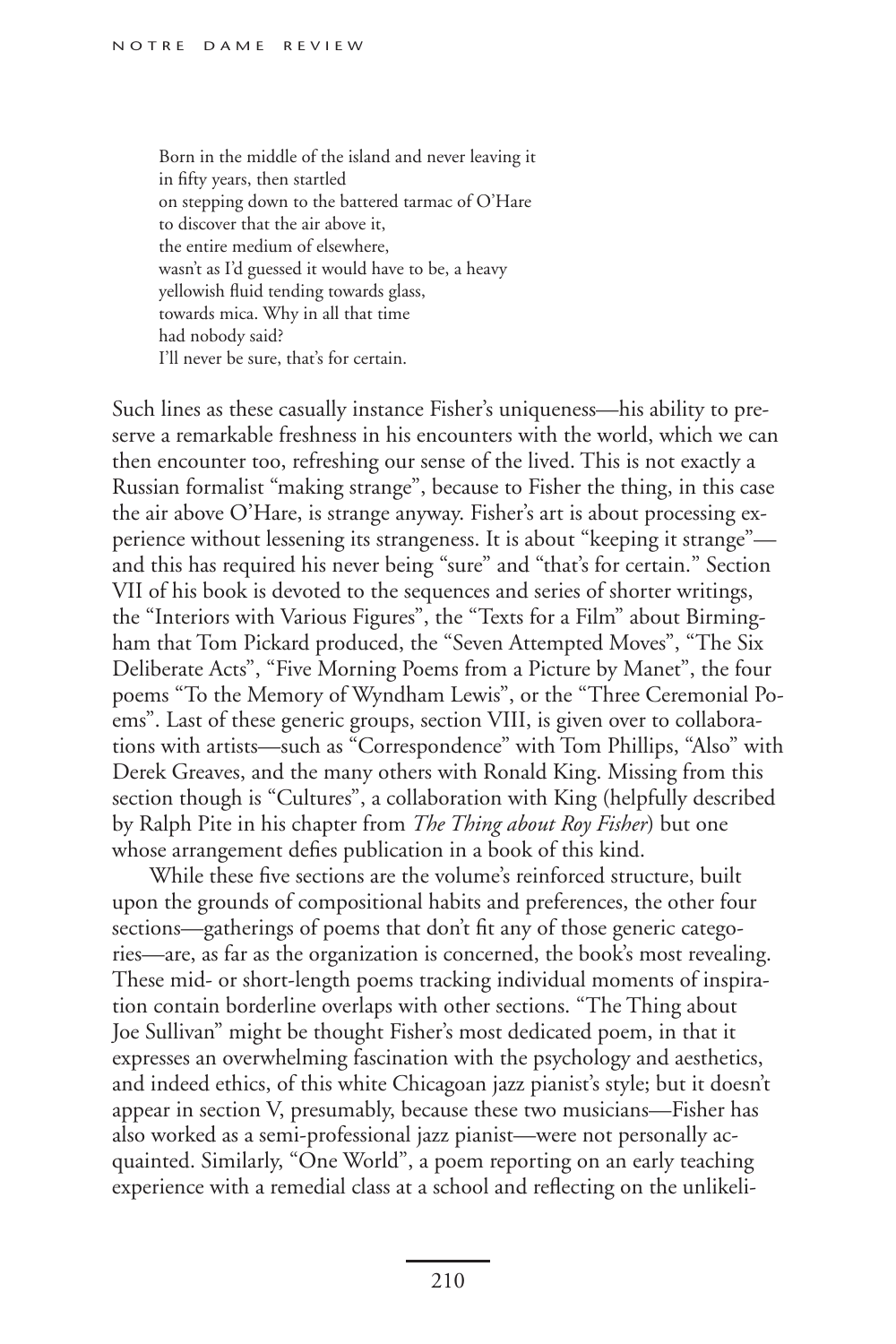hood that such pupils could have come to be readers of little magazines, might have appeared in the comedies section—since it was first published in one of the pamphlets of such work issued by the late Richard Caddel's Pig Press. Yet its account of teaching a class of severely underprivileged children is not, properly read, a joke at all. So the fascination of these more apparently ad-hoc sections lies in their prompting a reader to think about how and why specific works have found their way into each of these four and, further, why individual texts placed there have become neighbors.

 Section VI, for instance, appears to be made up of poems that variously address without satire Fisher's evolving awareness of his own aesthetics. Born in 1930, and not in 1885 or thereabouts, Fisher, though willing to give interviews, has felt no inclination to write manifestos, whether group or personal, or indeed to establish his "poetics" by means of academic, critical, or hortatory prose—and especially not before the fact of having written attempts at pieces of literary art. Thus, "For Realism", "A Poem Not a Picture", "The Lesson in Composition", "Of the Empirical Self and for Me", or "From an English Sensibility" come together with other relevant pieces to define, however obliquely and inconclusively, what Fisher has thought and felt he has been up to all these years. Nor does this section, since it is the occasional work of decades, pretend to offer a single, coherent aesthetic position. No sooner have we read the close of "For Realism" ("A realism / tries to record, before they're gone, / what silver filth these drains have run"), than we encounter the six-line epigram "It is Writing" which ends: "I mistrust the poem in its hour of success, / a thing capable of being / tempted by ethics into the wonderful." It is hard to believe that the latter, from 1974, has not been placed thus on the same page as a tacit comment on the former, written in 1965, and made a moral meal of by Donald Davie in the chapter "Roy Fisher: An Appreciation" from *Thomas Hardy and British Poetry* (1973).

 But why, then, asks the doubter, isn't "The Thing about Joe Sullivan", with its tacit ethical-aesthetic commentary, or "The Memorial Fountain" with its "thirty-five-year-old man, / poet, / by temper, realist, / watching a fountain"—why are these poems in section V, and not alongside "For Realism" or the "Lesson in Composition"? One pragmatic reason is that the various mid-length poems must not be lined up by overt or obvious similarities. If you put "For Realism" next to "The Memorial Fountain", for instance, you allow a misleading statement to form, one which appears to imply that Fisher is, despite appearances to the contrary, really a realist. So, in these sections, there is un-simplifying variation and contrast too; and there is conscious avoidance of any chronology (even the generic works are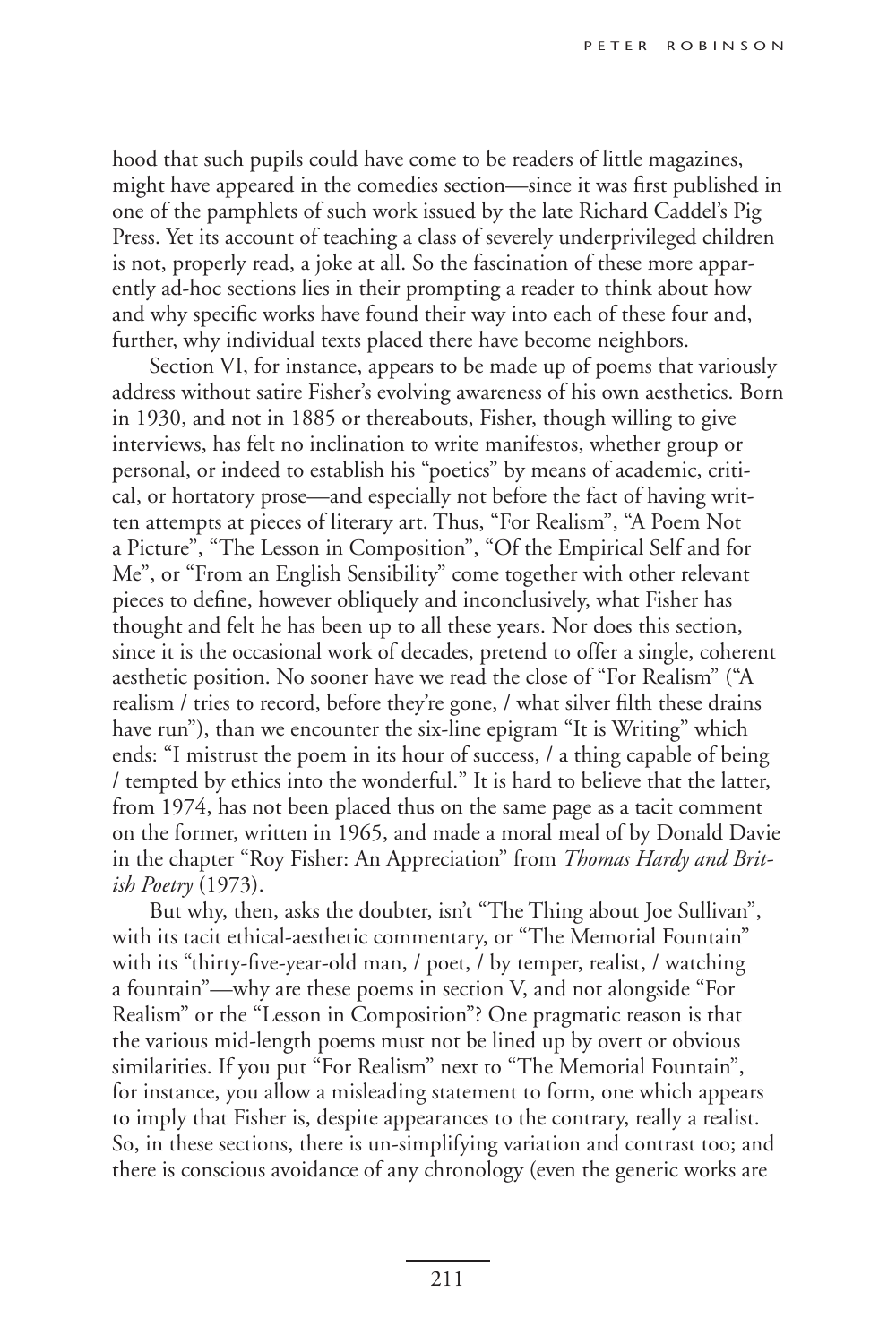shuffled so as to display pointed-ness but not evident thematic or biographical continuity. This is surely why the first section begins with "Wonders of Obligation" with its classic account of Fisher's reluctantly associative art "We know that hereabouts / comes into being / the malted-milk brickwork" and its, understated for the most part, values: "The things we make out of language / turn into common property. / To feel responsible / I put my poor footprint back in."

 Fisher, "never sure…for certain", has stated in an interview that there is still such a thing as "honest skepticism". He said it in the hey-day of that post-modern skepticism which, since it multiplies doubt to infinity, haplessly drops skepticism out of the equation—allowing its proponents to flourish mechanical rejections of justifiable assertion (about what truth is, for instance) that in practice leaves everything precisely as it was. Honest skepticism, I take it, means allowing doubt its place in an understanding of the world, both natural and human; doubt then functions as a means to further apprehension and understanding, not as a device for short-circuiting any such gains. Fisher has never believed, as Charles Tomlinson emblematically did with the title of his second collection, that "seeing is believing". He too has been, as he put it in "City", a poet who lived "so much by the eye", but he did so to address the processes by which the world takes shape around us, breaking up, and reconfiguring its solidities, altering the angles of sight, or focal length, so as to access a knowledge of change and evolution. "A Furnace" proceeds by enacting the life of energies, powers, forms, or evidences not only to access knowledge of change, but to assist it. Fisher's skepticism about poetry with a moral attached has found its role in defining his field of operations, since on its right flank were the social moralists of the 1950s, Larkin, Amis, Davie, and, in the Tomlinson of the 1960s and 1970s, an epistemological moralist of international distinction.

 However, to live outside the law you must be honest; and Fisher's skepticism means that he is not without beliefs about aesthetic, literary, poetic, and therefore social and political conduct—beliefs that might be identified in the differences between overtly propagated rules of behavior with a social flavor, and complexes of learned practices about relations with others that, for one thing, would be betrayed by imposing them on others, by boasting about holding them, or by announcing that you have just acted in accord with them. In "The Lesson in Composition", Fisher writes of how "Whatever I start from / I go for the laws of its evolution, / de-socializing art, diffusing it / through the rest till there's no escaping it." This is a prosaic poem responding to the oppressive social demand that the marketplace has, mysteriously, imposed on poetry over the last few decades. I say "mysteriously"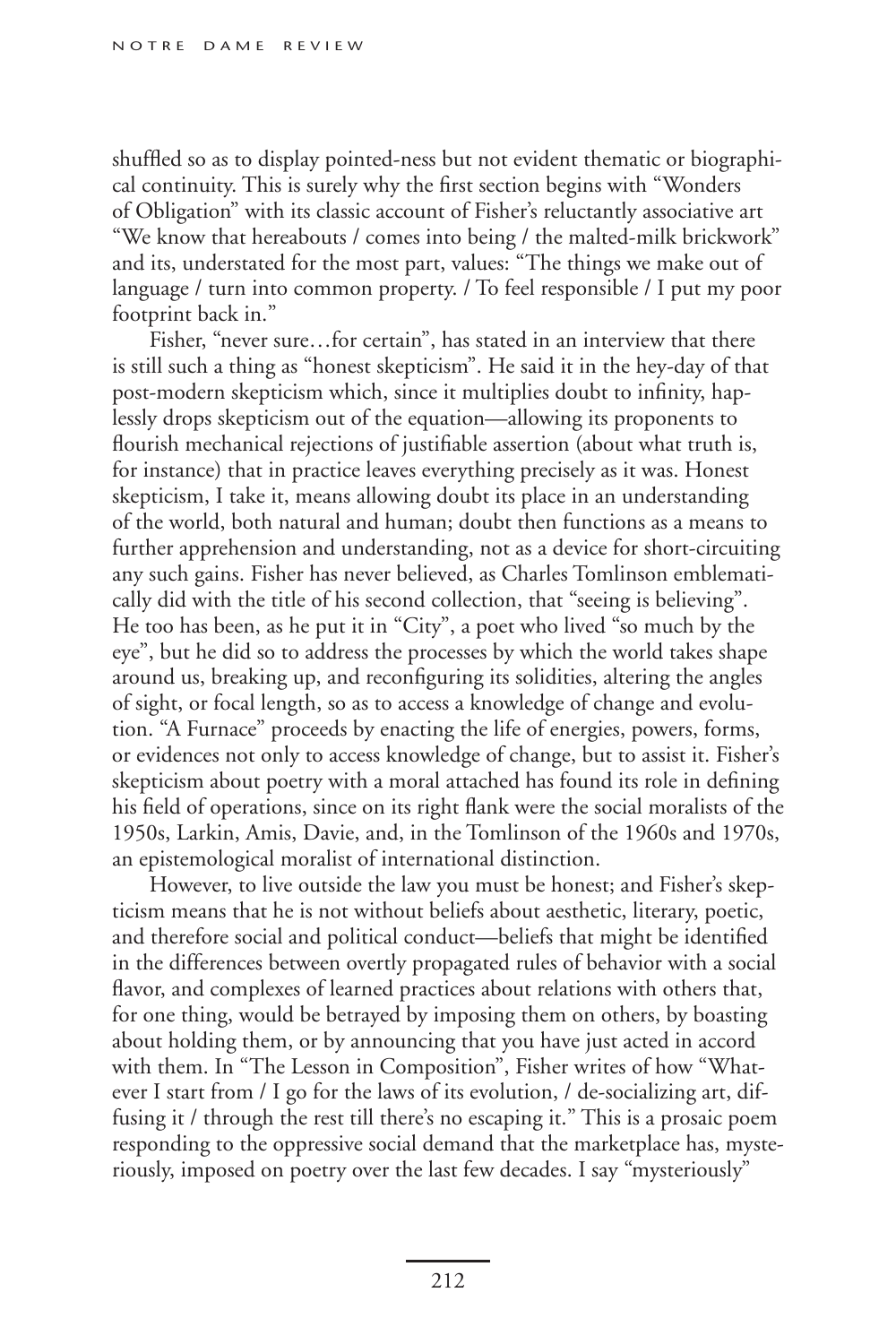because you would have thought that the marketplace has so little real use for poetry, it not making much money for anyone, that it could have been left in peace. The thorough marginalization of the art some time before the rise of our current version of market economics should have found it well positioned to resist such demands. Yet such is the power of ideology that poetry's more socially adaptive operators have felt compelled to sing from the same stock-exchange hymn-sheet. Fisher's poem approaches its end by describing the British version of this problem. "Art talks", he writes,

of its own processes, or talks about the rest in terms of the processes of art; or stunts itself to talk about the rest in the rest's own terms of crisis and false report—entertainment, that worldliness that sticks to me so much I get sent outside when the work wants to start.

I'm old enough to want to be prosaic; I shall have my way.

The sense is that art offers its benefits to individuals and, through them, to the society at large, only if it is allowed to follow its processes without the imposition of formulated social demands—whether they are promulgated by a national union of writers, or as a requirement from publishers and their allies in newspapers and award bodies to address the immediate interests of imagined consumers. Fisher's skepticism about identity and the idea of the discontinuous self, the role of body sensations, of ontology in epistemology can also be related—paradoxically it might seem—to Jazz and the life of the performer. Yet this is not pop music; and Fisher became interested in his music at a point just before the moment when it was to be pushed aside. He has, as a consequence of that marginalization, accompanied distinguished American performers on their tours of the British provinces. This is slightly different from the kinds of relation to an audience of readers that many writers will take for granted. The latter is slower, more cumulative, based upon two separated activities that take place within the privacy of the writer's or reader's conscious minds—and one that is only supported, or sometimes even hindered, by encounters with the poet in performance. The musician who performs on a nightly basis needs an internalized sense of what a good performance will be that pays only slight attention to what the audience may or may not have thought. Fisher is thus complexly placed both to understand the way in which art is necessarily a matter of presenting its products to informed people who appreciate that art, and of knowing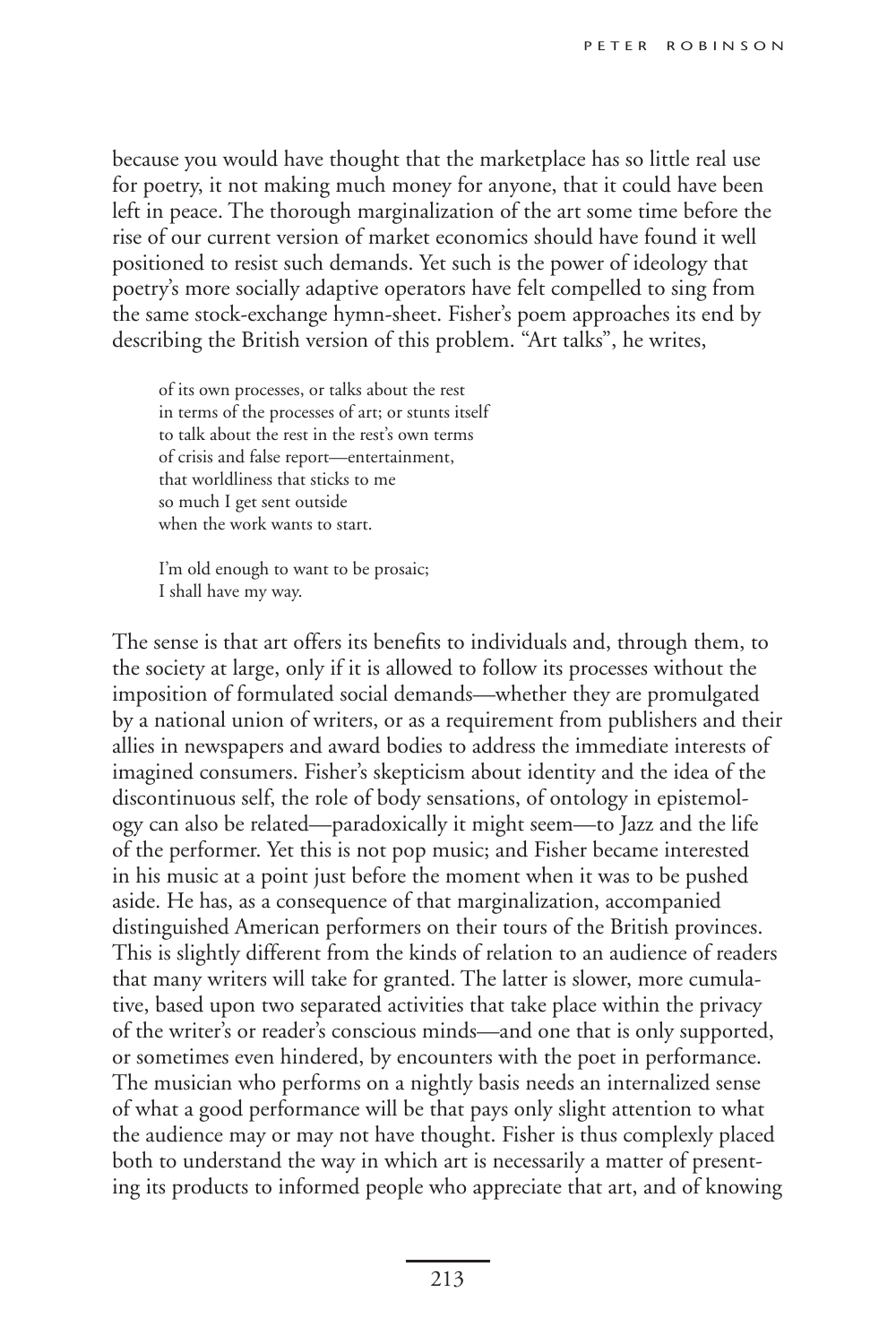how to preserve the autonomy of the performer from audience demands that can in so many ways prove to be art's ruination.

 The doubt about being able to know ourselves, a first step on the road to such self-knowledge as may be granted us, naturally extends in honest skeptics to the knowledge of others. The limited access allowed to the rest of the world then requires a process of acquaintance, a repeated returning to and reconsidering of phenomena. One limit in Fisher's work is the locating of experience in shared relationships between people. The works that might seem at first most to qualify such a statement ("Interiors with Various Figures" and "The Ship's Orchestra") only tend on closer acquaintance with their strangeness to reinforce it. This limit might seem to be escaped from by the comedy poems of section III. Comedy requires a relation to constituencies and social groups. The poet's relative lack of ease with such situations of identification and provision, may account for some of the weaknesses in that section. "Sets", for instance, was inspired by the quarrels between various groups and sub-groups of poets about who precisely should control the UK Poetry Society. Beyond the more "committed" inner circles of such writers and their support teams it might be expected to reverberate with rather less force:

If you take a poem you must take another and another till you have a poet.

And if you take a poet you'll take another, and so on, till finally you get a civilization: or just the dirtiest brawl you ever saw the choice isn't yours.

What saves this from being a faded joke about a shrunken corner of a lost world, is the crispness and clarity not only of the writing, but also of the double disappointment it dramatizes through, for example, the workings of unobtrusive rhymes: "poet…get", "so on…civilization", and "saw…yours". Equally, the way that "or just" breaks up the resolving rhymed close on the word "civilization" is a perfectly judged ruffling of high-minded high hopes. So the poem first describes a process that we who admire and enjoy this art have all experienced—the growth of a learned and then fed fascination that can access some of the finest productions of highly sensitized minds, and then marks a precipitous slide into isolation, conflict, and the total loss of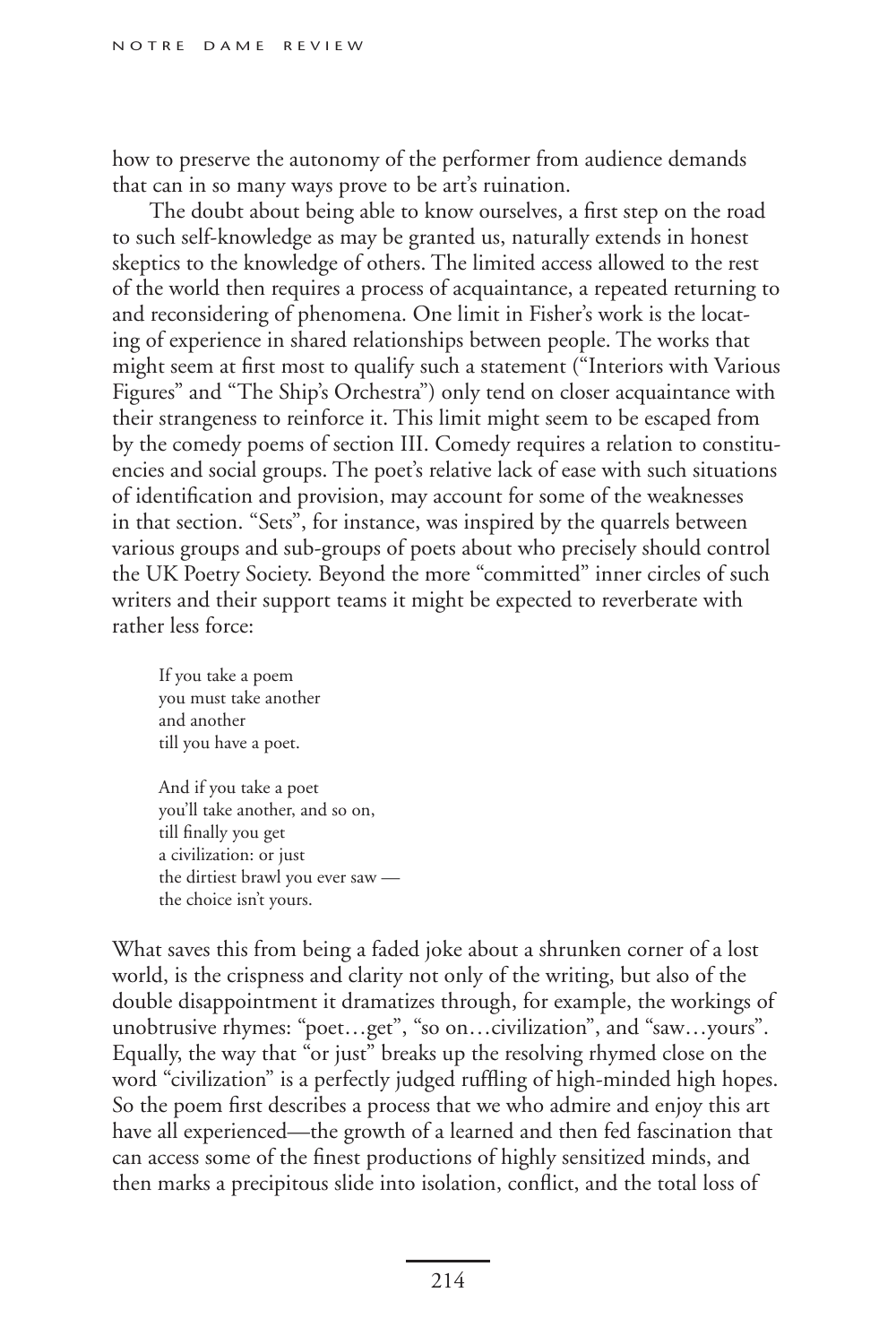anything like art or control. Many of Fisher's poems dedicated to other poets could be called counteractive moves in this cultural destruction of poetry and the conditions for its best production. "You Should Have Been There", written for Peter Riley in 2000, is exemplary in its acknowledgement of just how essential imaginative collaboration is in this most personal, and often most isolate, of arts: "you should have been there / to make two of our sort / too many for the territory / I'd split the shift with you", he proposes, "while the broad- / bodied waitress in black with the ominous eye / stalks by".

 Roy Fisher's is then a poetry of skepticism, one that includes a healthy skepticism of poetry. It has been protected from the canceling to nothing of moralized minimalism—by accepting a need to grow loquacious and to address with ever greater reach the implications and ramifications of its congenial, not to say congenital, modes first intuited through exposure via Gael Turnbull to American writers such as W.C. Williams, Denise Levertov, and Cid Corman in the late 1950s and early 1960s. This is what Fisher's lesser known, and by some less appreciated, work of the 1980s and 1990s has been about. In "A Furnace" and elsewhere his "honest skepticism" has tacitly defined a complex social and political agnosticism—addressing, for instance, the survival of ancient religious modes for giving significance to mortal processes, while criticizing established religion's expropriation of death, and the role of the dead in our lives. Since the end of the 1970s, Fisher has published work that takes carefully calibrated steps in the direction of the social, while simultaneously keeping the time's overweening social demands in their place. He has put his "poor footprint back in". The first part of "Texts for a Film" (1991) begins "Birmingham's what I think with" and over more than fifty years this poet has found evolving means for turning that thought into art. I first encountered his poetry on a library shelf some thirty-five ago. If not quite "what I think with", Roy Fisher's work has nonetheless contributed substantially to what and how I think—and, *al que quiere*! (to those that desire), it can do the same.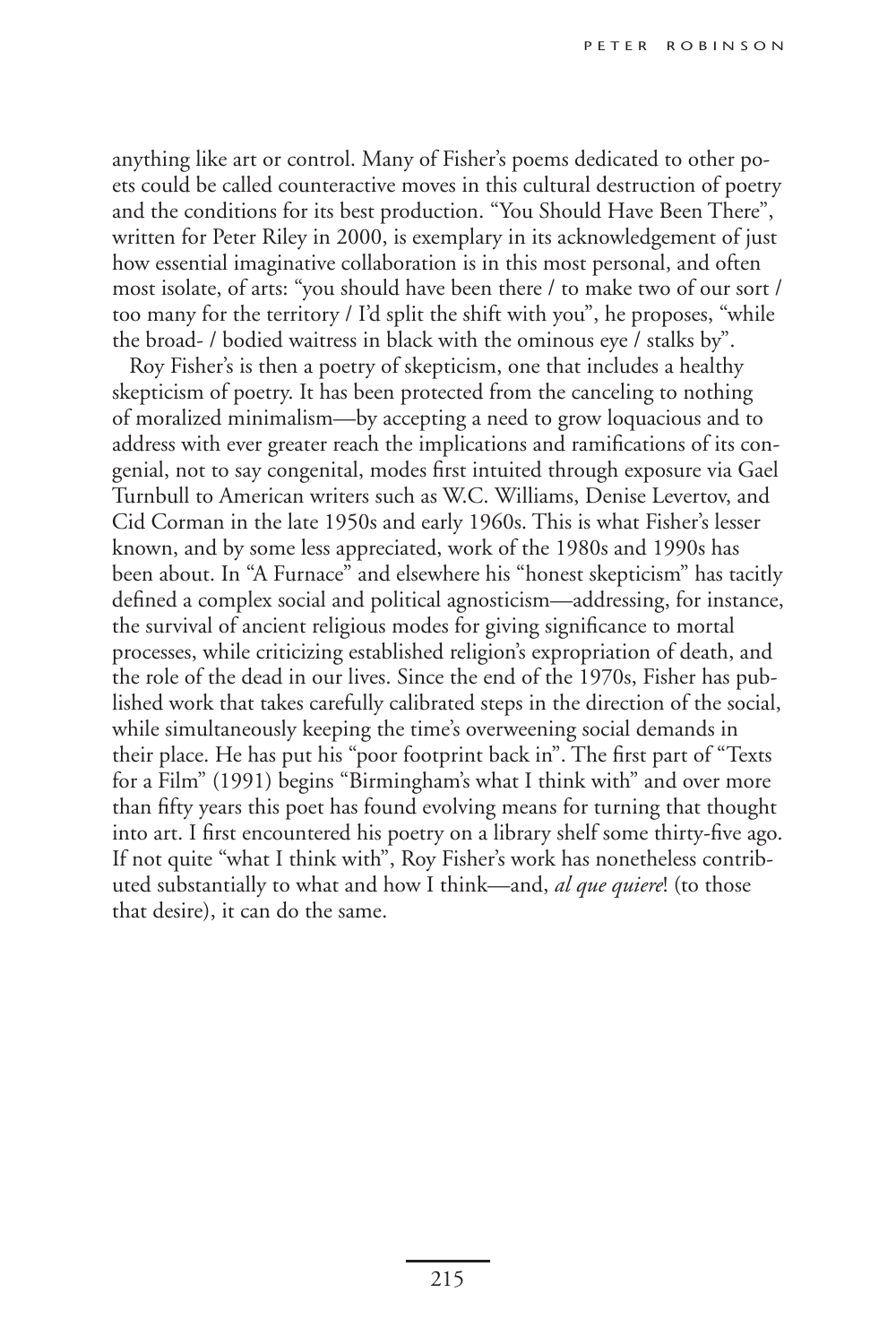### **MICHAEL HELLER IN THEORY AND PRACTICE**

*Uncertain Poetries*. Michael Heller. Cambridge: Salt Publishing, 2005. *Exigent Futures: New and Selected Poems*. Michael Heller. Cambridge: Salt Publishing, 2003.

*Benjamin Goluboff*

 To this fond reader at least, everything most notable about Michael Heller's imagination comes together in his extraordinary poem "For Uncle Nat," appearing first in Heller's 1989 collection, *In The Builded Place*, and again in Heller's New and Selected volume from Salt: *Exigent Futures*. *Futures* is joined just now by *Uncertain Poetries*, a collection of Heller's critical prose from the end of the eighties to present. The appearance of the two volumes together is certainly a watershed in Heller's career, as well as an opportunity for his readers to reconnoiter even well-remembered poems, like "Uncle Nat," in light of the poetics laid out, with powerful and erratic intelligence, in the volume of criticism.

 "For Uncle Nat," an elegy inflected Jewish-American, locates itself on  $20<sup>th</sup>$  Street in Manhattan where the speaker and his companion are passing Congregation Zichron Moshe when a man beckons from the doorway: "May I,'/ he says to my companion, borrow this / Jewish gentleman for a moment.'" The Congregation, which we may imagine as vestigial and relict, needs a tenth adult male to make a *minyan* (the quorum for reading the Torah). Borrowed so they can open the Ark at Zichron Moshe, our speaker determines to borrow his uncle (from death, from memory, from family lore?) and to talk with him once more:

May I borrow you for a moment, Nat. We'll celebrate By twos, the world's an Ark. We'll talk in slant American accent to code the hidden language of the Word.

The trope of borrowing recurs in the poetry collected in *Exigent Futures*, charmingly in "Fifty-three Rue de Notre Dame de Nazareth," a poem of house-sitting whose speaker, a sort of seated *flaneur*, squats among borrowed possessions and seeks to exercise a borrowed language.

 Reading the essays in *Uncertain Poetries* lends dimensionality—a sense of the variety of his project—to Heller's borrowings. Borrowing for Heller always means Jewishness. This is perhaps by way of Paul Celan, a figure who informs Heller's instructive essay "Diasporic Poetics" and who reminds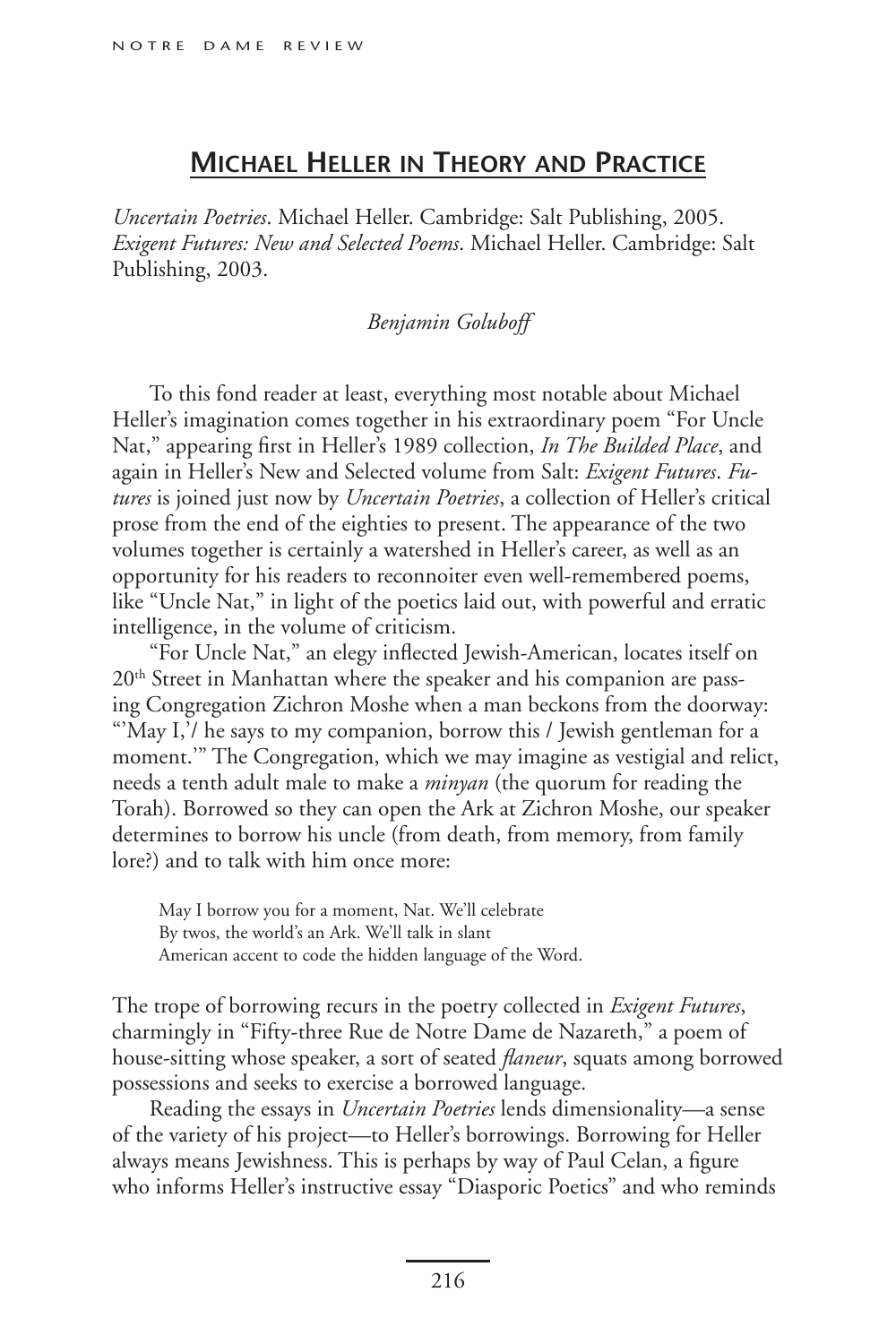Heller that "…the Jew has nothing which is not borrowed, least of all the name Jew." Borrowing also registers Heller's engagement with a series of familiar problems in poetics and literary theory. The poet's language, Heller likes to remember, is "exilic," or "displaced from the object it refers to." The poet's language reveals always a division at its root: language as form and language as sign. In "Diasporic Poetics" Heller writes that "…to be a supplicant before words … was to gather two intimacies at once, that of the things words named… and that of a renaming: that construct of the poem that collocated all these names of things and yet held them in some new order…." These difficulties of language are explicitly at issue in one of the few new poems in *Exigent Futures*: a bravura comic performance with the tautological title: "'We can only wish *valeat quantum valere potest*.'" They are also the terrain that Heller explores through his variations on borrowing in "Uncle Nat" and elsewhere: the borrowings of the exilic word.

 Now in one way it is faint praise to say that equipped with the volume of essays, readers of Heller's verse are propelled (his word) into problems of literary theory, into what in "Fifty-three Rue de Notre Dame de Nazareth" he calls "the century's textual warpings." Poetry that sits so snugly adjacent to theory as this is not the poetry that claims my first attention. Heller's perseverating at these "warpings" is also dismaying in light of his affiliation with the Objectivist tradition. Indeed, some of the richest essays in *Uncertain Poetries* ("Poetry without Credentials," a guide for the ephebe; "The Uncertainty of the Poet," autobiography cum manifesto by way of de Chirico; and the loving memoir "Encountering Oppen") are those where Heller draws upon Objectivist poetics. Certainly some of the sharpest passages in Heller's prose occur where he sets out the positions and practice of Reznikoff, Oppen, Rakosi, and Zukofsky. Heller's mentors revere "the impingement and penetration by the world into our would-be discursiveness, our self-involved chatter." Heller remembers that Oppen calls the poet a "realist" only if he is "someone concerned with a fact outside of himself which he did not entirely create."

 The Objectivists, Heller cautions the ephebe, illustrate the distinction between expression and communication. Objectivist communication is "without bias because it has sprung from an actual lived world, unconditioned by any *a prioris*, and is continually undercutting the conventionalized constructs and arrangements of our normal thought patterns."

 I do not argue that Heller's poetry is expressive rather than communicative in this sense, or that it is self-involved. One of the distinctions of these poems is their freedom from the intrusions of a highly characterized persona. Another is the high emotional equanimity with which Heller's voices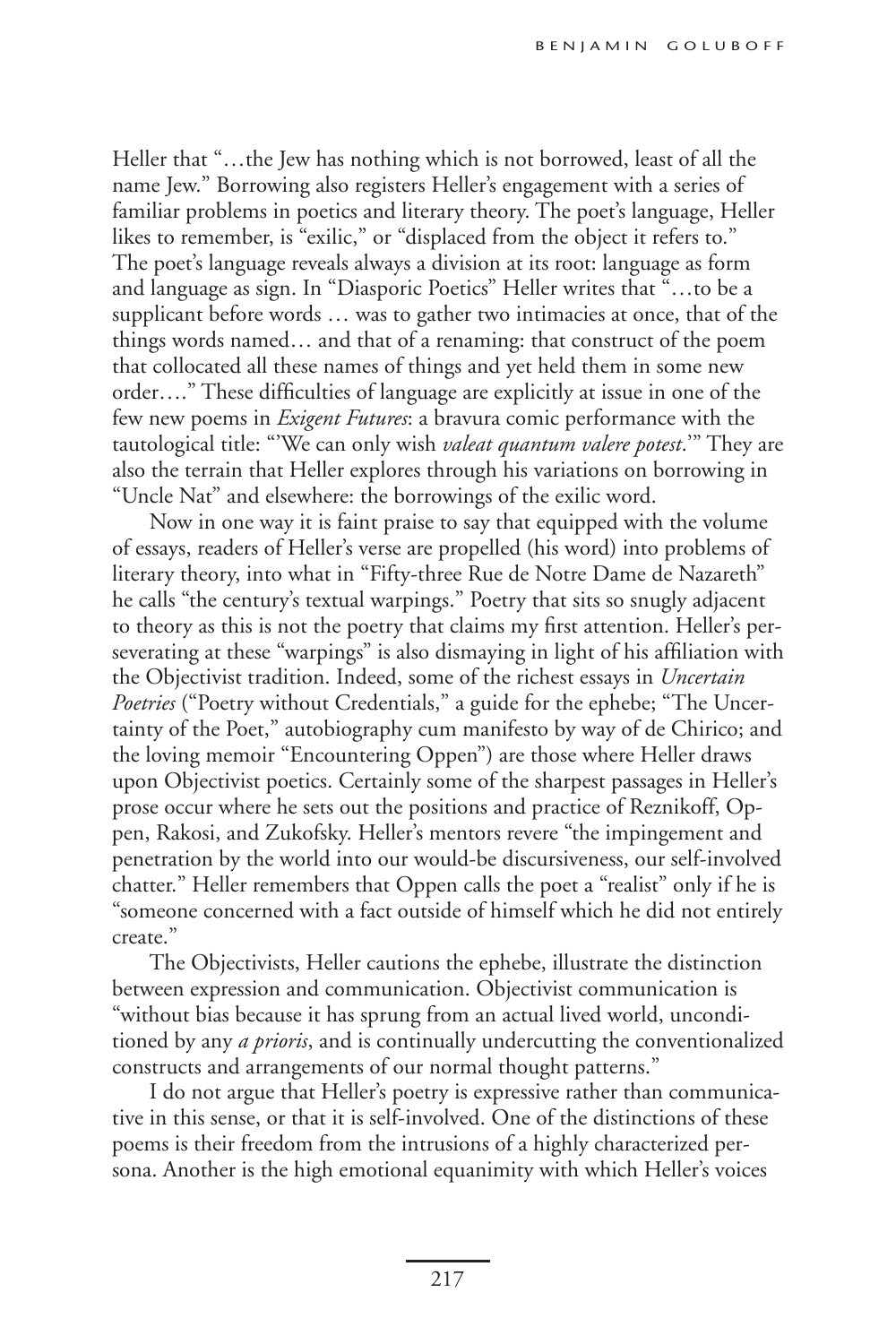articulate their worlds. And I can't quite bring myself to claim that facts of the "actual lived world" are absent from Heller's verse. What I do claim is that these facts, when they swim into view, are not fully themselves, not palpably available. The facts in these poems have a detachment or translucency. We might say that Heller's facts are under alibi because they are animated first by an intention toward abstraction and theory.

 One feels the abstraction of Heller's facts most sharply in those verses about the poet's Manhattan: "In Central Park," or "Palestine," where a defamiliarizing snowstorm collates Manhattan with "Judaea." Heller's Manhattan is too often merely *donnée* for one or another theoretical excursion. Heller's Hamptons are a stylized and abbreviated place, a kind of Hamptons in the head. A charming exception to this rule of abstraction is the attentiveness of these poems to birds. That Heller is an informed and careful observer of birds is evident throughout *Exigent Futures*, from the early "Paragraphs" to the faux-taxonomic "In Elegiacs, Birds of Florida." Perhaps more than city or memory, birds engage the Objectivist in Heller. A great moment in "Being at East Hampton":

On the island opposite, Two mute swans we could have dreamed Beat about each other Like mad Japanese ghosts.

 One final discouraging word about the verse before I move on to remark more fully on the essays of *Uncertain Poetries*. Sometimes, indeed rarely when you remember that these two volumes represent work of two decades, Heller's ear fails him. There is no sense in multiplying examples; I'll just register that in two of the poems I like best Heller offers usages that bring a dubious music to his line: "enclaved" in "For Uncle Nat," and "patina-ed" in "Fifty-three Rue Notre Dame de Nazareth." Grammatically unstable and hard to say, these usages and others like them, mar the sound of poems otherwise pleasing to hear.

 The essays range widely through twentieth-century poets and poetics. They rarely fail to persuade and invariably demonstrate the depth of Heller's learning and the fine clarity of his intelligence. It may be that Heller's critical powers are at their most distinguished when they are exercised on the micro level. Addressing a single figure and working close to the text, as he does in essays on Stevens, on David Ignatow as parabolist, and on Lorine Niedecker's "Wintergreen Ridge," among others, Heller is an illuminating guide. Consider, from his Niedecker essay, Heller's fine receptivity to the difficult music of "Wintergreen Ridge":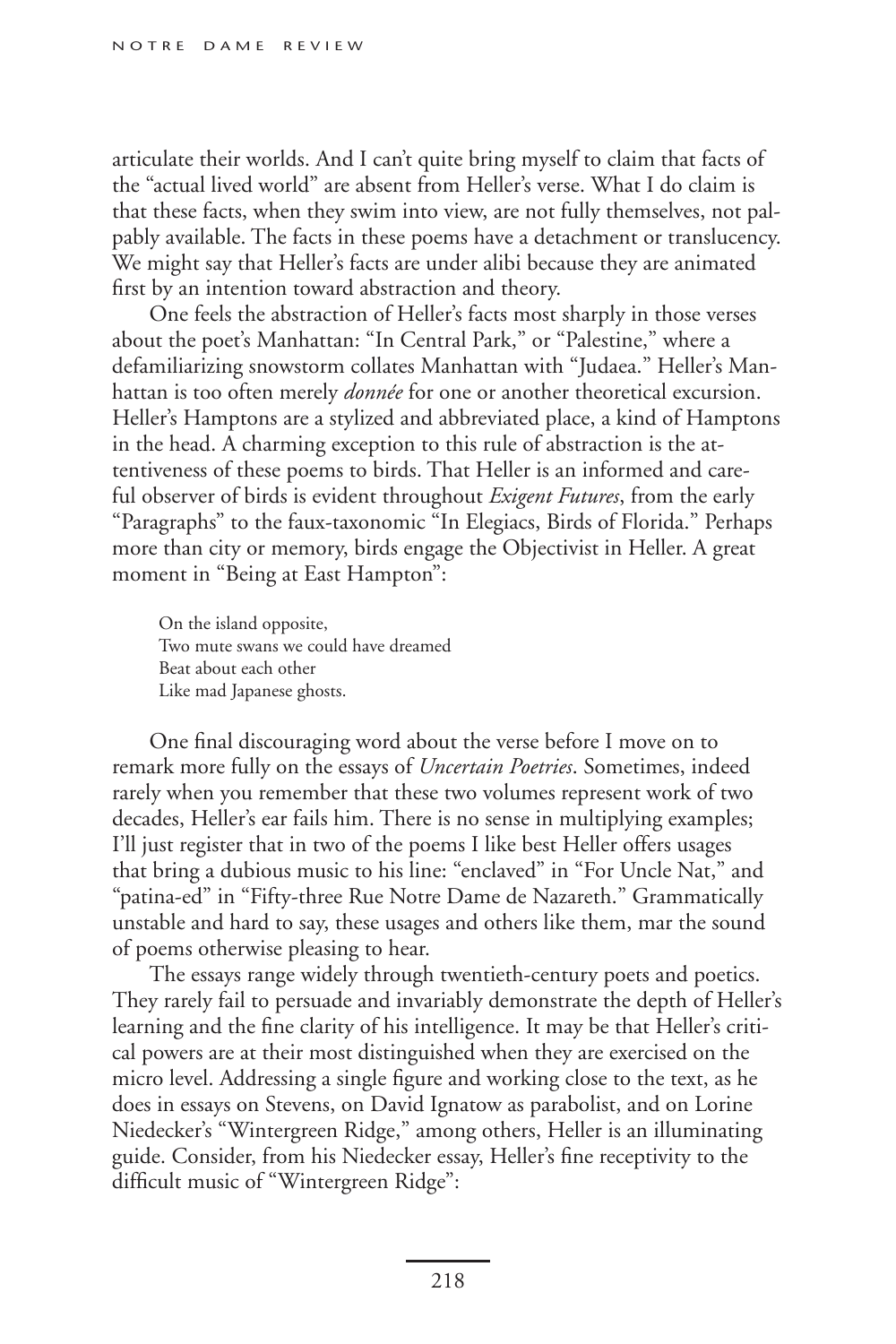"Wintergreen Ridge" does not simply withhold closure, but, as well, throughout its length, uses the possibility of closure as one of its devices, almost shutting down or end-stopping itself in places, only to move on, spilling out beyond the tercet backdrop as it enjambs both sound and idea from stanza to stanza.

 At only one point in *Uncertain Poetries* do Heller's critical abilities seem misdirected. This is an essay, originally given as a talk at the Ezra Pound Centennial Conference, entitled "The Narrative of Ezra Gorgon Pound or History Gothicized." This wrongheaded game of Compare and Contrast collates *The Cantos* with Poe's *Narrative of A. Gordon Pym* in order to include both in an underdetermined category Heller calls American Gothic. The essay is irksome to me. I don't know whether to be more distressed at the way it diminishes Pound or at how it dignifies Poe's *Pym*, a work that simply does not repay the attention that Heller, among other credulous souls over the years, has given it.

 Everywhere else in *Uncertain Poetries* Heller's intelligence is luminous and his erudition deep. To illustrate his conviction that in these late chapters of the tradition it is "the first duty of the writer to resist violently the culture's language games," Heller offers two early exemplars of such resistance: Lucretius and Blake. However remote from one another with regard to cultural surround and poetic project, each poet, Heller makes one see, replaces his own culture's discourse with an invented personal idiom. Heller draws adeptly on Basho in "Poetry Without Credentials" to urge the beginner to consider "that poetry could be rooted in acceptance of our state of mind as it is rather than in some abstract subject we think poetry ought to be…." On Rilke, Mallarme, William Bronk, on the credos and watchwords of contemporary M.F.A. mainstream poetry, on the "propellants" of the contemporary avant garde, Heller's opinions are deeply informed and persuasive.

 Often in *Uncertain Poetries* Heller turns his attention to intersections between poetics and Jewishness. Here, sometimes, Heller seems to engage in special pleading for the secular Jew's qualifications to speak of such things. What results is a kind of agnostic muddle in his language, as where he writes of "a non-theological theology of language" or "a phenomenology of nearsecular spirituality." Such niceties and needle-threadings impair the clarity and force of the essays.

 Where such considerations don't intrude, however, the Jewish essays carry themselves with considerable authority. "The Poetics of Unspeakability," reflections on language and atrocity occasioned by an anthology of verse by second-generation Holocaust survivors, offers a moment of pointed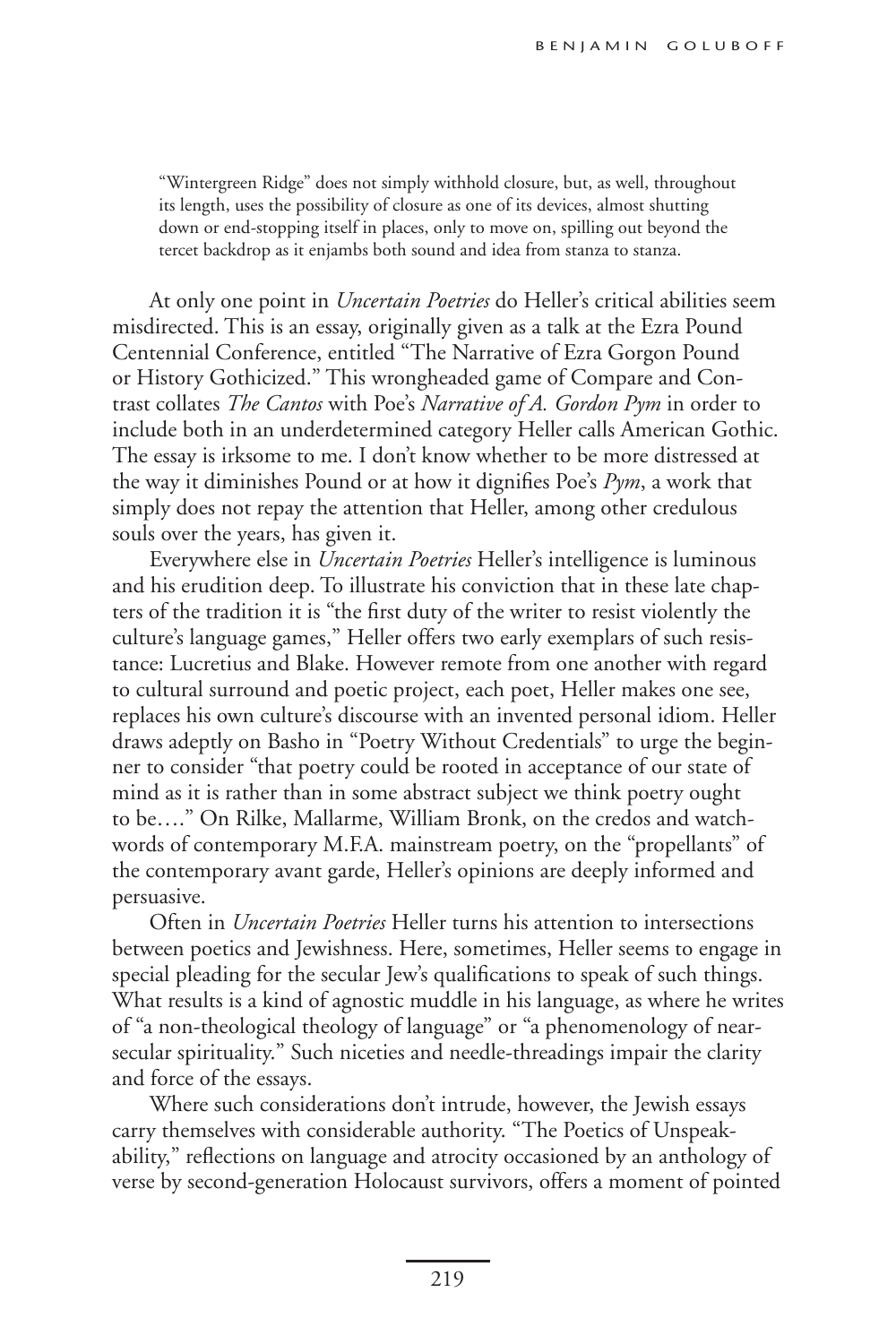frankness when Heller declares himself "irritated by the simple-minded yoking of Auschwitz and contemporary politics or socio-cultural issues such as feminism or the ambivalences of assimilation." "Diasporic Poetics" sets out, among other things, to clarify just what was Jewish about the Jewish Objectivists. You may believe I came to these remarks with a fair measure of skepticism; I came back from them quite persuaded. Of course Heller claims nothing essential or transhistorical for the Jewishness of Oppen, Zukofsky and company. He finds in them a "diasporic consciousness…one created by the dis-ease and difficulty with which they approached their heritage and by the cultural and poetic apartness under which they worked." The Objectivists' Jewishness is manifest for Heller "in their textual practices, in their love of visible objective fact and, most significantly, in their questioning relationship to a Jewish God and Jewish dogma."

 Quite apart from its value as companion to the new and selected poems of *Exigent Futures* (and by the way, I would have preferred more new and no fewer selected) *Uncertain Poetries* is a useful and engaging guide to contemporary poetry and poetics. Together the two volumes confirm that Michael Heller is a very significant person of letters.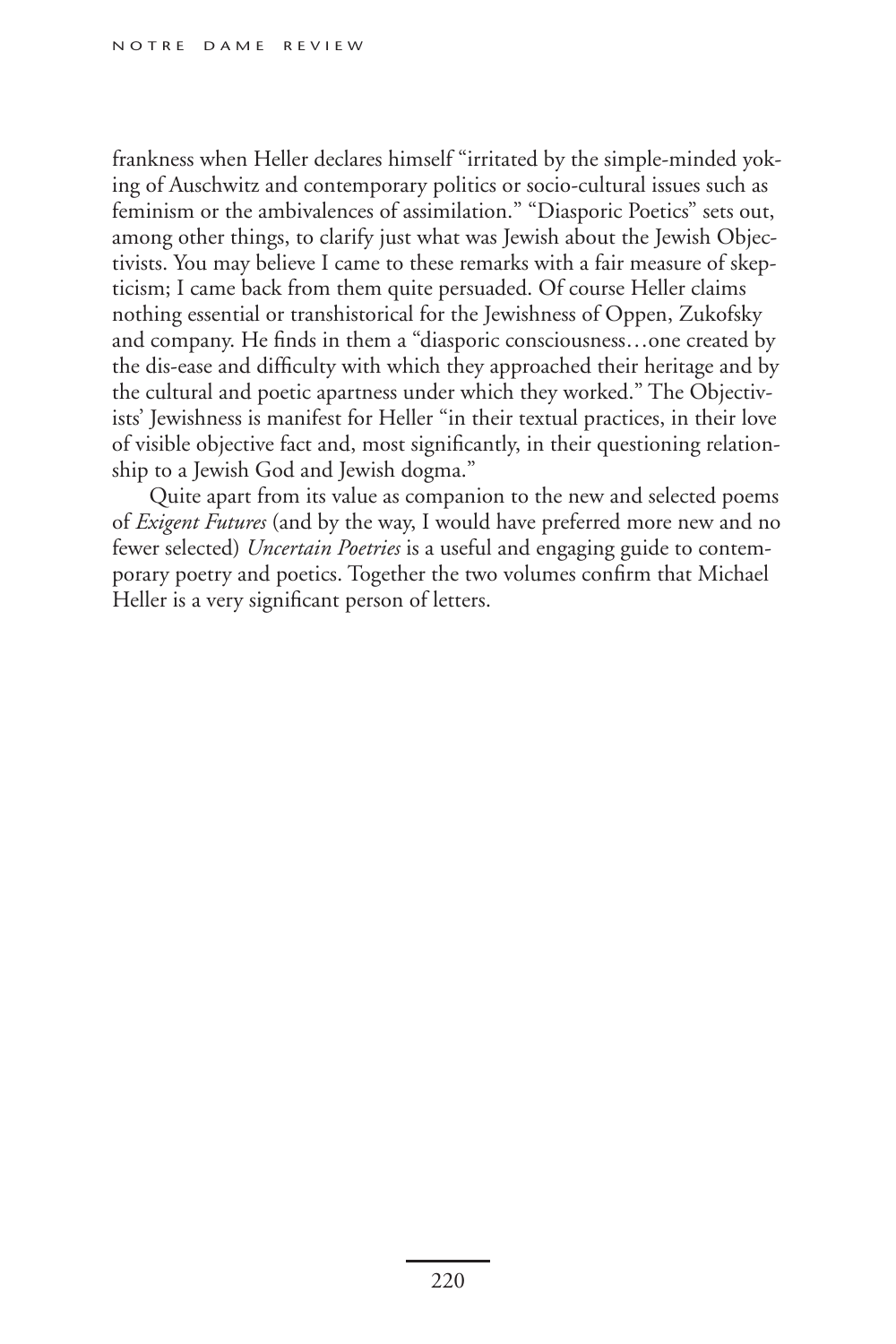### **THREE WAYS TO TOUCH THE WOR(L)D**

Mary Jo Bang, *The Eye Like a Strange Balloon,* Grove Press, 2004. Beth Ann Fennelly, *Tender Hooks,* W. W. Norton, 2004. Pattiann Rogers, *Generations,* Penguin, 2004.

*Jayne E. Marek*

"We see by being seen. We are never alone where we are." —Pattiann Rogers, "Seeing What Is Seen"

 It is always a pleasure to read the work of authors who are confident of their poetic vision and deft in their techniques. Here, readers find three volumes written with assurance—two by established poets and one by a relative newcomer. Rogers adds another impressive volume to her oeuvre, and Mary Jo Bang puts her startling creative powers to work in a volume of ekphrastic poems. Beth Ann Fennelly, in her second book, develops her acute observations through deceptively simple lines. Read together, these three books evoke a sense of mindfulness about the powers of spirit, of desire, of perception, and of relationships that both sear and fulfill.

 The most accomplished poet in this set, Rogers offers the greatest consistency of effect and the fewest surprises. Rogers' many readers will find her usual style in *Generations*, where observations about the seasons, animals, a few humans, and homely quotidian truths provide a means to "contemplation" that "grows receptive to complexity."

 From the first poem, "Generations," the anonymous persona seems to look backward and forward at once, noting rituals of growth and succession ("They have been walking from the beginning, / through the foggy sponges of lowland / forests, under umbrella leaves…. They walked / through the words *let there be light* / more than once…."). This inexorable march of existence emblematizes humanity's moral position in the universe: "their walking / was constant, unmoving, invariable, / and the seeing of the people was ever / present, immutable, liberation." The flow of Rogers' diction tends to lull the reader, who must remember to notice the metaphysical reach in Rogers' Eliotian paradoxes (how can "moving" be "unmoving"?). Sounds and ideas shimmer on the page. Rogers generally holds to her characteristic stanzas of similar lengths, shaped by internal rhymes, and adds texture with a handful of poems in tercets, quatrains, and free-verse forms. These gently formed patterns allow for a satisfying play of thought within flexible bound-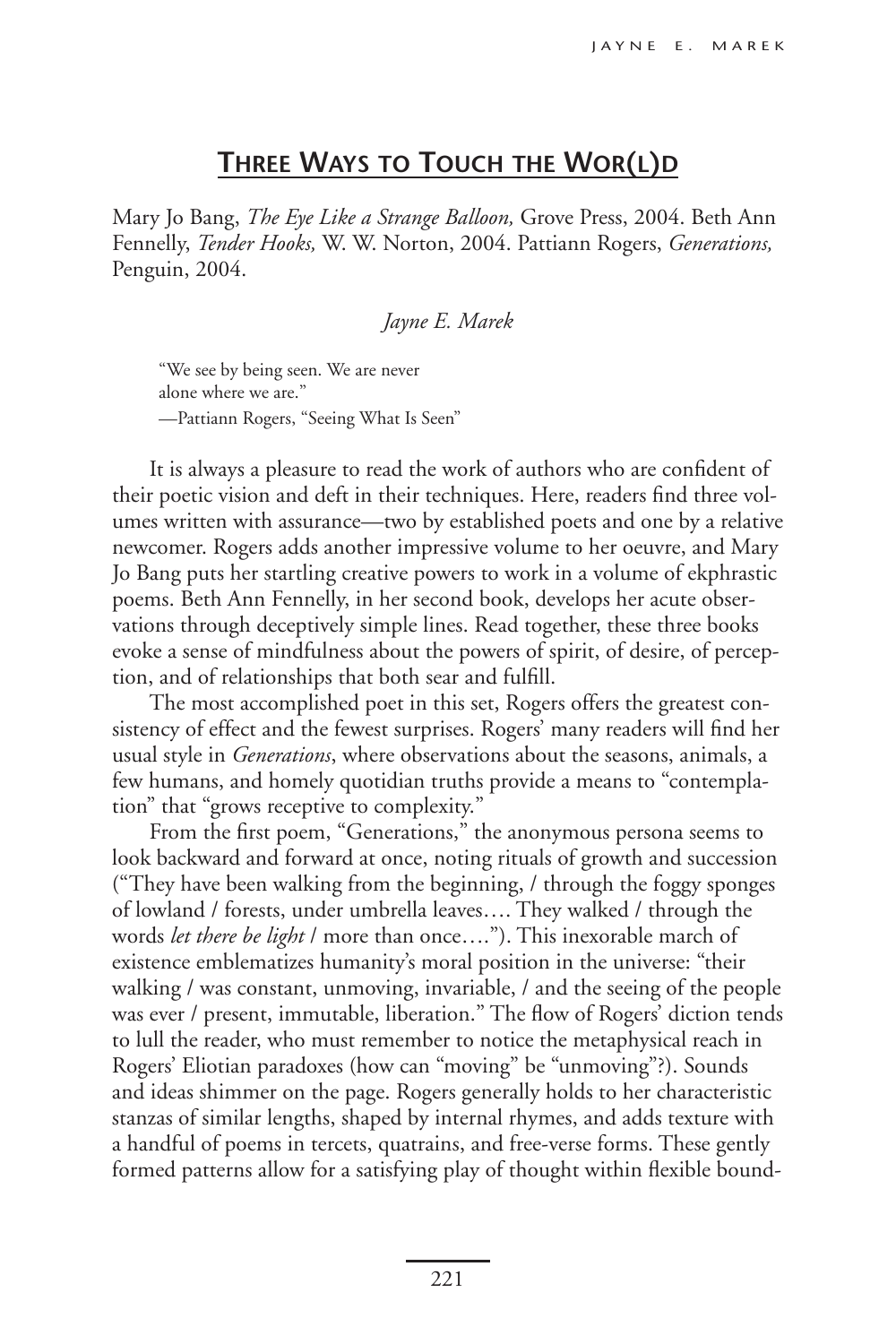#### aries.

 Repeatedly envisioning ascent and descent, the poems in this book's six "story" sections evoke aspiration and vision as well as a persistent turning toward one's deeper nature. "I climb around / and around almost circling myself / in this narrow space, almost / meeting myself face to face," the persona muses in "Aspiring, Now and Then." Images of flying seeds, falling leaves, feet circling on bicycle pedals, flocking birds, and swirling water serve as emblems of the metaphysical unity underlying all change. Rogers' recursive meditations on presence and absence, potential and persistence contain many sharply drawn moments, as in "Tabula Rasa":

The landscape in this country is entirely bare and blank, undistinguished by any feature, except for a stitch of swallows appearing and disappearing

above the sky-smooth lake, in and out through the portals invented by their own journeys….

The relaxed observation of everyday life is suddenly pierced by a sensation, a Woolfian moment of being, in which the poem and unidentified persona each simultaneously achieve their own "reality."

 Occasionally, Rogers provides glimpses of a more personal intertwining of self and other. "Truth and Falsehood," for example, tenderly recalls "last night" with "the stars falling" and "the snow falling," leading into the metaphorical realm of a couple in an ambiguous but sustaining intimacy: "as naked as light, neither // beckoning, neither denying, both ancients / broken and unchronicled, // both out of the pit / into the instant and back... the way things were for awhile last night." "The Match," on the other hand, reimagines a pair (of lovers? of children?) who "struggle, sweaty, grimacing / and cursing… One heaves / and lifts the other on her back, off / her feet…. Clinging body to body, / they fight to choke each other at the ribs, / encircling arms squeezing tight." Such broad strokes can seem comic, or violent, and are atypical of the book as a whole.

 Despite a consistent delicacy of effect, Rogers' poetic techniques do not invariably please. Sometimes her rhythms fail and neologisms jar, as in "Interdisciplinary Studies" ("These interdisciplinary studies / are being assembled by those venerated / experts responsible for discovering / and translating heretofore lost / beetlescrolls, sanddunedocuments, / the ritual anthems of tumbleweedchoirs…"). The most appealing aspect of Rogers'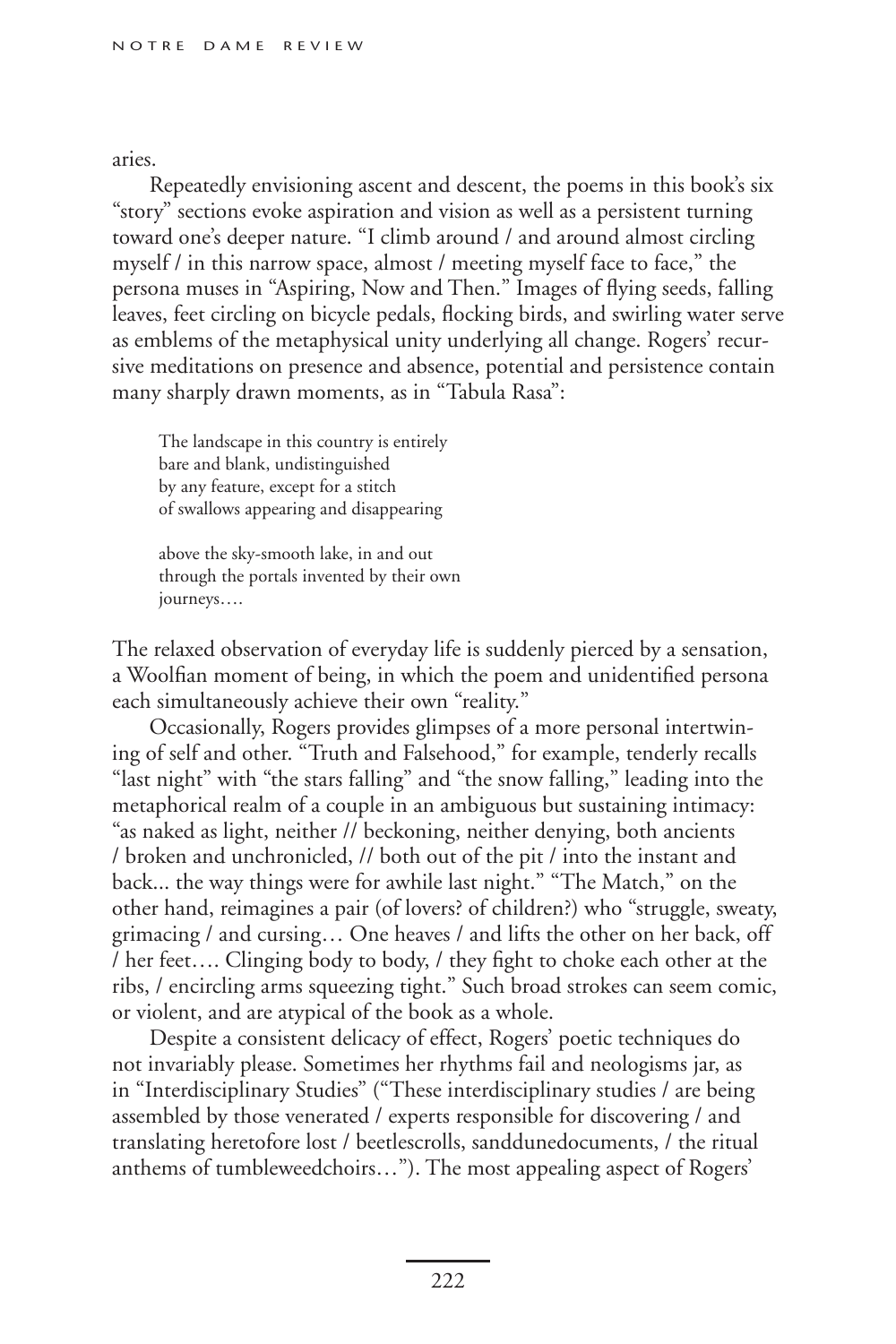work is the apparent effortlessness with which she can invoke faith and mystery in the movements of the natural world, although this approach can lapse into vagueness ("In bed asleep we might approach / a settlement of inner union where / it exists in a thousand definite / coordinates around the earth"). When Rogers maintains her characteristic balance among rhythm, vocabulary, and a sense of immanence, her poems achieve a richly satisfying expression of spiritual awareness and the interpenetration of all aspects (and senses) of "nature."

 Bang's book is the most creative and elliptical of these three. Any fan of modern art will be curious to see what Bang has done in this collection, titled as it is after an Odilon Redon print of—yes—a huge eyeball aloft, carrying what may be a balloon gondola. Bang's poems here create a dimension well beyond the empathetic, descriptive responses that one may expect of ekphrasis. Although several of the artworks are recognizable simply through Bang's passing references to titles, figures, or visual details, often no overt connection is made. Instead, the original piece seems to provide inspiration as an ethos or expressive force that guides Bang's tone.

 In the title poem, placed quite late in the book, Bang's poetic voice makes a series of surrealistic vernacular statements that evoke not the image of Redon's eye-balloon but a sense of existence as constant flux, continually evading both description and understanding:

We were going toward nothing all along. Honing the acoustics, heralding the instant shifts….

Always asking, Has this this been built? Or is it all process?

Molecular coherence, a dramatic canopy, cafeteria din, audacious design. Or humble….

Looking up at the billboard hummingbird, its enormous beak. There's a song that goes… And then the curtain drops.

Bang's language recreates the conceptual and visual dislocations of avant garde art. For readers, the effect is dizzying—both exhilarating and anxietyprovoking. In good reflexive fashion, the poems revel in as they enact their difficult surfaces: "The intelligent remove (art is text) / is the distance we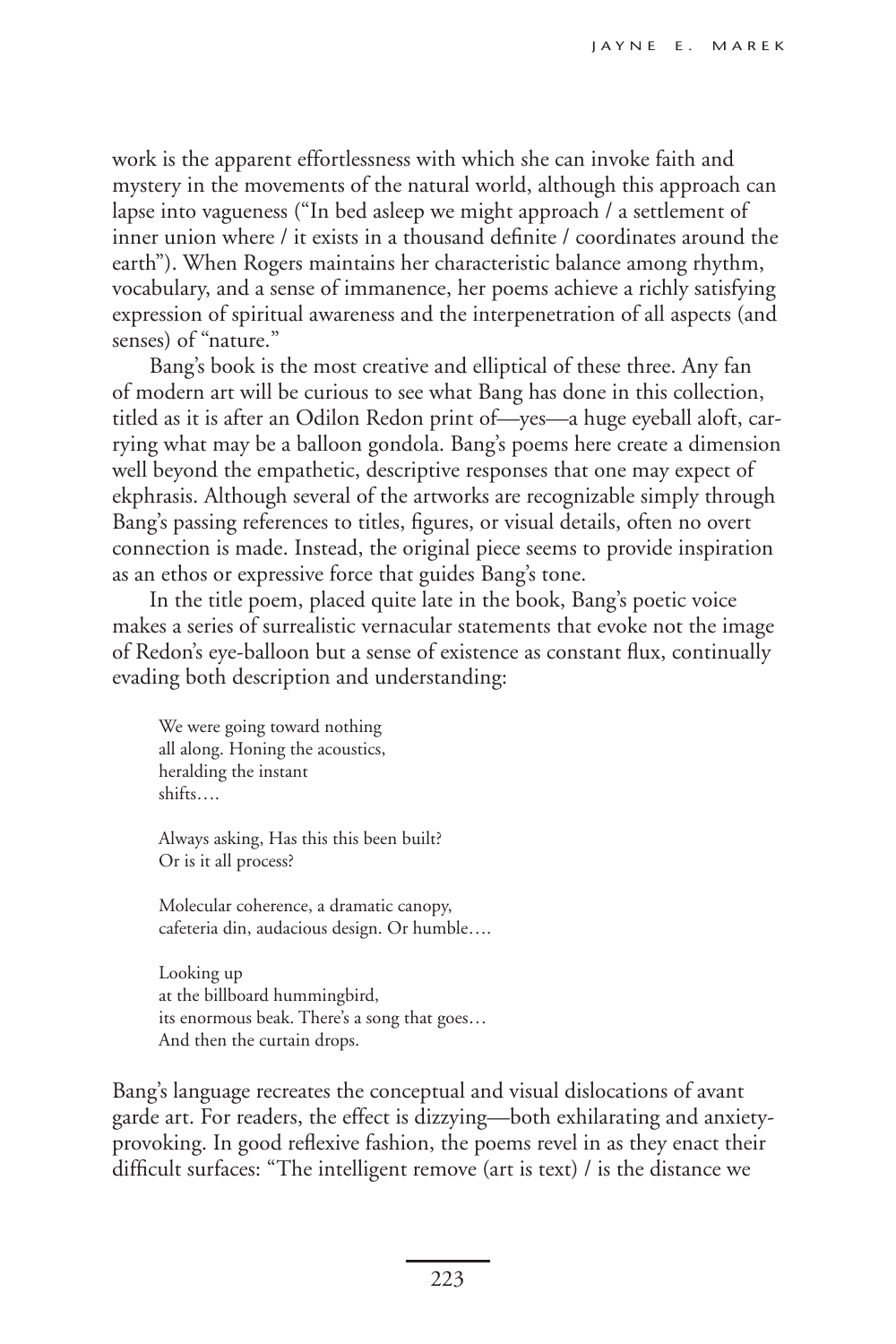desire," claims the opening poem ("Rock and Roll Is Dead...").

 A number of pieces, such as "Mulholland Drive," effect a suitable congruence between Bang's technique and the ostensible source-texts. "The narrative coexists / with certitude for just a few seconds," this poem declares. "The characters play games / in a circle at some remove / from the world…. The object is conscious / awareness." For most of the selections, however, links between the visual art and the poem are oblique at best—appropriately enough, since Bang draws from symbolist, surrealist, Dadaist, and decadent artworks and includes installations, pieces of furniture, sculptures, photographs, interactive pieces, and films. Many moments delight by their sly play with cultural literacy, for example "The Physical Impossibility of Death in the Mind of Someone Living…": "Another nightmare / in which an antigravity theory falls / off the bell tower and looks for all the world / like a limp Kim Novak in *Vertigo*. // A thriving scene and was seen turned lifeless…."

 Readers entertained by the challenges of surrealist texts will enjoy the potential of Bang's short, nonsequential sentences. From "Blue Thought Circle":

A statement followed by an "oh," perfectly equally matched to an "and." Was it as simple as that?

And *now* what? The clock stopped and restarted. Chemicals coursed

through a bloodstream slowly pouring a pitcher of bright yellow….

Such apparently objective statements do not cohere into explanation or analysis but rather make dramatic quantum leaps among ideas. Bang recontextualizes her source-texts while retaining familiar (post)modern themes the illusory nature of perception, the impossibility of fixing meaning. Her management of rhythm and rhyme is masterful; it usually carries even those poems in which theme has been overly obscured.

 Bang's vocabulary provides constant explosions of surprise, calling to mind the innovations of language poetry and precursors such as Wallace Stevens and Sylvia Plath. Bang's heavy use of modifiers can drain energy from her verbs, however, and her relentlessly elliptical technique can make a poem full of fine observations seem ultimately unsuccessful. *The Eye Like a*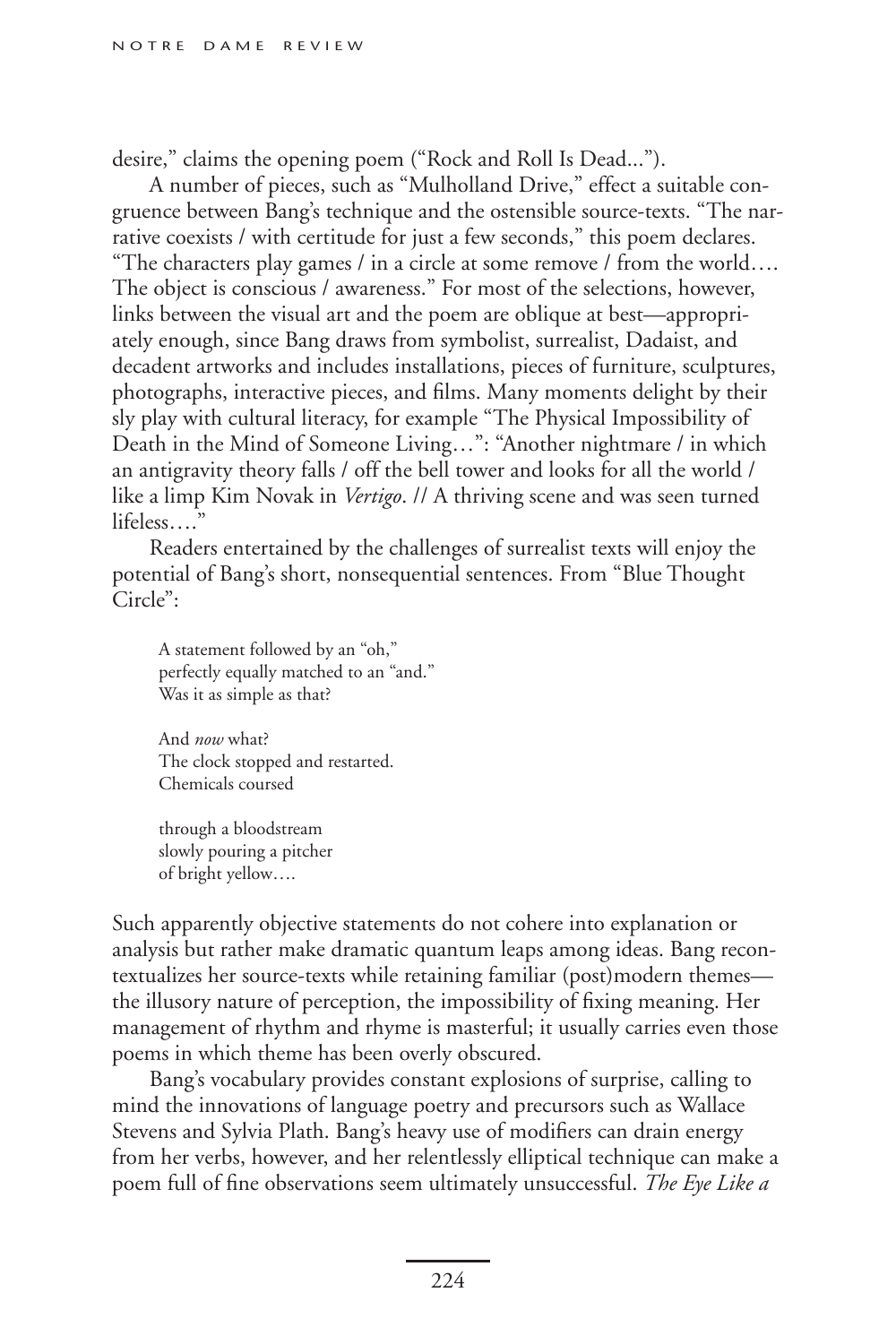*Strange Balloon* is the kind of idiosyncratic achievement that will strike some readers as impenetrable, others as profound; certainly this book highlights Bang's ability to toy wittily with ideas of representation. (For readers who wish to savor the interlocking references created by ekphrasis, Bang appends a list of the artworks that correspond to her poems.)

 Fennelly, on her part, probes deeply into the complicated emotions of close relationships, particularly those prompted by the birth and growth of her daughter. Nuanced, funny, and occasionally disturbing, Fennelly's poems describe the "tender hooks"—the private, sometimes embarrassing, and certainly conflicting responses—that hold mother to child, spouse to spouse, and friend to friend.

 In the book's first part, the recurring image of nursing an infant suggests a closeness that can prove uncomfortable on several counts—for what the poetic voice learns about herself as well as for the residual pains of childbirth and the child's bites and pinches. Fennelly's approach deftly balances moments of irony and sincerity, as in the opening poem, titled "Bite Me," that transcends the shock of its title by literally rendering how the one-yearold greets her mother ("This month you've left your mark on me / through sweatshirts and through jeans, / six-teeth-brooches that take a week to fade / from my collarbone, hip, wrist"). This minor but persistent pain reminds the persona of the physical punishment she endured giving birth ("finally I burst at the seams / and you were out, / Look, Ha, you didn't kill me after all"). Another poem about nursing characterizes the "Strange Country"

where I lived with my daughter while I fed her from my body. It was a small country, an island for two, and there were things we couldn't bring with us, like her father. He watched from the far shore, well meaning, useless. Sometimes I asked for a glass of water, so he had something to give.

Fennelly's awareness of the complexities of devotion allows this book to speak to fathers as well as mothers; it characterizes the intense inward focus of a new family, the jealousy of each parent wanting the infant's attention.

 Other poems return to lingering physical effects—hair loss, stress incontinence, flab—and celebrate both the joy of new life and humanity's animal nature. Some readers will find the poems' overall effect too casual, considering the strength of the emotions being recollected. At times, Fennelly's language provokes visceral responses that will baffle or repel some readers. While a certain degree of shock may be expected in order to depict childbirth's rigors, there are occasional distracting lapses of taste ("my asshole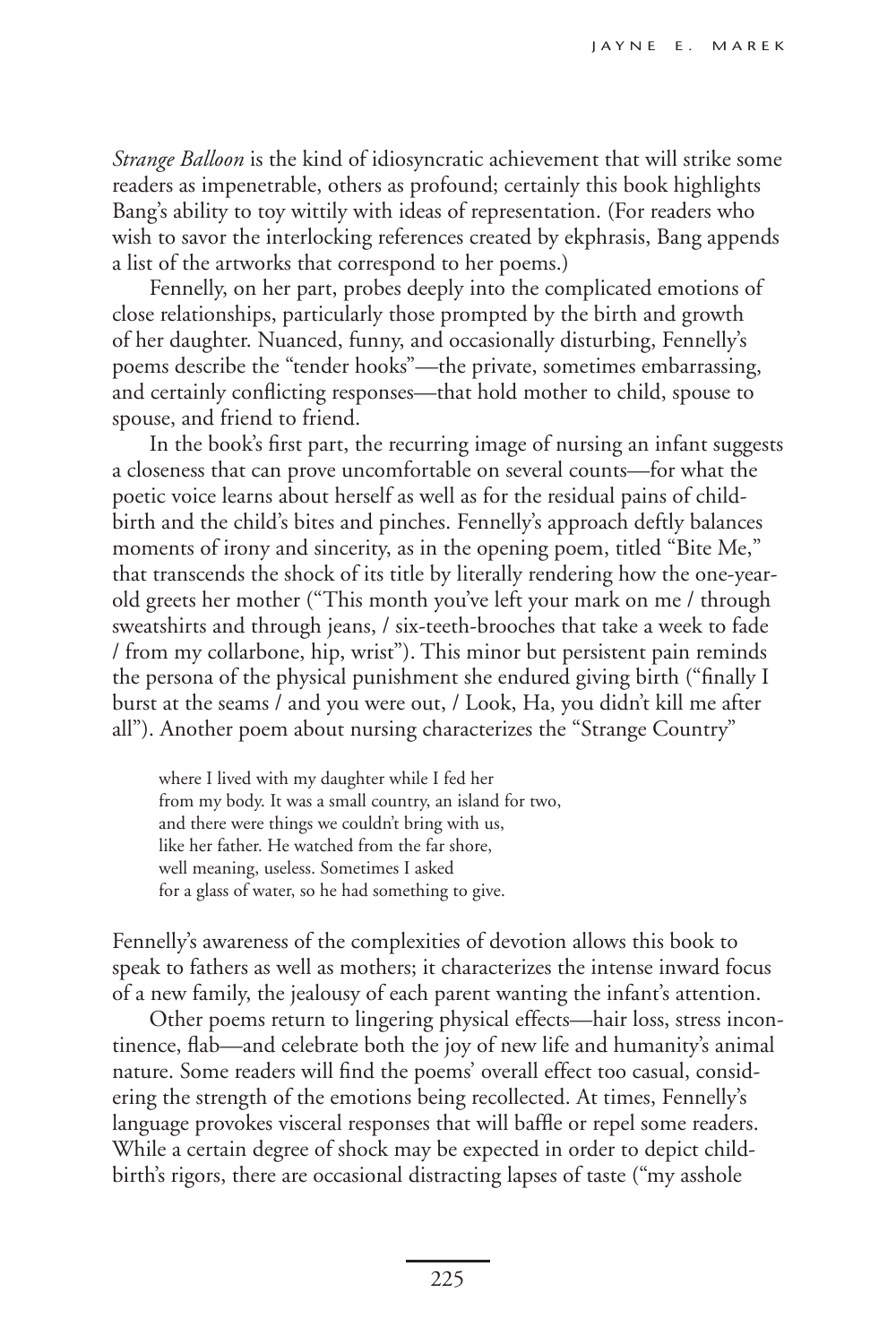turned inside-out like a rosebud," "Yes, I wanted to soul-kiss my daughter").

 The central portions of the book shift to memories and adult musings about faith and friendship. Part II immediately explains the book's title— "that's how she came to understand growing up: erosion. She was all edges, on *tender hooks*, which is what she thought the expression was," one persona says ("Waiting for the Heart to Moderate"). The poems in these sections display more formal experimentation and a greater range of topics, although Fennelly's scope and style seem less urgently engaged with these themes. One persona claims, "I'm tired of the hip cynicism / of atheists, tired of metafiction, / of winks at the camera, / of poems using dinner knives / to check for spinach in their teeth. // I want to reclaim the optimism / of the grand old religions, I want exclamations, / exultations, belly laughs, shaking fists, / tears for all my friends, tears on the house!" ("Telling the Gospel Truth"). A more serious long poem addresses an apparent miscarriage, a surprise that deepens the celebratory effect of the earlier poems.

 Part IV returns to the child Claire, although to milder effect, for while this final section includes refreshing variations in formal development, the shortest poems seem unfinished. The most notable piece in this closing section of the book is the playful, free-form "Having Words with Claire," which again shows how processes of change refresh one's view of the world:

Magnificent new word I trace into pollen on the car hood because all is spring and budding through the beds of your gums are two new teeth….

word that grows siblings, they tumble in your wet mouth….

words like waves, like sand, like spume, like salt in wounds, on rims with limes, with crumpets trumpets O strumpet spring

words that make nothing happen

others that make too much….

Invoking the little girl's word-play helps Fennelly build toward the closure in the last poem, as the speaker claims that she will remember and treasure the shocks and discoveries of early parenthood—"I'm writing everything down…. I want everything back, every blessed thing," the voice declares in "The Gods Tell Me, *You Will Forget All This*." In its open form, alternately chastening and confirming, this final poem reiterates the fierce devotion of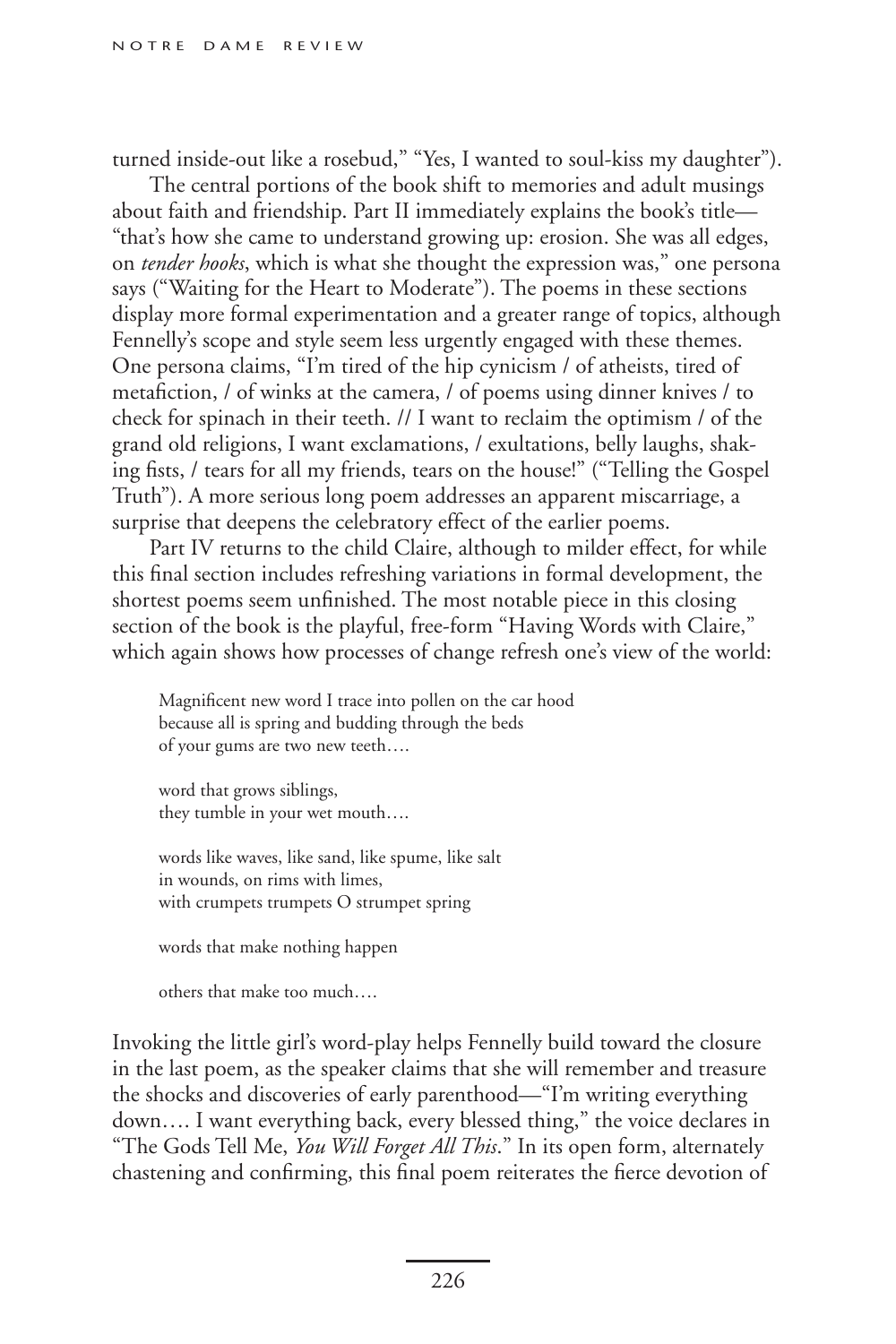the book's first section and concludes with a promise: "I'll have another."

 These three poets surprise readers in distinct ways—Rogers, through experimental word combinations and inspired blending of style and theme; Bang, through the imaginative tension between abstract statements and concrete imagery; Fennelly, through intensity of emotion that breaks past everyday language. The range of achievement in these volumes indicates that contemporary poetry by women is, indeed, in robust good health.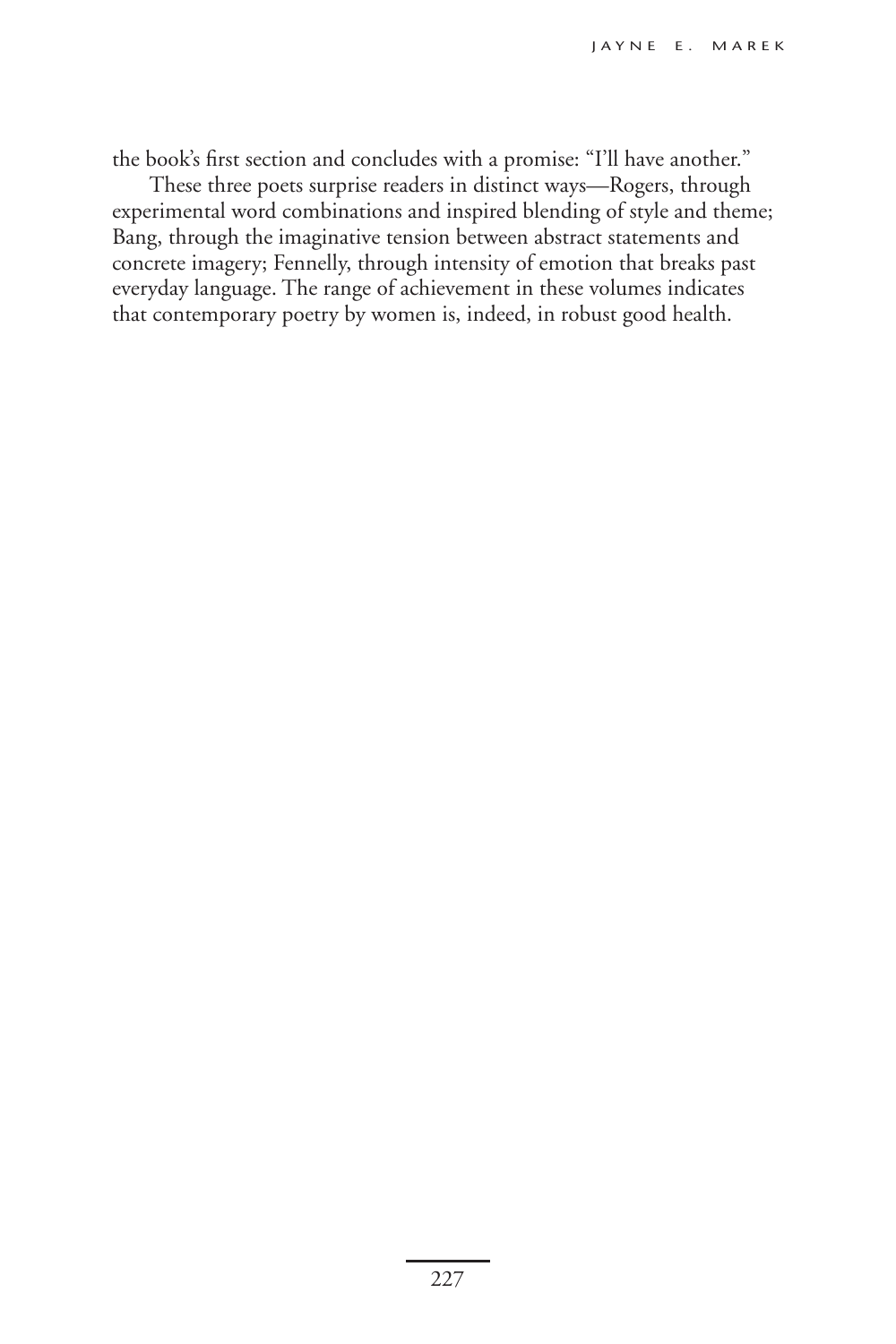## **POET AS LIBRETTIST: WORDS FOR MUSIC BY LANG-PO AND NEW FORMALIST POETS**

*Nosferatu*: *An Opera Libretto (Based on the Film by F.W*. *Murnau)*. Dana Gioia. Saint Paul: Graywolf Press, 2001. *Shadowtime*. Charles Bernstein. København & Los Angeles: Green Integer, 2005.

#### *Joe Francis Doerr*

 If one were to accept as true W.H. Auden's contention that the job of the librettist is "to furnish the composer with a plot, characters and words," then one could acknowledge poets Charles Bernstein and Dana Gioia as having fulfilled the librettist's most basic duty by supplying their collaborators with each of opera's main ingredients. It is only when one considers the rest of Auden's assertion (that "of these, the least important so far as the audience is concerned, are the words") that one begins to question the poets' motives for attempting libretti in the first place. After all, as Mr. Auden has further insisted, "a poet is, before anything else, a person who is passionately in love with language," a statement that begs the question why someone in love with language would be content to have the product of his or her passion take a back seat to music, plot, and spectacle.

 Make no mistake; there is no doubt that both Bernstein and Gioia are passionate about language. As poets and critics each has well-established credentials, but as librettists their work is more or less unknown. Furthermore, of the two, only Gioia is a relative newcomer to the genre. *Nosferatu*  debuted in 2001, while Bernstein's first libretto *Blind Witness News*, dates from 1990. Bernstein, clearly the veteran librettist here, has since gone on to write four more libretti: *The Subject* (1991), *The Lenny Paschen Show* (1992), *Café Buffe* (1999), and *Shadowtime* (2005).

 Both Gioia and Berstein have different reasons for attempting libretti, and, perhaps not surprisingly, their particular works serve as distinct examples of the differences between these two poets, their writing styles, and philosophies. The critic Charles Foley observes that Gioia is a poet who offers us a kind of aesthetic, "dark" Catholicism. He points out that behind Gioia's interest and status in "The New Formalism," an aesthetic movement in poetry that advocates a return to traditional meters and forms, there lies a profound interest in ritual—specifically in the ritual of the Roman Catholic Church. Gioia, a self-proclaimed "Catholic" writer who does not believe in God, validates Foley's claim when he explains in *The Irish Review*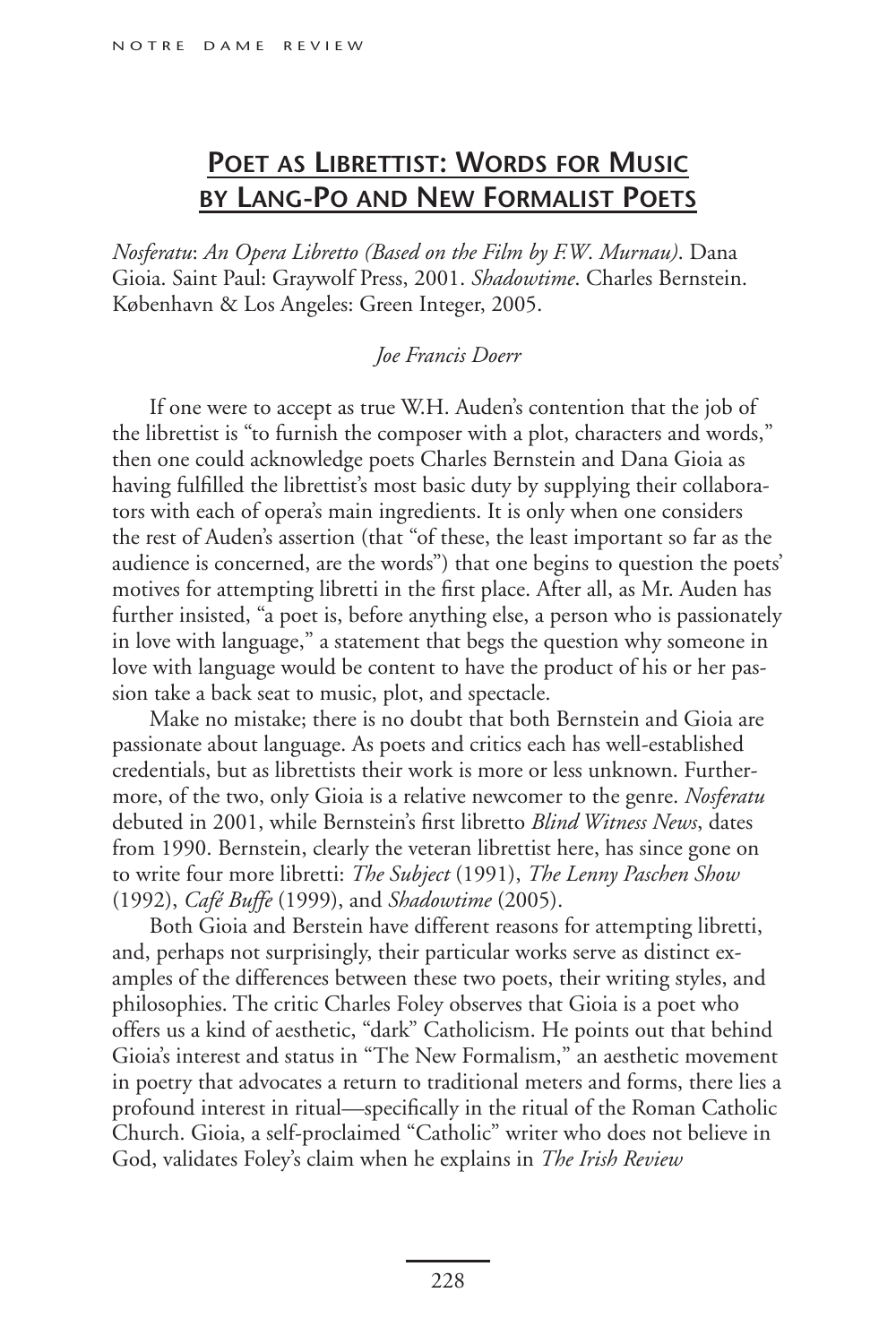I'm interested in darker subject matter… The basic donnée of the Catholic writer is to examine the consequences of living in a fallen world...The dissonance between those two realms of experience, the real and the imaginary, the visible and the invisible, is the fundamental tension of Catholic poetry.

Gioia readily admits that the appeal of opera, for him, lay in its ritual elements. "Music," he writes, "allows the audience to experience the words not intellectually but physically, emotionally, and indeed unconsciously." He contends that under such conditions he was able to explore ways of writing that were quite different from those he might use on the page.

 Beyond this admission, Gioia explains that he was led to opera by a fascination with the archaic genre of verse tragedy, opera being the only living form of verse tragedy and the only surviving form of contemporary tragic theater. Interested in experimenting with verse tragedy in his own work, he quickly discovered that there are only two practical alternatives available to the contemporary poet: translation of the classics or writing for the opera house.

 Gioia's approach to the art of writing libretti seems to be no different from anything else he has attempted; that is, he appears to have a tenacious single-mindedness when it comes to mastering subjects that capture his interest. This is, after all, a man who established a major literary reputation writing at night and on weekends during what must have been a grueling fifteen-year career as a business executive, one that culminated in his eventual promotion to Vice President of General Foods, no less. In 1992, he left business to become a full-time writer. Since 2003, he has been chairman of the National Endowment for the Arts—and a damned effective one at that, having actually gotten a sizable increase in his agency's budget from a tightfisted, conservative congress.

 His writing reflects such tenacity, exhibiting something of an obsessively methodical reliance on form and structure as is evident in the following passage from *Nosferatu* entitled *Aria*: *Nosferatu*'s *Nocturne*

I am the image that darkens your glass, The shadow that falls wherever you pass. I am the dream you cannot forget, The face you remember without having met.

I am the truth that must not be spoken, The midnight vow that cannot be broken. I am the bell that tolls out the hours. I am the fire that warms and devours.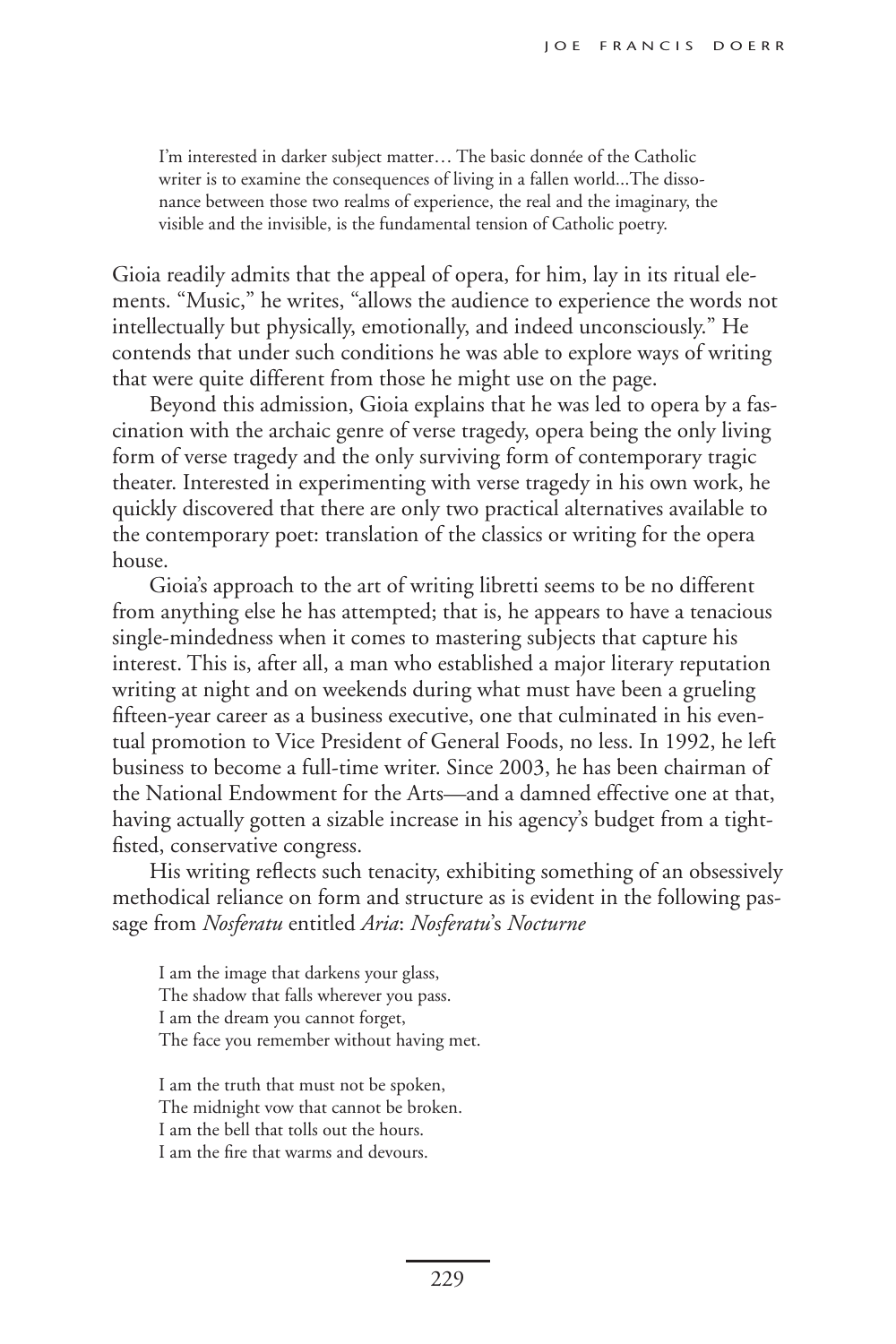I am the hunger that you have denied, The ache of desire piercing your side. I am the sin you have never confessed, The forbidden hand caressing your breast.

You've heard me inside you speak in your dreams, Sigh in the ocean, whisper in streams. I am the future you crave and you fear. You know what I bring. Now I am here.

The structure, too, of *Nosferatu* is steeped in tradition—it follows the conventional operatic format for the old tried-and-true tragedy in six acts. Furthermore, Gioia's libretto is nothing if not populist—it is based on F. W. Murnau's 1922 silent vampire film of the same name (a work which borrowed heavily from the Bram Stoker horror classic *Dracula*) and tells a now familiar story. A young man, Eric Hutter, newly wed and living in poverty in the town of Wisborg with his pretty young wife Ellen, is sent to Hungary by his new employer to sell a local property to the Dracula-esque Count Orlock. During their initial meeting, Orlock becomes transfixed by a small portrait of Ellen in Hutter's possession. Orlock feeds on Hutter, drives him mad, and vows to make Ellen his own. Meanwhile, Ellen has been having nightmarish visions alerting her to her husband's peril and the true nature of the Count. Orlock arrives in the town of Wisborg to make good on his plan, and leaves a trail of grotesque and mysterious deaths in his wake. Hutter returns from Hungary, but is confined to an asylum for the insane. He believes that he has become wealthy from his business venture with Orlock, and begs Ellen to join him in their new mansion (the asylum). Ellen devises a plan to destroy Orlock and save her husband from madness. She invites Orlock to her room with the intention of keeping him with her till dawn. Ellen prolongs their tryst as long as she can, but just as the first rays of sunlight enter the room Orlock realizes Ellen's ruse. He has just one chance to escape, but Ellen bares her neck and he chooses to embrace her instead. As the Count crumbles into dust Ellen dies in her bed. This is pretty stock stuff.

 Gioia's libretto was written for the neo-romantic composer Alva Henderson, whose music, though certain to please on the popular level, sometimes comes across as simply typical—thrilling at turns, but not surprising. The printed libretto is framed by two essays: Anne Williams "Listening to the Children of the Night: The Vampire and Romantic Mythology" and Gioia's own "Sotto Voce: Notes on the Libretto as a Literary Form." Both are well worth the read, especially Gioia's well-written piece on the tradition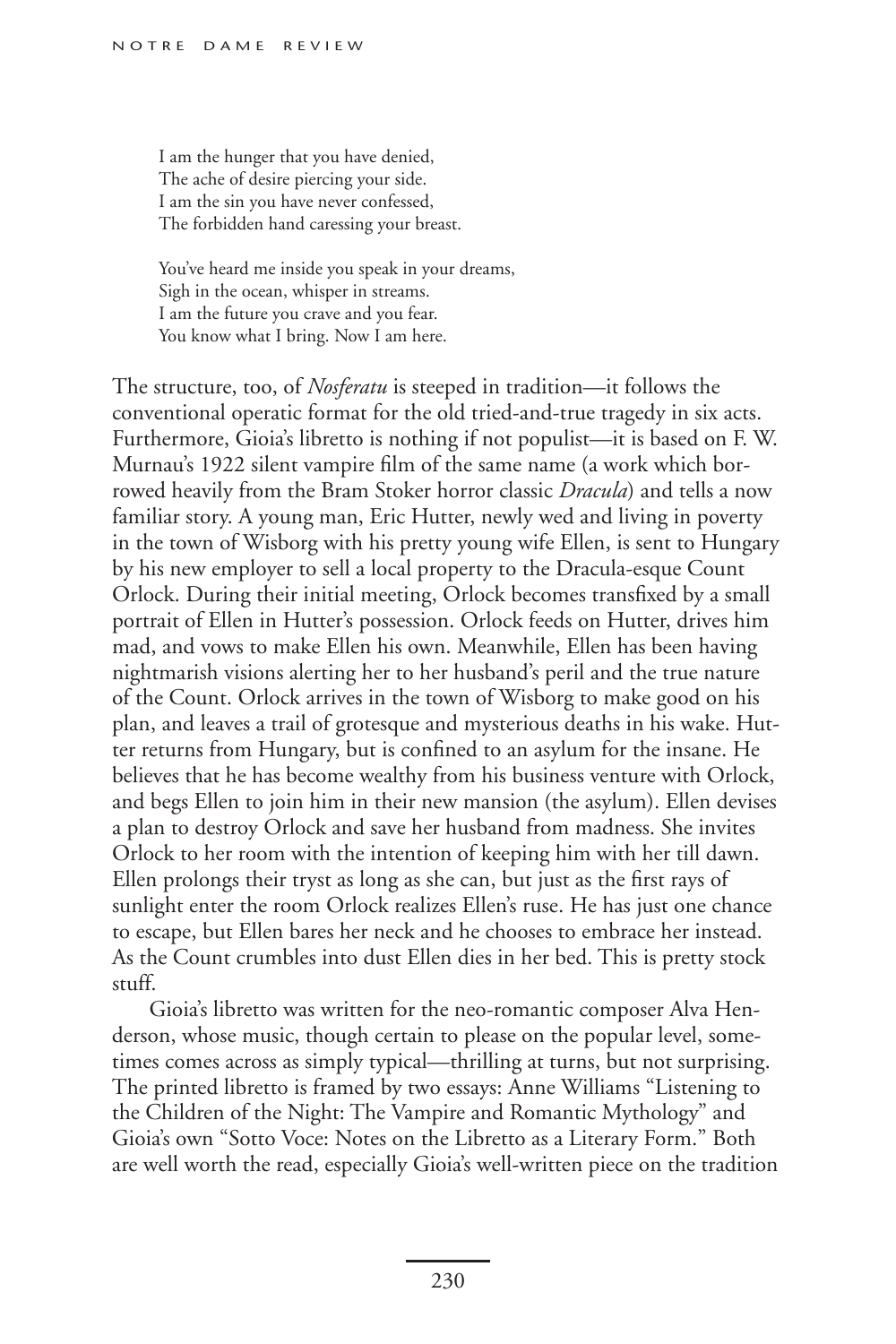of writing libretti. Here the reader will find that perhaps the most useful information is Gioia's eloquent assertion that a libretto, dependent as it must be on music, cannot be considered or judged solely by literary standards, but rather how well it functions in the completed work of art. The implication is that one requires a well-developed sense of *Gesamtkunstwerk*, or, synthesis of arts (that melding of *phanopoeia*, *melopoeia*, and *logopoeia* as Pound would have it) when considering any libretto.

 If Gioia's offering is an aesthetic, "dark" Catholicism, then Bernstein's is a kind of secular Jewish response—albeit one that is likely derived from the Jewish mystical tradition's insistence that everything is holy—that steers poetry away from the allegorical, the high literary, and the religious, and more towards the simple details of the ordinary. This is a notion present throughout *Shadowtime* and quite evident in the following passage from Scene VI:

These stones are the bread of imagination. Reading the notices on the urinals, *things withstand my gaze*. Such joy in the mere act of unrolling a ball of thread. One becomes tender, fearing that a shadow falling on paper might hurt it. It's too noisy here. I must note how I found my place. Seeing only nuances. As when the intensity of acoustic impressions blots out all others. The solitude of such trances works as a filter. Yet I am disturbed by a child crying.

Unlike Gioia, Bernstein has always been much less concerned with using poetry to explore the consequences of the fallen world, and more interested in poetry's social context, or what it becomes within the process of what he calls "doing" poetry. As he explained to one interviewer:

Poetry's social function is to imagine how language works within its culture, while pursuing a critique of the culture; this suggests that poetry can be a countermeasure to the reinforcement of cultural values at the heart of both popular entertainment and consumer politics. At the same time, poetry's aesthetic function is to refuse even this "value" in the pursuit of what Louis Zukofsky calls the pleasures of sight, sound, and intellect.

One need look no further than Bernstein's evocation of Zukofsky as a stark indicator of his differences with Gioia's brand of poetics. In his essay "Sincerity and Objectification: With Special Reference to the Work of Charles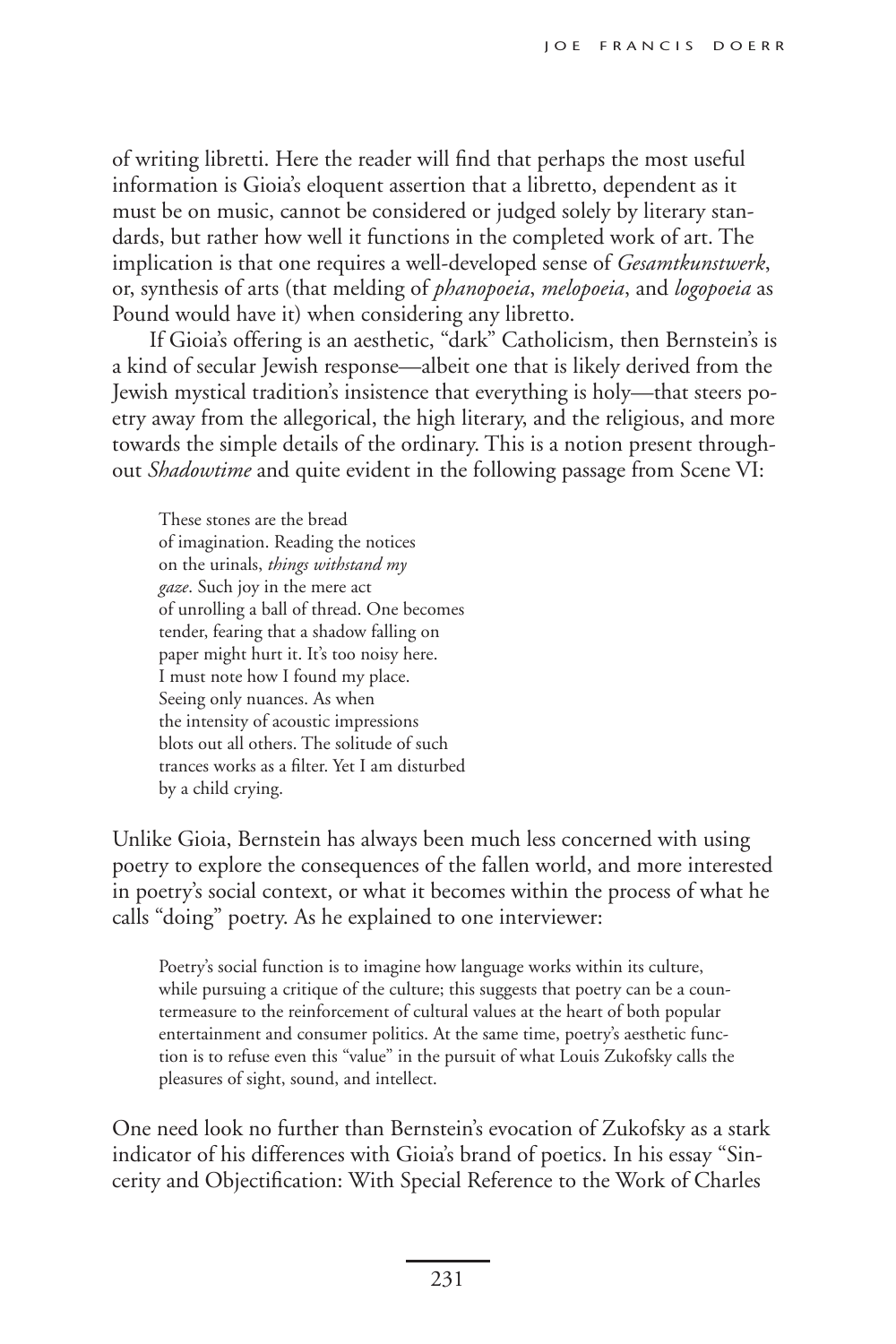Reznikoff," Zukofsky expands on the basic principles of Objectivist poetics stating that in sincerity "writing occurs which is the detail, not mirage, of seeing, of thinking with the things as they exist, and of directing them along a line of melody," and that objectification relates to "the appearance of the art form as an object." While this position echoes Pound's belief "in technique as the test of a man's sincerity" (from the 1918 essay "A Retrospective" which was a major influence on Zukofsky), much of Bernstein's technique is derived from the tenets of  $L=A=N=G=U=A=G=E$  poetry, which is often perceived as being more stilted than sincere. That said, although Gioia is more than willing to write with the "three *poeias*" in mind, he still seems much more at ease in his role as librettist in the tradition of conventional opera. Conversely, it is Bernstein who seems much more comfortable with breaking opera's rules and stretching its limits and possibilities. Much like Pound in the role of "librettist" (see "Out of Key and of This World: Pound's Musical Ambition," *NDR* 20), Bernstein is content to allow the words to lead him to new discoveries that break with tradition and forge something unexpected. Nonetheless, one wonders when all is said and done with *Shadowtime* whether one is witnessing an opera or "song cycle."

 Rather than being arranged in acts, *Shadowtime* is divided into seven "scenes" that explore in very experimental language some of the major themes in the work of Walter Benjamin. Benjamin, for those readers who need reminding, was a dynamic German-Jewish philosopher, essayist, and cultural critic who combined ideas of Jewish mysticism with historical materialism in a body of work which was an entirely novel contribution to Marxist philosophy and aesthetic theory. He allegedly committed suicide in Port Bou at the Spanish-French border, while attempting to escape from the Nazis, when it appeared that his party would be denied passage across the border to freedom. Bernstein's libretto, clearly the product of great respect for and interest in the life and work of Benjamin, is purposely disjointed, fragmented, and difficult. It lacks all of the familiar, populist appeal of *Nosferatu*, and, while *Shadowtime*, like Gioia's libretto, possesses more than a modicum of "darkness," it is a darkness that is strictly and unsettlingly psychological rather than Gothic, and therefore all the more terrifying when experienced.

 While my focus in this review is on the libretti for the two operas in question, I should note that *Shadowtime* had its North American premiere at the Lincoln Center July 2005 to audiences that exhibited impatience if not open hostility to the two-hour, intermissionless performance. Critics' reports tell of everything from mass exoduses in some performances to constrained applause at the opera's close. One reviewer went so far as to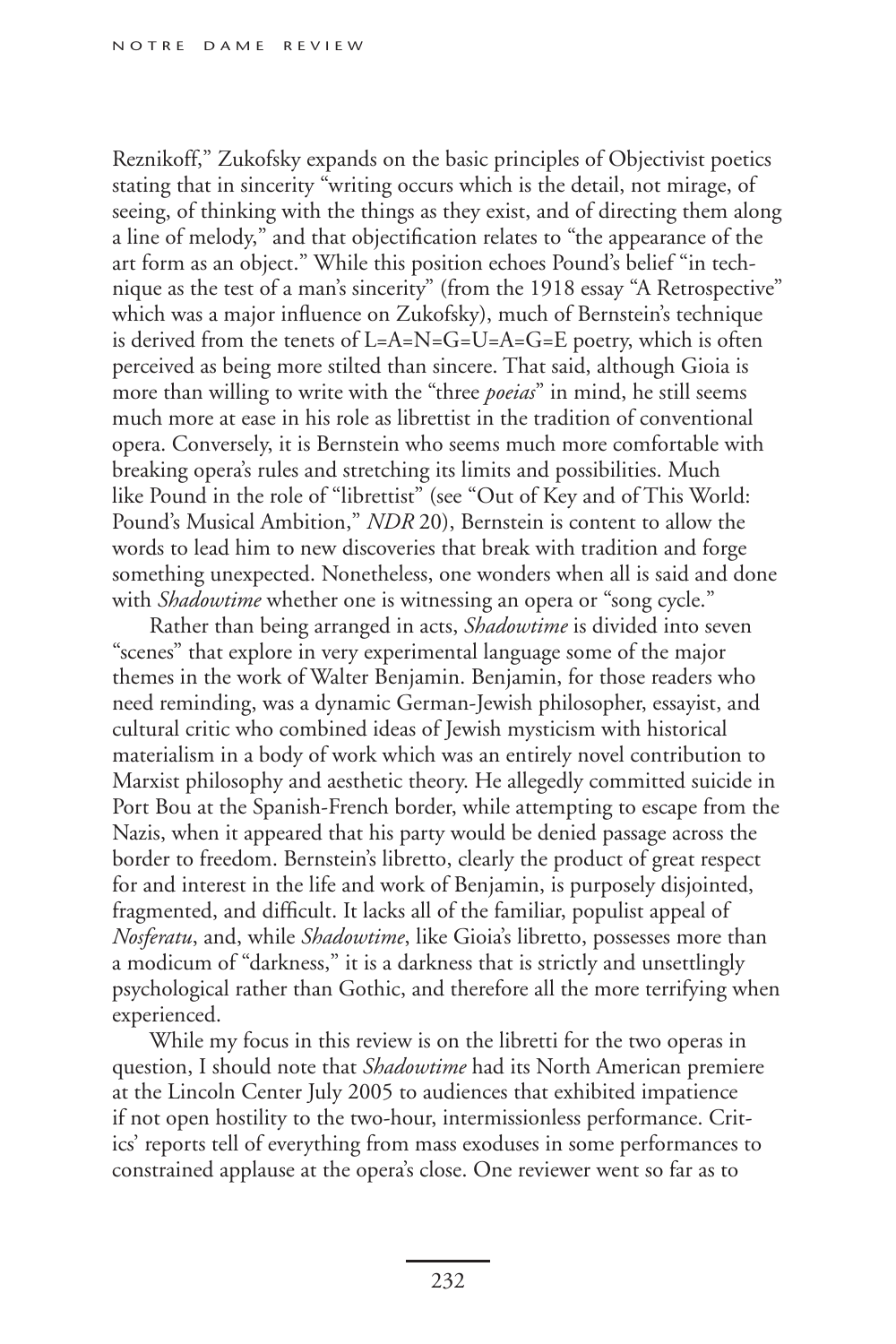describe it as the concert experience that brought him closest to physical pain. Rather than accepting such a remark as being merely flippant, perhaps one would do well to consider it in terms of Artaud's "theater of cruelty." Just as Artaud believed that the text had been a tyrant over meaning, and advocated, instead, a theater made up of a unique language halfway-between thought and gesture, Bernstein advocates one capable of containing

the intertwined natures of history, time, transcience, timelessness, language, and melancholy; the possiblities for a transformational leftist politics; the interconnectivity of language, things, and cosmos; and the role of dialectical materiality, aura, interpretation, and translation in art.

 Bernstein and his collaborator, composer Brian Ferneyhough, were shrewd to call their project a "thought opera," simultaneously performing a preemptive strike against negative criticism, and playing up to what one can imagine as Bernstein's audience's personal sense of being open-minded and poised to recognize the aesthetically valuable—even at the risk of offending the traditional sensibilities of the opera aficionado. Be that as it may, it is not surprising that *Shadowtime*, with its studied concern for words and word-play (guess how many anagrammatic permutations of the phrase "I'm a lent barn Jew" it's possible to set to music) may appear to many observers to verge on the pretentious.

Walter Benjamin spent much of his career exploring the notion of critique as *Ergänzung,* the "fulfillment" or "completion" of the work of art. He claimed that critique was immanent to art itself, and is therefore less something contingent to art than it is something that acts as a necessary supplement. As I understand it, Benjamin's claim is that there would be no art without criticism, not because criticism has priority over art but because the work of art is itself unfinished and thus already critical from the start. To this end, it is ultimately possible to perceive both *Nosferatu* and *Shadowtime* as works of criticism: one as perplexingly incomplete as the life and work it celebrates, and the other even more so, critically and immediately, incomplete because it is simply the latest installment (permutation?) in an enduring line of delicious twee: an opera based on a screenplay based on a novel, which was based on several literary precedents all based on a body of folklore which was, and is, a treasure trove of psychological investigation masquerading as a whole hell of a lot of fun.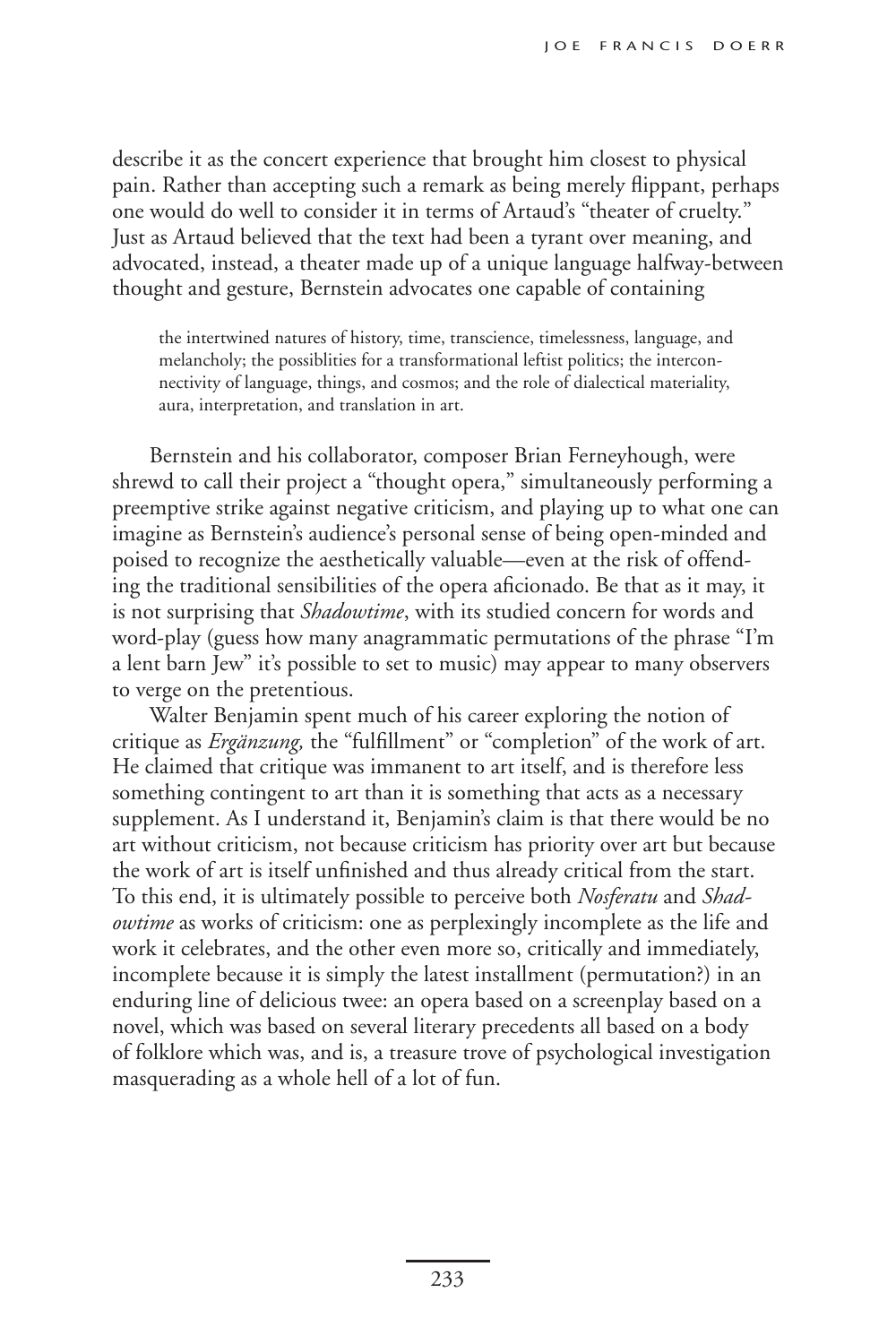### **EDITORS SELECT**

John Engels, *Recounting the Seasons: Poems 1958-2005*, University of Notre Dame Press, 2006. This book, beautifully produced by Notre Dame Press, is effectively John Engels' collected poems. Running to almost exactly 600 pages, it is a testament to the poet's life-long dedication to his art. Engles, who grew up in South Bend and attended Notre Dame as an undergraduate, dedicates his book "to the memory of [his] friends and teachers"—Richard Sullivan, Ernest Sandeen, John Nims, and Frank O'Malley. This is a book to own and live with. In his Foreword, novelist David Huddle writes that "the sheer range of this work is one of its distinguishing qualities—long, short, easy, difficult, philosophical, casual, despairing, joyful, silly, bawdy, heartbreaking, angry, affectionate, uplifting, abrasive, sexy, chaste, polite, and bad-mannered poems now inhabit a volume that finally allows us to take measure of this most completely human poet's achievement." We will review the book at length in a future issue.

Books by and about Geoffrey Hill: Geoffrey Hill, *Scenes from Comus*, Penguin, 2005; *Without Title*, Penguin, 2006; Andrew Michael Roberts, *Geoffrey Hill*, Northcote, British Council, 2004. We will also review these books at a length in a

future issue but want to recommend them now. *Scenes from Comus* is in part a dialogue with Milton, *Without Title* a dialogue with Montale (and includes a beautiful version of Montale's *La Bufera*). Although both books contain cycles, Hill has now evidently finished his phase of writing very long poems (the trilogy including *The Triumph of Love*, *Speech! Speech!,* and *The Orchards of Syon*). While still written in what has become Hill's rather unsettled later style, some of the shorter poems in *Without Title* might provide a new reader with a place to begin reading his work. Andrew Roberts volume in the Writers and Their Work series is also recommended to the new reader. This brief and very readable study is also surprisingly thorough. Roberts discusses both the early and later work with equal sympathy, which is unusual. As with early vs. later Auden, many critics (and general readers) seem inclined to choose between the work written before or after *Canaan*.

Five books by *NDR* contributors. Again, we will review these volumes in a future issue but want to recommend them now. John Peck, *Red Strawberry Leaf*, University of Chicago Press, 2005; Laton Carter, *Leaving*, University of Chicago Press, 2004; William Logan, *The Whispering Gallery*, Penguin, 2005; Brian Swann, *Autumn Road*, Ohio State University Press, 2005. Robert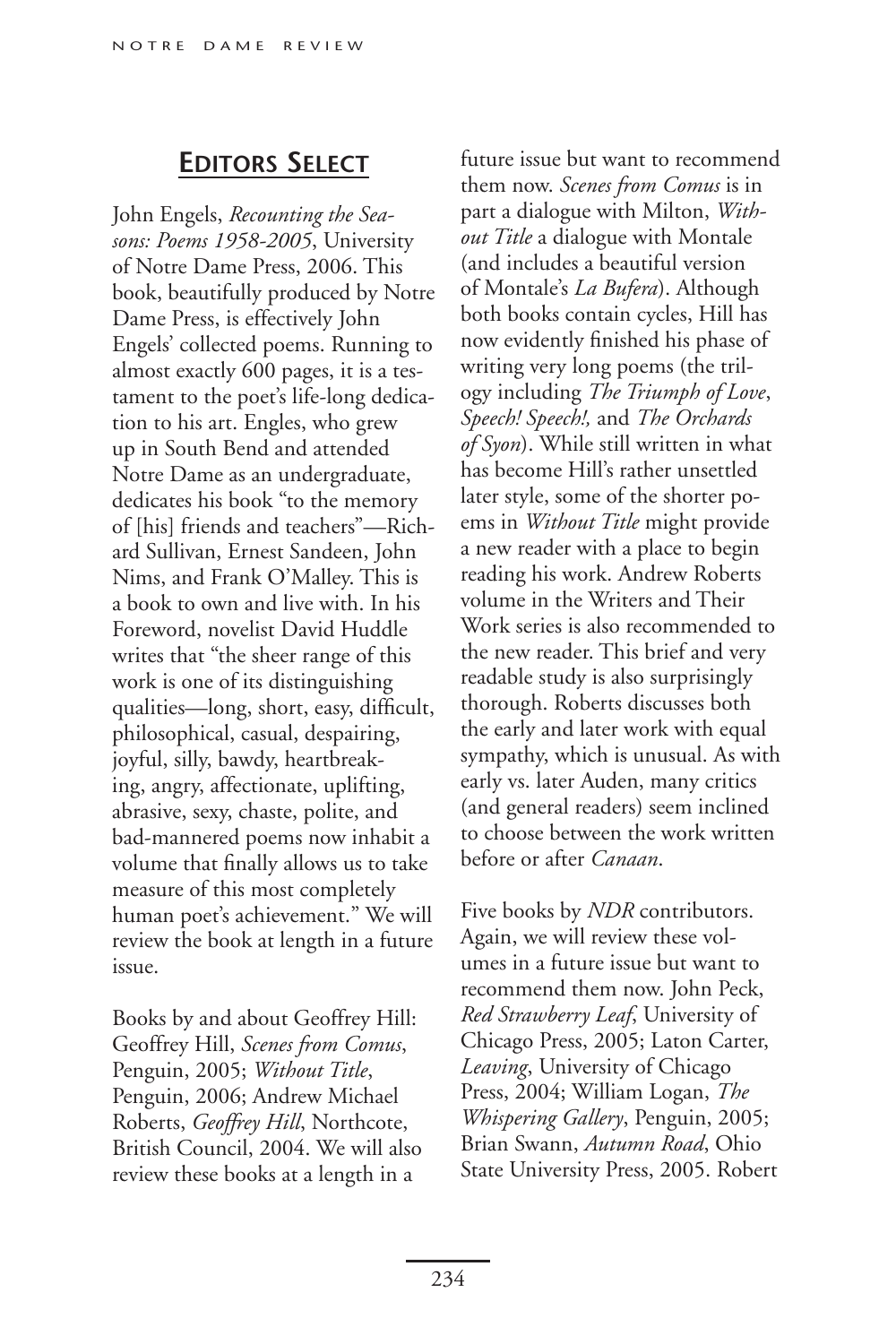Gibb, *The Burning World*, University of Arkansas Press, 2004. John Peck's book is a selection of shorter and middle length poems written between 1994 and 2001. It is perhaps his most accessible book and a good place to begin reading his formidable body of work (which is every bit as substantial as Hill's or Engels'). We have published Peck's poetry or criticism in almost every issue of *Notre Dame Review*. He is one of the regular contributors who most exemplifies our ambitions for the journal. Laton Carter is a young poet who has made much of a poetics adapted from the work of his teacher, James McMichael. His book will be reviewed in the next issue along with McMichael's own new volume. William Logan's book is particularly recommended for the twenty-six poems of a cycle called "Penitence". It is a fierce and disillusioned look at an individual life, the state of contemporary culture, and certain defining moments of Western history. The continually prolific Brian Swann's most recent volume contains poems which, argues Hayden Carruth, "may well engender a new American poetics that all literate people must take into account." Robert Gibb's fifth book deals with the "burning world" of Homestead, PA, and the loss of family and a way of life in a world of steel mills, ash and stone. Maxine Kumin has called Gibb the best "working-class stiff" to write poems

since Philip Levine. Eavan Boland chose an earlier volume, *The Origins of Evening*, as a National Poetry Series winner. Gibb writes elegant, formal poems about our common human experience as it is revealed, again and again, to one person in one place. He is the kind of poet who ought to reach a large readership.

Seven chapbooks by *NDR* contributors. Reginald Gibbons, *Fern-Texts*, Hollyridge Press, 2006. This is a formally innovative poem of thirty-four pages in which quotations from and meditations upon the journals of Coleridge blend with and generate autobiographical material. Written in a combination of prose and syllabic verse, the subtitle is "Autobiographical Essay on the Notebooks of Young S.T. Coleridge". The "essay," in fact, is one of Gibbons' most ambitious poems. Richard Burns, *In a Time of Drought*, Shoestring Press, 2006. Burns' poem is about the same length as Gibbons' *Fern-Texts*, but written in sets of four couplets plus a refrain. It is a dense and learned poem based on pan-Balkan pagan rainmaking ceremonies. Twenty-four pages of postscript fill in the backgrounds that most readers will require in order to appreciate the poems. Mike Smith, *Small Industry*, Stepping Stones Press, 2006. Readers of Mike Smith's experimental anagram poems in *NDR* may be surprised by the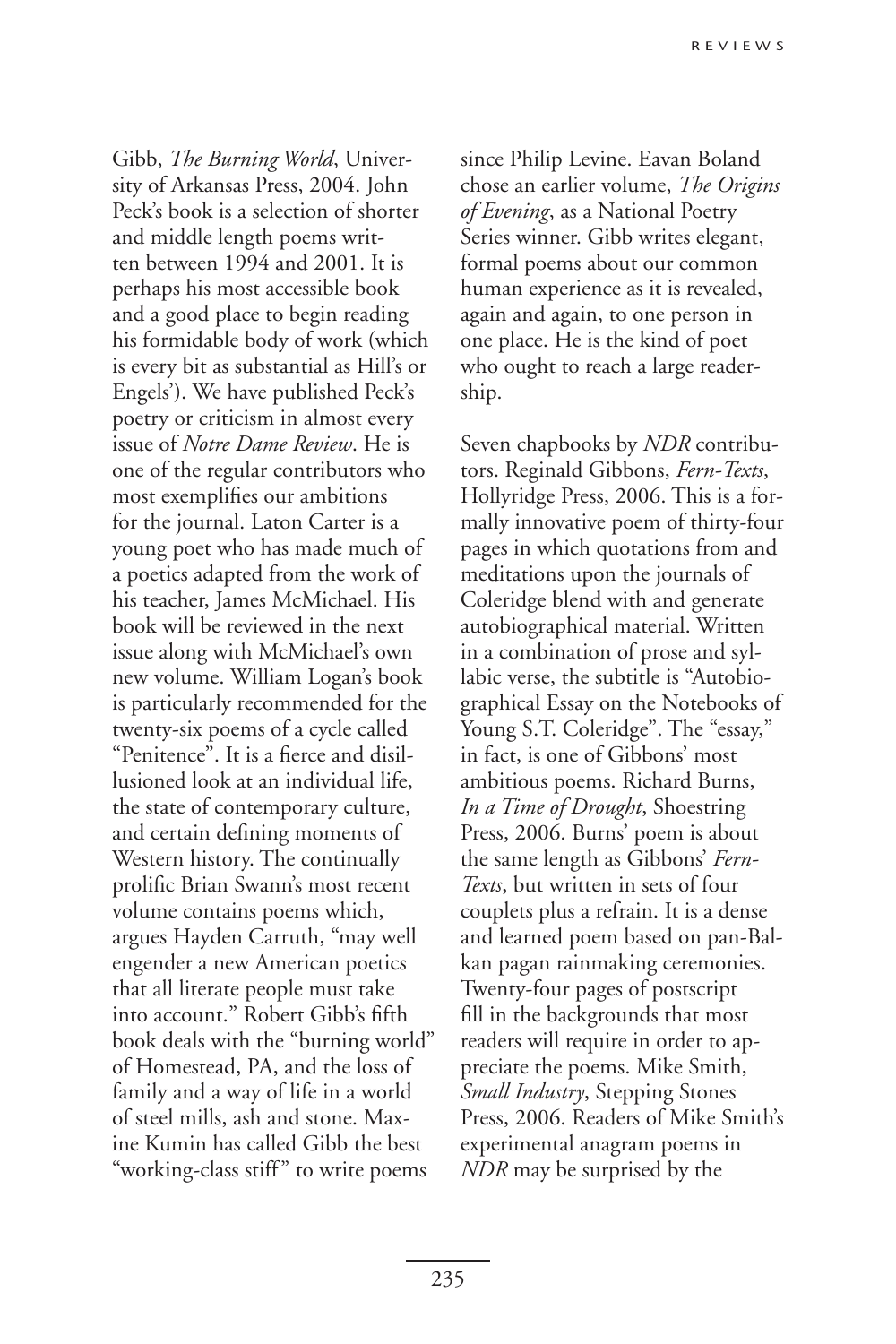formally conservative poems in this chapbook. But Smith is a formalist by training and inclination. Kwame Dawes, contest judge for the South Carolina Poetry Initiative Series, says that Smith's "shifting intelligence could leave us bewildered, but we are dealing with a fine craftsman who finds ways to turn rhyme into a dynamic rhythmic thing that enlivens his poetry." Kymberly Taylor, *Extravagant Captivities*, Aralia Press, 2005. Taylor's best poems usually have an erotic charge, as in the title poem and "Long Legs." These seven poems represent work by a careful but by no means cautious poet, and also introduce us to "Y," the speaker of poems in part based on bird song that readers of NDR will remember. F. Daniel Rzicznek, *Cloud Tablets*, Wick Poetry Chapbook Series Three, 2006. Mostly prose poems, Rzicznek's chapbook is part of an ambitious and handsomely produced series from Kent State University Press. Deborah Pease, *At Ease with Mystery* (2005) and *Heart Flight* (2006), both from East Side Printers. These two chapbooks extend and complete the elegiac sequence for Nicoclò Tucci begun in *The Crows at Appleton*, which was listed in *NDR* 21.

Books by Bruce Beasley, Brenda Hillman, and James Wagner. Albert Goldbarth has said he'd love to see the history of neuroscience wedded to the spirit of cutting-edge

poetry. He's blurbing a book that attempts this: Bruce Beasley, *Lord Brain*, University of Georgia Press, 2005. There really was a Lord Brain, about whom Beasley writes a poem and upon whose neurological work he draws. David Wojahn finds the book "an effort at healing the post-Enlightenment rifts between art and science, intellect and passion, faith and skepticism." Typical poems have titles like "Aphasic Echolalia," "Melancholia Oracles," "Phase Transition," "Brain Slices", and "If Religious Beliefs Are Simply Nerocognitive Processes That Reduce Anxiety Concerning the Dissolution of the Sense of Self …" Some of them read like inspired notes for an Oliver Sacks essay. Since *Loose Sugar*, Brenda Hillman has been working on a tetrology of books dealing with earth, air, water, and fire. *Cascadia* was the earth book, *Pieces of Air in the Epic,* Wesleyan, 2005, is the air book. Like Bruce Beasley, she grapples with scientific ideas in poems like "String Theory Sutra", which is written in a form parallel to the title poem, perhaps the best in a generally strong book. If Hillman brings off her water and fire volumes with the authority of her first two, she will certainly have produced a major work. Like Beasley and Hillman, James Wagner is extravagantly experimental, but in a more single minded way. His book, *Trilce*, Calamari Press, 2006, is a "homophonic" translation of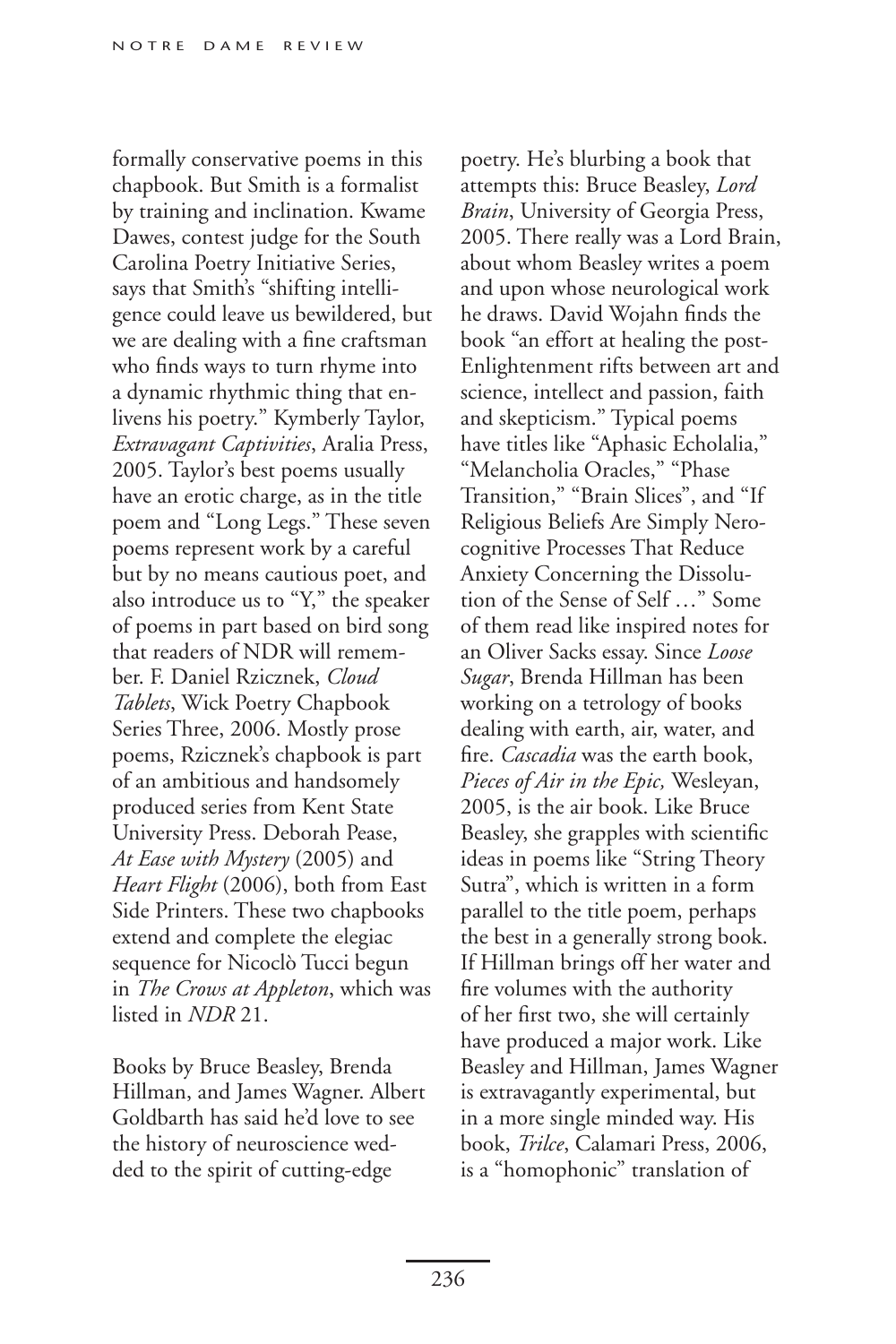the seventy seven poems of the real *Trilce*, by César Vallejo. Homophonic translation, with it's source in Louis and Celia Zukofsky's *Catullus*, is an attempt at finding something in English that renders the sounds, but possibly nothing else, in a source text—in this case Vallejo's poems. It has become a popular writing workshop assignment in recent years, but to my knowledge has never, except in the Zukofsky experiment, been pursued on this scale. It's an interesting combination of genius and madness, nonsense and play.

*The Chimeras of Gérard de Nerval*, Translated by Henry Weinfield with Monotypes by Douglas Kinsey, Spuyten Duyvil limited editions, 2005. *NDR* advisory editor Henry Weinfield's rhyming and metered translation of Nerval's masterpiece is accompanied by thirteen gorgeous color monotypes by Notre Dame artist Doug Kinsey, one for each of the twelve sonnets plus a frontispiece. Not so much a book as a portfolio, each 11" x 17" page contains one poem and one monotype, and is suitable for framing. The quality of reproductions is excellent and the pages have a glossy surface and strong backing. Sets are available from the author or translator directly, or from the Spuyten Duyvil web site.

Four more by *NDR* contributors. David Wojahn, *Interrogation Palace:*  *New and Selected Poems 1982-2004*. Wojahn's two hundred page selection from his seven previous books is an important mid-career stock taking. It contains a substantial number of his popular rock and roll sonnets, "Mystery Train," and his unnerving interrogations of history (an "Interrogation Palace" being, one supposes, a memory palace run by a tough detective) from *Late Empire*, *The Falling Hour*, and *Spirit Cabinet*. Brian Henry, *Quarantine*, Ashahta Press, 2006. Paul Kane reviewed Henry's *Graft* in the last issue. The new book is quite different, deriving from a long session of more or less improvised writing that yielded a text, "Quarantine," that was revised so that the narrative (the author says) "turned on itself" and then suggested the last third of the book, "Contagion", "a vandalized mirror image of the original." John Mateer, *The Ancient Capital of Images*, Fremantle Arts Center Press, 2005. Two sections of the title poem appeared in our last issue, so readers will be familiar with Mateer's work. Advisory editor Kevin Hart says that "no one writes like John Mateer. No one makes such a singular knot of Africa, Asia and Australia, and no one combines observation and metaphysics in quite the way he does." Michael Coffey, *cmyk*, O Books, 2005. Three of Coffey's "Sonnet Sonnets" appeared in our last issue. The new book contains more of these, made from bits and pieces of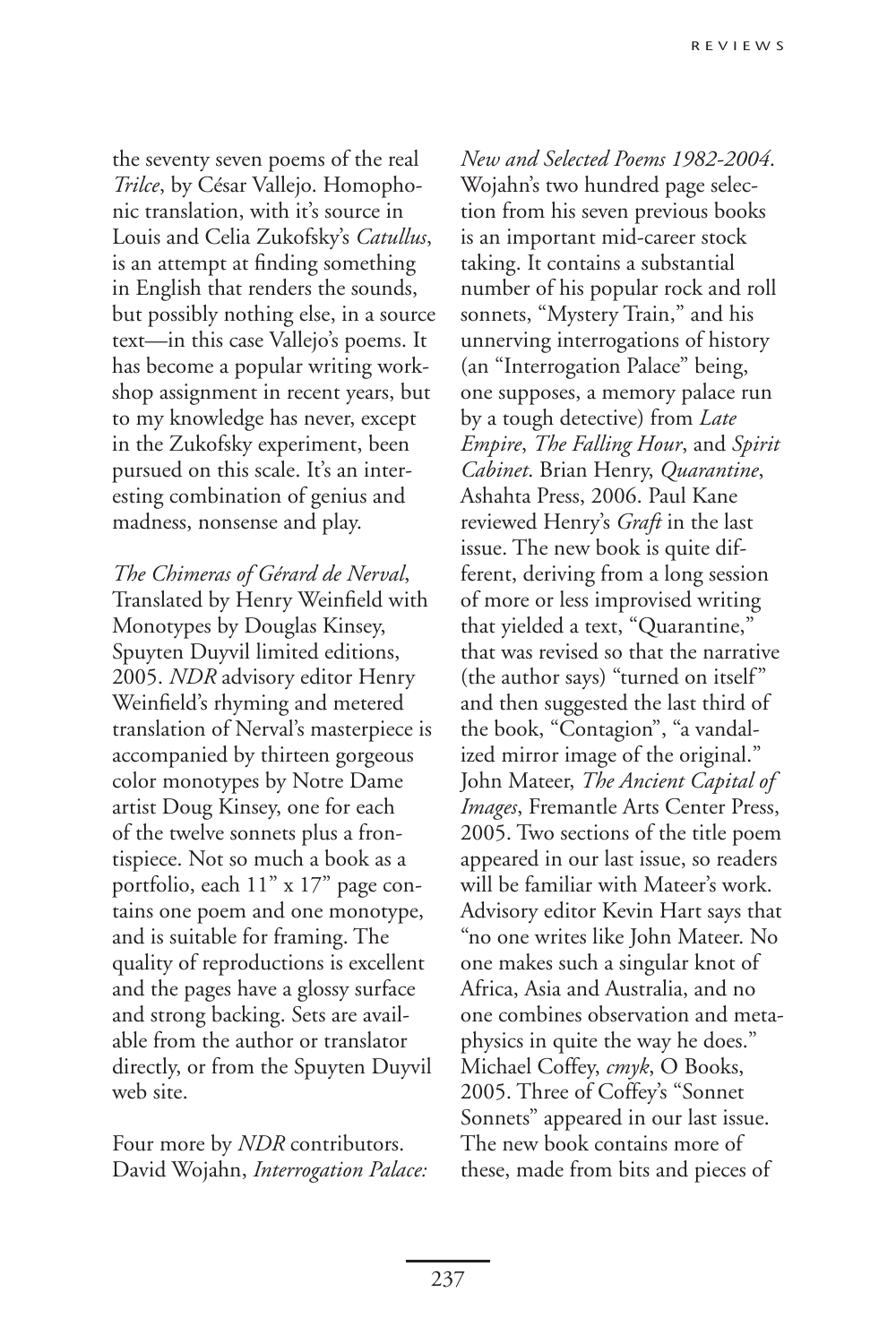Shakespeare, Ted Berrigan, Bruce Andrews and Jackson Mac Low. On facing pages appear numbers rendering the binary code of Ezra Pound's "In a Station of the Metro". It's that kind of book. Coffee has another style, utterly different, on display in his 1999 volume, *87 North*. One now waits for a book in which the two styles will begin to interrogate each other rather than being segregated in separate volumes.

Keith Tuma, editor, *Rainbow Darkness: An Anthology of African American Poetry*, Miami University Press, 2006. This anthology derives from a conference on "Diversity in African American Poetry" held at Miami University in 2003. The poets include Wanda Coleman, C.S. Giscombe, Kim Hunter, Nathanial Mackey, Harryette Mullen, Natasha Tretheway, Tyrone Williams, and *NDR* contributors Anthony Walton and Reginald Shepherd. The volume also includes ambitious essays by Evie Shockley, Aldon Nielsen, Kathy Lou Schults, and the late Lorenzo Thomas. The anthology encourages the reader to ponder "diversity within diversity" rather than, as Jerry W. Ward says, "the usual binaries."

Melissa Fraterrigo, *The Longest Pregnancy*, Swallow's Tale Press, University of West Alabama, 2006. *NDR* contributor Fraterrigo's short stories, the winner of the Tartt Short Fiction Award and her first collection, are,

as Wendell Mayo puts it, "bold, thoroughly entertaining fictions about people whose ever expanding desires, dreams—or nightmares come true. These stories glimmer." To which, we add our enthusiastic assent.

Kass Fleisher, *Accidental Species*, Chax Press, 2005. Imagine an evolution where each generation sets up an expectation for the next, which in turn satisfies in unexpected ways, and you'll get some sense of Kass Fleisher's new book. At the level of the sentence, it evokes the prose poetry of Gertrude Stein; at the level of the story it is a chimera of personal and public, past and present, where men and women, mothers and daughters, tread leadenly, each wondering why the other is such a strange animal. At the level of a book, it is a constantly surprising collection that word-by-word, sentence-by-sentence, story-by-story, generates a picture of what we are by exposing grammars we live in and unwittingly reproduce.

Ralph McInerny, *I Alone Have Escaped to Tell You: My Life and Pastimes*, University of Notre Dame Press, 2006. McInerny, one of the few living professors to be able to claim fifty years here at Notre Dame, offers this instructional and breezy memoir, capturing both the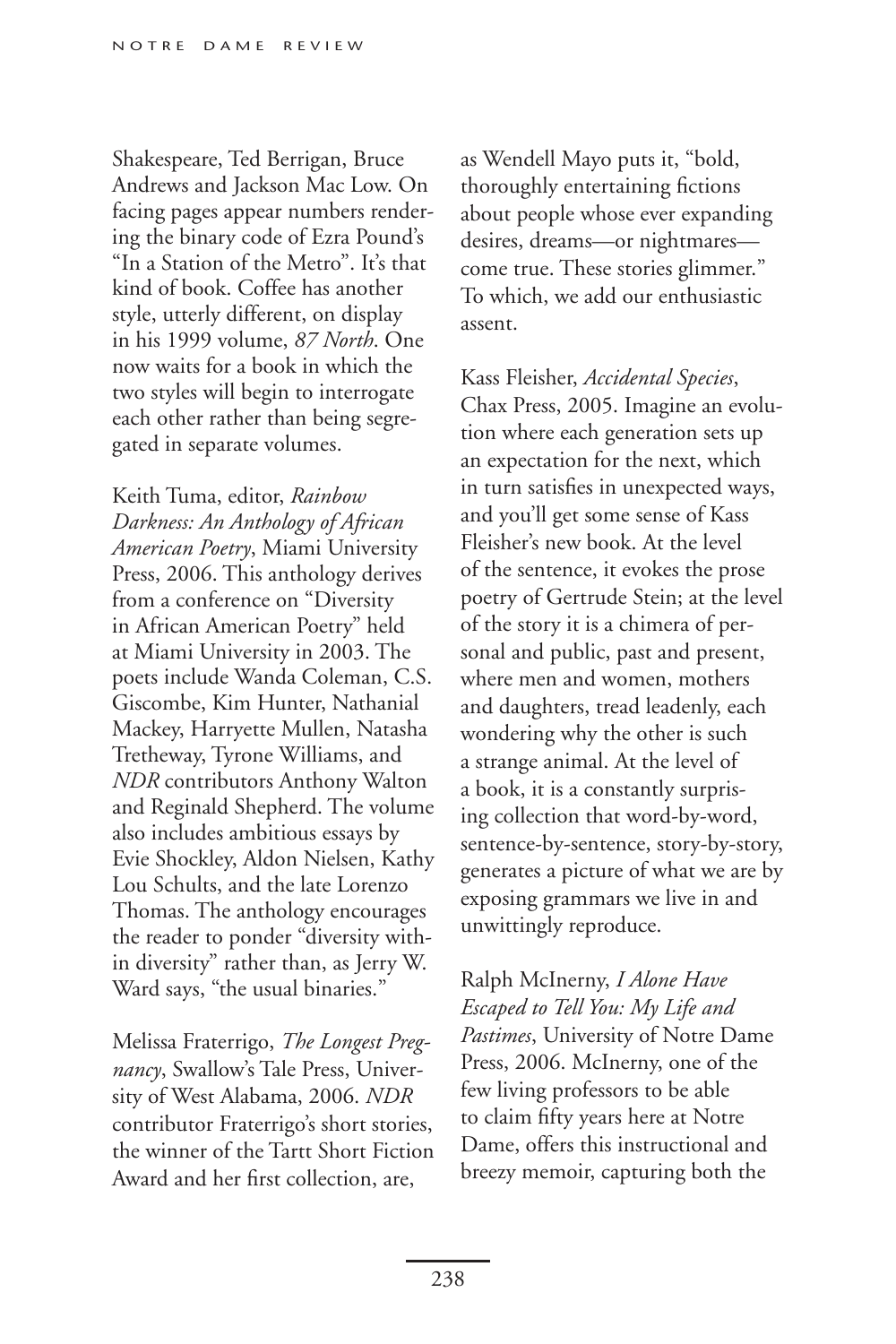changing Notre Dame, and the American scene in general, over the last five decades. McInerny, the author of books too numerous to count (as he writes), is best known to the wider public for his Father Dowling mysteries, the rights to which McInerny sold to the TV giant Viacom, an experience that taught him the power and greed of giant corporations. But, throughout, he retains his good cheer, recounting a full life as writer, teacher, scholar, and Catholic intellectual activist.

Russell Working, *The Irish Martyr*, University of Notre Dame Press, 2006. The winner of the 2006 Richard Sullivan Prize in Short Fiction, *NDR* contributor Working's new collection, is, as author Douglas Glover has written, "powerful, brave and dangerous." Novelist Erin McGraw asks, "Is there any life that Russell Working cannot imagine?" and continues, "In these powerful haunting stories he explores the private lives of Egyptian adolescent girls, a North Korean woman sold to a Chinese farmer, a Russian doctor whose child has been stolen—victims of every time and place, always with singular compassion. This book looks at hard truths, and they will linger in the thoughts of its readers." The Sullivan Prize began in 1996 and has had a remarkable run of outstanding short story volumes, this one especially carrying on that tradition. To learn about

the Sandeen/Sullivan series and its entry guidelines visit: http://www. nd.edu/~alcwp/sandeen.html.

R.M. Kinder, *A Near-Perfect Gift*, The University of Michigan Press, 2005. *NDR* contributor Kinder's second collection of short stories, the winner of the Michigan Literary Fiction Award, places all of its stories in and around a small Missouri town, one with an eatery called The Good Food Cafe. Echoes of Sherwood Anderson abound, as Madison Smartt Bell takes note, blessing the volume's "passionate insight," as well as judging the stories "extraordinary in what they wring from [their] unexceptional situation." Near-perfect they are and Kinder's prose is as sharp and detailed as her tales' world is spare and exacting.

Doug Hoekstra, *Bothering the Coffee Drinkers: musical fiction and poetry*, Canopic Publishing, 2006. Hoekstra's debut collection of short stories (and two essays) is a quieter version of his main preoccupation, music making and performing. But the stories retain enough of the lyrical bounce and beat of his highly infectious tunes. Life in the slow lane, moseying out of Nashville toward other musical Meccas.

Two first novels: *Whiteman*, Harcourt, 2006, and *Wolf Boy*, Shaye Areheart Books, 2006, by recent graduates of ND's creative writing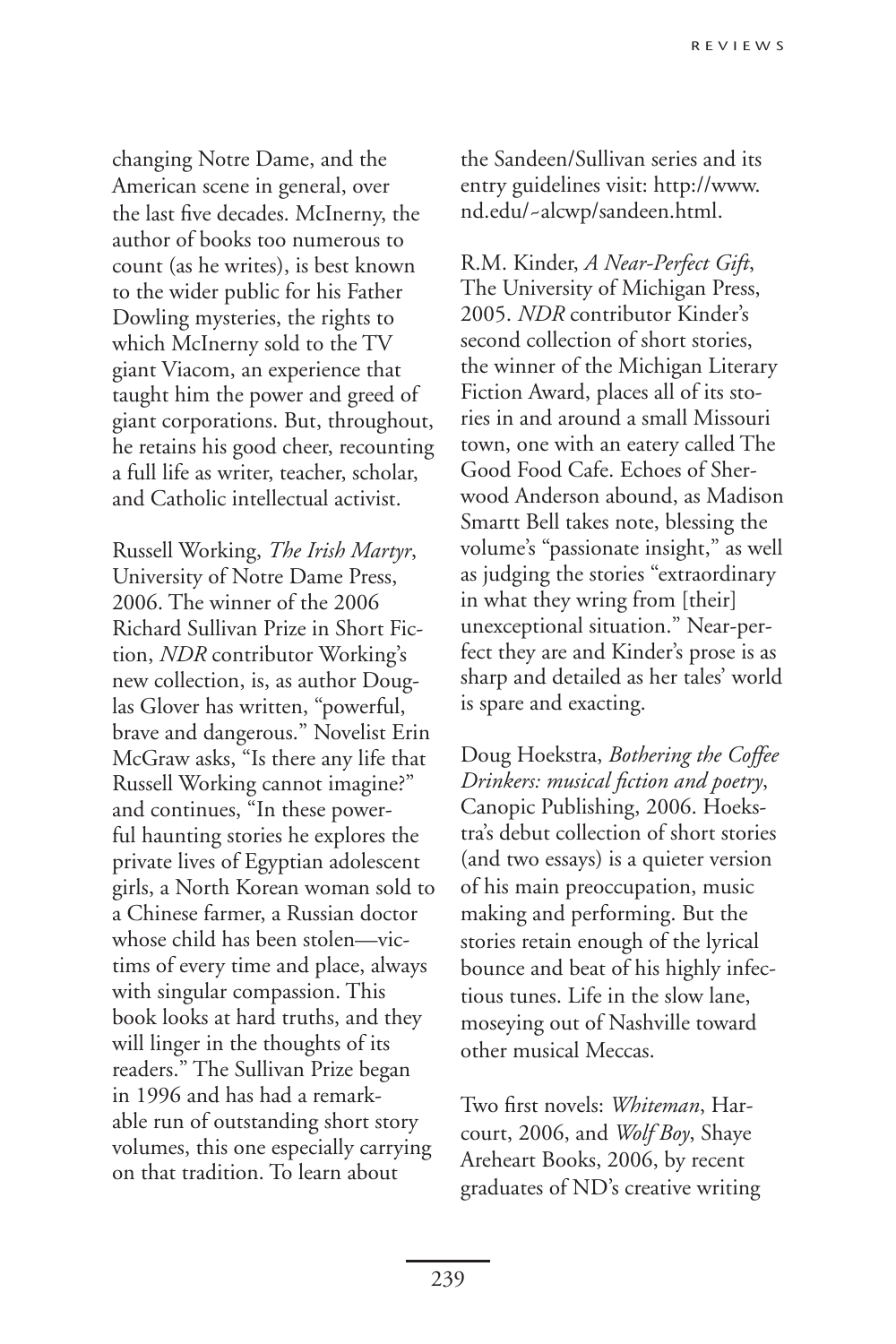program, Tony D'Souza and Evan Kuhlman, have been gathering great praise, especially D'Souza, whose novel was named by The Wall Street Journal as one of the most anticipated novels of 2006. Part of *Whiteman* appeared in the *NDR*, part in the *New Yorker*, part in *Playboy*, a literary trifecta if there ever was one. Kuhlman's novel (note his story in this issue) is another wonder and, as Valerie Sayers has pointed out, equally "beguiling." Its author, she says, "has boundless empathy for all his characters and his wonderful protagonist Stephen is, in turn, boundlessly inventive." So much so, there is a graphic novel within the text that functions as a subplot, stretching, as they say these days, "the limits of the conventional novel"

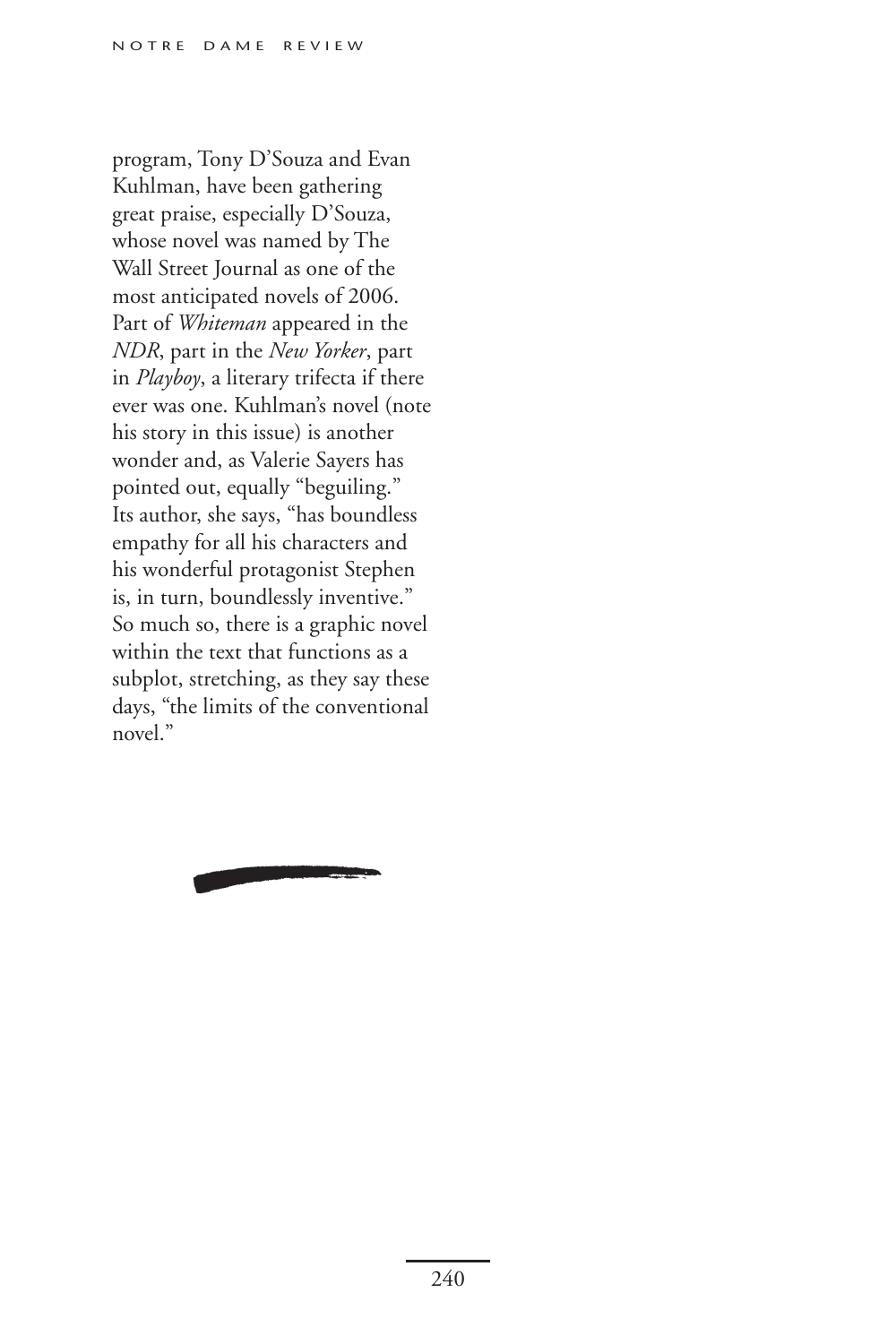### **CONTRIBUTORS**

**Seth Abramson** is the co-founder and poetry editor of *The New Hampshire Review*, Recent and forthcoming publications include *The Iowa Review*, *The Southern Review*, *AGNI*, *Colorado Review*, *Pleiades*, *Verse*, and *Antioch Review*. **Samuel Amadon**'s poems have appeared in such journals as *American Letters & Commentary*, *APR*, *Black Warrior Review*, *Painted Bride Quarterly*, *TYPO*, and *Verse.* He is the co-curator of the FREQUENCY reading series in Greenwich Village. **Dimitri Anastasopoulos** is assistant professor of English at the University of Rochester where he teaches Fiction and the Contemporary Novel. His first novel, *A Larger Sense of Harvey*, was published by Mammoth Books, and he's now at work on a new novel, *Life Preserver*. **June Frankland Baker** lives in Richland, Washington. Her poems have appeared recently in *The Green Hills Literary Lantern*, *Hawai'i Pacific Review*, and *The Hurricane Review*. **Robert Bense**'s work has appeared in *Poetry*, *Poetry Northwest*, *The New Republic*, and is forthcoming in *Prairie Schooner*, *Sewanee Review* and *Jabberwocky Review*. **Angela Burchett** lives in the Windsor Crest Heights neighborhood of Davenport, Iowa. The poem in this issue is one part of a larger narrative entitled *The Busted Apparatus of Angela Burchett*. **Renée E. D'Aoust**'s essay "Graham Crackers" won an AWP Intro to Journals 2005 nonfiction award, and she is completing "Body of a Dancer" based on her years as a professional dancer in NYC. Publications include *Brevity, Canoe & Kayak Magazine, Kalliope, Mid-American Review, Permafrost, 13th Moon, Touchstone,* and elsewhere. D'Aoust attended the University of Notre Dame's M.F.A. program on a Nicholas Sparks Fellowship. **Corinne Demas** is the award-winning author of two story collections, two novels, a memoir, *Eleven Stories High: Growing Up in Stuyvesant Town, 1948—1968*, and numerous children's books. She is Professor of English at Mount Holyoke College and a Fiction Editor of *The Massachusetts Review*. **Michelle Detoire** is the writer-in-residence at the Katherine Anne Porter House in Kyle, Texas. Her poetry has appeared in *Chelsea*, *Verse Daily*, *Typo*, and *Diagram*. **Joe Francis Doerr** lives and works in Austin, Texas. His book *Order of the Ordinary* is available from Salt Publishing. **William Doreski**'s poems have recently appeared in *The Alembic*, *Four Corners*, and *Asphodel*. His new book is *Sacra Via*, a sequence of poems about Italy. **Kevin Ducey** has a book, *Rhinoceros*. He lives in Madison, Wisconsin. **Moira Egan**'s first book of poems is entitled Cleave. Recent work has appeared in *Gargoyle*, *Passages North*, *Poems & Plays*, *Poetry*, *Smartish Pace*, *32 Poems*, and *West Branch*, among many others. Her work is also featured in the anthologies, *Kindled Terraces: American Poets in Greece*; *Lofty Dogmas: Poets on*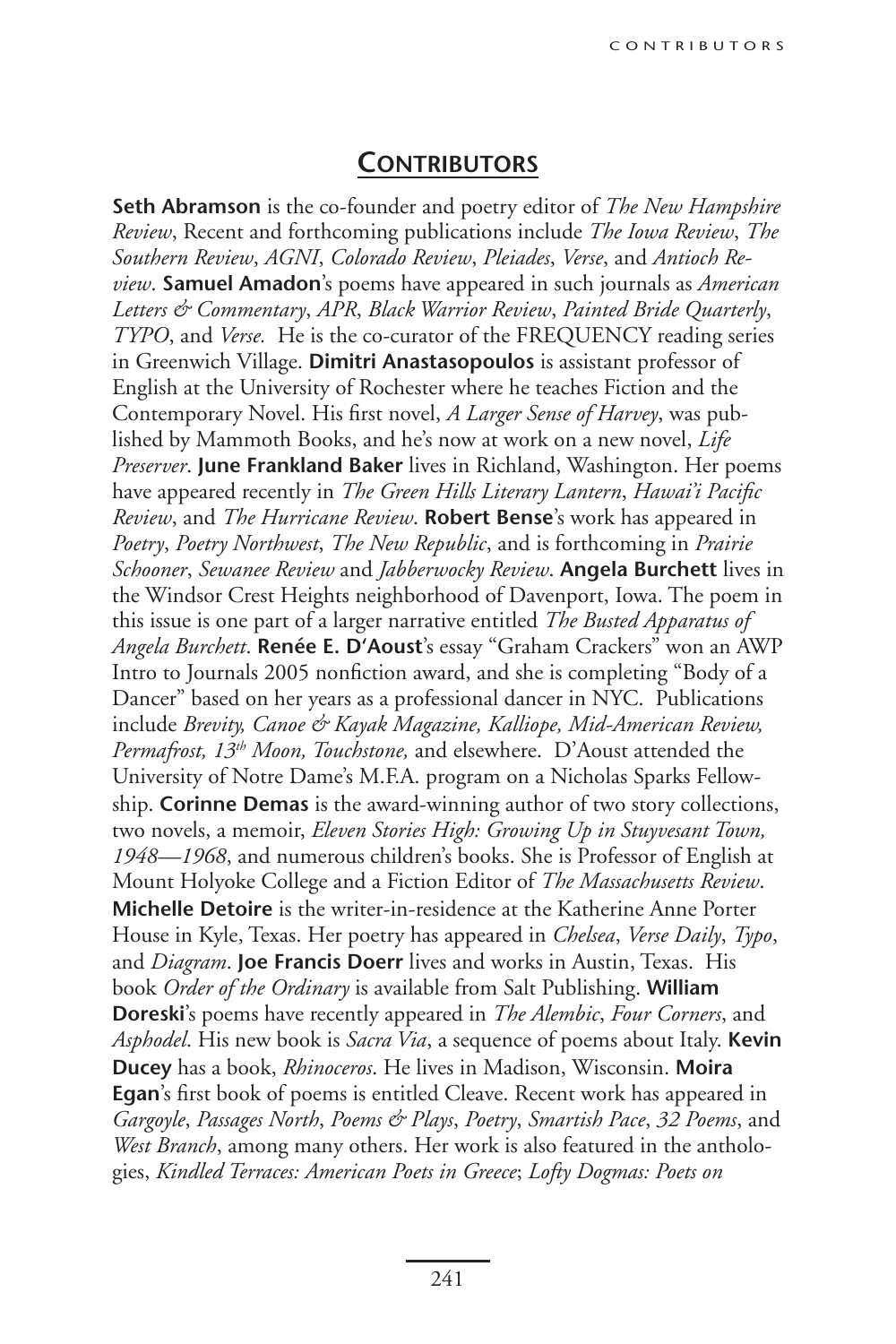*Poetics*; and *Sex & Chocolate*. **Benjamin Goluboff** is assistant professor of English at Lake Forest College. His work—essays, articles, and stories—has appeared in *New England Quarterly*, *Northwest Review*, *Hayden's Ferry Review*, *Samizdat*, and elsewhere. **Michael S. Harper** is University Professor and professor of English at Brown University, where he as taught since 1970. He has published fifteen books of poetry, including *Dear John, Dear Coltrane* and *Images of Kin*. His latest book, *Use Trouble*, will be out next year. **Rebecca Hazelton** is currently in Florida State University's PhD program in Creative Writing. She is a graduate of Notre Dame's MFA program. She has been published or is forthcoming in *Salt Hill*, *Chattahoochie Review*, and *Puerto Del Sol*. **Michael Heller** is a poet, essayist and critic. His most recent books, *Uncertain Poetries*, a collection of essays, and *Exigent Futures: New and Selected Poems*, are reviewed in this issue. He has new work in *Stand*, the *Jerusalem Review, Boxkite* and *First Intensity*. He is a recent recipient of an award from the Fund For Poetry. **Brian Henry**'s most recent book is *Quarantine*. He teaches at the University of Richmond in Virginia. **Teresa Iverson**'s poems, translations, and other writings have appeared in in *Agni, Arion: A Journal of Humanities and the Classics, Boston Review, Delos, PN Review, Partisan Review, The New Criterion, Orion Magazine, Notre Dame Review,* and elsewhere. She is a co-editor of *In Time: Women's Poetry from Prison.* **Evan Kuhlman** is the author of the novel and graphic novel *Wolf Boy*. His stories have appeared in *Glimmer Train*, *Salt Hill*, *Madison Review*, and other publications. He lives in Ohio. He has an MA in creative writing from Miami University and an MFA in creative writing from the University of Notre Dame. **Jayne E. Marek** earned her MFA from the University of Notre Dame. She currently is associate professor of English at Franklin College, teaching literature, writing and film studies. She has published articles, poems, stories, and also writes plays. **Jill McDonough**'s poems have appeared in *Slate*, *Poetry* and *Threepenny Review*. She is currently at the Dorothy and Lewis B. Cllman Center for Scholars and Writers at the New York Public Library. **Wayne Miller** is the author of *Only the Senses Sleep* and *What Night Says to the Empty Boat*. He teaches at Central Missouri State University, where he co-edits *Pleiades*. **Peter Norhrnberg** is assistant professor of English Literature at Harvard University, where he teaches courses on Irish literature and Modernism. **Thomas O'Grady** was born and grew up on Prince Edward Island. He is currently Director of Irish Studies and a member of the Creative Writing faculty at the University of Massachusetts Boston. His book of poems *What Really Matters* was published in 2000. **John Peck**'s recent books are *Collected Shorter Poems 1966-1996*, and *Red Strawberry Leaf: Selected Poems 1994-*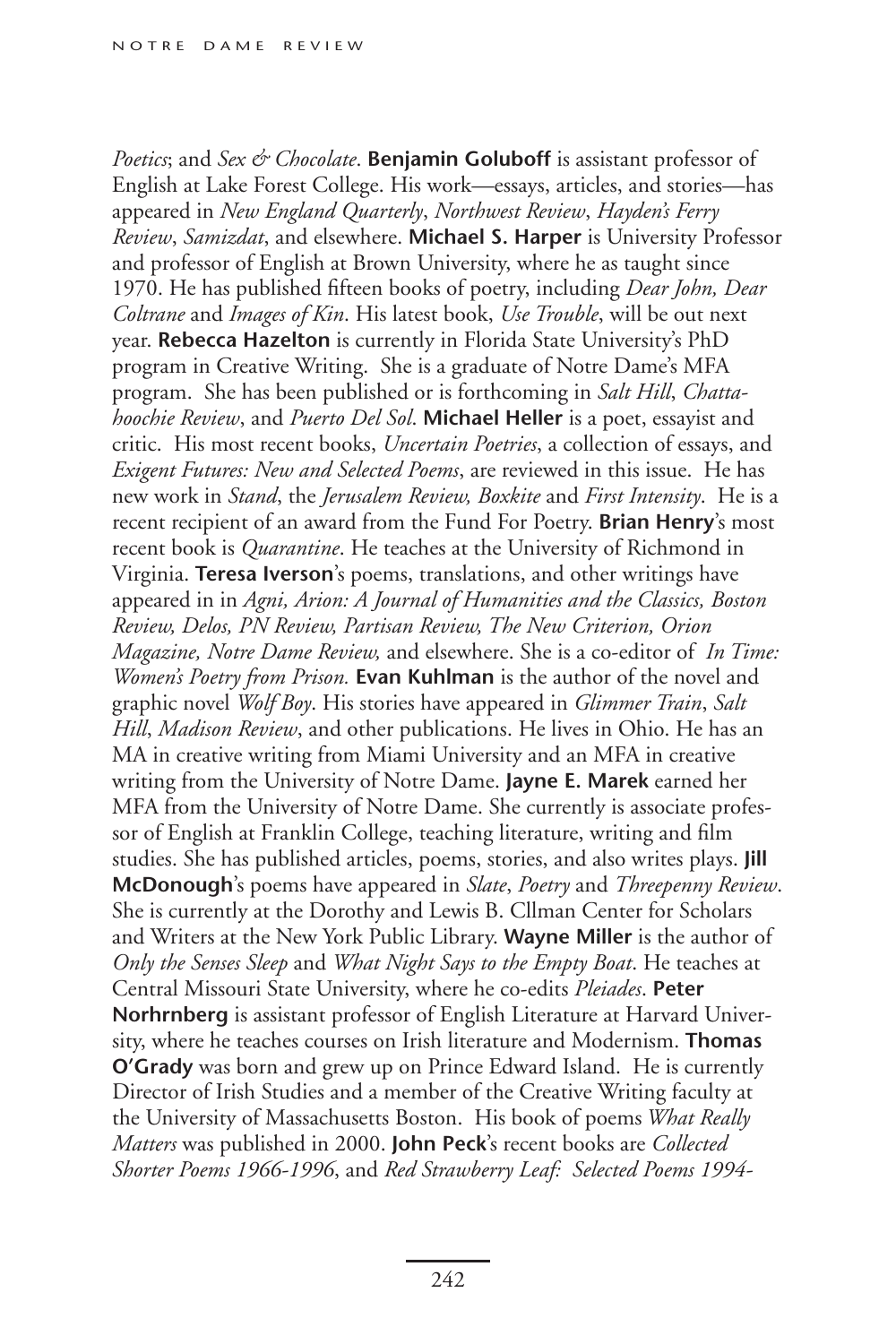*2001*. **Emmy Pérez**'s poems have appeared or are forthcoming in *Prairie Schooner*, *New York Quarterly*, *North American Review*, *The Laurel Review*, *Indiana Review*, *Crab Orchard Review*, and in her poetry chapbook *Solstice*. She lives in El Paso, Texas. **Mary Quade**'s collection *Guide to Native Beasts* won the 2003 Cleveland State University Poetry Center First Book Prize. She lives in northeastern Ohio. **Jody Rambo**'s poetry has appeared in such journals as *Quarterly West*, *Verse*, *The Seattle Review*, and *Meridian*. She holds an MFA from Colorado State University and has received a Jerome Foundation Literature Grant and an Ohio Arts Council Artist Fellowship. She lives in Springfield, Ohio, and teaches creative writing at Wittenberg University. **NoNieqa Ramos** is an English Language Arts teacher and the coordinator of the Creative Writing Program at a middle school in San Antonio. **Peter Robinson**'s most recent poetry books are *Ghost Characters* and *There are Avenues*. Two volumes of translations are published this Fall: *The Greener Meadow: Selected Poems of Luciano Erba* and *Selected Poetry and Prose of Vittorio Sereni*. *The Salt Companion to Peter Robinson*, a collection of essays on his work edited by Adam Piette and Katy Price, and *Talk about Poetry: Conversations on the Art* will appear soon. **Dana Roeser**'s first book, *Beautiful Motion*, was published as winner of the Samuel French Morse Prize. In 2005, she won the Great Lakes Colleges Association New Writers Award for her book. New poems have recently appeared, or are forthcoming, in *Northwest Review, Shade, Sou'wester, New Millenium Writings,* and other magazines. **Jay Rogoff**'s books of poetry include *The Cutoff* and *How We Came to Stand on That Shore*. He has recent work in *Literary Imagination*, *The Paris Review*, *The Progressive*, *The Southern Review*, and elsewhere. **John Ronan** is a poet, journalist and filmmaker. His work has appeared in *New England Review*, *New York Quarterly*, *Threepenny Review*, *The Washington Post*, *The Chicago Tribune*, and other publications. His non-profit film company, American Storyboard, has won national awards and is now producing a documentary on women in horse racing. **Mira Rosenthal**'s poems have appeared recently or are forthcoming in *Ploughshares, The American Poetry Review, Seneca Review, The Beloit Poetry Journal*, *Harpur Palate* and elsewhere. For the past two years, she was a Fulbright Fellow in Poland researching contemporary Polish poetry, and she recently selected and edited a special issue of *Lyric Poetry Review* on new Polish poetry in translation. She holds an MFA from the University of Houston and is currently a doctoral student in comparative literature at Indiana University. **David Russick** is the Director/Curator of the Herron Galleries at the Herron School of Art and Design at IUPUI. He is also an artist having received his MFA in painting from Northern Illinois University in 1996.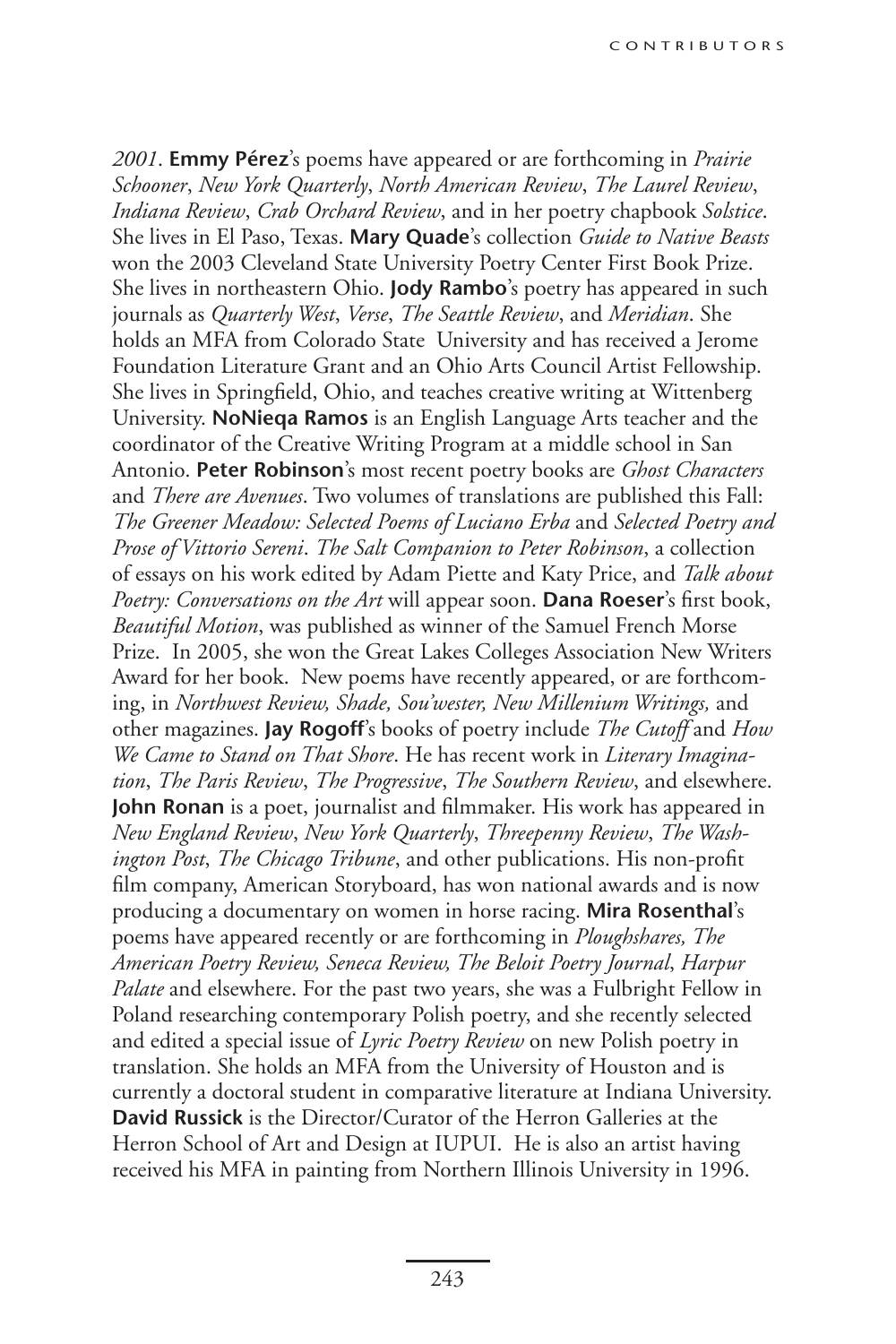Russick's paintings have been the subject of a dozen one-person exhibitions in Chicago, Milwaukee and New York City. His work has also been included in over 100 group exhibitions and reviewed in several of the nation's major art journals including Art in America, and Artforum. In 2004 he was awarded an Efroymson Fellowship Grant. His most recent one-person exhibition was in 2005 at the Byron Roche Gallery in Chicago. **Thom Satterlee** won the 2005 Walt McDonald First-Book in Poetry Competition for his collection *Burning Wyclif*. The poems in this issue appear in his book. Thom teaches creative writing at Taylor University. **Jeff Schiff** is author of *Anywhere in this Country*, *The Homily of Infinitude*, *The Rats of Patzcuaro*, *Resources for Writing About Literature*, and *Burro Heart*. His work has appeared internationally in more than seventy periodicals. He has taught at Columbia College Chicago since 1987. **Andrew Shields** lives in Basel, Switzerland. He recently published the chapbook *Cabinet d'Amateur* with German translations by Ulrike Draesner and photographs by Claudio Moser, as well as his translation of selected poems of the German poet Dieter M. Gräf, *Tousled Beauty*. **Anis Shivani**'s poem in this issue is from his collection, *Treasonous Times*. Recent poetry, fiction, and criticism appear in *The Times Literary Supplement*, *The Iowa Review*, *Pleiades*, *Colorado Review*, *Denver Quarterly*, *The Hollins Critic*, and elsewhere. **Christopher Sindt** directs the MFA Program in Creative Writing at Saint Mary's College of California. He is the author of a chapbook, *The Land of Give and Take*, and his work has appeared recently in *Swerve*, *nocturnes*, and *Pool*. He lives in Oakland, California. Originally from Ukraine, **Askold Skalsky** has published poetry in numerous small press magazines and journals. His work has also appeared in Canada, Great Britain, and Ireland. The last two lines of "When Poetry Mattered" in this issue are from Rex Warner's translation of "Hippolutus." **Floyd Skloot**'s most recent books of poetry are *Approximately Paradise* and *The End of Dreams*. He won the Pen Center USA Literary Award for his 2003 memoir, *In the Shadow of Memory*. **Cynthia Sowers** is an Arts and Ideas lecturer in the Humanities Program at the Residential College of the University of Michigan. **D. E. Steward** has work recently in *Denver Quarterly, Iowa Review, Seneca Review, Chariton Review, Northwest Review, Chelsea, North Dakota Quarterly, Gargoyle, Natural Bridge, Gulf Coast, Quarter after Eight,* and others. "Decembros" is a month in a project that runs serially month-to-month with better than half of the 220 months published. Sampling credit in "Decembros" to Dylan Thomas's "Ceremony after a Fire Raid." **Brian Swann**'s latest books are *Autumn Road*, winner of the Ohio State University Press/The Journal *Aware* for 2005, and *Snow House*, winner of the 2005 Lena-Miles Wever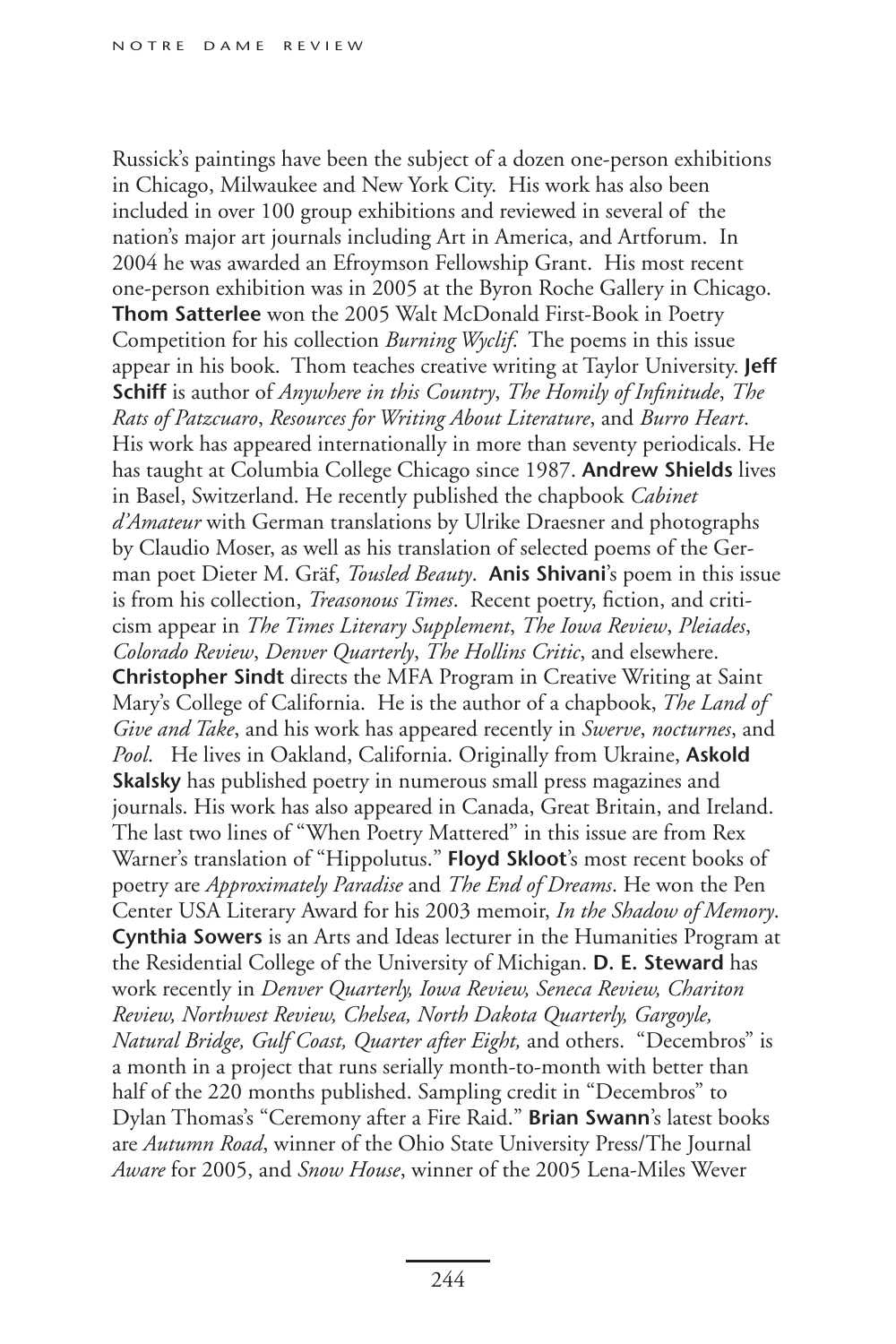Todd Poetry Prize. **Heather Treseler** is a doctoral student at Notre Dame. Her poems have appeared in *Timbuktu*, *Clerestory* and *Sow's Ear Poetry Review*. **Ellen Wehle** lives near Boston. Her poems appear in *Poetry International*, *The Iowa Review*, *The New Repubic*, *Southern Review*, *Gulf Coast*, and *The Grove Review*. She was writer-in-residence last year at The Poetry Center of Chicago. **Wallis Wilde-Menozzi**'s essays have appeared in *Best Spiritual Essays 2002*, *Kenyon Review*, and *Agni*, among others. Her memoir, *Mother Tongue: An American Life in Italy*, is in paperback. **John Wilkinson** is Writer in Residence at the Keough Institute for Irish Studies, University of Notre Dame. His new collection of poetry is *Lake Shore Drive*. His work has been recognised with a 2006 Gertrude Stein Award for Innovative Poetry. **Russell Working**'s fiction has appeared in such publications as *The Atlantic Monthly*, *Zoetrope*, *The Paris Review*, and *TriQuarterly*. He is a past winner of an Iowa Short Fiction Award, a Yaddo Fellowship, and a Pushcart Prize. He is the 2006 Richard Sullivan Prive winner for his collection *The Irish Martyr*, and lives in Oak Park, Illinois.